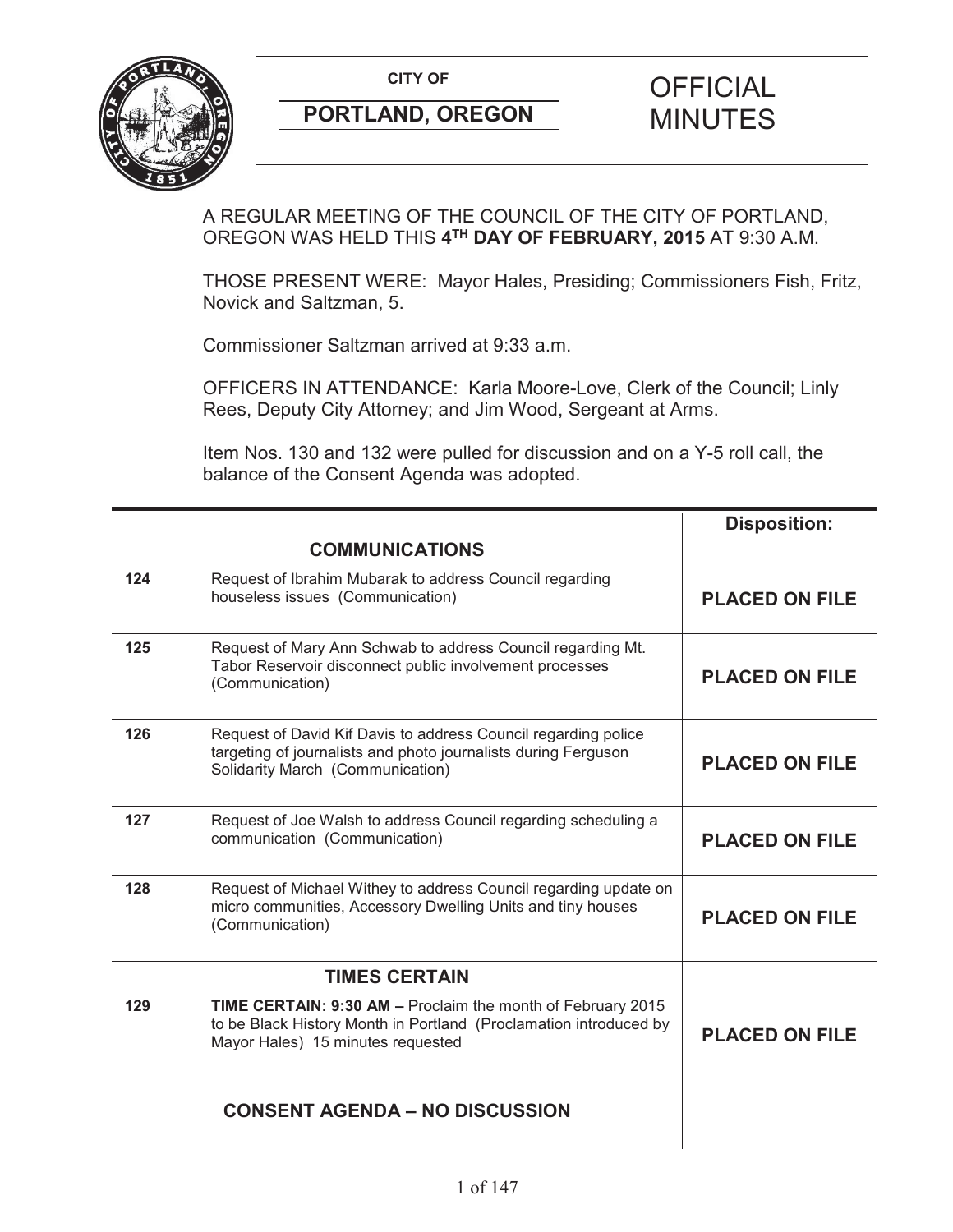|        | February 4, 2015                                                                                                                                                                                                                                                                                                                         |                                                                        |
|--------|------------------------------------------------------------------------------------------------------------------------------------------------------------------------------------------------------------------------------------------------------------------------------------------------------------------------------------------|------------------------------------------------------------------------|
| 130    | Authorize City Attorney to seek and appeal a limited judgment in<br>Anderson v. City of Portland, Multnomah Circuit Court No. 1112-<br>15957, the water and sewer fund expenditure case (Resolution<br>introduced by Mayor Hales and Commissioner Fish)<br>$(Y-5)$                                                                       | 37108                                                                  |
|        |                                                                                                                                                                                                                                                                                                                                          |                                                                        |
|        | <b>Mayor Charlie Hales</b>                                                                                                                                                                                                                                                                                                               |                                                                        |
| 131    | Reappoint Katie Larsell to the Community Budget Advisory Board<br>for a term to expire December 31, 2017 (Report)<br>$(Y-5)$                                                                                                                                                                                                             | <b>CONFIRMED</b>                                                       |
| 132    | Appoint Audrey Alverson, Marcia Suttenberg, Suzanne LaGrande<br>and reappoint Aimee Samara, Chabre Vickers and Rebecca Naga<br>to the Human Rights Commission (Report)<br>Motion to accept the report: Moved by Fish and seconded by<br>Fritz.<br>$(Y-5)$                                                                                | <b>CONFIRMED</b>                                                       |
|        | <b>Office of Management and Finance</b>                                                                                                                                                                                                                                                                                                  |                                                                        |
| 133    | Extend term of a temporary, revocable permit granted to Portland<br>State University for electric vehicle supply equipment services<br>(Second Reading Agenda 108; amend Ordinance No. 184805)<br>$(Y-5)$                                                                                                                                | 186997                                                                 |
|        | <b>Commissioner Nick Fish</b>                                                                                                                                                                                                                                                                                                            |                                                                        |
|        | <b>Position No. 2</b>                                                                                                                                                                                                                                                                                                                    |                                                                        |
|        | <b>Bureau of Environmental Services</b>                                                                                                                                                                                                                                                                                                  |                                                                        |
| $*134$ | Authorize the Director of the Bureau of Environmental Services to<br>amend a Mutual Agreement and Order with the Department of<br>Environmental Quality and Clean Water Services to settle past<br>permit violations and resolve potential future compliance matters in<br>accordance with the terms of the Order (Ordinance)<br>$(Y-5)$ | 186998                                                                 |
|        |                                                                                                                                                                                                                                                                                                                                          |                                                                        |
|        | <b>REGULAR AGENDA</b>                                                                                                                                                                                                                                                                                                                    |                                                                        |
|        | <b>Mayor Charlie Hales</b>                                                                                                                                                                                                                                                                                                               |                                                                        |
|        | <b>Office of Management and Finance</b>                                                                                                                                                                                                                                                                                                  |                                                                        |
| 135    | Authorize the City Attorney to institute legal proceedings against<br>Pabst Brewing Company to recover damages from Portland,<br>Oregon sign trademark violations and enjoin future unauthorized<br>use (Previous Agenda 114)                                                                                                            | <b>RESCHEDULED TO</b><br><b>FEBRUARY 25, 2015</b><br><b>AT 9:30 AM</b> |
|        | <b>Commissioner Amanda Fritz</b><br><b>Position No. 1</b>                                                                                                                                                                                                                                                                                |                                                                        |
|        | <b>Bureau of Development Services</b>                                                                                                                                                                                                                                                                                                    |                                                                        |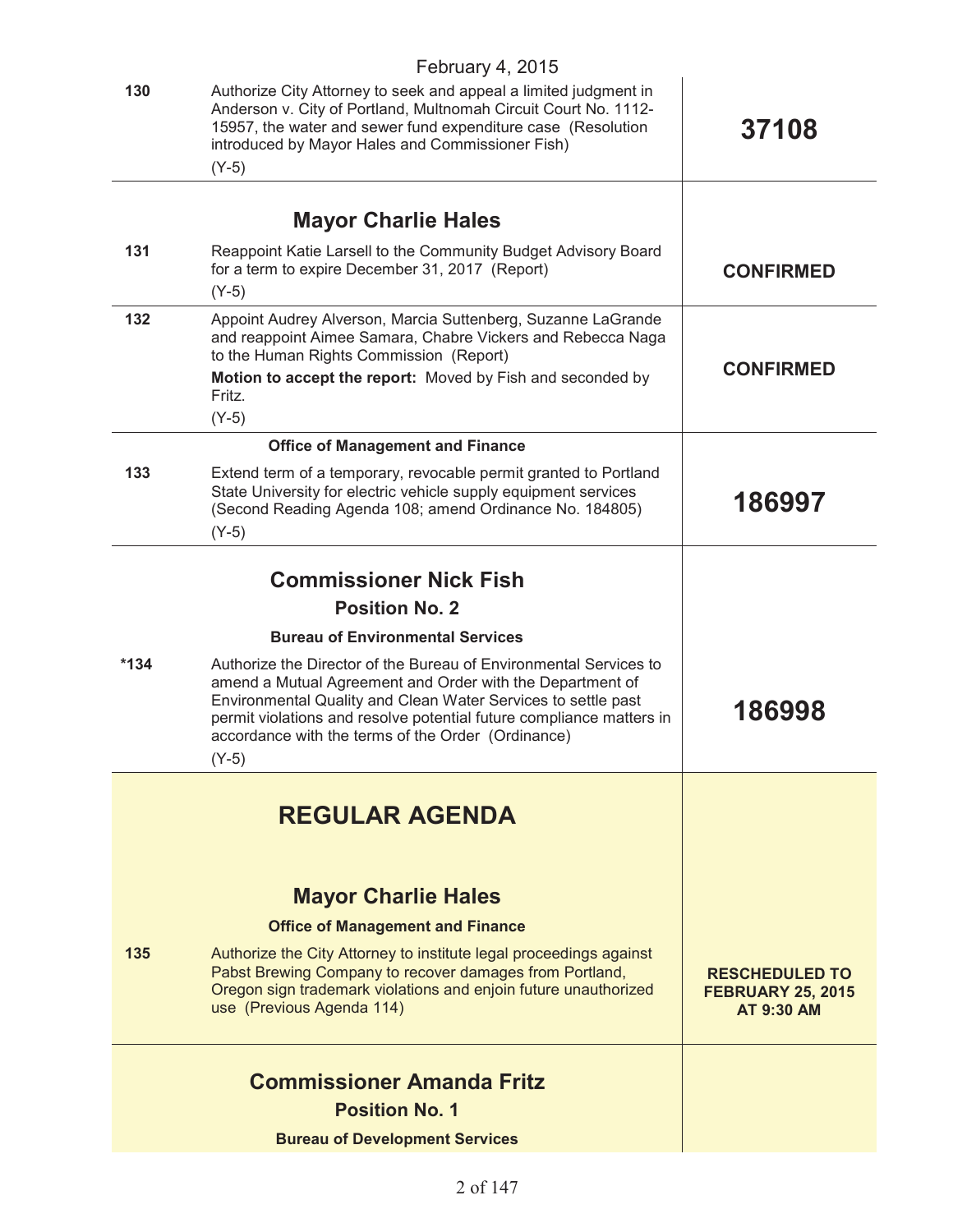|        | February 4, 2015                                                                                                                                                                                                                                                                                                                                                                                                         |        |
|--------|--------------------------------------------------------------------------------------------------------------------------------------------------------------------------------------------------------------------------------------------------------------------------------------------------------------------------------------------------------------------------------------------------------------------------|--------|
| 136    | Authorize the Director of the Bureau of Development Services to<br>execute a Memorandum of Agreement relating to Delegated<br>Building Inspection Program with Building Codes Division of the<br>Department of Consumer and Business Services (Resolution) 15<br>minutes requested<br>(Y-4; Fish absent)                                                                                                                 | 37109  |
|        | <b>Portland Parks &amp; Recreation</b>                                                                                                                                                                                                                                                                                                                                                                                   |        |
| $*137$ | Authorize a contract with 2.ink Studio to provide planning, design<br>and construction administration services for improvements to<br>Beech Park at a not to exceed amount of \$674,428 (Ordinance)<br>10 minutes requested<br>$(Y-5)$                                                                                                                                                                                   | 186999 |
| $*138$ | Amend contract with R&H Construction Co. in the amount of<br>\$151,250 to complete additional emergency structural repairs to St.<br>Johns Racquet Center (Ordinance; amend Contract No.<br>30004361)<br>$(Y-5)$                                                                                                                                                                                                         | 187001 |
| *139   | Authorize a contract with PLACE studio LLC to provide planning,<br>design and construction observation services for Gateway Park for<br>a not to exceed amount of \$708,585 (Ordinance)<br>$(Y-5)$                                                                                                                                                                                                                       | 187000 |
|        | <b>Commissioner Nick Fish</b><br><b>Position No. 2</b>                                                                                                                                                                                                                                                                                                                                                                   |        |
|        | <b>Bureau of Environmental Services</b>                                                                                                                                                                                                                                                                                                                                                                                  |        |
| 140    | Authorize four price agreements not to exceed \$500,000 each for<br>on-call civil engineering services in support of Bureau of<br>Environmental Services capital improvement program projects<br>(Second Reading Agenda 115)<br>$(Y-5)$                                                                                                                                                                                  | 187002 |
| 141    | Extend contract with Madison Biosolids, Inc. for Biosolids Use<br>Services for an additional five years for \$3,250,000 (Second<br>Reading Agenda 116; amend Contract No. 31000149)<br>$(Y-5)$                                                                                                                                                                                                                           | 187003 |
|        | <b>Commissioner Steve Novick</b><br><b>Position No. 4</b>                                                                                                                                                                                                                                                                                                                                                                |        |
|        | <b>Bureau of Transportation</b>                                                                                                                                                                                                                                                                                                                                                                                          |        |
| $*142$ | Authorize the Bureau of Transportation to acquire additional<br>temporary and permanent rights and amend certain legal<br>descriptions for temporary construction and sewer easements<br>necessary for construction of the NE 112th Ave and Marx St Local<br>Improvement District Project, through the exercise of the City's<br>Eminent Domain Authority (Ordinance; amend Ordinance No.<br>186292; C-10043)<br>$(Y-5)$ | 187004 |
|        |                                                                                                                                                                                                                                                                                                                                                                                                                          |        |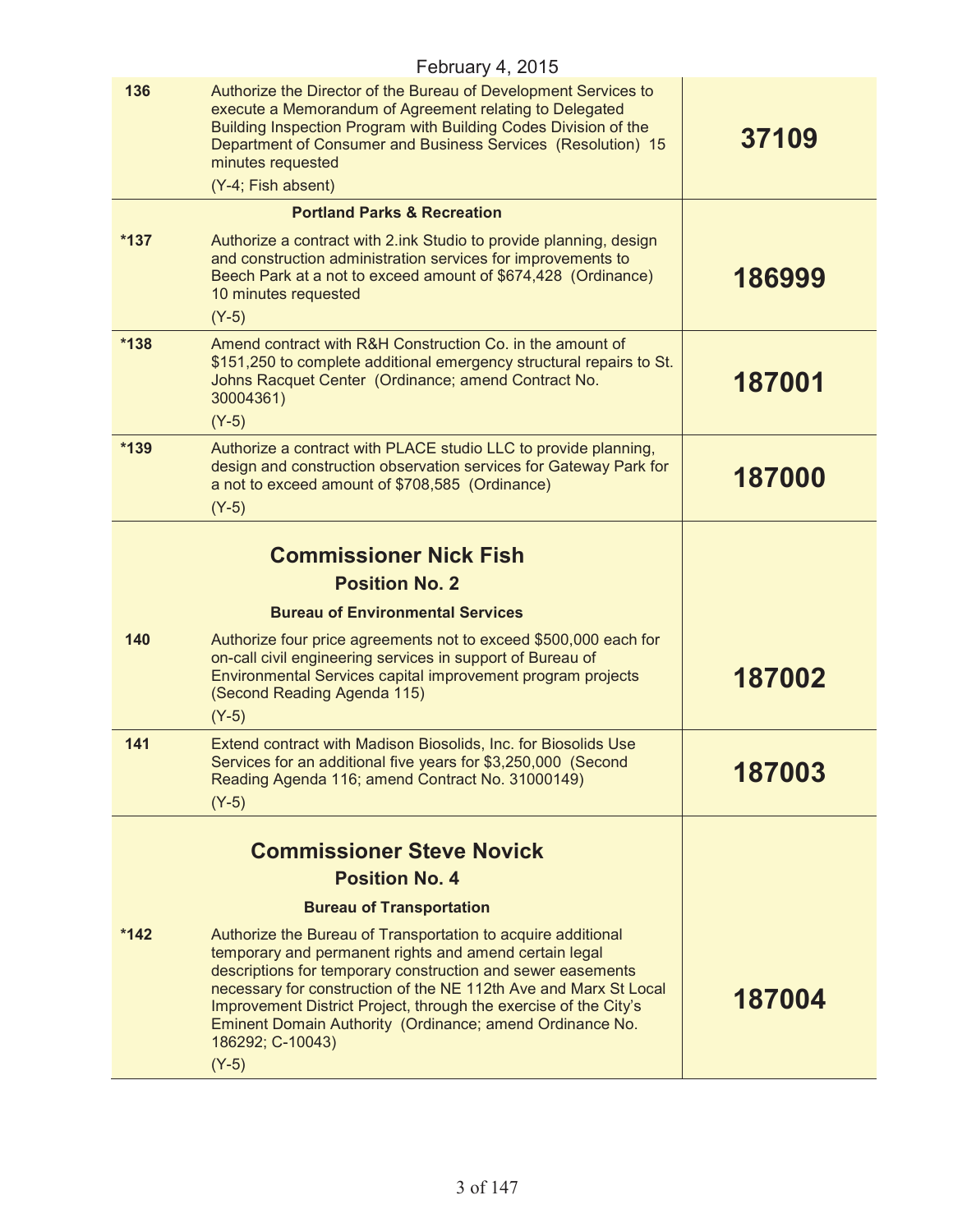|        | February 4, 2015                                                                                                                                                                                                                                                                                                                                                                                                                                         |                                                                                             |
|--------|----------------------------------------------------------------------------------------------------------------------------------------------------------------------------------------------------------------------------------------------------------------------------------------------------------------------------------------------------------------------------------------------------------------------------------------------------------|---------------------------------------------------------------------------------------------|
| $*143$ | Authorize an Intergovernmental Agreement with Metro to develop a<br>Preferred Alternative Package, Locally Preferred Alternative and<br>Draft Environmental Impact Statement for the Southwest Corridor<br>Plan and fund the City share of the local partner agency<br>contribution (Previous Agenda 103)<br>Motion to accept Novick amendment to IGA exhibit A(3) Public<br><b>Involvement:</b> Moved by Novick and seconded by Fritz. (Y-5)<br>$(Y-5)$ | 187005<br><b>AS AMENDED</b>                                                                 |
| 144    | <b>City Auditor Mary Hull Caballero</b><br>Assess property for sidewalk repair for the Bureau of Maintenance                                                                                                                                                                                                                                                                                                                                             | <b>PASSED TO</b>                                                                            |
|        | (Hearing; Ordinance; Y1085) 15 minutes requested<br>Motion to amend to remove Eichelberger from assessment:<br>Moved by Fish and seconded by Fritz. (Y-5)                                                                                                                                                                                                                                                                                                | <b>SECOND READING</b><br><b>AS AMENDED</b><br><b>FEBRUARY 11, 2015</b><br><b>AT 9:30 AM</b> |

At 11:23 a.m., Council recessed.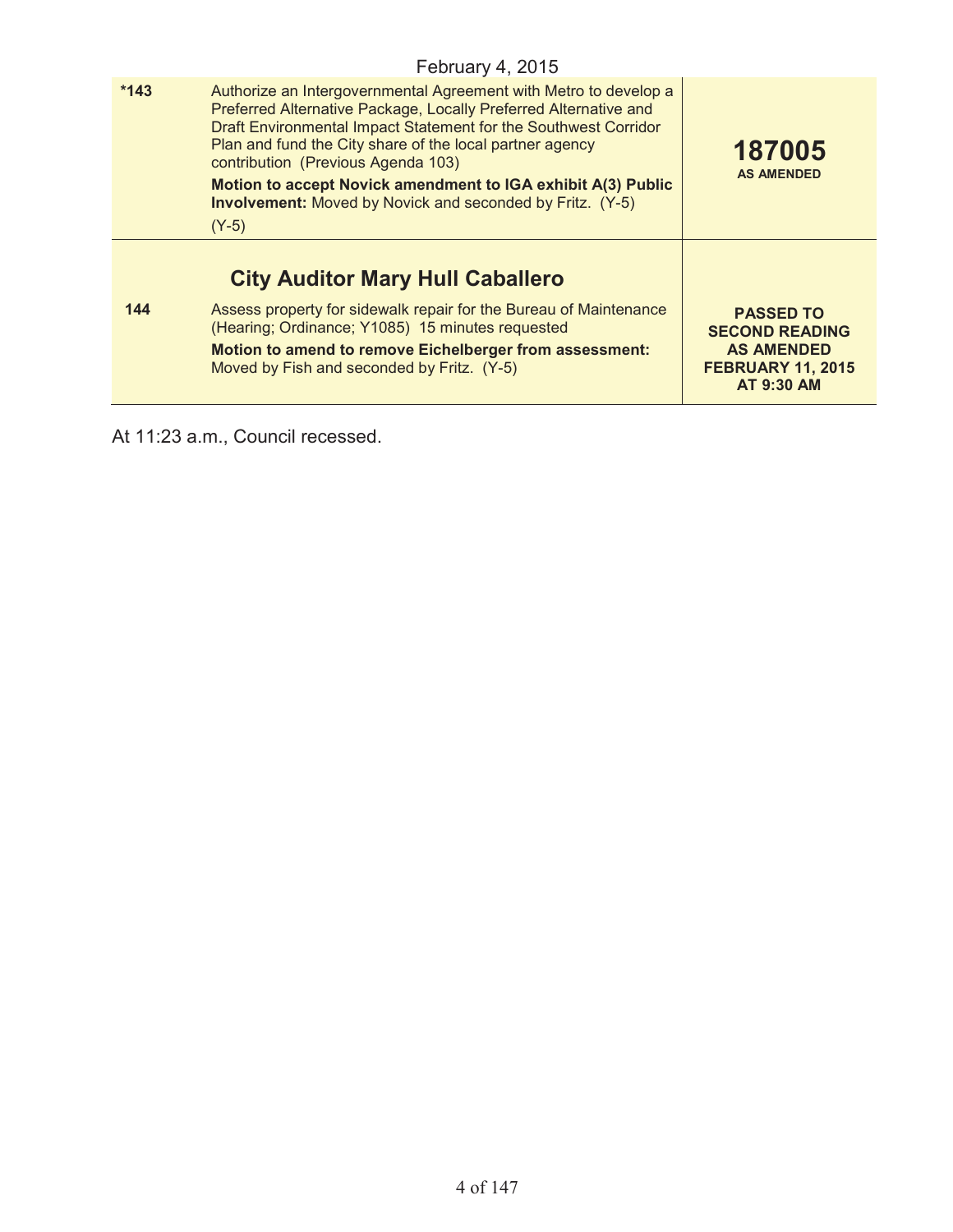A RECESSED MEETING OF THE COUNCIL OF THE CITY OF PORTLAND, OREGON WAS HELD THIS **4TH DAY OF FEBRUARY, 2015** AT 2:00 P.M.

THOSE PRESENT WERE: Mayor Hales, Presiding; Commissioners Fish, Fritz, Novick and Saltzman, 5.

Commissioner Fish arrived at 2:06 p.m. and left at 5:42 p.m. Commissioner Saltzman left at 6:18 p.m.

OFFICERS IN ATTENDANCE: Karla Moore-Love, Clerk of the Council; Lisa Gramp, Deputy City Attorney; and Jim Wood, Sergeant at Arms.

|     |                                                                                                                                                                                               | <b>Disposition:</b>                                                                         |
|-----|-----------------------------------------------------------------------------------------------------------------------------------------------------------------------------------------------|---------------------------------------------------------------------------------------------|
| 145 | TIME CERTAIN: 2:00 PM - Adopt the West Quadrant Plan as<br>direction for updating the Central City Plan (Resolution introduced<br>by Mayor Hales and Commissioner Saltzman) 2 hours requested | <b>CONTINUED TO</b><br><b>FEBRUARY 25, 2015</b><br><b>AT 3:00 PM</b><br><b>TIME CERTAIN</b> |

At 6:45 p.m., Council recessed.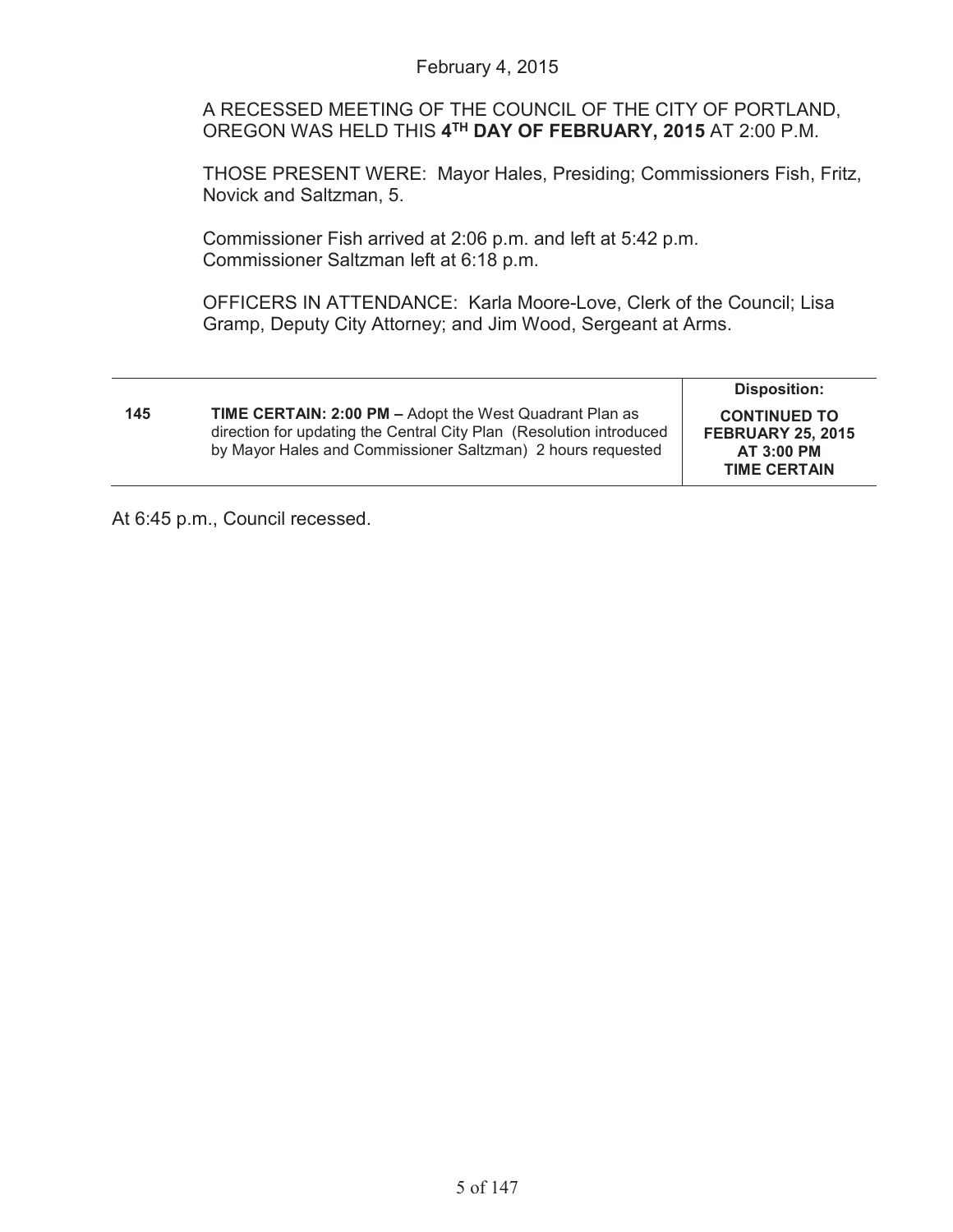A RECESSED MEETING OF THE COUNCIL OF THE CITY OF PORTLAND, OREGON WAS HELD THIS **5TH DAY OF FEBRUARY, 2015** AT 5:00 P.M.

THOSE PRESENT WERE: Mayor Hales, Presiding; Commissioners Fish, Fritz and Novick, 4.

OFFICERS IN ATTENDANCE: Karla Moore-Love, Clerk of the Council; Ian Leitheiser, Deputy City Attorney; at 7:30 p.m. Ellen Osoinach, Deputy City Attorney; and Jim Wood, Sergeant at Arms.

|     |                                                                                                                                                                                                                                                                                                                                                                                                                                                                                               | <b>Disposition:</b>                                                                                       |
|-----|-----------------------------------------------------------------------------------------------------------------------------------------------------------------------------------------------------------------------------------------------------------------------------------------------------------------------------------------------------------------------------------------------------------------------------------------------------------------------------------------------|-----------------------------------------------------------------------------------------------------------|
| 146 | <b>TIME CERTAIN: 5:00 PM - The City of Portland shall not enter</b><br>into a Memorandum of Understanding with the Federal Bureau of<br>Investigation related to the work of the Joint Terrorism Task Force<br>and shall repeal the Binding City Policy BCP-PSF-7.01<br>(Resolution introduced by Mayor Hales; repeal Resolution No.<br>36859) 3 hours requested for items 146-148<br>Motion to amend resolved section paragraphs 2, 3 and 4:<br>Moved by Fritz and seconded by Novick. (Y-4) | <b>CONTINUED TO</b><br><b>FEBRUARY 19, 2015</b><br>AT 2:15 PM<br><b>TIME CERTAIN</b><br><b>AS AMENDED</b> |
| 147 | The City of Portland shall enter into a Memorandum of<br>Understanding to become a member of the local Joint Terrorism<br>Task Force in conjunction with the Federal Bureau of Investigation<br>and shall repeal Binding City Policy BCP-PSF-7.01 (Resolution<br>introduced by Mayor Hales; repeal Resolution No. 36859)                                                                                                                                                                      | <b>CONTINUED TO</b><br><b>FEBRUARY 19, 2015</b><br><b>AT 2:15 PM</b><br><b>TIME CERTAIN</b>               |
| 148 | Enter into a Memorandum of Understanding to become a member<br>of the local Joint Terrorism Task Force in conjunction with the<br>Federal Bureau of Investigation (Ordinance introduced by Mayor<br>Hales)                                                                                                                                                                                                                                                                                    | <b>CONTINUED TO</b><br><b>FEBRUARY 19, 2015</b><br><b>AT 2:15 PM</b><br><b>TIME CERTAIN</b>               |

At 9:03 p.m., Council adjourned.

# **MARY HULL CABALLERO**

Auditor of the City of Portland

By Karla Moore-Love Clerk of the Council

For a discussion of agenda items, please consult the following Closed Caption File.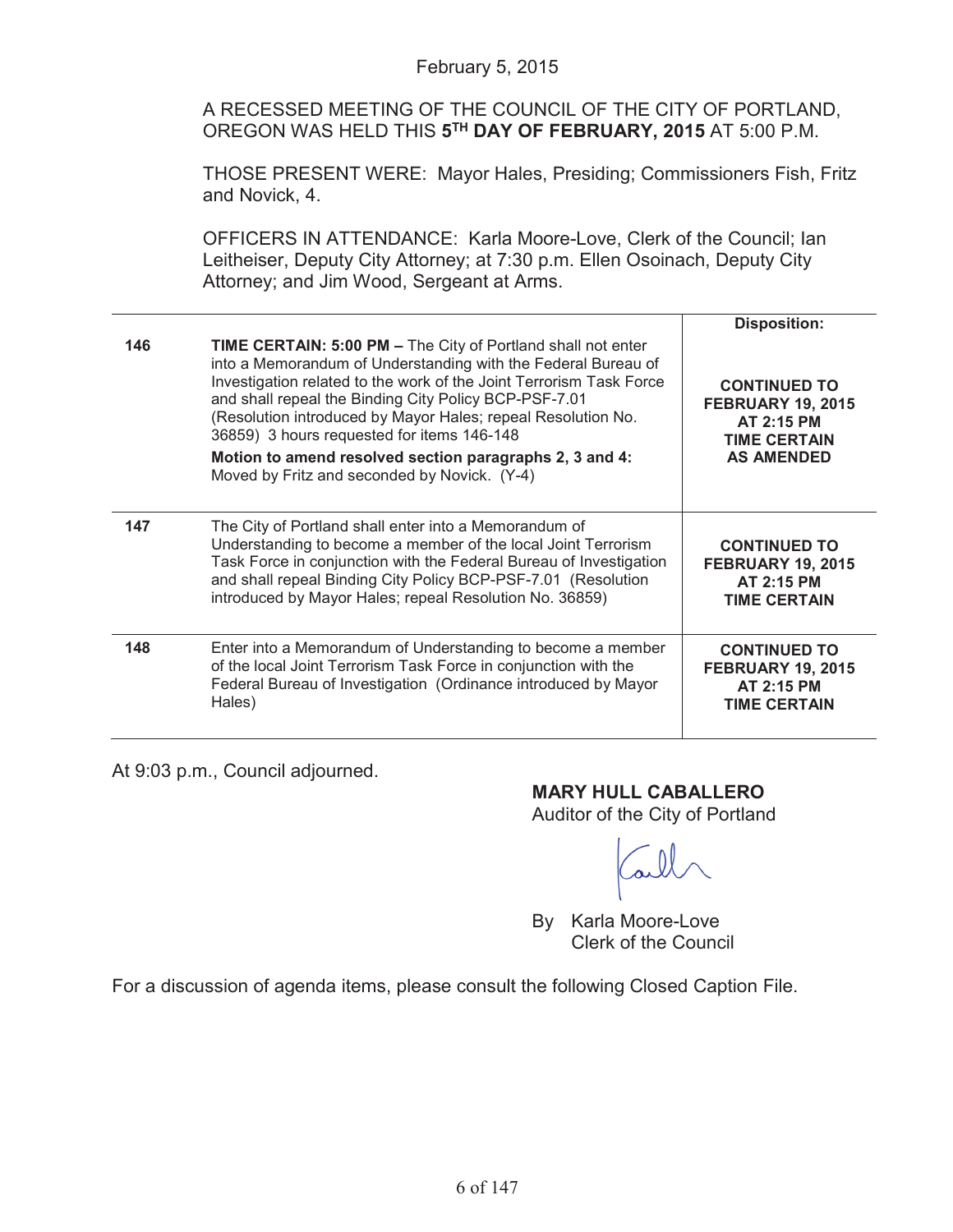# **Closed Caption File of Portland City Council Meeting**

This file was produced through the closed captioning process for the televised City Council broadcast and should not be considered a verbatim transcript. Key: \*\*\*\*\* means unidentified speaker.

# **FEBRUARY 4, 2015 9:30 AM**

**Hales:** Good morning, and welcome to the February 4th meeting of the Portland City Council. Will you please call the roll, Karla?

**Fritz:** Here. **Fish:** Here. **Novick:** Here. **Hales:** Here.

**Hales:** Welcome, everyone. We've got a few communication items up front, as usual, and then a couple of time certains and a consent agenda and regular calendar. If you're here to speak on any of those regular calendar items, identify yourself -- you need to give us just your name. If you are a lobbyist representing an organization, please disclose that. We typically give people three minutes to speak and ask that we maintain civility in this room so that everybody's point of view is heard. So, if you agree with someone, feel free to give them a wave or a thumbs up, but please let's not have vocal demonstrations in favor or against our fellow citizens while they're having their say. With that, I think that we will take up the communications item number 124.

# **Item 124.**

**Hales:** Good morning, Ibrahim. Welcome.

**Ibrahim Mubarak:** Good morning, Council and Mayor, Commissioners. I had a slide show, but unfortunately, we can't hook it up. What I want to talk about the present situation of the houseless people sleeping out in the street. I know we was doing a houseless count to get exact numbers, and I heard it was passed down through Commissioner Dan Saltzman that there would be no sweeps so they can get the proper count of the houseless community.

Well, I have slides and I have proof that the people are still being swept. They took their belongings and they were being told to sit there and wait for people to come and do a survey for them, and I don't think that's fair because if you have people sitting out in the streets with no covering with no belongings -- and if you can stop people from getting sweeps where they can get a proper night's rest, they won't be sprawled out over the streets in the daytime. Also, if you stop that for your purposes, why can't you stop it for their way of survival? And that's the irony part of it, that people is not the problem. The problem is the problem. We keep focusing on them, moving them around and sweeping them away from the social service area where they need to be at.

So, I would implore you that you sponsor the Homeless Bill of Rights Right to Rest Act that's going before the legislature as we speak now. And I would like for you all to back us up, because who knows best what the homeless community is suffering in this city. That's all I have to say. I don't feel well, so.

**Hales:** Thank you, take care. Thank you very much. [applause] **Item 125.**

**Hales:** Good morning, Ms. Schwab.

**Mary Ann Schwab:** Good morning, Mayor and Commissioners. My name is Mary Ann Schwab. I'm here today to talk about the Mt. Tabor disconnect, the Type 3 historic resource review, and the Type 2 environmental review meeting that took place on January 26.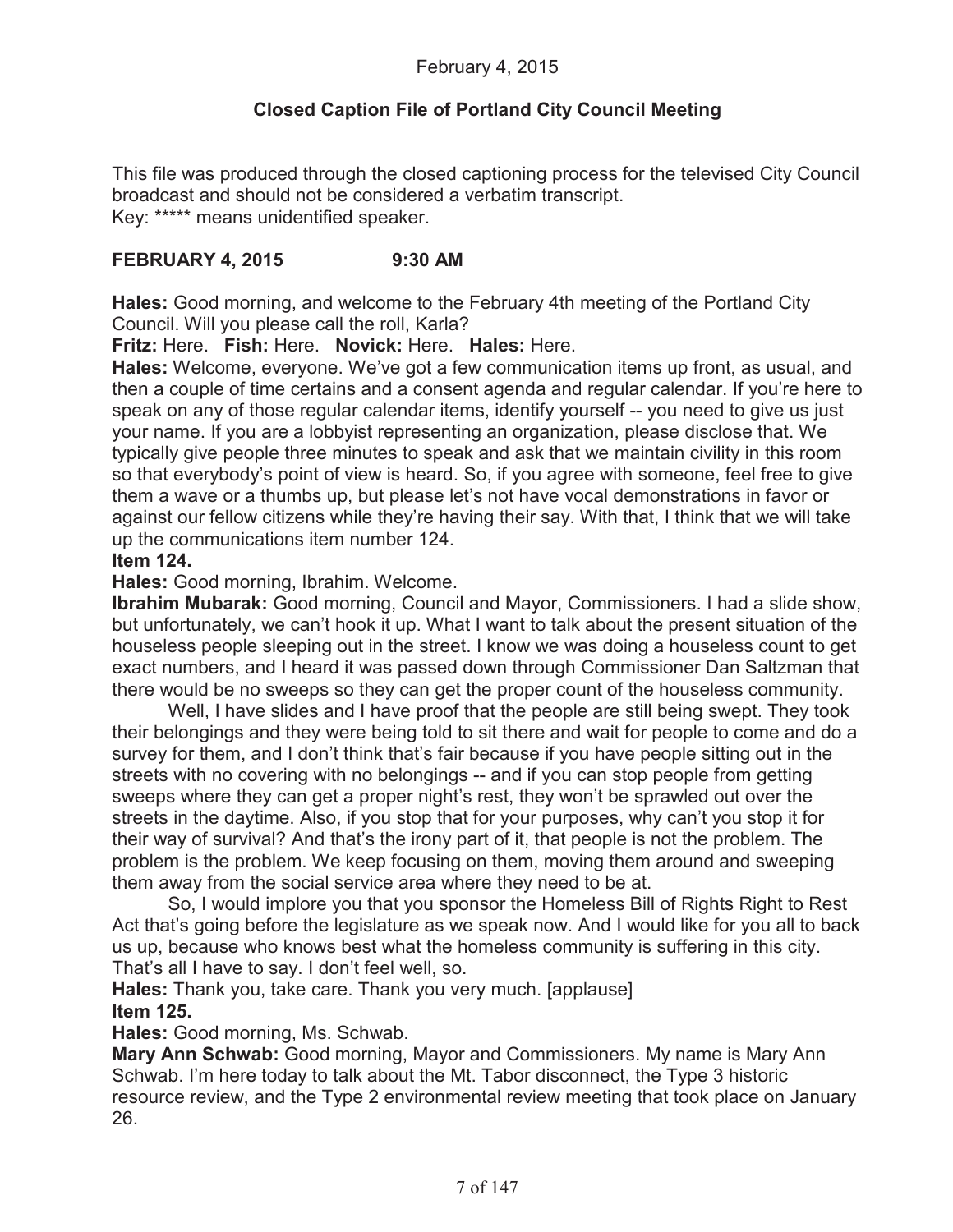Surely, the Super Bowl trumped Southeast Uplift's director as well as City Council from taking time to watch a 71-minute documentary featuring complex bantering between the Historic Landmarks Commissioners while listening to relentless badgering from Tom Heron to get an agreement on that application on that day. Nor were the Southeast Uplift members able to find time to get the latest edition of the Southeast Examiner to read the comments that were expressed by the commissioners.

These commissioners are professionals. They give their time, and when you have an attorney say we need to stop this, we highly recommend this go to mediation, we highly recommend that we have a meeting with all stakeholders -- and to that end, I would like to have that happen in this room on camera so that everyone can know what's happening. We have to have a vision for the future. To disconnect pipes and maybe 50 years out have our great grandkids have to pay to reconnect them is egregious.

It's not broke, don't fix it. I've talked to your principal engineer. We can order retrofitted pipes and valves and have a second one there so the water will not ever go back into your clean water system. There is a way of getting this done without spending a bazillion dollars. Your \$480,000 for the Mt. Tabor adjustments -- I'm not going to go there right now, but I am concerned that for the commissioners on the 26th -- this is the question. If the deadline for new material was to be submitted by noon on the 26th, how then can the Historic Landmarks Commission have proper time to look at the 12 noon submissions and digest any new material in order to be ready at 1:30 for the hearing to voice an opinion on that application?

If legal documents are very complex -- because this is land use, this is serious, this is laws -- we need to protect with our Oregon historical preservation office that treasure. There needs to be money to maintain those tanks. And when I watch the Mt. Tabor presentation and listen to the environment, and we see how much is lacking in repair up there just on that physical plant, it's egregious.

Please, let's go to mediation on this. And let me leave you with one thing here. If you keep pushing this forward -- and you did stop it once. You did stop it once because you knew these reports had not been completed. That was a good thing. So, please don't embarrass us anymore and keep pushing us into a corner. Please listen to the people.

We each have a duty to the land in which we live. We all come from the earth, and on death we return back to the ground. And in a cycle of life, everything that is born is always connected with water. Water is a giver of life. And that's from a religious leader, Pearce Mitchell [spelling?].

We must protect our water system. It's a 120-year-old treasure. I very much want to recognize Mt. Tabor Reservoir, Friends of the Reservoir, Mt. Tabor Neighborhood Association, and especially Cascade for getting us on the historic registry. Thank you. **Fish:** Can I just make one comment? Because this is a land use proceeding, we cannot comment on the merits, we're not allowed to say anything. And you know that. **Schwab:** I know that. But we can stop the clock, we can have mediation.

**Fish:** We can't comment on a land use proceeding, period. But the one thing you and I have talked about outside of this forum is that when asked, Commissioner Fritz and I agreed to convert this to a Type 3 and to set up a citizen stakeholder group to advise the bureau because the community said that they wanted a bigger say. So, that was designed to get as many voices at the table. At some point, this will come to Council, but in fact, Amanda and I were very responsive when we first heard the concerns that people weren't involved in this. That's why we shifted to a Type 3 and set up a citizen stakeholder meeting. I think it's unprecedented to do that. But at some point, this will come to Council and we'll have a discussion. We can't obviously comment on it until it does, but you'll have a chance to give your full views if it does.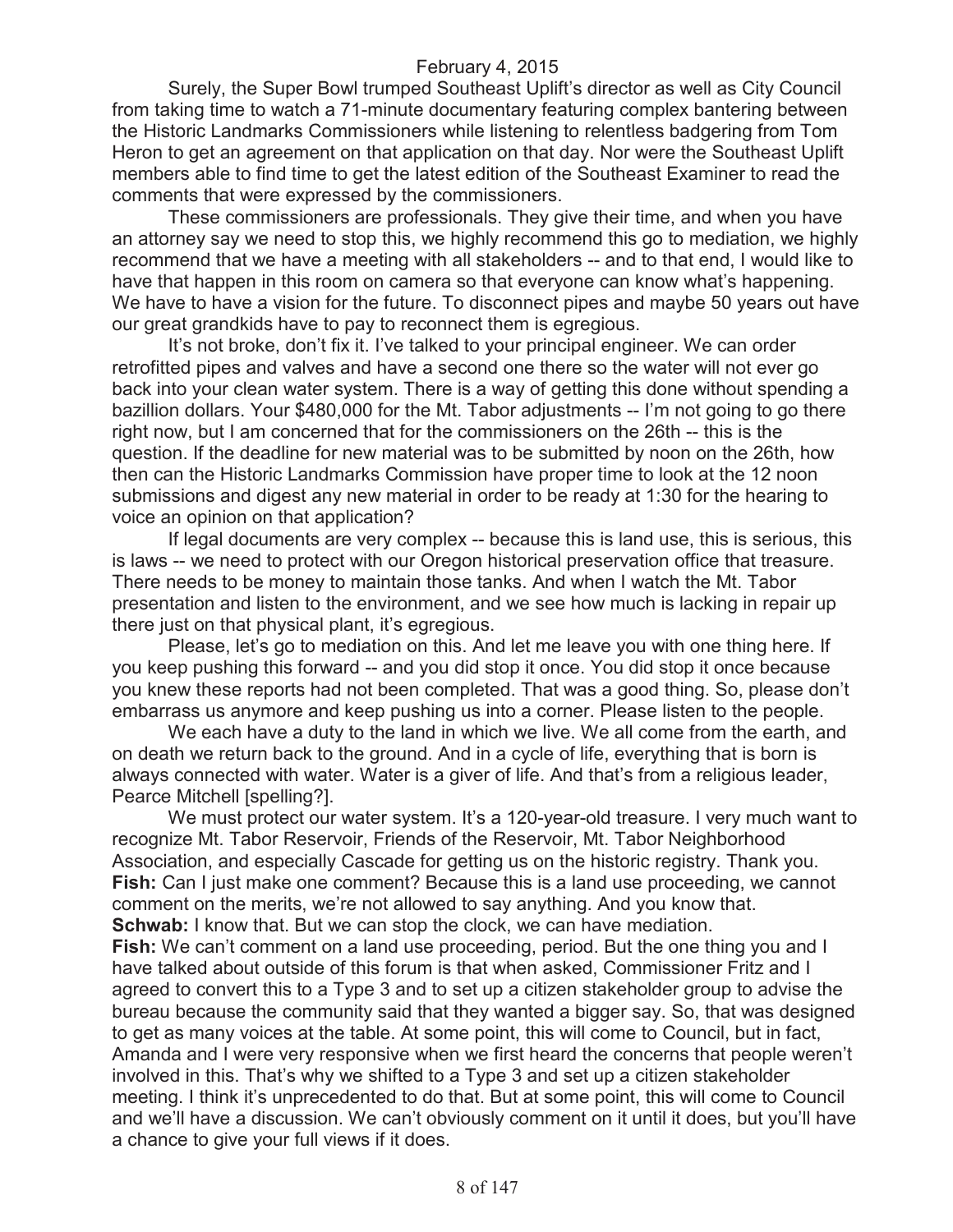**Schwab:** Two minutes -- because this room will be packed -- is really a compromise to the government involvement process. We really need to have that on camera and really hash this out, and I am begging you to consider that. Thank you.

**Hales:** Thank you.

**Schwab:** You won't have to make any comment, you can just sit and referee from the sidelines and watch how they come to a conclusion. Thank you.

**Hales:** Thanks very much. [applause] OK, folks -- come on. Next please. **Item 126.**

**Hales:** Mr. Davis, are you here? OK, then let's move on.

**Item 127.**

**Hales:** Mr. Walsh, good morning. Come on up.

**Joe Walsh:** My name is Joe Walsh, I represent individuals for justice. Just a side item - the signup of communication is now taking anywhere from a month and a half to two months. That's outrageous. The County -- you can sign up and speak in communications that day. So, you ought to consider revamping it somehow. You have people not showing up because they forget, or, it's very difficult to schedule something two months in advance.

Now, this is all in response to the state of the city. The state of the city is good not because what the City Council has done over the last year, but in spite of them. We still do not have fluoride in our water, and that is a good thing. The City Council tried to shove it down our throats, but by popular vote, we have clear, wonderful water. If the reservoirs are covered, it will not be by the world of people but by five cocktail liberals who think they know best and have lied their way to giving out millions in contracts to friendly people who will repay them in the coming elections.

We still have anywhere from 1800 to 3000 souls who every night try to find a place to sleep and be safe from the police. Police sweeps continue. Fencing off areas used by campers seems to be the new threat to the homeless. Restrooms are just about nonexistent unless you are a paying customer. Transit cops continue to ticket people who have no money to pay fines. Community service has become free labor for the city.

Politicians constantly pat themselves on the back for doing a good job. It sounds like a repeat of the Bush telling Secretary Brown, "Brownie, you're doing a heck of a job" as thousands were trapped and Bush was bragging how good the government was doing a good job. Each time a politician brags, a star goes dark in the universe. Learn how to do things instead of just telling us it's going to be.

Politicians always tell us, look forward, look ahead, turn to new things and never look back. They do not want to remember what they did or tried to do. This administration has been involved in one scandal after the other. We would like to have just one month without being told that somebody has money missing or the money has been illegally moved from one account to the other and someone was fired because they tried to change things.

Judges tell you to clean up your administration, and your answer is to waste money appealing the decisions that are solid decisions by both the federal bench and state bench. Accountability, transparency, responsibility are dirty words to this administration, and all three running for re-election should be defeated unless there are changes.

When we talk changes, that would be for the people and not for the Business Alliance or the nonprofits who have their hands out for money from the treasury that does not belong to Charlie Hales but to the people of Portland. Yes, Portland is doing OK, but can you imagine how wonderful we would be doing if we had real progressives leading us instead of shills for the corporations? Thank you for your time. **Hales:** Thank you. Next?

**Item 128.**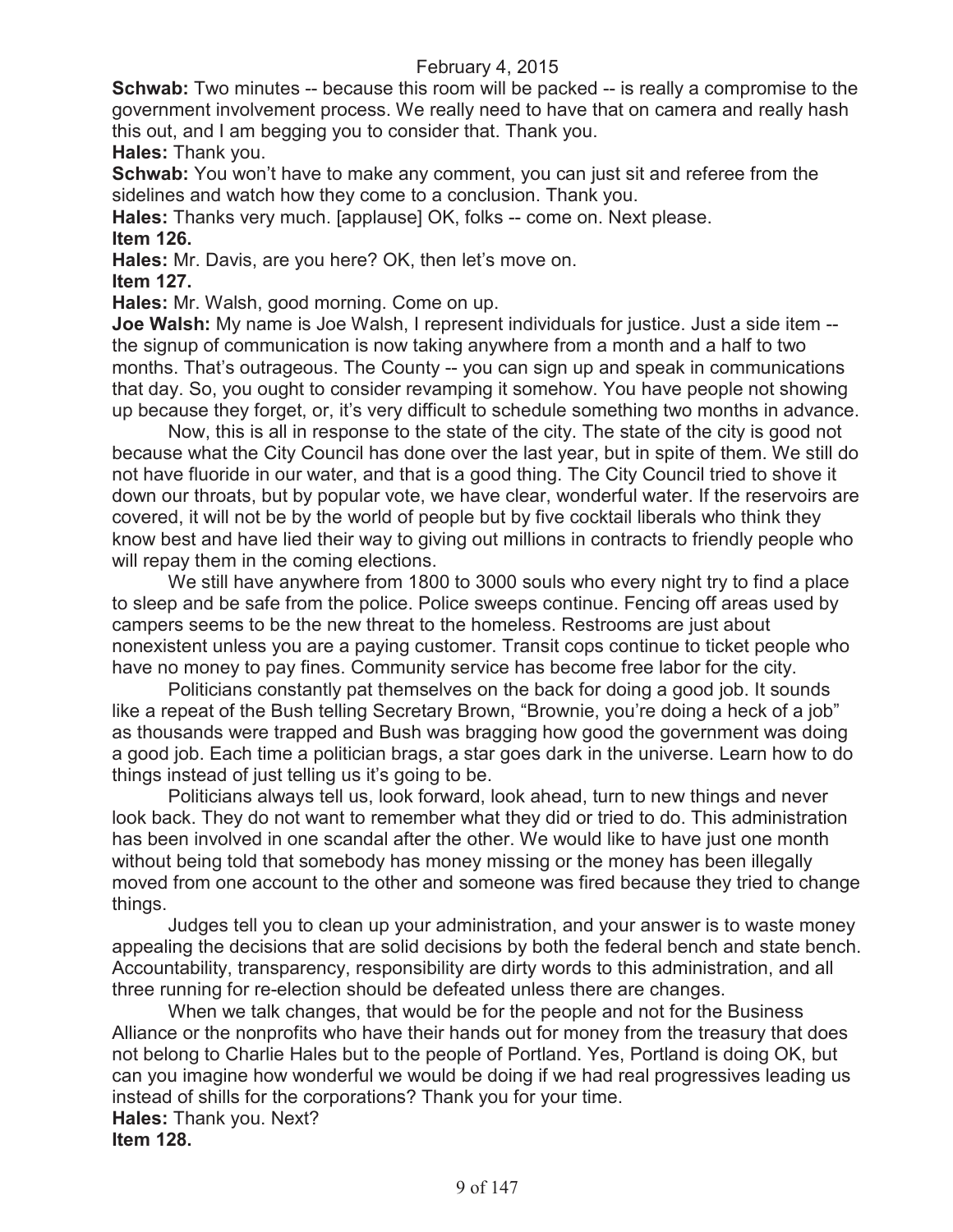**Hales:** Good morning.

**Michael Withey:** Good morning. I am also having some issues with my presentation, so I think I'll just go ahead and switch to this slide. So, this three minutes is an answer to your request that I come six months ago and talk about my current communities.

Since last June, we've taken your advice, Commissioner Fritz, and went ahead and continued to speak with different neighborhood associations, different organizations from the Human Rights Commission, Architects Without Borders, etc., etc.

**Fish:** Michael, what do you want us to [inaudible] --

**Withey:** Well unfortunately, it's not working. So we're going to close it off and I'll just speak.

What we've done is we've planned a micro-community at 151st and Stark. There is approximately 38 units, a total of 46 beds altogether. There are everything from just single rooms in a community house that will rent for 150 a month to studios -- which there is 24 studios on 0.6 acres. Those will rent for 200 a month. Everything has their own bathroom and kitchen, by the way. There's 10 two-bedroom homes. There's two three-bedroom homes. All of these will be for low income individuals.

So, how it will work is financially, 150 for the room, two for the studio, three for the two-bedroom, four for the three-bedroom. How we will work it in our model is that half that money -- which is almost \$10,000 per month that we'll bring in at that low rate -- half of that money will go to take care of that micro-community as far as pay for the full-time manager and the sewer and the water and the electricity, but the other half will go to finance the next micro-community. So there's about -- it equals out to 4900 that will go back into the community, and about 4600 that will stay in the bank for the next micro-community.

How we can adapt that to a micro-community for the homeless in Portland would be to go ahead and build that exact community, except that half that money -- approximately half that money -- would not go to refinance the next micro-community, but would pay the rent for the other half of the people that are going to stay there transitionally.

So, what we would have is a 50% of the folks paying the rent, the other 50% receiving a free place to stay for a determinant amount of time, whatever the case workers would think is appropriate to get them on their feet.

This program, I believe, should not focus on the chronically homeless. It should focus on the folks that are just on the verge of becoming homeless that just needs a bit of help. They don't need six months of free rent, they just need a place to stay for a month or two while they move onto wherever they are going to.

So, this is not really a program for chronically homeless, but it certainly could be a project for chronically homeless. Initially, that one program at 151st and Stark -- we could build that for less than one million. And we could do it because we're a nonprofit and we have a lot of volunteers and a lot of organizations that would help us build it of course. So, we could build that for less than one million and we could house 60 people permanently.

So, that's what we would have to offer to you. I can send you each the presentation via email.

**Hales:** Good, that'd be helpful.

**Fish:** Michael, who owns the dirt?

**Withey:** At 151st and Stark, that was a great deal. Unfortunately, it's a privately-owned piece of property.

**Fish:** Have you put an offer into buy it?

**Withey:** As soon as we finished our architect finishes his job and our other teams finish their jobs, we took it and presented it to the Human Rights Commission homeless event. And within three days, it was sold. So, we're trying not to tell people where we're planning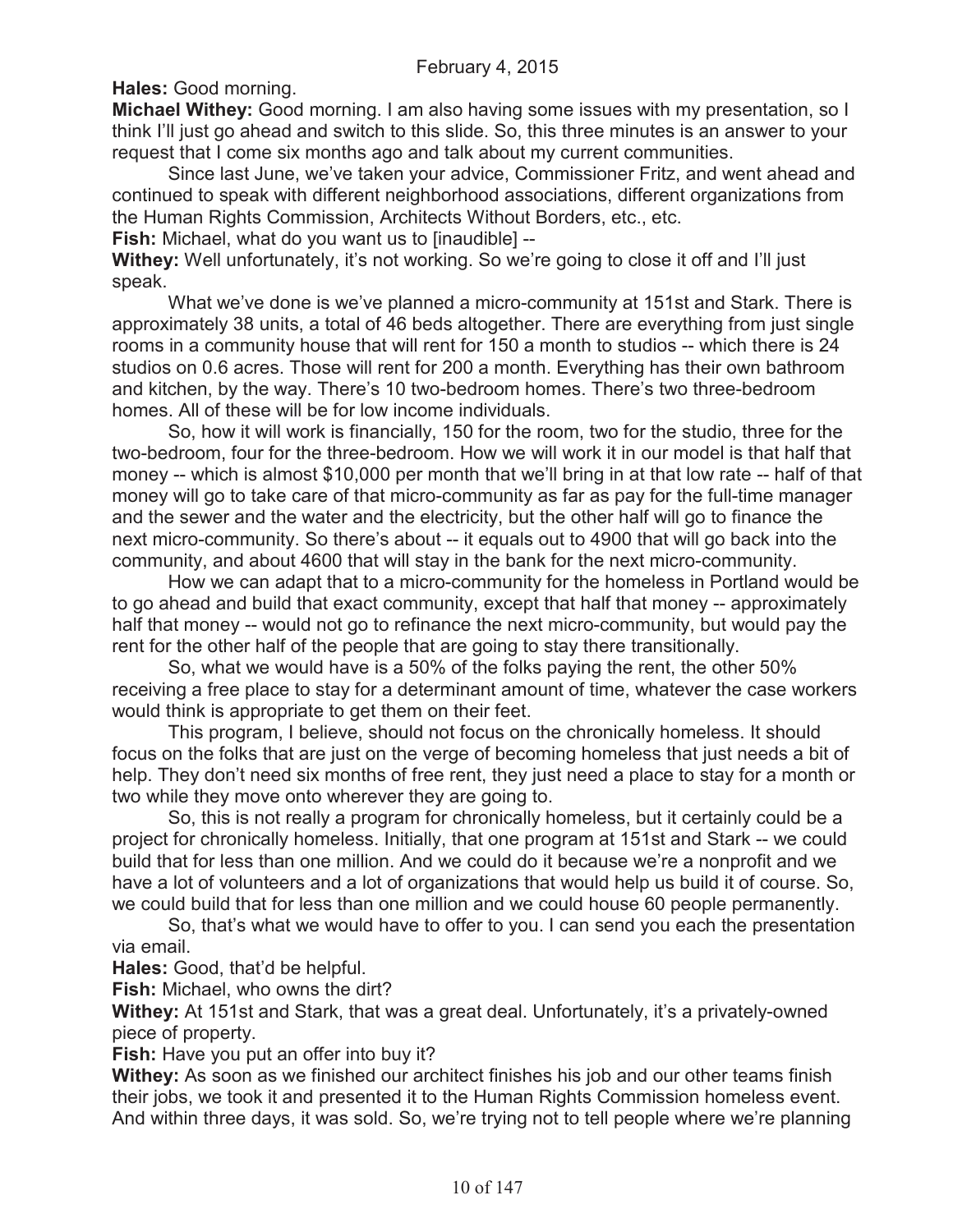our projects because they have a tendency to sell quickly. That piece of property was for sale for four and a half years until put it out in public that we wanted to buy it.

**Fish:** Do you have funding lined up to purchase the next property?

**Withey:** We do not. We do not have the financing lined up, but we do have a great finance team that are writing grants that are in the process of doing all that fundraising. But the reason I'm here today is to tell you that we know of a piece of property in Northwest Portland that we could certainly put a micro-community on, and it is owned by the City. And we would to talk privately about that, as well.

**Hales:** OK, good.

**Withey:** So, we could -- if you wanted to give us in three weeks or a month from now to come back and give you a presentation from all of us for a site-specific micro-community specifically for the homeless issue, we could do that.

**Fish:** Michael, are you part of a process either with the mayor or Housing Commissioner on micro-housing? Do you have a forum to discuss this other than coming to us? **Withey:** Not really, no. There really is no forum to talk about a new sort of microcommunity. Micro-communities are new to begin with, let alone homeless microcommunities, low income micro-communities. That seems to complicate things quite a bit.

So, we think we could partner with the City on a homeless micro-community and set a precedent that other cities could easily replicate. In fact, we have a lot of other cities that are calling us and trying to find out about this. It's still in its preliminary stages so we can't set an example, but we should set an example, and we would love to work with the Mayor's Office, your offices in the meantime in the next few weeks to go ahead and set up a presentation that we can come and give you in just a few weeks and see if we can decide to go ahead and partner up -- at least on the land -- and our nonprofit to set up on the low income micro-communities.

**Hales:** Do follow up with our offices about that particular site as well.

**Withey:** Yes. So, to get on the agenda for a month from now, to present for a half-hour presentation on that --

**Hales:** I'm not sure if you want to get on the Council agenda so much as some of the advisory committees that work on these issues, but I would say get the particulars about that site and your plans for that site to us, to our offices, just get them to the relevant staff people in each office and let us evaluate that particular proposal. I don't think that we should discuss it now in the room for the reasons you just cited, but bring us that particular idea on that particular site and let folks evaluate that. Then I think the formalities can be start after that. But I think it'd be good for each of our offices to see what you specifically have in mind, what the costs are, what the City would need to contribute -- if the City is contributing land.

**Withey:** I'll continue to work with Josh Alpert --

**Hales:** Yeah, continue to work with Josh in my office, please.

**Withey:** If I could answer your question, Mr. Fish. There's going to be a meeting at 3 o'clock this afternoon at the County building -- Deborah Kafoury, I believe, is chairing that - - on the homeless issue. We've had meeting after meeting, committee after committee after committee. Everybody has their own agenda. When you go and you sit down and you join a committee or a team, you're really not going to get where you need to go.

**Fish:** Michael, just -- my sense is that you should go to that meeting, and if the County intends to issue an RFP -- which is how money is distributed -- and you have an idea, I would urge you to respond to the RFP so that you can be considered for funding. Because my understanding is that's how the county intends to put this out.

**Withey:** We do, and we will be at the meeting. Yes, absolutely.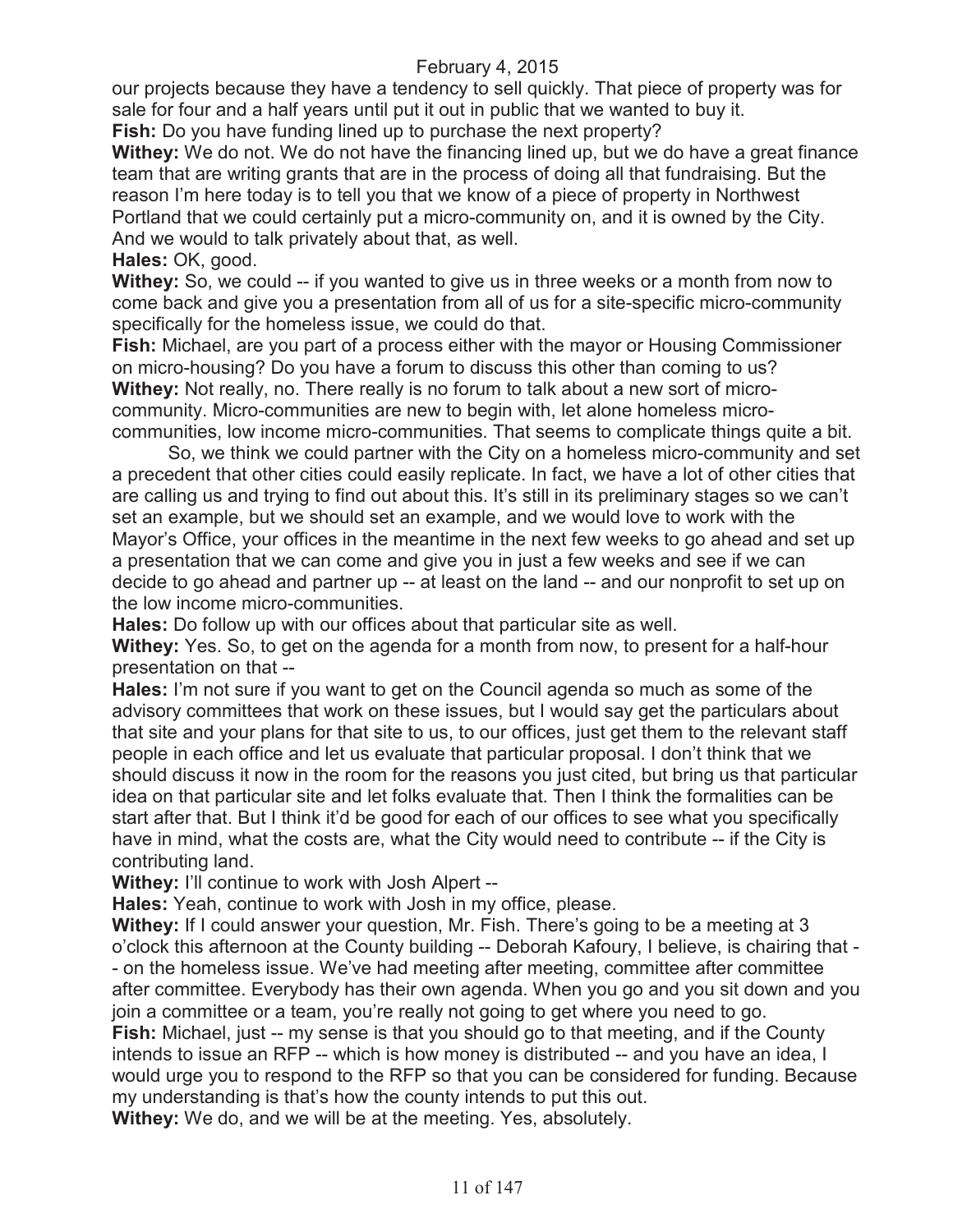**Hales:** Thank you. I just sent Josh a note. Thank you very much. OK, let's move onto time certain, 129.

#### **Item 129.**

**Hales:** February is a traditional time of year for this declaration. There's a lot of things happening in the African American community in Portland, a lot of these we try to partner with our African American community, but once a year at any rate, we make some notice of that progress and those issues and those challenges. So, that's what this proclamation is about.

It says, whereas much of the City of Portland's honor, strength, and, stature can be attributed to the diversity of cultures and traditions that are celebrated by the residents of this great region; and whereas, African Americans have played a significant role in the history of Oregon's economic, cultural, spiritual, and political development while working tirelessly to maintain and promote their culture and history; and whereas, as a result of their determination, hard work, intelligence, and perseverance, African Americans have made valuable and lasting contributions to Portland and to the state of Oregon achieving exceptional success in all aspects of society including business, education, politics, science, and the arts; and whereas, Black History Month is a time for all Americans to acknowledge the legacies and remember the teachings of those who helped build our nation, took a stand against prejudice and injustice, advanced the cause of civil rights, strengthened families and communities, and paved the path to lives of dignity and prosperity for all minorities; and whereas, present events both in Portland and across the United States have brought the topics of race and social justice to the forefront of conversation and remind us that though we have come a long way, the journey towards equity is arduous and ongoing; and whereas, during Black History Month, all Americans are encouraged to reflect upon the past and current challenges and successes of African Americans and look to the present as an opportunity to continue to improve society, advancing the ideals of freedom, equality, and justice; now, therefore, I, Charlie Hales, Mayor of the City of Portland, Oregon; the City of Roses; do hereby proclaim the month of February to be Black History Month in Portland and encourage all citizens to observe this month.

I'm proud to once again make that declaration. If you haven't had a chance to go up and see the exhibition at the Oregon history center about the history of African Americans in Portland -- or at least a good piece of that history -- I recommend it. The Historical Society has done a good job there. Just in the last month, we have had some pretty amazing events like the arrival and chance for some of us to hear Myrlie Evers speak here -- the widow of Medgar Evers, the civil rights' leader. So, we keep looking back in the past examples like Medgar Evers and Dr. King. We also see -- as this proclamation tries to capture -- issues of the present day.

And so, I'm glad that once again get to acknowledge the importance of this history and this part of our community and declare this Black History Month. So again, let's all get up there and take a look at that exhibition if you haven't seen it yet. It's a nice piece of work and shows both the injustice and the struggles and the triumphs of the African American community here in Portland. Thank you.

So, shall we move on to regular agenda -- consent calendar? I think we have had a couple of requests to pull items to the regular calendar --

**Fritz:** Before you do that, I just wanted to comment and thank the affinity group that has been putting this presentation together -- this acknowledgment -- for all your work within the City of Portland and in our community as leaders as folks who -- especially our City employees who are African American -- working so hard to correct the wrongs of the past. And I very much appreciate all the work you do for Black History Month but throughout the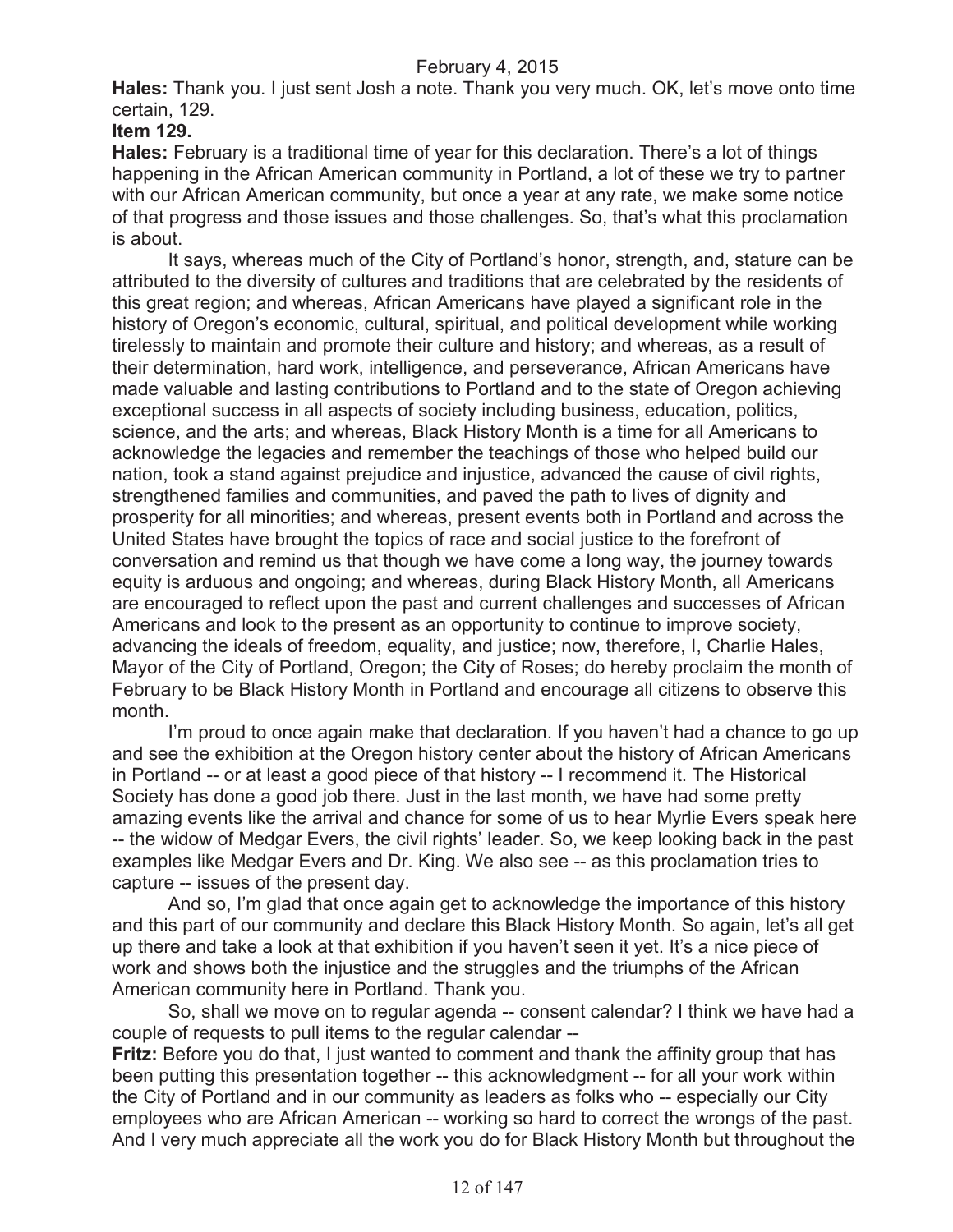year. It's not a one-time thing, any more than Women's History Month is a one-time thing - it's all the time and I appreciate all your work.

**Novick:** May I add something?

**Hales:** Yes, please. And if anyone else wants to add to the record this morning, come on up, please. Anyone want to speak, on this this morning? Come on up, don't be shy. **Novick:** Last year for my birthday, my wife got me a wonderful book, Bartlett's Familiar Black Quotations, and we keep this in my office in February and put on Instagram -- which I don't know how to do access, but they tell me we do it -- every day one of the quotes from this book. So, I wanted to read one of them today. This is from W.E.B. Du Bois. The discovery of personal whiteness among the peoples is a very modern thing, a 19th and 20th century matter, indeed. The ancient world would have laughed at such a distinction. The middle age regarded skin color with mild curiosity, and even up into the 18th century, we were hammering our mannequins into one universal man with fine frenzy which ignored color and race even more than birth. Today, we have changed all that and the world in a sudden emotional conversion has discovered it is white and by that token, wonderful. **Hales:** Well done. Good morning.

**Lorraine Steen, Portland Bureau of Transportation:** Good morning. My name is Lori Steen, I work in the office of Transportation, I work with the City African American Network, and am standing in for [indistinguishable], who is out of the country right now. But now just thanking you for the proclamation. We've been working hard -- we do have several things going on this month. There is a calendar on the DEEP website, there's also something going on at noon in the Portland Building -- you have [indistinguishable] bringing some performances at noon. So, I just wanted to thank you for your time and for the acknowledgment, and we'll see you again next year.

**Hales:** We appreciate CAAN and DEEP as groups of our own employees -- as you have - who've said, let's get engaged in these issues. Even though we have a professional responsibility here, we also have a community responsibility. So, really appreciate that for all of you who are involved in that effort. Thank you.

# **Steen:** Thank you.

**Hales:** Thank you very much. OK, anyone else? Thanks. Alright, now let's move onto consent calendar. I think that we've had one item -- maybe more than one item -- yes, two items pulled. One is 130 and the other is 132, is that right?

# **Moore-Love:** Correct.

**Hales:** OK. Anything else to be pulled off from consent to regular? If not, a roll call on the balance of the consent calendar, please.

# **Roll on consent agenda.**

**Fritz:** Aye. **Fish:** Aye. **Saltzman:** Aye. **Novick:** Aye. **Hales:** Aye.

**Hales:** OK. Why don't we take those now because they are going to be relatively brief, I think.

# **Item 130.**

**Hales:** Mr. Thatcher.

**Terry Thatcher, City Attorney's Office:** Good morning, councilors. I am here to present this resolution, which authorizes the City Attorney first to seek what's called the limited judgment in the Anderson or so-called rate payer case which will then allow the City -- if granted, but that is in the power of the circuit court judge. So, first we have to ask for what's called the limited judgment, and then if the limited judgment is granted, the City Attorney has recommended -- and the Mayor and Commissioner Fish have concurred - that we should appeal the fundamental legal rulings in the initial Anderson order on summary judgment. And the reason we recommend that is we believe that the judge has unreasonably restricted -- or interfered with, I should say -- the policy discretion of the City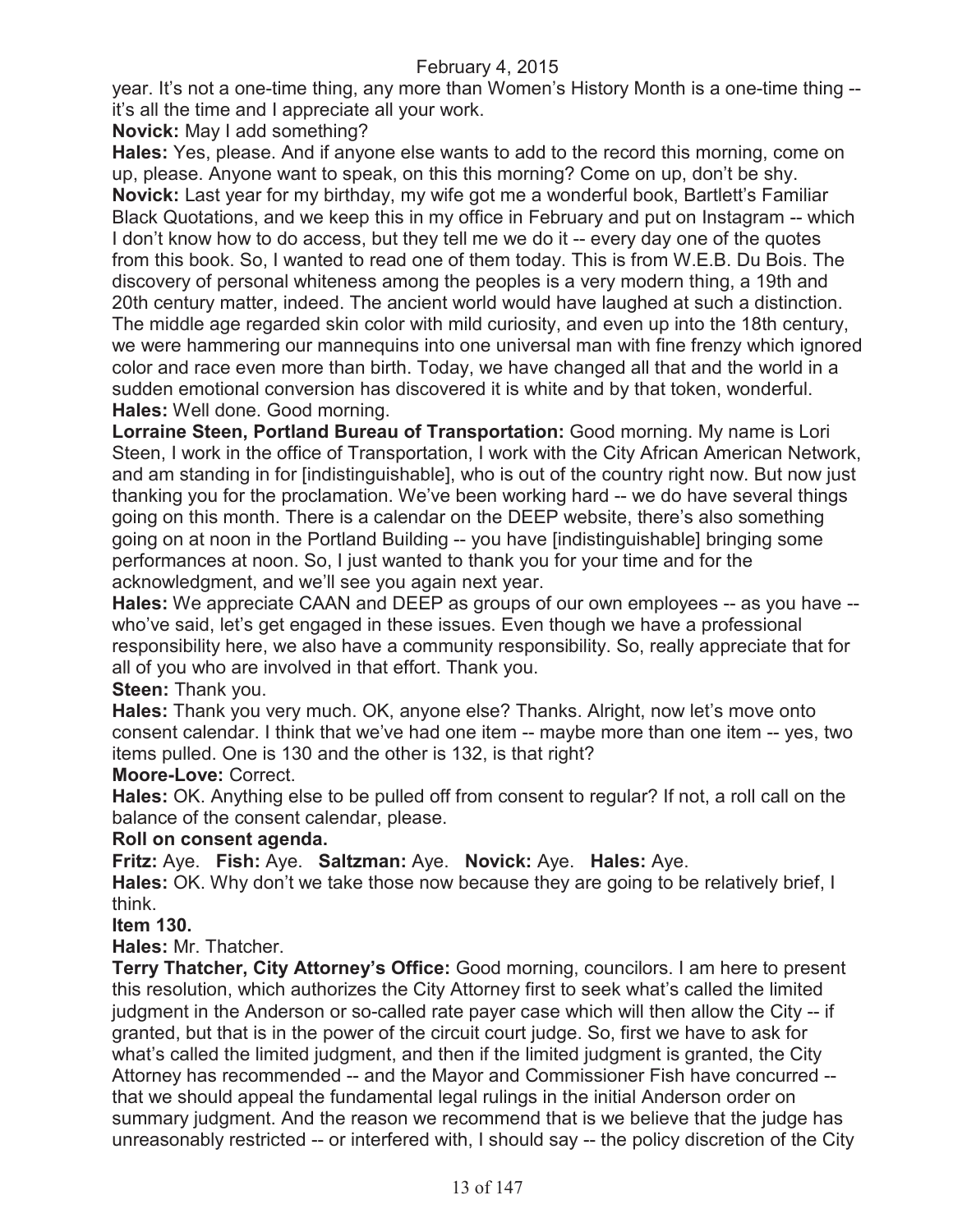Council and how it runs its water and sewer entities. And as a consequence, we believe that an appellate court should review that decision sooner rather than later.

This case may go on for some time. There are hundreds, if not thousands of individual expenditures that have been challenged. It will take a long time to work through that. And in the meantime, we believe that the appellate court should review the fundamental legal interpretation of the City's Charter, which is contrary to that presented by the City.

We have previously gone to the judge about this, and he said that he did not think that the matter was yet configured in terms of how the -- what we called the remedy -- was structured, but that he said he understood why we were asking for it, and he thought in fact, it might well be wise -- he did not make a decision -- but it might be wise to have an appellate ruling on his fundamental interpretation of the Charter.

We believe that we can now present to him a judgment configured in such a way with an appropriate remedy that he could -- if he decides -- could allow us to appeal his fundamental legal ruling. And we would be appealing those parts of the ruling that determined that the City Council had improperly spent water and sewer money on what we used to call the voter-owned elections and on Loos.

And I want to emphasize that in those decisions, the council decided to spend a certain amount -- less than 50% of the Loos' expenses came from the Water Bureau. The Council made a decision to split that expense between various bureaus, including the Water Bureau.

And with respect to voter owned elections -- whatever one may think about the validity of that concept -- and it was, in many ways, a noble experiment that didn't work -- **Fritz:** I would beg to differ.

**Thatcher:** It worked at least one time. [laughter]

**Fritz:** And it worked to save the ratepayers' money.

**Thatcher:** And it worked to help get money out of the politics. But in any case, that's gone. But in that case, the City Council said every bureau should pay to help decide who runs all of the bureaus - even water and sewer bureau, because you run the water and sewer bureau. And the judge intervened and said, no, I think that the City Council shouldn't share this burden among all bureaus because I have a different idea of how we should implement the City Charter.

And it's that kind of judicial intervention and policy choices that we believe deserves appellate review. That's why we're asking for this authority to seek what's called the limited judgment and then if we get it, to ask the court of appeals to review the circuit court judge's interpretation of the City Charter. We think it raises a very important issue.

**Fritz:** Mr. Thatcher, I have two questions. It seems the Anderson decision was quite some time ago. Why are we appealing now?

**Thatcher:** It's just taken us some time to get things configured in a way that we thought that we could go back to the judge.

**Fritz:** And there isn't a time limit on how soon after a ruling that you can appeal? **Thatcher:** Not when you have -- there is normally, but in this case, we actually have to ask him for the permission to appeal.

**Fritz:** Ah.

**Thatcher:** So, we're going back to ask him for permission. And if he says yes, we'll appeal. He may say no, in which case we won't get to appeal. So, that's that situation. **Fritz:** OK, thank you. My second question is, could there be any unintended consequences to this appeal? Could the ruling that everything except those expenditures was correct be overturned?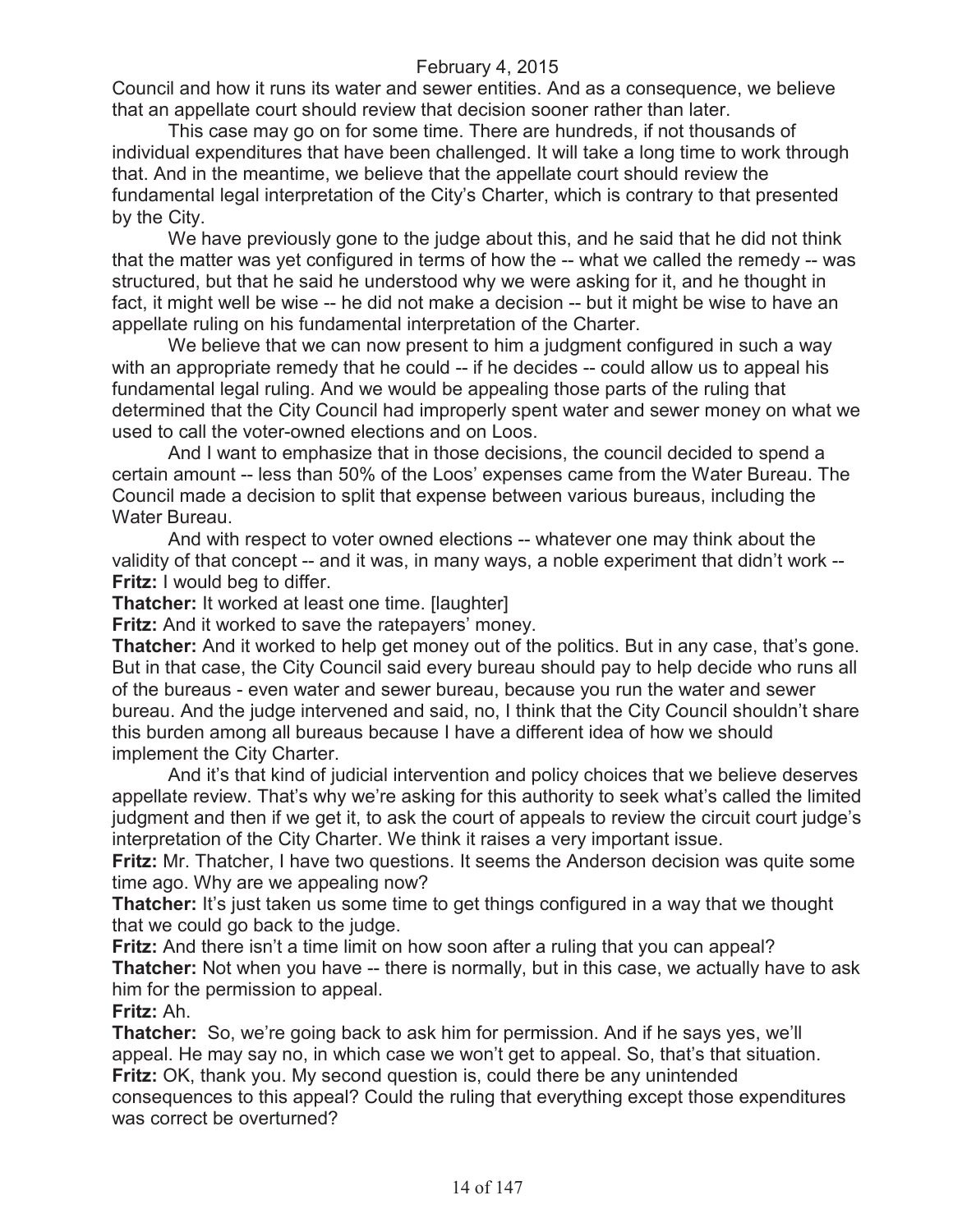**Thatcher:** Theoretically, I suppose that's true. I have to say that we think it is a very low risk that the court of appeals will overturn the judge's decision to uphold the City Council discretion. So yes, theoretically, there is a risk that there will be a cross appeal and that the appellants will be able to say that sewer money shouldn't be spent on clean stormwater, but we just think that the fundamental principle is so important and the risk is so low that those parts of the ruling will be overturned that we still recommend an appeal. But that's a very good question and one that we did contemplate and talk about with the commissioner and the mayor.

**Fish:** Mr. Thatcher, one of the arguments that persuaded me was the argument that by taking this approach we potentially save ratepayer dollars. And here's the argument you made. When we move for summary judgment, both sides said, in effect, here's how we read the Charter. Here's what the Charter says we can and can't do, and judge, you tell us how you read the Charter.

And the judge issued a ruling that neither side loved. The plaintiffs argued something and the judge said, I don't fully agree with your view of the world. And we made an argument and the judge said, I don't fully agree with your view of the world. So, at that point, we had two options. We could go through each of the expenditures that are challenged -- the biggest single group in the lawsuit is all our green infrastructure investments. So, everything that we're investing in nature to save ratepayer dollars has been challenged in this lawsuit. But we could go through each of those and spend a ton of money convincing a judge that those are lawful. And at the end of the day, one or both the parties could appeal that to an appellate court and a judge could say, well, as a threshold matter, I don't agree with the standard that you applied to determine whether the Charter says you can or can't make that expenditure.

And what persuaded me when you briefed me was, why we should expend all this money operating on the assumption that the judge got it right? Let's let an appellate court tell us for sure, what is the standard for judging whether a green infrastructure investments are authorized by the Charter or not, and then based on that ruling, come back and do the litigation? And I think that the point you made to me was compelling was we might save a lot of money in legal fees by doing it at the front end rather than waiting at the back end for a judge to say, oops, you applied the wrong standard and you spent all this time litigating the case.

**Thatcher:** And then go back and do it again.

**Fish:** So, you have proposed that we appeal it, get a ruling, and then that ruling then governs the case. And that's what persuaded me because I think that it ends up saving us ratepayer dollars that we might expend unnecessarily. So, I appreciate your presentation. **Hales:** Other questions for our legal counsel? Thank you, Terry.

**Thatcher:** Thank you.

**Hales:** Anyone else want to speak on this item?

**Joe Walsh:** My name is Joe Walsh, I represent individuals for justice. I was the one that pulled this item that you attempted to take under consent agenda with no discussion. So, the citizens watching this would have been deprived of the very good questions that Commissioner Fritz asked. Those are pertinent questions, and those are the questions that we considered also when we were looking at this. We think that you are running the risk of a cross complaint, that the people that took this to court in the first place -- in very general terms -- had the option also to appeal the judge's decision, and you gained \$10 million by the judge's decision, if I understand it correctly, because it was a split decision.

Here's the problem. You treat judges like they're machines and they're not. They're human beings. And when you appeal one of their decisions, they don't like it -- ever. Under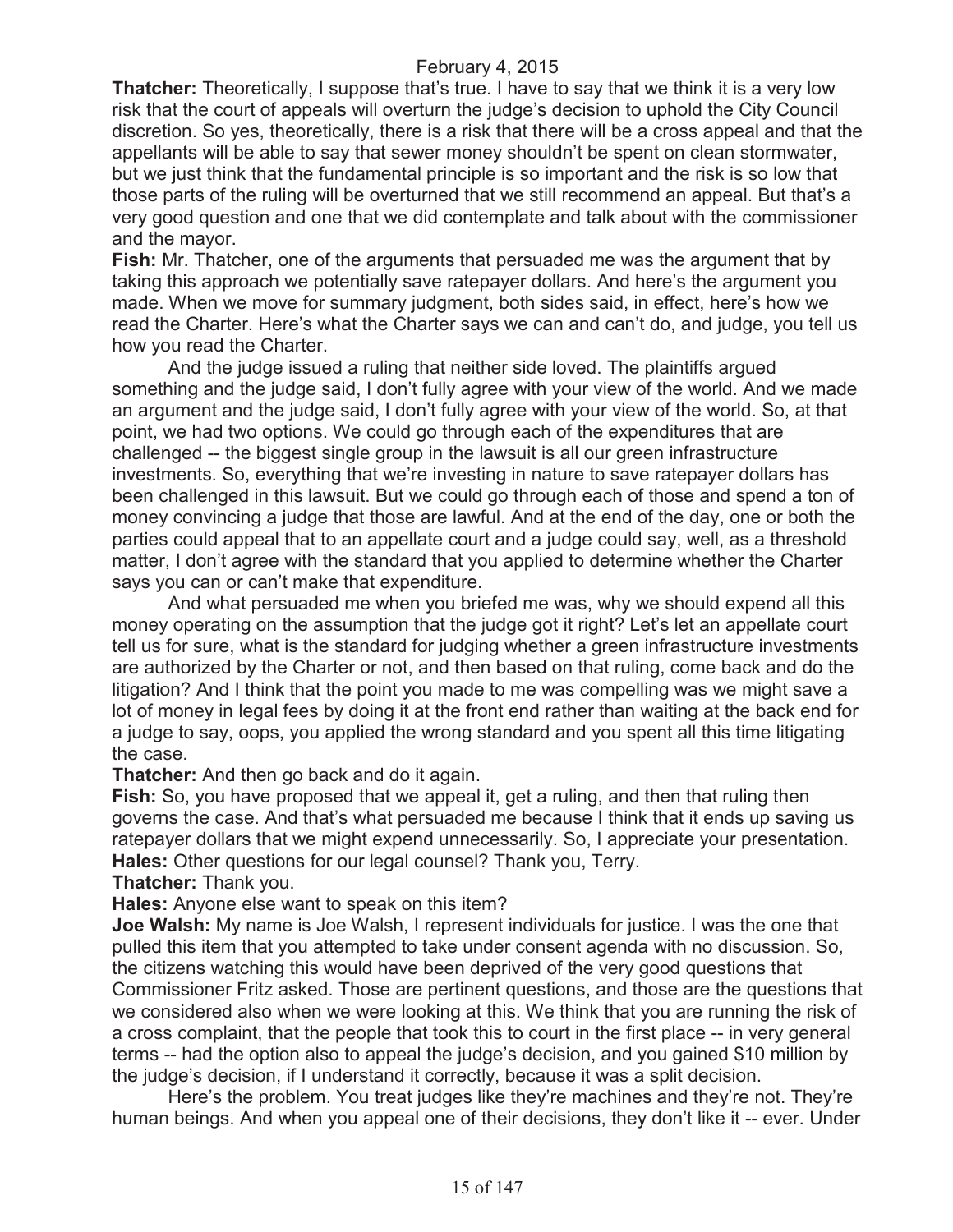any circumstances. Under the best circumstances. Even if the judge says, go ahead and do it, they don't like it. He's a human being. We don't like our decisions questioned.

So, you're going to take this to the appellate court and you are going to aggravate another judge. You've already aggravated the federal courts. Now you're going after the state courts to aggravate them or embarrass us? Even if you win this, you lose. Because the next case you're really interested in will have to go to one or the other jurisdictions, and judges have memories. They're human beings. Again, this is a stupid, idiotic appeal, and god, how the City Attorney talked you into doing this is insane. And you got two lawyers sitting up there, and neither one of you either understand the probability of winning this or you don't care because it's not your money, it's the ratepayer's money -- again. Thank you. **Hales:** Anyone else? Further discussion? Roll call on the resolution.

# **Item 130 Roll.**

**Fritz:** Obviously, I had already asked the questions that I asked Mr. Thatcher today beforehand because I was prepared to vote for this on the consent agenda. I am not a lawyer, but I do understand that there is a principle of law in the United States that legal decisions set precedent and other judges follow those precedents, so it does seem to be important to find out what the appeal court believes is the authority of the City Charter and the authority of the City Council.

I disagree with the finding that voter-owned elections was not appropriately funded by ratepayer dollars simply because I saved the ratepayers \$500 million by being independent and able to challenge the intent to build a filtration plant in the Bull Run watershed. So, I'm interested in overturning that particular piece of it.

I am guided by the City Attorney. They have the best interests of the City as their job, so I support this resolution. Aye.

**Fish:** Aye. **Saltzman:** Aye. **Novick:** Aye.

**Hales:** I testify and affirm that I believe that our City Attorney is sane. Aye. **Item 132.**

**Hales:** Did someone want to speak on this? Come on up.

**Steven Entwisle:** Good morning, Council.

**Hales:** Good morning.

**Entwisle:** My name is Steven Entwisle, I represent the healing man's sanctuary, I represent individuals for justice, I represent 100 million friends, and I am a whistle-blower for the less fortunate here in Portland.

Let's rewind six months back. The people that were in Chapman Square, the people out in front of City Hall that have a right to protest grievances against its own government. There's a young man named Nigel. A really smart kid -- I shouldn't call him a kid, he was an adult, a really nice guy. And he was sharp and he was really interested in the healing man sanctuary. He was excited. He wanted to work with me on it and he wanted to work on my mayor's campaign, also, because I'm running for mayor. Anyway, he's a young Black male, and he was my friend.

The City, in your desperate attempt to drive out the remaining folks in Chapman Square before the New Year, you sent out some paid police informants to go out and harass the individuals out there, to get them out. Some of these folks had medical histories that only -- I didn't even know, ok, but we know now. Some of these medical histories, somebody had cancer, lung cancer. Another person had a bad heart. Another person had some mental issues. And what this Council did -- and they know who did it -- they would data mine the information to find out the medical records and harass and bam blast people in public in order to get them to move on because they didn't want them around.

Well, we found out that Nigel had a bad heart. He's been in a coma for over six months. I don't even know if he's even alive right now, and I am holding back his last name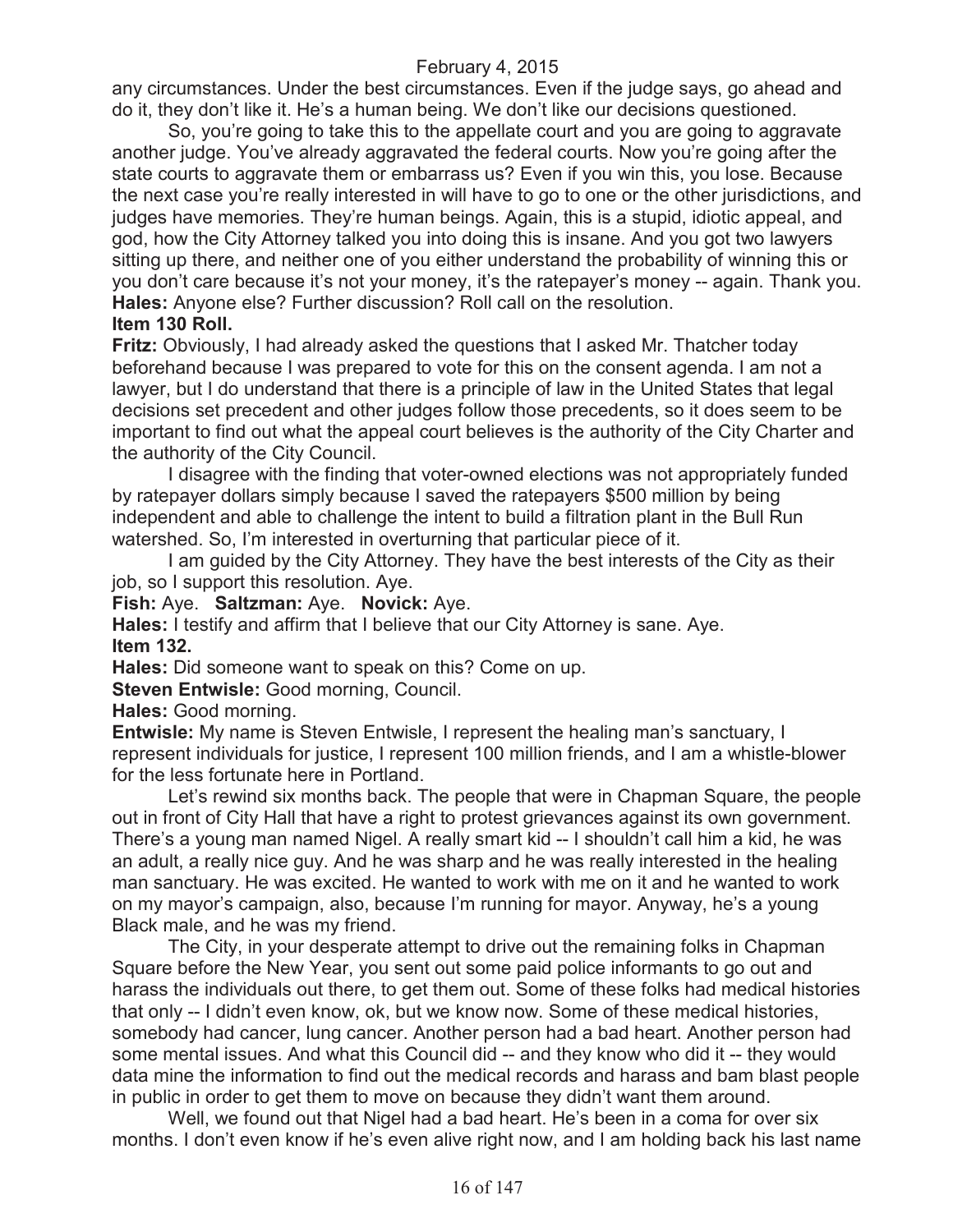in order to respect his family. But this was brought on by the City Council, paid for by the City Council. And here you talk about how well you are doing for the Black community here in Portland. I think it's a disgrace, and I think you guys need to be caught in what you are doing. This person -- [beeping] -- Sandra Harmon --

**Hales:** OK, you're done.

**Entwisle:** No, I'm not done --

**Hales:** Your time is up --

**Entwisle:** Sandra Harmon --

**Hales:** Your time is up.

**\*\*\*\*\*:** [indistinguishable] -- storage unit --

**Hales:** We have to let someone else speak now. So, Charles, you're welcome. Come on up.

**Charles Johnson:** Good morning, Commissioners. For the record, my name is Charles Johnson, but I do hope that they have a chance for Mr. Entwisle to relay this information about Sandra Harmon.

**Hales:** Well, actually, we're here about people being appointed to the Human Rights Commission, so it would be helpful if you spoke about that.

**Johnson:** The Human Rights Commission is very concerned with the fact that sweeps kill -- all these newly-appointed are really important commissioners and concerned with that issue, but I'm up here because the public should know that the new commissioners would welcome them to the Human Rights Commission meeting, which is today. When you all run long, it means I get to the Human Rights Commission meeting late. So, these fantastic people volunteering their time to serve are the Human Rights Commission, would like to have everyone in this room, if they wish, come this afternoon to the commonwealth building on 6th Avenue and go to the City-owned offices on the fifth floor and engage with other citizens who are volunteering to try and give advice and information to the City. [inaudible] somewhat of an expert on this topic.

So the Human Rights Commission are named here, and continuing ones like Sam, who is also a park ranger, and Bennett are engaging really on the cutting edge of race relations in the city, interfacing with Don't Shoot Portland and the newly elected NAACP leaders. So, I wanted to thank everyone on the Human Rights Commission ask the time you put into recruiting that, and encourage you all to drop in occasionally, because sometimes the Human Rights Commission has discussions at their public meetings about their level of interaction with the City Commissioners. Thank you.

**Hales:** Thank you. Thanks very much. Director James, good morning.

**Dante James, Director, Office of Equity and Human Rights:** Good morning. I hadn't planned on being here. Director of the Office of Equity and Human Rights, Dante James. Just speaking to the appointment and reappointment to the individuals to the Human Rights Commission -- I would urge your vote in the affirmative for all of them. They have been working -- at least the ones who have been on the Human Rights Commission have been working very hard certainly as it relates to the DOJ settlement and the COAB, human trafficking issues, and CPRC and police community relations. So, I think that they have in fact been doing a good deal of work and pushing the envelope and working hard above and beyond sometimes what we might even be expecting of them. So, I would encourage you to vote for their appointment.

**Hales:** Thank you. Anyone else?

**Fish:** I move the report.

**Hales:** A second on that motion, please?

**Fritz:** Second.

**Hales:** Any further information? Roll call on accepting the report, please.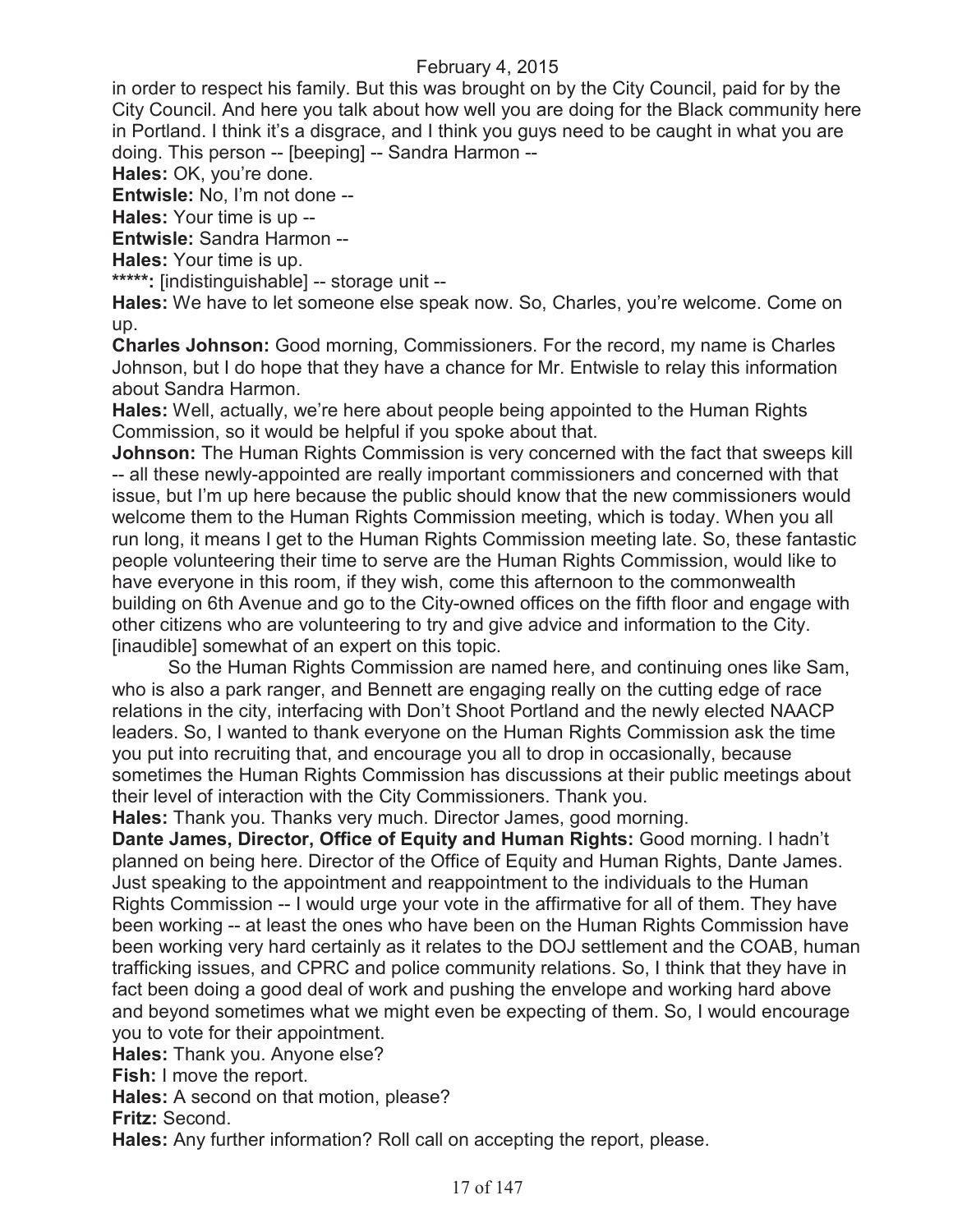# **Item 132 Roll.**

**Fritz:** Many thanks to these wonderful volunteers who put in enormous quantities of hours being an independent voice for citizens. I have in the past dropped in on some of the meetings. However, the presence of the City Commissioner tends to deflect some of the - or distract from some of the conversation, and it's really important that the Human Rights Commission be independent and be able to say whatever they want to say -- which they do. And I agree with the Director James, I very much appreciate those who have volunteered for even more time volunteering to serve our citizens by serving on the Community Oversight Advisory Board for the Department of Justice settlement agreement. Aye.

**Fish:** Commissioner Fritz, I want to echo your comments. Marcia Suttenberg approached me a while ago saying that she had an interest in this position. I am delighted that she was selected. I think that she's going to be a great asset, but I note in the cover sheet that she is replacing Kyle Busse. And Kyle has been a terrific chair. He's the first chair since I've served on the Council who actually set up a regular check-in with my office and other offices to keep them connected to the work of the commission. And that is -- and he has a full-time day job as a busy civil rights lawyer. So in addition to his volunteer service, he met with Commissioners, maintained an open dialogue, and I thought that he did a terrific job. So I hope, Director James, we have a chance at some point to thank him for his service, but we welcome the new members, and particularly, I want to welcome Marcia Suttenberg. Aye.

**Saltzman:** I want to thank the new members for signing up for duty and also the reappointed members. And as Commissioner Fish just said, I would like to thank Kyle Busse for his outreach to us and for his service as chair. Aye.

**Novick:** I also thank Kyle Busse for his hard work and appreciate the willingness of these folks to serve. Aye.

**Hales:** You know, I got to talk a little last week about how Portland is in some ways different -- in some profound ways -- different from other places, and I think we're all proud of the differences. And one of them is that this very strong reliance on citizens in really demanding volunteer jobs to highlight issues, craft policy, and in many cases, actually make site by site decisions on the changes of the City. And we think that that's normal here. It's actually not normal in the United States, and in fact, it's much less true in the state of Oregon than it used to be. The state used to rely much more on volunteer commissions, and in many cases, they've drifted to being a bit more like an advisory board and a little less like a governing or policy-making commission. And we still with the Planning and Sustainability Commission and the Landmarks Commission and Design Commission and the Human Rights Commission and so on -- we actually, try to give our citizens who volunteer the opportunity to really shape things, and that's still a formidable commitment on their part, but I think that one of the best things about this process is that not only do we find people who are willing and passionate, but then they actually have power. I think that's a really important part of who we are as a city, and I want to celebrate that and the folks who are willing to stand up and exercise that power. Thank you very much. Aye. OK, we are out of the consent calendar into the regular agenda, and we have item 135.

# **Item 135.**

**Hales:** If there's no objection -- pending a potential settlement, I am going to reschedule this for February 25.

# **Item 136.**

**Hales:** Commissioner Fritz.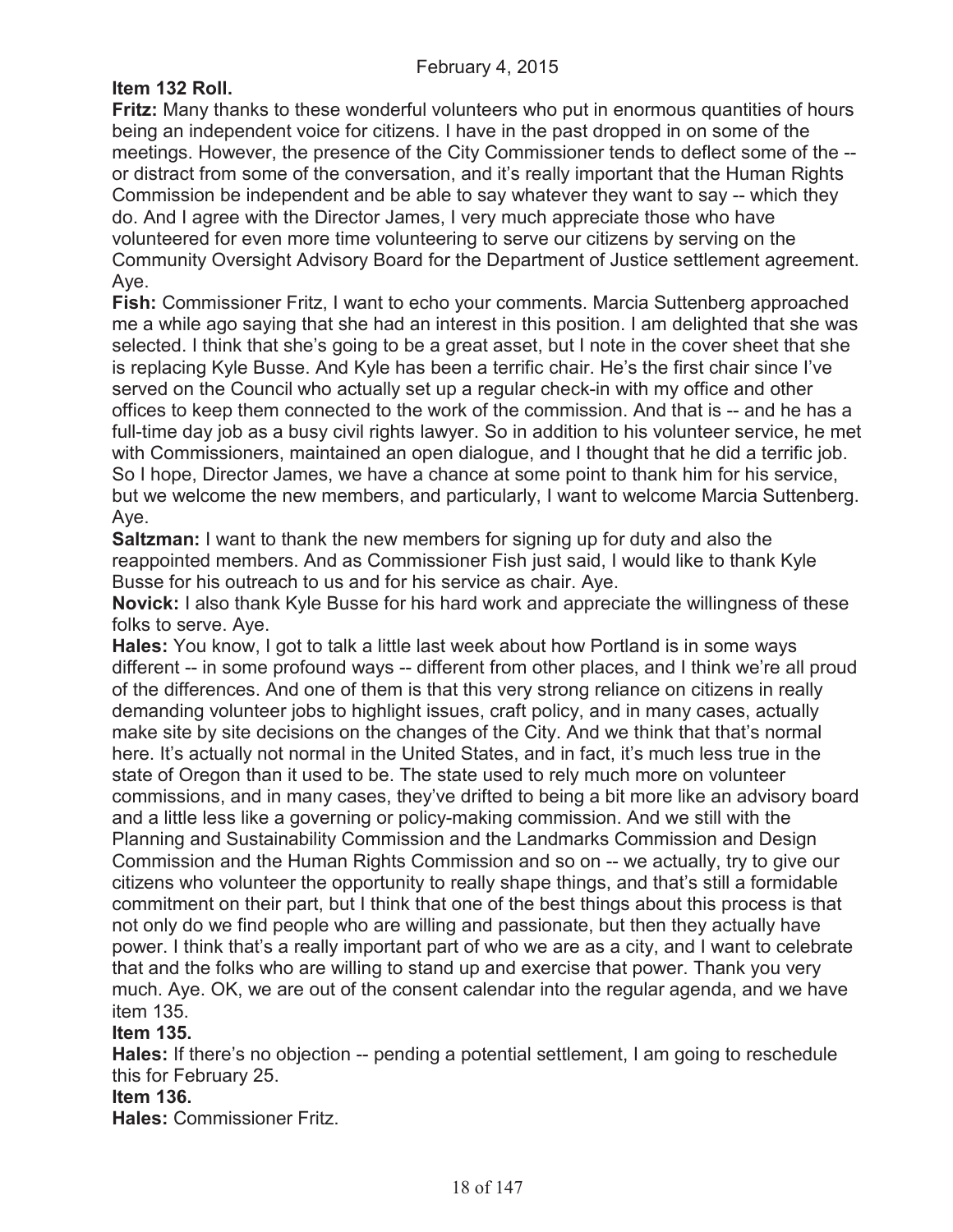**Fritz:** Thank you, Mayor. I put this on the regular agenda rather than consent because I felt it needed some explanation by experts because had anybody called my office, I would have been hard-pressed to give the presentation you are going to hear. On November 14, 2014, the building codes division adopted a temporary administrative rule adding a requirement that all City building inspections programs must enter into a momentum of agreement with the state. This resolution authorizes the Director of the Bureau of Development Services to execute that memorandum of agreement on behalf of the City of Portland once the wording for that agreement has been finalized with the City Attorney's Office and the State Building Codes Division. With that, I will turn it over to Director Paul Scarlett.

# **Hales:** Good morning.

**Paul Scarlett, Director, Bureau of Development Services:** Good morning, and thank you, Commissioner Fritz. Good morning, Mayor and Commissioners. Paul Scarlett, Director for Bureau of Development Services. I appreciate the opportunity to share a few words on this memo agreement between the Bureau of Development Services and the State of Oregon's Building Codes Division.

BDS administers and enforces its building inspections program pursuant to state statute. The State Building Codes Division oversees the City's building inspections program, and BDS submits an operating plan every four years as part of the state requirements for running the building inspections program. This memo of agreement is new -- it's the first time -- and it was explained to us as a more formal way to create an agreement between every jurisdiction in the state of Oregon and the State Building Codes.

For the most part, the memo of agreement simply restates the state law requirements for building inspections program, and I'm in support of signing it. However, BDS does have a couple of concerns with the language in the memo of agreement that we are addressing in a cover letter, including the indemnification provision between the state and the City isn't identical, and some of the language in the MOA doesn't accurately reflect the state statute or administrative rule that it is based on, it paraphrases it. But overall, it generally captures the intent and the provisions of the language. I've got with me Tony Garcia, City Attorney, that will help to explain; and Nancy Thornton, our code analyst is also with us and can answer questions. Thank you.

**Tony Garcia, City Attorney's Office:** Good morning. Tony Garcia, and I'm primarily here to answer any questions regarding this memorandum of agreement and note a few items for the record.

This memorandum of agreement is to memorialize the statutory duties and functions imposed on BDS as a part of its assumption and administration and enforcement of its building inspection program. The Building Codes Division has requested this MOA be executed and returned to them by February 15 -- that is after we've received an extension. Because this memorandum of agreement contains indemnification provisions between the City and the state, the City Council must authorize the director to execute this.

And a little more on the indemnification provisions. They're mirrored after what's in the Oregon constitution and the Oregon tort claims act. And they're really setting out what likely is already in common law in that we would probably be primarily liable for any negligence on behalf of the City employee, and this is just putting that into this memorandum of agreement. And also, this indemnification provision is not going to hold the City of Portland liable for any negligence that is the fault of Building Codes Division. The attached resolution authorizes Paul to execute this MOA on behalf of the City, and a copy is attached to this resolution.

**Hales:** Great. Thank you. Questions?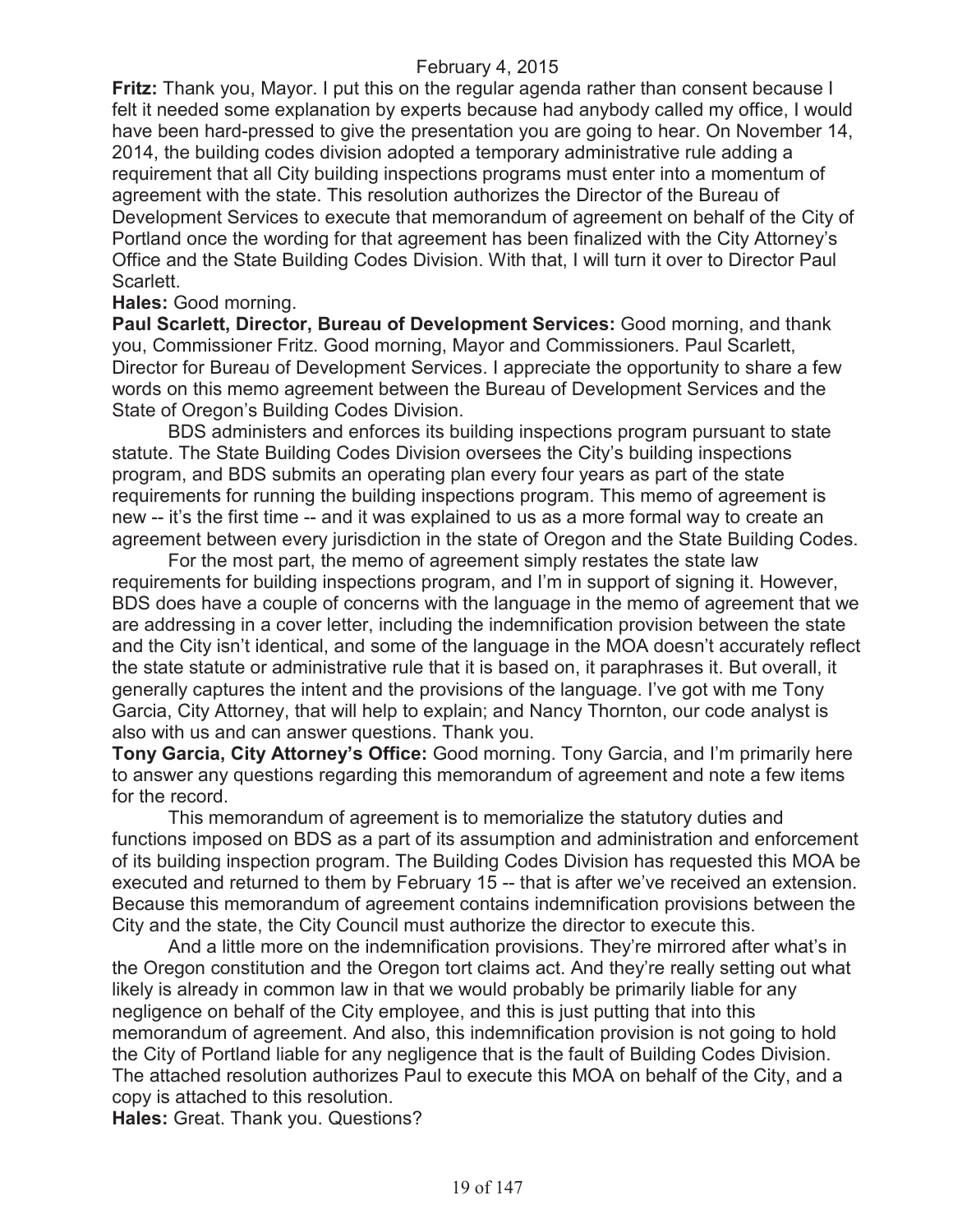**Saltzman:** This doesn't have any bearing on the fire inspections or the authority of the state fire marshal and Portland Fire and Rescue, is that correct?

**Garcia:** That's correct.

**Scarlett:** That's correct. It's the Building Codes Division; it's different.

**Hales:** Is that the same delegation or do we have our own authority for fire inspections? I mean, is that delegated from the state like the state building code is?

**Nancy Thorington, Bureau of Development Services:** No, that's a whole different statutory scheme.

**Hales:** Yeah, OK. Other questions? Thank you all very much. Anyone want to speak on this item? If not, we will take a roll call on the resolution.

**Item 136 Roll.**

**Fritz:** Thank you very much. Aye.

**Saltzman:** Aye. **Novick:** Aye. **Hales:** Aye.

**Item 137.**

**Hales:** And could you also read 139?

**Item 139.** 

**Hales:** Commissioner Fritz.

**Fritz:** Oh, this is so exciting. These items are to design the Beech and Gateway Parks in East Portland using system development charge dollars. It's really important to recognize that we can only use the system development charges -- which are paid by fees on new development -- we can only use those to expand the system and provide more services. We can't use them for maintenance, which is one of the reasons we went to the voters last year to authorize Fix Our Parks funding part of it.

The Beech Park project addresses the parks deficiency in East Portland by serving 965 new households. And through these contracts, we hope to make certain that the economic benefits of the construction accrues to the surrounding community as much as possible through our public involvement plan and a community benefits plan. The Gateway urban park and plaza will serve an additional 827 Portland households and is envisioned to be the East Portland's living room, just like Pioneer Courthouse Square is the downtown Portland living room. So here is Kia Selley, our Portland Parks and Recreation planning development and asset manager, to give a brief presentation on these two projects. **Kia Selley, Portland Parks and Recreation:** Thank you, Commissioner. Good morning, Mr. Mayor and Commissioners. My name is Kia Selley, I'm the planning development asset manager for Portland Parks and Recreation. As Commissioner Fritz mentioned, I'm here today to request your approval of the contract with 2.ink studio, a local woman-owned

firm, for design and construction observation of Beech Park totaling \$674,428. Beech Park is proposed on the 16-acre undeveloped site in the Argay neighborhood of East Portland adjacent to Shaver Elementary School. This part of our community is

highly diverse with a large and growing number of young children. Development of the park is anticipated in spring 2017, and will address the park deficiency in this area. It will be funded entirely system development charges, as Commissioner Fritz mentioned, which funds growth that increases the capacity of the system.

Because of this location of the project and our desire for inclusion -- also thank you, Commissioner Fritz, for mentioning this -- we have a community benefits plan that's now in place for this project, and we think that this will particularly benefit minorities, women, small businesses, and East Portland residents. A public advisory committee has already been formed, and the first open house will be held on February 26th.

**Fritz:** Where at? Do you remember where the location of the hope house is? **Selley:** I don't, let me ask the project manager.

**\*\*\*\*\*:** At Shaver Elementary School.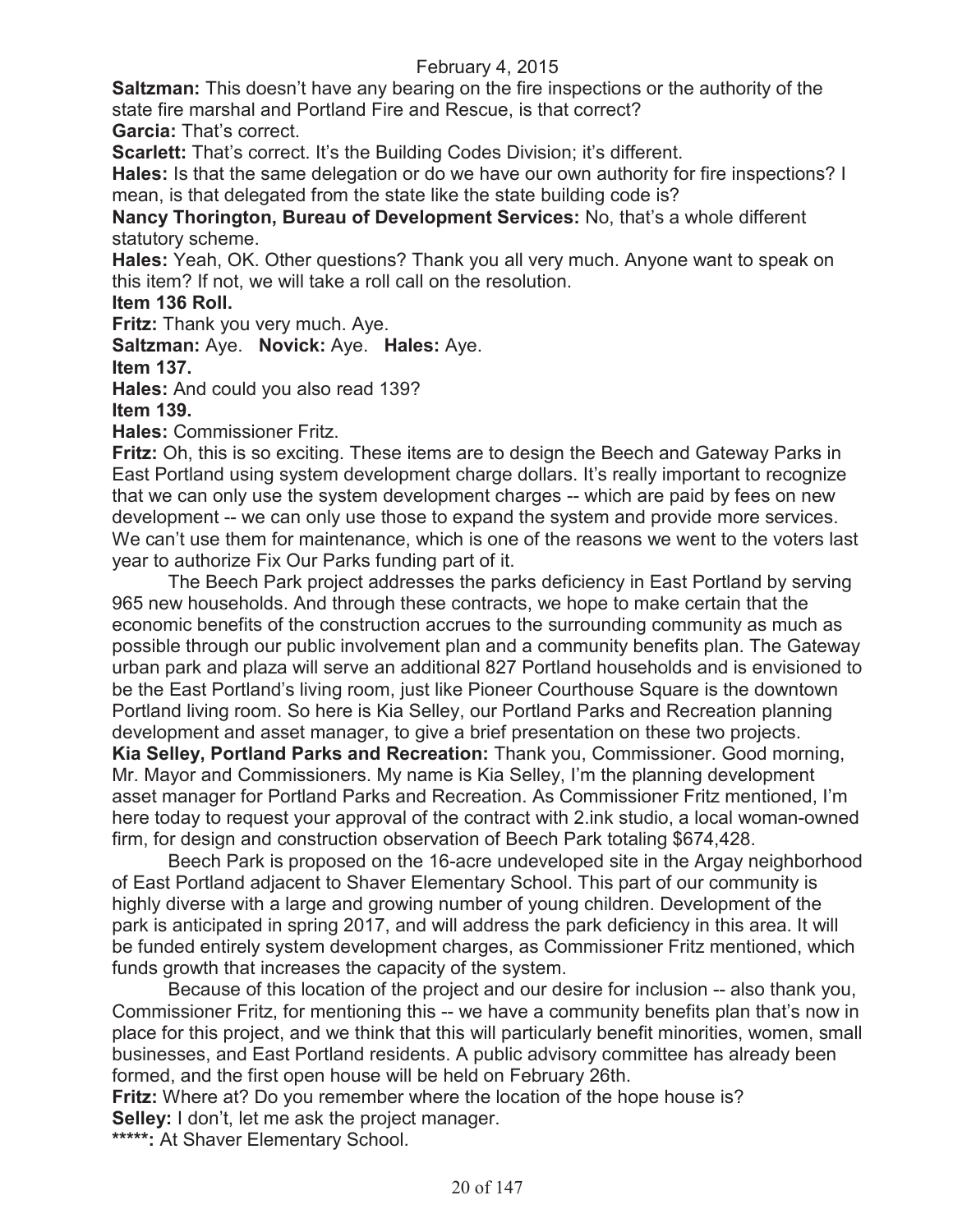**Fritz:** Oh, at Shaver Elementary School, which is right adjacent to Beech Park. **Selley:** Mm-hmm, thank you. The second item -- I'm here to request your approval of the contract amendment for emergency structural -- excuse me – that's the wrong one. That would be my third item today.

The second item is to request your approval of the contract with PLACE studio, a local minority-owned firm, for design and construction observation of Gateway Park and Urban Plaza. And this contract will total \$708,585.

The Gateway Park and Urban Plaza project is proposed on a 3.2-acre vacant site, located at the corner of NE Halsey Street and 106th Avenue. And as Commissioner Fritz mentioned, it's envisioned to the East Portland's living room. It's also intended to catalyze adjacent development on a PDC-owned site that is currently vacant as well. We expect development of the park to be completed in the spring of 2017, and it will be funded in part with system development charges as well as a generous \$1 million contribution by the Portland Development Commission from the Gateway Urban Renewal Area. We also have a community benefits plan in place for this project, as well. And the project advisory committee has also been formed, and the first open house for this project is going to be held on February 17th.

**Fritz:** Do we know where that one is?

**\*\*\*\*\*:** [inaudible]

**Fritz:** Sacramento Elementary School, which is very close. Thank you. And Kia, could you just outline the process? This isn't the last time that we'll be seeing something about Beech and Gateway Park before Council for decision-making. Could you just tell us what the next steps are?

**Selley:** Absolutely. So, the next steps are -- once we hire the design team, we will start the design process. But concurrently, we are going to hire a construction manager, general contractor. So, right now, there is a request for proposal that is out in the community for Beech Park soliciting interest from the contracting community for that project. And we expect to release the RFP or request for proposal for Gateway Park very soon to solicit interests from the contracting community for the construction manager, general contractor position.

So, once we receive all of these solicitations and for that request for proposal, we will review those, and then we will be coming to Council to request Council to authorize is the contracts with those contracting firms. You'll remember when I came before you a few months ago, we talked about the construction manager, general contractor process is a little bit different. We're hiring our contractor at the beginning of the design process instead of at the end of the design process. The ideas that the contractor will help us be more efficient with our money and effectively help guide the design.

And then, we will also be coming to you once we have a substantial amount of design completed and the contractor is able to prepare what's called a guaranteed maximum price. And that this effectively is the same thing as a bid that you might receive through a low-bid process, which is the traditional approach to contracting. And so, we'll be asking for -- or requesting your authorization of that guaranteed maximum price. So, we have a few more visits before you. And then we will of course then start construction and proceed with the project.

**Hales:** Questions from Council for Ms. Selley? OK, standby. We have one more item, anyone want to speak on these items? If not, then --

**Moore-Love:** I think Mr. Johnson wants to speak.

**Hales:** I'm sorry -- come on up, Charles.

**Charles Johnson:** Good morning, Commissioners. I think we would be remiss if we didn't thank Commissioner Fritz for all her hard work to improve the services at the parks; and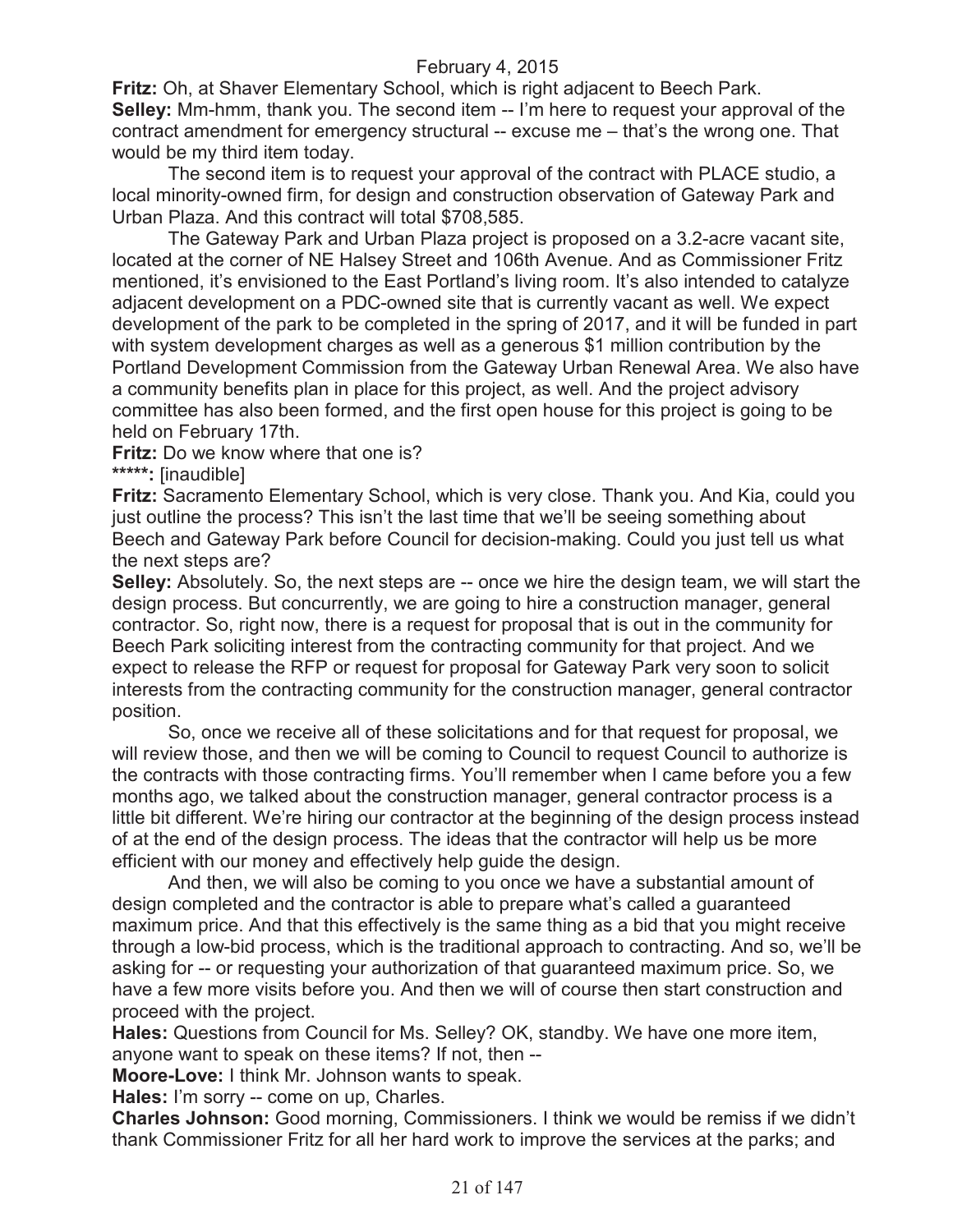the voters, also. I hope that since the recent homeless count happened, there will be some encouragement for 2.ink and the group working with the Gateway Park to be realistic and honest about the fact that all over our city, we have homeless people. And if there are not 24-hour facilities, they're going to take care of their business outdoors in the parks, even though the parks are technically closed. So, I hope that there will be a way to balance the fact that we don't want to create environments that are going to cause closed hours usage with the fact that we have people in distress all over our city, but I'm very glad that we found a womanly team with regard to 2.ink, and with regard Gateway Park, I hope that the group working there will have a lot of neighborhood engagement from Gateway up to Parkrose for people who benefit from this new project. Thanks.

**Hales:** Thank you. Anyone else? Let's take a roll call vote on 137.

# **Item 137 Roll.**

**Fritz:** The reason these are emergencies is because we just want to get going. And even with the speed that we're moving at, these parks will not be opening until 2017. I also want to note and thank Kia and her team for their outreach and inclusion on these two projection. As she mentioned, one of the firms is a woman-led firm and the other a minority. The total percentage is 64.5% minority, women, emerging small business on the first contract; and 63% on the second.

And we do have this unique experimental pilot project in including in the request for proposals the requirement that the proposers describe how they are going to use East Portland businesses and East Portland workers as a part of the project. There are many reasons why we did two separate projects rather than combining the two. One of them was to break it up to make so that more small businesses could participate rather than a massive project which only the biggest ones could. So, I'm so grateful to the Parks team for putting this together, and again, for my Development Services team, who have been hauling in the system development charges in order so that we can fund these improvements. Thank you very much. Aye.

**Fish:** Commissioner Fritz, I want to thank you for your steadfast commitment to addressing East Portland and underserved areas, and I want to acknowledge that the question we often get asked is, where do we find the money to do things at a time when resources are so scarce? And so, I think it's important that the public know that a good chunk of this is systems development charges, which means the benefits of this bull market in building permits and construction, but that would only be half the answer because Commissioner Fritz has the authority to direct where those moneys are spent. So, one-half of the equation is we're getting a lot of money in through the systems development charges. The second half of the equation is she's investing it in targeted places that need assistance. Let's also acknowledge that this Council over the years has put general fund, the 2002 levy, and other one-time funding into projects which have allowed us to reach this day. So, that's a lot of strategic funding to get to the point where Commissioner Fritz will be cutting ribbons on new parks in East Portland, and I can't wait to be there on that day. Aye.

**Saltzman:** It's very exciting to see these two parks, Beech and Gateway, getting underway. Congratulations. Aye.

**Novick:** I particularly would like to echo Commissioner Fritz's and Fish's salute to systems development charges. I know that people don't like paying them, and development actually causes disruption to people's lives -- you know, there's construction that goes on that interrupts a variety of activities for people who live in the vicinity of the construction. But it's new construction that gives us the SDCs, and I really appreciate Commissioner Fritz's commitment to East Portland and her commitment to keep on hauling in those SDCs. Aye. **Hales:** Aye.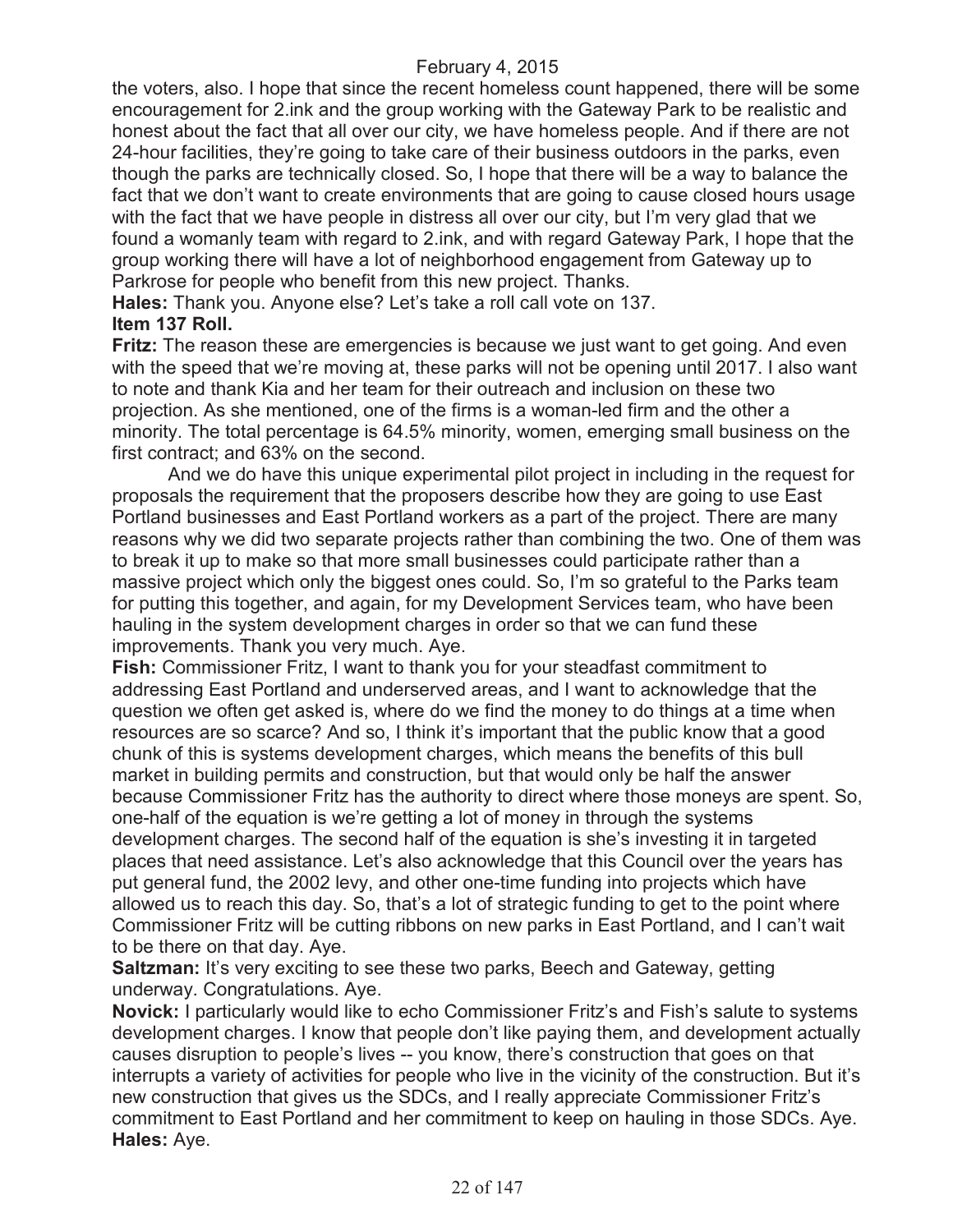# **Item 139 Roll.**

**Fritz:** I love it when we have two items to vote on, especially when I have to talk first because I always think of things that I wish I had said the first time around. Thank you very much to Laura McGuire also and the entire team at Parks, led by Director Mike Abbaté. I'm very glad to hear your endorsement for system development charges, Commissioner Novick. We will be coming to Council sometime this year for an update of the Parks system development charge. We're looking into the methodology. We currently only charge 75% of what we know to be the new need from new development, and that's a policy choice that we -- I'm going to be asking you to look at. I also want to respond to Mr. Johnson: every park that I am in charge of will have a Loo, so we will make sure that people's needs are taken care of. And there's probably more but we've got one more item so I will leave it at that for this one. Aye.

#### **Fish:** Aye. **Saltzman:** Aye. **Novick:** Aye.

**Hales:** I'm very happy to support this, but I'm not going to pass up the opportunity to raise a concern that I have and that remains and that can be partially addressed by the completion of this park. And that is in any large organization, work that doesn't get assigned might not get done. And we don't have a bureau of public spaces. We have a bureau of Parks and Recreation, a Bureau of Transportation, and we have a bureau -- in the form of the Portland Development Commission -- of redevelopment. Each of them has had a role at times in creating successful public spaces. By those, I mean public gathering places where community life happens, whether those are farmer's markets in Lents or the myriad of events that happen in Pioneer courthouse Square, or the myriad of events that now happen at Director Park. And so, I've raised this question multiple times and I continue to raise it because as of yet, I don't have an answer, and I don't think we collectively have an answer.

If it is part of the livable city to have public spaces that are successful public spaces, who is in charge of designing and creating them? Now, in this case, it's the Parks Bureau. And in fact, I've had this conversation Director Abbaté and he in effect has jumped up and down and said choose me, choose me -- or choose my bureau, rather -- and that's a perfectly legitimate choice, and if the Commissioner-in-Charge were to propose changing the bureau's title to the Bureau of Parks, Recreation, and Public Spaces, I'd at least entertain that suggestion if it meant more than a name change. But somebody needs to be in charge of the enterprise of creating great public spaces. And we've succeeded a few times. If we're honest about it and look around at places like O'Bryant Square and still the unnamed park across the street from the Convention Center. We haven't always succeeded in enlivening those places. But it's really a really important piece of work and I think that we as a community and we as a city need to figure out how to do it.

Let me give you another example, while I'm on this riff here, and that is we had a short-term public space created out of the six-lane-wide section of SW 3rd between Burnside and Ankeny. It was great. It worked. It came from a volunteer group with a shoestring budget that made it happen. The question then falls to all of us -- well, so who says I'll make that into a permanent public space? Again, it might be Director Abbaté and the Parks Bureau. It might be, in some cases, the Portland Development Commission because they have an urban renewal district there. It might be someone else. But it seems to me that the Planning Bureau, the Transportation Bureau, the Parks Bureau, of the PDC, all have a piece of this community need, and yet we haven't clearly assigned it to Mike or anyone else.

So, I want to keep raising that issue. This project is another example to synthesize that kind of focus out of what's now kind of a disconnected set of assignments in City government. PDC is helping with this project, Kia and her team are leading, we've got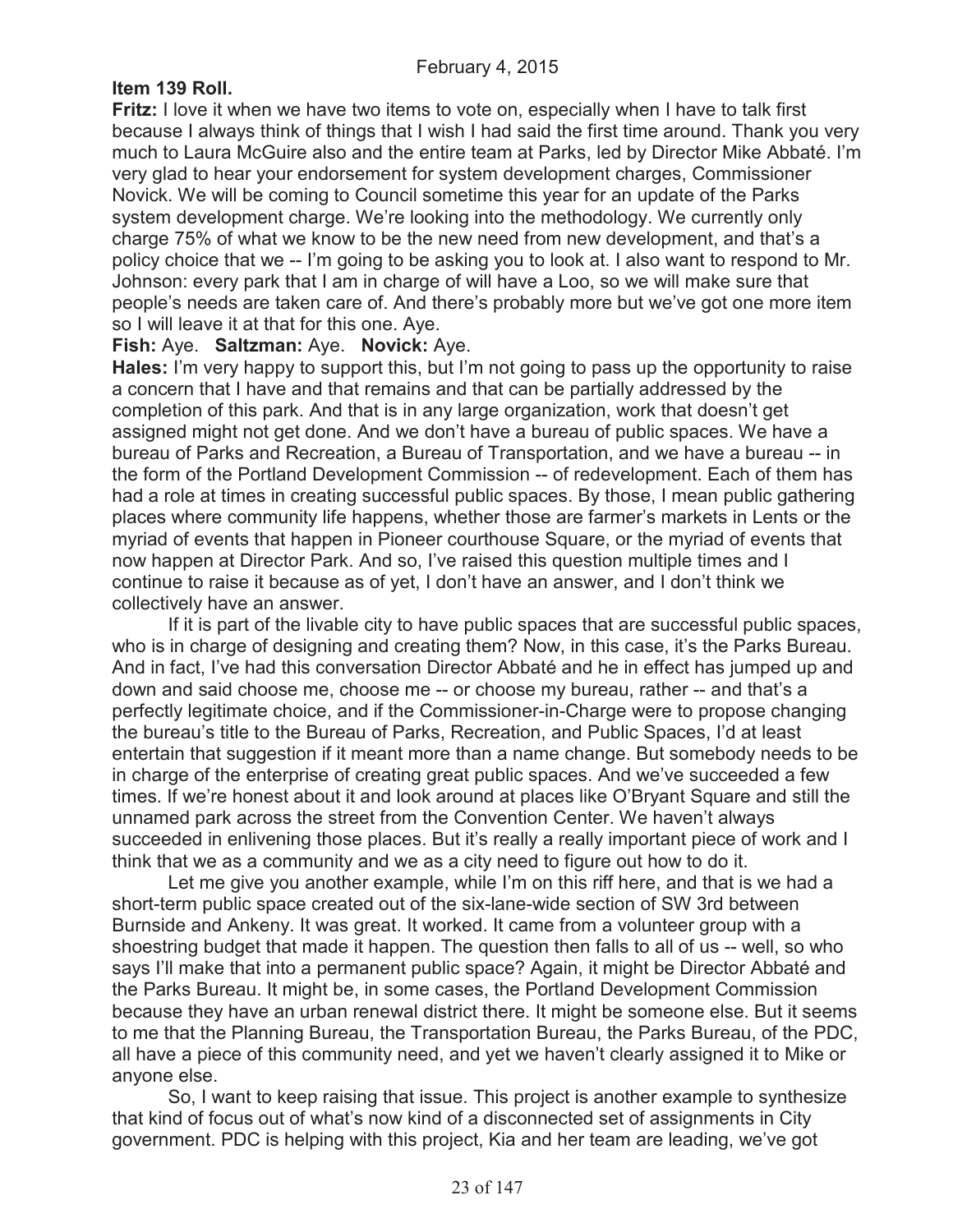great architects under contract to do the work -- we can succeed here. And by the way, other things have to happen around a public space in order for it to succeed. PDC has to do a really great job of getting a development on their parcel next door to this part that produces the synergy that we see at a place like Director Park, or at Jamison Square. So, it's not just the bureau-in-charge's responsibility to create a great space. And in fact, we usually need some nonprofit to be stood up or stand itself up to say, we're going to be in charge of programming in this public space because it does not happen on auto pilot.

So, I just want to raise this issue -- not that I fear failure in this case -- in fact, I think that we're set up for success in this case -- but because I want to keep highlighting that organizational challenge that we have as a set of bureaus reporting to Commissioners and a partial success out there in the community of making great public spaces happen.

I think the other part of this question that's maybe imponderable but worth debating is, how many great public spaces should we have? Should Hollywood have a public square? Should Belmont have a public square? Should Alberta? Should Woodstock? Don't know. And the Planning Bureau has got some responsibility to think about that while we're working on the comp plan. But I want to keep highlighting this issue because I think it's another great way for Portland to be livable city. We've had some success and some nonsuccess in realizing that vision, and as yet we only have a handful of these kind of places in a city of 600,000 people. Go to Europe, go to most of the rest of the world, and you'll see a much higher dedication of that kind of public space to community life. Anyway. **Fish:** Mayor, will you yield for questions?

**Hales:** I sure will. After a long speech like that, I should yield anyway.

**Fish:** It's a good speech. I'm glad you've highlighted it, because it's the first time I have heard you actually express this, but you mentioned the space in front of the Convention Center.

**Hales:** Right.

**Fish:** And who actually owns that?

**Hales:** I think PDC does -- Metro.

**Selley:** It's Metro.

**Fish:** In defense of this Parks Bureau, I think that was Metro. And they used other funds, and it always looked to me like a bit of a knock-off of one of our other parks. But I would be remiss if we didn't also acknowledge that the last five or six parks that the bureau has done have won national awards. And Mike Abbaté was chosen in part because he is one of the most skilled people in his field of designing parks. So, I think the question of Council oversight and coordination is always a good issue. And you and I might even disagree a bit with the current state of our Charter. But this bureau has been conspicuously successful in delivering of the Council. What I think I hear you saying is, is there a bigger vision for the city that includes this bureau where we have a 30,000 foot look and not just a case-bycase presentation to Council.

**Hales:** Correct. And remember that the Parks Bureau has done a great job of delivering these spaces when they're in parks. The street at 3rd and Ankeny is not a park. So, if we want to assign the work to Mike Abbaté and the key is to say go forth and create plans for great public spaces in land you don't own, that's a possibility. But we haven't done that yet. So, I want to raise this question -- take this moment as just a privilege to do so -- because I think that it is something that we're interested in and that you have a really important role, you and your bureau, Kia, have an important role to play. So, again, I'm fairly agnostic about how we assign the work. I take Mike's full-hearted volunteerism very happily. So, we may have already answered the question about which bureau is in the lead, but that doesn't mean that they're there by themselves. So, for what it's worth I wanted to get this on the issue on the record while we create a great public space in a park. But more to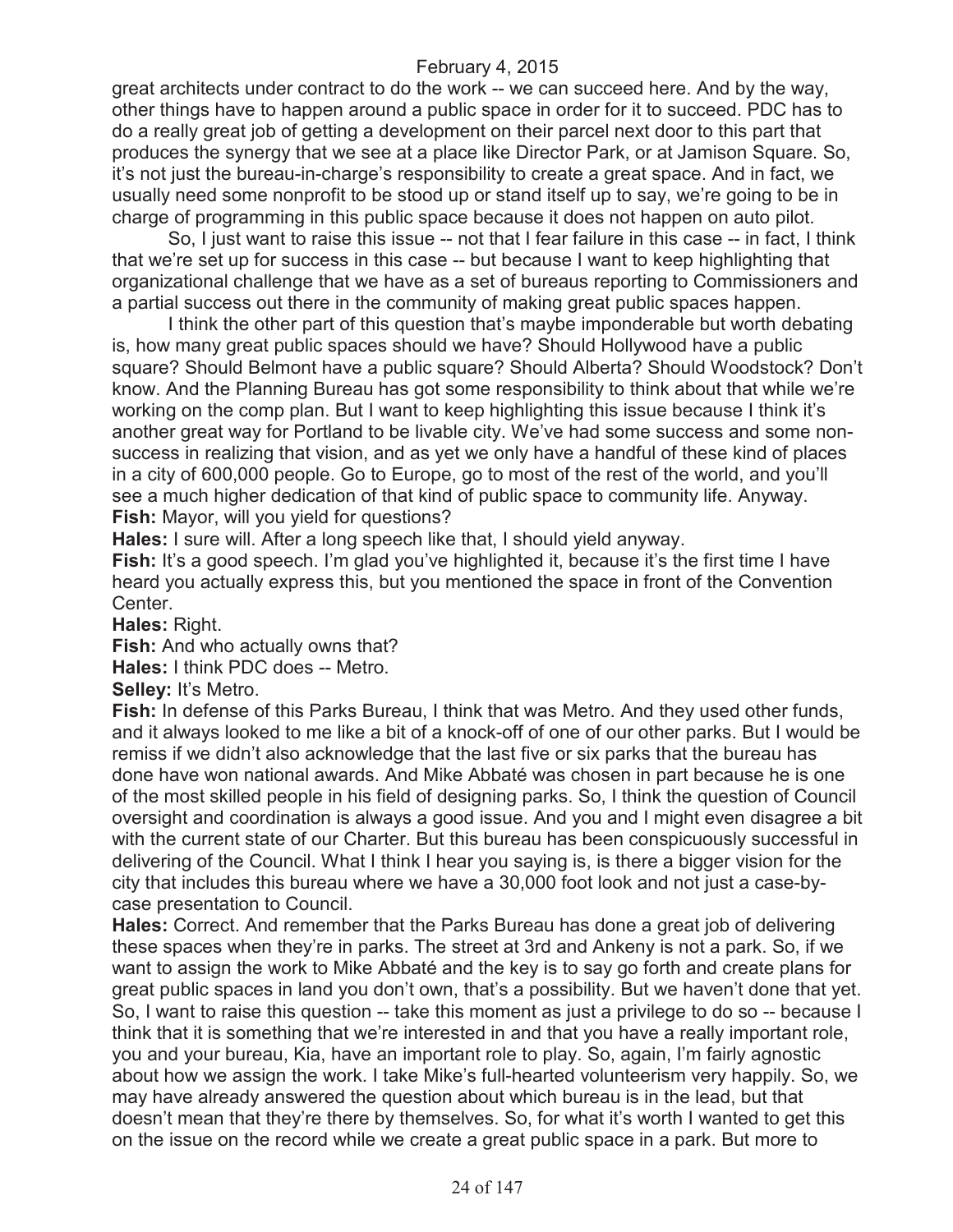come, I hope. Thank you. And thanks for indulging me in this soliloquy. Aye. Good work. And now let's take 138.

**Item 138.**

**Hales:** Commissioner Fritz.

**Fritz:** Thank you, Mayor. And in response for your riff -- pick me. [laughter] **Hales:** OK! I love that spirit.

**Fritz:** Let's talk at our next meeting. [laughs] Again, we are back here to discuss the St. Johns Racquet Center. I authorized an emergency declaration for a 450,000 construction contract on December 12, 2014, to allow R&H Construction to undertake emergency structural repairs at the St. Johns Racquet Center. This is another great public-nonprofit partnership, but the asset is owned by Portland Parks and Recreation, the people of Portland.

This emergency ordinance before you today increases the amount of the construction contract to cover additional needed repair work that was discovered in the initial repair process. Something I relate to because I was having a fairly minor correction done to some structural issues on my house, and it's turned into this major -- when you find stuff that's gone rotten, you need to get rid of that and put good stuff in instead. That's the summary of what we're doing at the St. Johns Racquet Center. Kia will tell you about it in more technical terms.

The maintenance has been deferred over several years due to competing demands for our very limited maintenance dollars, but we do need to complete what we've started and while we're making [indistinguishable] to correct the other structural challenges that need to be repaired. So, the money is coming out of the ongoing major maintenance fund that Council allocates every year in the budget. And Kia Selley, our capital projects team manager, will give us more details.

**Kia Selley, Portland Parks and Recreation:** Thank you, Commissioner Fritz. Again, my name is Kia Selley, I'm the planning development and asset manager for Portland Parks. So, I'm here to request your approval of a request your approval of a contract amendment for emergency structural repairs to the St. Johns Racquet Center. The amount is \$151,250. This will create a total construction contract of \$650,000. And we are requesting this by emergency ordinance so that we can continue the repair work.

For those of you that have participated in construction projects, you'll know that asking your contractor to leave the site, demobilize, and then come back later cost a lot more. So, what we've been doing between the time that we found out about this need and the time that we are before you today is we've been having that contractor work on other things. So, again, this is so that we can continue our work without delay.

We found these repairs during our early renovation efforts that we started in December, and they just simply weren't visible during our preconstruction inspection without really invasive investigation. On one wall, we actually had insulation that we pulled apart somewhat but we didn't want to rip all the insulation off the wall and completely damage the wall. On the other side of the wall, we had offices with drywall and other types of improvements. So, we simply couldn't get to these inner wall cavities without pulling everything apart, which we did during the renovation that we started in December.

So, we have deferred this maintenance. It's a 1979 building. It's basically a metal building with three tennis courts on the interior and some offices. And the community uses these tennis courts in St. Johns but our nonprofit partner, Portland After School Tennis and Education, they run their program out of the building. And before we started this renovation work, they literally had buckets collecting water inside the building. The building had really deteriorated to a level where we would either have to stop the program or do the work we're doing today.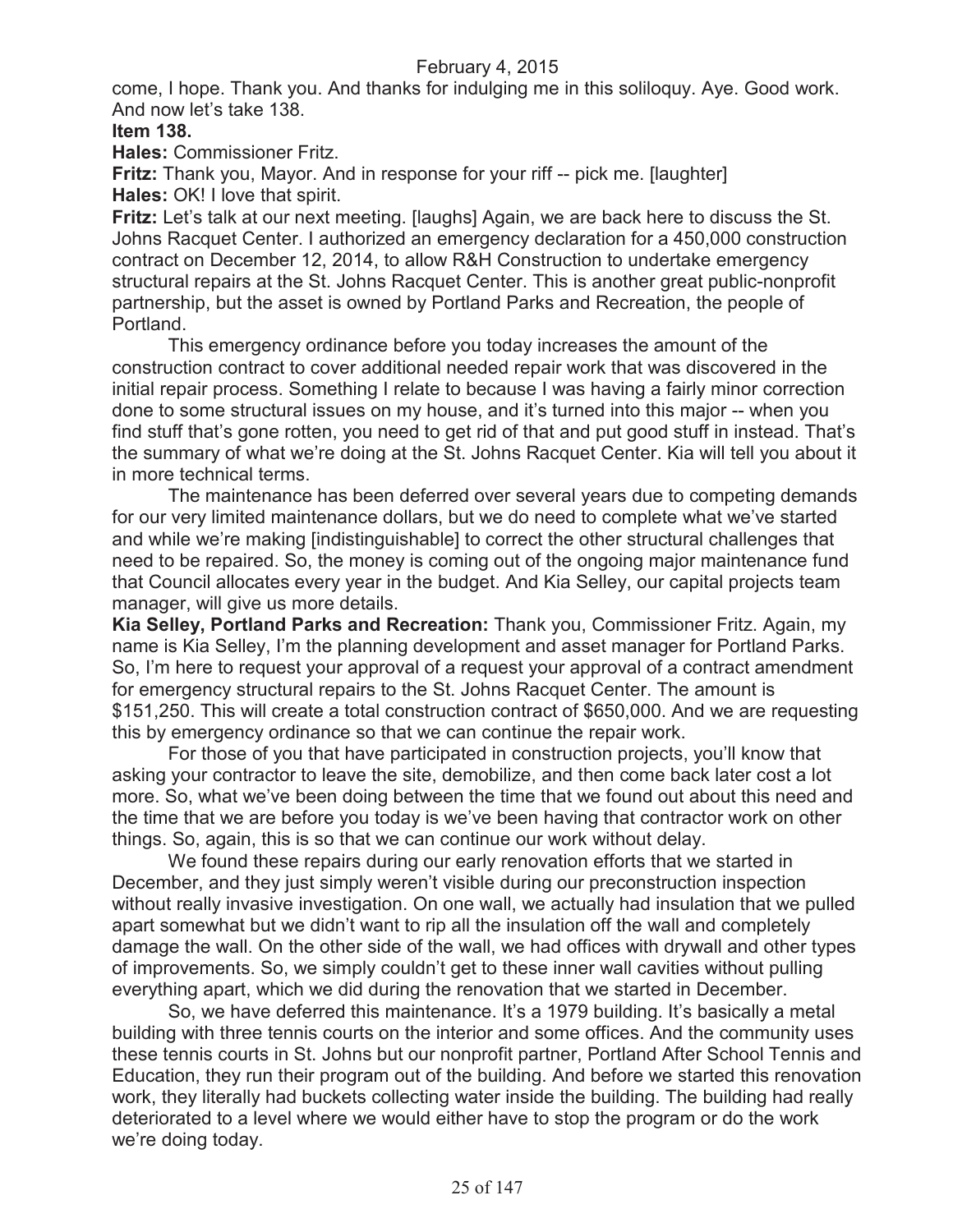This nonprofit helps K-12 students by providing tutoring, they provide tennis lessons, they provide nutrition and fitness curriculum, parent education, and then a development program for those kids that really excel at tennis. They have invested \$80,000 in in-kind donations, as well as cash both into the renovations we're doing today as well as looking to improve the building to better serve their program, which will basically increase the value of the building for us. As Commissioner Fritz mentioned, we are going to fund the work with the existing major maintenance funds.

**Hales:** Thank you very much. Questions for Ms. Selley? Thank you. Anyone want to speak on this item? If not, we'll take a roll call on the emergency ordinance.

# **Item 138 Roll.**

**Fritz:** Thanks, again, to Kia and Dale Cook, our capital projects team manager, and to all of our great staff in Portland Parks and Recreation. Also, our nonprofit partners, the Portland After School Tennis and Education organization and R&H Construction who are doing a good job. Aye.

**Fish:** And Kia, I owe you an apology. What I meant to say earlier was that Director Abbaté and you were selected in part because of your outstanding background in design and management of complex projects. So, thank you for your good work. Aye. **Saltzman:** Aye.

**Novick:** I have two complaints that are only tangentially related to this project, but I wanted to take the opportunity to voice them because I don't think I will have another opportunity. One is we're talking about St. Johns. Dennis Theriault, a resident of St. Johns, is here and he's about to betray the City by leaving coverage of City Hall to covering the state legislature. So, I want to launch my objection to that.

Second, I have an issue with the Parks Bureau -- an unrelated issue -- which recently printed a list of 12 broadleaf evergreen street trees you should plant, two of which are magnolias, but none of which are the sugar magnolias celebrated by the Grateful Dead. And given the large Deadhead community I think it's an oversight and should be corrected and brought to Director Abbaté's attention. I now bring it to Commissioner Fritz's attention. Aye.

**Hales:** I'm not going to try to top that, other than it's at least heartening in this case that in two different reports this week of leaking buildings and soggy insulation, we're at least fixing some of it. Aye. Thank you.

# **Item 140.**

**Hales:** Second reading so roll call, please.

# **Item 140 Roll.**

**Fritz:** Great work, Commissioner Fish. Aye.

**Fish:** I want to thank Scott Gibson, James Allison, and the whole team at BES for really pushing the envelope on this. Aye.

**Saltzman:** Aye. **Novick:** Aye. **Hales:** Aye.

**Hales:** OK. 141, second reading, as well.

**Item 141.**

**Hales:** Roll call, please.

# **Item 141 Roll.**

**Fritz:** Aye.

**Fish:** I want to thank Greg Char and some very talented people. Greg, Amanda, is sort of the Todd Lofgren of my bureau -- and that's one of the highest compliments that I can give to someone, because there's a lot of moving pieces on this, and he is at that intersection of innovative solutions to dealing with our bureau's needs and partnerships, and this is a good one. Aye.

**Saltzman:** Aye. **Novick:** Aye. **Hales:** Aye.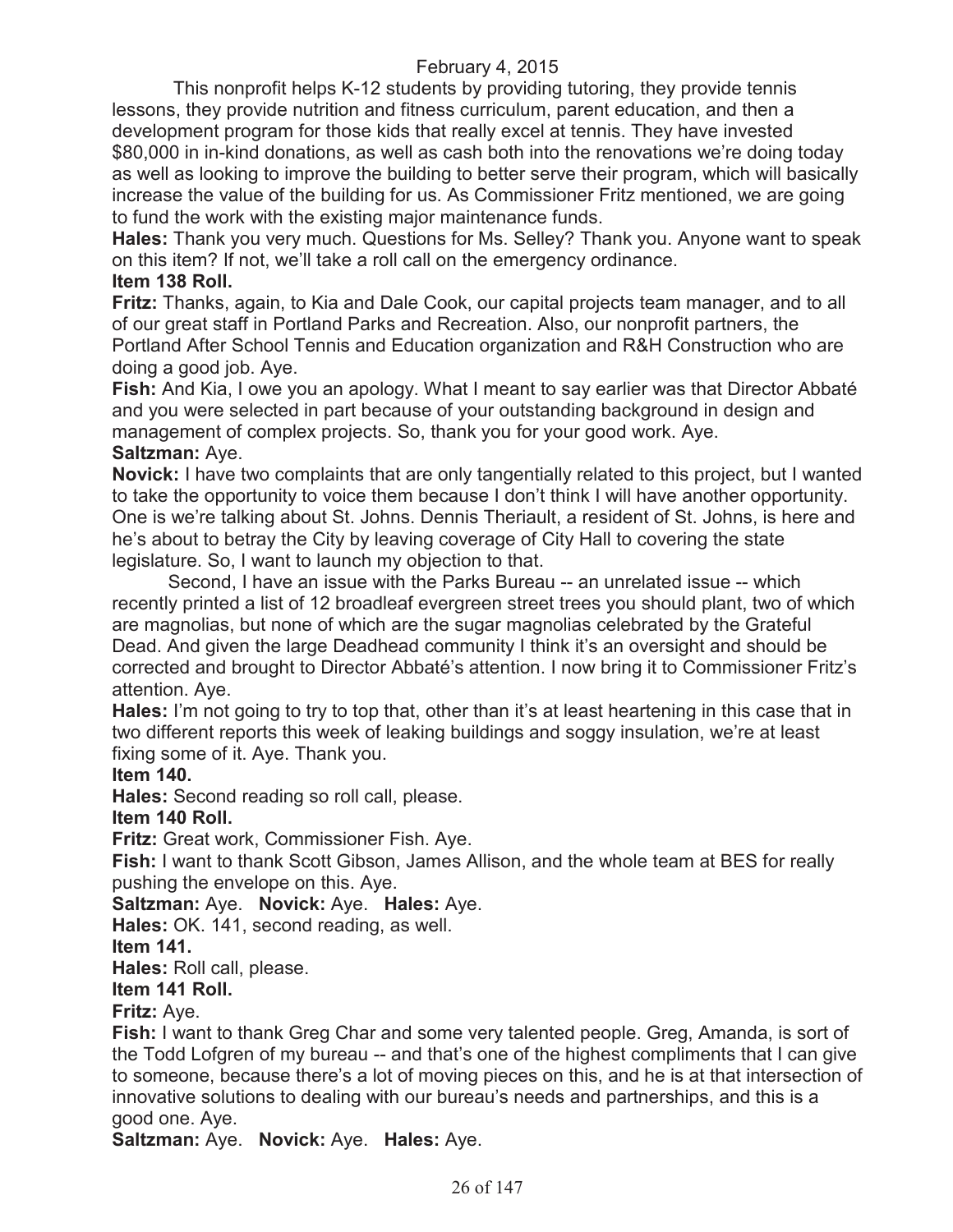**Item 142.**

**Hales:** Commissioner Novick.

**Novick:** Colleagues, the 112th and Marx LID was created to address and make certain sidewalk and culvert improvements on those streets. This ordinance would amend the previous ordinance on October 2013 and authorize PBOT to acquire certain permanent and temporary rights as well as to amend certain legal descriptions of existing temporary construction and sewer easements necessary for completion of the LID. It was found that additional property rights -- both permanent and temporary -- were needed to construct the culvert improvements, as well as the hammer head needed for fire access. Both areas of additional property rights are on NE 112th, the segment added to the scope of the LID, and it's an emergency because PBOT staff believe it's necessary to acquire possession of easements by June 1st, 2015 so construction could begin on schedule. I'm going to turn it over to Marty Maloney of PBOT ROW acquisition to elaborate.

**Marty Maloney, Portland Bureau of Transportation:** My name is Marty Maloney, with City of Portland Right of Way. I just wanted to talk about the proposed ordinance at 112th Avenue and Marx LID -- or 12th Avenue and Marx Street LID combination ordinance.

Basically, you did a good job talking about it yourself, Mr. Novick. Just wanted to let you guys know that I have spoken to all the property owners that are affected by the rightof-way acquisitions and everybody was agreeable. If you do have any questions at this time, I'd be happy to answer anything.

**Fritz:** So, even though we're acquiring this through eminent domain, that's OK with property owners?

**Maloney:** Yeah, definitely. I've talked to them -- a couple of the property owners we've actually already acquired right-of-way from before we needed to amend this due to finding that we needed a couple temporary construction easements due to the culvert replacement.

**Andrew Aebi, Portland Bureau of Transportation:** And Commissioner -- Andrew Aebi, Local Improvement District Administrator and project manager. Just to very briefly set the context for this. When we formed this LID with the blessing of Council, we deferred the construction of the north end of NE 112th Avenue. There used to be a business called [indistinguishable] and it was owned by a gentleman that was not in the best of health. Certainly in 2008, the economy was not good and he was laying off quite a few of his employees. We just felt that from a financial point of view, we could defer the north end of 112th Avenue.

July 23rd, 2008, on top of all of those issues, he had a three-alarm fire, to which the bureau of Fire and Rescue responded. The Fire Bureau has had an interest in converting what is now a gravel hammerhead behind the locked gate into a public right-of-way that's paved with a turn-around for fire. Happily, that property has been acquired by a new thriving small business in Parkrose called River City Environmental, and they signed an extra work agreement and they are already busting at the seams in their new space. We're very happy about that.

It was an extremely complex negotiation that we weren't able to finalize until November 21st. So, what this allows us to do is avoid having to fold that work into a future LID where we're getting ready to go out to bid in a couple of weeks and we can pull all of this into the bid package. We just got permits from the U.S. Army Corps of Engineers and the Oregon Division of State Lands last week. We have a water work window of June 15th that we're trying to make. That's why we have the emergency clause on this ordinance. **Hales:** Thank you.

**Aebi:** And the other piece of it, the additional temporary construction easements – we've gotten a little feedback, minor changes back from the U.S. Army Corps of Engineer and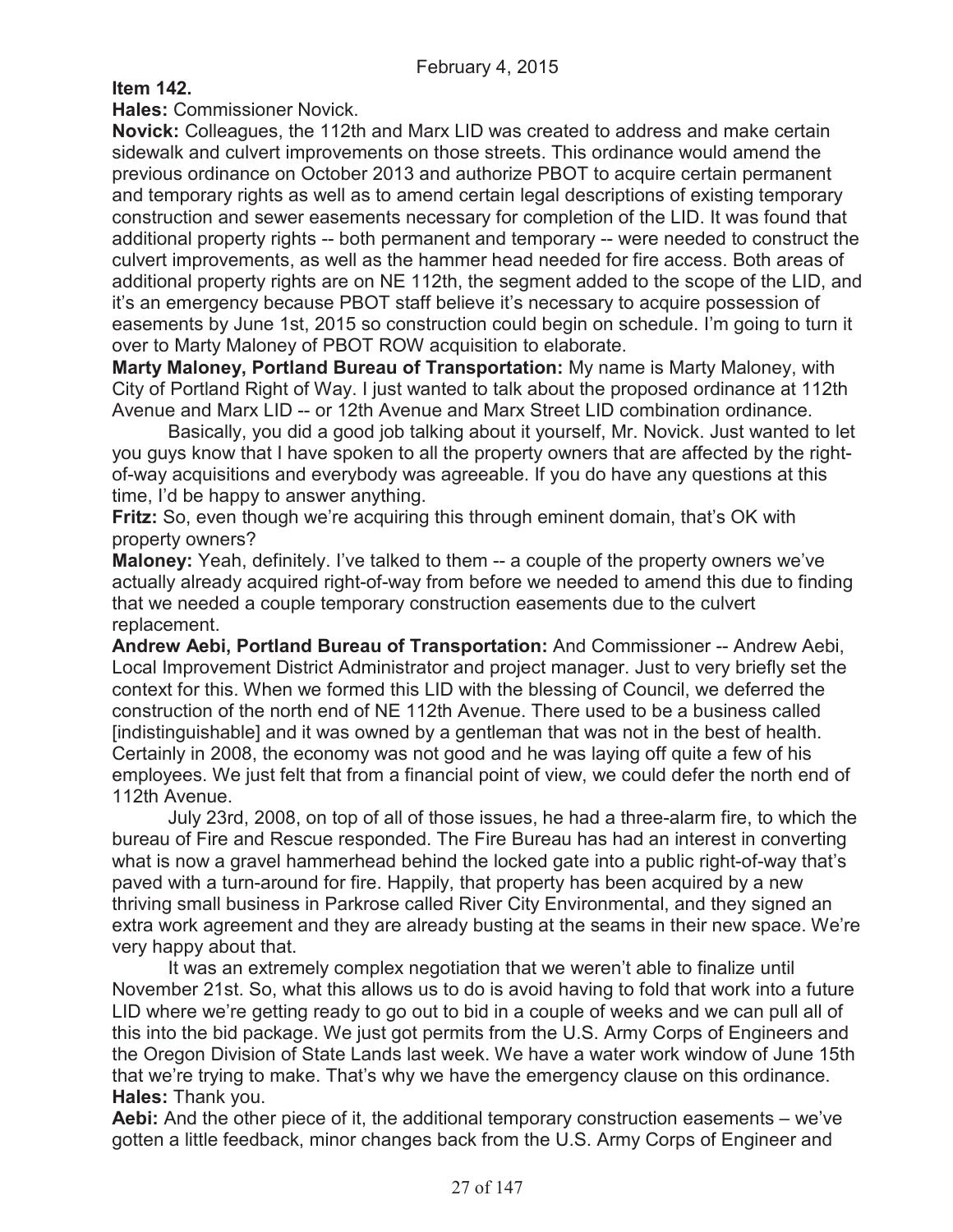DSL and we're just making some very minor changes in the construction plans that will be accommodated by the additional TCEs. So the property owners are anxious to get started, and we've already completed the first phase of construction on Marx Street and we look forward to starting the second phase on 112th Avenue this summer.

**Hales:** Any further questions? Thank you both. Anybody want to speak on the item? Emergency ordinance, so we'll take a roll call vote please.

# **Item 142 Roll.**

**Fritz:** Thank you for the helpful explanations and usual good work. Aye.

**Fish:** Aye.

**Saltzman:** Aye.

**Novick:** Thank you, Marty; and thank you, Andrew. Aye.

**Hales:** If Andrew's program had a tag line, I think it would be "negotiating your way to a complete city." We're doing it, thanks to your good work. Thank you both. Aye. **Item 143.**

**Hales:** Commissioner Novick.

**Novick:** Colleagues, I have an amendment to introduce this morning. Last week, Commissioner Fritz suggested that City staff, Metro staff, and SWNI representatives should talk about the Southwest Corridor timeline and how to better involve neighborhood associations and coalitions. Yesterday, Councilor Stacey, Malu Wilkinson and [indistinguishable] from Metro, staff from PBOT, BPS, and Erika Nebel of my office met to discuss potential opportunities to address these issues. I'm happy to come to Council today with the amendment that was sent to other Council offices late yesterday afternoon. The amendment would be to Exhibit A to the intergovernmental agreement. Specifically, Section 3, which is entitled public involvement. After the first sentence, I propose to add these words: quote, "detailed, technical information will be released to the public no less than 60 days prior to any expected decisions to be made by the Southwest Corridor Steering committee on a given topic or milestone. Recommendations and reports based on technical information will be released to the public no less than 30 days prior to any expected decisions to be made by the steering committee on a given topic or milestone." End quote.

**Hales:** That amendment has been moved. Is there a second?

**Fritz:** Second.

**Hales:** Any further discussion on the amendment?

**Fish:** Is that an amendment that Commissioner you and Commissioner Fritz have heard on?

**Fritz:** Yes.

**Hales:** Further discussion on that? Anyone want to speak on this? Roger does. Come on up.

**Hales:** Good morning.

**Roger Averbeck:** Good morning, Mayor, Councilors. My name is Roger Averbeck. As a volunteer, I serve as the chairperson of SWNI's -- that's Southwest Neighborhood, Inc. - transportation committee. We appreciate the opportunity to speak to you today as well as the time and opportunity for our committee and our organization to consider the IGA and request some additional public involvement.

At the January 28th, 2015 City Council meeting, Marianne Fitzgerald, who I work closely with, expressed personal concerns about the public involvement portion of the IGA. On February 2nd, our transportation committee -- which was attended on very short notice by 15 of our 17 neighborhood associations -- met to discuss the IGA and what information should be made publicly available for more meaningful public engagement in the Southwest Corridor process.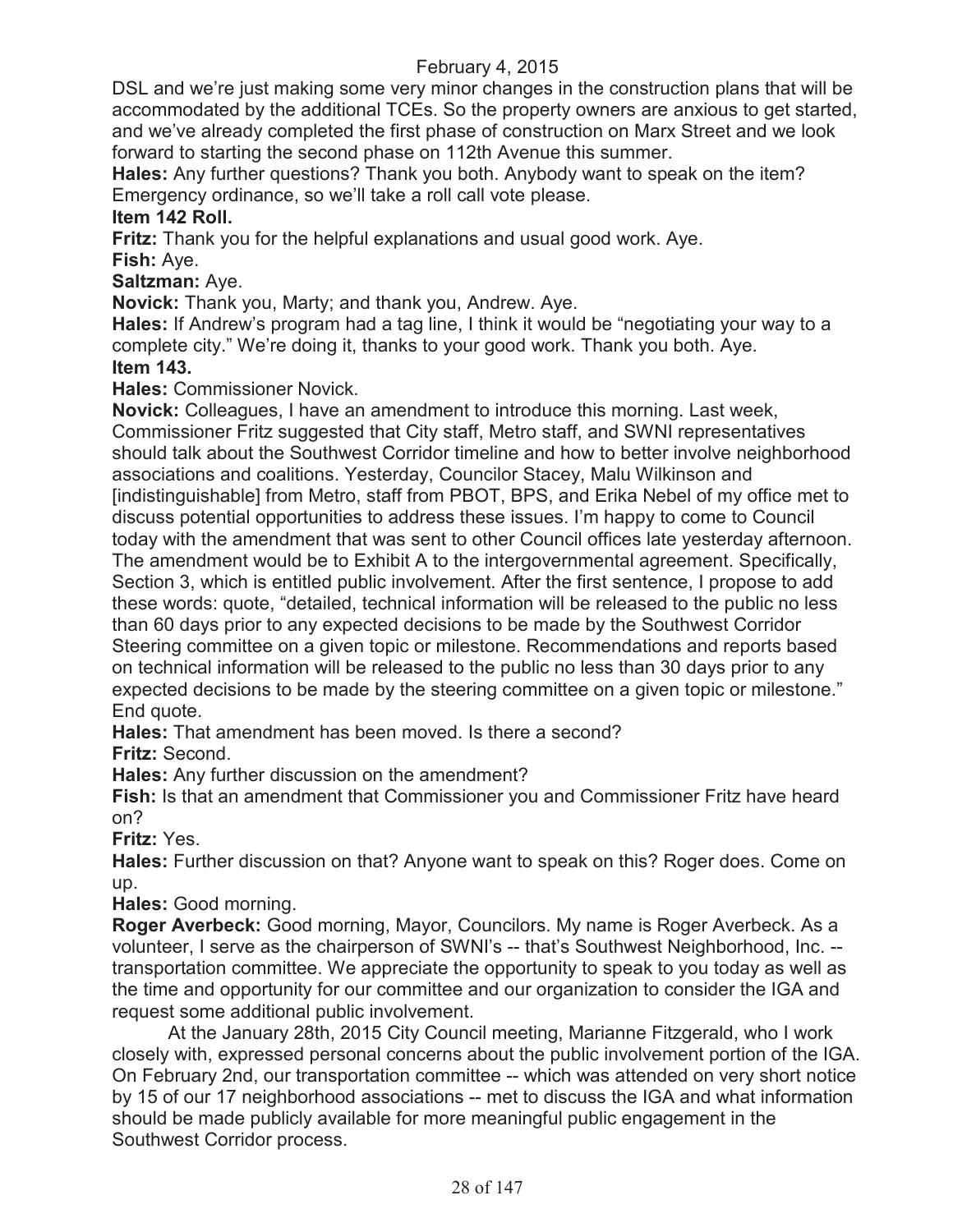It is especially important for engaged members of the public to access detailed technical materials well in advance of decision-making -- that's our primary concern. So, on February 3rd, as Commissioner Novick noted, myself and Marianne Fitzgerald met with Metro and City staff and agreed to the following underlying language in my testimony which Commissioner Novick already read. I don't need to repeat it. But it's in the record now and in our testimony as well.

During the February meeting with Metro and City staff, we discussed the types of technical information that SWNI expects to receive well in advance of the Southwest Corridor steering committee decisions. And there is an attachment, the second page of my testimony. That's what we requested. And then at the meeting, Metro made some verbal commitments to SWNI to make information available to the public as soon as possible, as well as an advance of technical workshops which will be scheduled for late March, early April, 2015. And SWNI does expect that Metro will honor their commitments made on February 3rd -- yesterday.

SWNI would also like to request that Commissioner Novick, the City's current representative on the Southwest Corridor steering committee, meet with SWNI leadership to discuss SWNI comments, concerns, and recommendations a week prior to scheduled Southwest Corridor steering committee meetings, especially those at which decisionmaking is expected. And we also ask Commissioner Novick and Metro to share the information in the progress report that is scheduled for March 1st with the public. And thank you very much for your consideration of these requests. Are there any questions? **Hales:** Thank you, Roger. Thanks for all of the effort that you and other SWNI volunteers put into this, the comp plan, and everything else. Appreciate your detailed interest in the details.

**Fritz:** Did you get commitment from Metro that they would meet with you to discuss the technical -- for your special technical meeting prior to the -- so that meeting would be in March or early April, did they agree to that?

**Averbeck:** We've had a verbal commitment from Metro -- and I know their staff is here today -- that they will schedule technical, community technical workshops, if that's the correct term, prior to these decision-making milestones and that they will also provide the technical information in advance of the meetings or the workshops so that we can come prepared to these workshops.

**Fritz:** And I see Malu Wilkinson from Metro nodding in the background. So, I very much appreciate. It was a quick turn-around from last week to this week that you have been able to get this degree of specificity as to what's needed. I guess I'll turn to Commissioner Novick. Are you willing to meet with the SWNI representatives prior to decision-making meetings?

**Novick:** Commissioner, I see your neighborhood coalition and raise it -- [laughter] - because yesterday, Erika Nebel of my staff pointed out that since the project extends into downtown, we should also involve Neighbors West Northwest in those discussions, if that's OK with you, Roger.

**Averbeck:** We agree with that and I hope Metro engages our neighbors and our communities to the south and west of us to this extent as well.

**Hales:** Great result. Thank you. Thanks very much, Roger. Thank you. Anyone else? Let's take a roll call on adopting the amendment to Exhibit A.

#### **Roll on amendment.**

**Fritz:** Thank you, Commissioner Novick, for lots of work for both you and Erika Nebel on your staff as well as the community volunteers and Metro partners. Aye. **Fish:** Aye.

**Saltzman:** Aye.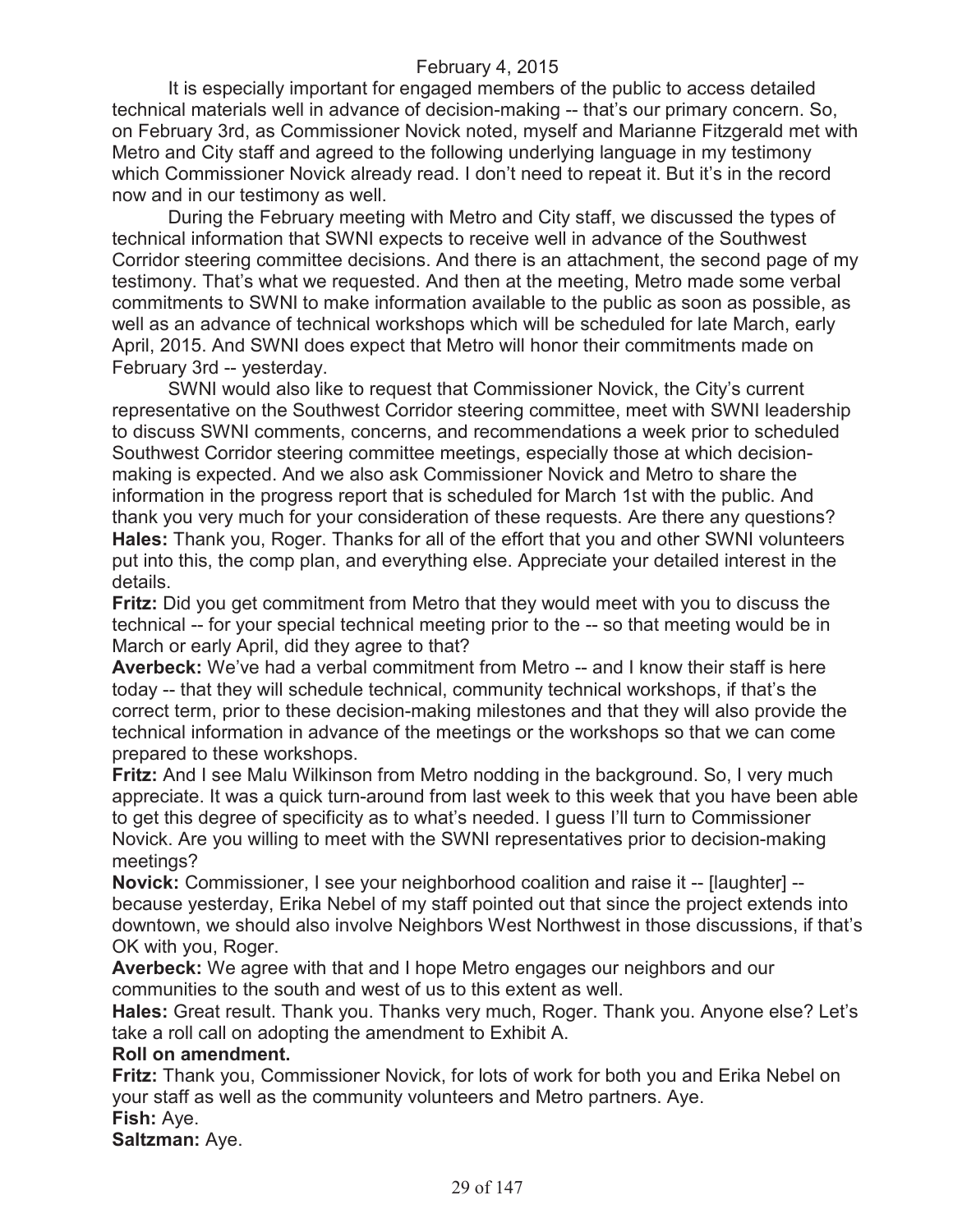**Novick:** I wanted to take this opportunity to stay how very much I appreciate SWNI's involvement in this project. I mean, this is a critical project in terms of achieving the goals of the Barbur concept plan, in terms of reducing congestion, in terms of meeting our commitments to reduce greenhouse gas emissions, and we are going to need a lot of citizen support for this project because at some point, we're going to need to raise money for local match for it and that's probably going to require going to the voters regionally, locally, or a combination, and that means we will have to have a lot of citizens on board supporting it. So, I very much appreciate that SWNI is supportive of the overall effort and deeply engaged and making sure that it's something that we can support. Aye. **Hales:** Aye. And now to adopt the IGA itself.

# **Item 143 Roll.**

**Fritz:** Mayor Hales, you spoke earlier about the commissions who do such great volunteer work locally and at the state level. The commissioners for the Human Rights Commission are those that Council appoints. SWNI's volunteers are chosen by the community, and it's absolutely phenomenal for both them and other areas of the city how great of expertise we get from folks who often are the only person who's willing to do a particular job and turn out to be the best person to do a particular volunteer task. So, thank you.

I agree, Commissioner Novick, that Southwest Neighborhood Inc. and all of our community volunteers provide us with great advice that we don't -- we pay for a little bit through the Office of Neighborhood Involvement to make sure that everybody has the opportunity to give input and we can always expand on that, but we don't pay you for the time that you are putting in this morning, Roger, and I appreciate that. Aye.

**Fish:** I'm really pleased with a one-week delay we were able to meet this agreement. I want to thank my two colleagues for getting together and fixing this. Aye. **Saltzman:** Aye.

**Novick:** And I'd like to thank Metro for engaging on this issue and coming to a resolution. So, thank you Malu, thanks to Councilor Stacey. Aye.

**Hales:** Nice work. Thank you for getting the community at large together, including Metro and the City together, to make sure that this is a valid process. You've got majority of the Council, of course, who now lives in Southwest Portland and two of us who were former SWNI activists. So, to see people putting this kind of time and attention into a really important potential change in multiple neighborhoods is exactly what we have in mind when we have neighborhood activism. As Commissioner Fritz said, Roger for you and your fellow volunteers, thank you for all of the time you are putting in and I'm glad the process stretched to meet your expectations. Aye.

# **Item 144.**

**Hales:** Steve, we have a presentation on this? Yes, we do. Good morning.

**Sherree Matias, City Auditor's Office:** Good morning. I'm Sherree Matias from the Auditor's Office.

#### **Hales:** Good morning.

**Mike Zeller, Portland Bureau of Transportation:** I am Mike Zeller, I'm one of the inspectors in the sidewalk department.

**Lee Munson, Portland Bureau of Transportation:** Lee Munson from sidewalks, also. **Hales:** Great. Welcome.

**Matias:** This ordinance is for sidewalk repair on property that is required by the City. Any remonstrances have been pulled from this assessment and are not in this ordinance.

**Hales:** Do these -- were there a number that did remonstrate?

**Matias:** There were seven.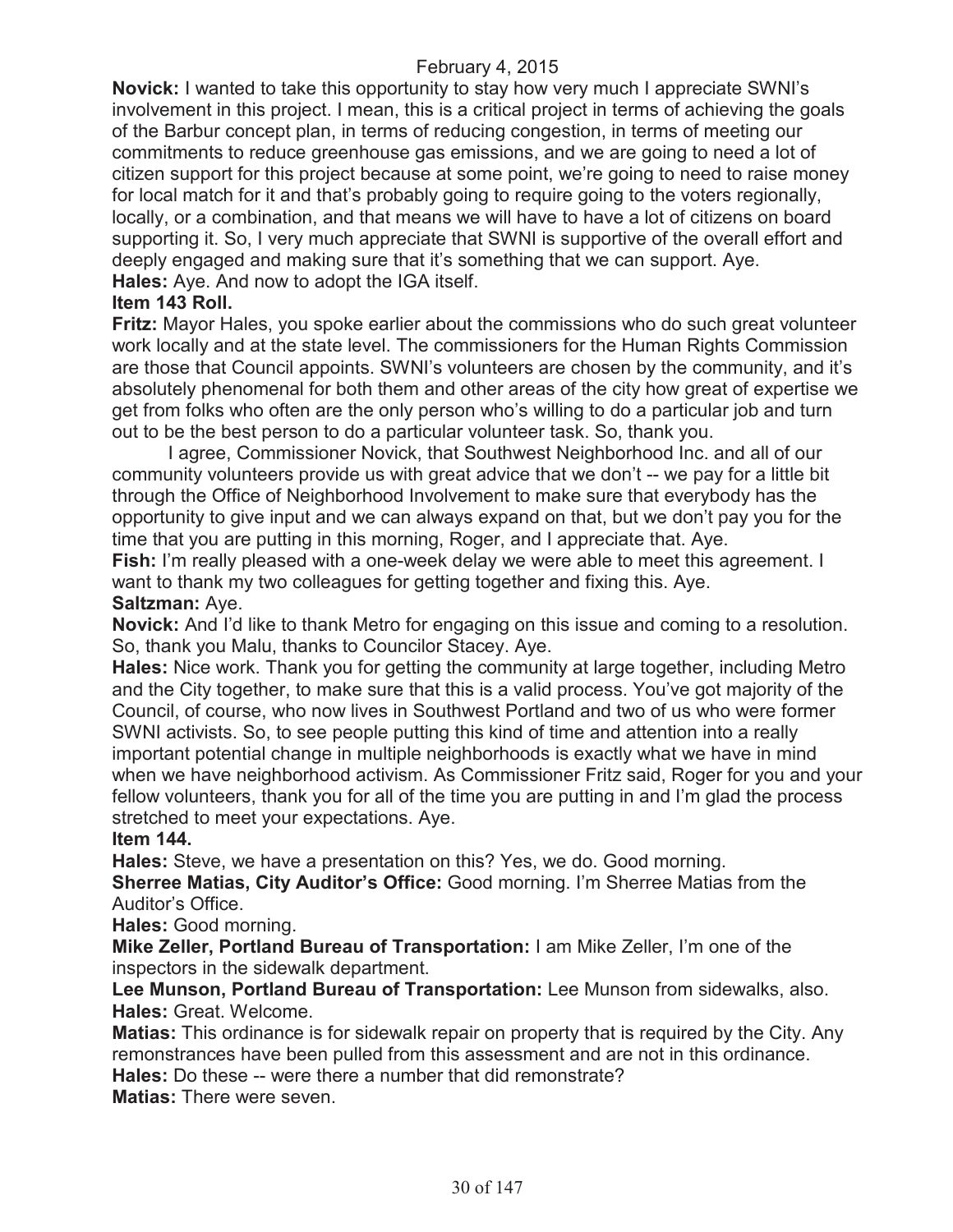**Hales:** Those are not included in the ones that remain here in front of us now. OK. Great. Alright, any questions for the team that put this package of repairs together? Thank you all very much. Is there anyone here who wants to speak?

**Moore-Love:** I show we have three people who signed up.

**Hales:** Let's take that testimony and then we may have more questions for you after that. Come on up. Welcome. Good morning. You just need to put your name in the record and have a seat and tell us what you think of this.

**Earl J. Eichelberger:** And I signed up on your little sheet out there. My name is Earl J. Eichelberger, and I have owned the property on 1261 NE 52nd Avenue in Northeast Portland since 1962. The sidewalks were put in in 1930 by Redmond [spelling?] and a construction crew came out this year and replaced sidewalks that did not need work. Not only had I contacted the sidewalk department -- the Bureau of Transportation sidewalk maintenance division -- and Mr. [indistinguishable] come out to discuss the business of a little lesser construction than closing the public right-of-way to do this. He gave me some pointers on what they call shortcuts. So, I went out and bought a big blade -- a hundred dollars' worth -- and rented a big machine and I came in and started working on the sidewalk.

And of course, it was really [indistinguishable] but the point is -- and when I didn't get it done on their schedule, they came out and every time I'd come back to from helping my buddy or something somewhere, you know, I would find more white paint all over everything. As it turned out, they had me down for seven different things that's wrong with your sidewalk. And I had none of those major things. The only thing I had was falling. And they even marked trip hazards that absolutely -- and all of my neighbors come by and say, why do they have you tagged out here, because there is nothing wrong with your sidewalk.

My issue not only with the idea of putting a lien against my property -- and I have paid my taxes, I have kept my place clean, and I haven't been involved in any illicit activity to try to get the money to pay the City or anything and my taxes are all up to date. And I think their measures were unjust and I wrote them a letter and I wrote a letter here, too. And I noticed that that lien is assessed at \$2207.70 against my property, and it will be against the property that has been free and clear since 1962 that belongs in the estate from my family. And I'm here opposing that. And so I'd like to -- I realize there's ordinances and so on. But when they come out and do sidewalk work that doesn't need to be done - you walk one block from my house, there's work that needs to be done. Half a block over here, there's work that really needs to be done, it's dangerous and all of the other stuff. But I think they targeted me because my taxes were paid, it was a nice clean get in and get out. Nothing wrong with the sidewalks, everyone uses them every day -- children, babies, everything else. That's where I'm at.

**Hales:** Alright, well, thank you, thanks for bringing this to our attention. Thank you. Anyone else that wants to speak? Do you want to respond to this -- is this one of the remonstrances -- it one appears to be included in the list, right? I saw one in here at that amount.

**Matias:** We did receive that remonstrance, however, it came in after the remonstrance date.

**Hales:** OK.

**Matias:** And that one was referred to the Bureau of Maintenance for resolution.

**Hales:** How is that handled?

**Zeller:** Well, since it came in after remonstrance period, I will send a letter to him, but it's in the assessment.

**Hales:** It is in the assessment. The work has already been done?

**Eichelberger:** The work has been done, yes.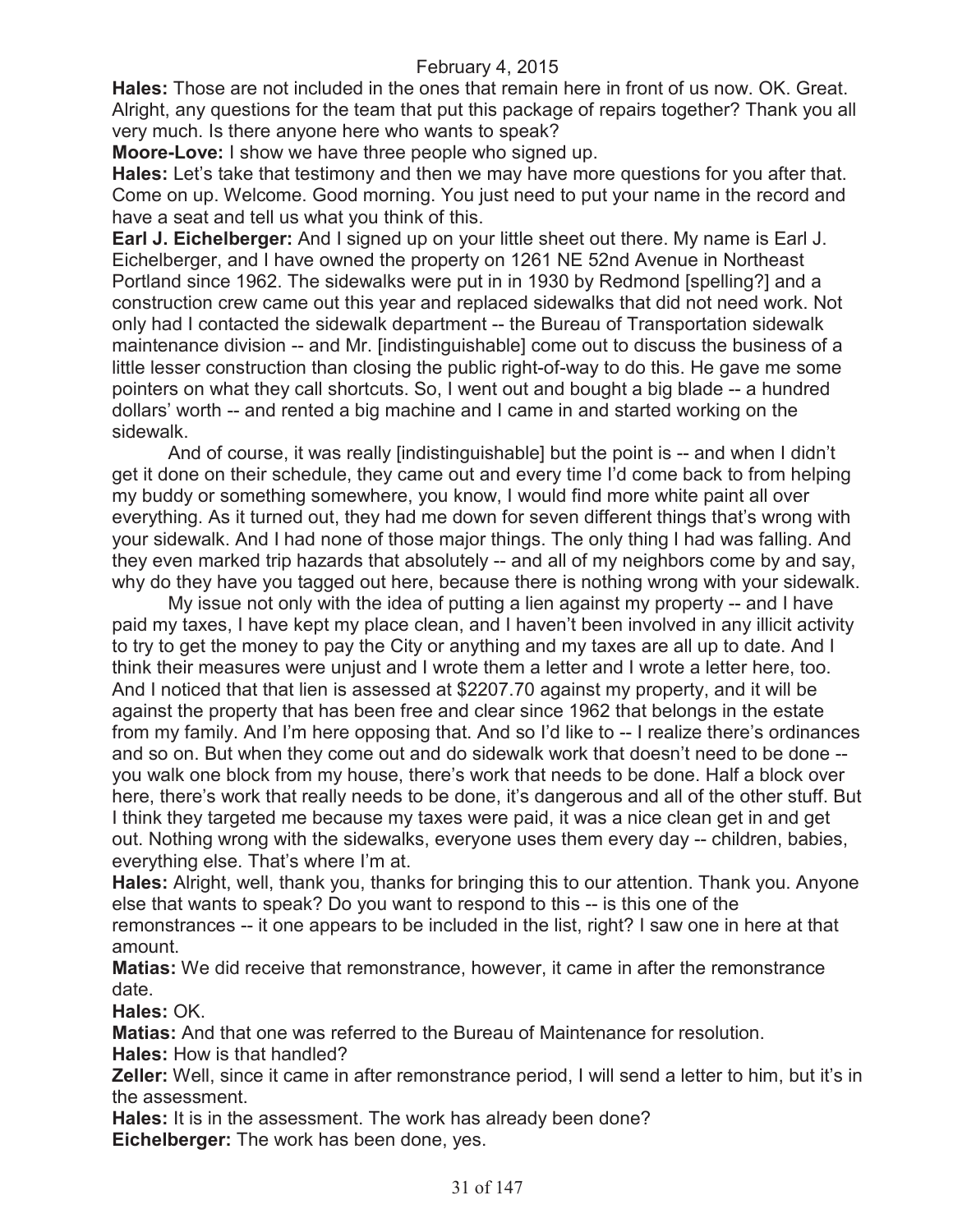**Fish:** When you say the challenge came in after the date for remonstrances, can you remind us what the time period is and how late was this appeal?

**Matias:** Yes. So, the remonstrances were due on the 27th of January, and this one came in on the 28th of January.

**Fish:** One day?

**Matias:** Mm-hmm.

**Fish:** And is there any question in the record as to whether this gentleman got adequate notice?

**Matias:** I believe he was notified.

**Zeller:** Yeah, several times. I think he met with the inspector. We usually send out second notices. There's always a door hanger before the contractor begins work. He actually made contact with the contractor doing the work.

**Fish:** OK. And he hasn't raised a notice issue. Had you received this on the 27th, what options would you have had in response to this remonstrance?

**Matias:** I would have taken it out of the assessment.

**Fish:** What would be the effect of us for good cause waiving the one day delay and asking you to consider his remonstrance? What consequence does that have to you? **Matias:** We can take out that property owner's assessment, and then we would need to pass the rest on if that's -- if we can do that.

**Fish:** Mayor, this gentleman took the time to come. This is not probably the proper hearing to hear all of the issues. I wonder if we could just move to remove this issue from the package, adopt the package, and ask our good friends at the Auditor's Office and Bureau of Maintenance to meet with the gentleman and see if something can be worked out. **Fritz:** Second.

**Hales:** Any objection to that?

**Novick:** I would like to ask staff, does that raise any broader concerns for you? I mean, if we do this, will that worry you that it will create a precedent that people can start missing deadlines with immunity?

**Munson:** I can say it has been done in the past. But it's totally a question for the Auditor's Office.

**Fish:** Well, I can say during my seven years, every once in a while someone does come before us. They --

**Hales:** Yeah, it's pretty rare.

**Fish:** They claim a hardship, we have as a matter of courtesy carved that out and ask staff to meet -- we are not setting a precedent, there is a deadline. We are asking them to come back with a recommendation.

**Hales:** Rather than include it in the remainder where we don't have remonstrance today but to go a have that negotiation separately.

**Matias:** As long as the rest of the assessments are passed on to second reading, that's no problem.

**Hales:** OK. We have a motion and a second. Let's take a roll call on the making that amendment to the package to remove Mr. Eichelberger's property from the role of those that are being assessed and ask staff to conduct further discussions with him.

# **Roll on motion.**

**Fritz:** Good purpose in having a public hearing so people can come in and tell the decision-makers their concern. And thank you to staff for your agreement of handling this, and also what's not been mentioned -- all of the other properties that you haven't had any remonstrances with. Thank you for getting the work done. Aye.

**Fish:** Yes, thank you for your good work. Aye.

**Saltzman:** Aye.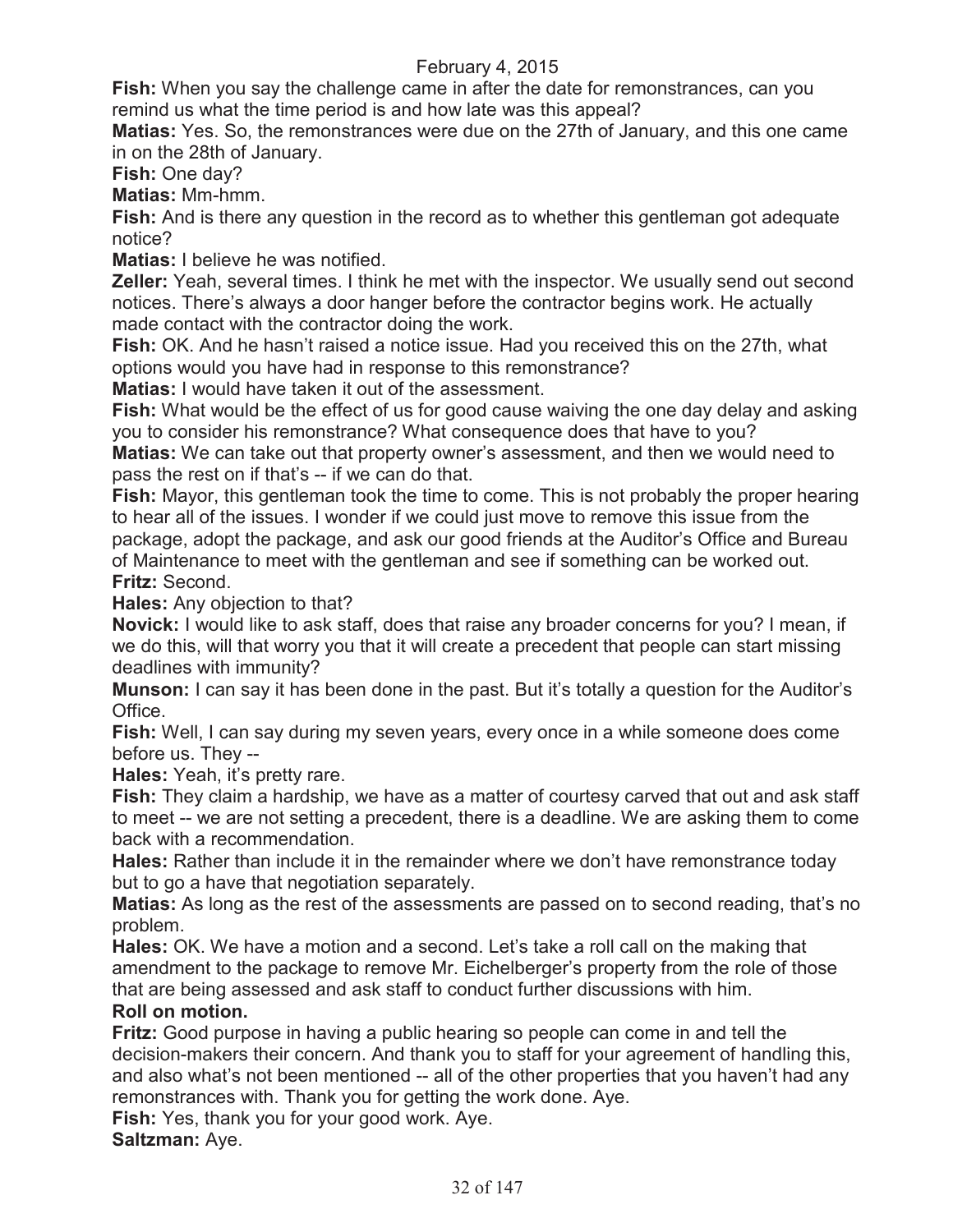**Novick:** Thank you. Aye.

**Hales:** Aye. Thank you. And then on the remainder of the assessments, roll call. Oh no, that's a second reading. Sorry. Not an emergency item. That is set over to second reading and we are recessed until 2:00 p.m. at which point everybody ought to bring a granola bar or something.

At 11:23 a.m., Council recessed.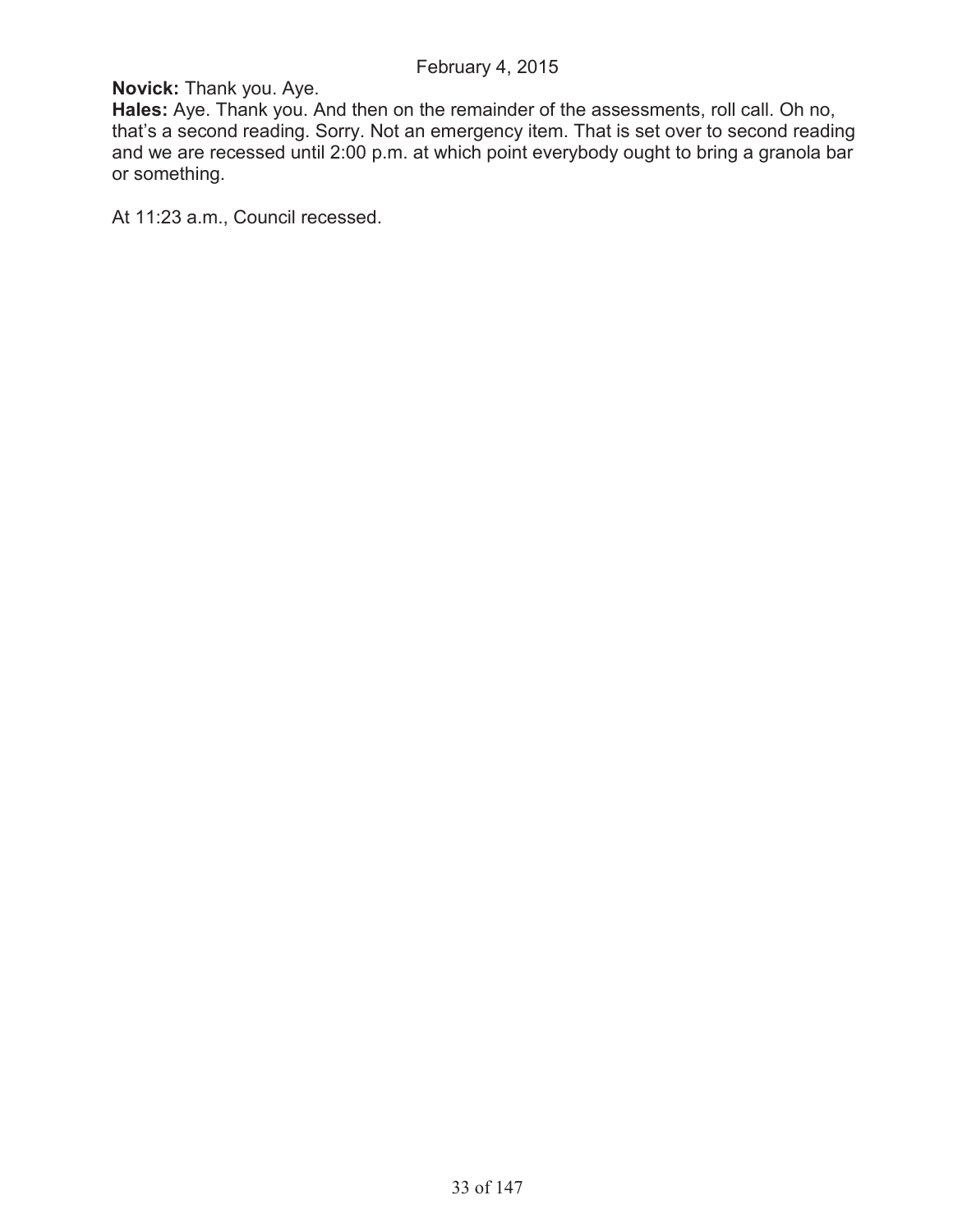### February 4, 2015 **Closed Caption File of Portland City Council Meeting**

This file was produced through the closed captioning process for the televised City Council broadcast and should not be considered a verbatim transcript. Key: **\*\*\*\*\*** means unidentified speaker.

# **FEBRUARY 4, 2015 2:00 PM**

**Hales:** Good afternoon, everyone, and welcome to the July -- July? No, February 4th session of the Portland City Council, the afternoon session. It's July somewhere, but not here. Could you call the role? I think Commissioner Fish will be joining us, but others of us are here.

**Fritz:** Here. **Saltzman:** Here. **Novick:** Here. **Hales:** Here.

**Hales:** Welcome, everyone. We've got a staff presentation coming shortly and some invited testimony, and then obviously quite a few people here that are interested in discussing the West Quadrant Plan. I want to thank everyone in the community and in the City's organizations -- both the Planning Bureau and others -- for the work so far and for a lot of amazing volunteer effort by members of our Planning and Sustainability Commission, some of whom we will hear from today.

The focal point of our city and focal point of a lot of our planning over the last forty years, this is a really pivotal piece of work. I'm looking forward to the discussion and to the presentation. We are going to hear -- as I said -- a staff presentation, followed by at least one member of the Planning and Sustainability Commission -- no, it looks like two of them -- and from our County Commissioner Jules Bailey who represents this district, and then we'll take public testimony. Because of the number of people here, we will try to hold public testimony to a two-minute oral statement. I know that's hard, but we've got at least 50 people signed up. So, if you can be succinct, please do. Remember that we're also going to hold the record open so that you can submit written testimony -- and we do actually read those written testimony pieces that we receive. So, you can follow-up if you can't get all of your points across in this afternoon's hearing. Again, our goal is to get everyone heard on that subject.

By the way, if you're here representing yourself, give us your name. If you're here representing a neighborhood organization or some other, obviously let us know that. If you're here as a paid lobbyist, you need to disclose that under our City Code. And we try to respect all points of view in this room, so if you agree with someone and want to give some sort of sign of that, please feel free to give them a thumbs up or wave of the hand. And obviously, the reverse is true if you really feel you need to do that, but we ask you don't make verbal demonstrations in favor or against our fellow citizens' points of views in this room so that we as a Council get to hear them all. So, those are the rules of the proceeding. I'll keep it at that and get started with Susan Anderson coming forward and along with the rest of her team. And I also -- while I do that -- want to call on my colleague, Commissioner Saltzman, who has some particular points about the housing elements of this plan.

**Saltzman:** Thank you, Mayor. At the outset of this hearing, I wanted to highlight an important part of this resolution that should provide context for the testimony ahead. I know we'll hear about height issues in the central city, as well as transportation and sustainability challenges, but my goal here today as the Portland Housing Commissioner is to make sure that we take some bold and vigorous steps to make sure that we provide for affordable housing in our central city, and to do so in a way that will prevent our city from turning into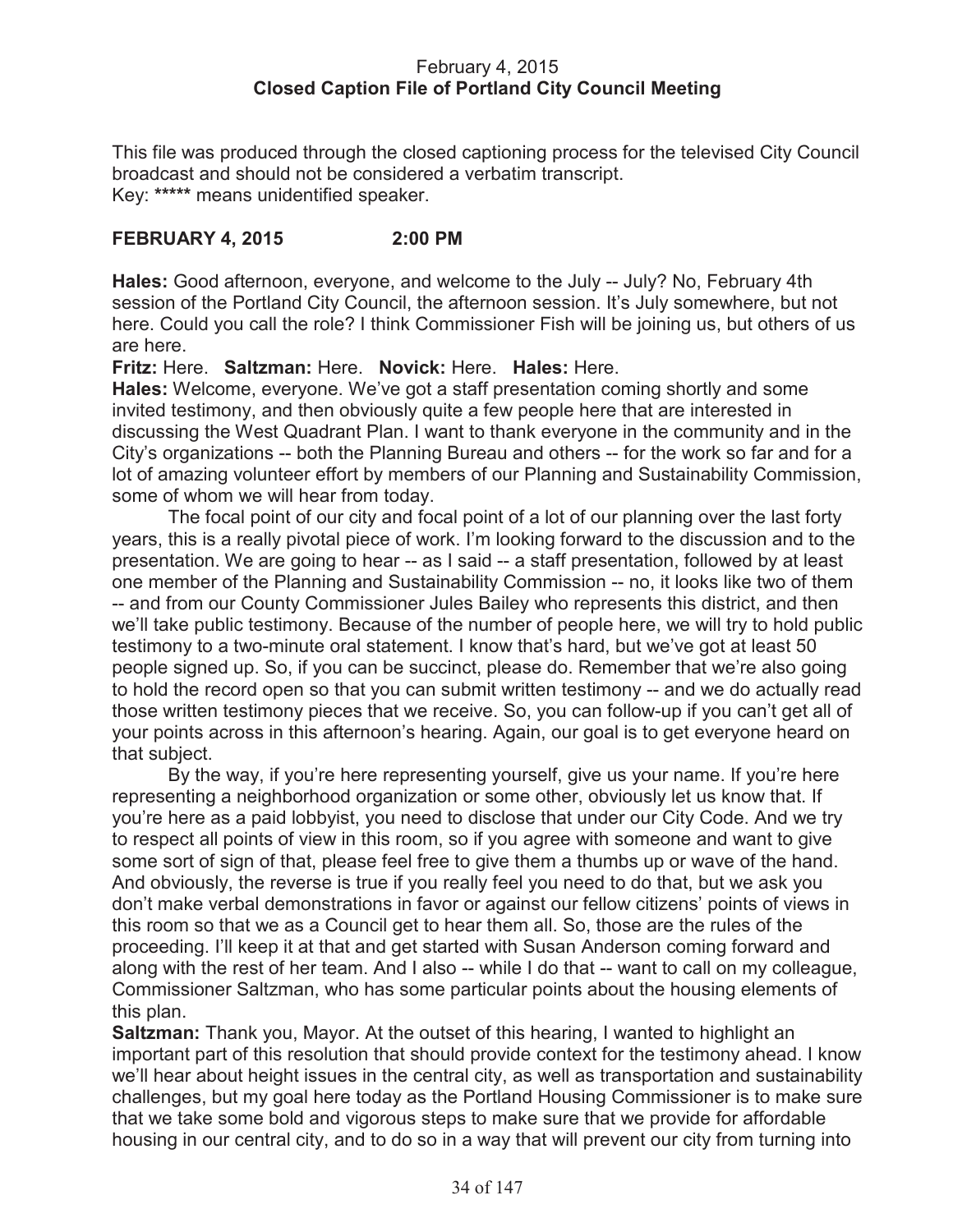a San Francisco where people on either end of the income scale can live -- where you're either very rich or very poor but nowhere in the middle.

My goal -- as well as that of the Planning and Sustainability Commission as they expressed in their deliberations on this West Quadrant Plan -- is to see that the central city accommodates people with affordable housing for people in the zero to 80% of median income range. That's something that I very much agree with, but I also recognize that we lack the financial resources to make that happen, and we need to be creative and engage in some creative thinking for policy tools that will enable us to get there.

I know that both the Bureau of Planning and Sustainability staff, as well as the Portland Housing Bureau staff, the Mayor's staff, my staff, and the City Council has signed off on coming up with incentives for height or FAR allowances tied directly into creation of affordable housing stock within the city -- either creation of affordable housing directly by whomever is developing the property, or by paying into a Housing Investment Fund for an amount to be determined that will help us in turn generate that affordable housing stock. This is a very crucial issue. It permeates the West Quadrant Plan, it will permeate the Central City Comprehensive Plan when it finally gets to us some day. But I just wanted to let people know now because they can address this issue that there is language in this resolution -- and I'll read that language right there -- that talks about developing a substantive affordable housing bonus program. In the resolution, it says: be it further resolved the City Council instructs the Bureau of Planning and Sustainability and the Portland Housing Bureau to include a workable affordable housing bonus for City Council consideration in implementing code for the final Central City 2035 plan.

So, this is really a daunting challenge but it's a challenge I know this Council is up for. I know we all recognize the need for more affordable housing, as does our Planning and Sustainability Commission, but we need to actualize and we need to activate the tools that will get us there beyond simply urban renewal money or federal government money or other sources at our disposal. We need to be creative and we're going to be serious and creative about that in the West Quadrant and Central City Plan.

**Hales:** Thank very much. I wanna see if there are any of my Council colleagues that want to say anything at the outset before we get started? If not, then I'll get you, Karla, to read the item and we will start the staff presentation.

#### **Item 145.**

**Hales:** Thank you very much. Director Anderson?

**Susan Anderson, Director, Bureau of Planning and Sustainability:** Great. Good afternoon, Council, Mayor. Susan Anderson, Director of the Bureau of Planning and Sustainability. And with me here today is Zoe Zehnder, our chief planner; and Karl Lisle, who is a senior planner and has been the project manager on this project.

As you know, we're updating the Central City Plan. Because of the size of the plan and importance of it, we do this once in a generation. I's been 27 years since we've had a new Central City Plan. We broke the plan into manageable pieces. So, we broke it into North/Northeast, the entire westside, and also Southeast. Two years ago, we completed the Central City overall concept plan and the North/Northeast quadrant. Today, we will review for you the highlights of the westside and the West Quadrant Plan and in a few months right on the tail of this, we'll bring in the Southeast Quadrant Plan.

At each stage, Council adopts the quadrant plans only by resolution, not by ordinance. When the Southeast Quadrant Plan is done, we will compile pieces together and develop the appropriate zoning that goes along -- the zoning code changes necessary to implement the plan and to match it. And then we'll come back to you with the entire package, including the code, and you'll adopt all of that by ordinance.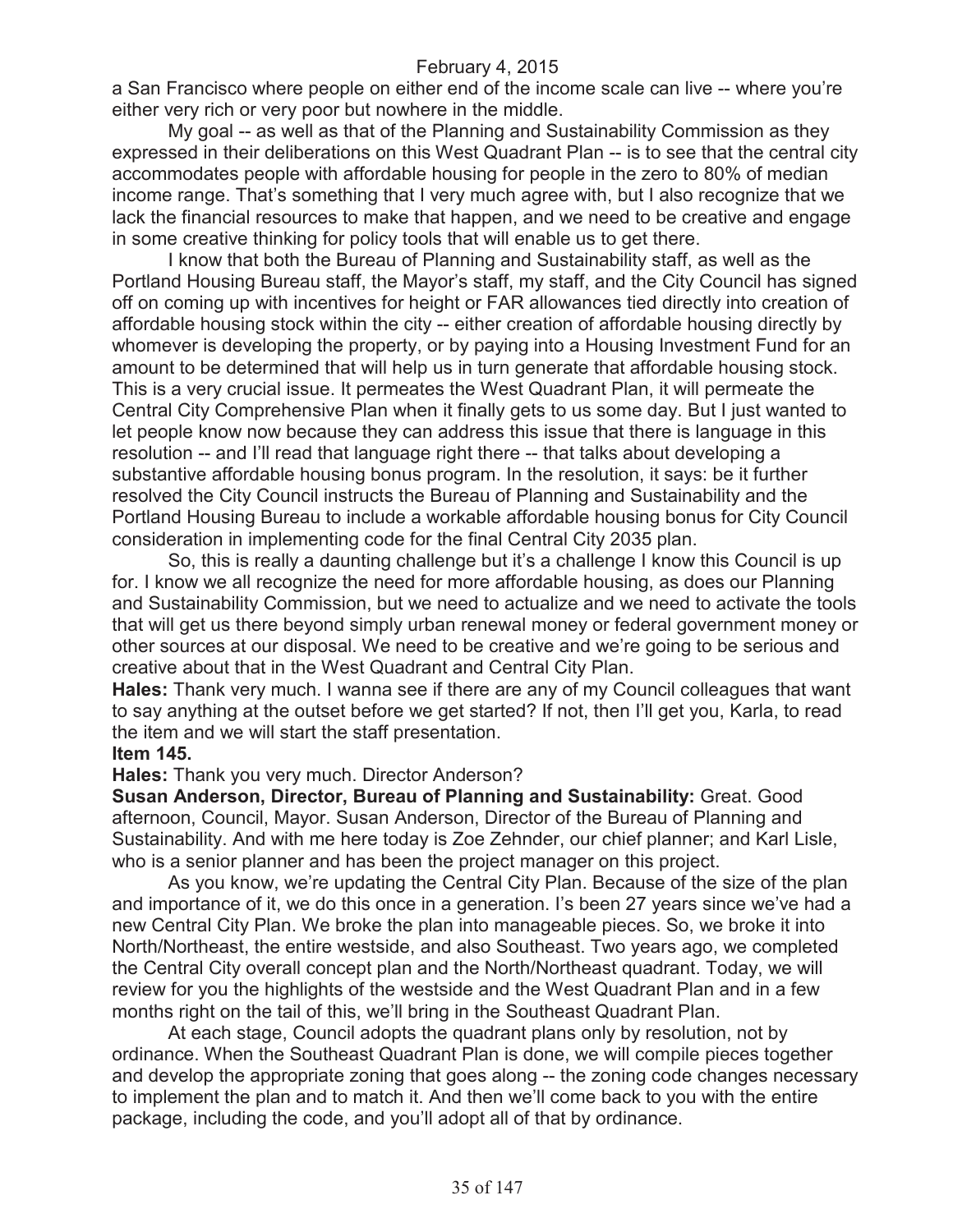So, it's important -- to me anyway -- to note that this plan absolutely builds on the success of the 1988 plan. The '88 plan led to the development of a lot of things that we just take for granted, whether it's South Waterfront, whether it's the Pearl District, whether it's the thousands of units of housing that are now in our vibrant downtown, and it retained important industrial areas. And it also continues to position Portland as the regional center for innovation, for education, and for exchange.

This slide shows what we call the big picture plan. Again, it's not something we do every year; it's something that we do every 25 or 30 years from the Portland Plan, then comes out the Comprehensive Plan, and then the Central City Plan. We anticipate that you will adopt the new Comprehensive Plan this year and then the Central City Plan will follow with all of its components right after. It will be the first major zoning code package and plan amendment that's based on the new comprehensive plan.

So for today, our goal is just for you to hear about the West Quadrant Plan, to understand, to be able to ask questions. We have a few invited speakers: Andre Baugh, who is the chair of the Planning and Sustainability Commission; Katherine Schultz, who is one of the co-chairs of the stakeholder advisory committee; and then we'll have testimony, as the mayor indicated. Again, the request for today is to have discussion and then to adopt a resolution either today or in a couple of weeks to adopt this westside plan. If there aren't any questions about the timeline, then I will turn it over to Joe to do the presentation. **Hales:** Thank you. Joe?

**Joe Zehnder, Bureau of Planning and Sustainability:** Good afternoon, Commissioners. Today, we're here to talk about the West Quadrant of the central city, and it includes all of the central city west of the Willamette from the Pearl District in the north to South Waterfront in the south to Goose Hollow in the west.

The Central City 2035, or CC 2035, updates the 1988 Central City Plan which was based on the 1972 Downtown Plan, and the good news is that we found that we can build on the soundness and success of these plans and that many of the actions that are recommended in CC 2035 are to address issues that still remain from those plans. So, we're following through. It retains the role of the central city as the economic hub of the region. It calls for more mixed use, because we have seen the success of mixed-use development in the central city to produce jobs and housing, and it stays the track with more residential development.

The Central City Plan update also looked at the unique role of the central city and the region and really in the state. It is our most intensely developed-center. It is a place that serves and benefits the entire city and region, especially as an employment, cultural, and civic center. Also in our new Comprehensive Plan, staying with a more dense and intensely developed central city allows us to keep neighborhood centers and corridor development at a scale that really works better in those settings while we still meet our overall economic vitality and create great places.

By 2035, the city overall is expected to grow by 122,000 households and 140,000 jobs. The West Quadrant's share is 23,000 more households -- which almost doubles the amount of residential development in the central city -- and about 31,000 more jobs on top of the 130,000 jobs that are already in the whole central city.

The West Quadrant Plan was developed over a year and a half with extensive public involvement and oversight by a 30-person steering committee -- and full details on all public involvement and outreach is in Appendix F of the document that was submitted to you. Early in the process of developing this plan, we focused on community charrettes for Goose Hollow, for Chinatown, and for the riverfront for places where we thought we needed focused attention before we all dive in to really be able to understand community intent in those places.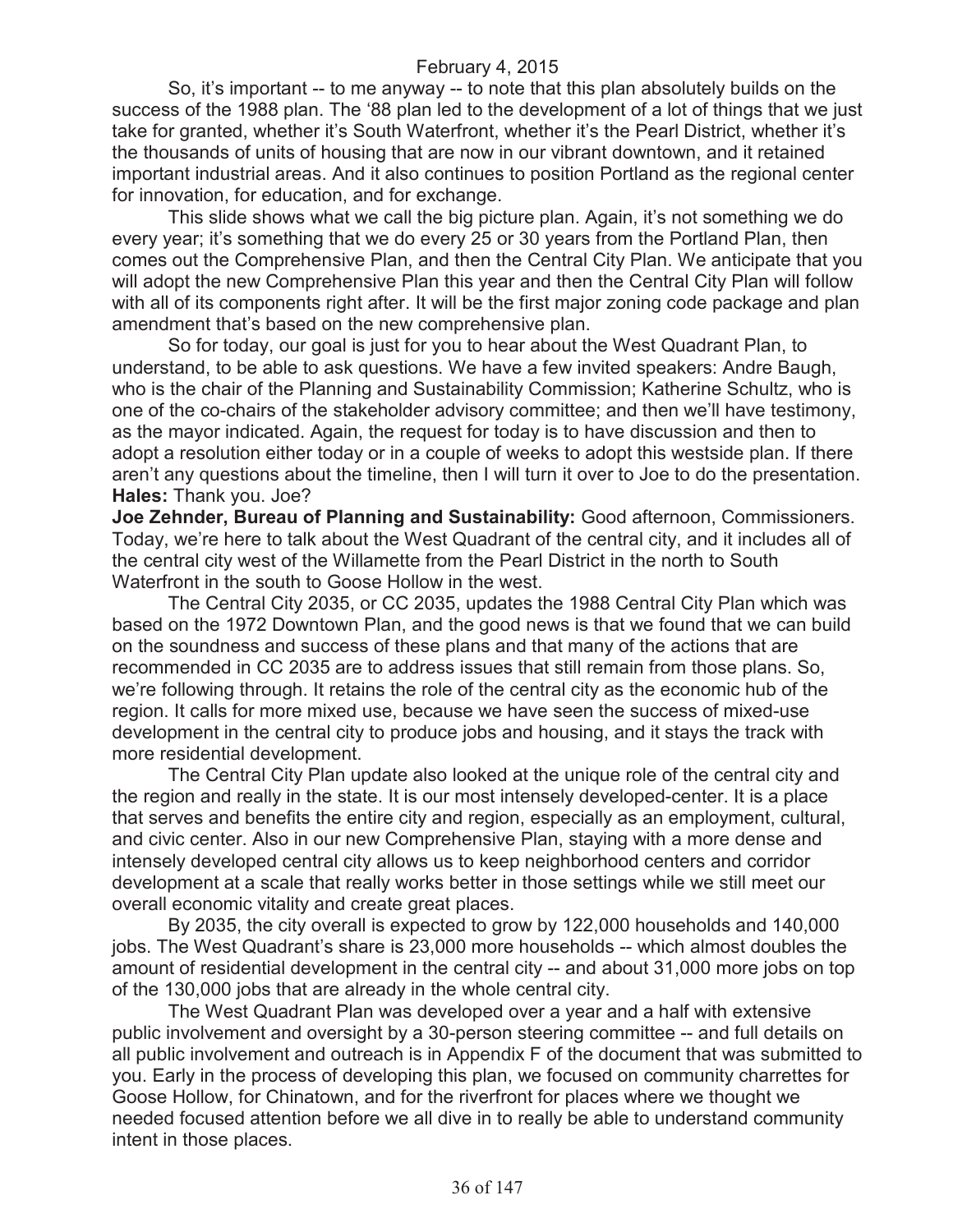So, here's what's in the plan document that you already received. It includes additions to the central city-wide policies that you adopted in 2012. As we did this plan, we found some of the direction we were getting when we looked at the West Quadrant was really relevant to the whole city, so we made those amendments. And then for each of the seven districts which make up the West Quadrant, you have goals, policy, implementing actions in great detail.

This plan covers a lot of topics, as you can see from the outline of the report and what's in it, and this stakeholder advisory committee worked through all of the details of all of those topics. And in the end, they wanted us to emphasize the plan also has big ideas. Part of the market distinction of this plan that they thought was worthy -- was the product of the time they devoted to -- and I want to give you two examples to illustrate.

First, Waterfront Park and the waterfront. As people looked out to 2035, there was still clear love and commitment for the westside of the water and the Waterfront Park. This was a signature idea from the '72 plan, and it's still a core element of the West Quadrant. The public was very interested in implementing the ideas in our current Waterfront Park plan. They're interested in updating that plan as well, and the West Quadrant added ideas that complemented the goals for the waterfront, including finding ways to bring more activity along Naito Parkway, to bring more people and activity to the park on a day-to-day basis, to improve access to the river itself while enhancing habitat within the river, and to promote more year-round activity.

Another big idea in the plan is called the Green Loop. The Green Loop -- think of it as a 10-mile urban promenade for walking and biking that invites people to experience Portland's central city in an entirely new way. It's an idea that complements our transit, bike, waterfront path, and street network. It links the eastside and the westside -- that's a long-standing goal of our central city planning. It links central city destinations in a new way. It would be a different kind of recreational destination, kind of an urban trek through the city -- safe, green, active, vibrant, and fun for all ages and ability. That's the Green Loop.

There are a lot of ideas and issues and goals in Central City 2035. However, we know from the testimony we've received and from what Planning and Sustainability Commission heard that the maximum height limits in the central city are a big item of focus and concern. So, right now I would like to just take a moment to give you a little background on how we manage height and building mass in the central city.

In the central city, height is regulated by a specific map in the zoning code. It's a fairly detailed map, and it includes not just the zoning for the heights related to how much intensity different parts of the central city are developed, but also has our view corridor analyses, and that's where you're seeing a lot of detail that shows up in the map.

As we talk about height, there's a few background pieces that I want to be sure that you're aware of. First, to understand our approach to height in the central city, you need to understand our uniquely fine grain block pattern. In our central city, 40% of the central city area is in public right-of-way because we have these fabulous 200-by-200 foot blocks. That's why the central city seems so walkable, but it also is why it can be difficult to develop at an urban scale in our central city.

Because we have these 200-by-200 foot blocks, you don't necessarily perceive the canyons of tall buildings that you see in other cities or that you perceive there, because if you're a pedestrian, every 100 feet, you're never more than 100 feet from a street intersection which is kind of a window to light and air. But as I said, it also creates a challenge for the development of the parcels.

Second background fact is that our zoning uses a combination of floor area and height to manage the scale of buildings. And what floor area is is the amount of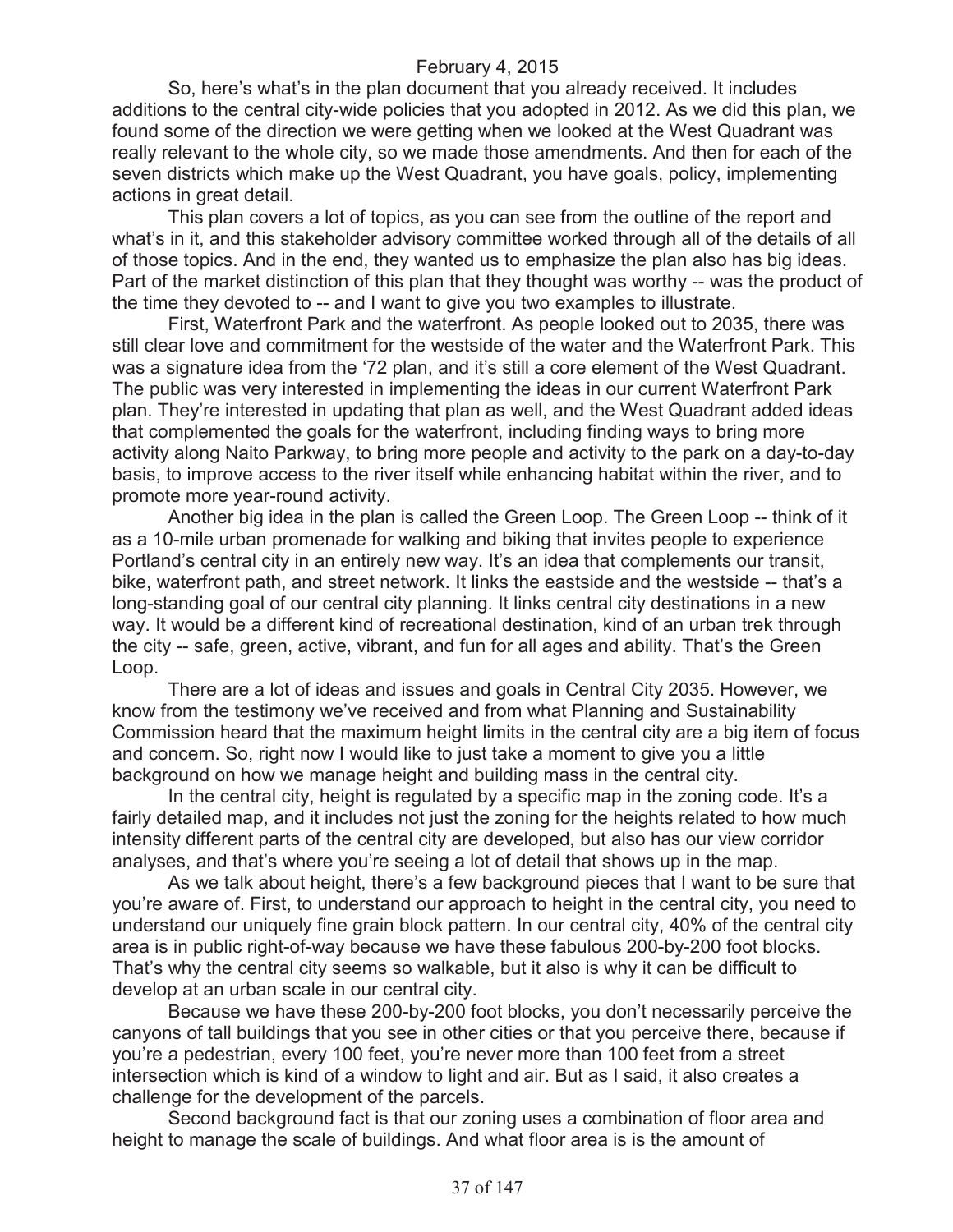development that you can build on a particular site -- and that's a separate map and a ratio that is in the zoning code. The principle is that the same amount of floor area can produce a single height building over an entire block that's shorter, or if it goes taller, it can squeeze that amount of development on to just a section of the site. This opens up some flexibility for these difficult to develop sites in the central city, as I was referring to. It creates the opportunity -- and we see this all over our central city -- of mixing scales of buildings. It creates opportunities to preserve smaller buildings, because the development potential for the whole block can be arranged on just part of the block. It creates the opportunity for open space and plazas. So, that combination of floor area and height is an essential part of our system.

Third background fact is that floor area/height is not the only way that we affect the success of our buildings in the central city. You need to pay attention to what happens on the ground in the public realm -- and we have design review, we have zoning code design standards, and we have pedestrian design standards that really take a look at that ground floor, which is where most of us experience the central city to begin with. It's where we get the perception of it as a vibrant, comfortable, safe place, and we really understand the scale. You put those ingredients together -- that's how you have successful urban design in the central city.

So, those are elements that I wanted to make sure you are aware of. And then there's the principles that we have been using since the '80s to allocate height across the central city. The first of these principles is that where we have our most intense development, we have taller height. And in our city, that's in our commercial corridor downtown. And basically the way the pattern works is that the heights and intensity of development tapers down as you move away from that commercial core. The commercial core and the transit mall have been where we focused that over the years.

We have places that require special attention and we stepped down to those to preserve light and air, and those were our parks and open spaces and waterfront. You'll see that in the zoning map and you'll see that in our proposal. We stepped down to protect view corridors. For instance, from Washington Park to Mount Hood -- those are built in to how we allocate height. And we put lower heights on our adopted historic districts to match the character and what we're trying to accomplish.

Finally, as you look at the map of the overall central city, we also taper down the heights and intensity of development as you get to the edges of central city and make the transition into our single family neighborhoods. And the Planning and Sustainability Commission was particularly interested in this plan was that additional height and additional floor area ratio should come in return for a public benefit. So, they've asked us - where we are talking about height and FAR in this -- to consider it as part of a bonus system, which we intend to bring back to you when we bring back the full plan.

Within the plan that you're looking at today, it proposes a limited set of height increases, as well as a few height reductions, but on the whole, we have not changed height in the central city and we've not changed FAR in a significant way. On this map, you're seeing the place circled. The yellow are places where we've bumped up height. The blues places where we reduced them. You can see a circle around much of the Pearl District, where we are allowing more height there. But this illustrates a principle that you see in place in a lot of plan. The community supported greater height there. But the way you access the greater heights is that you transfer development rights off of smaller historic and/or character buildings. So, in the Pearl, that mix of big and small is something they value, and if we can create an economic value for that, it benefits the ability to preserve the smaller buildings. So, that's what was reflected in our recommendation for the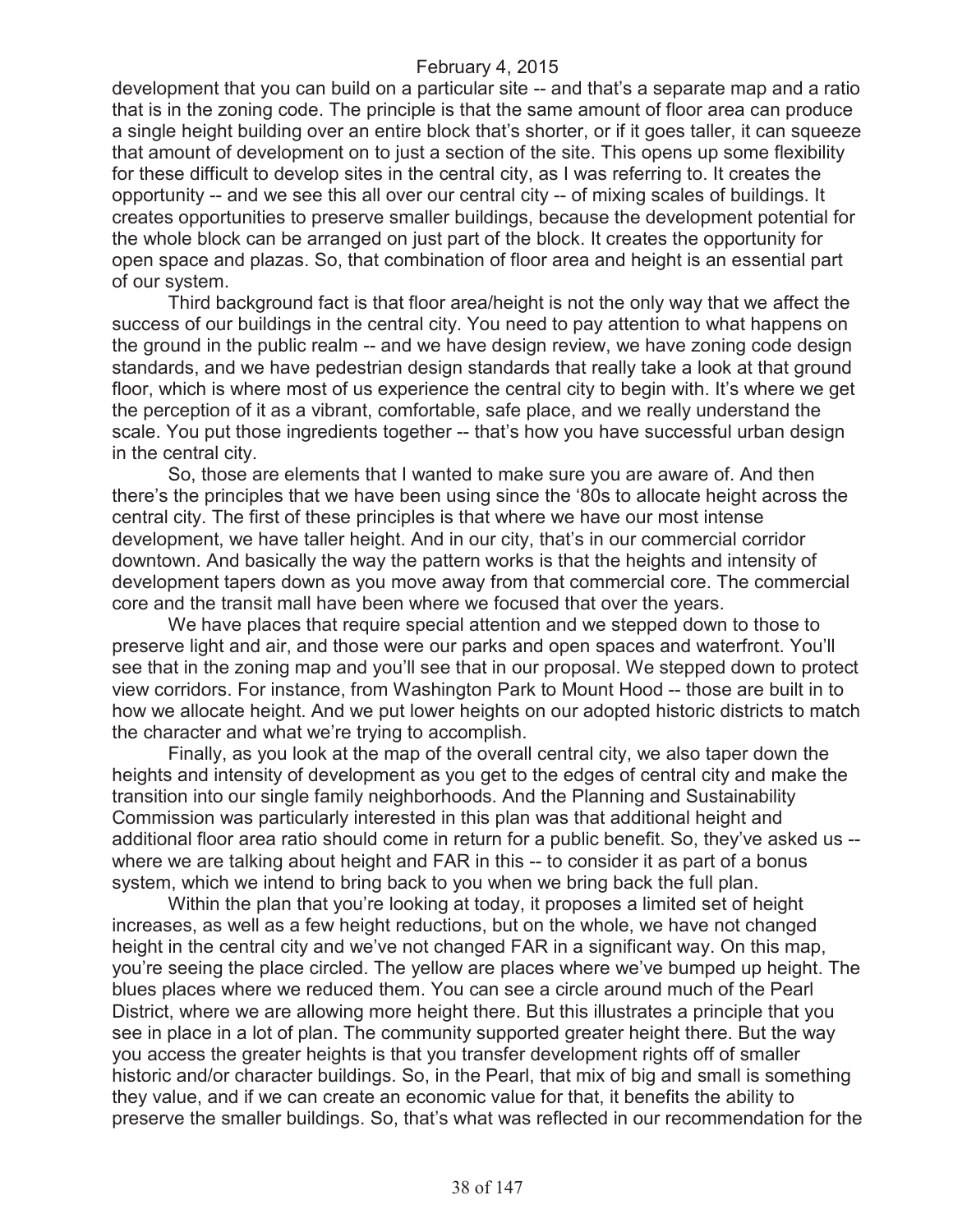Pearl -- and we did a similar version for that for Centennial Mill. Only there, what the public benefit will be is enhanced greenway.

Second, we did increase heights along the expansion of the light rail corridor all the way down Lincoln Street to that new station. So, we're building on that principle we've always had of greater intensity of development along the light rail line. We proposed to decrease heights along the north and west edges of Chinatown but increase it on a particular set of blocks within Chinatown. I'm going to talk about that in more detail next.

And finally, the plan proposes to increase heights at the bridgeheads. So let's take a look --

**Fritz:** If you could just go back to that -- what's the rationale for that? Because when you look at the whole waterfront in that section, it seems like there's going to be just those two major bumps.

**Zehnder:** Commissioner, we're going to get to illustrations in a moment and I will return to that question, I promise.

## **Fritz:** OK.

**Zehnder:** For the first one of these, we are going to talk about Chinatown and we're going to talk about the bridgeheads.

In Chinatown, the height discussion there centered on blocks between Couch and Everett along 4th. So, they are shown here in the red square. As I said already -- and if you remember that picture, the '88 plan, there was that big red swath that swept up from the central city, went up the transit mall across the Steel Bridge and over into Lloyd District. That was assumed to be an extension of our commercial core. What we've now done in this plan is rethought what our expectations are for the area north of Burnside and lowered those heights along Glisan and lowered them along 5th. But Chinatown itself, it's a historic district and one where we focused a good deal of attention in trying to incentivize development to help to add to the district in a way that improves its economic viability. And the plan proposes to explore for these three blocks increasing the base height from 100 to 150. The principle, though, is that to access that additional height, you would need to transfer it off of historic properties within Chinatown.

And part of the reason why we think this is viable is that you can shift the height to different parts of the site. So, just some illustrations. That Block 33, that blue site there, that's between the Goldsmith buildings and PDC offices. It's a full-surface parking lot now. And our proposal is today at 100 feet, for the amount of floor area that you could build there -- demonstrating that principle -- you could fill the whole block up.

What we're proposing is consider greater heights, especially on the transit mall side and a step-down along the 4th Avenue side to be able to possibly create a greater incentive for infill development there. When you look at it from the street level, that's what the current entitlements might look like massing-wise, and here's how you can use the ability to shift height from one part of the site to another to maybe get it to fit into the district better. As I said, all of this is contingent on a transfer, so it transfers some of the value to existing historic properties.

Second, bridgehead -- and this is what Commissioner Fritz was asking about -- the Morrison bridgehead farther down the Hawthorne bridgehead. Here, the principle was looking at these sites, especially -- the sites that are shown in blue are surface lots or underdeveloped parcels today. And as part of wanting to bring more activity to the waterfront on a day-to-day basis, the redevelopment and more intense development of sites along Naito was thought to be something that we should try to aspire to, and we thought additional height in these targeted locations could contribute to the ability to do that.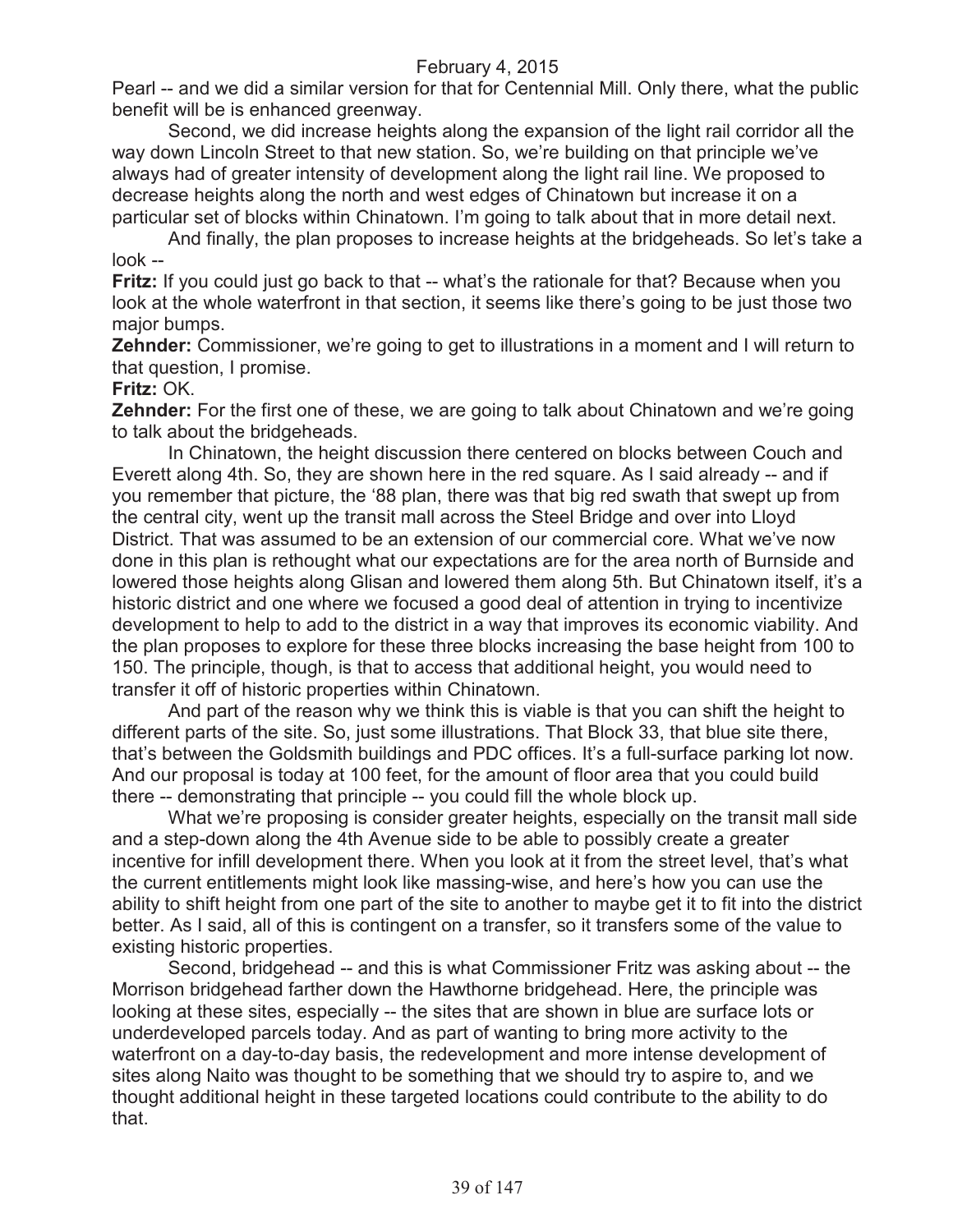And also, there is this premise that these are where the bridges enter the westside. So, if you were looking at the pulses of height along the waterfront, we're still maintaining a stepdown, it's just that we're allowing more height there. The pulses correspond to these gateways into the central city as well. Today, the height all along that section is 75 feet. And the blocks we're talking about are book marked between Yamhill Historic District and Old Town Historic District. We're proposing on those set of blocks around the ramps to bump up the height to 250. Another step behind it to slightly higher, and then it steps up to what it is today in the commercial core: 460 feet.

**Fritz:** Is it envisioned that the off ramps would be moved?

**Zehnder:** Well, that's part of why we're even creating this option, Commissioner, is this next slide Karl is showing is -- you know, just showing the mapping, this isn't really architecture. It's really hard to develop those sites with the ramps on them. Conceivably someone could, but it would be unlikely they would hit this scale if the ramps are still there.

Also, though, those ramps are very important, especially for access on to the freeway for the Central Eastside. So, that's sort of an ongoing debate that we're going to be studying as we complete the plan. This just creates the possibility of possibly affording to relocate -- making it worthwhile to reconsider the configuration of one or both of those ramps and be able to pay for it.

The other thing about this -- and this goes to a point that the Planning and Sustainability Commission made very strongly -- is that additional height would be tied to a bonus. So, you'd have to give something to get it. As a waterfront location, it might have some particular value that could contribute to the affordable housing aspects of the bonus. **Fritz:** Are you going to go into more detail about the heights in Old Town, slide 21? **Zehnder:** We can come back to it, Commissioner. That was all I had on Old Town. **Fritz:** You talked about the difference between 100 feet and 150, but it looked like there are other changes as well.

**Zehnder:** Oh, yeah -- you want to go back to that, Karl?

**Fritz:** That one. It's the 100 to 150, but then there's this corner little block, which is currently 130, and it's going up to 250? And then the 250 going to 325.

**Zehnder:** So, what the proposal -- no, today, the block is 250. And what we're proposing in the hashed area on either side of the Chinese Garden -- that's what the green spot is - we're taking another examination of if our step-down to that important public place is adequate to protect light and air of the Chinese Garden. So, what we're saying there is we're going to come back in with a step-down around the Chinese Garden to accomplish that objective. And then --

**Fritz:** The block where it says 130.

**Karl Lisle, Bureau of Planning and Sustainability:** Right -- if I can jump in. What we're doing there is actually that would change to 250. So, you have a transition from the office core of 460 to 250 for a half block, and then right down to 75 in the Skidmore Historic District. That's what you are seeing on the proposal, and that's really directly in response to many years of conversations with folks on the Historic Landmarks Commission from which we took the premise that it's less important to step down to the edge of the historic district than it is to maintain an absolutely uniform height at a low level within the historic district.

If you remember back a few years ago, we talked about looking at increasing heights at some surface parking lot sites at the edge of but within the historic district, and that was very unpopular with the Historic Preservation Committee and the Landmarks Commission. And instead, what they asked us to do is to say, you know, outside of the historic district boundary, it's much less important to us what happens there, and a stark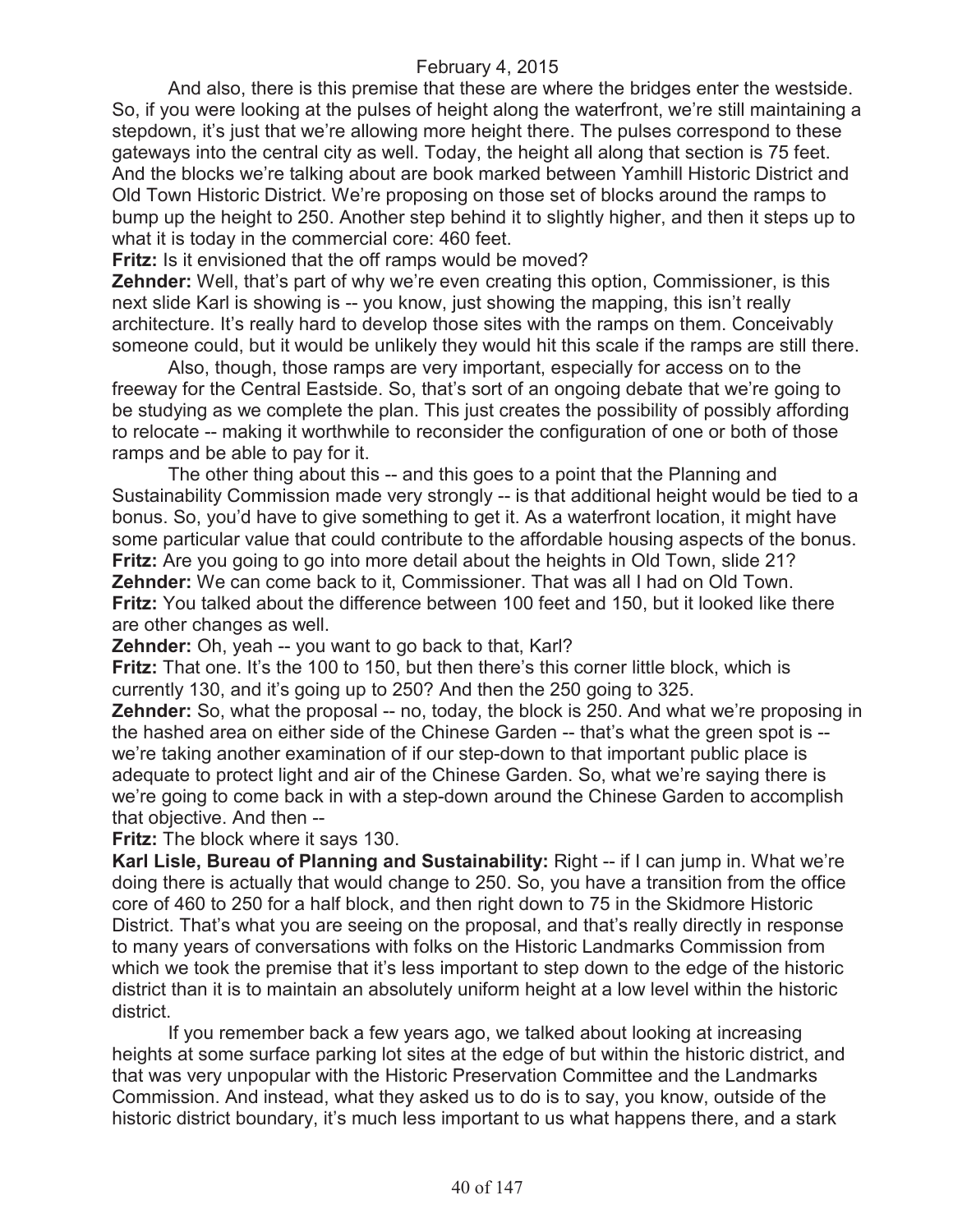transition is OK, we actually want to see the place feel distinctively different once you enter the historic district. So, that's responding to that idea.

**Zehnder:** Thank you. So, that's the two height proposals I wanted to feature. But I want to talk about neighborhood as well where we've gotten a lot of testimony -- the West End. We are not proposing any height changes to the West End, which are 250 feet today, pretty much south of Salmon and 325 with bonuses to the north.

The West End if built out -- and you can see it in this illustration -- with a mix of smaller and taller older and new buildings. It's the location of some very successful residential infill, such as the Eliot Tower. It has a large number of landmark properties which are protected with a demolition review that make sort of redevelopment or the height on those properties somewhat less relevant -- and that's what's shown here in the black dots. There's probably more historic landmark eligible properties in the district, but that's what's designated today. The plan does not propose to change heights, but it does carry in that re-examination of how we get to the heights that are in the district, and we're looking at the same approach that we would talk about in the Pearl where you can transfer off of a shorter building to get to the heights that you want thereby creating economic incentive to preserve some of the character buildings.

The second district I wanted to talk about -- but actually, back to the Goose Hollow, too. What you're looking at there is the darker red buildings today are over 100 feet and the rest are below 100 feet.

**Hales:** They're existing buildings.

**Zehnder:** Those are existing buildings. So, it's that place, and that's part of its character today.

Goose Hollow -- again, where no height changes are proposed -- we spent a good deal of time talking about the area called the flats which is along the light rail line on the northeast corner of Goose Hollow. And there today heights are up to 250 feet, I believe. More with bonuses. And up to 75 feet more with bonuses. Also, there's certain greater height along Burnside. And you get to the south side of the district, it's 100 feet base plus another 75 feet if you're able to get to the bonuses. And that's predominantly more residential in character on the south side of that district.

And then other thing that you see here on the slide are those dots with the arrows. One of the things -- as I said, when we come back to you with the fine grain height map, we are going to show you the view corridors and how that impacts these particular areas. We're undergoing a new analysis of all view corridors and we're possibly going to be recommending at consideration of additional view corridors. So, even though we're talking in broad swaths about the height in this district, it's going to be carved up -- it's going to be refined by where we put in those view corridors. And you can see that if we were in at least sort of along the southern section there today -- you put a view corridor in and what it does to the height map. Same thing is true about the area south along the extension of the transit line; there's a lot of view corridors in there.

OK, two more issues. Affordable housing. The Portland Plan set a goal of having 15% of the housing stock affordable citywide. And currently, over 30% of the housing in the central city is affordable at the 80% median family income or less. So, the PSC set an ambitious goal of by 2035 -- or in 2035 -- we're still going to have 30% of the housing in central city affordable to 80% MFI or less households. The current City strategy targets affordable housing around opportunity areas, and the notion is that some of our neighborhoods are rich in transit, they're rich in good schools, they're rich in these things that if -- for affordable housing residents -- adds to likelihood of success and lowers the cost. The Planning Commission sort of focused in on the fact that between the concentration of jobs -- and not just the concentration of jobs in general, but the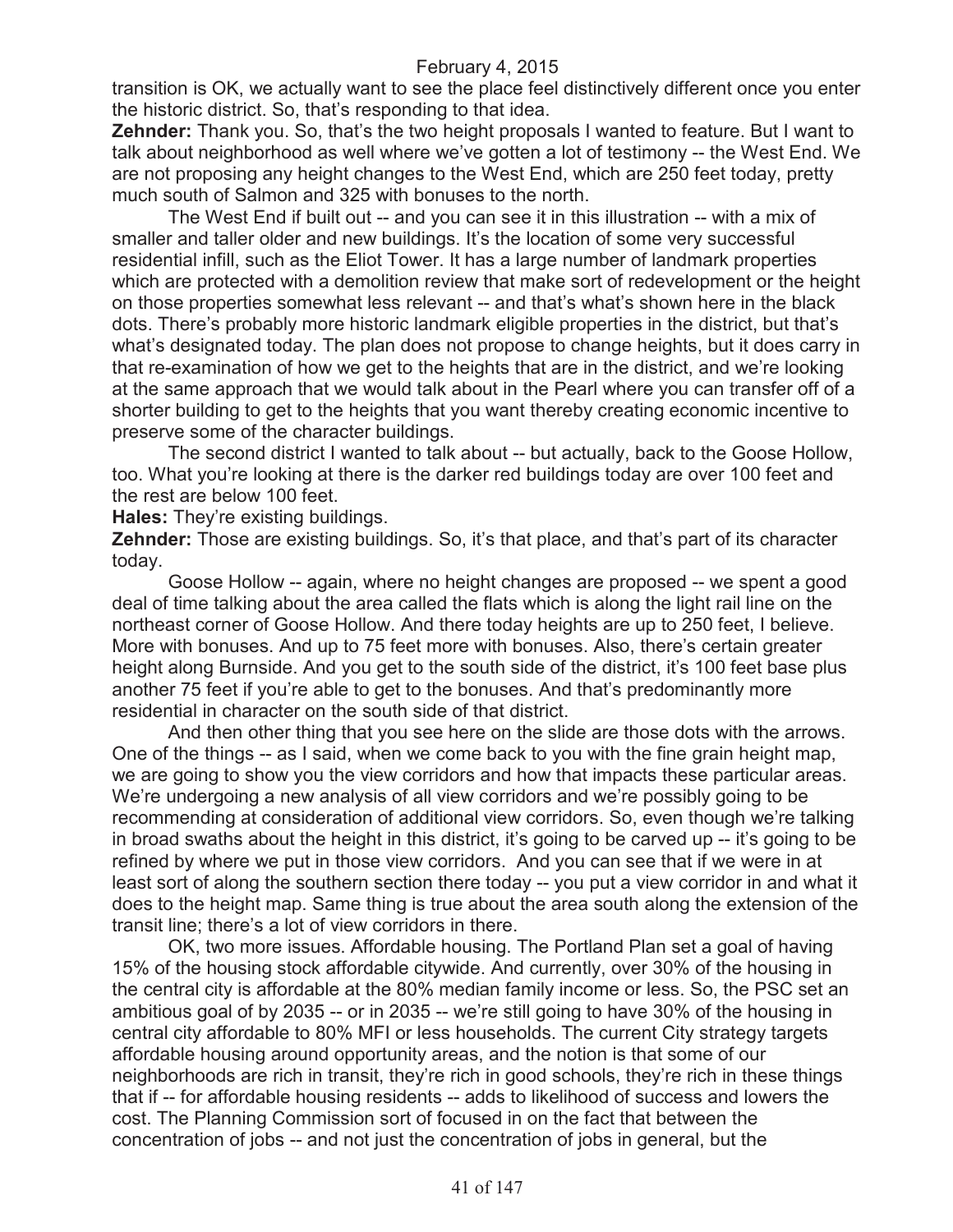concentration of sort of working class jobs in the central city -- concentration of transit, this is a great place to have affordable housing to save households money. So, they want to set a more ambitious goal there than they have in the rest of the city.

Finally, environmental issues were discussed a great deal at the Planning and Sustainability Commission, and we worked on them closely with Commissioner Houck and Bob Sallinger from the Audubon. Came up at the end of the day with a package that was soundly supported by both of those and by the PSC. In reviewing the plan, we identified two things that we failed to get into the plan, so there is an amendment that we circulated to you today. We're acknowledging that we have a central city-wide target for river bank enhancement of 12,600 linear feet, and that we have a central city-wide target for riverbank restoration sites of at least two or three sites. With that, we believe the environmental package is the package that the Planning and Sustainability Commission fully endorsed.

As Susan said, we're finishing up the quadrant plans. We're going to then run into writing up the code and bringing all of that back to you as the final Central City 2035 Plan and implementing code. And with that, I think we're done. So, thank you. **Hales:** Thank you. Questions at the outset for staff? Obviously, there may be many more along the way.

**Fish:** After you, Commissioner.

**Fritz:** Thank you. One of the things that you didn't mention is the proposal to cap 405, and I see that as an action item. I'm wondering -- and I'm interested to hear from the community -- as to how much of a priority that really is in comparison with the other things. I'm going to need time after today's hearing -- and I really appreciate the mayor saying that we're not going to be voting today and take more testimony and such. This is a very important plan, I want to take a lot of time to go through it. I'm going to be checking through all of the items that Portland Parks and Recreation is designated to take the lead on in the next two to five years to see if we can feasibly do that in our work plan. Because it is very important to me that we can't promise things that we are not going to be able to do. So, I would like to hear how much discussion there was of capping 405 as an example. **Zehnder:** On the capping of 405, there was a good deal of discussion. And the premise this time that maybe is distinction from how we've talked about it in the past is it was talked about in sort of a strategic intervention around a few locations on the 405 -- primarily, often in association with possible redevelopment at Lincoln High School if that ever comes to be. What we discovered when we did the Northeast quadrant was even ODOT was acknowledging at Broadway and Weidler, the most cost effective solution for them to cover up that trench and to do the changes that they want to do to the freeway was to cap it there, basically. So, it seems extraordinary. This is a notion that it could make a big difference for bringing the continuity of the central city across the 405, if and when we get to reconstruction of the ramps and reconstruction of those parts of the freeway, the community wanted to keep it on the table as an option that was considered. **Fritz:** That was something that -- I notice we have reporters covering -- I would be interested to hear from folks in the rest of the city: is that a priority for use or asks to the federal and state governments? So, that's one thing I'm interested in.

Another I would like to hear community comment on is about choosing Jefferson Street rather than Burnside as the main street from the West End to Goose Hollow. Interested in that.

The specifics in some of the zoning proposals. We just got done with discussing Block 7, and I see the rezoning of the block west of Providence Park to CXD -- wondering how much community conversation there has been about that.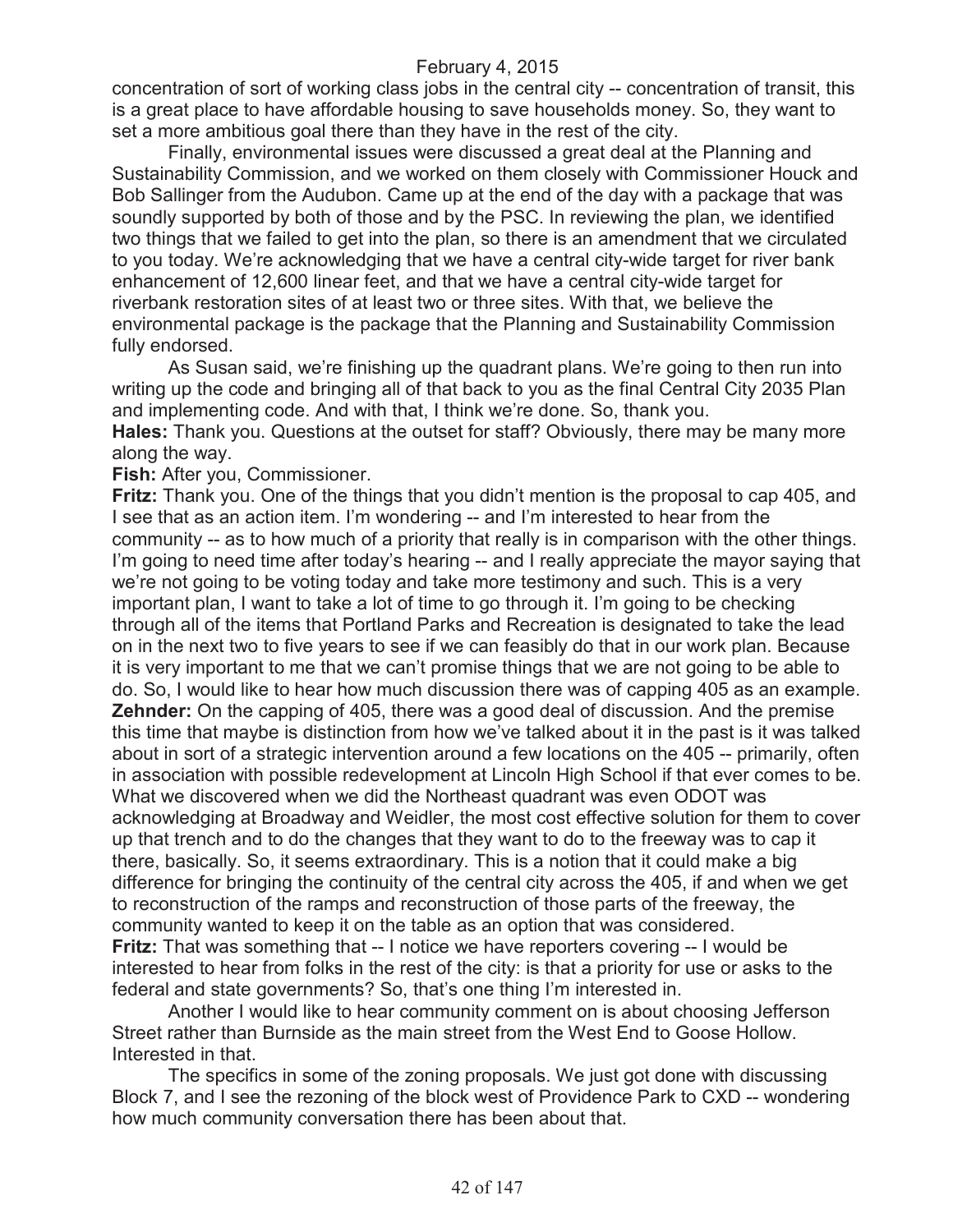I have -- I won't go into all of my detailed concerns. I am, however, overall concerned about the relationship to the river, and in the policy for that there isn't the specific language that was directed when we had the concept plan discussion which was in the resolution about the step-down to the river. And so, I again want to hear community comments about that.

**Hales:** You're talking about height and building step down, right?

**Fritz:** Right. That's in the current comprehensive plan that we have a principle of step down to the river. When you're walking along Naito, it's very clear that we've followed that nicely, and you get the sense of a broad open space and a gradual ramp up to the transit mall, for example. So, I want to make sure that that's not lost. And one of the reasons I'm mentioning that now is that this was discussed when we had the hearing in October of 2012, but because it wasn't in the documented concept plan at that time, the specific language wasn't added to the concept plan, it was added to the resolution, and it's not then captured in this document. So, I want to make sure when we come back for the comprehensive plan that I see a followed policy with that in it.

**Hales:** Good. Other questions, things to flag? Commissioner Fish?

**Fish:** Thank you, Mayor. Joe, a slide that you showed us earlier really got my attention in the briefing and tonight, and that's 2035, 30% of all of the housing affordable to people making zero to 80% median family income. And just to put that in context, at 60% of median family income, we're talking about people who make \$29,000 a year single; and we're talking families of four that make \$42,000. I think the MFI stuff always seems like an abstraction, so I try to put a face on it and then you can extrapolate who are the workers and people in our community that need housing that is targeted to them.

This will not be the first time that Council adopts a grand vision with a commitment that is as bold as that. And the last time we had this conversation was courtesy of the mayor and the Housing Commissioner -- we talked about North/Northeast Portland. And we talked about the Albina Plan, and a generation later a whole community displaced. And we talked about a huge deficit in affordable housing. So, I previewed this question to you before the hearing because I was sincerely interested in getting your response. Why are you confident in this plan? That we can reach these lofty goals? And in addition, what does this Council have to do to make sure that we reach those goals?

**Zehnder:** Even when we discussed this at the Planning and Sustainability Commission, Commissioner, I think we all acknowledged that the means -- how you get to that goal - we had not figured out. It wasn't sort of -- you're not going to find it in that plan. We are working on things like bonuses, but bringing more resources to the table clearly is probably a core part of the ability to do that. Because what we're talking about is over the next 20 years, 6900 more affordable units -- if we get our 23,000. So, that's a lot. That's more than we produce today on a regular basis. So it's a resource question, in part. And so the commission thought that especially for working poor households, the central city is a great location to be able to be housed, to be able to live because it saves you a lot of money, it offers a lot of opportunities. So, they wanted to mark the distinction of how important they thought it was to include in the central city. They wanted to mark the distinction that today, it's almost 35% of the households in the central city are affordable at that level. So, we're staying the path, but the specific means were not identified. It's an aspirational big challenge and I'm sure that Commissioner Baugh is going to talk about that, too. **Fish:** What I would appreciate as we go through this is that you help us be as prescriptive as possible about what it's going to mean. Commissioner Saltzman has put this voluntary bonus plan for affordable housing on the table. We applaud him for doing so. But that's going to be a market-based tool. The council has put in the legislative agenda lifting the preemption on inclusionary zoning. That's a tool, but it doesn't solve the problem. We have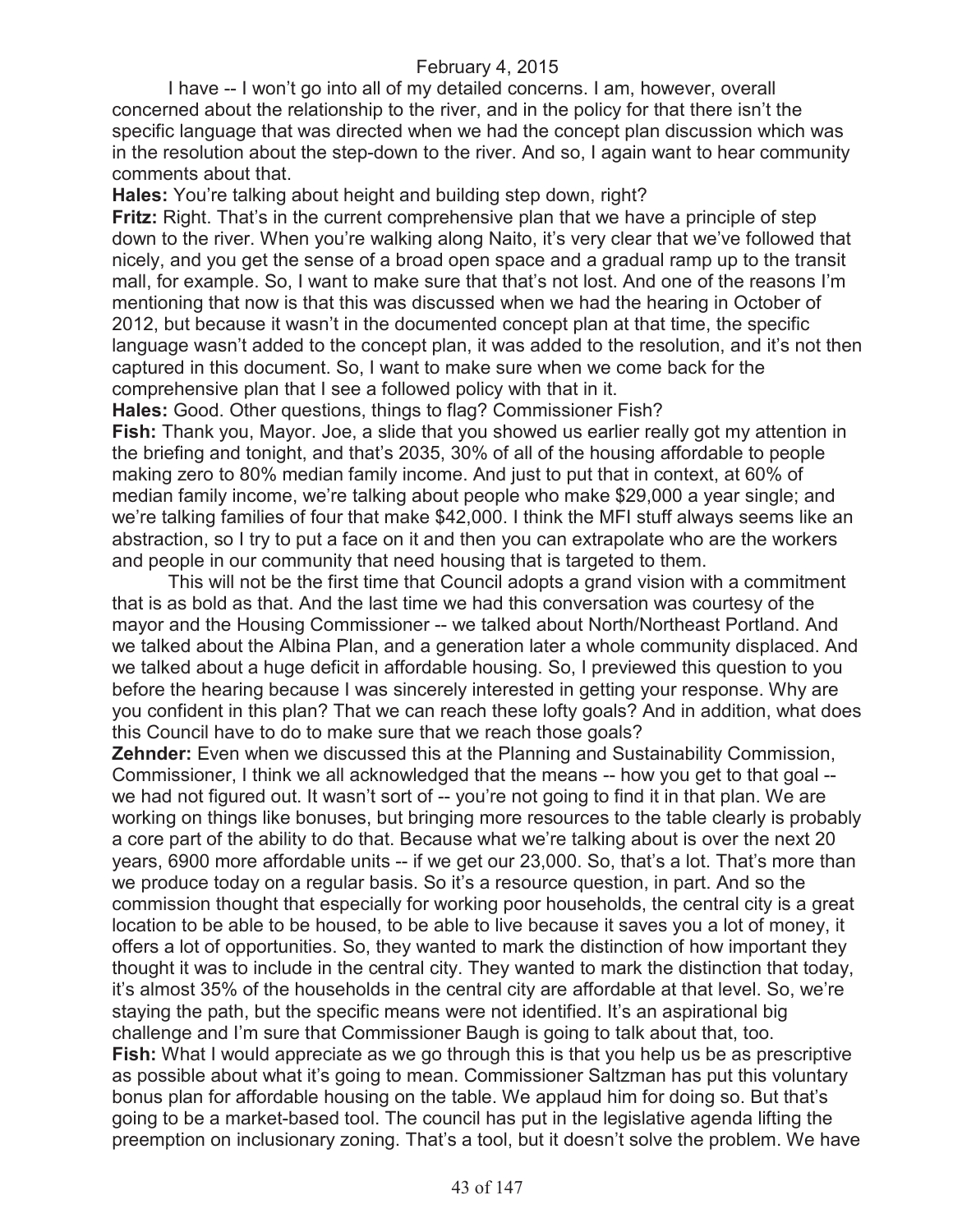some TIF, but the Tax Increment Financing dollars are a declining resource. Short of a miracle, we're not going to get more money from the federal government. And so, we've got this great big goal, and if we get it right, it is going to go to the question that Dan posed in the beginning about what kind of city are we going to look like in a generation? So, it's really big.

I think it's safe to say that prior Councils have had those good intentions of getting this right. But we've fallen a little short -- sometimes for reasons beyond our control, and sometimes because it is just very hard when you're swinging for the fences. And on this plan, I really urge you to be as prescriptive as possible and lay out for us on a regular basis how we do a check-in and how we measure success. And towards that end, I went back and re-read the no net loss policy that the council adopted in 2001, and it's like a walk down memory lane. Because Dan Saltzman and Erik Sten brought it forward, and the mayor voted for it. And it was a wonderful document saying that we're going to protect housing downtown but particularly in the West End.

One of the things it said was we have to make sure that we preserve 705 units of Section 8 expiring use properties that are at risk. This Council preserved every god damn one of them, and it was laid out in a document that these two guys put out there and set as a goal, and we did it. And that is something to be applauded, but it doesn't always happen despite best intentions. So, I urge you to be as prescriptive as possible and focus on what action items we have to take to get there because the goal is smashing.

And along that way, I want to offer just two other observations. We ought to have the debate about whether 80% is where the need is or whether we should cap it at 60%. The no net loss policy said our most urgent need is zero to 60%. If we're going to lift the ceiling, let's have that debate and let's debate it on the basis of a needs assessment, not on the basis of just conjecture. What's the need?

And the second thing I want to just offer as an observation -- you have a lot of action items in this plan. We could spend an entire day discussing which action item should get the star first and be the first year, year two through five, and that's obviously not a science. We're going to talk that through. But I'll give you one example where I see a potential values proposition we ought to debate at some point. In the West End implementation plan for housing and neighborhoods -- and the West End was the center piece of the no net loss policy, because we had a lot of hotels there that had very low income people and vulnerable properties. You've prioritized creating incentives to the development of family housing over preserving existing affordable housing. I don't know whether that's right. We know that family housing is more expensive. I'm not sure whether that's where families would choose to live if they had other options. I don't know that -- you might.

But you might argue that in year one, we ought to focus on preserving what we have because the one thing I think we're all concerned about this plan is that it's going to stimulate development and market forces, and we know from history that market forces displace poor people. So, I would think that preservation quantifying at-risk building and preserving ought to come ahead of building family housing absent some evidence that the family housing market there is robust and we can do it. I might want to preserve what we have, because I suspect there will be a lot of pressure on the existing stock of affordable housing. And we know it takes an enormous focus to preserve vulnerable properties. And that's embedded throughout –- there's zero to 80 and family housing prioritized ahead of other kinds of housing -- I just think that's an important debate and I hope we can have it, because I think we might want to re-tweak that one.

But really, my big plea is if we're going to do something different here, we have limited tools at the back end to fix problems. We have the opportunity to get this right and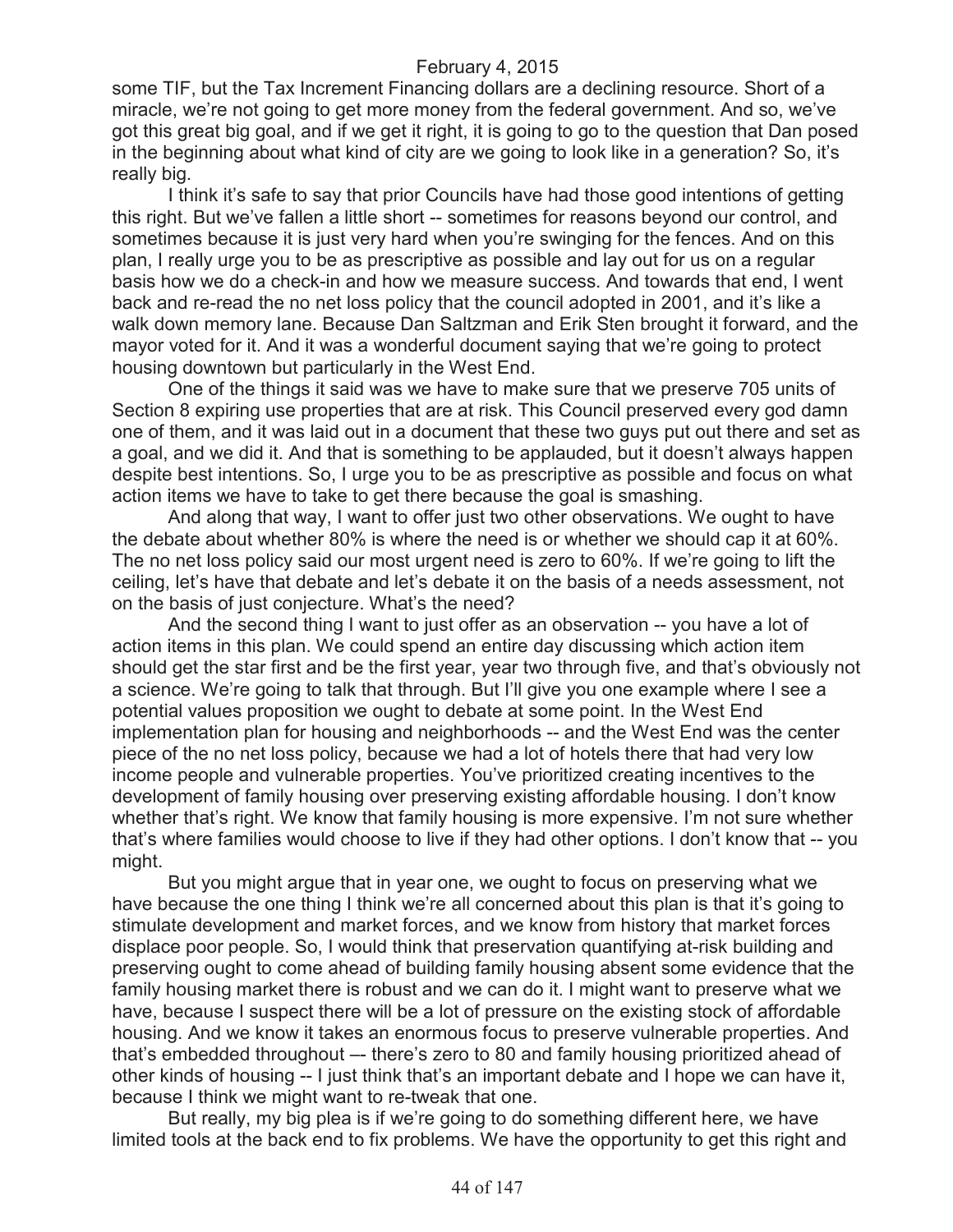have a downtown unlike any other downtown. But we've got to have clear metrics, we have to have clear goals, and the council has to say at the front end this is not something that in 2035 we are going to have a future Council say gosh, sorry we missed that opportunity. We want to be here in 2035 and say, we kept our promise, and we need you to keep us on track.

**Hales:** Good point. Thank you very much. Other points or questions at this juncture? **Novick:** I have one big vague question, which is, is there any relationship between the decisions we make about building heights and our goals around climate action? Will any of those height-related decisions have any impact at all on our climate actions and goals? **Anderson:** In the broad sense, yes, because by having more population near transit and able to take transit, we'll reduce transportation. Transportation is 40% of our carbon emissions. In terms of the new construction versus old, there's a debate. But in general, people living in smaller spaces in more densely arranged buildings -- multifamily versus living and single family spread out -- are going to use a lot less energy.

**Hales:** Good. Thank you all very much. I'm sure we will have more -- I'm sorry. **Zehnder:** Excuse me, Mayor. Commissioner Bailey is on a timer.

**Hales:** We will call Commissioner Bailey next, and then two representatives of the PSC. So, Commissioner Jules Bailey is here on behalf of Multnomah County. Welcome.

**Fish:** Mayor, he's been waiting so long, he grew a beard. [laughter]

**Jules Bailey:** Not that long yet. Did go a little gray, though.

**Hales:** Just wait until you have been in this job for a while.

**Fish:** Did you have to make that comment with five middle-aged people sitting up here? **Bailey:** Touché. Well, thank you, Mayor and Council for getting me in here and allowing me to get back for the Home for Everyone coordinating board that I know is a priority for you all as well. For the record, my name is Jules Bailey, and I'm here today in support of the West Quadrant Plan and many of the planning goals and policy objectives that were developed during this process. As you know, Multnomah County Chair Kafoury and I submitted a letter that mirrors my comments today, so you have the substantive part of my message before you in writing.

Portland's westside is a vibrant mix of housing, high-rise office space, innovative transit options, entertainment and art venues, public spaces, and parks. And unlike many other cities in the United States, Portland and the metro region have focused our growth inward. We believe that many of the successes of our urban area are due to this purposeful planning, and we support the added focus that the West Quadrant Plan will bring to this area. And I think, as an illustration, one only need to look at my district in Multnomah County -- district one -- to see the effect of some of the land use policies. My district include the westside of Multnomah County as well as some of inner eastside, and our urban growth boundary has helped to keep farmlands in the rural areas of my district productive and still farming, and the urban area growing dense and up and accommodating a mix of infill and urban green spaces to keep the city vibrant and livable.

These choices -- and they have been choices -- have gotten us here, and they have been deliberate. And as we approach now another decision point, we have an opportunity to think for the future once again and for generations of Portlanders to come. And I have to add as an urban planning geek -- this is a really exciting time.

Multnomah County shares the City's goal for this area of Portland: to be a healthy, thriving, sustainable community that provides family-wage jobs, affordable housing, and recreation areas for all members of our community. And I come to you with two particular lenses beyond that conceptual continuation of our forward-thinking land use planning policies in the urban growth boundary. First, around housing more people in the core.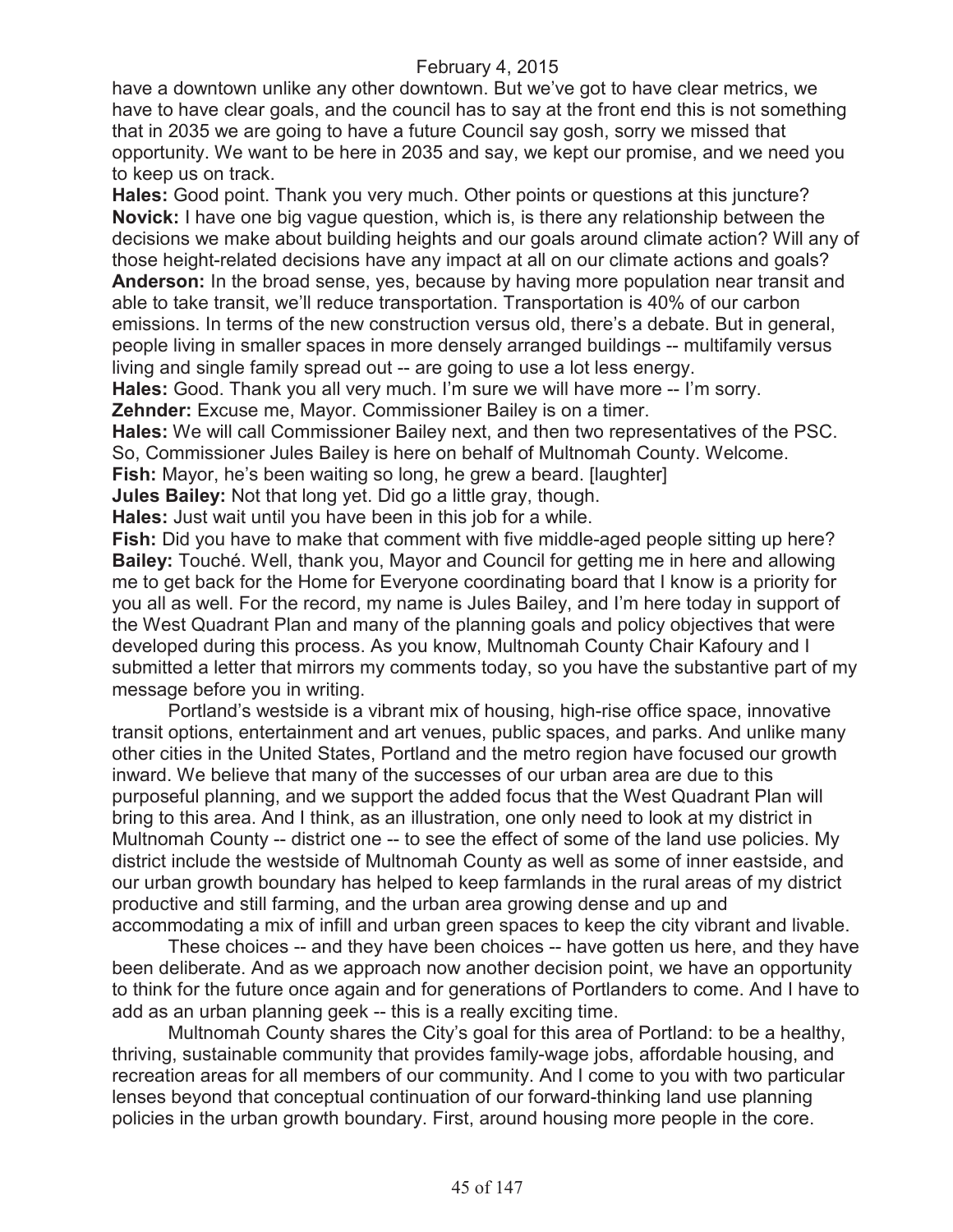We support the plan's goals to allow for needed future residential development capacity for all income levels. As I mentioned, A Home for Everyone executive committee, which is a partnership between cities of Portland and Gresham, Multnomah County, Home Forward, and Meyer Memorial Trust, is committed to providing an urgent and coordinated response to ending homelessness in our city and region.

Our region's low vacancy rate, increasing rents, and lack of tools to increase the supply of affordable housing makes this work extremely difficult -- as you know. Not only is downtown an attractive place to build a wide range of housing options, it also is a great place to wrap around those kinds of housing support services that we need to support families and individuals.

In addition, Multnomah County owns many public buildings and provides many public services in this project area, and we also receive property taxes from private property in the area. We are working on the site selection for a new and much-needed courthouse and are developing a new health department headquarters that can meet the demands of modernized public health. Both of these buildings will be in the West Quadrant for multiple reasons, but build-ability and access to transportation and other amenities paramount criteria as we look to developing the projects.

In short, we support the plan's goals for population density and maintaining or increasing as appropriate building height. And as we grow as a region over the coming decades, we know that well-designed, dense, mixed-use urban communities can promote livability, reduce transportation and housing costs, improve equity, and make our streets safe. And to Commissioner Novick's earlier point, they are also fundamental to our climate responsibilities.

After the plan is adopted, Multnomah County looks forward to collaborating with the City on City/County priorities in the plan related to transportation, public safety, emergency management, housing and homelessness, and sustainability. I thank you for your time. **Hales:** Thank you very much, appreciate your cooperation and coordination with what we're doing.

**Bailey:** Absolutely.

**Fish:** Commissioner, before we lose you, do you have a quick update on the status of the new health department building and a timeline for development?

**Bailey:** Commissioner, I unfortunately don't have that for you right now, but I would be happy -- my staff is here and will make sure that you get that update immediately.

**Fish:** The other piece that's buried in this plan is Multnomah County has asked for some additional height at the location that the City has made available, Block U2. Could we also get some clarity about why the additional height is necessary?

**Bailey:** Absolutely. I will make sure that happens.

**Hales:** Thank you very much.

**Bailey:** Thank you.

**Hales:** Thanks. OK, let's call our two volunteer leaders here. Mr. Baugh and Ms. Schultz, come on up. Thank you both.

**\*\*\*\*\*:** There you go. [laughter]

**Hales:** Keep playing musical chairs for as long as you like.

**Katherine Schultz:** I think we all want to get on with it.

**Hales:** Good afternoon.

**Schultz:** Good afternoon. For the record, my name is Katherine Schultz. As co-chair on the West Quadrant stakeholders advisory committee, or SAC; and vice chair of the Planning and Sustainability Commission, or PSC; I've had the privilege to be involved in the evolution of the plan for the last couple of years. You'll likely hear testimony about the SAC process, so I would like to provide a little bit of background on that.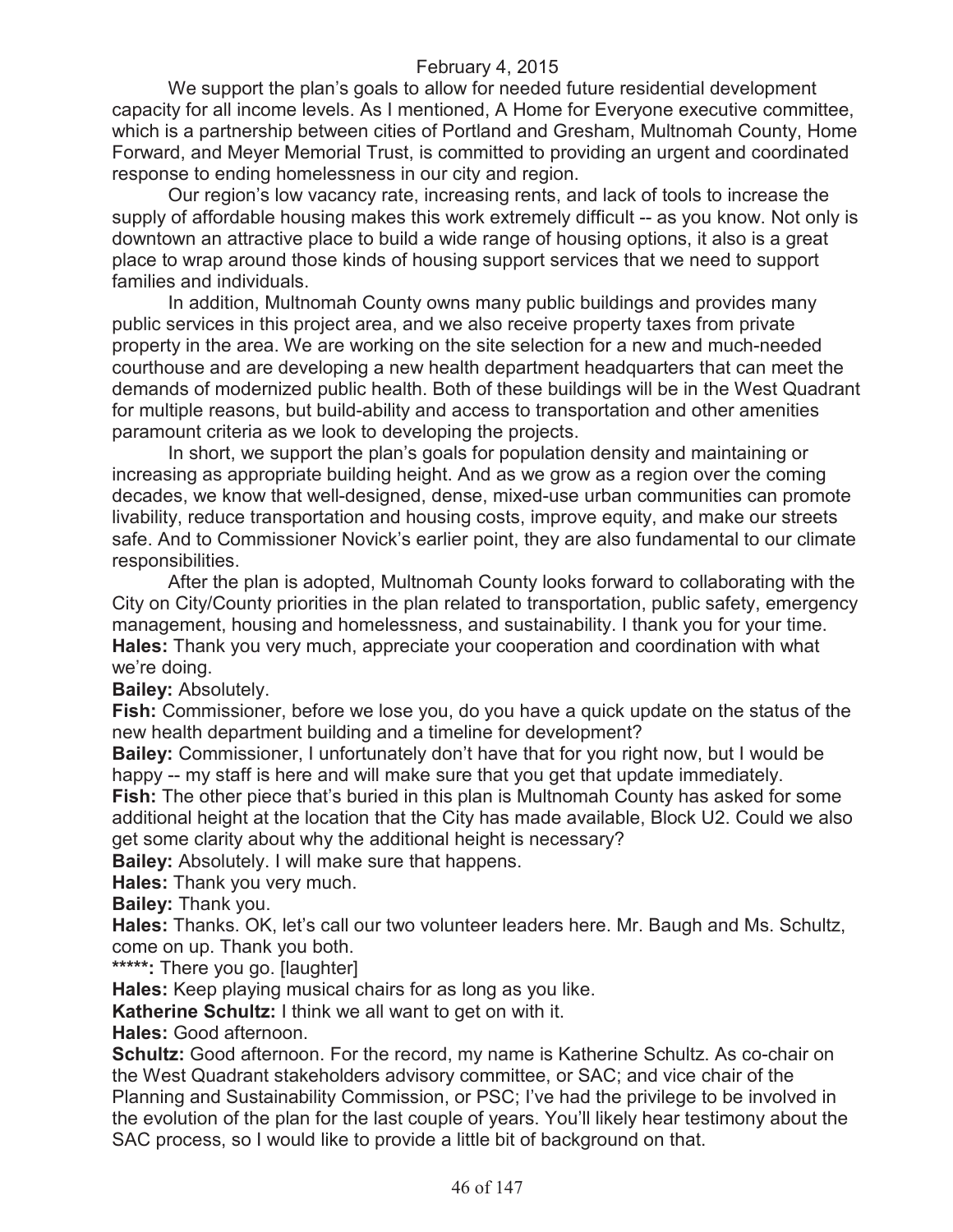The SAC was comprised by a group of 33 individuals selected by an application process. In addition, there are many individuals who were not formally on the SAC but attended every single meeting and participated by testifying at every single meeting. They all -- both the SAC members and those people who came to all of our meetings - dedicated a significant amount of time to the creation of this plan.

The SAC process began with the challenge from Mayor Hales to think big. And as Joe outlined, we did. The work evolved throughout four phases. We began with the generation of ideas and issues, and then we moved into the conceptual development for the entire West Quadrant and on to plan development for districts within the West Quadrant. We concluded with developing the goals, policies, and actions that are needed to support the plan.

A majority of the SAC supported the plan, but there was not unanimous consensus on all parts of it. Therefore, the SAC agreed to move the plan forward to the PSC with the minority report which outlined environmental and building height issues that remain a concern for some of the individuals. And I'll address those next.

Regarding the environmental concerns, several members of the SAC did not feel that the plan went far enough in protecting and improving our natural resources. This was echoed at the PSC and it resulted in strengthening of the language around protection of natural resources through higher standards for many items, including green infrastructure, development within the floodplain, and tree canopy targets.

Regarding building height -- you will hear negative testimony regarding building heights. It should be noted that both the SAC and the PSC listened to thoughtful testimony that led to extensive, informed, meaningful discussions on the building height, and both bodies arrived at the exact same conclusion. Throughout both the SAC and the PSC deliberations, there were three targeted areas of discussion -- Joe outlined them: Old Town/Chinatown, the bridgeheads, and West End. I think it should be noted that there was little to no discussion of the building heights at Goose Hollow during the SAC process.

In Old Town/Chinatown, there was support for greater height on the three designated blocks. It was agreed that this is necessary to finally get a very catalytic project moving forward in the district that desperately needs it. That being said, the support came with the caveat that design guidelines where the district be developed and adopted to ensure that the character of the neighborhood is preserved.

At the bridgehead, Portland has a policy of stepping down to the river. So, reaction of the idea of taller buildings at the bridgehead kind of raised peoples' eyebrows. But throughout discussion and deliberation, it was recognized that allowing taller buildings at the bridgeheads will increase the development flexibility in those very hard-to-develop sites, and development on these sites will address numerous plan goals, policy, and actions that call for kind of a renewed participation along the Willamette River greenway.

There are very few opportunity sites left within kind of the central and south end of Naito Avenue that allow people to live along our river. And people living along our river's edge will create 24/7 activation. By encouraging development of the bridgeheads, we can increase the potential of this activation happening.

Finally, at the West End. This plan does not change building heights at the West End. There was much testimony and debate on the request by some members of the West End community to reduce the building height at the West End. But both the SAC and the PSC supported not changing the heights. The West End is ideally located in the heart of downtown with excellent access to transportation, jobs, schools, and groceries. Decreasing heights would have an effect on this potential density, which goes directly against our comprehensive plan goals of supporting and increasing growth around centers that have the infrastructure to support greater density.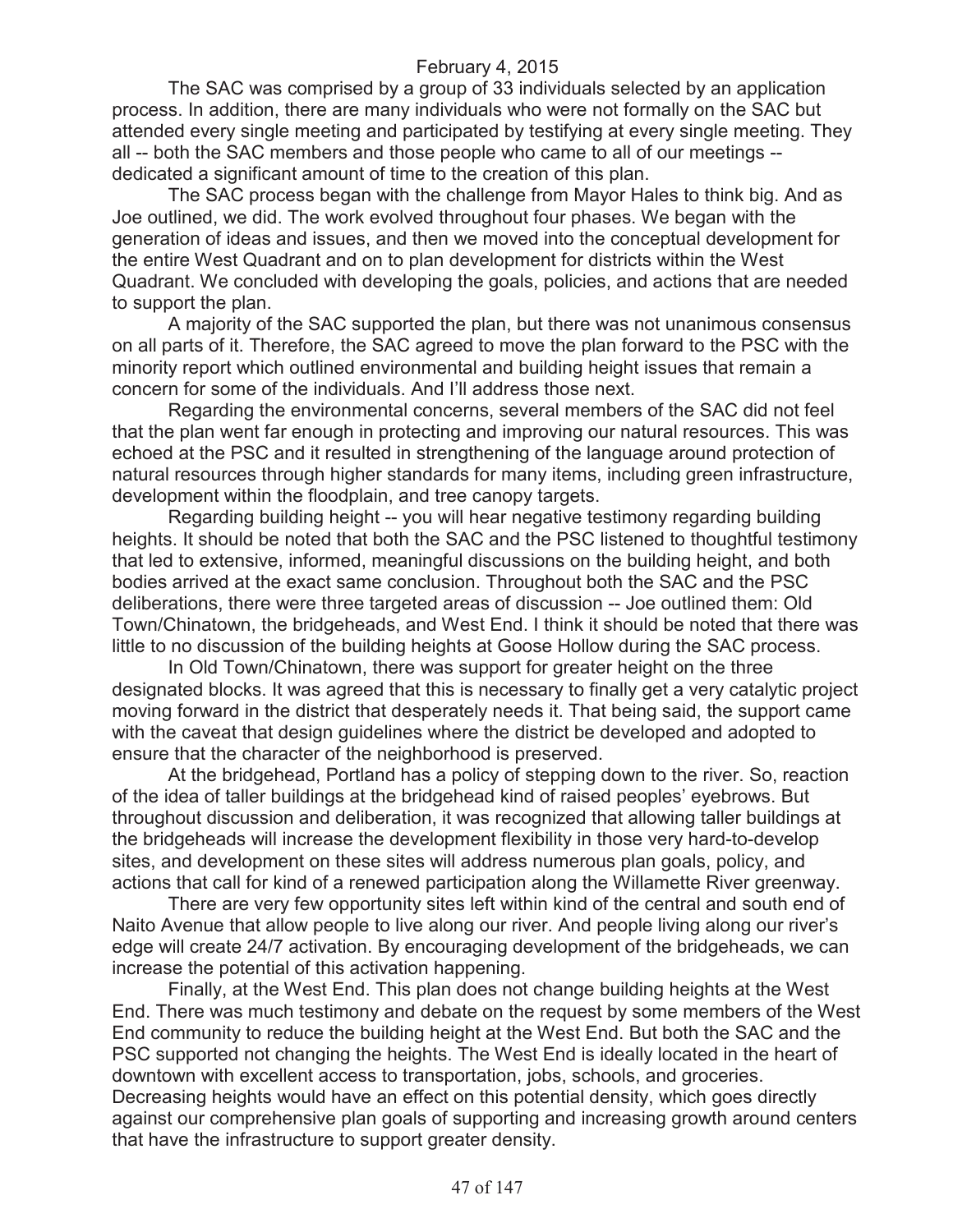Aside from these few but important concerns, there was much support, enthusiasm, and agreement for most of the plan. Some highlights of our agreement include activating the Willamette riverway with a 21st-century urban riverfront; embracing zoning tools that increase flexibility, and allow more mixing of office, retail, residential, within districts as well as buildings. As an architect, I can tell you while this concept seems basic here in Portland, it's actually pretty revolutionary to many cities and towns.

Other areas of agreement include designing our streets with more intention towards the activities that they need to support; creating the Green Loop that Joe talking about, a signature 10-mile walking and biking parkway; developing effective tools to accommodate growth while preserving historic, cultural, and environmental resources; ensuring that underrepresented and underserved populations have access to the benefits of our central city; and last but by no means least, reducing carbon emissions to re-enforce our city's place for a model of low-carbon sustainable development.

Commissioner Fritz, regarding the 405 capping, I think the SAC would say that we all recognized it was extremely aspirational but also in the locations that it was proposed, very important for connectivity within the central city to the other parts of the city on the other side of 405.

**Fritz:** And did you discuss the issue that there isn't an infinite amount of money and if we had additional transportation dollars, should they go to 405 or should they go to other transportation infrastructure elsewhere?

**Schultz:** We did not necessarily debate how to prioritize at all, not at the SAC level. There are still some topic areas that need to be addressed in the plan, such as the Willamette greenway, parking, bonus system. This work will continue, and it will come together when we complete the Central City Plan. Therefore, the SAC recommends moving this plan forward with approval of the resolution. Thank you.

**Hales:** Thank you, Katherine.

**André Baugh:** André Baugh, Planning and Sustainability Chair. Mayor, Council, before you today is the major component of moving our central city forward. What you will hear are policies of how our downtown skyline may change and look; the importance of historical preservation; stronger environmental policies; recognition that parts of our downtown districts have unique character and need to be relative to their culture; and a reaffirming and elevation of the affordable housing in our central city. I'm going to recap kind of the deliberations, I think, or the high points, and then I would like to touch on the housing and talk a little more about that.

The housing discussion -- we recognized there was a need to elevate housing in the critical need in our downtown, directing resources, doing business differently, and ensuring that our vulnerable populations had an opportunity to afford to live in our central city. So, we've set a goal that's been discussed, the 30% of all housing production. And the zero to 80% -- and I will talk to that a little bit later about how we look at the zero to 80% -- but there's a simple principle that people who work in Portland's core should be able to afford to live in Portland's core. That's just -- if you work down here, you should be able to live down here -- or at least have that opportunity.

Height. You heard Katherine talk about height. One of the key components of height when we look at height that came out of it -- and this is part of the future work -- is what can we get from height when we look at the bonus systems and the FARs? So, what in terms of livability components can we contribute to the downtown from a height discussion? So -- especially at the bridgeheads, I don't think -- it's fair to characterize that there was not a real enthusiasm for doing the height, but there was an enthusiasm for taking that height and converting that value to some livability components that may be affordability of housing and other things that contribute to a better downtown. So, it wasn't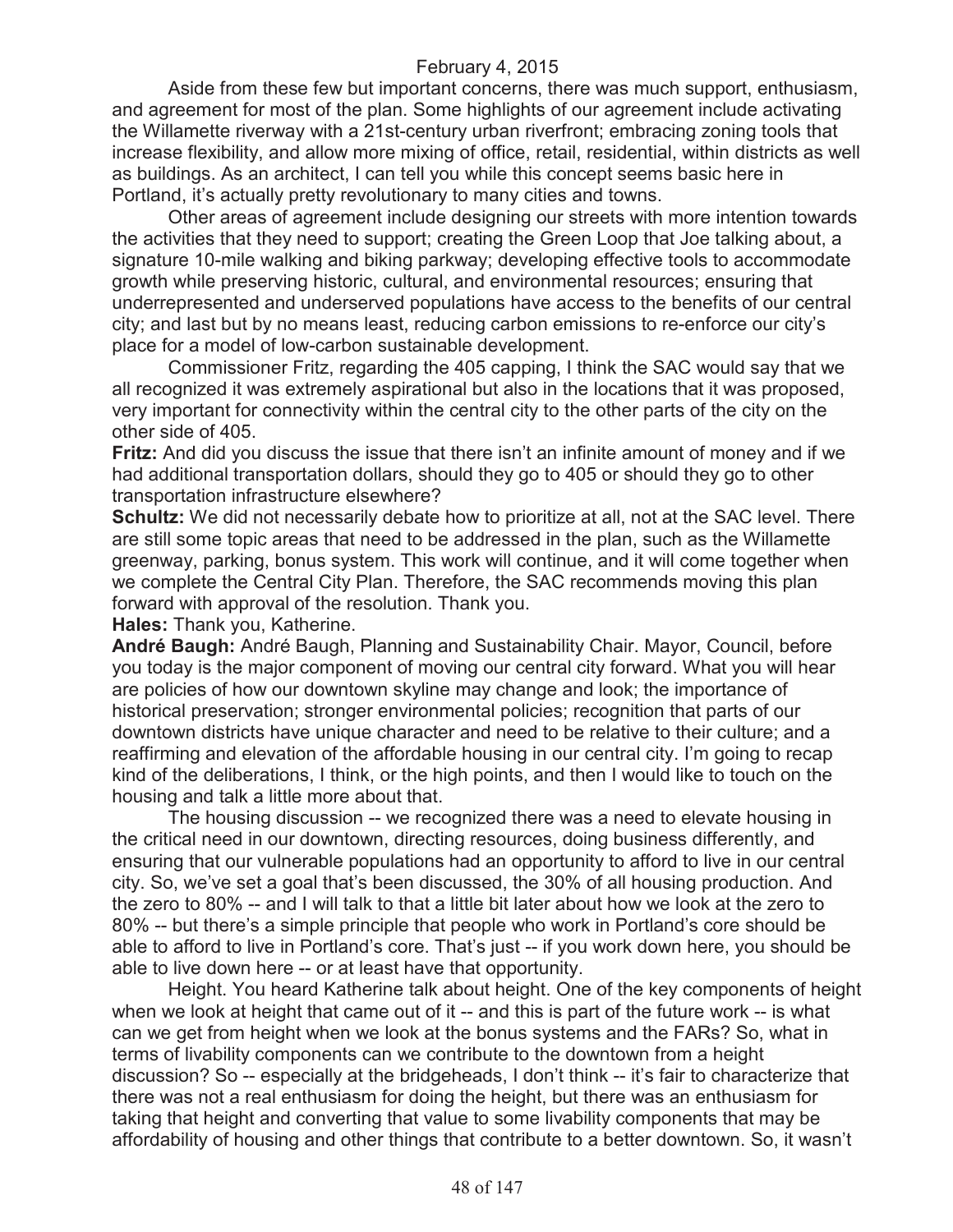automatic we wanted a lot of height at the waterfront. It was, what can we get out of that height that helped contribute to the downtown? And that comes through the zoning code and the bonuses and FAR discussions that will come on later.

The environment and Willamette River -- again, we weren't happy with what we heard initially, so Katherine has talked about how we've strengthened the policy and languages, added action items, and addressed flooding and other impacts, but I think that is a great start to a stronger discussion around the environment in our central city core.

Third, there's an opportunity as we look at the taller buildings down in the historic Chinatown, Japantown historic district. Again, how do we ensure that -- Joe talked about design standards, and how do we ensure that we have -- part of that was that we wanted standards that met the cultural competency, I guess, of that area that said we just didn't want taller buildings, we wanted buildings that were pedestrian-friendly but that also respected the cultural significance of those areas. So, that's part of the follow-on work that comes with the height that hopefully gets us buildings that are culturally sensitive to the areas.

Redevelopment of parking lots. We had a discussion about that. I think that the plan provides us to really develop a strategy going forward of how we implement those and get those active versus just being parking lots in the future. I think the SAC had a very vigorous discussion of that, and we had part of that discussion, too, but we did not get to zooming them out or anything like that, but moving forward with some kind of strategy to achieve that ultimately through the plan. So, that's really a development.

I would say at the end here -- it really is now for us to come back with a full city plan that will come back in about a year or so -- that's the full city, all of the quadrants -- and work through some of the bonus systems and some of the zoning codes and so that you have those action items in place to look at a complete plan. So, this is the major component moving forward but we still have a lot of work to do, and the Planning Commission will come back with a complete plan in the future. At that time, minor issues that may need to be addressed through the code work can be addressed at that time also.

Specifically, to the housing discussion. Not in front of you today, but coming in front of you a little bit later in another month -- we looked at housing and said housing -- we bifurcated the zero to 80. So, we have said as a commission that the zero to 60 should be directed toward funds. That's where the City's funds should go. In the 61 to 80 is where alternative tools should go, should be developed so that actual money the City has - whether it's TIF or whatever type of money that is actually going to the zero to 60 with the highest need, and then other tools may be used for that 61 to 80.

We also recognize that you need to get a different toolbox and get a lot of tools in the toolbox because you don't have resources today. What is it going to take? I'm not really sure. But there's a lot of people looking at this problem. I think today there's not only the City, but there's other committees out there, nonprofits looking at that. What will it take to get more affordable housing in our downtown core? As the chair of the commission, I think we're committed -- and I'm committed -- to bringing back something to you that says, this is how we think we can get there. It's going to be a toolbox. It's not one -- I don't think there's a crescent wrench in there that solves this problem, but I think it's a full toolbox of tools that are not only bonuses but I've talked to PDC about their toolbox, what can we do with them? I want to make sure that we uncover whatever those items are. And we also want to talk about accountability.

I think it's important that we examine, long-term, are we meeting the goal and do we need to make other changes? Maybe every two, three years there's a review of how we're doing against the 30% and how many units have we produced, and can we take advantage of market forces if they're moving slower or faster? From that standpoint, based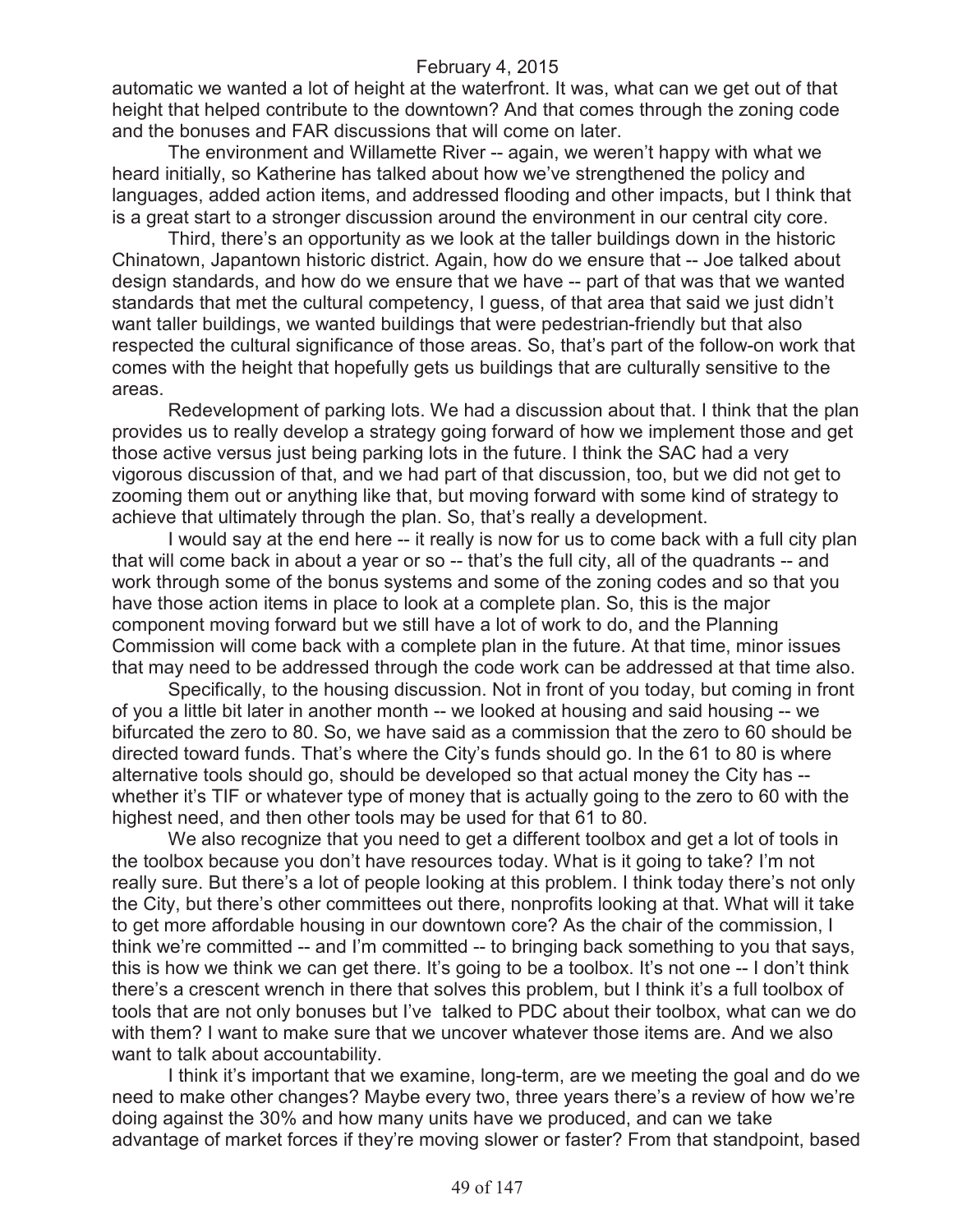upon our tool kit that we have put together. But I don't know that there is an answer today. And I certainly as a commissioner of the Planning and Sustainability Commission I am committing to go work on those answers. We have a comp plan that has a housing component, and we will be working there. And we will be coming back through the comp plan with that part of the housing, plus the central city will be coming back also that will have a housing component.

**Fish:** Mr. Chairman, can I engage you on that point for a second? **Baugh:** Yes.

**Fish:** First of all, thank you for clarifying the housing goals. In fact, on page 43 of this outstanding document, it does note that you have proposed housing affordability at zero to 80 generally, but you've also been very clear that the public investment, the City's resources should be focused on zero to 60.

## **Baugh:** Yeah.

**Fish:** And that's why these new tools in our tool kit -- Commissioner Saltzman's proposal for a bonus system that's voluntary, potentially inclusionary zoning, and other things. So, thank you for clarifying that.

Under the old no net loss policy, there was a requirement of both an inventory and an annual report of where we stood to the inventory. And I think your idea of updating the inventory -- and part of that is agreeing on the methodology, because we have a wonderful report from Northwest Pilot Project, but not everybody subscribes to the methodology. So I think a) establish the baseline methodology, and then b) do an annual or every other year report and see where we are. Because the 30% of total housing is not just prospective, it's not new construction, it's 30% of all of the housing that is there in 2035. So, I concur that a report with some predictability is a good idea.

And then, I just offer this sobering observation -- the chart, the data that accompanied the 2000 resolution on no net loss and the numbers -- I got the back-up stuff. And just by way of context -- in 1978, there were 5200 affordable units downtown. In 2014, there are 3200. So, there was like an extraordinary amount of energy and effort and intent to protect the housing stock, but we are not more powerful than the marketplace. And I think that the more check-ins we build into this and the more intentionality, the better, because we're going to unleash market forces through this exercise that are going to make it harder.

**Baugh:** Yeah. I would say two things. First, that what Commissioner Saltzman has proposed through the resolution is kind of the start of that process, because we need to get those tools developed first before we -- I mean, it's great to measure, but you gotta have something to measure. And the work that -- and when I commit -- you know, the commission, we show up to a meeting every two weeks, but it's really Susan and her staff that is working with the Housing Bureau and community groups to engage in that policy.

The other side to that and really the follow-on is engaging the development community in an active discussion about what tools work. Maybe not for them today, but over time. And I think, you know, there's examples in Seattle that have passed some things in other cities -- Boston -- that start to look at, you know, how do you bring all of those tools together as a city and work with the development community to achieve the goals? And we have to get that private partnership active as we go forward. And that in part is part of the solution to me -- the private partnerships that we need to bring to the table, along with the public money.

**Fish:** And you've also been keeping our feet to the fire about spending urban renewal dollars and meeting housing goals. So, I appreciate that. One other question, sir. There's a proposal to add some additional height to some properties in Old Town/Chinatown. **Baugh:** Mm-hmm.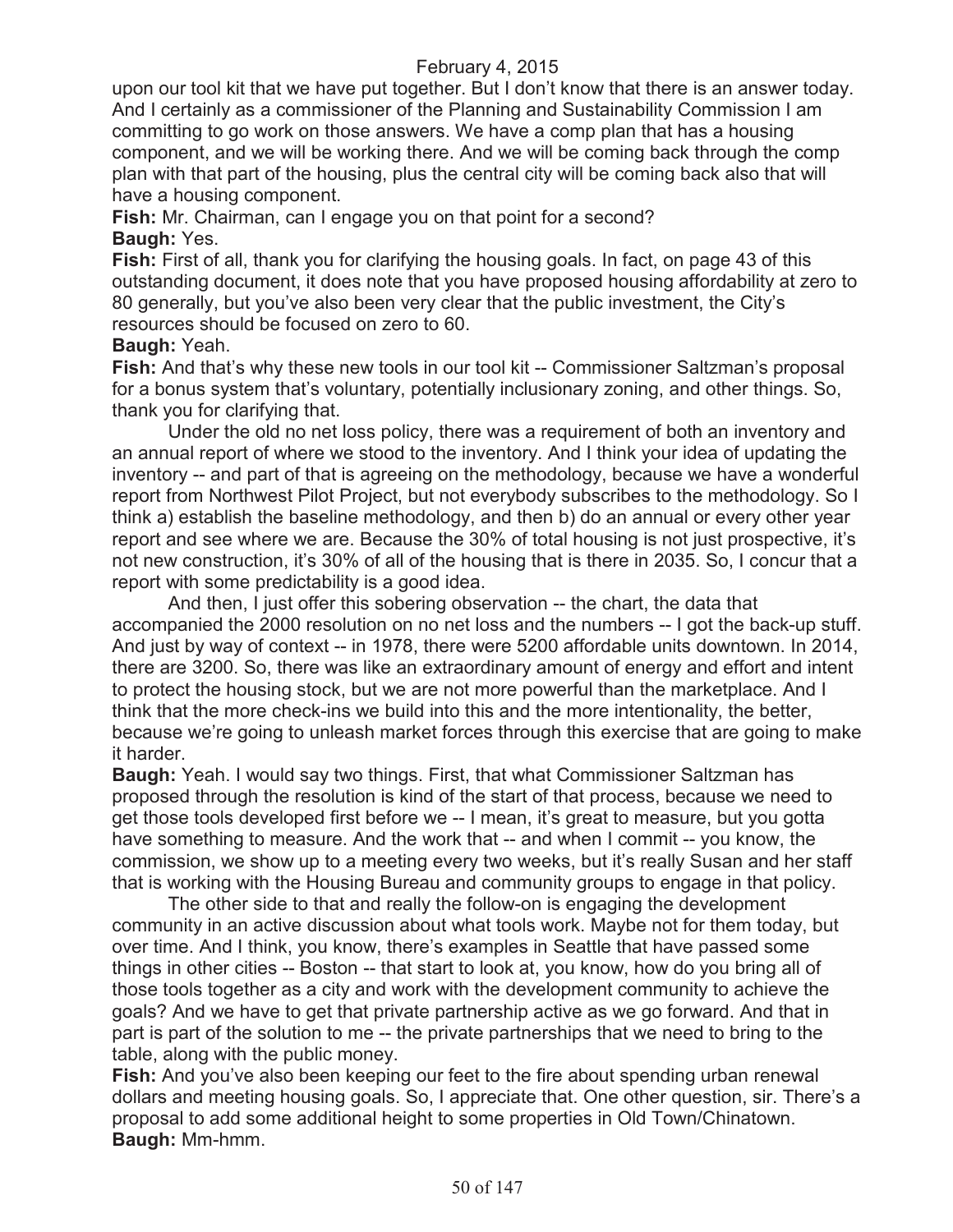**Fish:** And there's one site in particular that's had some fits and starts in trying to get some development going. Once upon a time, I think there was an Uwajimaya that's been proposed, and other things. You're proposing some additional height. What's the safeguard to the community that if we give the additional height, the building will fit within the fabric of a historic area?

**Baugh:** Again, back to my comments about we are looking to put some design guidelines in that would ensure that there's design character consistent with the area where the building is being proposed. And so those pedestrian standards and the design guidelines that Joe had on the screen are what will come -- that we have future work to do to create that -- work with the community and say, what those standards are? We don't have those today.

**Hales:** Those would be an overlay over and above the Central City Design Guidelines that we already have?

**Baugh:** Yeah.

**Hales:** OK.

**Fish:** I think that's a very important piece. Would you say the principle driver of that additional height in that area is making some redevelopment economical or a view about the urban form?

**Baugh:** You want to touch on that a little bit?

**Schultz:** I would say it's both. I guess in the interest of saying potential conflict of interest, my firm worked on Uwajimaya project, and I can tell you that it did not pencil out economically without being able to get more volume on the site.

**Fish:** I think the City was approached about a pretty substantial investment in that project and it was a big gap, I remember.

**Schultz:** Correct. So, it's both. But I also think it is very -- it's a district, neighborhood with a lot of historic significance, and so paying attention to the details and how a project gets massed up -- whether it steps down and how it meets the street -- is extremely important. **Fish:** Thank you.

**Baugh:** Other questions?

**Hales:** Other questions? Thank you both for all of the work that you do --

**Novick:** Mr. Mayor, I do have one question. And this is a specific question but it's addressed to the general question of when we adopt an aspirational goal that seems like it would cost some money, what are the implications of that? The specific example I'm looking at is page 99. It says, create unique urban riverfront with center piece at Centennial Mills, develop a uniquely urban riverfront that features an iconic segment of the greenway trail with a "jewel" civic space in Centennial Mills framed by high density development along the riverfront. Now, I've heard that people have ideas for Centennial Mills that would cost \$40 million -- I don't know whether we have or not -- I'm just curious: if we adopt this, what does that mean? Does that mean that we think that we should spend \$40 million at Centennial Mills or it means we would like to have a jewel at a low price, or what would it mean for us to adopt that in your view?

**Baugh:** In my view, it means that the City is going to go through a process to look at that property and decide how to develop it as a jewel, defining whatever that jewel is. I mean, you know, it's eye of the beholder. But I would say it's just not saying we're going to spend \$40 million, it's saying the City is going to go through a process and deliberately try to develop that property and make an intent to do that. Whether or not you actually develop it comes down to economics, but at least make an attempt to explore the possibility. **Fritz:** And Commissioner, if you look on page 101, then there are the implementation action items, and that is where I was going before with my comments about where the Portland Parks and Recreation can actually do everything that has been assigned to us.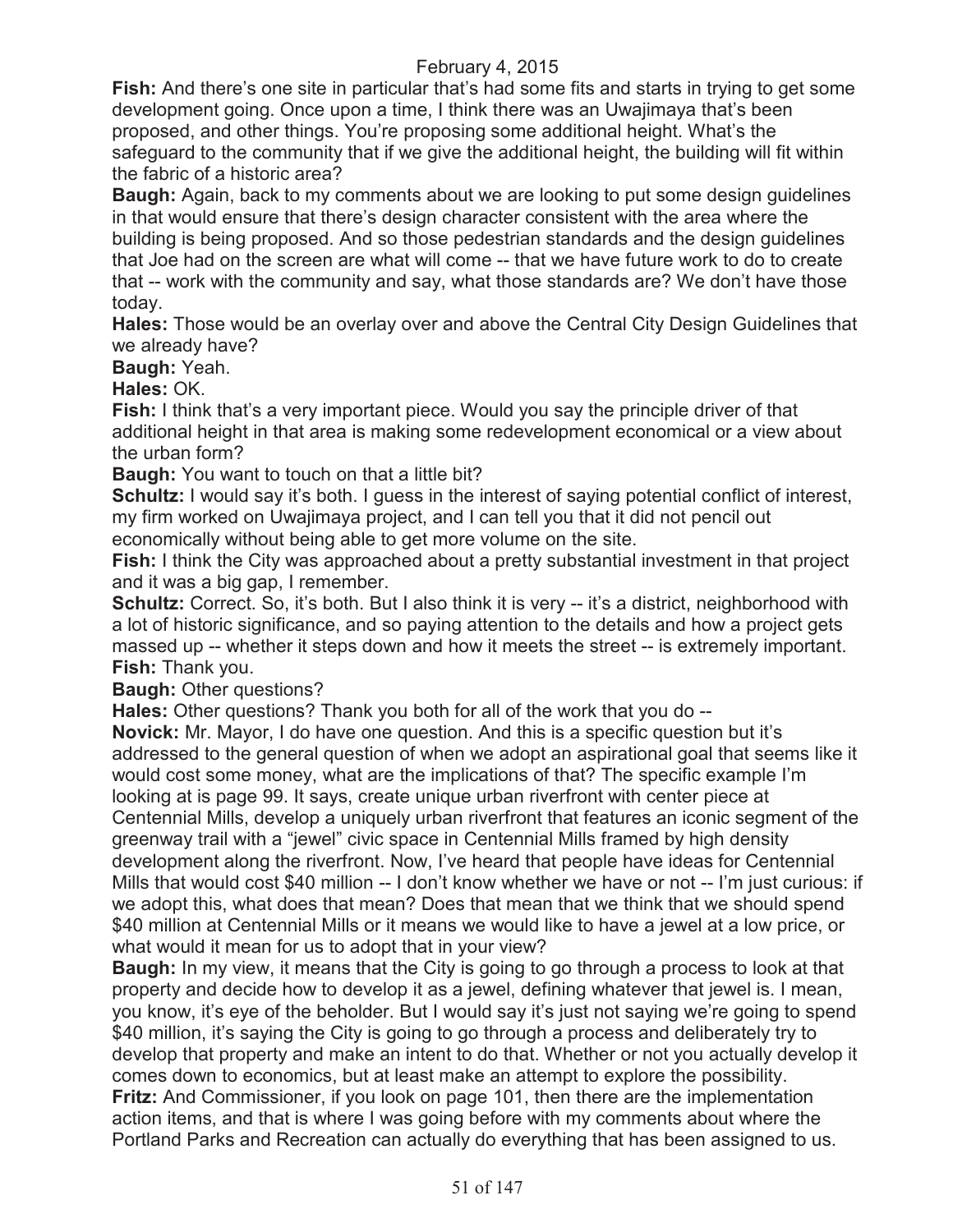RC7 says, explore the possibility of building a public boat house for Portland Parks and Recreation, and the timeline two to five years. If we adopt it as is, we would be required to put that into our CIP and start figuring out how to fund it.

So, I'm very concerned, and I would encourage you to go through all of the action items to see -- because I want to be realistic about what we can promise and what is truly aspirational. And I know we want to get to public testimony, but I just have to frame this because I was on the Planning Commission when we adopted the North Macadam framework plan, which is somewhat similar to this. There was an action item about explore the potential for a gondola between OHSU and then North Macadam district. I asked about that as a Planning Commissioner and the response was much like, meh, isn't this a lovely idea to think about. And then it came, the tram came into being. I was told, well, you already adopted that; it's in the plan. So, the time to complain was then. So, I want to be really clear. I think we should take the time to be careful and to be clear about when it's a lovely idea and when it's something that we're actually planning to do.

**Hales:** Yeah, let me put this in the air for both our later discussion and maybe some reaction now from our two volunteers, but I take -- my ears are open to these comments about the need to ground what's in these aspirational plans to implementation strategies that can actually work. I'm not sure if you're right that just because it's in the plan, it has to go into the CIP when it says explore the possibility of building something. Remember that the 1988 Central City Plan had a dotted line in it that said future urban circulator. That was as detailed as it got. It's now the Portland Streetcar. So, you know, it's OK, in my opinion, to have some stretch goals and not fully-formed visionary ideas in a plan. It also is important to know which are which. So, I take your point. But you know, I don't think we should -- not every item in a 20-year plan should be directly attached to a budget proposal. Fritz: If it's in the two to five years, though.

**Hales:** OK, so maybe it's in the wrong time block. But over the course of 20 years, some of this stuff will prove to be doable and some of it won't. And again, I don't want us to be too short-term in our thinking about the plan. So maybe it is where it lies in the time scale rather than that we have to get specificity about how we're going to fund something in each instance. For what it's worth -- I'm sure you've debated these points.

**Schultz:** Well, just a little bit of perspective from the SAC. I would say that certainly is an example -- as well as some others -- where I think we all recognize as a group that more time needed to be put in to determining whether it was a good idea or not, as great and aspirational as it sounded. So, when we said explore, it meant explore it in the next two to five years and then determine if you move forward with it. That was the intent, and maybe it's not clear and needs to be made more clear.

**Fritz:** As I've learned with Parks, even the exploring part requires staff time to do that exploration and a public process to plan for something, and that's not currently in our plans. And again, because we have to look at what does the city need citywide and where do we dedicate limited resources? Anyway, thank you very much. I really appreciate -- **Fish:** Commissioner Fritz, the question you raised reminds me of just a quick personal story. When I was a teenager, my father was very keen on me getting confirmed. And the culmination of this religious process was I would have to recite the Nicene Creed in front of a lot of people. And I expressed to him at the time some misgivings because I was a little unclear about my religious impulses at the time. And he said, well, don't worry about that, do this now, and later on you can decide whether you want to become religious. [laughter] So, there's window of opportunity to get this out of the way, and then at some point -- but I appreciate the colloquy between my colleagues, because, for example, I would like to at the appropriate time make suggestions about maybe moving the sequencing and prioritization, but I think it is also important that we qualify our support for this plan in that --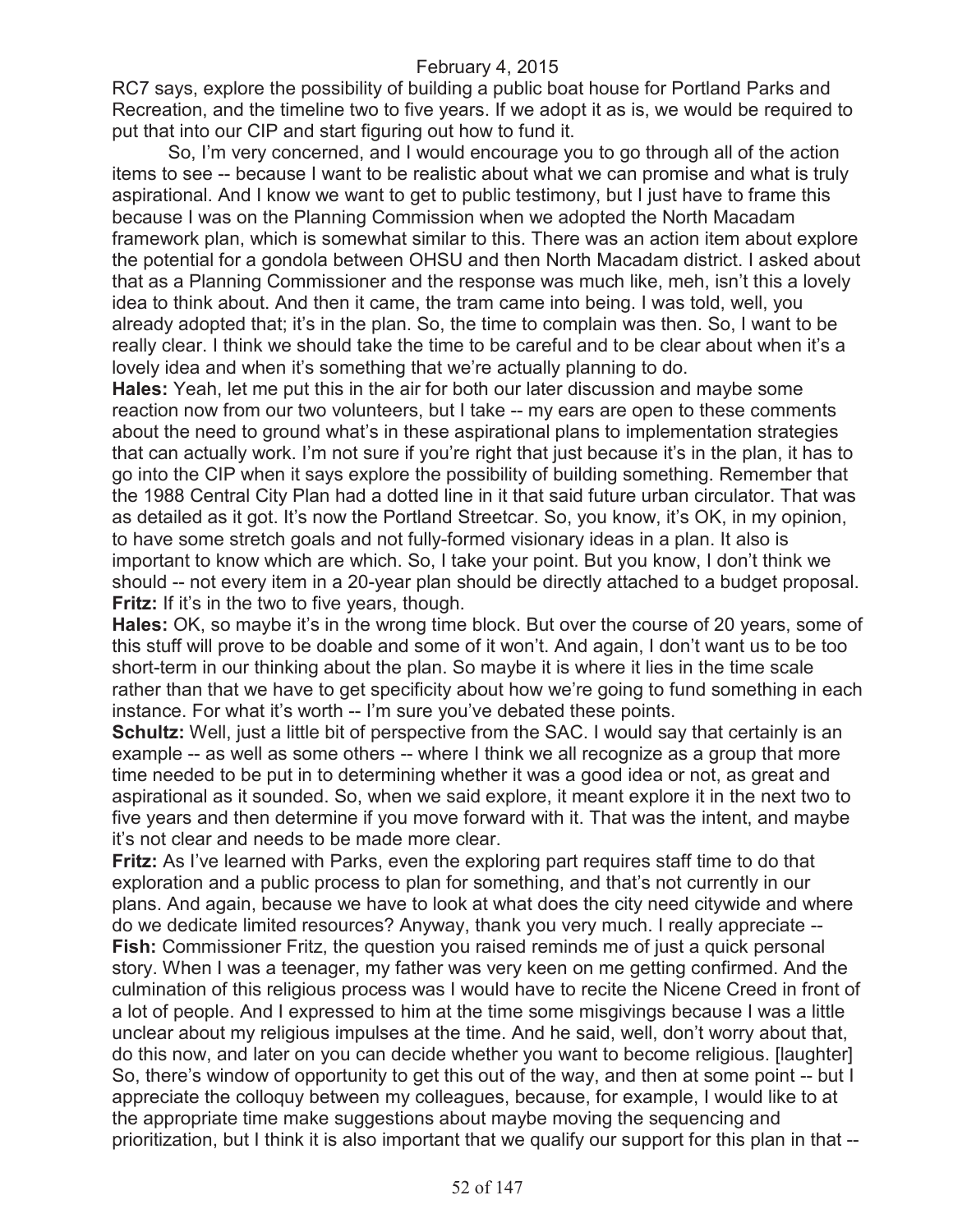as you suggested, Mayor -- it's aspirational. And we want to make sure that there is some things that are very specific, there are other things that are more aspirational. And I think if we're clear about that, we will give ourselves the room to do lead the budgeting of our bureaus and make recommendations and not be necessarily bound by every single aspirational goal in the plan. I think it's a fantastically important question.

**Baugh:** One of the things that we got an education about when we started the comp plan was about language, and we've become very deliberate about develop, explore,

recommend. And I think it's a great observation -- what does explore mean relative to your budgets? And so, there may be another word that gets you there without having to expend money. And we've taken that as -- and we've had a lot of discussions about just a single word. And so, I would encourage you to -- I think our City Attorney had to go through those words and what they meant.

**Hales:** Thank you both. Anything else for these two? Thank you very much for all of the time you have invested in this so far. Thanks. Alright. I think unless there are any other issues to discuss now, we will move into public testimony. Karla, if you would -- **Fish:** Mayor, can I ask you a procedural question?

**Hales:** Sure, sure.

**Fish:** If any of your colleagues have amendments or ideas about this process, is it your intention to collect those after this hearing and to bring them back at a future hearing? **Hales:** I think that would be most orderly. One, we're going to keep the record open unless there is something that you need to get people to comment on right now.

**Fish:** No, I mean, I think that the testimony is going to suggest some modifications. As long as we're clear that we can bring them at a subsequent proceeding.

**Hales:** Yes, it is our intention to take testimony, close the public hearing, and then allow further time for written testimony to come in and for Council to be able to propose amendments.

**Fish:** Thank you.

**Hales:** With that, let's take testimony.

**Moore-Love:** OK. We have about 69 people signed up.

**Hales:** OK, let's plunge in. Welcome. You just have to give us your name, no need for address unless you're representing an organization.

**Willie Levenson:** Willie Levenson, Human Access Project. Address -- no? **Hales:** No need.

**Levenson:** I submitted testimony and had a chance to talk with staff from everybody's office, either directly or through email. I guess the most important part of my two pages of comments -- which I really hope you guys will have an opportunity to see and consider -- is that there has been a change with Portland's relationship with the Willamette River thanks to the Big Pipe project. First, I would like to suggest that this is added to the history section of the planning document. It was completely omitted.

I think the history section probably would be considered superfluous in a lot of situations, but it guides why people have thought about maybe the Willamette River in the past and what has maybe changed about it. We now have among one of the highest sewer bills in the county. One thing we can point to is the Willamette is now safe for swimming and recreation. I think that's a great message to bring out, and specifically around the Big Pipe.

I think that planning in the past is really aspired to create a better human connection to the Willamette River, but it has settled for visual access and a lot of opportunities - possibly because if the Willamette was viewed as an open sewer, maybe people would just want to look at it and not get into it. Now, it's vetted scientifically safe, as long as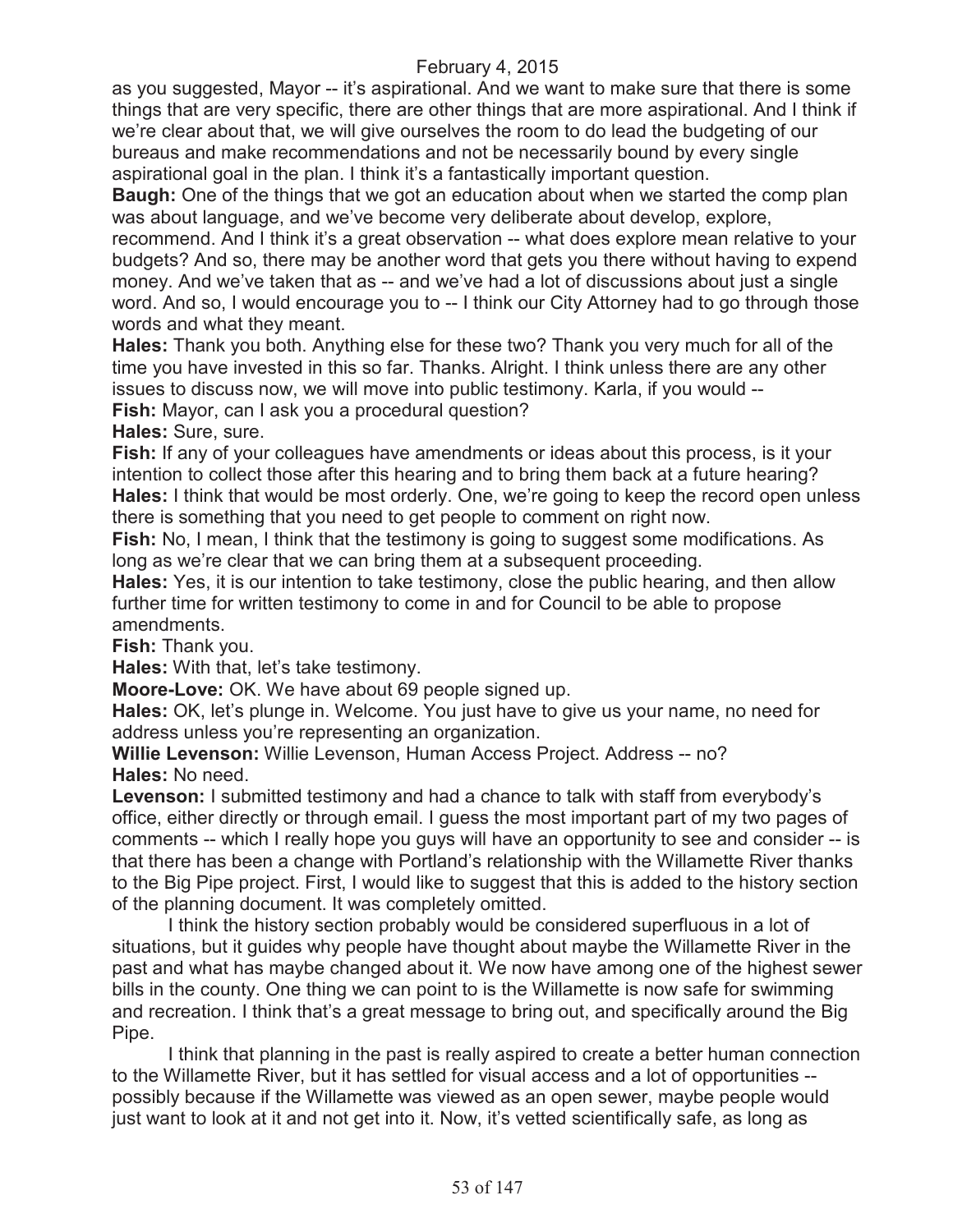there's not a combined sewer overflow, and now there's about four a year in the wintertime rather than 50 to 100.

So, I'd consider to strengthen the document. It might help if there's an actual definition of public human access versus visual access. And one other thought is that really big ideas -- oftentimes we can get stuck. I mean, at what point will we be able to do something with the Willamette River? There are seven studies in the last 11 years related to the Willamette River. So, how do we actually start? What are the first steps?

What I would say is that, un-sexily, the things that Human Access Project has in mind does not cost \$20 million. We would like to slowly court the public to fall in love with the Willamette River to allow the big projects to happen.

**Hales:** Thank you. Thanks very much. Wendy, welcome.

**Wendy Rahm:** Thank you. I'm Wendy Rahm, a West End resident. Bill Moyers recently devoted a full program to the immorality of tall towers in the struggle between the moneyed few and our history and livability. Who owns the light on the street?

We all know that Portland used to lead. In the '70s and '80s, it stopped urban planners from building freeways through neighborhoods. It's time to stop another '80s policy that of building tall towers everywhere. Urban planning has evolved beyond tall towers to livability; from top-down planning to street-level planning. It's time to stop and consider our generation's legacy.

Are these proposed heights about the emerging dollar-ocracy? We need a fresh look at the West End not just as a place to build 20 and 30 and 40-story buildings that encourage demolition for density, but as a place that tells us about us; a historic humanscale area branding Portland as unique.

I'm sure you've seen the many travel articles specifically on the West End in flight magazines and in the New York Times. There is a distinct character in the West End. Don't destroy the goose that lays the golden egg. The past is present in the West End's over-100 historic buildings, and these should coexist with future economic aspirations and livability. The high concentration of West End historic buildings are mostly unprotected today from demolition. If they go one by one, affordable housing and affordable offices will disappear, as well as the stories these buildings tell us.

We are in the middle of Portland's story. Without its beginning, the story will lose its shape and meaning -- even its soul. Let international investors build tall towers and leave, and it's no longer our story. Do not let profits be the story in the West End. Too much is at stake.

One final thought. Perhaps these decisions should not be made only by moneyed interests and policymakers. Residents' voices can matter, but there was no West End resident on the SAC. We are not opposed to increasing density. Eight-story buildings on the many parking lots will add plenty of density and likely meet goals within a margin of error. I urge to you vote to lower the maximum building height on the West End to 100 feet. Thank you for listening.

**Hales:** Wendy, thank you. Do you think there's not sufficient protection on the existing historic buildings in addition to the height issue itself? I mean, I understand your point on the height issue, but --

**Rahm:** There are two kinds of existing buildings in the West End. One are on the register, but the large majority are unprotected buildings. And you all have a copy of the inventory that I did a couple years ago. There are over a hundred of them, and most of them are not protected at all. And we are seeing that --

**Hales:** Because it's not a district and they're not on the register.

**Rahm:** That's exactly right. And we're seeing them go one by one because the Design Commission of course doesn't address history.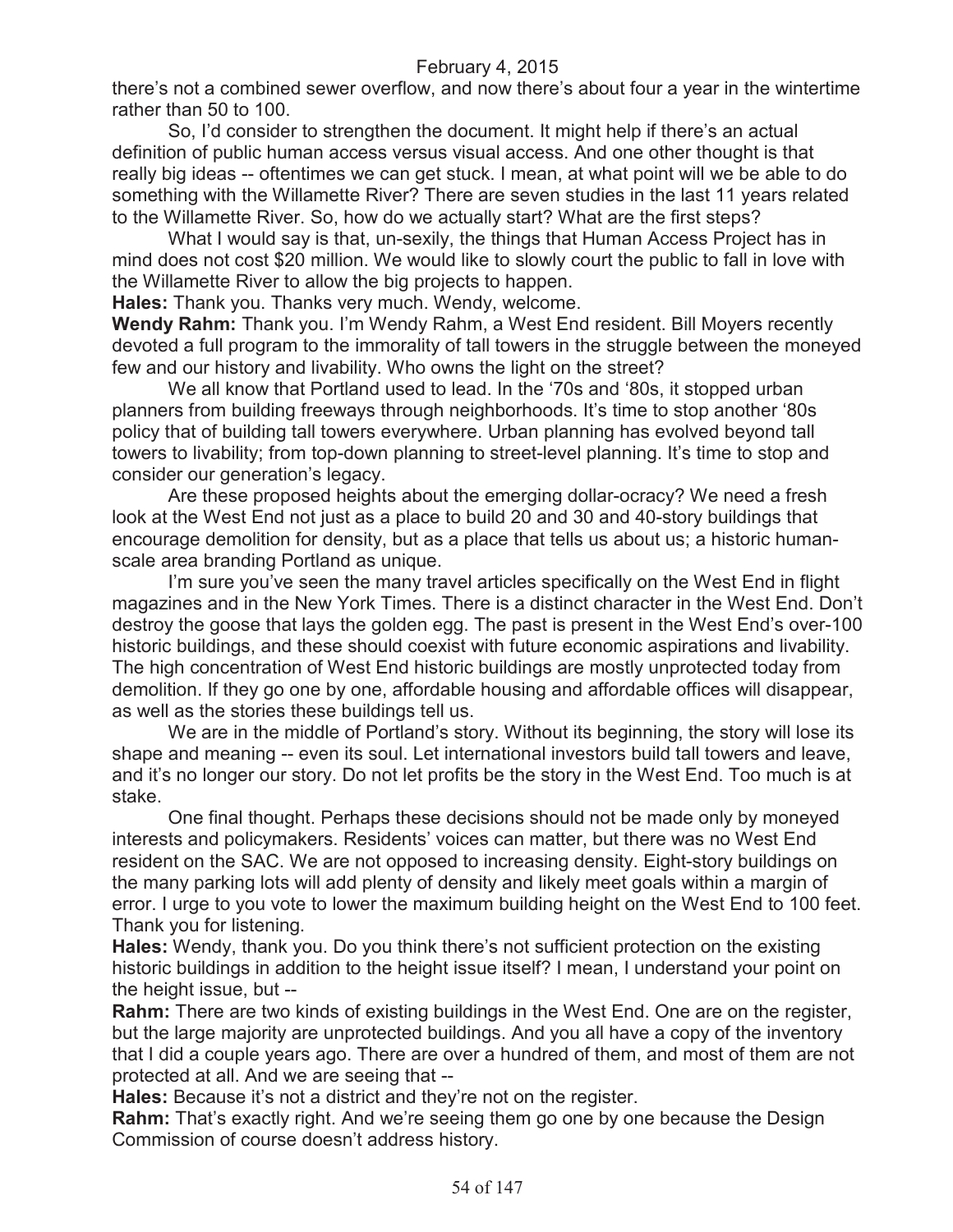**Hales:** Thank you. Welcome.

**Craig McConachie:** Good afternoon, Mayor Hales, Commissioners. My name is Craig McConachie. I am here in support of the draft of the West Quadrant Plan and opposed to the granting or continuance of the delay of the hearing. I have been a property and business owner in the Goose Hollow neighborhood for 30 years. I own a building on 15th and SW Taylor which my company C&R Real Estate Services operates. I want to see my neighborhood reach its full potential, and I'm convinced that the West Quadrant Plan as drafted will achieve this.

I joined the Goose Hollow Foothills League in September of 2011, and participated in the vision realization committee since its inception. This committee was formed specifically to provide input to the board regarding the West Quadrant Plan. I attended 25 out of 33 meetings held. After more than two years of dedicated work, the Goose Hollow principles document was formulated by the committee and presented to the board of directors which subsequently adopted the principles' statement. A new Goose Hollow Foothills League board was recently elected. They are in disagreement with not only the content of the Goose Hollow section of the West Quadrant Plan, but the process in which the previous board came to endorse the principles document.

I can testify that the vision realization committee, to my knowledge, conducted itself in a thoroughly transparent and open manner, encouraging input from all attendees and invited guest speakers. Committee meetings were regularly published and submitted for review by the entire neighborhood association. Committee discussions and decisions were not unduly influenced by developers trying to change zoning in their favor. To the contrary, most of our time was spent discussing how to improve the livability and vitality of the Goose Hollow neighborhood. Heights limits and flexible zoning were openly discussed, along with view corridors and the desire to encourage the type of development that would benefit the neighborhood.

I support the recommendations put forward in the draft West Quadrant Plan. Development has lagged in this neighborhood, and the need for more flexible zoning is very apparent. I oppose the granting of the continuance or delay. [beeping] Revisiting the goals and objectives at this late date that had been drafted openly and publicly serves to undermine the process that neighborhood associations need to adhere to. Thank you. **Hales:** Thank you. Yeah, I think the only continuance we're contemplating at this point is enough time for the council to take in additional written testimony and to consider amendments. We aren't looking at some -- I haven't heard anything from my colleagues and I'm not intending any protracted delay on our action on the plan.

**Fish:** No one, for example, came to my office and asked for a continuance or a delay. What I will tell you is it's a 225-page document, and we're going to have a five-hour hearing. And we sometimes do our best work with an interval between the hearing and the final vote -- [laughter] -- because it gives us a chance to absorb all the testimony. I concur with what the mayor said. There's no other agenda that I'm aware of.

**Hales:** We try to develop major policy while we're awake. [laughter] Thank you. Good afternoon. Mary, I think you're first.

**Mary Vogel:** Yes, thank you. And thank you for the opportunity to share my thoughts on the West Quadrant Plan. While I commend the West Quadrant Plan planners for the job they did in putting together a huge amount of very complex material, they made a significant oversight that I beg you to amend.

As a resident of the West End who spends much of her time thinking about adaptation to climate change, I was utterly dismayed by the lack of implementation actions for the West End under environment. There was only one. This is Portland, Oregon, where we advertise to the world that we build green cities. And for the major residential area of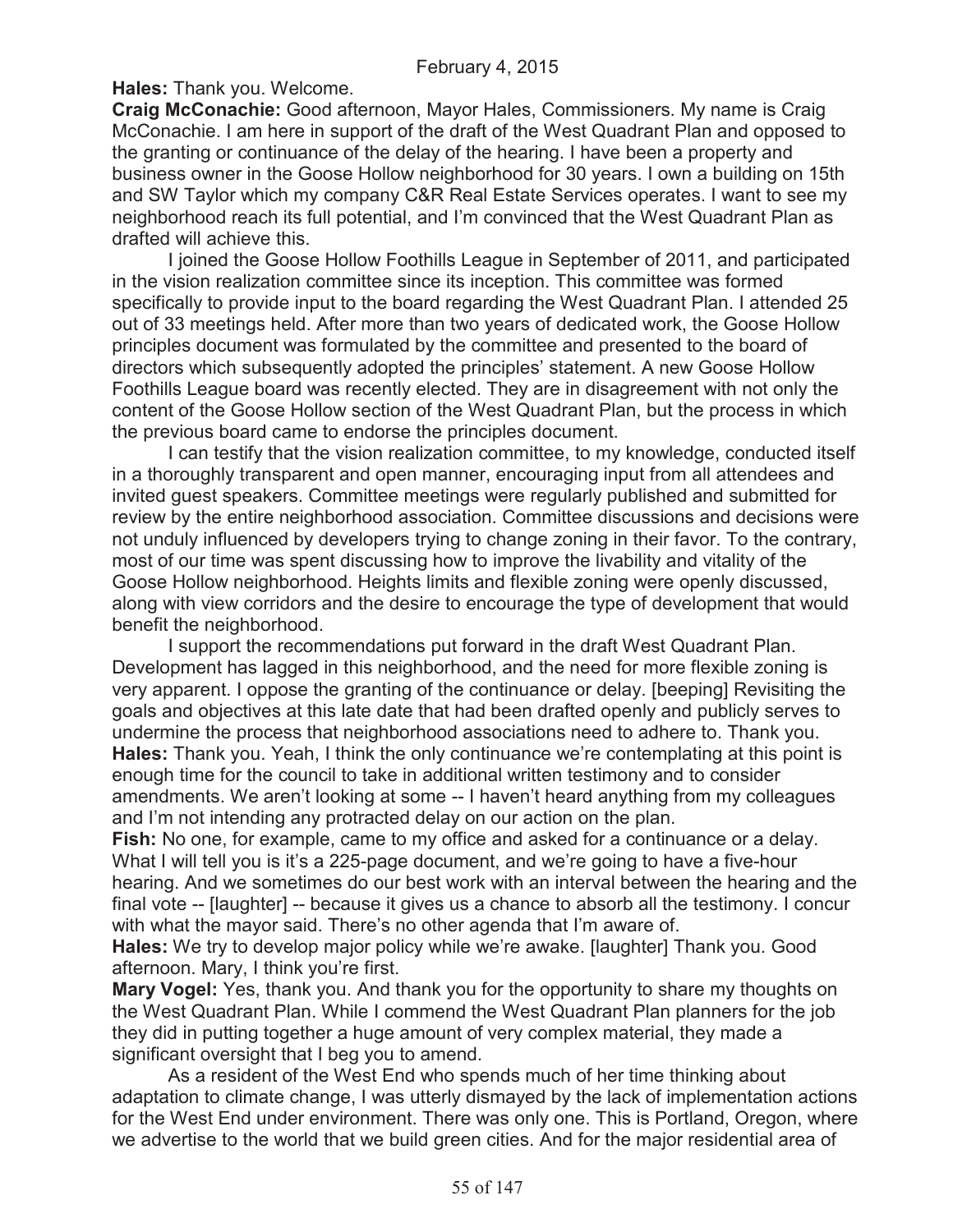our downtown, we have only one implementation action for the environment in a plan that takes us through to 2035.

Below, I expand on the one and propose a dozen others. These ideas are not new. I've been involved in the West Quadrant Plan process since the beginning, and I have been blogging on my own website, plangreen.net, since 2009 about improving Portland's downtown. Some of the actions below build upon actions that were in the urban design item of the West End and surrounding neighborhoods, but even if the concepts are found there, they bear clarification and repetition. They include things like locally-produced distributed energy -- this builds on the first one, the one that was in there of utilizing the brewery blocks district energy system and expanding that. A tree canopy of at least 30% - and I passed along some photos of the -- was that actually three minutes? **Hales:** No, it's two, trying to --

**Vogel:** OK. Anyway -- of some low-income housing that has no trees whatsoever around it. Anyway, you can read the 13 items that I proposed for implementation action under the environment section in the West End, page 84. I'm suggesting you take out the photo of my favorite bike shop, the Bike Gallery downtown, and put in these items on that page. And then we can proudly say to others, we build green cities. Thank you...

**Hales:** Thanks, Mary. You know of course there's 13 items under the environment goal earlier in the plan on page 54, but they're not specific to the West End. So, your point is specifically to the West End.

**Vogel:** Yes. The West End needs its own environmental action items.

**Fritz:** Yeah, it's even got a performance target for tree canopy but then no implementing items. So, that's a point well made. I also understand you're been a key proponent of the Green Loop concept?

**Vogel:** I am. I was actually amazed to see how many of the concepts from my blogs and my previous testimonies did end up in the plan. I'm delighted with all of that.

**Fritz:** Thank you for that particular contribution, I think that's a very key piece of plan throughout it. So the mayor I think is right -- there are pieces throughout. Thank you for your work.

**Hales:** Thank you very much. Who's next?

**Bob Sallinger:** Good afternoon, Mayor Hales and members of the City Council. My name is Bob Sallinger, I'm the conservation director for Audubon Society of Portland and I was also on the citizen advisory committee. I was one of two members representing the environment that actually submitted a minority report, because we thought the environment in the original draft that went to the PSC was pretty much ignored. And we were very disappointed in that. I will say now I really appreciate the work the staff and PSC have done. I think they came a long way in addressing the concerns that we did raise; the plan is vastly improved. I would also say that I think it has a long way to go on the environment. To some degree, I think we're coasting on our green reputation.

There's a lot of good stuff in here -- the Green Loop, the section on Ross Island toward the end, a lot of high level language about the green infrastructure, a lot of very positive things in this plan. But I think when it comes to really visionary new initiatives, kind of what are we going to really do, the detail level for the 21st century to continue our green reputation into the 21st century -- I think it's still lacking. Again, some good stuff in here, but big gaps, too.

I just want to highlight a few of those. Willamette River. There's about five miles of Willamette River in the central district, 10 miles of shore bank. We're aspiring to find two to three restoration sites on that entire stretch of river. That is absolutely anemic. If we're really committed to restoring the river, making it healthy for salmon, helping recover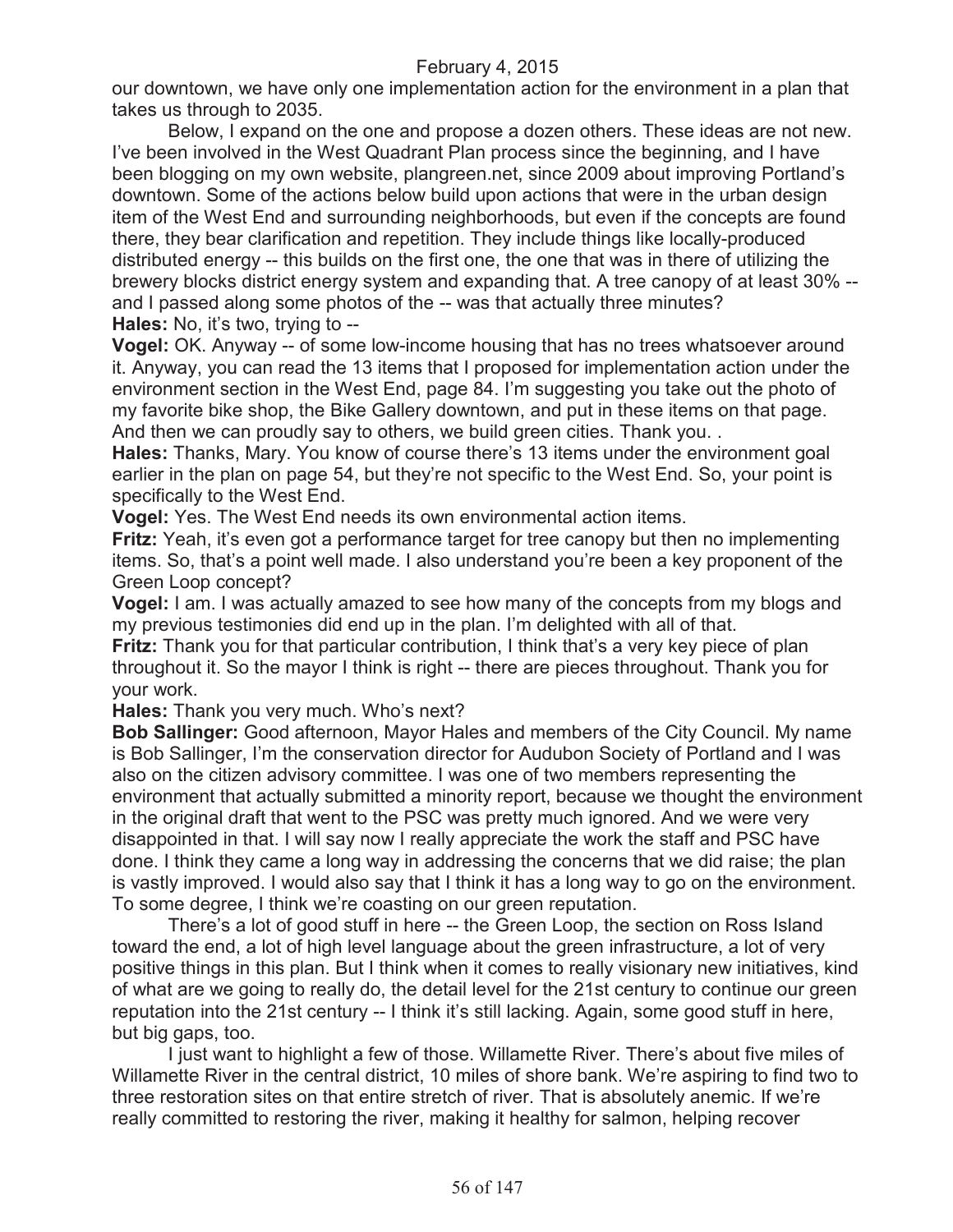salmon, we've gotta do better than two to three sites on 10 miles of river bank. Salmon needs a good habitat area about every quarter mile, so we've got aim higher than that.

And one of those sites which should be rolling back the seawall at Tom McCall Park -- that was talked about a lot. That's been in the plans for a long time. We need to think harder about that, because it's a discussion item still.

Green infrastructure. A lot of good high-level language about green infrastructure but very little specificity, especially at the district scale, very few specifics of what we're going to do in each neighborhood. A couple of things. We need to aim very high on trees. The targets aren't in there still. We need high tree targets. We also should really be considering either green roof mandate or a green factor mandate. Green factor is something they do in Seattle where you can choose from a menu if you're a developer of green things you can do on your site. We talked about that for a long time, we've gotten rid of the incentives for green roofs -- it's time to actually green the city top. And we hope that you'll consider actually putting in the decision to move forward with that, not just consider it going forward.

Resiliency in the face of climate change. We'd like to see this plan crosswalk with the Climate Change Action Plan to make sure we're really addressing it -- I don't think where. Again, some high-level language but at a time where we should be moving back from the river, creating wider greenways -- what I read in this plan is a plan to intensify development next to the river. We need to be thinking hard about what the landscape is going to look like in 20 or 40 or 60 years.

**Fish:** Bob, because we are under a time constraint -- on the specific areas where you think it still falls short, are you planning on sending a follow-up email just with bullet points? **Sallinger:** We will. That last thing I'm going to say -- I'd love for us to think about one thing that really isn't mentioned in this plan, and that is night lighting. A lot of cities are moving away from really lighting up their landscapes. Our city is going the other direction -- I see it getting brighter and brighter and more and more glaring. It would be nice for our kids to look up and see the sky, and I think we ought to be thinking harder about that. Light pollution is a growing issue.

**Fritz:** And Mayor -- Bob, we did receive some of proposed staff amendments just before the hearing. One of them was change it from two or three restoration sites to at least two or three restoration sites, so that's edging closer. I realize you'd like it to be 20 to 30. **Sallinger:** When I hear at least two or three, I hear at least two.

**Fritz:** OK. [laughter] So --

**Sallinger:** At least two to three needs to be at least three.

**Fritz:** OK, got it.

**Sallinger:** But I think we need to be looking at more like 10 or 15. I mean, we're not going to get them all done, but the mayor talked about being aspirational. We should be aspirational, we shouldn't be anemic. And in this case, we know that's not anywhere near sufficient. There are more opportunities that are challenging, but if we want the public to have access to the river and we want a healthy river for fish and wildlife, and we want resiliency in the face of climate change, we've got to do this, and we've got to try harder. **Fritz:** So perhaps Commissioner Fish's staff and mine from Environmental Services and Parks could look at what are we actually planning to do in terms of restoration projects, and get you a number that might be more than three. And then the other amendment is on page 48 to add the riverbank enhancement target of 12,600 linear feet and specify that the tweaked targets are still under development. So, I think in both cases your concerns have been heard -- perhaps not entirely to your satisfaction, but with each iteration we're getting closer.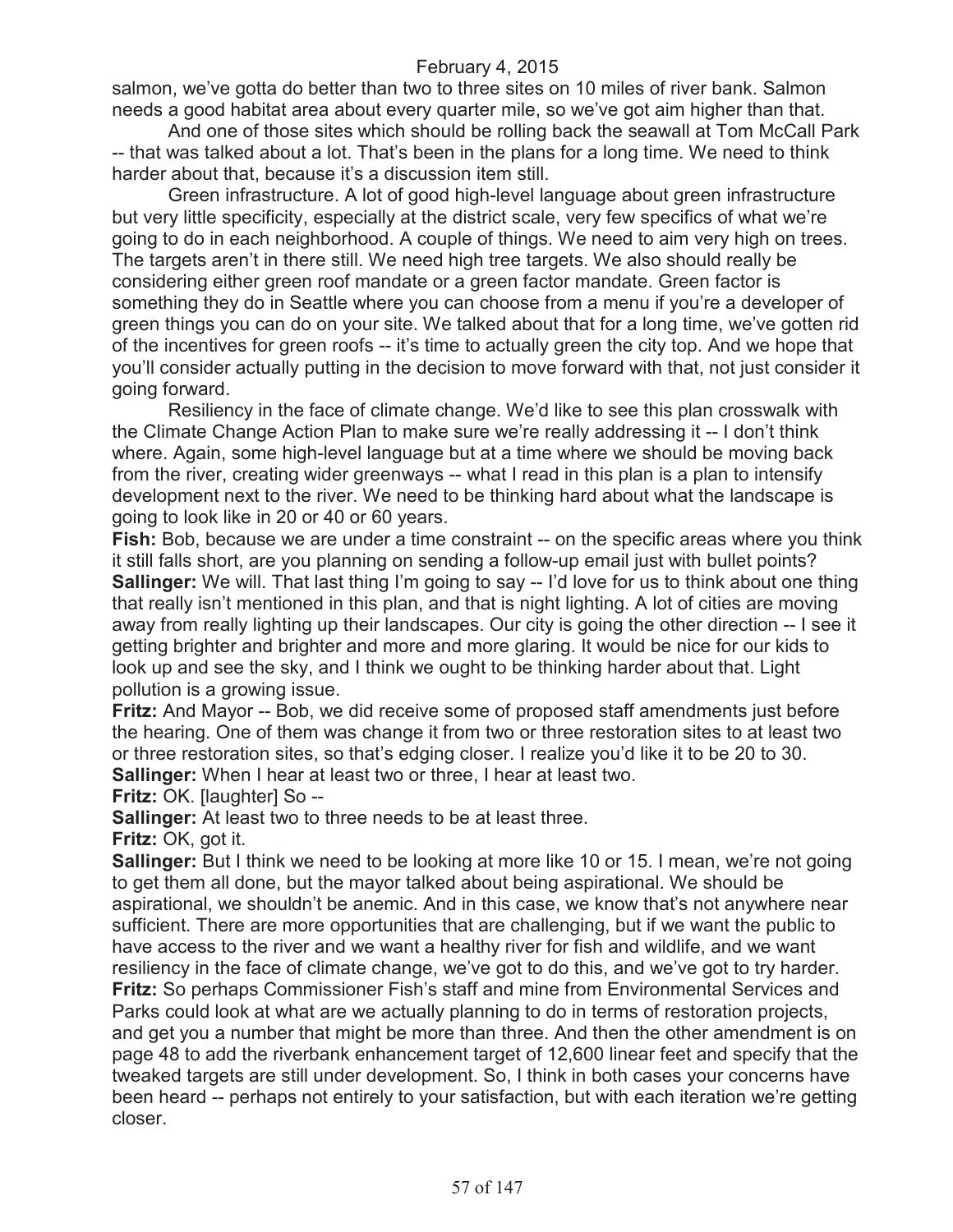**Sallinger:** Absolutely. And the plan has come a long way since we submitted the minority report.

**Fritz:** Yeah, and I don't -- is this the minority report that came about the height issue? **Sallinger:** No, this was separate.

**Fritz:** And I didn't receive either minority report, so if you could --

**Sallinger:** It went to the Planning Commission. But we'll send you new comments. That's not germane anymore; they addressed enough of that and we appreciate that. We would not submit the same report today. It has come a long way.

**Fritz:** Thank you.

**Sallinger:** Thanks.

**Hales:** Thank you very much.

**Patricia Gardner: Patricia Gardner, Pearl District Neighborhood Association, and I sat on** the SAC committee. I'm here to basically testify that it's a great plan and we should move forward on it. Primarily, I've got some data to throw out, which is the population of the Portland region is expected to grow by 300,000 new residents in the next 25 years. That's a lot. And they are made up of millennials and baby boomers -- everybody wants to live in the central city. And so, if we do not allow density to happen in the central city, where is it going to go? So, that's the challenge. If you overturn just the existing zoning -- which a lot of this is existing zoning -- where is it going? That's the challenge. And I'll submit my letter.

There are questions earlier that had come up earlier that I've got some answers to that I wanted to follow up with. One, regarding capping. I had the honor of signature on two steering committees or blue ribbon panels for Mayor Katz regarding capping the freeway. And the last one is the most germane. That's the one where we looked at the economics of it. I would highly recommend you get your hands on it, because what we found is that I don't think you guys are going to have to build it. There's a certain point where land is going to be such that it'll be cheaper to put a cap over the freeway than it is to buy a city block in Portland, particularly on either side of it. And so we looked at that cost with developers, with ODOT -- everybody was in the room and it's a very good report. Nohad Toulan was a part of it. And that is interesting. So, I'm not sure you're going to be stuck with the bill. If it doesn't say that in the report, if it says Parks, that's maybe something that should be pushed out because there are other opportunities there.

Back to that question, are you bound to do something if it's in the plan? And I'm very familiar with a lot of the plans and I remember where there was a river basin and I remember when there was an aquarium, and none of that came to pass. So, I think you are not going to be bound if you look at that language. There's definite precedence in the previous plans that this plan is built on that don't bind you to the aspirational things, but it's important to have them in a plan because it is a 25-year vision plan.

**Hales:** Thank you very much, thank you all. Good afternoon.

**Brooke Buxbaum:** Good afternoon. My name is Brooke Buxbaum. I want to thank you for the opportunity to testify about the West Quadrant Plan, and I'm here to say I believe that allowing the plan to go forward with the brobdingnagian building heights it allows would be grievous error on the part of the City Council. Albeit, those building heights are in the present plan -- previous errors should not constitute a precedent.

My bona fides for this testimony are that I'm currently a resident of Northwest Portland, previously lived in the West End for six years, and I'm a citizen concerned with preserving what is best and most distinctive about my adopted hometown. Portland isn't Seattle, Vancouver, New York, Shanghai, Chicago, or Dubai -- and it certainly shouldn't aspire to emulate them or look to them as models. The magic of Portland as a tourist destination, as a magnet to young creatives, as a welcoming community to retirees such as myself, as a home for young families, and a simpatico environment for human-scale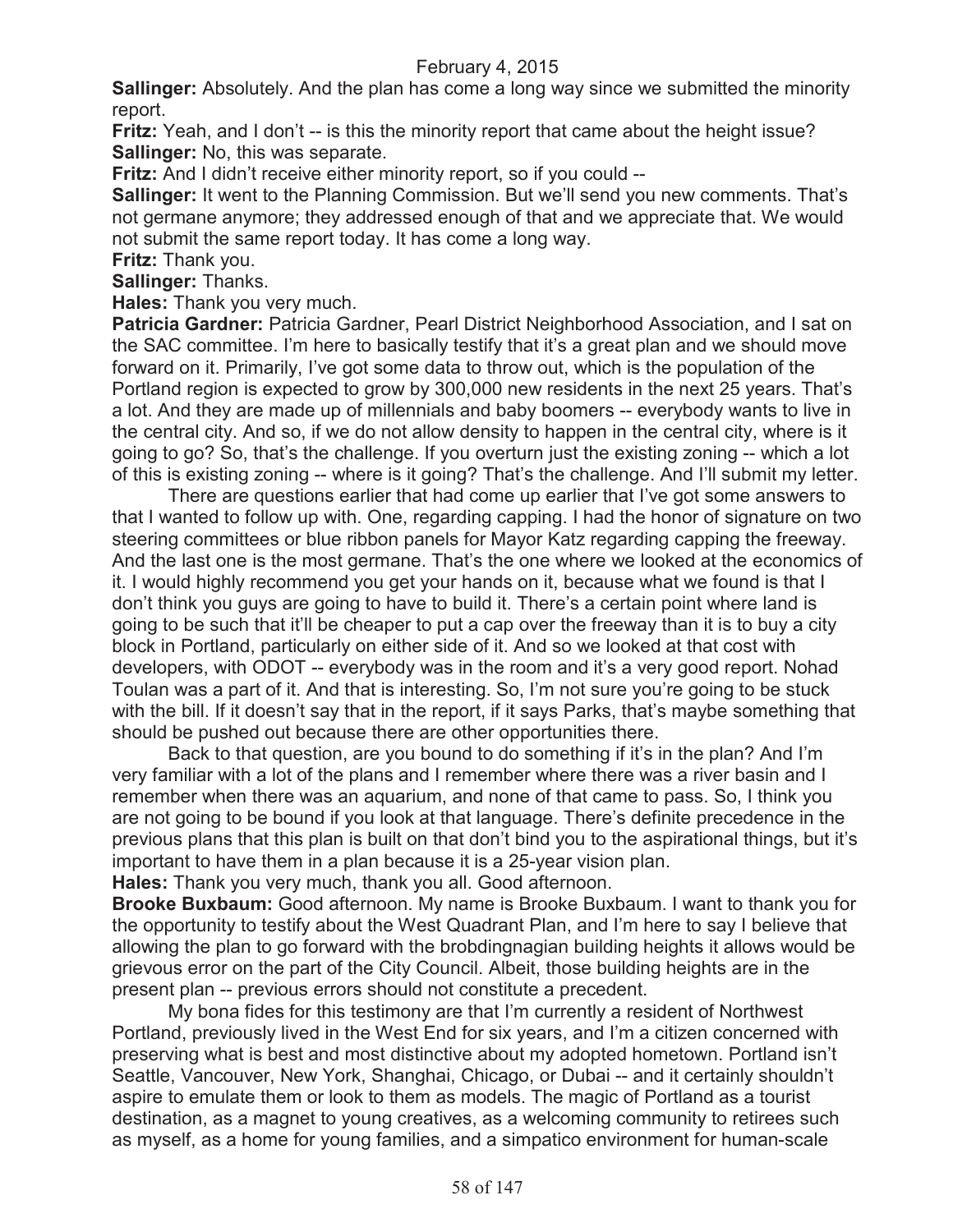entrepreneurship lies in its quirkiness. That is, that it's not like every other place. Its magic lies in its small-town yet metropolitan vibe, its diverse neighbors and architecture, its intimacy, its accessibility, and its moderate cost of living.

Glass towers reach to the sky shutting out life on the street, slick, sterile, homogeneous, expansive just don't fit. Tall towers in the West End would obliterate a historic buildings stock that is irreplaceable. It would drive up rental and ownership prices. It would be an aesthetic error. It would reduce the sunlight falling on the street, and certainly, we don't have enough sunlight as it is. Towering buildings would destroy the very character that makes Portland, Portland. And with that gone, you really have to ask, why would people choose to come here? Why would we want to lose the magic that is Portland? Why would businesses locate here? The central public space in Portland, Pioneer Square, is called the city's living room. Think of what that evokes: hominess, human scale, inclusiveness, a laid-back tempo. So different and unique compared to all the other cities I know. The West End almost at the doorstep of the living room should continue to reflect that same character. We need to keep building human scale, and we're counting on you to keep Portland, Portland.

#### **Hales:** Thank you.

**Micah James:** I've been a homeowner in the City of Portland for 18 years. Thank you for letting us come here, and thank you for what I can see is a very considered study you guys have made of this incredible plan. I am here because I think the proposed height limits in the West Quadrant Plan are excessive. Surprise. I hope that you will reject them and follow the recommendation in the Northwest District Association's minority report by Steve Pinger. I hope you've all read that. I believe that that report clearly outlines the negative socioeconomic impacts that this West Quadrant Plan contains. I think it will destroy lots with livable streetscapes and relatively harmonious heights that now exist in Portland and replace them with blocks where there are scattered, adjacent buildings, some dwarfing others.

If you've bought a Blue Star doughnut at the Blue Indigo, or if you walk by the Civic on Burnside, you know that I'm talking about windy streets, streets without sunlight, streets that don't cause us to feel comfortable in Portland.

Density can be accomplished with low and medium height buildings, like in the central part of Paris, Washington D.C., and a lot of the urban part of Portland. Our city can retain its unique character and be a place where schoolteachers a fire department folks and just normal folks can live -- not just those fortunate enough to be retired and have money. Thank you for your attention to this plan and for the future of Portland. **Hales:** Thank you. Welcome.

**Marion Haynes:** Good afternoon, Mayor Hales, Commissioners. My name is Marion Haynes, and I'm the vice president of government relations for the Portland Business Alliance. We appreciate this plan's focus on the role of the central city as the economic engine of the region and really applaud the staff for developing strategies to promote private sector investment, housing, job growth, retail activity in this area.

For decades, Portland has made a conscious choice and significant investments to ensure downtown is dense and active. Through developments downtown, through investments, and transit and things of that nature, we believe this plan continues that commit and that that's the right way to go.

I'll keep my comments brief and focus on what seems to be one of the larger issues at hand on the heights. We do support the existing heights in the West End and the proposal for height increases in strategic areas in the draft, including bridgeheads and Old Town/Chinatown. This does support -- as I said -- our city's long-standing land use planning goals to accommodate growth by developing an existing built environment rather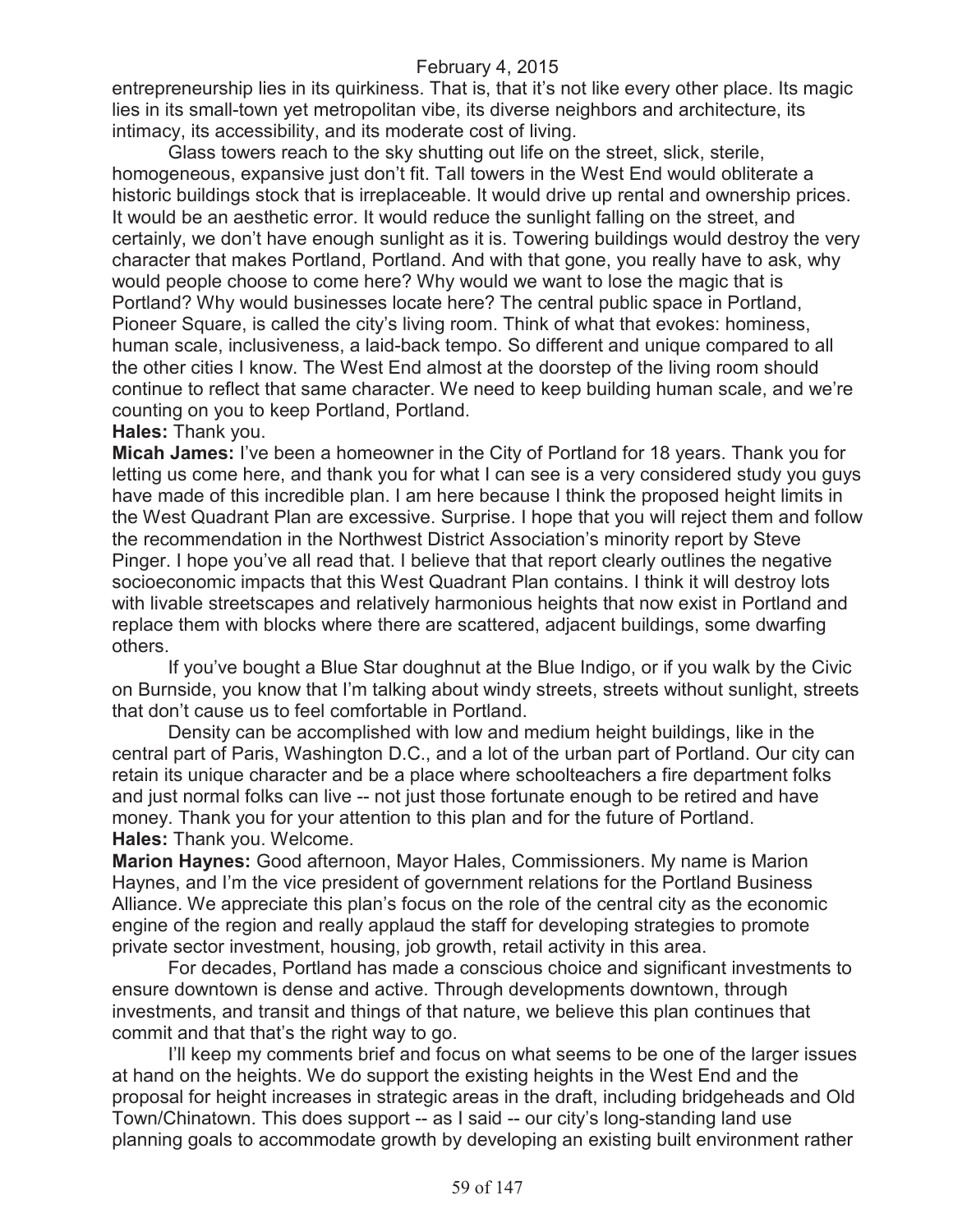than pushing out at the edges. This our downtown core that we're talking about, and that's an appropriate place to try to accommodate what's pretty significant residential and employment growth coming to the city in future years. We've made the investment in light rail and transit. This helps leverage those and it really helps continue what has made Portland a national model for activating our central city. And we meet with people all the time that want to come in and hear and learn about what we've done.

Again, we support the height recommendations and recognize the need when we do that to keep a critical eye on transportation and portal capacity into the city to ensure people continue to get in and out of our wonderful downtown. Thank you. **Hales:** Thank you. Thanks very much.

**Fish:** Since you're representing the PBA, I have to ask -- on the housing side, do you support the goal of 30% of the housing in the whole quadrant targeted to people at zero to 80?

**Haynes:** We haven't taken that up specifically -- it's a newer proposal, and so we'll have to get back to you on that specifically. But we have generally supported a number of proposals and the idea of looking at additional tools to support both affordable and workforce housing.

**Fish:** It would be great if you gave us your thoughts on that as well as this question of how we get there. What are some concrete steps you want us to commit to?

**Haynes:** An important issue, yeah. Thank you.

**Fish:** Thank you.

**Hales:** Good afternoon.

**Paula Lifschey:** Good afternoon. My name is Paula Lifschey, and I am a resident of the West End. Some time ago, I attended a Historic Landmarks Commission meeting where there was a presentation of the historic buildings in the West End. I was attracted to this part of Portland to live in because of the human scale and neighborhood feel in a midtown location. Also, I loved the historic buildings and their varied architecture from different eras, as well as some rare single-family homes dating from the time the West End was Portland's first suburb.

I'm reminded of how Isaac Stern fought to preserve Carnegie Hall, the icon for the performance of classical music in this country. He argued that a new building, no matter how well-designed, could not replace the atmosphere of history one feels when hearing a concert in Carnegie. In one's imagination, hearing the overtones of the ghosts of the greatest musicians of all times. When friends and family visit me here, they inevitably admire the unique historical and aesthetic aspect of the West End and applaud the efforts being made to preserve it.

I understand the City's need to increase density, but I believe that density can be achieved by buildings of eight stories or less. I am not opposed to increased density but I hope that the City will not accomplish this by allowing building heights are 20, 30, and 40 stories, and I encourage the council to lower these allotted maximum building heights to no more than 100 feet. And I think I beat the bell. [laughter]

**Hales:** Extra credit for that, thank you. Ms. Lennard, welcome.

**Suzanne Crowhurst Lennard:** Good afternoon, Mayor and Commissioners. Suzanne Crowhurst Lennard, cofounder and director of the International Making Cities Livable Conference, specialist and consultant on social aspects of [indistinguishable] nature and urban design. I live in the Pearl on NW Johnson Street.

I attended almost every meeting of the CC 2035 committee and West Quadrant SAC and as a member of the public and spoke at most meetings. There are major flaws both in the SAC process and in the report. The report's strong promotion of a single vision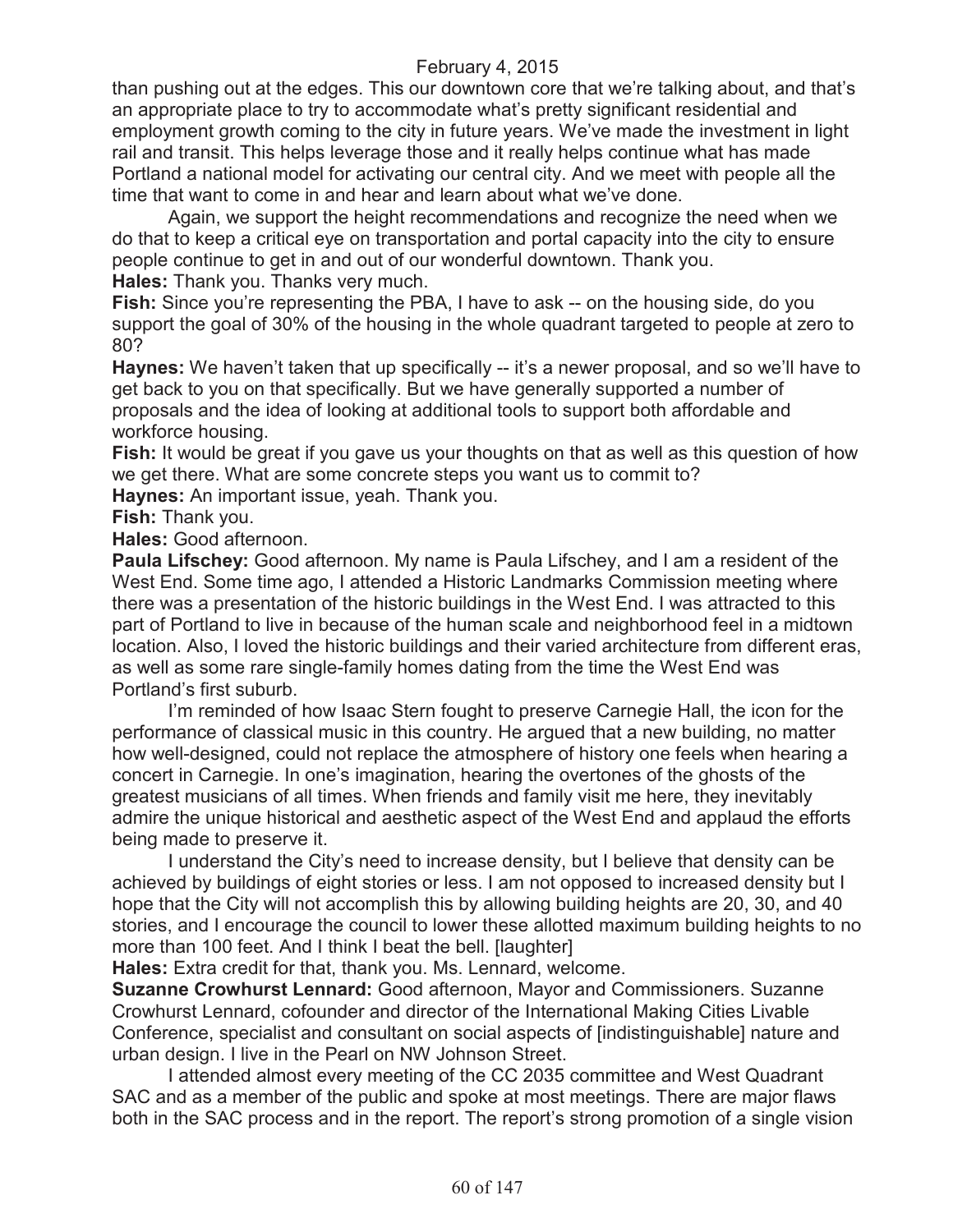high-rise development agenda is in conflict with the 2035 concept statement that emphasizes livability, health, equity and affordability.

Every year, I bring to Portland about 400 mayors, PR actioners, and scholars in planning and public health from around the world. They're drawn not only by the IMCL conference, but by their desire to learn from Portland how to make their own cities more healthy and livable. Portland's international reputation as a livable city was hard-won by Portlanders in the '70s when they projected the planning behemoths of their day -- the Moses freeway, the high-rise development -- and chose instead to emphasis Portland's true strengths: small walkable blocks, human scale, nature, and the public realm; a city that belongs to all, not just to the wealthy. They pulled down a freeway to create Waterfront Park, built Pioneer Square, and improved the city's walkability by creating the streetcar.

Today, we are at another crossroads. Singapore, Hong Kong, and the World Bank are promoting the concept of world cities, and trying to shame our planners and elected leaders into joining their big boys club. These are citizens that are prepared to lie down to have their unique identity and heritage raped by global investors with their high-rise condos. The 250 to 460-foot height limits in the West Quadrant Plan damage the public realm -- our commonwealth -- but make investors drool.

Committed to high-rise, Singapore and Hong Kong now have the least affordable housing in the world and a deteriorating public realm. When you permit very high-rise buildings, the potential profits inflate land prices. This jeopardizes historic buildings -- Portland's heritage and historic identity -- and makes it increasingly difficult to ensure affordable market rate housing. And as research clearly demonstrates, high-rises are not suitable for many mothers, children, and elders -- i.e., affordable housing. The supposed benefits for all income level housing do not trickle down. Just look at the statistics for the South Waterfront or the Pearl District.

What kind of a city do Portlanders want? A pale imitation of Singapore or Vancouver, B.C. that satisfies the global investors, or to retain Portland's unique identity, walkability, human scale, and affordability for all -- and its worldwide renown as the most livability city in the U.S? I ask the council to reject the West Quadrant Plan's height policy and call for a thorough review of heights involving citizens -- not just developers -- in considering a range of height alternatives. Thank you. [applause]

**Hales:** Suzanne, I wasn't much engaged in the planning process here in the city during the time -- I think you might have been -- when the height limits in the north end of the Pearl were increased. Do you think that was a mistake?

**Crowhurst Lennard:** Personally, I think it was a mistake because it encourages luxury condos and increases land prices. And frankly, I don't think Portland wants to get in that world cities club. I think it's much better to maintain affordability of land and maintain a population of people who actually live here and who have to work here, not just provide opportunities for investments in the sky, as they say.

**Hales:** Right. No, I appreciate and respect your point of view as a planner very much, but I'm a little puzzled that we've found ourselves at this juncture. Because as I understand it, that increase was requested by the neighborhood on the grounds of architectural diversity -- that we were too monochromatic in the early phases of the Pearl in terms of the height and scale of the buildings. And the residents of the district -- I think it might have been the first time in the history of planning that this happened -- the residents lobbied the council in those days to increase the height there. If I got the story wrong, it's because I wasn't here then. But that's how I've heard it told.

**Crowhurst Lennard:** That's how I've heard it told, too. I was not in that process, unfortunately.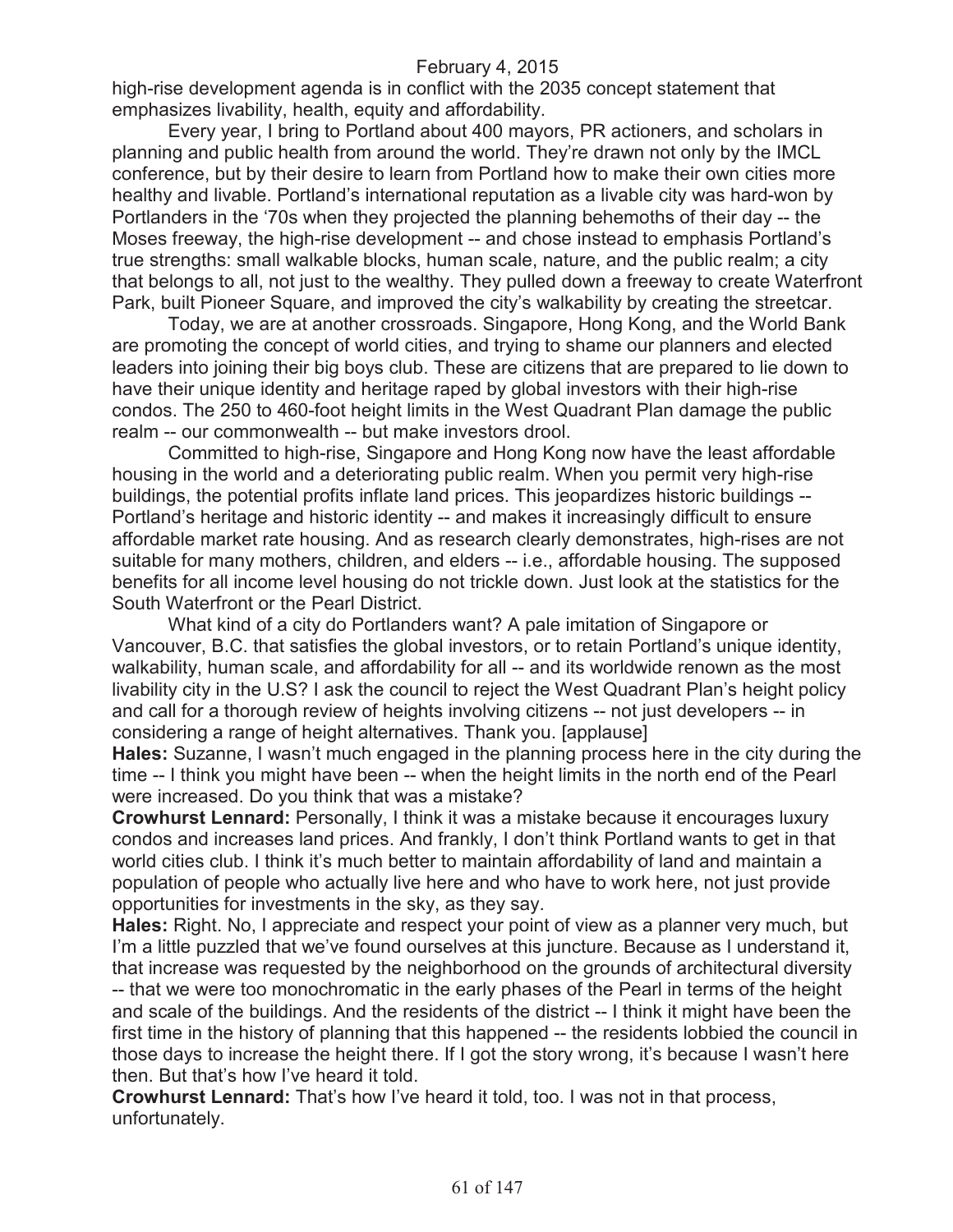**Hales:** I'm just puzzled how we could be at that place eight or 10 years ago, and we're at this place now.

**Crowhurst Lennard:** I agree, I'm puzzled myself. [laughs]

**Hales:** OK. Well, let's continue this dialogue because I know you've thought a lot about this issue and appreciate it very much.

**Novick:** Actually, Mayor -- Suzanne, I was curious about you talking about Singapore with as place with unaffordable housing. The New York Times had an article last April that said that Singapore is the one major world city that has successfully addressed housing affordability. I was wondering if you would elaborate and explain why that's wrong.

**Crowhurst Lennard:** I will have to look up the references that show that Singapore and Hong Kong are the most unaffordable housing in the world. They have a very special housing policy. Singapore wants everybody -- every single Singaporean -- to have the opportunity to own their own apartment in Singapore, and they have had a policy now for, what, 50-plus years to develop only high-rise, increasingly higher and higher rise buildings. They have a lot of social problems that have come along with that. And they also problems for instance that in order to increase productivity, they have to import -- bring people in to live in the country, but those people don't get any kind of housing benefits and they are living at a very, very low standard of housing. But I will look into the data and find you the references that show that Singapore and Hong Kong are the two with the most unaffordable housing.

**Hales:** Thank you very much. Welcome.

**Kay Tsurumi:** Thank you. My name is Kay Tsurumi, and I ask the council to lower the maximum building height to 100 feet or less in the West End and to preserve the historic buildings there. Research has verified that neighborhoods made up of small-scale buildings combined with older buildings provide two important things: they provide affordable office space and affordable housing. Affordable office space supports locallyowned business. What local shop owner can afford to rent in a new 400-foot glass tower? Affordable housing attracts younger residents. They in turn increase a bike-walk orientation in the city. I understand that your goal is to build Portland as a unique human scale pedestrian city with a thriving economy and committed citizens. If this truly is your goal, then the path of wisdom is to limit building heights to 100 feet or less in the West End and to preserve the architectural legacy of the city and the neighborhood. Small-scale buildings and buildings of historical value create livable cities with proud residents and a vibrant entrepreneurial economy. Thank you. On my written statement, I will reference -- I have referenced the research that I'm basing this on.

**Hales:** Thank you. Thank you all very much.

**Fish:** Have you given Karla your statement? Thank you.

**Hales:** Good afternoon, welcome.

**Jackie Peterson:** Good afternoon. I'm Jackie Peterson, I'm a professor emerita of history, and I'm also representing the Old Town/Chinatown neighborhood association – I'm its secretary of the board. And I'm sorry that neither the chair nor the land use chair could be here, but I'm here to represent them. I'm also representing myself and the Asian American community, which has tirelessly spoken before you and the Planning Bureau and the Planning Commission over the last 18 months. The letter you all received today from the neighborhood association board again asks you to take a second look at the amendment we would like to make on the West Quadrant Plan, which of course is a question of heights.

We are not satisfied that the current recommendation which targets part of a national historic district -- the very center of new Chinatown, Japantown -- for heights up to 150 feet west of 4th Avenue. Again, we are willing to average that the block that has been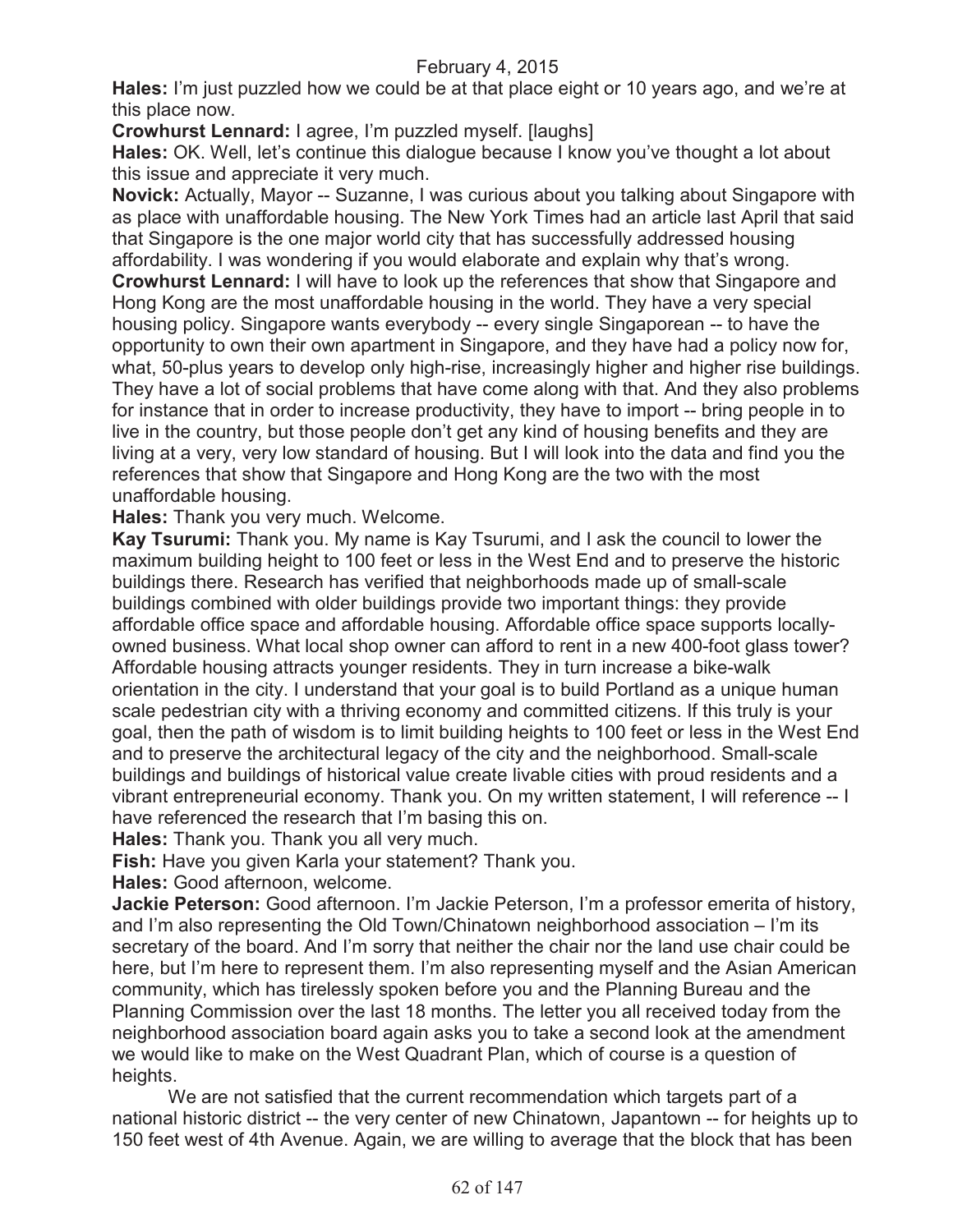focused on today by Joe Zehnder -- the catalytic Block 33, the parking lot -- is a place we're convinced that maybe in fact greater heights may be useful there. And so, we are willing to recommend to you that we would spot-zone that particular block. However, we really do feel that heights 150 feet in that fragile national historic district are too high. We also urge you to pass immediately the design guidelines not only for the Skidmore landmark district but also to create new design guidelines for the new Chinatown and Japantown national district.

Let me step out of this role for a second to tell you that I recently heard and interesting lecture by Carl Abbott reporting on a study that he and others at PSU are doing about the way in which cities and states grow. I think that 300,000 people in 25 years is actually a very small number. I think that those who aspiring or thinking we're in danger of becoming Hong Kong -- I think that is absolutely untrue, I think it's unlikely, and I think it's precisely the fact that we are a small, livable city that we want to preserve it. A hundred years ago we doubled and then tripled our area in a decade. A projection of 300,000 in 25 years means that we're going to continue to be a small, livable, walkable city; and let's make sure this Council makes that happen. Thank you.

**Fritz:** Jackie, if you could possibly give me a map showing which of the proposed height increases around Skidmore that the neighborhood association supports and which ones you don't, that would be really helpful.

**Peterson:** You have all received a letter which has been endorsed by the entire board of the neighborhood association today.

**Fritz:** Does it have a map in it?

**Peterson:** No, but I can get you a map.

**Fritz:** That would be very helpful, thank you. I just want to make sure I'm clear on the ones you support, because I'm not as familiar with Block 33 or block this or block that. Thank you very much.

**Hales:** Thanks. Good afternoon.

**Shirley Rackner:** Hi, I'm Shirley Rackner. One has only to Google historic preservation and building heights to read about the national debate taking place over historic preservation and scaling down the heights of new buildings across the country. The debate started long ago and has been fought for decades.

The iconic Jackie Kennedy Onassis led the fight to save giant historic buildings such as Grand Central Station, which was to be torn down for a skyscraper office building; and when Lafayette Square was to be taken down for a tall federal building, she worked to preserve the square. She also led the battle to save Columbus Circle from those who would destroy the landmark for yet another tall building in New York City. She defied those who lost track of values beyond how it penciled out. Portland is not Washington D.C. or New York City, nor am I Jackie Kennedy -- obviously. [laughter] However, I am Shirley Rackner who lived here for 49 years and has seen this city grow, prosper, and yet maintain its culture and its niceness.

I believe, just as Jackie Kennedy did, that to retain the city's historic buildings is an imperative. Our West End old brick and mortar residences that have been built many years ago created the old neighborhood which has become my neighborhood. If we do not stop tearing down the buildings that have become important to us, then what will we have left? It is now time for the decision makers of Portland to decide what side of history we will be on.

**Hales:** Thank you.

**Fish:** Shirley, I've been listening to a lot of testimony today, but one thing that strikes me is that almost everyone begins with saying how much they love this city. And Mayor, I'm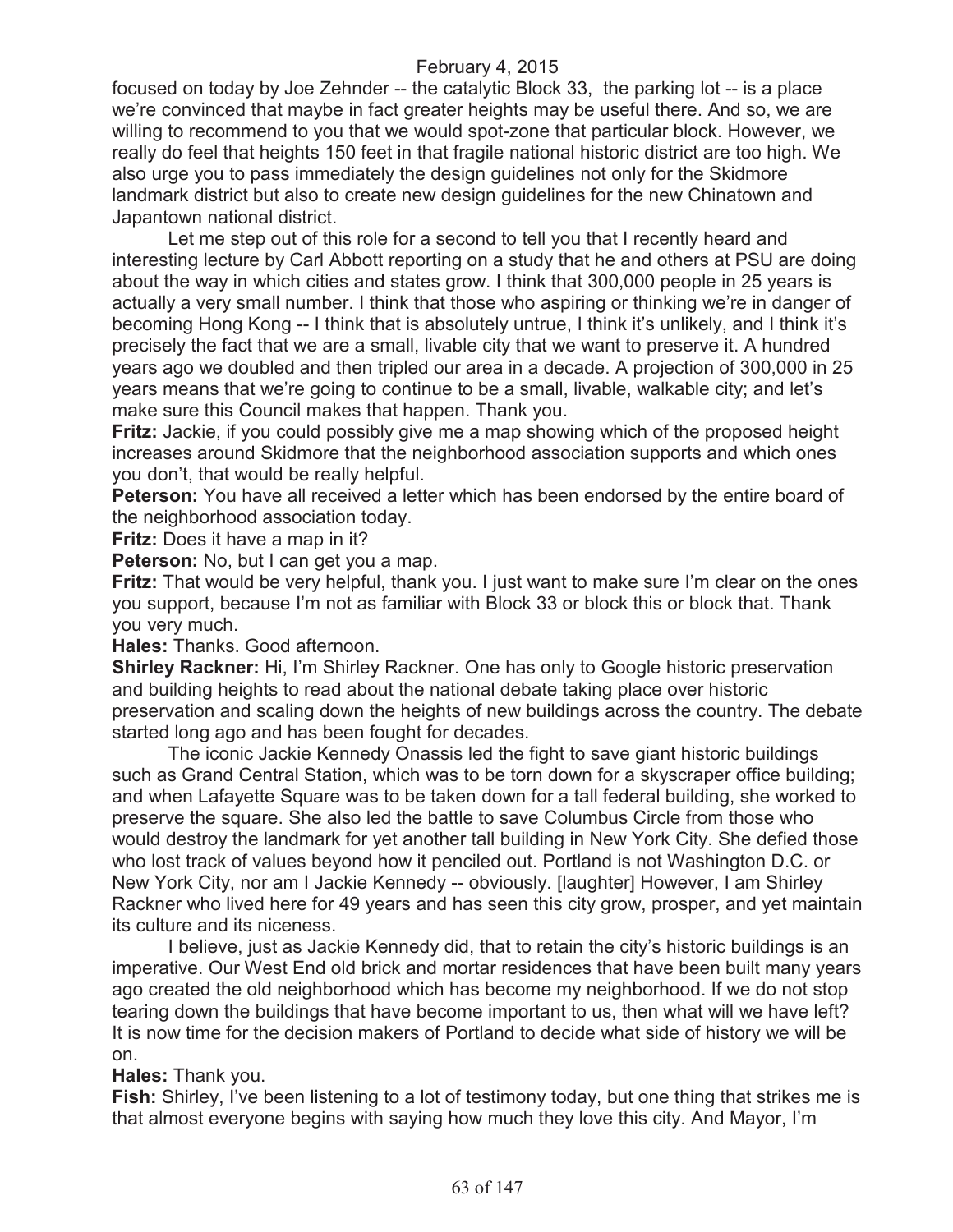hoping we can make this an annual hearing. [laughter] Frankly, it's a refreshing antidote to maybe some counter messages we get through the media.

But you know, Jackie Kennedy was not successful with all the buildings. In fact, one would argue that the behemoth that got built on the park at the southwest corner of Central Park was not consistent with her vision and cast an enormous shadow over the corner of the park. But have you 49 years of distinguished service for our community, so if there are specific buildings that you are especially concerned about, it may not completely fit this discussion – it may be part of a larger discussion -- I hope you will share your view of those gems we should keep our eye on as we go through this process.

This plan fortunately does not go into the Skidmore District and propose changing height. That's a fight we had a few years ago and it ended with sort of a draw, and we decided to postpone it. But if there are iconic structures that you think are at risk and we need to be focused on, I hope you will follow up by giving us sort of your list so we can be aware of them as we do our planning.

**Rackner:** Absolutely. And on the point of what Jackie couldn't save -- we do what we can do.

**Fish:** Amen.

**Hales:** Here's to that. Thank you. Brian, you're next.

**Brian Newman:** Good afternoon. My name is Brian Newman, I'm the associate vice president for campus planning, development, and real estate at Oregon Health and Sciences University. On behalf of OHSU, we appreciate the time and energy the City staff and the Planning and Sustainability Commission have put into the West Quadrant Plan.

The plan before you today does an excellent job of recognizing future challenges and opportunities and sets the stage for future OHSU investments in South Waterfront district and beyond -- investments that will help ensure Oregon residents from all economic backgrounds have access to the highest quality of care, from primary care to highlyspecialized medical treatments to clinical trials.

Over a decade ago, OHSU made an important decision to continue to expand our clinical and research operations in Portland instead of expanding those operations in the suburbs. We recognized at the time the challenges of building on a central location on a brownfield versus a greenfield site, but we're confident that in partnership with the City and pursuing flexibility in our own program, we can achieve the ends that the City of Portland the community expect of us. We're confident that we've achieved that, and today, the collaborative life sciences building and the center for health and healing are a testament to that partnership and a sign of more to come.

OHSU plans to construct three new buildings in the South Waterfront district, totaling a million square feet in the next four years. I don't have time to speak to all of those investments, but I wanted to give you one example. We planned to build an 80-bed guest house for patients and their families who need to be close to OHSU sometimes for weeks and months at a time to peruse life-saving treatment. To be clear, this is not a service that the market provides -- most of these patients aren't able to pay for lodging. A third of them, based on our own modeling, will pay nothing; and a vast majority of them will pay less than \$20 a night. Nonetheless, it's an essential service that we need to provide so parents can be close to sick children that are at Doernbecher Children's Hospital or a cancer patient can receive up to three or four weeks of outpatient therapy and be close by. I just use that as one example to show that there's a lot we can and do do to ensure that vulnerable communities are served.

Thanks again for this opportunity to support the West Quadrant Plan, as it provides a sound framework for all that we do. While our health care providers and educators and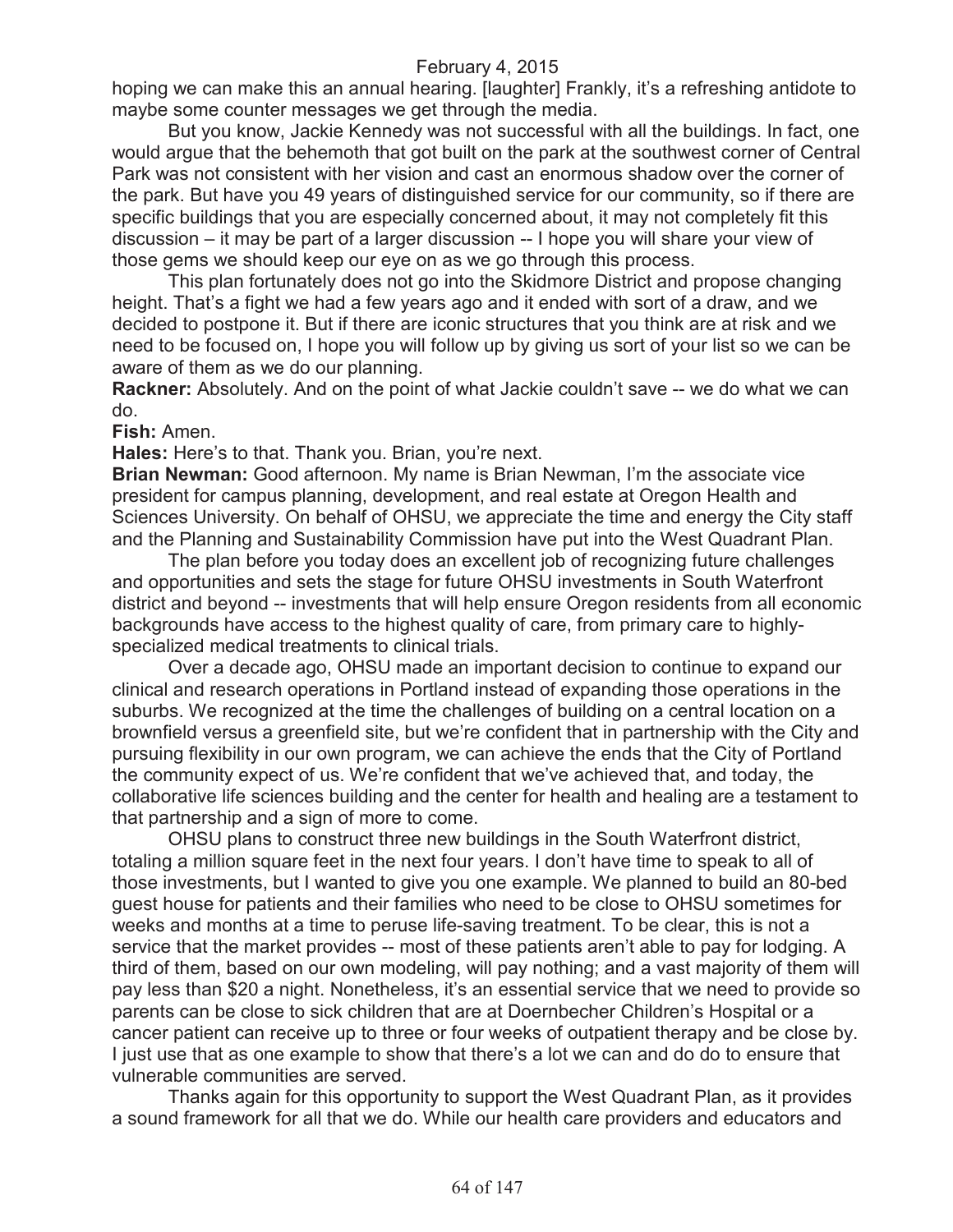researchers touch lives across the state and beyond, Portland is our home and always will be, and we're excited about creating a future with you.

**Hales:** Thank you. I think your testimony affirms this, but let me just double-check. Everyone obviously is very enthusiastic about the Knight challenge and is committed making sure that the last mile is completed and that the funds are raised for this amazing upgrading of OHSU. Does the plan as it now stands in draft form accommodate the growth that you expect to occur, including the response that you're likely to make to the Knight challenge?

**Newman:** It does, at least for this planning horizon it certainly does. And just to be clear, I think we're at about \$455 million of that challenge, and the \$500 million that OSHU is investing in South Waterfront in this next wave of development is in addition to any of that money -- in addition to the billion-dollar goal that has been set out. But accommodating the cancer center -- the research, but also the clinical portion, as well as expanding our clinical enterprise in South Waterfront is all accommodated as a part of this plan.

**Hales:** Great, thank you. Just wanted to make sure we had that on the record that we're set up for your success, and obviously, we're all supportive of it.

## **Newman:** Thank you.

**Hales** Thank you. Next three, please. Good afternoon.

**Sharon Whitney:** Good afternoon. I'm Sharon Whitney. My comments have been covered brilliantly -- what am I supposed to do? [laughter] And now, Commissioner Fish is out of the room because he wants to hear praise for Portland.

**Hales:** So do we all.

**Whitney:** Alright, alright, for you -- OK. It's about livability and it's what people say when they visit Portland. I've heard it from Europeans and Australians and my own friends from different parts of this country. They invariably say, "I could live here." And you tell them it rains, and it rain a lot and -- they still say it – "but I could live here." And I love that. I love feeling part of something so special.

And I had a lot here about what livability means to me. It's softer that some of the stuff you've heard, but one point I need to make is when you're looking at a historic building, you have to see it in context. You have to see what's next to it, because we have some of our wonderful, wonderful downtown churches with these spires that look like they are made out of gingerbread -- are dwarfed by what's next to them. You can't look at the horizon and even pick those out because of the -- I don't know, the clueless building that went in next to them, possibly. Anyway, I, too, am concerned that our quality of life -- which is livability -- shouldn't be cramped by runaway development. As someone said, we are not Seattle or San Francisco, we're Stumptown. And if you need a model for a good building height, look at the heritage tree on SW 10th, which across from the sculpture court. It's an American Elm seven stories tall, over a century old, a vision in every season and those visitors I'm talking about take lots of pictures of it.

**Hales:** Thank you very much.

**Susan Bliss:** I'm Susan Bliss, and I'm a resident of the West End. As a resident of the West End, I believe the Mayor and City Council must hear and consider points of view of citizens and residents regarding the West Quadrant Plan now being proposed. This is strong evidence this has not happened to date.

I'm one among a large group of residents who want you their representatives to one, lower maximum heights to 100 feet; two, delay the City Council vote on said height limits in the current West End Plan because the plan is flawed in both in process and outcome, especially as regards building heights; three, reconvene a more representative membership f the West Quadrant stakeholders advisory committee to include all categories of stakeholders -- specifically residents -- who were largely overlooked in favor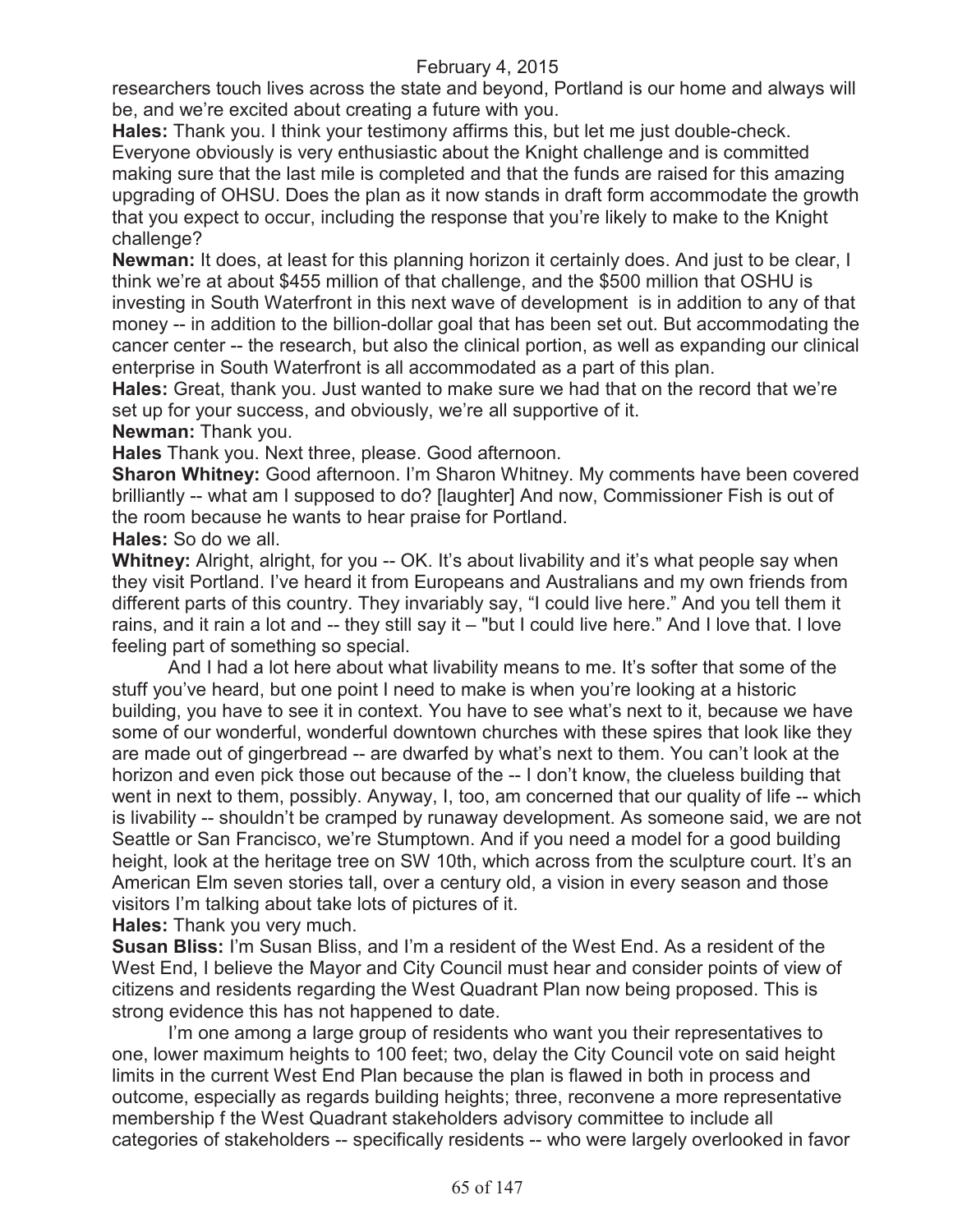of developers and architects the first time around. Not a single resident representative of the West End was included. Four, allow the new group to revisit sections of the West Quadrant Plan and register their comments before any vote by the City Council takes place.

My last words are a repetition. Lower maximum building heights in the West End to 100 feet. Thank you.

**Hales:** Thank you. Good afternoon.

**Burton Francis:** Before I start my comments, Mr. Mayor, I'd like to respond to a question you had about the Pearl. If you look at zoning map 5.10-3, the Pearl is actually three different sections, it's not just one homogenous place. There's the place north of Lovejoy, then there's the place Lovejoy to Hoyt, and then 405 to the river, and then there's south of Hoyt down to Burnside.

#### **Hales:** Right.

**Francis:** So, it's not a homogeneous thing. The second thing I would say is be careful when you're looking to what the residents want or don't want. I think that's dependent -- if you're relying on the neighborhood association -- to how democratic the neighborhood association is and how much outreach that neighborhood association has done in terms of figuring out what the residents are interested in.

Thirdly, I don't know how many were living north of Lovejoy 15 years ago or something like that. You know, it's a very changing area and a changing demographic.

So, to begin my comments, my name is Burton Francis, I'm one of the founding members of Preserve the Pearl, a group of home-owners that formed in opposition to the Pearl District Neighborhood Association and its failure to keep the residents of our neighborhood informed on issues of development and livability. We're inspired by out westside neighbors in Goose Hollow, and look forward to the day when the voices of the residents are actually heard.

The allure of the Pearl can be best experienced along the 13th Avenue historical district where, as we all know, there's brick buildings and early 20th century warehouses, and they've been turned into lofts and framing studios and shops. But any remaining authenticity in this area is fast becoming lost in the pursuit of huge towers and in their design and dominating size which threaten to drown out the last bit of industrial drive -- the authenticity of what the Pearl is attracts people with that we as residents enjoy.

We know the area of the Pearl north of Lovejoy is pretty much lost to the coming forest of South Waterfront-style sky-rises -- and that goes directly to your query. But the area where most of our group lives, which is described in that zoning map I referred to, is still a low-slung SoHo funky warehouse sort of area. Not for long, though. The current zoning map in our area is 75 feet without any bonuses, and that's consistent with about the 88 feet height of the brick buildings along 13th Avenue.

Under the West Quadrant map, however, our area is due to go to 220 feet. That is tripling in our neighborhood. We in Preserve the Pearl ask that you delay any approval of the West Quadrant Plan and at least begin the discussion of density that was never really undertaken seriously in the SAC. And in this request, we will support the so-called minority report.

These are my last comments. We ask that the serious discussion be undertaken to determine if the density that's needed to grow Portland in the next 25 years can be achieved with low and midrise buildings at least in those neighborhoods not already overwhelmed by high-rises. That's our request.

**Fritz:** Does your group support leaving the height limits in the Pearl neighborhood at their current heights?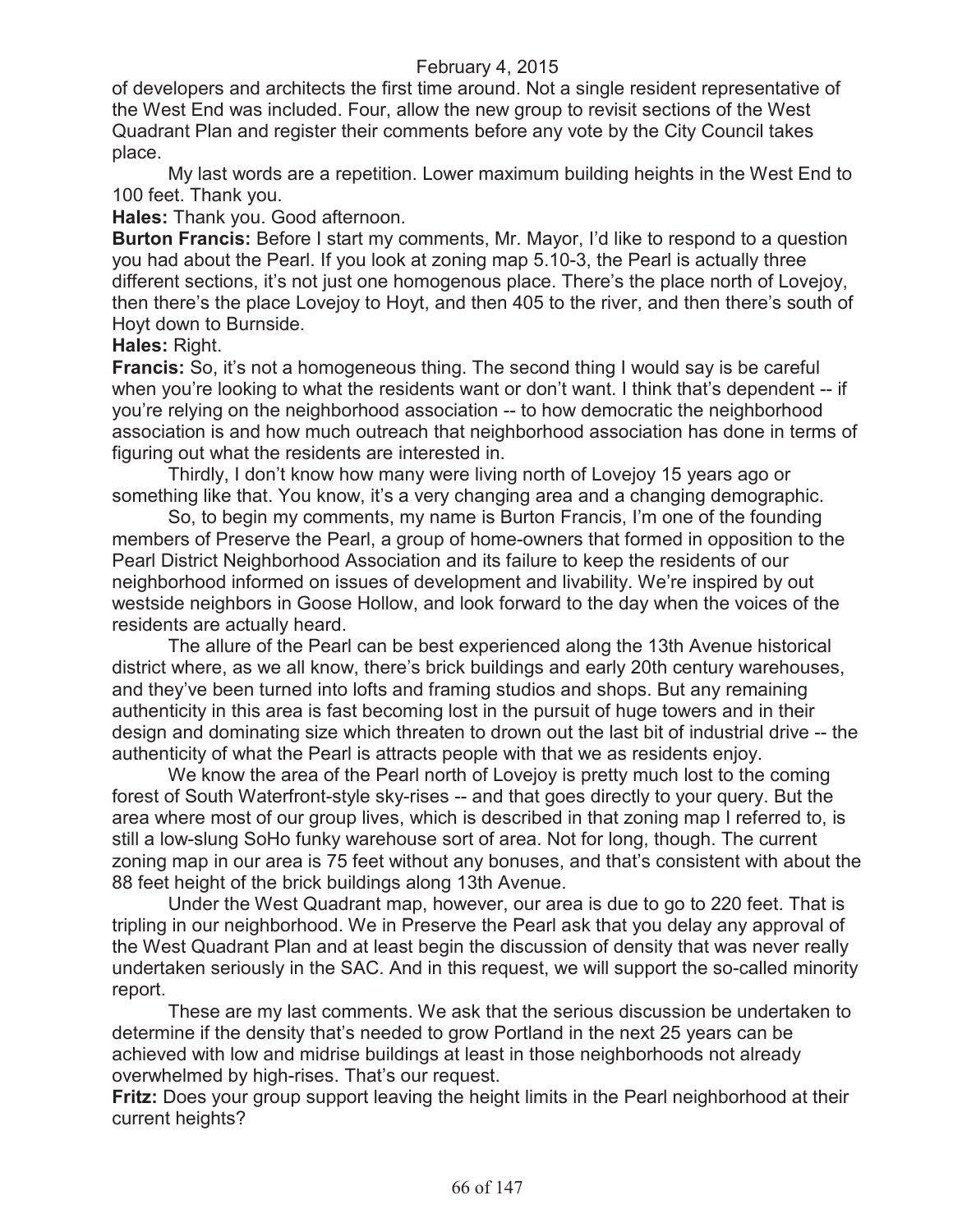**Francis:** Yeah, we would support that. But you know, we want to be realistic. And I want you to understand, we're not against development, we're not against density. There are - to borrow a phrase from a different part of the world -- there are facts on the ground now north of Lovejoy that are pretty hard to ignore. And if that area is going to be designated as a kind of alpha and omega to the South Waterfront, I guess that's what's going to happen. But in our neighborhood, which is south of Lovejoy to Hoyt and 405 to the -- we'd desperately would like to retain the integrity of that neighborhood, which encompasses the 13th Avenue historic district.

**Fritz:** And in your case, it's by keeping the current height limits, whereas in the West End, the request is to reduce them. Am I understanding that correctly?

**Francis:** Yeah, the current high limits, yes.

**Hales:** Thank you all. Good afternoon, welcome.

**Richard Rahn:** Good afternoon. I'm Richard Rahn, I've been asked to read a statement by Tom Neilson who's unable to attend today. These are his comments.

I am a West End resident, former mayor of the city of Salem, a person who has been involved in a great deal of public process around a wide range of issues. I ask you to consider the structure for citizen input on the West Quadrant Plan. A significant component of the 2035 plan will set the parameters for how Portland develops over the next 20 years.

Despite nominations of very capable and experienced residents of the West End, not one was appointed to the SAC. Birds represented by the Audubon Society had more representation on the SAC than the West End's human residents. The West End is the largely residential component within a downtown neighborhood association which also contains the downtown retail core and PSU. A planning process which relies on neighborhood associations to represent the will of the residents and businesses within their geographic boundary is only somewhat reasonable in a homogeneous neighborhood with a very sophisticated process of determining the range of sentiments of those who reside and do business in that neighborhood or with an issue on which there is consensus. In an area with diverse interests that comprises downtown neighborhood associations, this is ludicrous. With an issue as contentious and potentially problematic as building heights in a residential area, this is a mistake.

Recognizing that the process as conducted relied on stakeholders with vested interests -- largely but not entirely financial -- and did not amply allow for input on building heights, a contentious issue, and that two of the City's own appointed commissions are at odds over the recommendations regarding building heights, the issue of heights warrants an in-depth study and more precision in application, particularly in the West End. Thank you.

#### **Hales:** Thank you. Welcome.

**Liam Thornton:** Thank you. I'm Liam Thornton with Langley Investment Properties in Portland, Oregon. I'd like to offer a perspective from someone who recently made the decision to invest in the Goose Hollow neighborhood.

We made the decision to invest in the Goose Hollow neighborhood because we believe in the city's long-established vision for a high-density, mixed use, walkable, livable district with accessible transit -- consistent with what is shown known now in the West Quadrant Plan.

Much of the property in Goose Hollow is actually privately owned -- not corporately owned -- and our purchase of the property was from a private landowner. Moreover, our decision and our purchase price was based on the allowable density and height of that land. In short, land value is based on what you are allowed to do with the property, and people make land investment decisions based on the certainty found in the zoning code.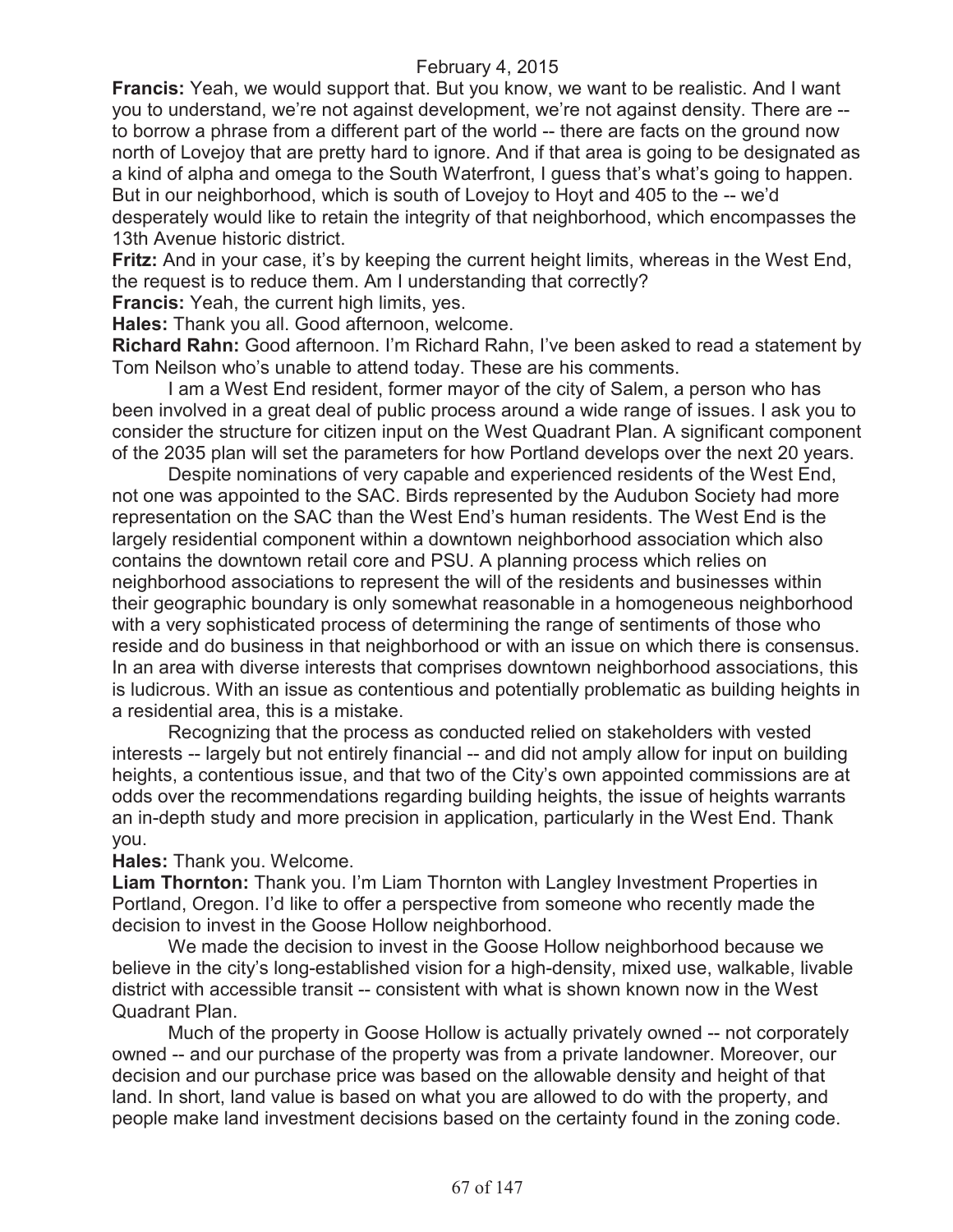For those who are advocating a reduction in building heights -- while wellintentioned and strong arguments are made in favor of that, reducing building heights in Goose Hollow and elsewhere in the central city is not without consequence. It does reduce economic value and negatively impacts the private landowner.

I think it's important to reinforce that the West Quadrant Plan is not proposing or seeking to increase building heights in Goose Hollow, it merely seeks to maintain them in at the same level as found in the current and longstanding zoning code.

Many of you have talked today about new tools in your toolkits to support public policy objectives given limited funding resources and public funding resources. Certainty of the zoning code is fundamental to the attraction of private investment that would support the broader public policy goals contained in the plan.

Additionally, maintaining existing height limits also avoids reductions in current land values and corresponding reductions in property taxes that would dilute the already-limited public resources that would be needed to achieve the public planning and policy goals discussed here today and contained in the West Quadrant Plan. I'd like to state that we support the West Quadrant Plan. Thank you.

**Hales:** Thanks very much. Welcome.

**Tracy Prince:** Hi, I'm Tracy Prince. I'm a resident of Goose Hollow and I'm the newlyelected board president of the Goose Hollow Foothills League. We've had a turnover of seven new board members who were endorsed by the Friends of Goose Hollow and swept all open seats. I'm one of those.

I speak on behalf of the GHFL board who discussed the discomfort they felt with GHFL's representation on the West Quadrant stakeholders committee, especially regarding height limits and removing the required residential overlay. One stakeholder introduced himself as a former GHFL president, but didn't mention that his opinions were not endorsed by the previous or the current board. The official GHFL stakeholder took positions which GHFL minutes show were not endorsed by the board and were simply personal opinions.

The board was also concerned that view corridors are not adequately protected, and that West Quadrant staff and participants have branded The Flats -- a term that has not been in use in Goose Hollow before the West Quadrant discussions -- and then stated that this area needs rebranding by a developer.

So, in front of you there's the official letter that was unanimously presented by the Goose Hollow Foothills League board. I don't know if you want moo toe go step by step through our suggested changes.

**Hales:** If you've got them here for us, it would be better if you led us to go through that later.

**Prince:** They address our concerns with representation. We unanimously endorse the building height minority report and the environmental report. We request a delay of the vote today because as the new president I have called -- I've heard a lot of people say what Goose Hollow wants on height limits, and I'm a little tired of it so I've called for a vote of the membership so that the residents, the members can speak and can vote on height limits, bonuses, and FAR. We were misled during the West Quadrant process. We were told we could not discuss lowering height limits by planning staff. So, we plan to discuss that.

Finally, a quick issue is on page 171 -- this my personal issue. There's a map problem in this plan. Regardless of what you saw presented by the planning staff today, the map that's in the draft only shows -- the height limits are only showing the full build out of every bonus possible on every property on the West Quadrant, as if that is going to happen on every property. That rarely happens that a property get its full bonus. So it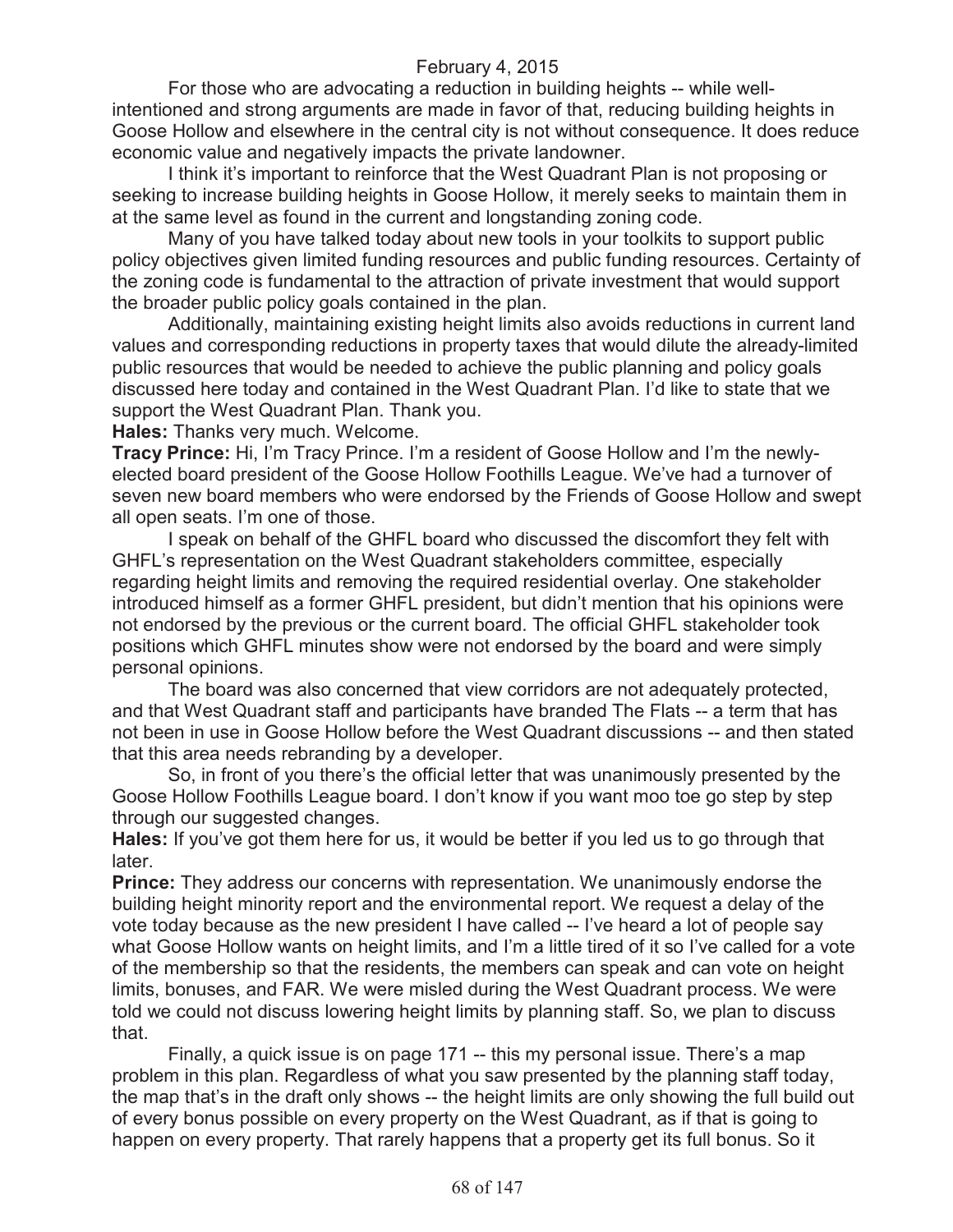seems like -- just looking at the map -- that it's kind of a deregulation of bonuses. I think in order to make sure everybody understands that it's not, somewhere in this plan should be today's current base height limit. I had to look in another City document to find that information. So, I'm asking for the current base heights. Thank you.

**Hales:** Thank you.

**Fritz:** That's a good point, thank you. So, Tracy, just to clarify -- the Goose Hollow Foothills League does support changing that block from RHD to CXD as long as it does have the continued residential requirements?

**Prince:** Yes. There was discussion about that, and that was unanimous to change that as long as it has a residential overlay. What most of us don't want to see of the current board is we don't want to see a standalone parking structure, and a residential overlay will require that. We've actually offered the MAC to come and give us that exact proposal that they've offered on Block 7 and propose it over on 20th on the lot right here, and we'd go for it. Exactly the same, bury the parking, and that would support that possible proposal.

We understand that some flexibility is needed, but stripping off the required residential overlays is only good for developers and is not good for the neighborhood. We're a dense urban neighborhood and we need 24-hour eyes on the ground, which residential development gives. Thank you.

**Fritz:** Thank you. And my second question is historically, the Hollow is the better term? **Prince:** I literally wrote the book on it. [laughs]

**Fritz:** I know you did.

**Prince:** So, it really drives me crazy. I'd never heard that term used before. Nick Clark talked about talking to his family who'd been in Goose Hollow, his father's been in Goose Hollow since 1938 when he lived there as a child -- Bud Clark lived there. So, nobody remembers it being called The Flats. This was a term that either the participants or the staff of the West Quadrant process started using because maybe they didn't know. It should be called the Hollow. The lower elevations at the base of the hills are the hollow - that's the hollow. And it really is infuriating to see them putting as a line item that they literally ask a private developer to rebrand us. And that just makes me pretty angry. [laughs] And also, you ask about the 405. In every iteration -- I've been involved with the Goose Hollow board for almost a decade off-and-on and checking in and out -- every iteration of the board, no matter what our arguments are and how we disagree with each other, we all like the I-405 cap.

**Fritz:** Yeah, thank you. Potentially we might do one and let us take out the City as the implementers as was suggested by Patricia Gardner. If somebody else is willing to pay for it --

**Prince:** I agree. And in 10 years, it'll be worth it for a developer to cap that. **Fritz:** Thank you.

**Hales:** Thank you. OK, the next three. Welcome.

**Kal Toth:** My name is Kal Toth, I live in Goose Hollow. Thank you for the opportunity to speak to all of you. I have submitted my full testimony since I had to cut quite a few paragraphs of the one I have right here in front of me.

I moved to Portland in 2001 from Vancouver, British Columbia because Portland was and remains to this day a human scale city. It avoided the vertical sprawl of Vancouver, Seattle, San Francisco, New York, and other cities like that. Over the 20-year period, I watched the neighborhoods of Vancouver abutting the city core, False Creek -- so it's a little bit like here -- False Creek, Yaletown, and Coal Harbour rapidly littering the landscape with virtually indistinguishable glass towers, creating skyline similar to those of so-called world cities of the far east.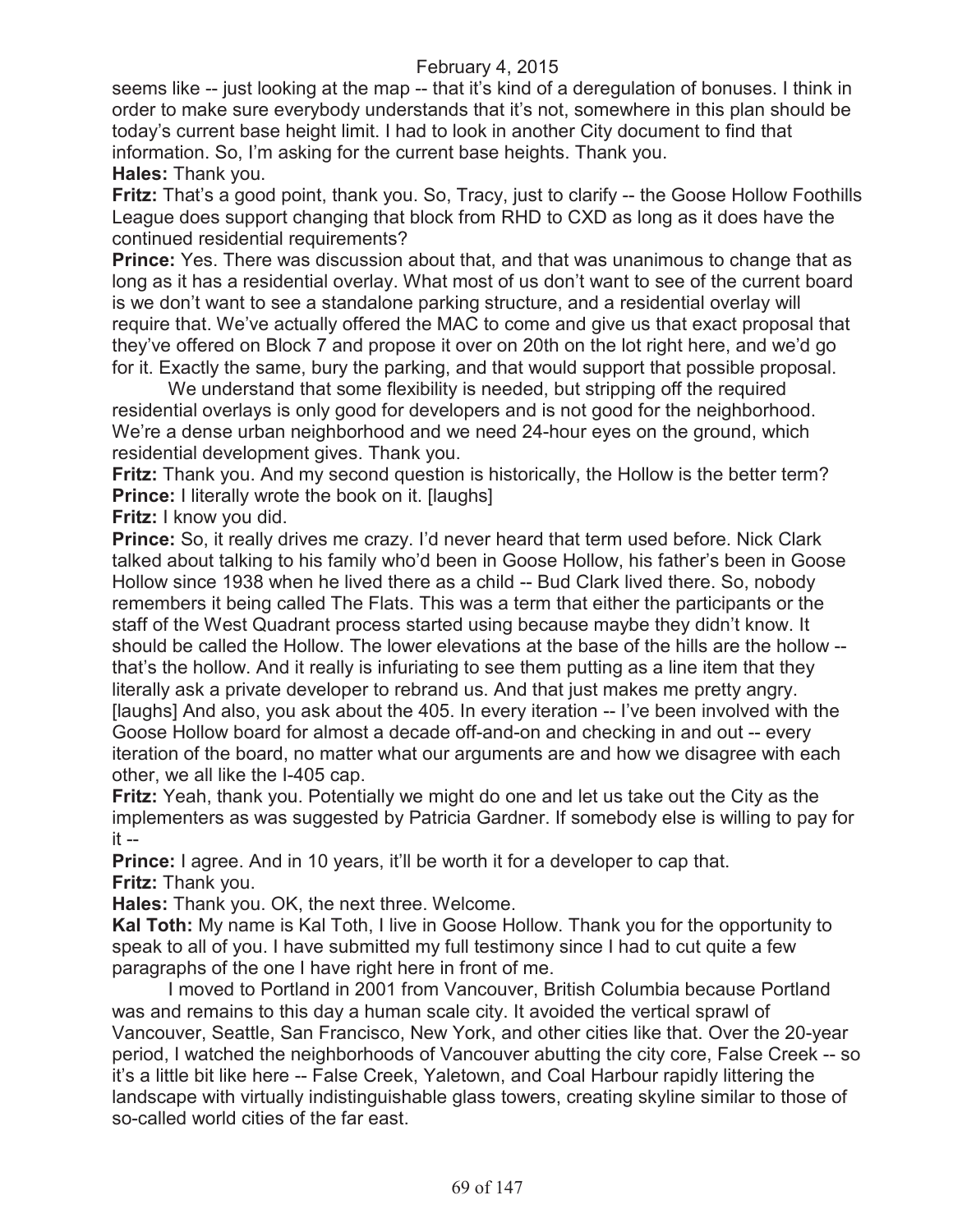Not surprisingly, Vancouver's embrace of high towers was made possible by land use policies that attracted huge inflows of global moneys, mostly from Southeast Asia. Instead of fostering affordable housing and livable neighborhoods in Vancouver, this wave of high-rise construction created a glut of luxury housing for the very wealthy, many of them visitors from other lands and many occupying them only part time.

This over-supply of unaffordable housing has pushed ordinary Vancouver citizens further into less-affluent neighborhoods including the city's downtrodden east side, which is a druggie area. Apparently, taxing empty units has become a challenge and a hot election issue of late. There are other ways of achieving density, not just height -- as some people have mentioned. I hope you can solution such problems. Thank you. **Hales:** Thank you. Welcome.

**Connie Kirk:** Hi, my name is Connie Kirk, I live in Goose Hollow -- **Fish:** Connie, we've missed you.

**Kirk:** [laughs] It's been much too long -- glad to be back. I urge to you vote to lower the height limits in the West Quadrant. You know, throughout the West Quadrant process, there's been an assumption that those who oppose skyscrapers in residential neighborhoods are ignorant of the planning process. On the contrary, many are urban planners, engineers, historic preservationists, and property owners. They're the gatekeepers of unchecked growth, vertical sprawl, and economic disparity.

This love of skyscrapers is an enticing apple, but replicating New York in Portland brings risk. And having lived in skyscrapers for many years in New York City, I concur completely with Suzanne Lennard's analysis. It really creates a life of atomization, it dilutes civic involvement. Manhattan today has evolved into a playground for those who are wealthy enough to afford high-rise living, but the middle classes and the working poor bottomed out. They have to commute long hours to serve the city's upper classes. While I was there, the elderly even had to resort to living in their storage lockers. It's just disgraceful -- the elderly living in their storage lockers. Now, I've lived on both sides of the economic aisle, and I just don't want this to happen in Portland.

As for the GHFL, it is true as Dr. Prince said -- they were voted in unanimously, and they were voted in in a landslide by Goose Hollow residents. So when they speak, they do speak for us.

Also note Dr. Toth's comments on Vancouver, British Columbia -- it's a classic example of point tower development, and Vancouver's papers consistently I can't. It's a classic example of point tower development. They consistently report on the stripping away of history.

I would like to leave you a few final thoughts. Commissioners, you can feel proud that Portland's model is not saturated with point towers. Feel good about that. And I leave you also with a report from the BBC notes of January 12th, 2012. Barkley's capital analyst his this to say: often the world's tallest buildings are simply the edifice of a broader skyscraper building boom reflecting a widespread misallocation of capital and an impending economic correction. With that, I urge you again to lower the height limits in the West Quadrant, and I thank you for your time. **Hales:** Thank you.

**Joan Kvitka:** Hi, I'm Joan Kvitka, an involved neighborhood advocate who understands the livability of the South Auditorium district. I represent a neighborhood group called SAGE, South Auditorium Greenway Environs. We are honored to appear before you today, and we speak as voice for the hundreds of residents who live downtown from the Keller Auditorium along the Halprin Open Sequence to the Lee Kelly sculpture park.

Over the past year, we have worked closely with the City of Portland's Bureau of Planning and Sustainability in defining the needs of our historic neighborhood. SAGE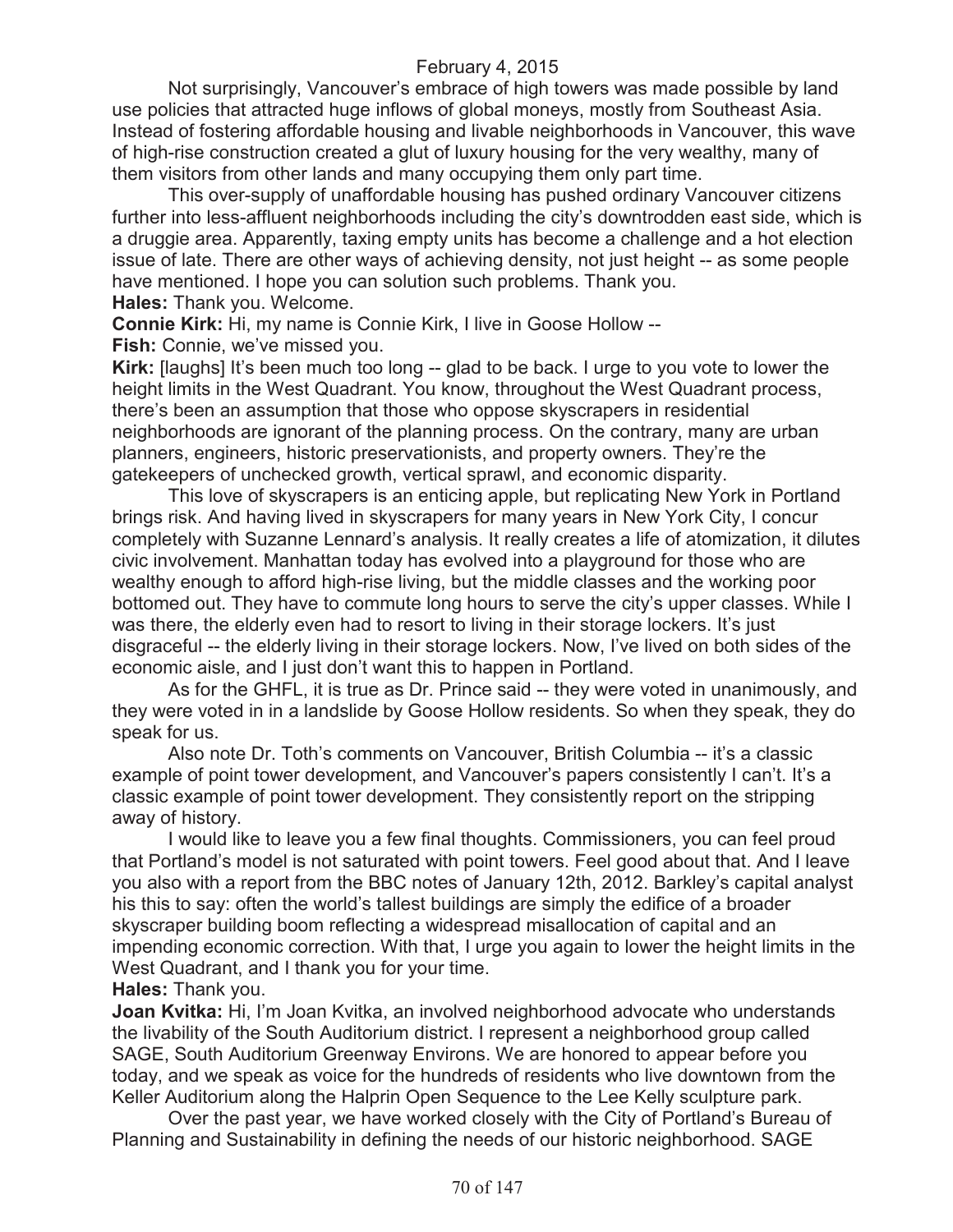appears before you today to endorse the focus on neighborhood livability within Central City 2035 West Quadrant Plan.

West Quadrant Plan links of insights of 21st-century urban planning with the foresight of Portland designers of 50 years ago. Briefly stated, beginning in the 1960s, the renewal the South Auditorium district brought Portland national distinction as pioneer in urban design that promoted the values of sustainability and livability. The creation of super blocks dedicated to tree-lined pedestrian paths, cascading waterfalls, hills and valleys brought daily interaction with nature into the built environment of live, work, and play. Lawrence Halprin's design elements still today connect the beauty and harmony of the Willamette River and Cascade mountains within a freshly-imagined urban landscape. Existing tall towers were many of us live do not dwarf nature's aliveness in our neighborhoods.

As development moves forward in the West Quadrant in general and South Auditorium district in particular, we want to remain true to the harmony and balance within our urban environment. In closing, SAGE knows that high density living need not overwhelm us. A varied landscape with open spaces and green canopy, diverse building heights, mixed use functions, and daily encounters with the joys of nature, art, and culture should intertwine. Our conclusion is best summed up by saying SAGE supports urban development in the South Auditorium district that brings the sage wisdom of nature into our city planning. Thank you.

**Hales:** Thank you. Welcome.

**Robert Wright:** My name is Robert Wright. My wife and I have lived in the West End since 2006. We returned to the city where we were born, raised, and educated. We were from Southeast Portland. There are many fine southeast neighborhoods, but we were drawn to the West End with its urban vitality and livability.

I am very proud to say Portland has been the world leader on many things, urban development among them. People are drawn to Portland not only to learn but to live. Five annual International Making Cities Livable conferences have been held in Portland. Portland has become the model for urban planners from around the world.

Areas of the West Quadrant -- the West End, Goose Hollow, the Pearl -- are at or approaching the sweet spot of urban development, the fine balance between urban livability and density. Proposed maximum building heights will upset that balance. Clustered high-rise residential buildings and livability are most directly at odds. There appears to be school of thought among some city planners that we should copy larger cities with clustered high-rises rather than lead as one of the most livable cities on the planet. Those involved in the development of the West Quadrant Plan have publicly countered that all new buildings won't be expected to reach legislated maximums, so, not to worry. This is naive or dishonest. It is a hope, not a plan.

Other cities have accommodated increased density without resorting to vertical sprawl with tall, dark canyons that limits street-level access to light and air, becoming gusty wind tunnels on windy days. They have proved that urban density can be increased with mid-rise buildings while preserving structures and heritage.

If the proposed plan is adopted, city planners will still be in Portland years from now but then it will be studying the post-mortem of what went wrong. Admittedly, the ability to build tall buildings packed together would attract and benefit developers and increase the City coffers with higher tax revenue, but that would come at the greater expense of what makes Portland's urban areas attractive and livable. By the time the comprehensive plan is approved and buildings are allowed to the proposed maximum heights, we gray-heads will be long gone. Our children and grandchildren will live with the consequences of your planning. I strongly urge you to lower maximum building heights in West Quadrant Plan.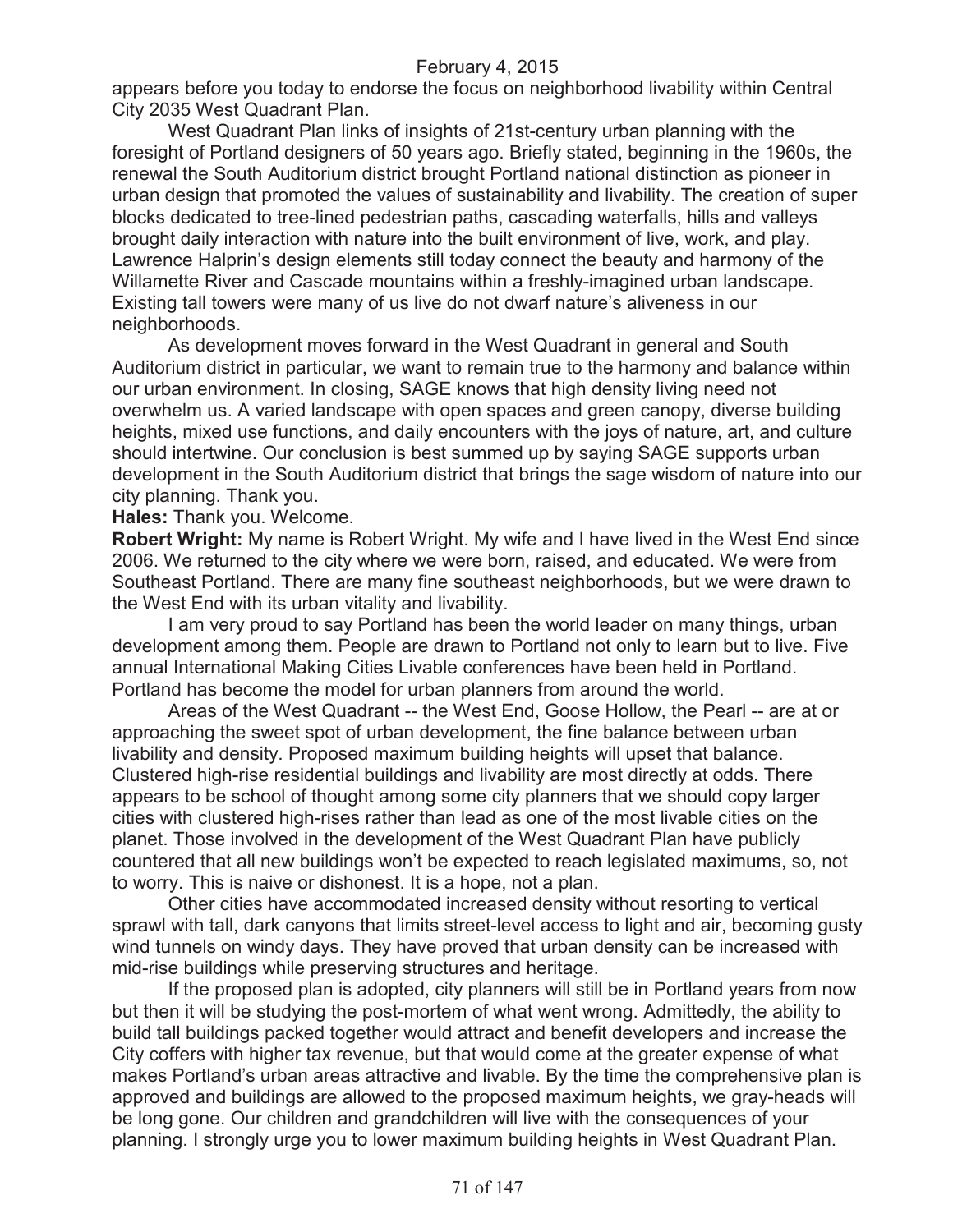**Hales:** Thank you. Mr. Wilcox?

**Peter Wilcox:** Greetings, I'm Peter Wilcox, I live in Northeast Portland. I'm a licensed captain, that's' why I'm Captain Peter Wilcox, and I'm also president of Columbia Riverkeeper, although I'm speaking on my own behalf today. I actively participated in the central reach and West Quadrant Plan meetings and charrettes, and I'd like to give you briefly a visit to the current state of the city regarding the waterfront regarding prior plans, and also mention some ideas -- and I won't get to all of them.

As noted in West Quadrant Plan's executive summary item number one, no other topic generated more shared enthusiasm among participants than activating the Willamette River. That's what I'll talk about mostly. Yet, the river activation recommendations in the West Quadrant and central plans could be considerably bolder and greener and even have a bigger economic impact -- in my opinion -- and will still leave us behind other urban waterfront cities when we're done with what we have their now.

The 1998 the Central City Plan called for a network of water taxis -- that's a topic I've been interested in for a long time, as some of you know. Many of those at the hearings who spoke about this are sorry that it already hasn't happened, and 13 years later in the river renaissance plan, this was again championed and challenged the City to connect quote unquote new and existing neighborhoods to and across the river through multiple means that include water taxis.

What can be done about a bolder, greener plan that includes water transport? Here's a few ideas. First, either complete the implementation of the current Waterfront Park master plan or update it and follow through on those recommendations. Hopefully, either way a river-connected Portland will emerge, using vessels that leave the river cleaner and the city greener behind their small wakes.

Second, move up the two existing West Quadrant river transport actions from six to 20 years for another couple of decades to two to five years -- at least the one that studies the funding that's available.

Third, the Portland Waterfront Alliance is a group that I'm part of made up of individuals and organizations who spend a disproportionate amount of time looking at the city from the water and its rivers. And we're creating and will be sharing a vision -- a really bold vision -- for activating the downtown waterfront with new place-making and a riverconnected city centered the on the James Beard public market. I have a couple other ideas regarding funding for this, especially on the state of the science restoration that are on my letter that I'll give to you.

**Hales:** Good, thank you very much.

**Cox:** Thank you very much.

**Hales:** Welcome.

**Ruth Ann Barrett:** Hi, I'm Ruth Ann Barrett, and I'm going to start my presentation by admitting I am a near nobody. I'm a somebody in terms of sustainability, I'm a sustainability advocate. I have a site, earthseries.tv and about 10,000 people come to it to hear the voices of sustainability each month.

I'm here because I've been starting a PDX downtowner -- I started it three or four years ago -- channel on YouTube. And I pretty much do what I like, and I interview people who interest me, and I'm creating pieces of work around educating our citizens who, if you remember, the research indicates that we're really quite unaware and clearly not very knowledgeable about the ABCs of government.

So, here I am, and I did something called spongy parking lots. It's a short three minutes, and what it does is talk about taking the parking lots that surrounds me -- and now I'm going to admit something to everyone -- I live in Chinatown. I know you never get to meet people much who live in Chinatown, certainly not in the New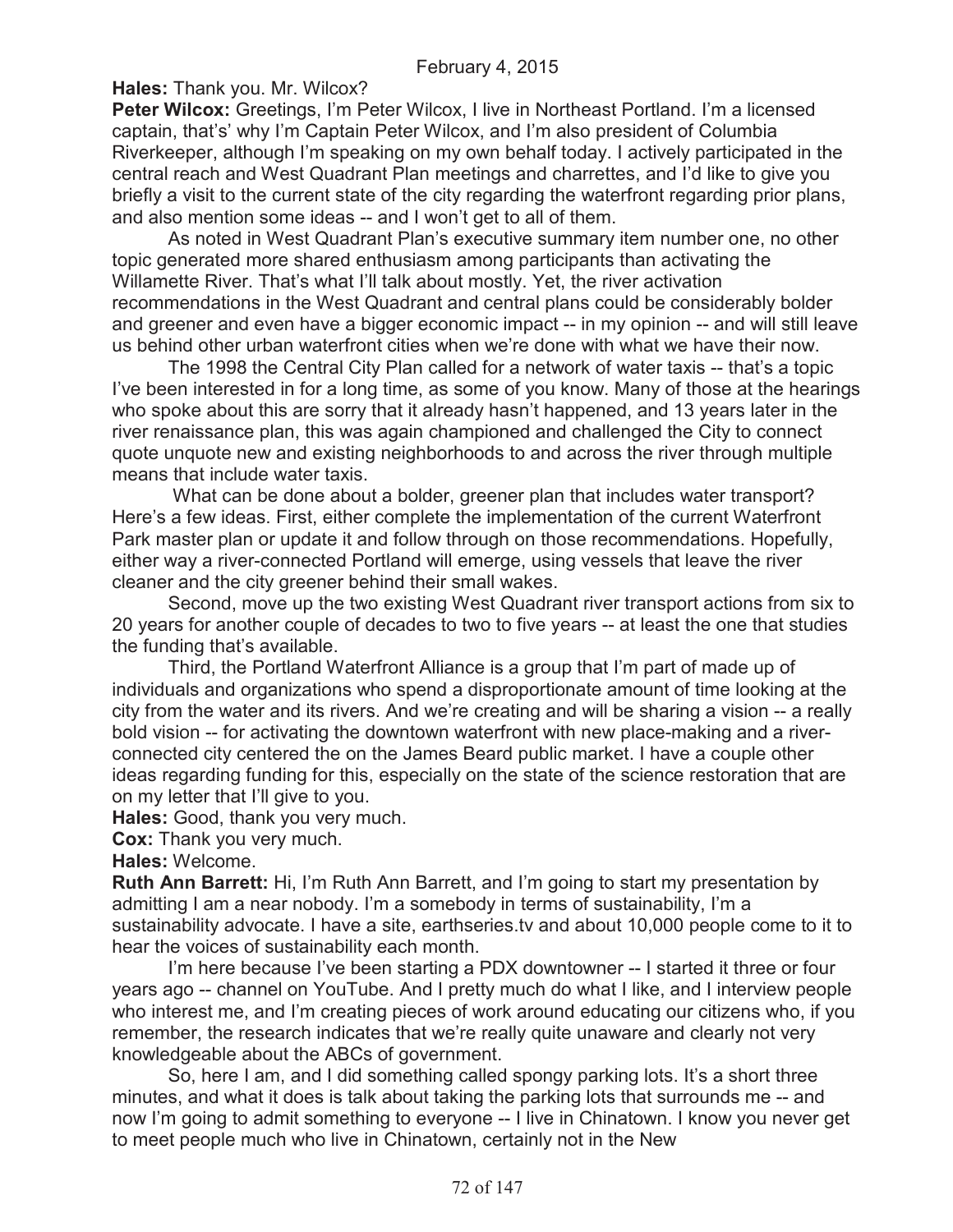Chinatown/Japantown Historical District, of which I'm very proud. And so, one of the things we have in the area is parking lots galore, and they need to be spongy. And one of the interesting things is the quadrant plan, which I think is miraculous -- I have nothing about the highest respect for everyone who contributed to that. But it's awesome, this minority report things that I got my hands on, and one of the things they talked about is specificity.

And you know, in my neighborhood -- looking up at this plan, which again, I have the greatest respect for -- where is what we used to call an MBO objective? How many old buildings, how many abandoned buildings, how many unsafe buildings, and of those in your 35-year plan do you intend to restore? That's all I want. I want to know if those three parking lots around me are going to be there for the next 30 years, because then I have each more fuel to say we need to make them spongy today. Thank you.

**Hales:** Thank you, thanks very much. Appreciate that. And what you'll find in Portland I think is almost anybody can propose a good idea and have it get adopted. So, thank you. **Barrett:** Thank you for the encouragement.

**Lynn Grannan:** My name is Lynn Grannan, and I represent Oregon Nikkei Endowment. We are a nonprofit, I serve on the executive board of the organization. We have two projects. One is the Japanese American Historical Plaza that's on the north waterfront, and the other is the Oregon Nikkei Legacy Center which is on NW 2nd.

Before I go on, I just the word Nikkei. It refers to anybody of Japanese descent who resides outside of Japan. So, that would from my immigrant grandparents down to my grandchildren -- we are all Nikkei. The Japanese American Historical Plaza was built 25 years ago. It was a vision of one of Portland's greatest visionaries, Bill Naito. And with the help of our Nikkei community and with the help of Portland City, including the Portland Parks and Rec, the Metropolitan Arts Commission, and the Portland Development Commission, we made Bill's vision come to reality.

It tells the Nikkei story from Japanese immigrants down through their settlement in Oregon and then their lives through the wartime where they were incarcerated to resettlement. And it tells it through art in bronze etchings and through poetry edged in stone. Bill liked to refer to it as the Bill of Rights Plaza because it evokes for many of us the rights guaranteed to all Americans through the Bill of Rights, and he had those etched in stone and that's the beginning of the plaza.

Our other project is the Oregon Nikkei Legacy Center, which is located in Old Town/Chinatown. And many people don't know that prior to 1942, it was known as Japantown. At that time, it had over 100 Japanese-owned businesses. And of course, that all ceased to exist after May of 1942 when everyone was removed. Our Legacy Center is located in one of the original Japanese businesses.

And I'm a retired educator, so when we have our thousands of visitors that have come through both of our projects in the last 20 to 25 years, it is really powerful when we tell the stories of our ancestors and our legacy and we are in the actual buildings where they worked and they lived. As many people have mentioned, the legacy that we have here in Portland is so important and so rich, culturally rich, and we hope to be able to preserve this.

I would like to thank the Portland bureau of sustainability to go through this process with us and discuss how we can work together and maintain the rich history that we have for future generations. We do support the height limit only on Block 33. I think there are there areas that were noted in the maps. And we also support the immediate adoption of the nomination for the New Chinatown/Japantown National Historic District. And thank you for working with us thus far.

**Hales:** Thank you, thank you very much. Good evening.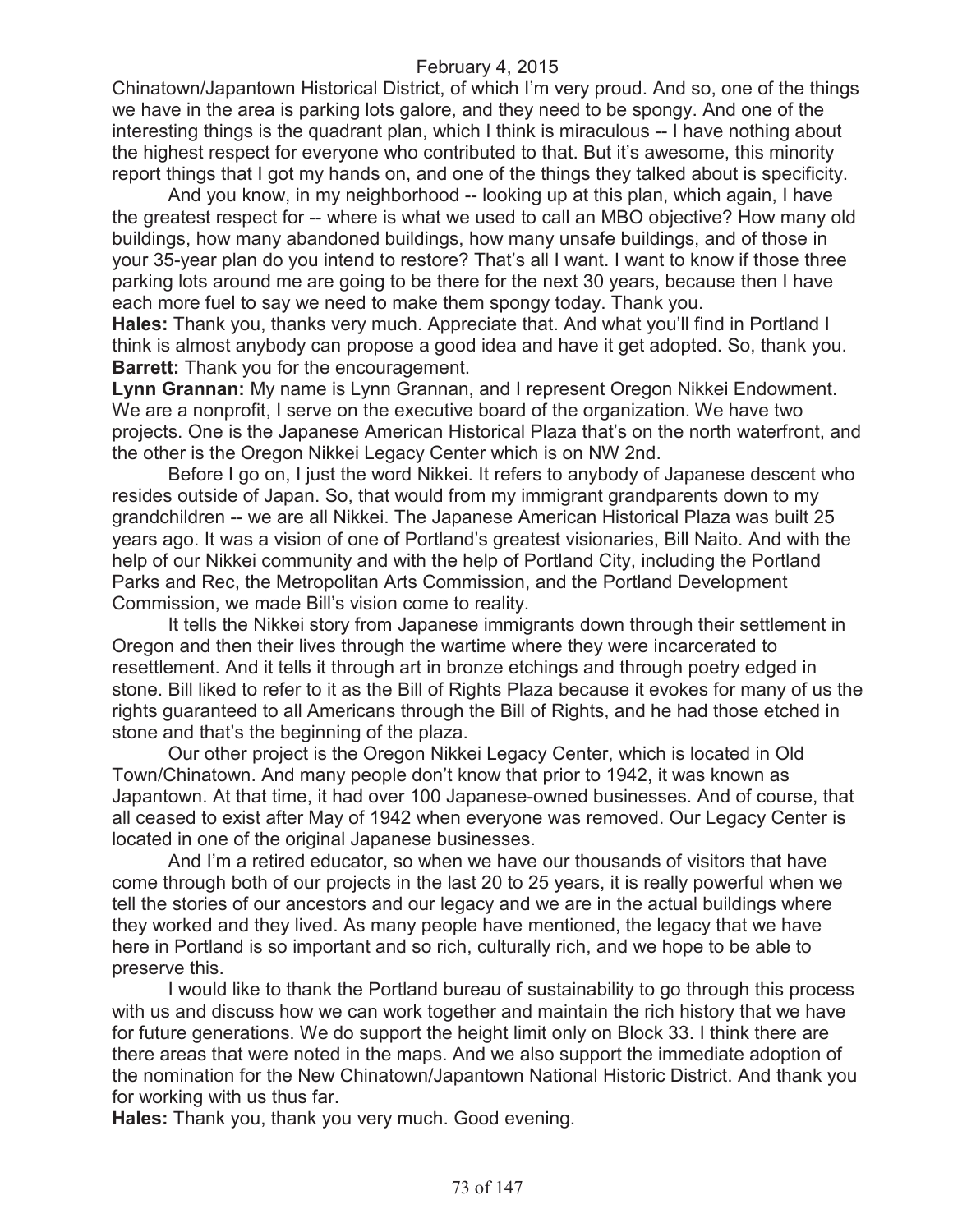**Tina Wyszynski:** Hi, I'm Tina and I'm testifying on behalf of my husband Randy who could not be here because he's out of town. So, here we go.

Hello, Councilors and Mayor, thank you very much for the opportunity to appear before you. As a seven-year Goose Hollow resident and former GHFL board member - that's Goose Hollow Foothills League -- for more than four years, I am deeply optimistic for the potential that Goose Hollow has as neighborhood. Being as close in as we are to one of the most dynamic downtowns in the country, with careful planning, there is no reason our neighborhood shouldn't become one of the most desired locations to live, work and play in the USA. It is convenient, historic, and diverse. I feel confident that if we can focus on the safety, livability, parkways, public spaces, availability of retail and family living, we can achieve that dream.

I say this with experience, as I have lived in every quadrant of the city and have been involved in neighborhood associations throughout as well. It is through these experiences that I chose to devote my time to the Goose Hollow cause. I feel it is a diamond in the rough. I was very excited to participate in not only the visionary conversations that we were able to have in the past four years through the VRC, but as well through participation in the design charrettes that were held in conjunction with the City of Portland. The great thing about an open and thorough process is that you can't complain about it once it is completed.

From past experience, done properly -- which I firmly believe this process was done not only properly but robustly -- I have seen this process leave some incredible legacies and build some great relationships throughout the neighborhood. I must admit that in the beginning, I expected the City would have its own agenda. However, I was pleasantly surprised to read how thoughtful, thorough, and representative the results and recommendations that were recently published were. It is nice to see the results of careful collaboration when all parties are respected and their viewpoints taken into consideration. I am happy to say that the recent study was not only representative of our neighborhood - our entire neighborhood, not just one building -- it left me excited to be visionary enough to live in and own a piece of Goose Hollow. As a resident and former GHFL board member, I fully support the West Quadrant Plan and implementation. And the capping of the 405. [laughter] Thank you.

# **Hales:** Thank you.

**Michael Mehaffy:** Good afternoon, I'm Michael Mehaffy with the Stasis Foundation, 742 SW Vista Avenue. I'm a practicing urban planner and urban designer and I also do research and education in sustainable urban development, and many of my good friends and colleagues have been part of developing the West Quadrant Plan. So, nothing I say is meant to impugn their hard work or others' throughout this process. But as I have shared with staff previously, there is research evidence on tall buildings that shows that they can fuel demolition of historic structures; they can exacerbate economic inequality; they have significant impacts of shading, wind, view and other factors; and they can degrade the livability of the critical public realm.

The claim that tall buildings will promote more sustainable development is contradicted by a large and growing body of research evidence -- I'd be happy to share more of that with you. I do understand that tall buildings offer attractive profits, particularly for affordable housing -- that's a goal I share very much as well, but I think we have to recognize the dangers in this kind of supply-side economic strategy, deregulating so that the wealth will trickle down to the rest of the city and to affordable housing and other things we want to do. In many cities around the world, the results of this strategy have been -- to put it bluntly -- dismaying.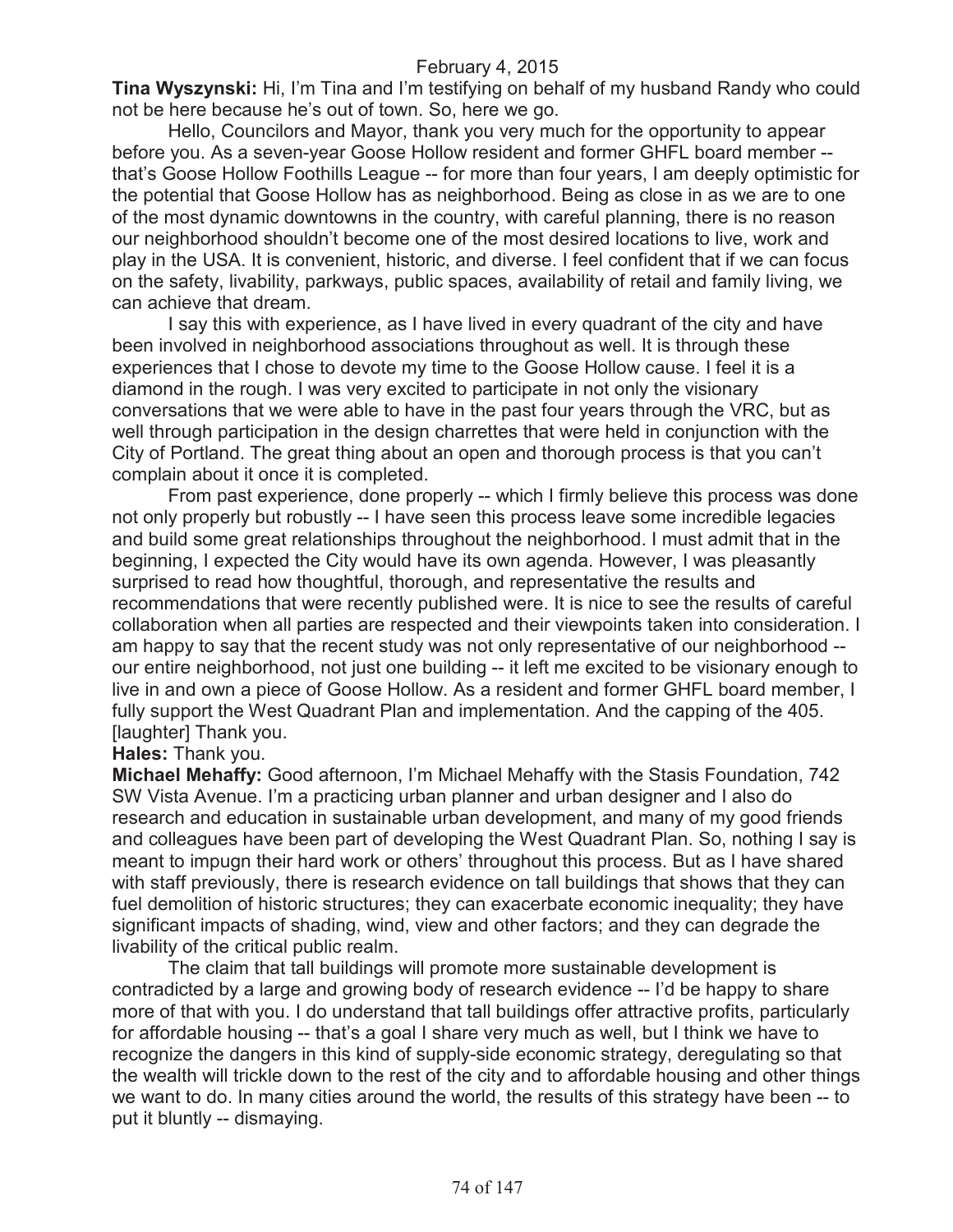Some of my own research for the Urban Land Institute has documented how global capital currently is flooding into high-rise projects and profoundly changing the character of cities around the globe. And unfortunately, we are not here. Up until now Portland, has been a champion of an alternative path to urban economic development -- a Jane Jacobs model, if you will -- promoting diversity of people, of businesses, of building types and ages, and I think it's urgent to build upon and secure this kind of economic asset and to maintain our global leadership and not throw that away and rush to become a pale imitation of some other city that we wish we were. We are a great city already and to that treasure, let us first do no harm.

**Hales:** Thank you very much. How many more do we have left signed up? **Fish:** Sir, are you going put your testimony in?

**Hales:** Michael, are you going to leave us a copy of your testimony?

**Mehaffy:** Actually, I have already submitted that to your staff, all Councilmembers,

Commissioners have a copy of those already. I would be happy to furnish additional. **Hales:** As long as we've got it in the record.

**Mehaffy:** Yes, there's a white paper that actually sets out many of the citations and evidence-based approach that we're advocating. Thank you.

**Hales:** Great, thank you.

**Parsons:** I believe we have 30 or so more.

**Hales:** I don't think that's still true in the room. How many are still planning to testify? OK, we're down to a relatively manageable number. Let's take a five-minute break and come back and try to finish it up.

**Fritz:** Just to stretch.

**Hales:** Just a stretch. We've been at it three hours.

At 5:00 p.m., Council recessed.

At 5:09 p.m., Council reconvened.

**Hales:** OK, let's get ready to get back to the hearing, folks. Five-minute breaks are very dangerous here because they tend to become longer than five minutes. We'll convene in about 30 seconds here. OK, we'll take up where we left off and call the next three people, please. Come on up. Welcome. Go ahead.

**Indrani Boyle:** Good afternoon, my name is Indrani Boyle, I'm an associate campus planner at Portland State University. I'm here on behalf of our director of campus planning Jason Franklin, who served on the stakeholder advisory committee but couldn't be here this afternoon.

I'm here to express support for recommended draft West Quadrant Plan. The plan emphasizes the continued success of downtown Portland, and also improves key areas. The success of PSU is undeniably linked to the success of downtown Portland. I don't think we can pretend otherwise. PSU is a major landholder and employer in the central city, and we believe that this plan supports PSU's mission and future growth.

Like much of the central city, PSU's growth is becoming more dense and mixeduse. Any new buildings are likely to have a partnership component with either another institution, a nonprofit, a government agency, or a part of the private sector. In order to enhance that kind of development, we need the appropriate land use entitlements and infrastructure development. We believe this plan makes that possible.

We welcome the levels of density recommended in the plan, which will increase the vibrancy of the University District, create new opportunities, and also increase private housing development, which serves PSU students. We want to recognize the hard work of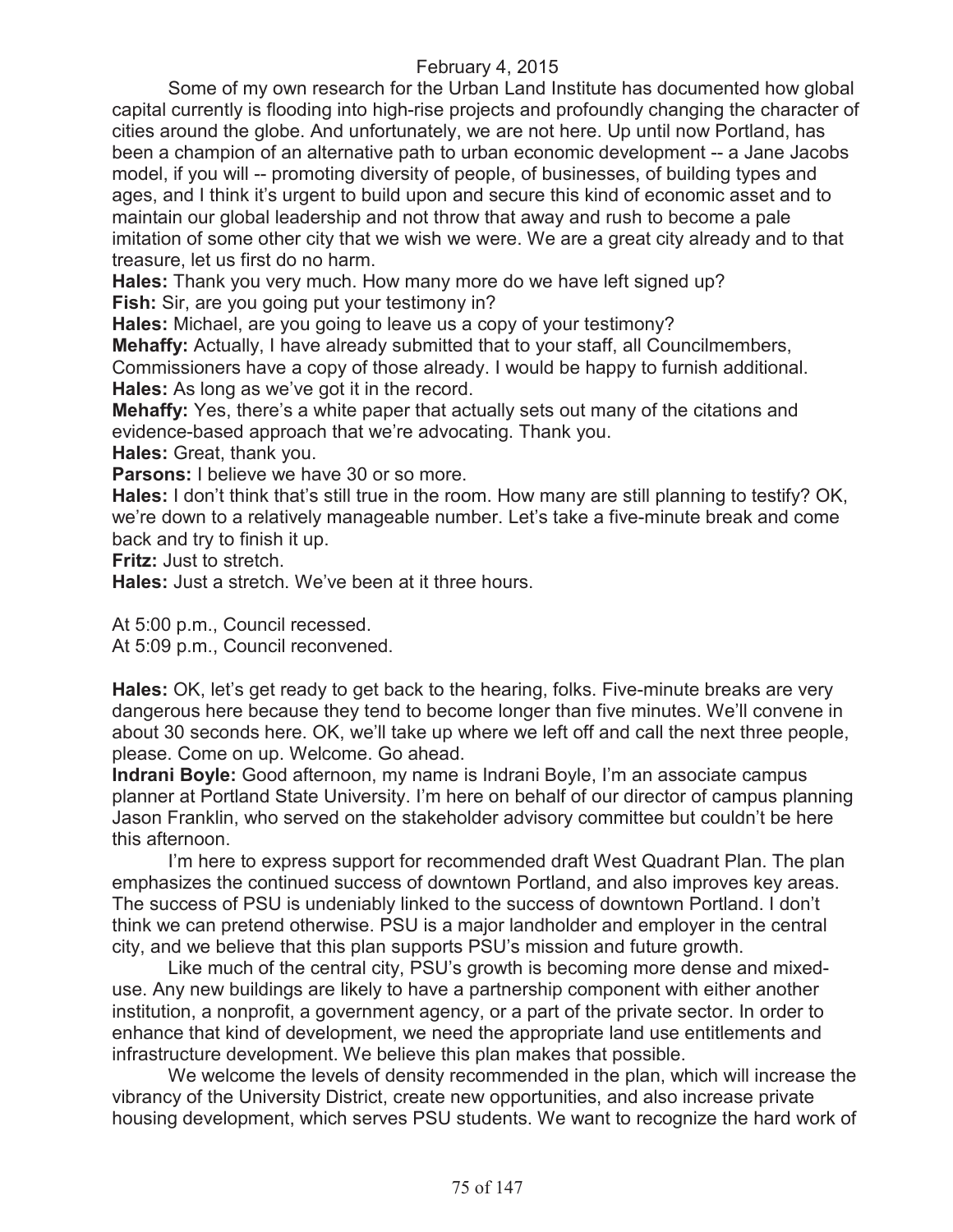staff and the advisory committee, and again, we encourage you to adopt the plan. Thanks for your time.

**Hales:** Thank you. Welcome.

**Kristine Sarles:** Thank you for the opportunity to speak today. My name is Kristine Sarles, I am a 25-year resident of downtown Portland. I've lived by Portland State where I attended and graduated from, I've lived in Goose Hollow, I've also lived in Northwest near the Fred Meyer near civic stadium, and I'm currently as of the last 13 years living in the Pearl District in Irving Street Lofts, which is part of the Preserve the Pearl area. I'm here on my own behalf, however. I do support actually what he was talking about, however, in terms of the historic part of the Pearl District, which is slowly disappearing. Actually, more like rapidly disappearing.

It's interesting you're representing Portland State. Well, Portland State actually has been known for its urban planning, and its urban planning in terms of = how Portland is right now in terms of its footprint and walkability, livability, and building height restrictions.

When I graduated from Portland State, I had very specific career goals in mind. I made a conscientious choice to pick a career that I of course would enjoy but would give me the great's chance of being able to remain in Portland. I did so because I appreciate the lifestyle and quality of life that the city affords me. A large part of my lifestyle and its quality of life has much to do with the urban design of the city -- Portland State had that influence. I truly enjoy walking around Portland and living here. Key to this sound design is a restriction of building heights.

In any case, many of us here today are distressed -- not about development -- in fact, development can have a very positive impact on communities. No, we distressed over the fact that the West Quadrant Plan in its current iteration seeks to eviscerate the identity of Portland, a city that for the most part currently affords many of us a higher standard of living than what we would find in other cities, and this has great deal to do with building heights. Thank you again.

**Hales:** Thank you, thanks very much.

**Fritz:** Can you just tell me -- how many story is Irving Street Lofts?

**Sarles:** It's 70 feet high, 7 stories.

**Fritz:** Thank you.

**Hales:** Thanks. Next speakers, please. Good evening. You're on first, Mr. Spencer. **John Spencer:** Good afternoon, Commissioners, and thank you for hosting this event. I'm here representing the Urban Design Panel, which is made up -- and the executive committee of that panel -- which is made up of members from the American Institute of Architects, the American Planning Association, and the American Society of Landscape Architects. So, it's a multi-disciplinary group that gets together a couple time a month and deals with urban design issues in the central city and other parts of Portland and other parts of the region.

We've been a participant in the planning process through some charrettes, we've hosted some workshops with staff, so we've been involved in the process. And we support the West Quadrant Plan as it was presented to you here, and we support the maximum height limits that are incorporated as part of the plan.

I think our group feels that it's important and there's a whole history of planning in Portland where it's well-regulated but there are allowances for a whole lot of variety of building types and building forms and building shapes and building sizes on our small blocks, including some tall buildings. And we really don't see the recommendations - basically refinements, I believe -- of the current height limits as being big issues or a threat to the scale and diversity and the livability a lot of people have been talking about. **Fish:** Excuse me -- could we start the clock on this?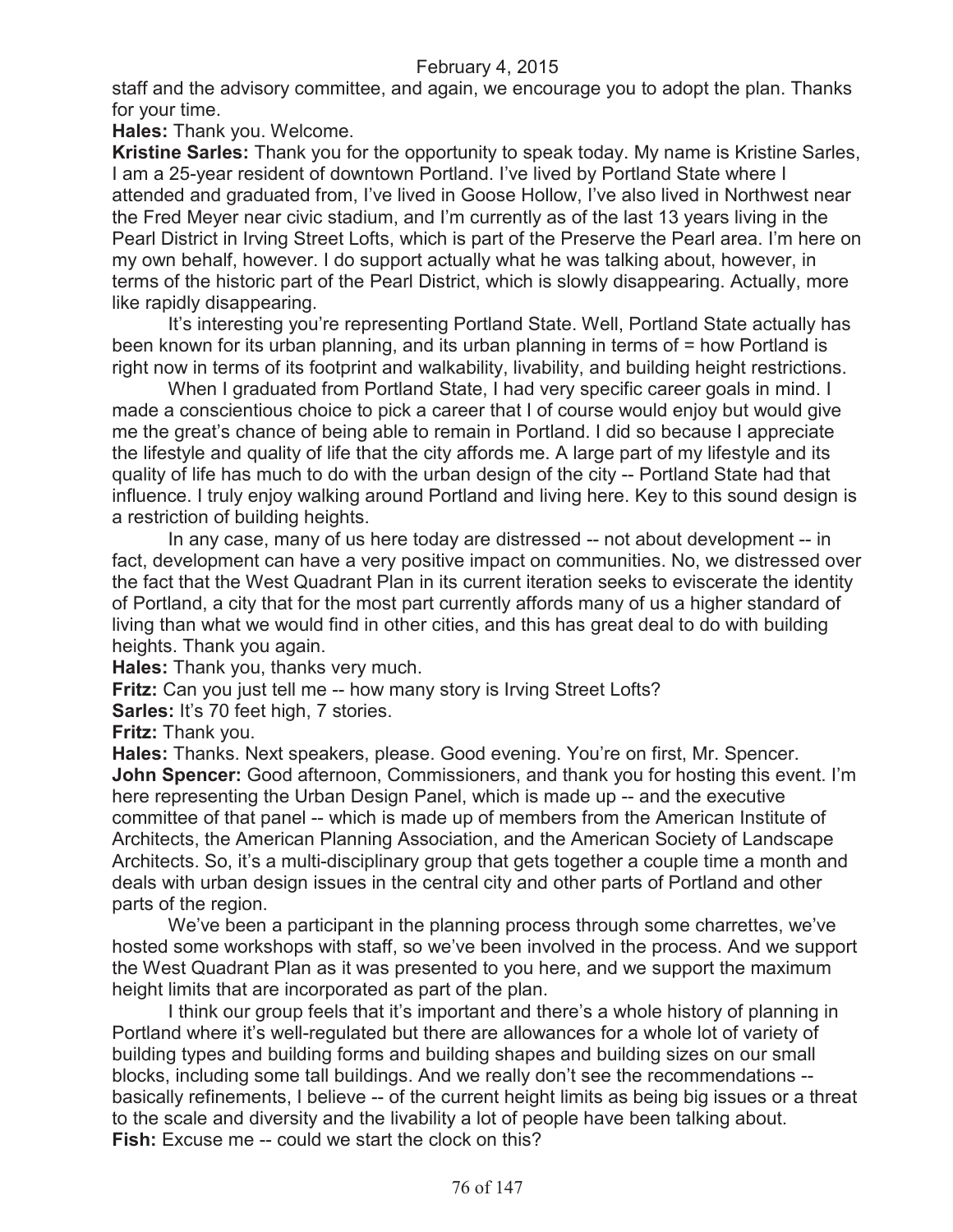**Hales:** Oh. That's alright, keep going.

**Spencer:** I'm finished. [laughter]

**Fish:** Since you have two minutes and you represent a lot of people here, what do you say to -- we've heard a lot of people say they believe the character of Portland is at risk with this height. They've talk about a range of things from demolitions to inequality to vertical sprawl and other things, you obviously have a very strong view to the contrary. But very briefly, could you comment on that.

**Spencer:** I think all you have to do is look at the area between the Wells Fargo Bank and the U.S. Bank tower. The height standards of like 400 some odd feet and those buildings have been in place since 1972. And you can pretty much count the number of towers that are even close to the maximum height on two hands. So, I think that the scale of development and the scale of growth that's being talked about through this area in my mind doesn't conjure up the sort of row after row after row of towers that people seem to be implying that this plan would allow.

**Hales:** Right, that's fine along the transit mall. It's been pretty much unchanged for 30 years.

**Spencer:** Right. We've got some written testimony and we've actually addressed some of the points brought up so I won't go into that. You should have a copy of that. **Hales:** OK, thank you. Welcome.

**Daniel Kaven:** Hi, good afternoon -- evening, I guess. My name is Daniel Kaven, and I'm the managing director at William Kaven Architecture and the founder of Kaven and Company, a development company. I speak to you today from the world of architectural optimists and number-crunching hopeful. Specifically, I would like to further elaborate on the height of old town Chinatown, as I'm currently developing a catalytic project in the neighborhood. I strongly urge to you raise the height in Chinatown proper to 150 feet unencumbered by historic resource transfers.

One hundred and fifty feet is the minimum height limit to build a structure that will be enjoyed for generations to come and pencil out in today's economy. The current limit of 100 feet simply does not allow for the economy of scale to utilize generational building systems. We are in danger, Portland, in becoming a city of five over one wood buildings which top out at about 65 feet, do not weather well, and do not perform as well in an earthquake. An international jury assembled this year for the AIA Portland architecture awards publicly chided the local design community here for the uninspired and homogenized five over one wood apartment buildings.

Lastly, I encourage to you seek counsel in discussing the West Quadrant Plan with teens and 20-somethings. Speak to those who are going to live with the decision we make today. They are not well-represented in this process. Thank you for your time and consideration.

**Hales:** Thank you.

**David Gold:** Mayor and Commissioners, my name is David Gold and I am one of the owners of Block 33 that's been discussed so much today, commonly known and Jack's Old Town parking lot. I'm also part of the ownership teams of the buildings across the street known as the Goldsmith blocks and also the technology and arts block. Let me preface my remarks, though, by saying on a recent trip to Dallas, unfortunately one of the high points of high trip was to see the deck, which is the cover of three blocks of freeway - and it's fabulous.

**Hales:** Been there, yeah -- it's great.

**Gold:** Unfortunately, the football game was not the high point. But truly, if you haven't seen it, even Google map it, it's worth taking two seconds to do that.

**Hales:** I can top that, I got to hear Lyle Lovett sing on that deck. [laughter]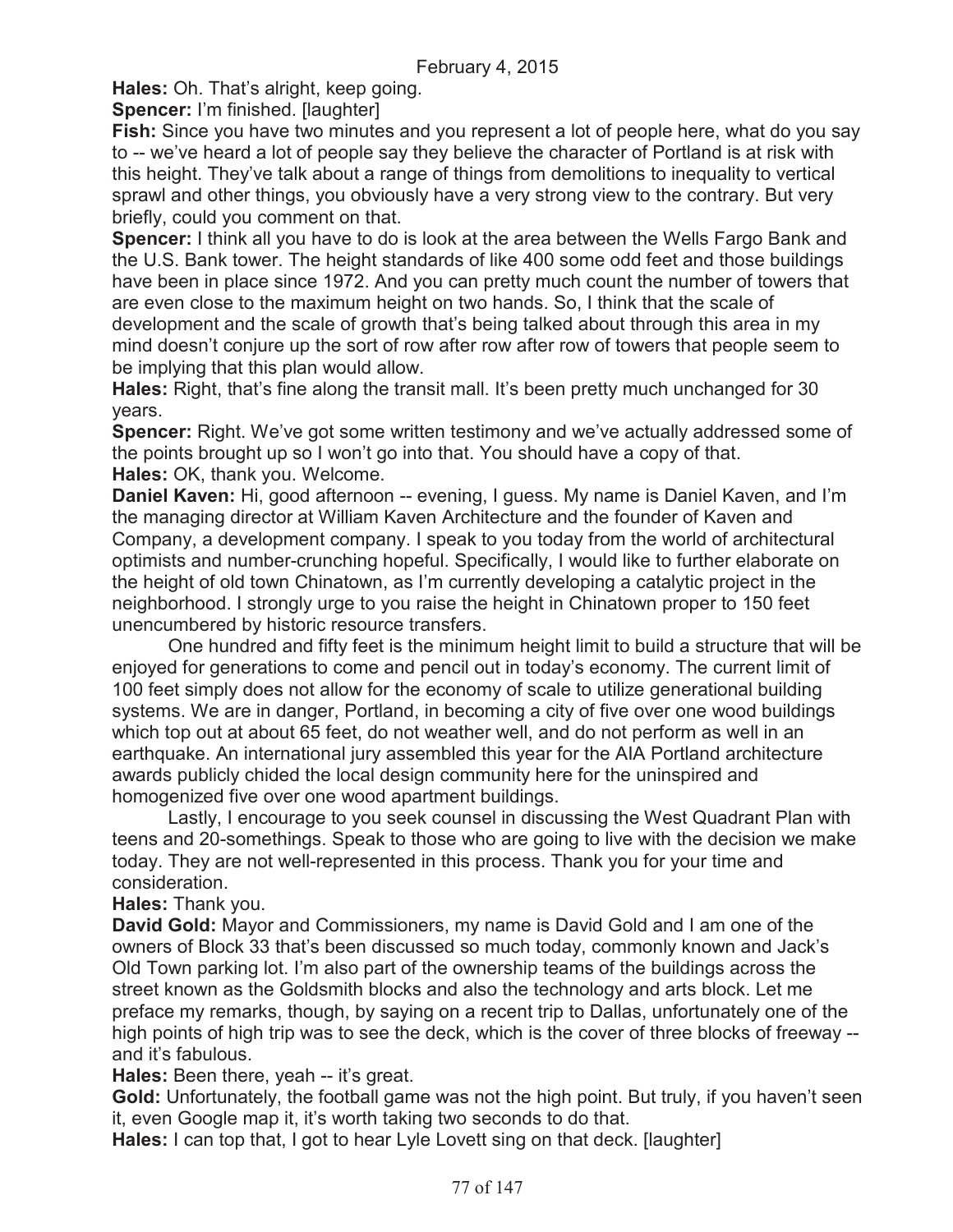**Gold:** So, I'm here mainly to discuss the height issue -- and I think Daniel covered some of my testimony. I want to emphasize that the 100-foot limit is truly a unique mark because it is that in-between, and it dictates the style and the type of construction that you will eventually see -- or development. I find myself in an interesting situation. I'm not a big fan of surface parking lots, yet I own a full block. But I also want to do a legacy quality project there, and I think the hundred-foot limit -- and I think I've persuaded many of the people in the neighborhood -- stakeholders in the neighborhood -- that the 150 feet will at least allow the possibility of a true quality project. I'm not interested in a five over one project on that block. It may happen, but it wouldn't be me -- I wouldn't develop it.

Real quickly, I would say the Uwajimaya -- I'm not going make a statement that it would've gotten built if there had been 150 feet - -there were a lot of other considerations - but it was good possibility. It was something we tried to include but we thought we couldn't spot zone. We went through it with another developer office for housing -- could not make anything pencil at the 100-foot limit.

The last thing -- I'm not of the status of the parking lot tax is. We were at a \$14 million gap. And I don't care how much the tax was on the surface parking -- it wouldn't have made any difference. As the landlord for small retailers, small businesses -- I'm talking really small businesses -- and small creative office spaces, the first thing those folks ask me is, where do I park? And increasing the cost of parking to those folks and their customers -- it's just another nail in the coffin down there. So, I think we need to keep that parking available, especially as we build new projects and don't require parking for those budgets.

**Fish:** David, you mentioned there was a delta of like 14, 15, 16 million or whatever on the Uwajimaya deal. If we went 150 feet on Block 33, do you have visions of development to pencil out without public subsidy?

**Gold:** May I go back to Daniel?

#### **Kaven:** No.

**Gold:** I think the greatest challenge there is going to be the parking. We've been talking about which urban renewal area we're going to be in, and that's fine, there's like six million in downtown waterfront, there's more in the river district. But really, the parking is going to be the big hurdle because I'm insistent that the demands of the new building be met, plus the 175 spaces that are currently existing be replaced. Because I own over 110,000 square feet of office and retail across the street, there's got to be parking for those folks and -- for example -- the New Grove hotel. They are previewing a nine-story building with I think 110 units total -- no parking. Parking is going to be scarce.

**Kaven:** And underground parking is unbelievably expensive and does not make much very much money. I mean, that's the big problem -- particularly being in a location that's near the river.

**Hales:** Thank you both, thanks very much, thank you all. Come on up and why don't you go ahead and star, Mr. Black?

**Harvey Black:** Alright. I'm Harvey Black, chair of Friends of Goose Hollow, LLC. I will not repeat the testimony that was sent to all of you about 10 days, two weeks ago, and some of us have pointed out the voice of the individual citizen was not allowed to be heard in the stakeholders committee. My comments will be on how to achieve the increased population density while preserving livability.

We have been successfully living with the urban growth boundary for many years. Its effects have been beneficial in curbing urban sprawl. However, the concept presumes a rising population density in the boundary. The U.S. census of 2010 shows that Goose Hollow and the Northwest district taken together has the fourth highest population density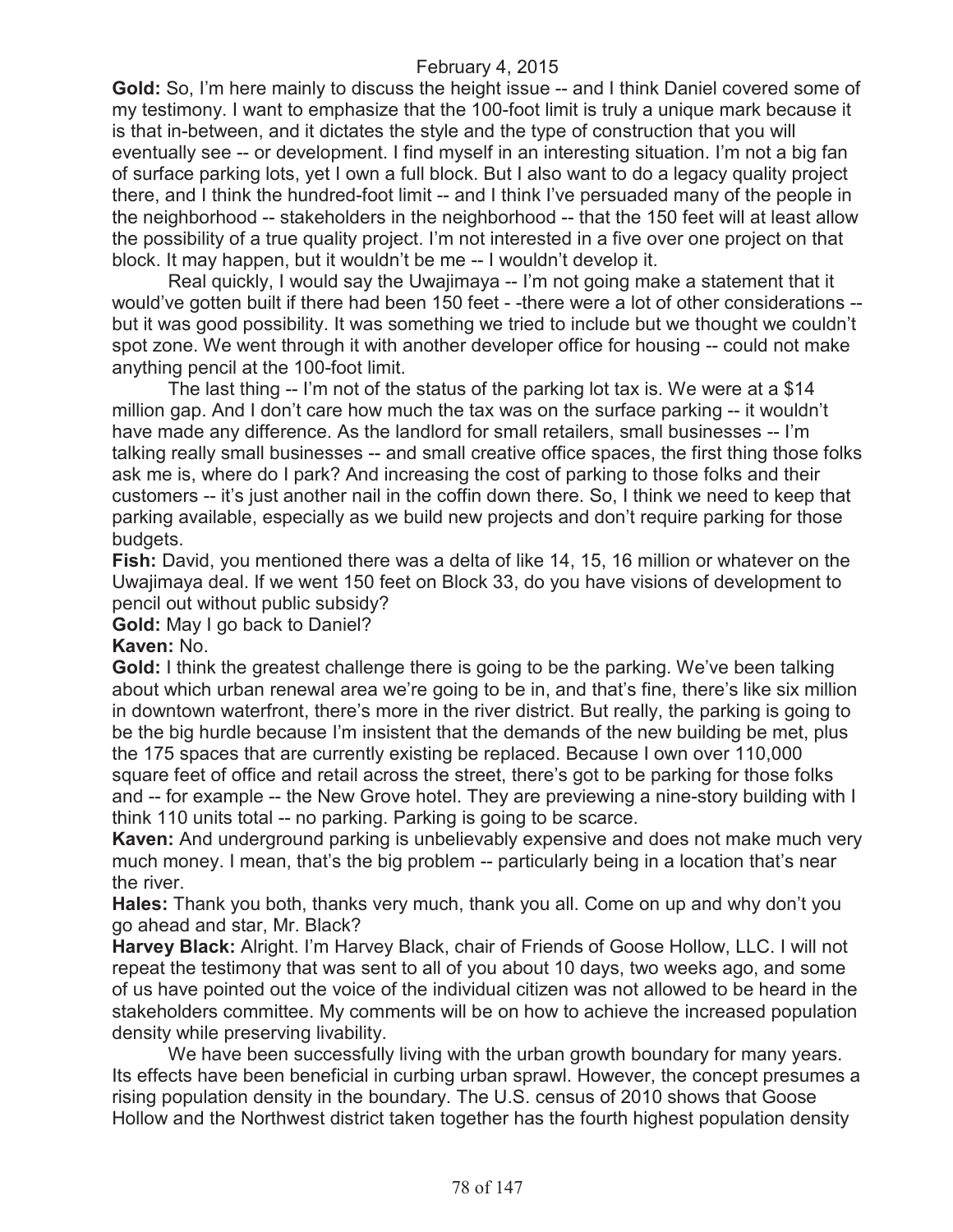in Oregon. The rank would've been higher -- 2 or 3 -- if the PSU students hadn't been considered as residents for the population.

When one travels through Goose Hollow and Northwest districts, one finds a majority of the existing buildings are less than 75 feet. We advocate limiting height for new construction in these districts to 100 feet, and this will allow a substantial increase in density while maintaining livability of the area. I might note that in the presentation of the West Quadrant Plan which started this meeting, there was no rationale nor justification for the rising of heights. There's no reason. There may be good reasons which I am not aware of but we didn't hear any. Thank you very much.

**Hales:** Thank you. Good evening.

**Jamie Anderson:** Good afternoon -- good evening. My name's Jamie Anderson, and I've been a resident of the West End for almost eight years. Everybody else has spoken much more eloquently than I am able to, but I wanted to speak my support of lowering the maximum building heights in the West End to 100 feet.

Portland has a real history of being progressive and forward-thinking. We've benefited from the foresight and careful planning of previous generations from the park blocks developed in the 1880s to the esplanades on the Willamette River in the 1990s to public sculpture gardens to the streetcar to bicycle lanes -- every effort has been made to enhance the livability of this city. I am hoping that that same thoughtful planning will continue to the West End. It's a quality of life that is offered by that human scale environment, and it provides all the neighborhood necessities for area residents and buildings that don't dwarf the older buildings. And that's part of what would continue to make Portland one of the most attractive cities on the west coast. You are at a point where you will decide the trajectory of our neighborhood's growth. I hope you will look forward and plan appropriate densities and still refer to Portland's past. Thank you. **Hales:** Thank you. Good evening.

**Jim Kilpatrick:** Good evening. My name is Jim Kilpatrick, I am a business owner and a property owner at 17th and Taylor in the Goose Hollow neighborhood. My company has brought people and vitality to a building that had been vacant for many years there. In 2005, we moved in with 20 employees. Today, we have 140. My partners and I have invested a great deal of capital into our building and the neighborhood to accommodate that growth. We moved into a drab stucco building with little punched windows. Today, it's a creative open office space with floor-to-ceiling window wall. It's LEED-certified and we have achieved City of Portland sustainability at gold designation. It's a bustling, cool place to work.

All that is to say that I'm invested and deeply care about the future and character of the Goose Hollow neighborhood. My business partner Greg Wimmer served on the neighborhood board for many years to represent our interests in substantiating a direction that supported job growth and redevelopment. In that regard, I've studied the West End plan particularly as it relates to the Goose Hollow neighborhood and I support it as written.

The neighborhood process we participated in over the last five years was transparent and did include a diverse representation of the property owners in that area. The new neighborhood board which advocates for height reduction does not represent us. The board elections were swept by the residents of a single building and don't speak for most of the business and property owners in the neighborhood. I urge to you honor the work that the well-intentioned Portlanders on the SAC and VRC has done, and move forward maintaining the current height limitations currently reflected in the West Quadrant Plan. Thank you.

**Hales:** Thank you.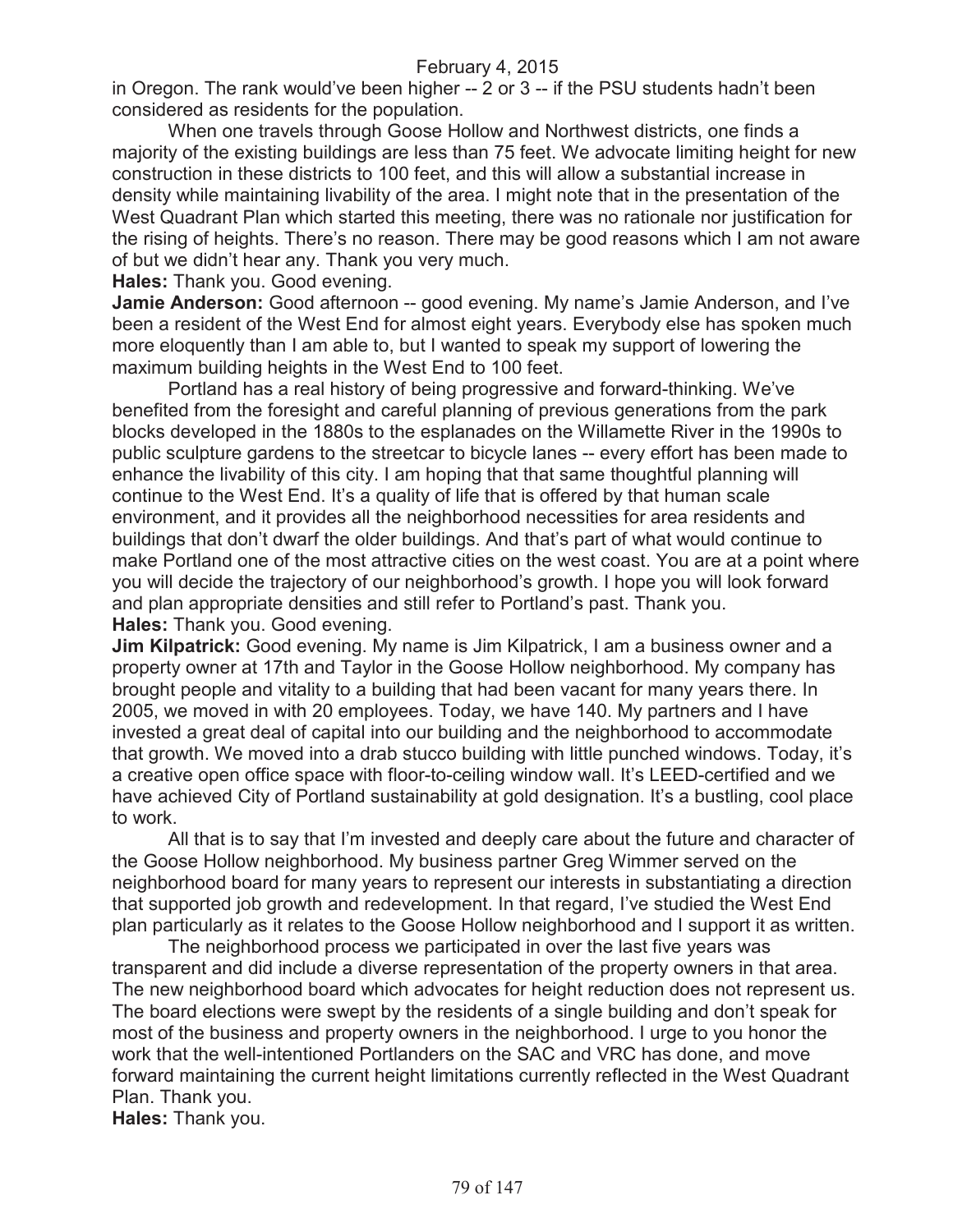**Black:** I would urge the council to carefully consider Michael Mehaffy's documentary submission in this matter.

**Hales:** We will, thank you very much. Thank you all. Next? Welcome.

**Judy Bell:** Hi. My name is Judy Bell, and I'm a resident of the West End and will read a statement by a fellow resident who was unable to attend today.

My name is Christine Neilson, I'm a resident of the West End and pastor of the Eliot Tower Condominium Owners Association. I chose purposely to live in the West End, an area of mixed-use structures evocative of the time when Portland's distinctive neighborhoods were developing around streetcar lines. I value that this is not the glamorous Pearl District or the futuristic South Waterfront. This is a neighborhood in an old-fashioned sense.

I ask to you consider the treasured history of turn of the century Portland in the West End's existing buildings. Should the allowable heights specified in the draft West Quadrant Plan be adopted, the buildings that not only give the neighborhood character but offer affordable housing to a large number of elderly on fixed incomes, Portland State students, and those of moderate means who work downtown would over time give way to more costly housing and lead to gentrification. This is a neighborhood that should continue to develop to support a balanced mixture of populations across the economic spectrum. What we call the middle class is the least represented in the West End.

In order to add new residents that will bring vitality to our neighborhood and at the same time protect the character of the neighborhood and continued affordability across the spectrum of incomes, building height must not exceed 80 to 100 feet. For those locations in the West End where building in excess of eight to 10 stories might make sense, developers should be required to seek and win a variance making the case for how the added height will strengthen the area, not degrade it. Ideally, new buildings of five to eight stories should be encouraged. And that way, new development will enhance the fabric of the neighborhood. Thank you.

**Hales:** Thank you very much. Welcome.

**Jill Long:** Thank you. My name is Jill Long, and I'm an attorney with Lane Powell. I'm here today on behalf of our client, the Multnomah Athletic Club.

As a proud member of the Goose Hollow community for almost 125 years, the MAC is excited to be here today to testify in support of the West Quadrant Plan. We would like to thank the City, the stakeholder advisory committee, and the Planning and Sustainability Committee for its diligence and hard work in creating this plan. Over an 18-month period through multiple public works sessions, public hearings, the MAC has seen the City take a thoughtful and balanced approach to protecting Goose Hollow and promoting reasonable growth in Goose Hollow.

In particular, the MAC appreciates the Plan's efforts to support the many components that make up the vibrant Goose Hollow neighborhood. Goose Hollow is a unique urban neighborhood with transit-rich amenities and a true mixed-use character. It's made up a wide variety of uses from business to retail to residential, and of course, to regional destinations such as Providence Park and the Multnomah Athletic Club.

It's a challenge to honor each of those types of uses while still protecting the character of Goose Hollow, but we believe the proposed West Quadrant Plan does that very successfully. Goose Hollow is a critical component to a healthy central city, and the West Quadrant Plan ensures that it will remain a successful neighborhood for decades to come. The MAC looks forward to being a proud member of Goose Hollow for another 125 years at least. Thank you.

**Hales:** Thank you. Welcome.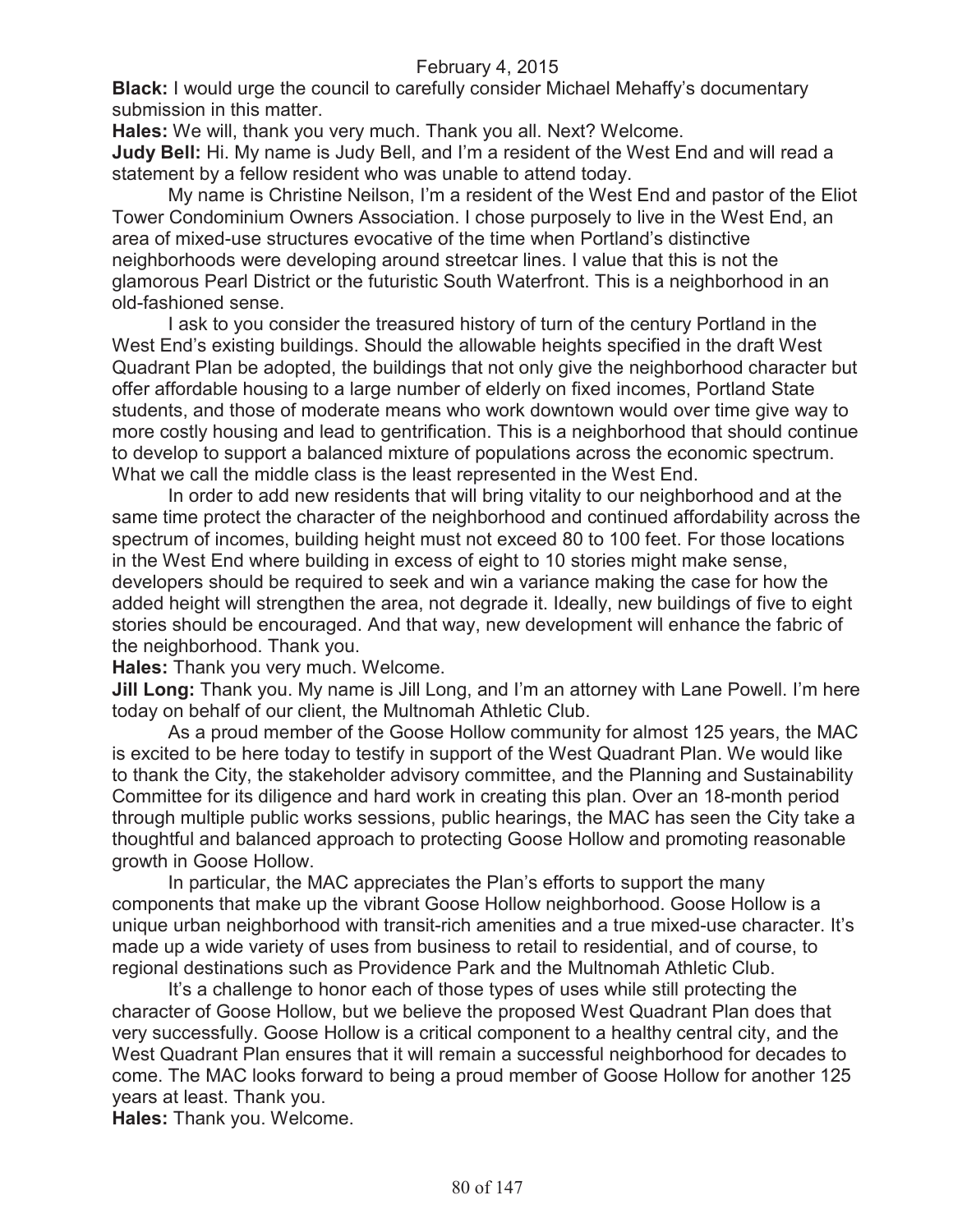**Deanna Mueller-Crispin:** Hello. I'm Deanna Mueller-Crispin, and I live in the West End. I have four points to make. First, keep Portland, Portland -- you've heard that quite a bit today. Second, it's a false notion that housing density can only be achieved by high-rises - that's just not true. Third, affordable housing is not being addressed in the proposed plan - you've heard a lot about that, too. Fourth, citizens and experts were not listened to in this planning process.

Keeping Portland, Portland. The design principle to shape the skyline seems to apply to a person driving a car across the Willamette River and maybe looking over the city, but it really has no meaning for someone who's trying to live and work in the city. I might mention that nearly 80% of the West End where I live is zoned for between 250 and not 350 but 460 square feet, which totally contradicts livability goals. Unique neighborhoods are Portland's trump card, and our historic buildings are the central art of the ambience that we love. Although there's a place for tall buildings in Portland, they need to be located strategically, not allowed wilily-nilly everywhere.

Second, density. As a teenager, I visited the Cumberland Apartments on the park blocks, a wonderful four-story building built in 1910, and I immediately wanted to live there. The zoning is 50 feet tall, zoning permit's 250. It provides 32 units on 0.1 acre. Is this dense housing? I think so.

Third point, affordable housing is not being created or preserved in Portland. You've heard that a lot. The plan's housing goal is to preserve existing supply and continue to support development of exiting housing, but there is nothing in the plan addressing preserving affordable housing and little substance to implement the goal other than developing tools to partner with the private development community, timeline 2016 to 2021.

I just wanted to say one thing about experts not being listened to. I was particularly disappointed that many well-considered comments by the AIA's Portland Historic Landmark Commission dated 9/3/14 provisions to the plan were disregarded. Those comments would have reinforced both green City goals and reuse of existing resources. **Hales:** Thank you all.

**Debbie Kitchin:** Thank you, Mayor and Commissioners, for an opportunity to comment on the West Quadrant plan. I'm Debbie Kitchin, and I'm testifying on behalf of the Central Eastside Industrial Council.

Our board and members are very concerned about some of the language in the West Quadrant Plan that addresses possible removal of the -- or reconfigure ration of the westside ramps on the Morrison bridge. We feel this would be a critical issue for us. We have fought very hard to preserve freight movement in and out of our district, and we need the westside ramps not only to get access to I-5 but we need it to get access to north -- to Highway 30 and points west. Right now, the Ross Island Bridge is extremely congested. If traffic had to move there or all the traffic had to move up to Broadway Bridge, that would have impacts on a lot of other neighborhood business districts as well, not just the Central Eastside. So, we're very concerned about those issues.

The Central Eastside is home to over 17,000 jobs. During the recession, our district was one of the most successful in terms of still growing jobs. We have a number of businesses and products that are made there, including building materials, food products, furniture, coffee, beer, bicycles, machinery, athletic equipment -- you could go on and on. Many of these business are traded sector so they contribute to the economic health of the region, and we need to be able to access our transit system and transportation system in order to get our goods to market. The industrial composition of the district also enhances the opportunity for blue-collar and family-wage jobs that contribute to the City's goals for equity.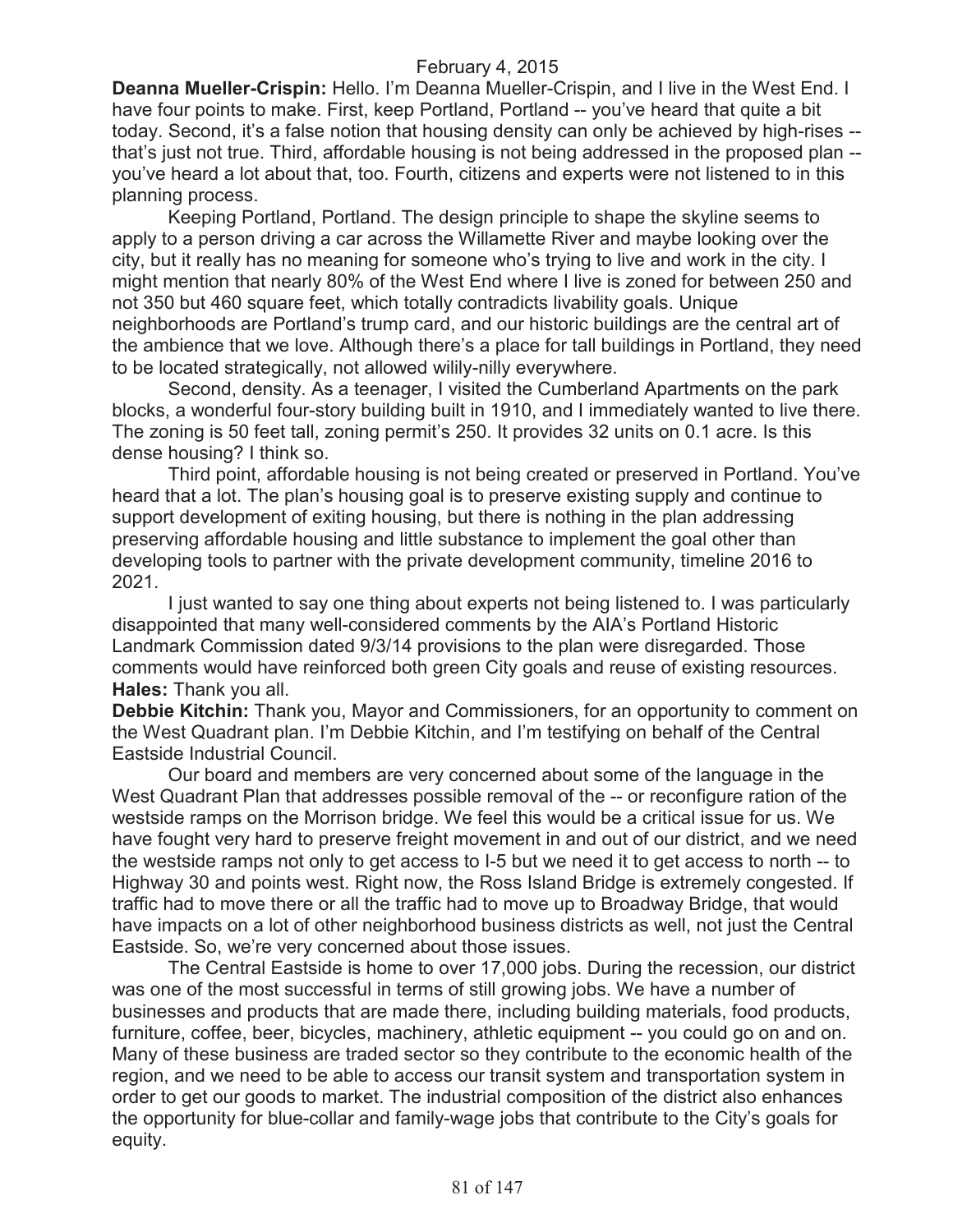So in short, we want to preserve the ramps on the Morrison Bridge -- the westside ramps in order to ensure we have efficient freight movement. This is really critical for our district. And so, that's what I'm here today to talk about.

**Hales:** Thank you.

**Fritz:** Thank you for your testimony and for hanging in there, I know everyone has been very patient taking your turn. There's an item that says, explore opportunities to mitigate noise and visual impacts of the eastside freeway on Waterfront Park, which I assume might mean some kind noise barrier on your side of the river -- did you have any conversation about that?

**Kitchin:** I'm not sure -- we weren't sure what that means, and we didn't feel that that was an important as issue. If it's set up so that -- there are ways you can do it by resurfacing the bridge -- that you can have noise reduction. There's ways you can put a little bit higher walls around the lanes that would help with noise mitigation. We don't feel -- as long as they didn't decrease the size of the bridge in terms of number of lanes and ability to move - - that that was a concern. I'm not sure what other measures there might be, so it could be that if we saw more detailed plans that had something -- that impacted the portal capacity for the freeways, then we might have a concern.

# **Fritz:** OK.

**Kitchin:** But some of the measures that people have talked about didn't seem to be a concern for our access of freight and freight movement.

Fritz: Well, that's something I'll get more information from staff. But I really appreciate you bringing the perspective that what happens in the West Quadrant doesn't stay in the West Quadrant. It doesn't only affect folks in the West Quadrant, it affects the whole city. And so you bring an important perspective. Thank you.

**Kitchin:** Thank you.

**Hales:** Thanks. Good evening.

**Mary Valeant:** Good evening. My name is Mary Valeant. I'm a resident of the Goose Hollow neighborhood, an architect, and the mother of two young children. And after sitting here today, I might want to add they will be graduating college, looking for a job, and looking for a home when this plan comes due. So, this is very relevant to my family and people of my age group.

I was a Goose Hollow Foothills League board member from 2009 to 2013, chair of its visioning committee from 2011 to 2013, and was a neighborhood representative on the West Quadrant Plan stakeholders advisory committee. I'm here today to encourage Council approve the recommended draft.

Goose Hollow has been working on this draft for more than for years now. The Goose Hollow vision realization committee established in 2011 sought to bring together a diverse representation of neighborhood stakeholders to craft its vision prior to the Central City 2035 process. The work of that committee culminated in a list of neighborhood principles that were incorporated into the draft before you. I would like to thank the many residents, Goose Hollow board members, neighborhood businesses, representatives from Lincoln High School, the MAC, the Oregonian, and Artists Repertory Theatre who served on this committee during that time the principles were drafted.

In addition, I would like to thank the staff at BPS for their time and attention to the neighborhood. They spent countless hours attending neighborhood meetings, organizing and conducting a neighborhood charrette, open house, and drafting and redrafting district goals and policies to align with the neighborhood vision.

The document before you successfully incorporates the aspirations of the Goose Hollow neighborhood and provides for improved livability for its current and future residents. The plan envisions a neighborhood main street on Jefferson with restored Vista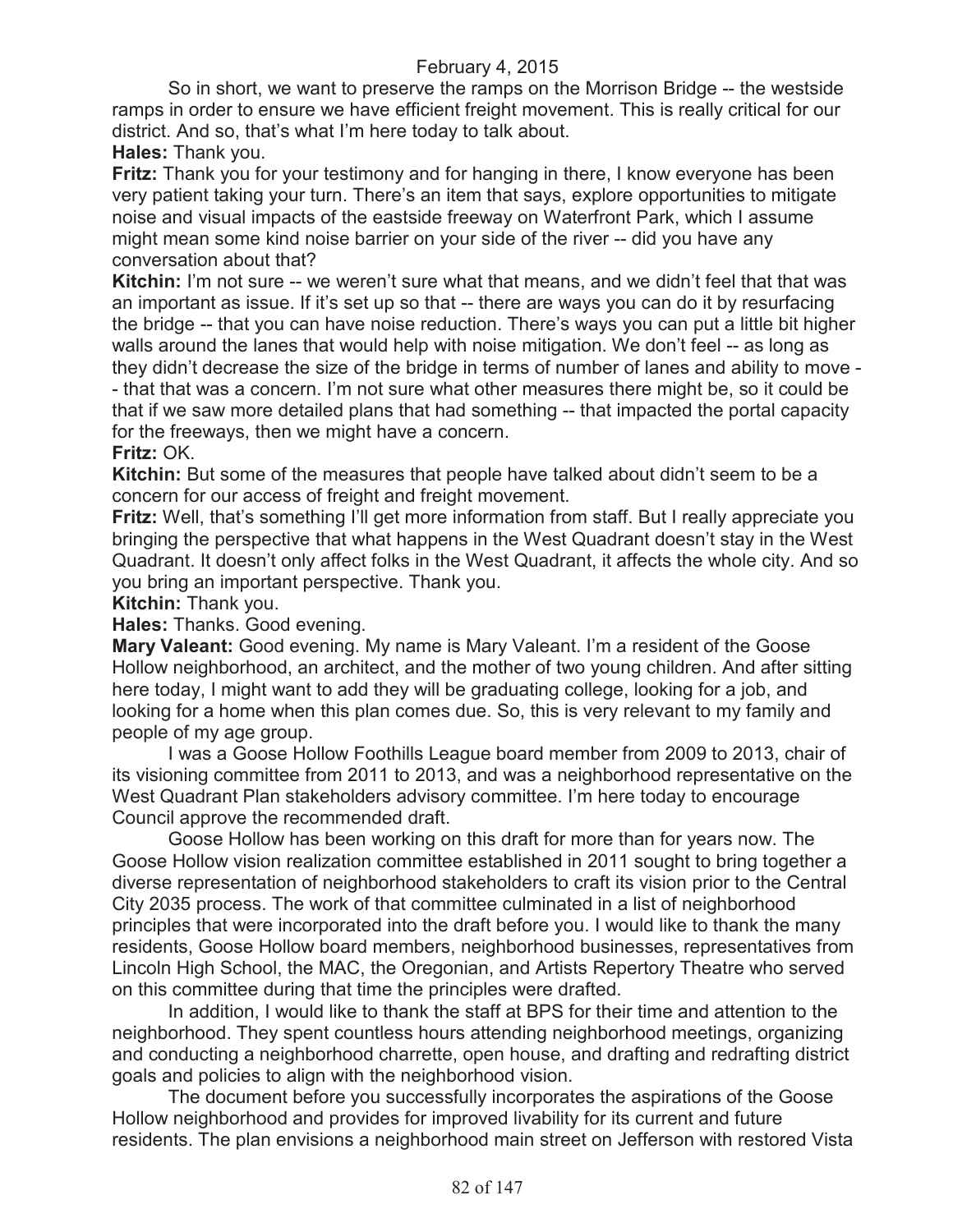Bridge at its terminus; a redeveloped Lincoln High School site with a public greenspace and community center; a safe and improved Burnside; a vibrant mixed-use site around Providence Park; affordable family and workforce housing; and a cap over 405.

As a neighborhood, we are rightfully excited at the prospects and are ready to start implementing the plan. To do so, this Council can help. I would recommend an addition to adoption of this document that Council considers acting on the following four issues critical to Goose Hollow and the city at large in the near future.

First of all, Lincoln High School. The Portland Public School board has approved a new Lincoln to be included on the 2016 bond. Master planning of the site will begin soon. This is a critical piece of property in the Goose Hollow and the central city at large. City collaboration with PPS, the neighborhood, and Lincoln community in coming months is essential to maximize its potential.

On Burnside, this is the only east street in the West Quadrant termed a high crash corridor. The draft does little to improve it, instead referring to adopted Council policy favoring a couplet. There was talk about a fall back plan but nothing has been done. The street is too important to let languish, and Council should take action as soon as possible.

As far as the I-405 cap, yes, it's a big project, but every neighborhood that touches it recognizes it as a barrier and source of pollution that detracts from the livability of the city. As the city grows, the area over the 405 will continue to gain in value. It cannot just continue to be a line item in a long-range plan.

And finally, the historic inventory. This is very important to Goose Hollow and many other parts of the city. With population growth making our historic structures more vulnerable, this inventory and the methods we use to protect them needs to be revisited and updated as soon as possible. Thank you very much, I appreciate the opportunity. **Hales:** Thank you, good points. Welcome.

**Mark Velky:** Good evening, Mayor and Commissioners. My name is Mark Velky, I'm a retired navy veteran of 25 years and Goose Hollow resident.

Three months ago, seven new GHFL board members who were endorsed by Friends of Goose Hollow overthrew the old Goose Hollow Foothills League board after they refused to listen to residents' concerns and abandoned their obligation to the neighborhood. For a decade, the Goose Hollow Foothills League board has been dominated by developers and business interests who often held over 50% of board positions even though they make up only 10% of the membership. Developers and business members friendly to developer positions were the dominant voices. They stacked committees and the board with their allies, making it difficult for most residents to be heard. For example, as the minutes show, the vision realization committee was designed by these folks to get around the GHFL planning committee. Yet West Quadrant staff relied heavily on this committee to make decisions for what Goose Hollow wants.

Residents who disagreed with business members about planning and development were discredited, defamed, shouted down, forced off the board, and had their livelihoods threatened. The residents' removal of developer and business control over Goose Hollow must be addressed, since this changes what Goose Hollow wants for the West Quadrant Plan.

I'm also worried about who the Planning Bureau chose for its stakeholders committee. You know the Office of Neighborhood Involvement requires neighborhood association board members avoid conflicts of interest. They must disclose any interest in a transaction or board decision that may result in a financial gain to them, their businesses, family members, or employers. And they can't be present for or participate in board discussions or votes on decisions that they will gain financially from. If the Planning Bureau stuck to the same code of ethics for the so-called stakeholders of the West Quadrant, then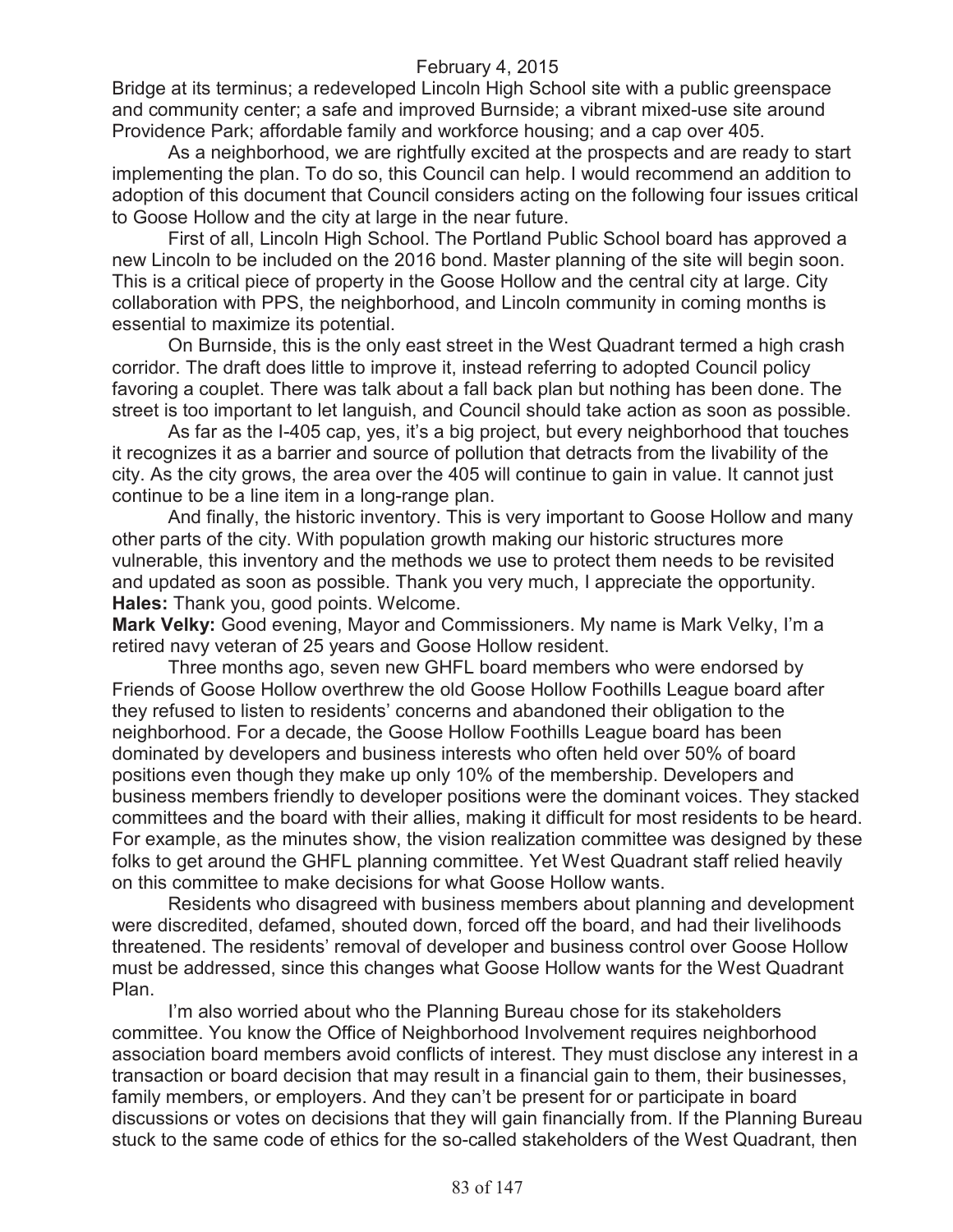a large portion of the committee couldn't have participated. Many of the stakeholders will profit financially if the West Quadrant Plan goes their way. The Melvin Mark development company even had two representatives on the stakeholders committee. No wonder they voted for unlimited height limits. Meanwhile, not a single resident of the West End was on the stakeholders committee.

Commissioners, I want you to understand that the opinions heard from West Quadrant stakeholders were slanted in favor of developers who stand to gain millions of dollars by steering height limits, FAR bonuses, and zone changes in their favor. I would like you to hold the West Quadrant stakeholders to the same ethical standards that neighborhood board members have. Please give time for the Goose Hollow residents to be heard. We are asking that you delay your vote until Goose Hollow holds its membership vote on height limits February 11th. Thank you.

#### **Hales:** Thank you.

**Novick:** Mr. Mayor, could I ask a question about this Goose Hollow Foothills League board election?

#### **Hales:** Yes.

**Novick:** I'm just curious, how many people voted in that election and how does that compare to the total population of Goose Hollow?

**Velky:** If I remember right, there were I think around 80 people at the meeting. And if I remember from reading the census, which was several years ago, I think there was around five to 6000 people in Goose Hollow. But 80 members at an election -- that's huge. I can't even remember the last time -- maybe somebody who's been to a few more than me -- but that's huge to get 80 members to show up at a meeting. Typically, we get about 10 or 12, 15, something like that.

#### **Novick:** Thank you.

**Valeant:** Could I add one thing? Any resident has a vote if they join. So, there are obviously other interests besides residents in the neighborhood, too. For example, a theater or somebody else only has one vote, whereas a condominium building or something obviously would have obviously hundreds of the votes.

**Hales:** Got it. Thanks very much. Why don't you start?

**Wilfried Mueller-Crispin:** Good evening, my name is Wilfried Mueller-Crispin. I would like to give testimony in favor of height restrictions to a maximum of 100 feet in West End. I do live downtown Portland on 10th and Jefferson.

We need to revitalize already-existing buildings and have further studies before plan adoptions. I call it livability for the many [indistinguishable] Richmond building to the few. I was born in Germany as a background, grew up in a smallish town near Frankfurt, Germany. My sister worked there for 45 years. One of the main business streets that Frankfurt has -- she used to be very comfortable in that city. Many high-rises were built in between and she today she wouldn't set foot after sundown into Frankfurt because of the increased crime and the discomfort that you get with a city with a lot of high-rises and not much more. So, just as a reference.

My wife and I moved to downtown Portland in 2008 from unincorporated Washington County. Had half an acre. What attracted us was the openness and variety of the architectural buildings styles, many of them of historical value, giving the city warmth and character, and livability of the downtown area. A city that is walkable, vibrant, and full of life as promoted by Travel Portland. Many of you have noticed how many groups come to Portland, visitors, guests who want to visit Portland as it is today. An increase I notice over the last 10 years very easy. They're coming here because of what Portland is, not what it might be.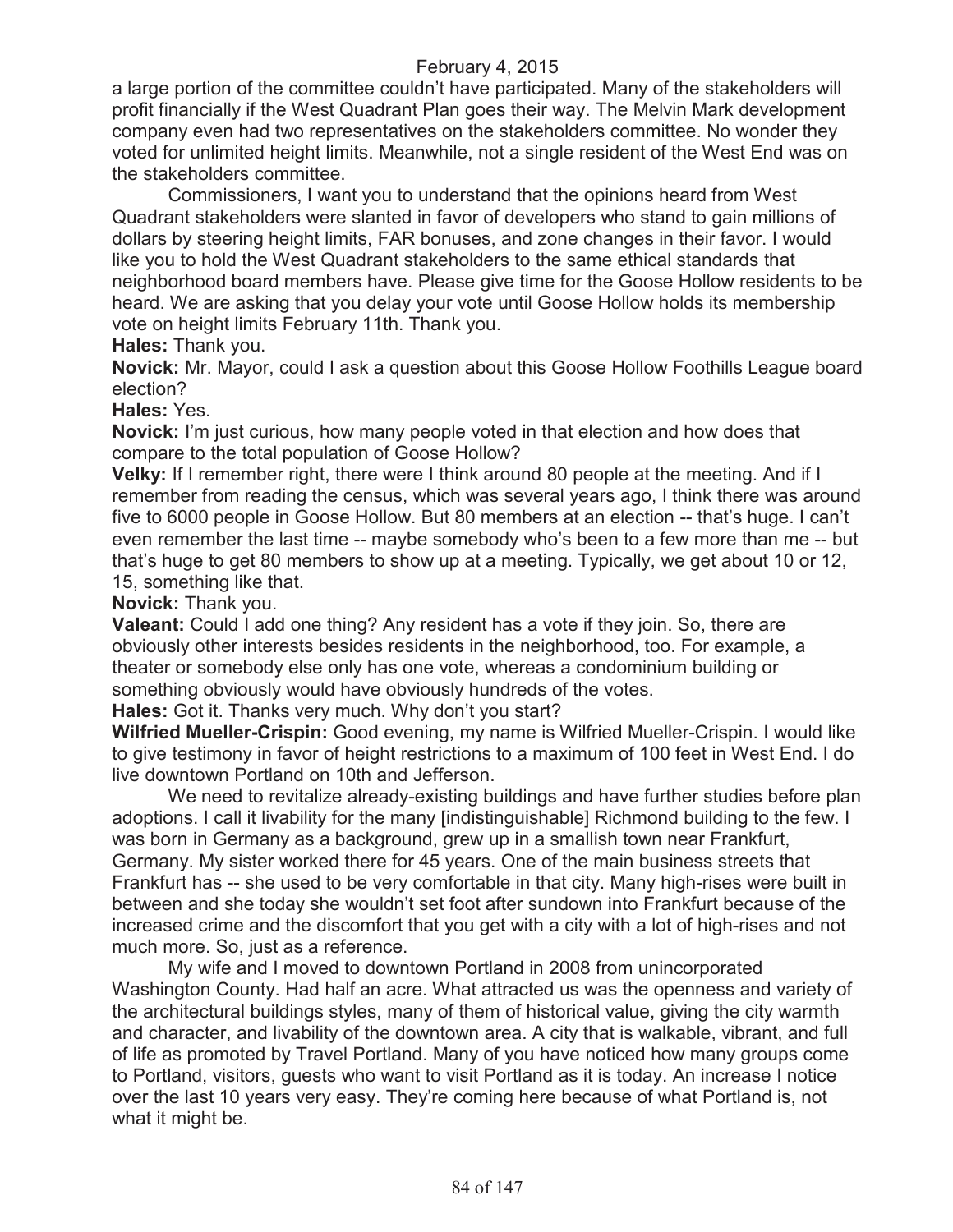I've visited over 65 countries, many cities with high-rises. The ones I feel most comfortable in and safe are cities of human scale. [beeping] For example -- I'll take up a second -- Dresden, clean slate after World War II. Could have been rebuilt in any which way you think of. You go there, they are actually proud that they only have one high rise in the city. You go there, you go to St. Petersburg -- anywhere in the world -- Paris, you feel good because it has a human scale to it. Thank you.

**Hales:** Thank you. Jerry, welcome.

**Jerry Powell:** Mr. Mayor, Commissioners, I'm Jerry Powell, I live at 196 SW Madison Street. And you generally know me. I'm a retired planner, and I've been active in my neighborhood for 40 years.

Daniel Burnham said make no little plans. In a funny way, this is a little plan. Not because it's small in scale but because it's a bit timid. The downtown plan -- I was actually a participant in the downtown plan in the early '70s -- established a pattern for the central city that talked about its scale. It talked about it in a way that attempted to draw people, attract people to it rather than send them away from it. In terms of the visual environment of this place -- and this is a capital place -- very, very important. Anyway, the envelope of downtown was to scale down to the river so that it didn't eclipse the river. It was to scale down to the historic districts so it doesn't eclipse them. It was to provide vision and views and vistas not only of the town but from the town. Not just a single pathway from the Rose Garden to Mount Hood, but a view that encompassed the place. Place comes up repeatedly, repeatedly, repeatedly -- it is what we are about. If we didn't have the green fringe around downtown, we wouldn't be us. We can't lose that.

When a building penetrates the skyline, the skyline becomes about that building, not about the place. The Goose Hollow neighborhood is basically a historic suburb and has become an urban place. The scale of that place was clearly the dominant concern when we did a neighborhood plan 20 years ago. Stadium Station Plan is what it's called in official annals, but it's really the Goose Hollow neighborhood plan. When we did that plan, we very consciously planned a certain scale of that place. It wasn't tiny by any means, but it did make certain assumptions about the carrying capacity of the place, how you got into it, how you got out of it. It made some assumptions about what people needed. One of the primary principles in that plan which implies really as well I think to what I'm hearing people say about the West End is that it should be a people place. It should be a place that has housing for families. It should be a place that has housing for all the folks that are in between those two polar opposites that you've heard about being attracted of high density and high rise dominated places. So, how do you get there? Well, one of the things you have to think about and that I find missing in the plan is an attention to scale elements. What do you do for active recreation, for instance, in the West End in Goose Hollow? **Fritz:** So Jerry, let me just stop you because I need some clarification. In Goose Hollow, are the heights proposed to be increased?

**Powell:** That's a very interesting question because the graphic that exists in the West Quadrant document that you have uses for instance a 175 feet height for large part of Goose Hollow. The height limit that's in the Title 33, in 33.820 -- that's wrong, 520 -- is 100 feet. Where do you get that height? It's the bonus.

**Fritz:** But this gets back to Tracy's point about the actual height, not the height with the bonus.

**Powell:** Exactly.

**Fritz:** So, are they actually proposing changing the base height or not?

**Powell:** I don't think you can tell that from the text or from the graphics in the quadrant plan.

**Fritz:** I'm very relieved to hear you say that because I've been studying it -- [laughter]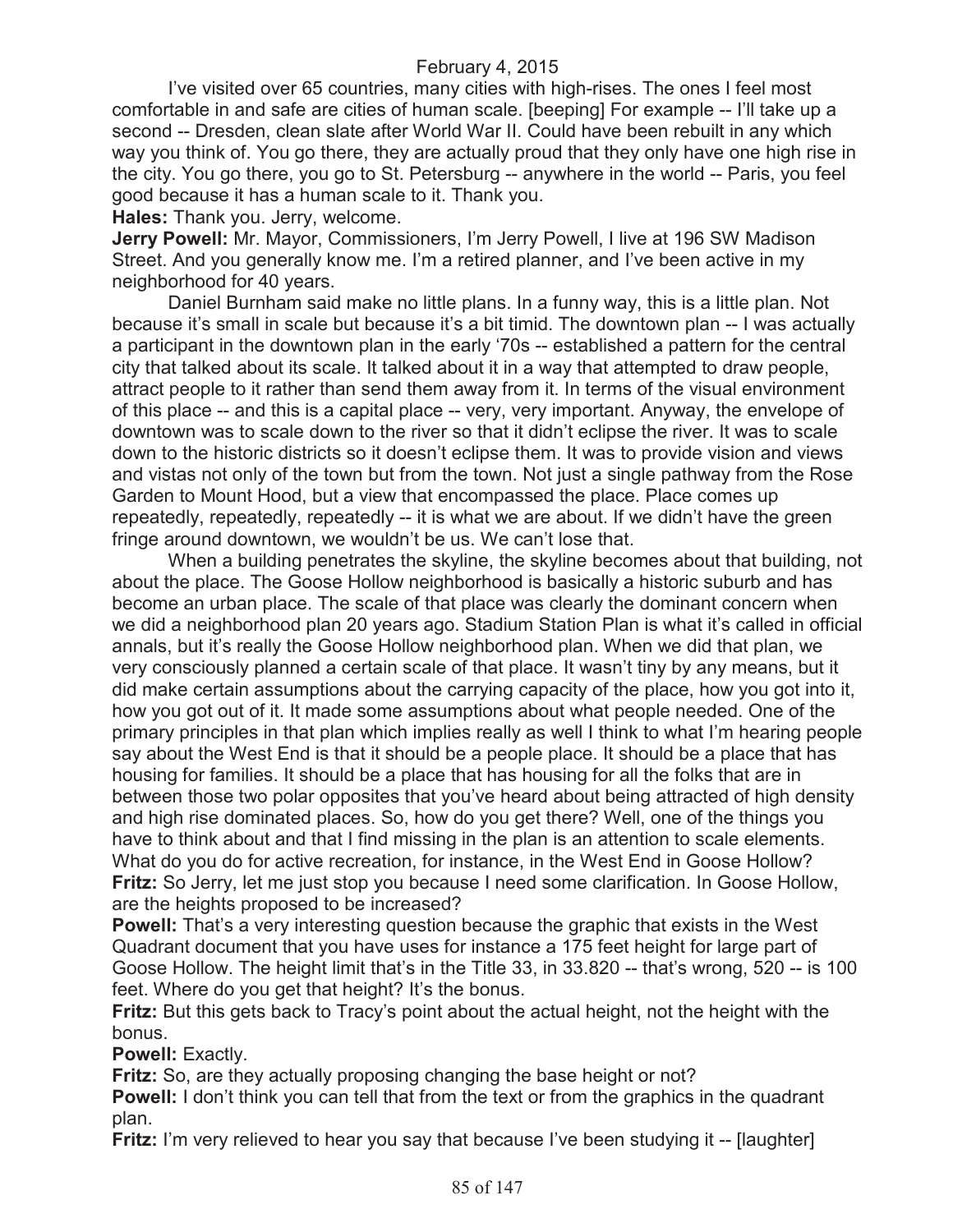**Powell:** Trying to figure out the same thing? Yeah. OK

**Fritz:** Yes. That's something we'll get clarification.

**Powell:** A little piece of history that might help. I don't think -- there are too many people knew that the bonus height that goes through downtown Portland and applies in the vicinity -- a radius of every light rail station -- was put in place as a citywide effort to encourage development around light rail stations in East County. It was totally inapplicable and maybe even counterproductive in the downtown area.

**Fritz:** But do you -- what you would like to see is to keep the heights in Goose Hollow the way they are currently in the zoning code.

**Powell:** I would like to see the bonus heights removed from the central city plan area, frankly.

**Fritz:** But as far as the base zone heights?

**Powell:** I don't have a quarrel with that.

**Fritz:** Thank you.

**Powell:** Two more points. One is -- there was question with respect to Jefferson. Jefferson is becoming the kind of main street that it once aspired to be. We sort of shook off the problem of having been a federally secondary highway and become again a main street. Don't interfere with that. Let the commercial store front character go all the way from, well - - should I say the museum or the park blocks to the reservoirs. That's really a critical part.

The other thing is Burnside. There's an ad hoc group that has been meeting with respect to Burnside. You're all well aware that there is a plan on the City's books still for a couplet on Burnside. Goose Hollow has never really wavered from its support for that couple and I fear that the City probably has. There have been alternatives offered that never quite passed muster. We can't let Burnside languish as a sort of failed area simply because there's never been any directed action on it. Thank you for your time. **Hales:** Thank you for your work. Good evening.

**Steve Pinger:** Good evening. I'm Steve Pinger, and I reside at 2669 NW Savior Street. And believe it or not, I was actually in this very room 43 or so odd years ago when one of the downtown plans was adopted by Council -- a very different Council, it appears to me. **Hales:** Different room, too. [laughs]

**Pinger:** Exactly. More recently, however, I was a member of the stakeholders advisory committee for the West Quadrant Plan and I wrote the minority report on building height policy.

I hope that you've had the opportunity to read through the minority report because I feel that in four fairly un-dense pages, it raises a handful of important questions about current and proposed building height policy. But at heart, the minority report is not really about building heights but about what kind of city we want Portland to become over the next generation. How we manage how tall buildings can be and where they could be built is fundamental to this question, and no other factor has the ability to influence livability of the central city as much as this does.

And Portland's livability is truly its greatest asset. Everybody wants to come to live and work in Portland, and not because of its exciting skyline but because of its comfortable scale, the character of its streets and neighborhoods, and its unpretentious buildings and way of life. These qualities are the soul of Portland that I believe we need to be careful to conserve and that I fear building height concept of the West Quadrant Plan as currently written puts in jeopardy.

And so, my request is that the council consider adopting the four specific recommendations of the minority report along with the West Quadrant Plan. The recommendations do not suggest lowering building heights or any changes in current policy. They're intended to be uncontroversial and simply to establish the framework for a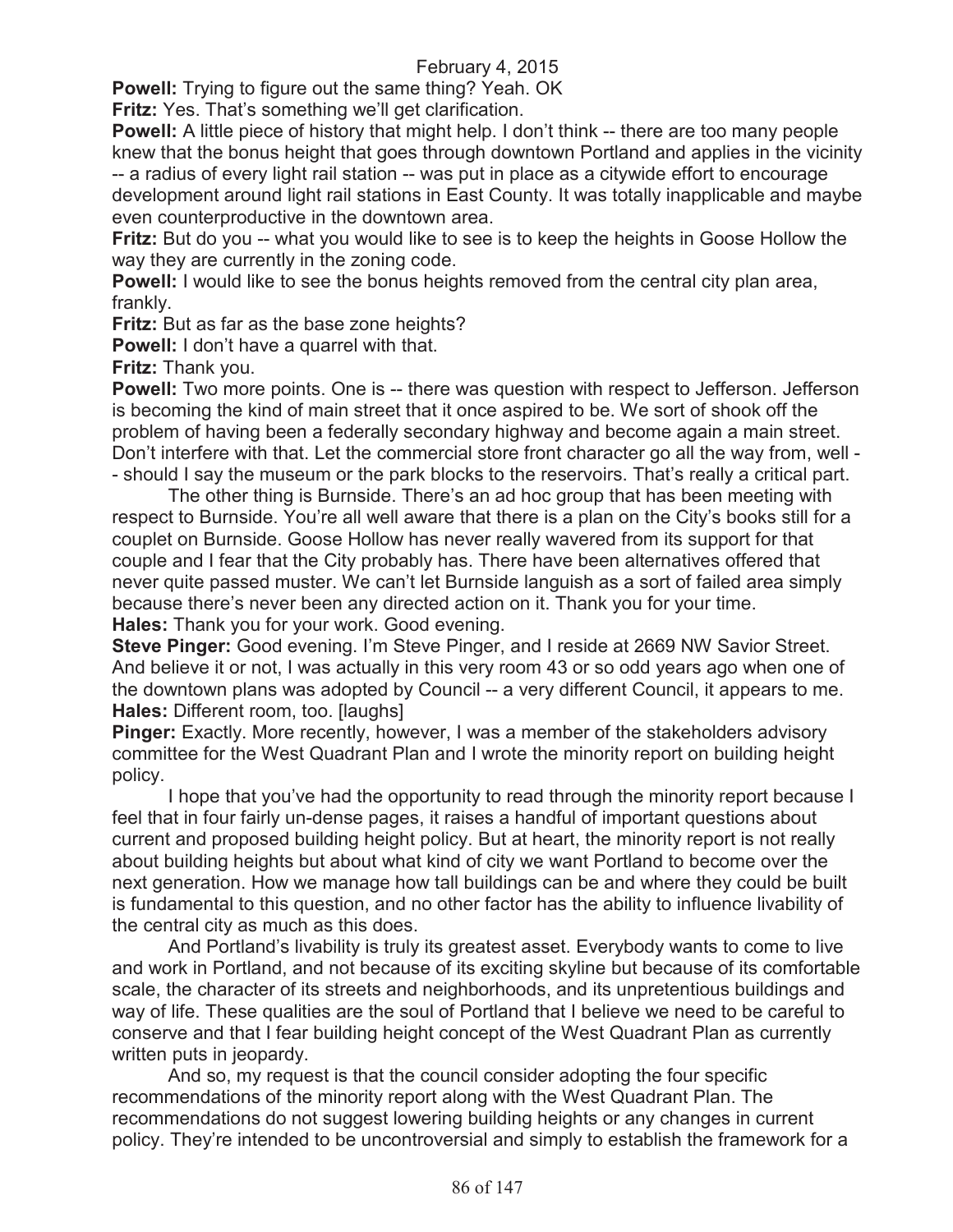more comprehensive review of this critical area of public policy as the West Quadrant Plan goes forward. Thank you.

**Hales:** Thanks, Steve. I appreciate it. Thank you all. Good evening. Ron, go ahead while John is getting settled there.

**Ron Paul:** Good evening. Ron Paul, director of the James Beard Market. Had I known we were going this late, I would have brought treats.

**Hales:** Yeah, where's the food -- come on, now -- [laughter] **\*\*\*\*\*:** Smoked salmon.

**Paul:** The area of the plan that I want to address is the Morrison bridgehead, which is the proposed site for the James Beard Market. The site is at an urban crossroads, not at an urban cul-de-sac, and it really deserves the kind of flexibility that the plan allows. The purpose of the market is really to enhance the viability of local foods for the entire city and to create a pipeline for 60 to 70 independent, locally-owned, non-franchised food merchants to be able to showcase the bounty that really is growing right outside the urban growth boundary.

In the '70s, we created the UGB and we allowed family farms to survive. And survive they did, but often just barely. With the development of the market, we have a chance for them to thrive. And that is really the purpose of the integration and the actualization of the rhetoric that we've had in bridging the urban/rural divide.

The flexibility that the plan allows really is a testament to the commitment to the rhetoric of the -- just long held rhetoric of connecting to the river. We haven't done it. Joe Zehnder laid out a vision in his presentation four plus hours ago. Commissioner Fish immediately asked him, how we are going to actualize that? Well, let's take some concrete steps like the market along the riverfront to bring over a million people a year to the most neglected part of our city.

We talk about historic preservation. Well, we're preserving three-plus acres of asphalt surface parking lot that have been around since the '50s as the staging area for the Morrison Bridge. We have an opportunity to be more than timid -- as the plan has been alluded to. We can be bold and the Morrison bridgehead is one of those catalytic opportunities. Thank you.

**Hales:** Thank you. Good evening, John.

**John Czarnecki:** Good evening, Mayor and Commissioners. I'm John Czarnecki. I'm an architect, past chair of the Portland Historic Landmarks Commission, and also a past architect consultant to Oregon housing and community services regarding affordable housing. This testimony strongly supports the adoption of the plan with the following conditions regarding specific aspects of livability as they apply to the West Quadrant neighborhoods.

Mayor, in your State of the City address and in yesterday's OPB interview, you mentioned height, bulk, and setbacks as important qualities with that compatibility. Today, I would like it address briefly the notion of compatibility and the provision of housing and supportive amenities for genuinely diverse neighborhoods.

First of all, livability depends on making good neighborhoods. Neighborhoods require support services. Space has not been set side for public amenities, particularly those for children. This includes parks, schools, and community centers. Reinserting specific language struck from number 17 on page 43 of chapter four Housing and Neighborhoods would directly support the necessity of family amenities. I'm going to read this a little bit -- it'll just take a sec here -- it's number 17, housing diversity: create attractive, dense, high-quality affordable housing throughout the central city that accommodates a broad range of needs, preferences, and financial capability in terms of different types, tenures, size, cost, and locations. That's great. Here's the sentence that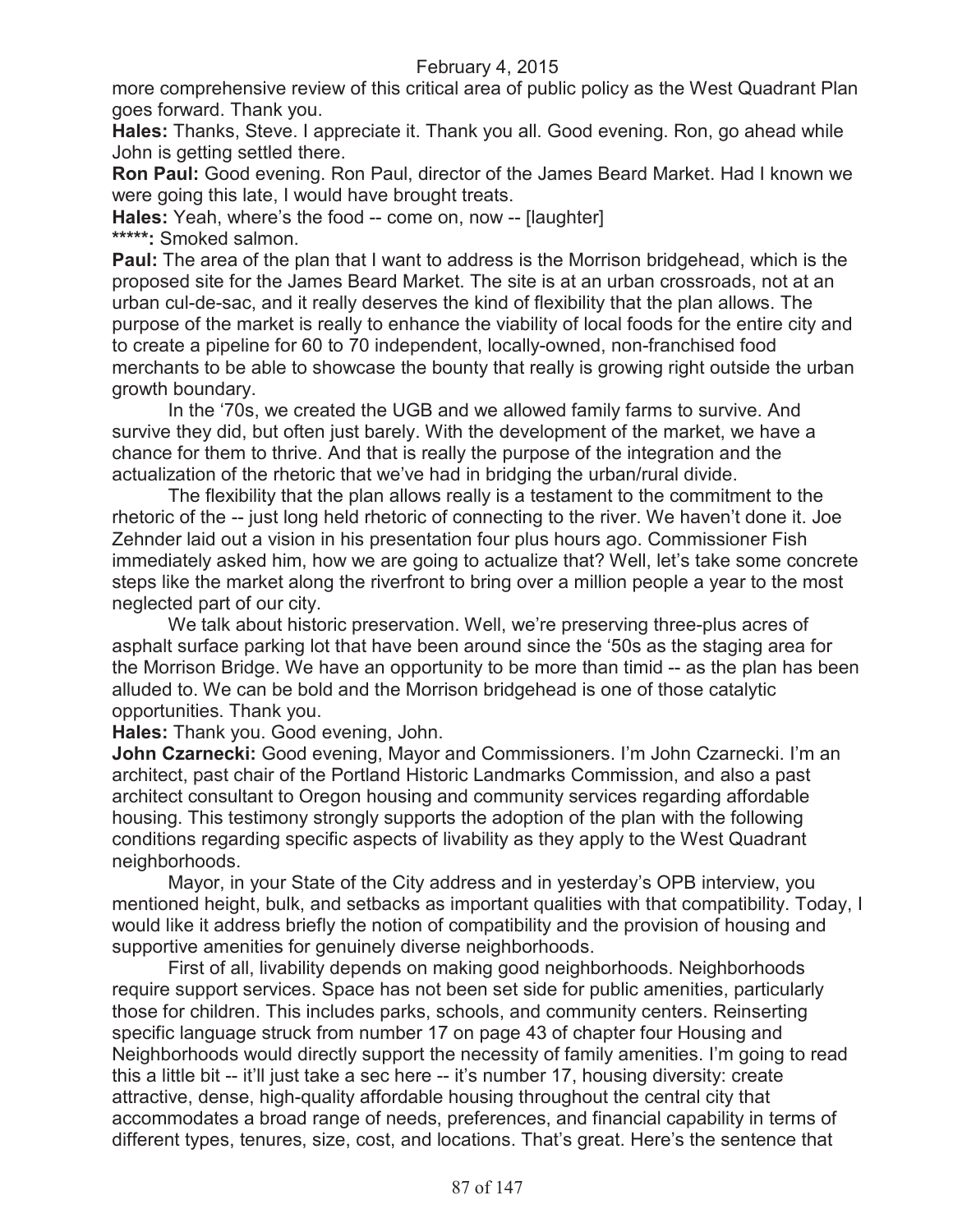was struck which would actually greatly increase the impact of housing policy on the city, especially with the West Quadrant: provide a more diverse stock of housing to support diversifying a central city population that includes housing compatible with needs of families with children, people with special needs, students, seniors, and the central city workforce.

I believe that this is important language because it deals with more than the simplicity, overly simple aspect of providing so many units of affordable housing. It deals with size, it deals with family type. Adoption of this language puts strength behind the adoption of public amenities that are essential for the making of a good neighborhood.

The other really has to do with issues of height and bulk that impact the entire quadrant. Policy that limits sprawl and encourages strategic and effective density can help maintain increased livability. Considerable concerns regarding the ability of new tall buildings to meet complex requirements of the urban and global environment persist and grow. Land use policy that supports that is certainly possible. We need not acquiesce to the allure and questionable value of new tall buildings. With that, I thank you for your stewardship and forward thinking on behalf of us all. Thanks.

**Hales:** Thank you, John. Appreciate your comments as always. Thank you. **Moore-Love:** The next three are dwayne betts, Dan Petrusich, and Fred Leeson. **Hales:** We're asking a lot of Karla when we ask her to introduce Dan Petrusich after John Czarnecki. [laughter] That's a mouthful. Go ahead, Dan.

**Dan Petrusich:** OK, thank you. I'm Dan Petrusich, I was a member of the West Quadrant stakeholders advisory committee as the representative for the Portland Business Alliance. I support adoption of the West Quadrant Plan. The plan is the culmination of five years of work by City staff and was well-vetted by many Portland residents and business owners.

I'd like to talk about two aspects of the plan today, flexible zoning and height limits. Flexible zoning is not controversial and a big part of the plan. What the city has learned from experience is that you get more and better development with flexible zoning compared to single-use zoning -- i.e. just residential or just commercial. More and better development with a 10 minute neighborhood that you can walk, work, or play in. Pearl District is proof of how flexible zoning works very successfully. You get more of everything -- more residential than a residential-only, more commercial, and more retail services. There's been more residential in the last 10 years in the Pearl District than any RX zone. There's been more office built in the Pearl than in the downtown commercial code zone.

I'd also like to talk for a minute about building heights in the West Quadrant Plan. With the urban growth boundary, it's been the policy for the last 40 years to grow up and not out. Portland is by far the shortest city on the west coast. Seattle's tallest building is 944 feet. San Francisco's is 850. Los Angeles' is 1150. We have only two buildings that are over 500 feet. We have only four buildings -- including those two -- that are over 400 feet. So, we're not a tall city at all by any means.

The other thing I'd like to back up Ron Paul on is that the Morrison bridgehead 00 there's virtually no way to use the existing density there at the bridgehead without a height increase. It's just not possible.

Building up and not out provides for better, slimmer buildings with more natural light and air for its neighbors. I support adoption of the plan as recommended by the vast majority of the stakeholders.

The other thing I'd like to point out -- I heard a lot about world cities, clubs, and thanks to the internet and the devices I carry, I was able to do a little research. We're in no danger of joining the world cities club. And let me explain. Our entire office market of 25 million or so square feet could fit -- it would take seven World Trade Center buildings to fit our entire market into. To put it into perspective, we're a suburb compared to some of the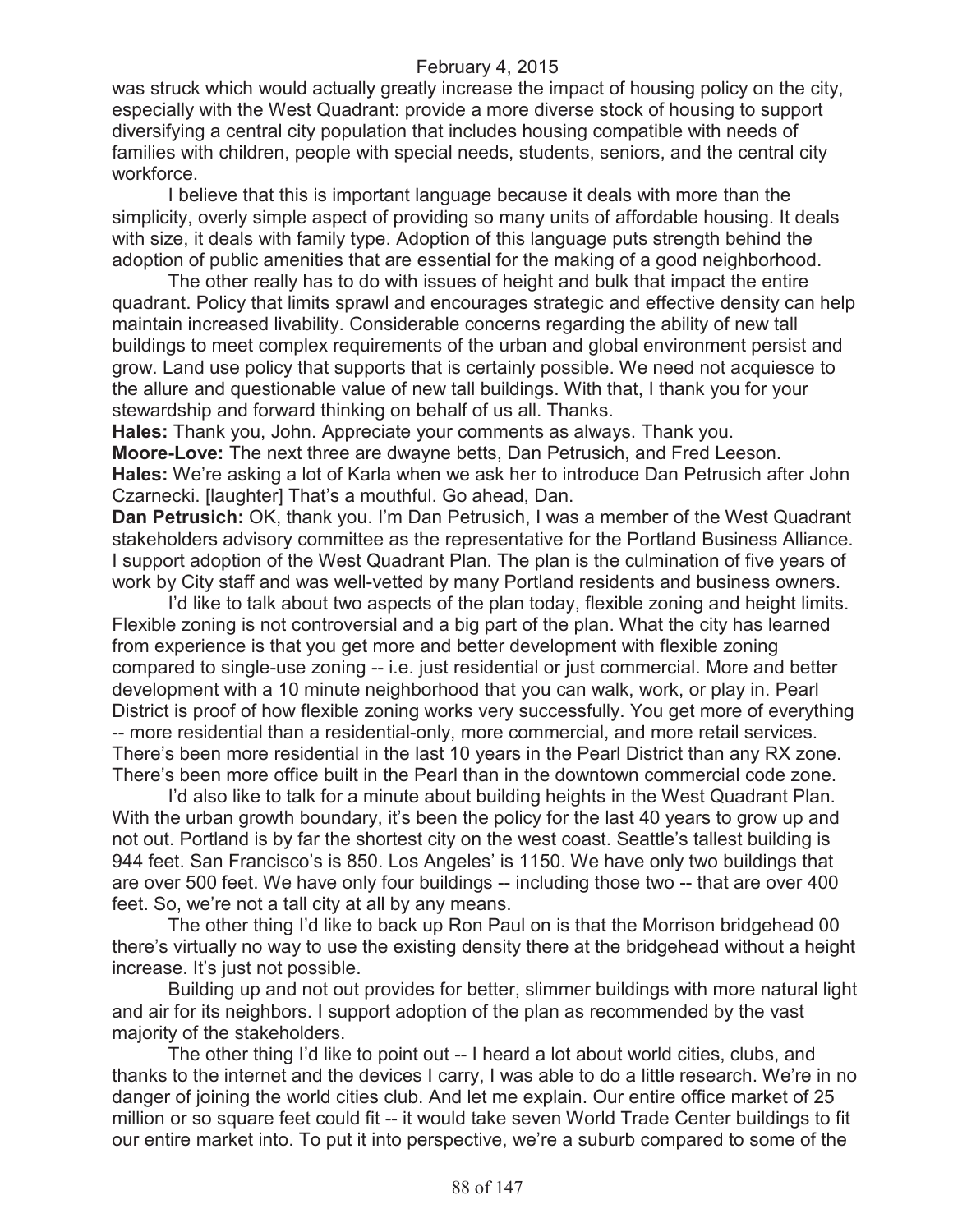world cities that were mentioned earlier. You know, Singapore's got a building height of 919 feet. Hong Kong, 1588 feet. Vancouver B.C., 659. New York, 1776. We're just never going to be a world cities club. We're Portland.

**Hales:** Let me make sure I understand your point about the bridgehead. Because of the limitation of the site, there's floor area ratio there that's just never going to get used unless you have more height.

**Petrusich: That's right.** 

**Hales:** OK. Thank you. Good evening.

**Wendy Chung:** Good evening, Mayor and Commissioners. Karla, I have my -- **Hales:** Is there a PowerPoint there?

**Chung:** There is. Thank you for your service to the city and for letting me speak today. I'm Wendy Chung, and I live at 2739 NW Irving. I'm not an architect, I'm not a planner, I don't even live in the West End but I'm testifying because I work in the West End as a corporate lawyer. I've worked in business for 20 years. I have an MBA. So, I'm not opposed to business. I do, however, walk through the West End. I have two children, one who attends Lincoln High School in the West End, and one who is in college at the University of Oregon. And I'm testifying because I care deeply about historic preservation and I care also about economic vitality of the city in which we live.

I'm also here to endorse the minority report of Portland Landmarks Commission to the BPS recommending strategic reconsideration of building heights in the West Quadrant. So, here is the height map for the West Quadrant. You've seen this. You will see the 460 foot heights that we've all been talking about throughout this meeting. Just by way of point of reference, the Galleria is 63 feet tall. The central library 38 feet tall. The Crystal Ballroom is 50 feet tall. There are dozens of other significant low to medium-rise buildings in the West End that are not protected under the code. Commissioner Fish asked for a list of gems. He doesn't need a list, there's a multi-property listing of historic properties within downtown area that aren't historic landmarks that are on the chart that Zoe Zehnder presented that are at risk because they could be demolished without a Type 4 review. The other thing I would point out is over 100 feet doesn't necessary equate to 360 or 460 feet. In fact, this building right here, the Eliot, is 266 feet -- just to give you a frame of reference.

Mayor Hales identified three key priorities for Portland in his recent State of the City address: neighborhoods, economic opportunity, and public safety. Strategically managing building heights in the West End addresses the first two. The National Trust recently issued this report on how smaller buildings and older neighborhoods contribute to urban vitality, confirming what Jane Jacobs said more than 50 years ago continues to bear out today.

Interestingly, the previous testifier talked about San Francisco and Seattle. The three cities they evaluated were Washington D.C., San Francisco, and Seattle. And they assessed them against 40 economic social, cultural, and environmental performance metrics. This is what they found.

First, among other things, older districts provide affordable space for entrepreneurs of all backgrounds; and that older, smaller buildings provide a strong local economy. There are nearly 40% more jobs per square foot and more than double the number of women and minority owned businesses in older parts of Seattle than in the newer districts. Other studies reached similar conclusions. I grew up working in a family-owned immigrant business that would not have existed but for the availability of affordable commercial space.

We see the blossoming local economy in the West End today with its many eclectic independent shops that draw visitors from near and far. But as Commissioner Fish talked about in market forces, the excessive height headroom motivates large scale development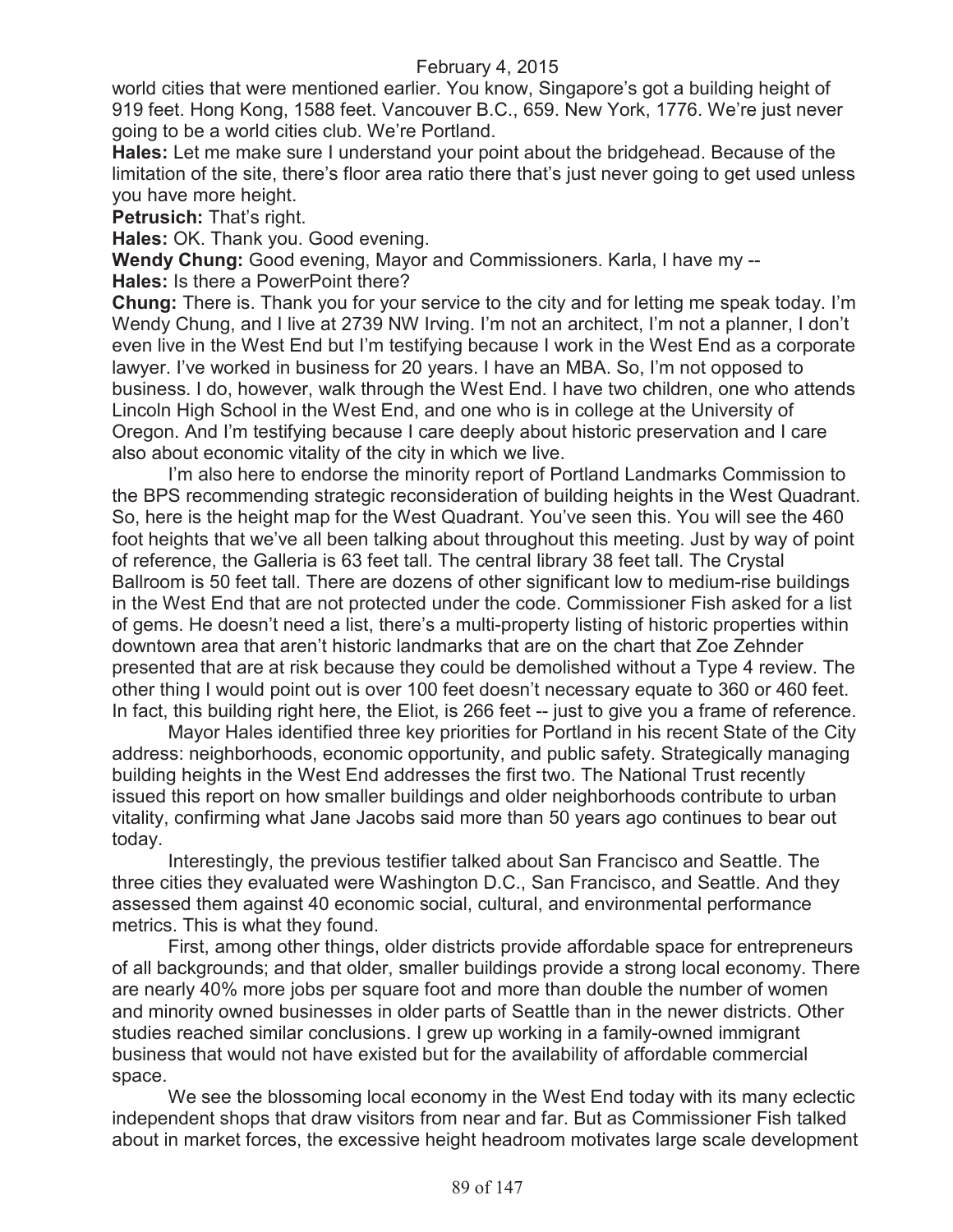in this area that threatens to destroy the very thing that makes it desirable. If we're not building point towers and the zoning is already at 460 feet, what's the harm in lowering them?

The comp gives us a once in a generation opportunity to preserve valuable historic resources and to promote continued economic growth in this special part of our city. Please, before you vote to adopt the West Quadrant Plan, consider

strategic reconsideration of the height policy in the West End, as has been proposed elsewhere.

I also want to add, if I may, just for a second -- the one thing that others testified about were bonuses for height that would add or contribute to the community. One thing I would ask -- and I raised this in meetings with BPS during the West Quadrant Plan process -- why not offer some sort of a bonus for cultural revitalization of Chinatown? There are no Chinese people in Chinatown. And I don't see -- I understand about motivating affordable housing. I'm all for that. But can we not also inspire Uwajimaya or other Chinese or Japanese businesses to come back to Chinatown, maybe through a bonus program? I'll just throw that out there. Thank you very much for the opportunity to speak.

**Hales:** Thank you very much. Good evening, Mary.

**Mary Czarnecki:** Hello, Mayor, Commissioners. Mary Czarnecki, New Traditional Architecture. We practice preservation architecture and urbanism. We believe that they should be one entity. I'm really happy to see the City explore all of these pieces together.

The one example I would like to bring out is the city of Vancouver as a model. We had the opportunity to take students from Mexico up to Vancouver, and we saw the downtown as a place that has aging high-rises and brand new high-rises, but in contrast to that, we were able to go outside of the downtown to new neighborhoods that the premier planner and urbanist Patrick Condon has taken neighborhoods where their challenge was to double the density, and they did that with strategic planning. They did that with infill and other kinds of ways to add low-scale density and mid-rise density on the main streets. In addition, a half mile new streetcar system that would be less expensive than a subway system. So, that that kind of approach to deal with the carbon issues and the flat city is really a great model for Portland to understand and to continue its heritage, appreciation, and great livable place that we are in Portland. Thank you.

**Hales:** Thank you. Thanks very much. Thank you all. Nolan, I think you are on next. **Nolan Lienhart:** Great. Good evening.

**Hales:** Good evening.

**Lienhart:** My name is Nolan Lienhart and I live in the Pearl District. I walk to work in the West End where I'm director of planning and urban design at ZGF Architects. I'm also currently serving as board president for 1,000 Friends of Oregon, but I speak tonight only for myself.

I'm here because I was fortunate to be a member of the West Quadrant stakeholder advisory committee and I support the West Quadrant Plan recommendations. This was my first time serving on a stakeholder committee with the Bureau if Planning and Sustainability, and I found it to be a robust conversation with a diverse range of stakeholders. In my work, I'm engaged with major district planning projects in Denver, San Francisco, and Vancouver B.C. among other cities. Yesterday, my colleagues and I hosted a delegation from China; and Friday, we're hosing clients from Tokyo. These cities seek planning expertise from Portland not because of the ambition of our plans but because of the proven outcomes: a world-class, thriving, livable urban center.

It is important to understand that this plan is not a major departure from the way that we have grown since the last central city plan which laid the framework for the success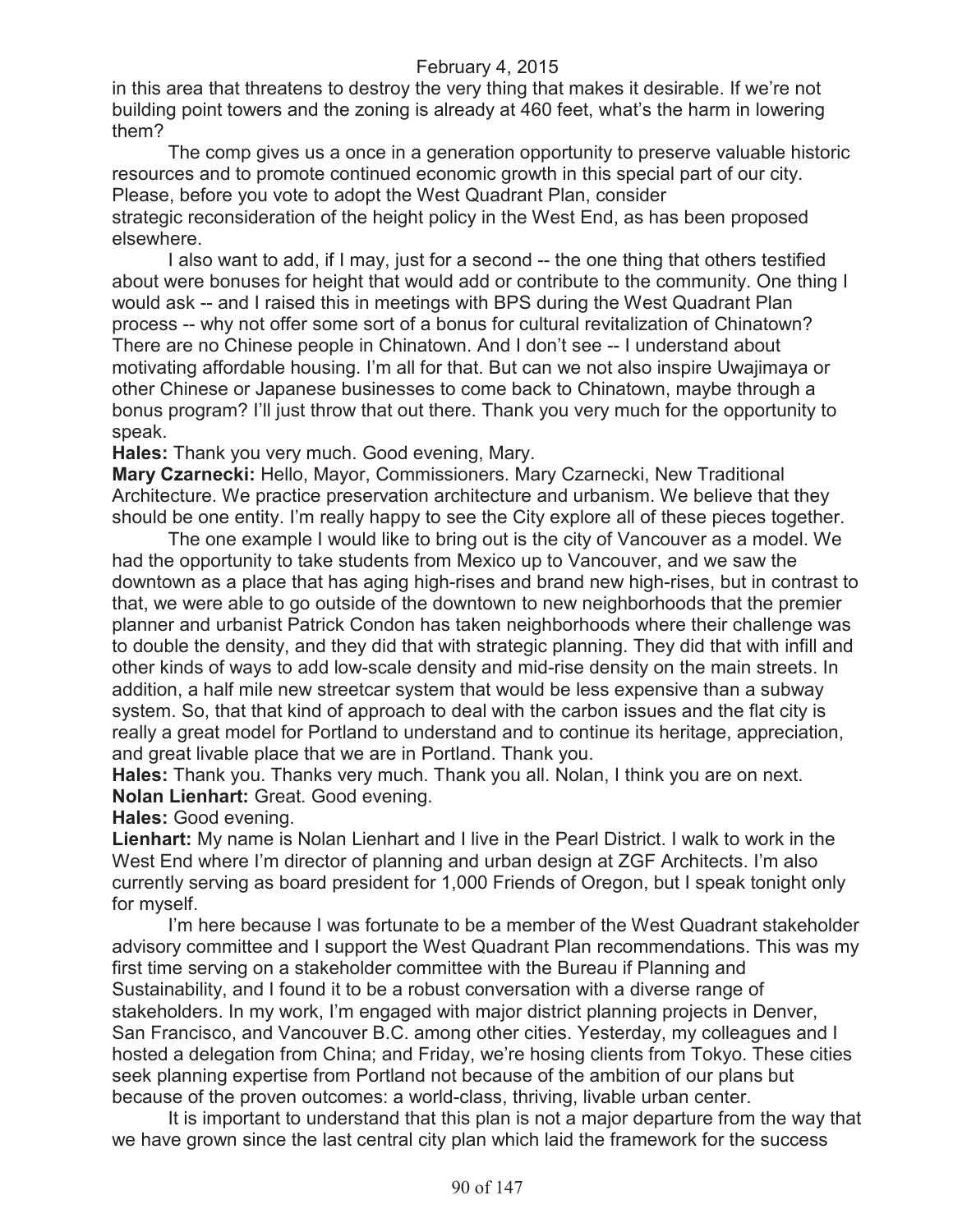that I've just described. The existing and proposed height limits in Portland's central city are modest compared with the height limits in most U.S. central cities. While it's possible to create density with the uniform application of six to eight-story buildings, flexibility, height, and density across the central city is critical to facilitate population growth in the places that provide access to high-capacity transit, public services, urban amenities, and the region's highest concentration of jobs.

New limits on growth in the central city will have a dramatic impact on housing affordability throughout the city. Commissioner Fish mentioned the displacement that occurred as a result of the Albina plan, and I would caution this kind of displacement is not going be stopped with new limitations on development. In fact, it will likely accelerate as it has in San Francisco, a city that is adding 30,000 to 40,000 new jobs a year, but fewer than 7000 housing units a year. The result is more central city workers have a long commute from the suburbs.

Many of the people who have traditionally lived in the central city and inner Northwest neighborhoods are young professionals, a group that is not well-represented among those testifying this evening. I was lucky to live in Goose Hollow when I returned to Portland in 2006, but the cost of a walk-up one bedroom unit at the edge of the central city has doubled in the course of the last decade. So young professionals, like my 24-year-old cousin get a few roommates and pack into inner Northeast Portland homes that might otherwise be occupied by families. Please consider this demographic as well as future residents not yet here who may never be here if we begin a process of lowering expectations about concentrating growth in the central city. Thank you. **Hales:** Thank you. Good evening.

**Peggy Moretti:** Hello. Wow, a marathon session. I'm Peggy Moretti, I'm executive director of Restore Oregon, and Restore Oregon is a nonprofit. Our statewide mission is to save Oregon's historic places and promote livable communities.

We did engage quite a bit in the West Quadrant planning process, particularly focusing on our historic districts. And we do appreciate the thoughtful process and contributions of time and talent through that whole thing. I'm just going to try not to repeat things that have been shared many, many, many times here, but I think we can definitely identify recurring themes from the testimony tonight, and we definitely share a number of those concerns. So, I'm going to kind of zero in on a couple of things.

First of all, Skidmore Old Town. We very much applaud and heartedly support the retention of the 75-foot height limit on this national landmark district, and the design guidelines appear to be poised for a passage that have been long overdue, or long put on a back burner. I think now we need to for that district adopt the right policies and incentives to stimulate infill developments, the compatible infill development in the Skidmore district, which would include shifting parking from surface lots into structured parking that will support both the historic buildings and that new infill development and help alleviate the need to dig underground parking which jacks up cost.

In Japantown/Chinatown -- and we do have two separate historic districts there who have some differences -- we have one of Oregon's most endangered places in Japantown/ Chinatown, and that's the Wong laundry building. It is a representation I think of a number of properties going through demolition by neglect. That district includes such a rich cultural history whose story is not being very well told right now.

So, as we look at how we kind of get from some of the aspirational very generally stated goals of the plan, we're hoping we can get down to some of the specifics that will specifically incentivize the historic preservation and appropriate infill development. And we would love to see the City consider -- as part of that effort to get into the more granular implementation -- that we might want to consider an ordinance that would penalize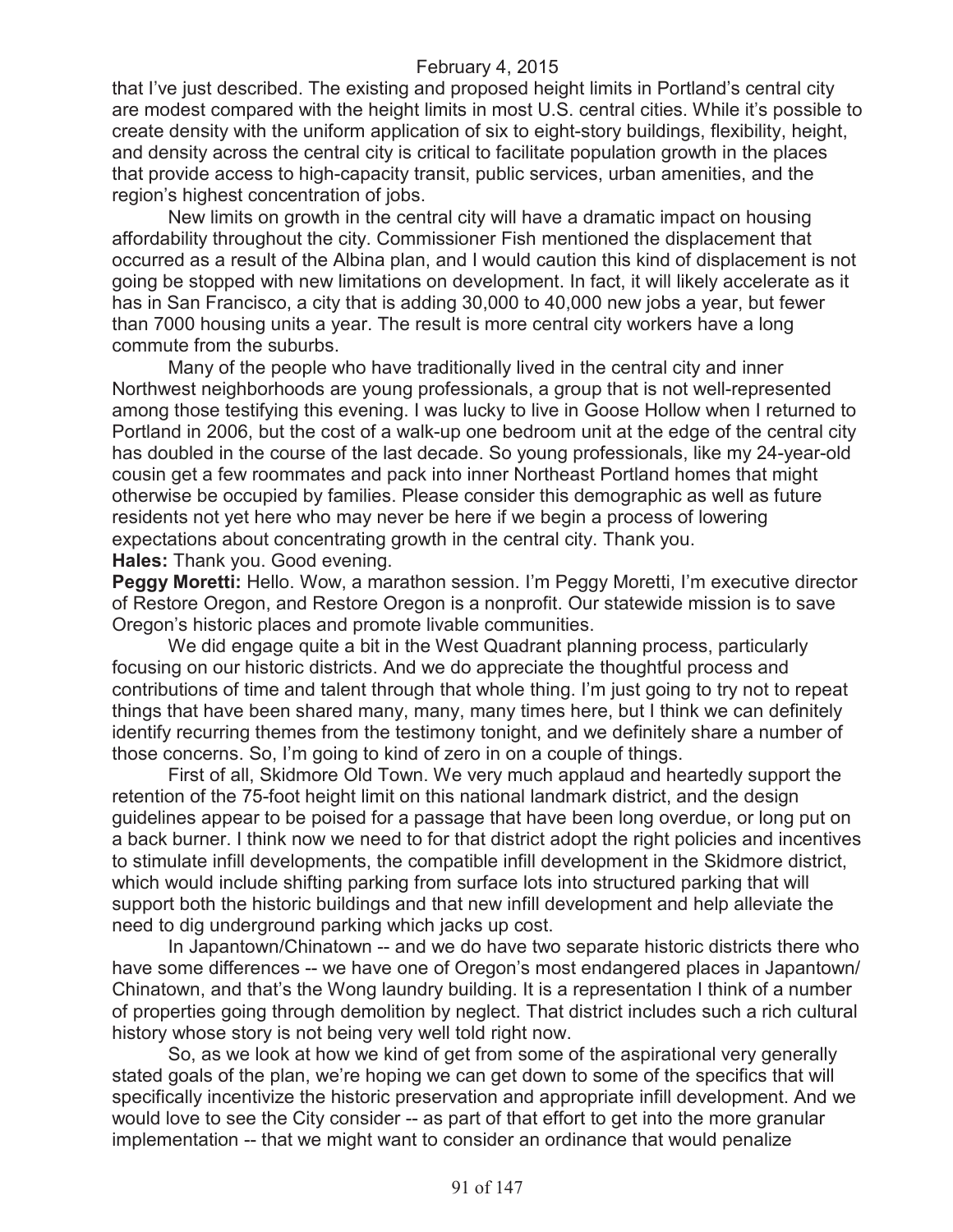demolition by neglect. Because I do believe there are property owners who are using that strategy to get around demolition review and demolition denial. And as we potentially raise height limits there, that just creates an increased incentive to engage in demolition by neglect.

As we put pressures on the land value underneath the historic properties, we have to be putting in place counterbalancing incentives for the preservation of the historic properties, or you're going to create an untenable tension between those two things. And we would support the Japantown/ Chinatown neighborhood association recommendations that challenge that idea of boosting the height limit along Burnside with the exception of Block 33, where that would seem to be perhaps an appropriate exception.

So, I just think in general, as we look at the West End and all of the testimony that has come in today, we have to acknowledge that every time we raise height, we are in some ways sealing the doom of historic properties unless there are counterbalancing incentives that help create some financial weight on that side of the scale for rehabilitation. In that regard, we appreciate the City's support of the revitalize main street act that Restore Oregon has. It's Senate Bill 565 that would create a historic rehabilitation fund which provides a 25% rebate on the cost of rehabilitation of historic buildings, and we ask that you advocate strongly for it because we're going to be in a tough fight for that, but interest is definitely mounting in Salem. And we would also really urge the City to get serious about incentives for seismic upgrades of our historic buildings. That is often 20% or 25% of the cost of rehabilitation, and it is often the stumbling block that is keeping people from moving forward with rehabilitation.

And then I have one final personal comment. As we densify our city and we jam more and more people per square foot, I think can challenge assumptions that height does not always create livability, it isn't always the only way to create density. And where we do have to go tall, I think it is really time to raise our game on design in this city. I don't know how quite we want to tackle that, but I think we need to set some better higher standards for design that aren't just about doing something that's green and inoffensive. We can step it up here so that the new buildings that are going to go in that will create this density really do continue to tell the story of Portland -- that when they live next to historic buildings, they enhance the story of that historic place, and that create that keeping Portland, Portland. Certainly, there is a big role for design to play in that going forward. Thank you. **Hales:** Thank you. Thank you very much. Good evening.

**Roger Leachman:** My name is Roger Leachman, I am resident of Goose Hollow. I live on SW Vista. I was just elected in November to the board of the Goose Hollow Foothills League directors. Fielding has written, it is a tried but true observation that examples work more forcibly on the mind than precepts. And that certainly applies to the examples given by North American building vis-à-vis, for instance, the precepts galumphing through the pages of the West Quadrant Plan committee prose.

I was privileged and lucky to be an undergraduate in Philadelphia in the '60s to see daily from my dorm room Louis Kahn's medical research building. To spend days halcyon days downtown where no building could be higher than William Penn's hat on the top of that beautiful city hall. That changed in 1984. Philly sold its birthright for a mess of pottage. Let us not do likewise.

From my living room window, I look at 735 St. Claire -- 22 stories of architectural tedium and the ugliest building bar none in Goose Hollow, completely out of scale and out of character with everything around it. There's no getting rid of it. It's much, much easier to get rid of 1890 Victorian houses, of course, as not only Goose Hollow has experienced. My own unit is six stories. I know many of my neighbors, and we socialize and interact. I feel a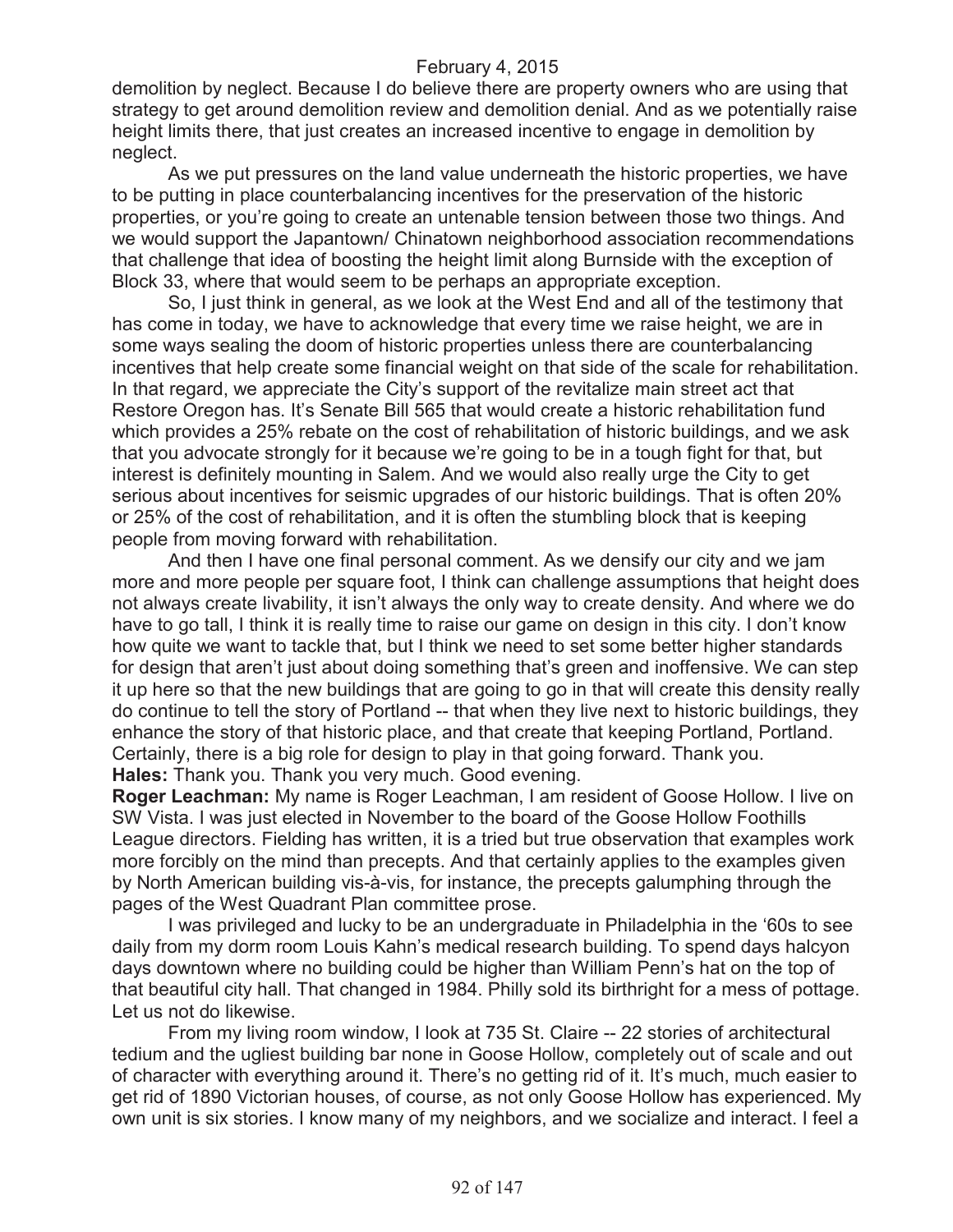part of my neighborhood in much the same way as when I was a homeowner in single family neighborhoods in Virginia and Minnesota.

Vertical sprawl creates towers of psychological and social isolation. You do not have to be a devotee of Professor Putnam of Harvard to understand that when the social fabric is upbraided by isolation and detachment, a sense of community erodes or becomes virtually nonexistent. And exactly that happens in impersonal towers, which become like the infamous projects in Chicago regardless of the income group inhabiting them. A trailer park has more community and connectedness.

When we as a neighborhood and city level -- or state and federal for that matter - rim the social fabric, we do so at our peril. An irony of this very flawed West Quadrant process and draft is that it has created community among those of us who came together from our different neighborhoods and backgrounds because we care about our neighborhoods and our city, their present and their future. And I think we are not going to cease to struggle and to care.

**Hales:** Thank you very much. Do we have a couple more still here? Anyone else? You two gentlemen get the last word and thank you for being willing to wait this long to have it. **Simon Jaworsky:** You're welcome. A long day.

**Hales:** Oh, I think you have one more companion. Go ahead, please.

**Jaworsky:** My name is Simon, and you know, Portland had an original plan back in the turn of the last 20th century where people would work out in the rural areas and -- I'm sorry, let me say -- people would live out in the rural areas and work downtown. I think we should keep that plan because that plan has always worked, it was environmentally sustainable, and it was very successful.

If you look at the MAX line, Beaverton round -- there is a beautiful condominium out there out in Beaverton, it's right on the MAX station, there's restaurants around it, and it's a direct line to downtown. Now, there's vacant land all around there, all around the MAX line. They could build all of the 100, 200-story condos out there. We don't need any more of this density. We don't need any more housing. We don't -- especially don't need any more affluent people that are going to change the demographics. They're not going to take transit like they're saying. The Northwest neighborhood is a proof of that. Along that streetcar and around the Hoyt area in the Pearl District -- that area is flooded with cars. We've got too much congestion, way too much overcrowding and it's getting very bad for the air.

I like what Commissioner Fish said, we should preserve what we have downtown. The big building that is going up -- Nordstrom's -- completely ugly -- we need to save the downtown area for business space. That is prime business space for people to go shopping. I love to go shopping downtown. But if you're going to build nothing but residential there, where are people going to shop? I live over on 12th and Clay and the people in my building take a bus all of the way to the WinCo shopping center out in Beaverton because there's no cheap place to shop down -- other than Safeway and they're not all that cheap. All of the rest of the stores, like Zupan's, those are for more affluent people. They can't afford it where we have.

We don't need more biking paths. As you can see, biking paths -- they hardly ever get used. It's a big waste of money. I think like the earlier plan, we need to use more mass transit, build up along the mass transit. Build the condominiums and our residential areas, like the Kenton neighborhood Hollywood districts where it is already residential. You have an urban growth boundary plan. Don't make it in the business district, make it in already residential districts like for example, Kenton neighborhoods. Build condominiums out there, connect with light rail, connect them with good bus service. That will be fine.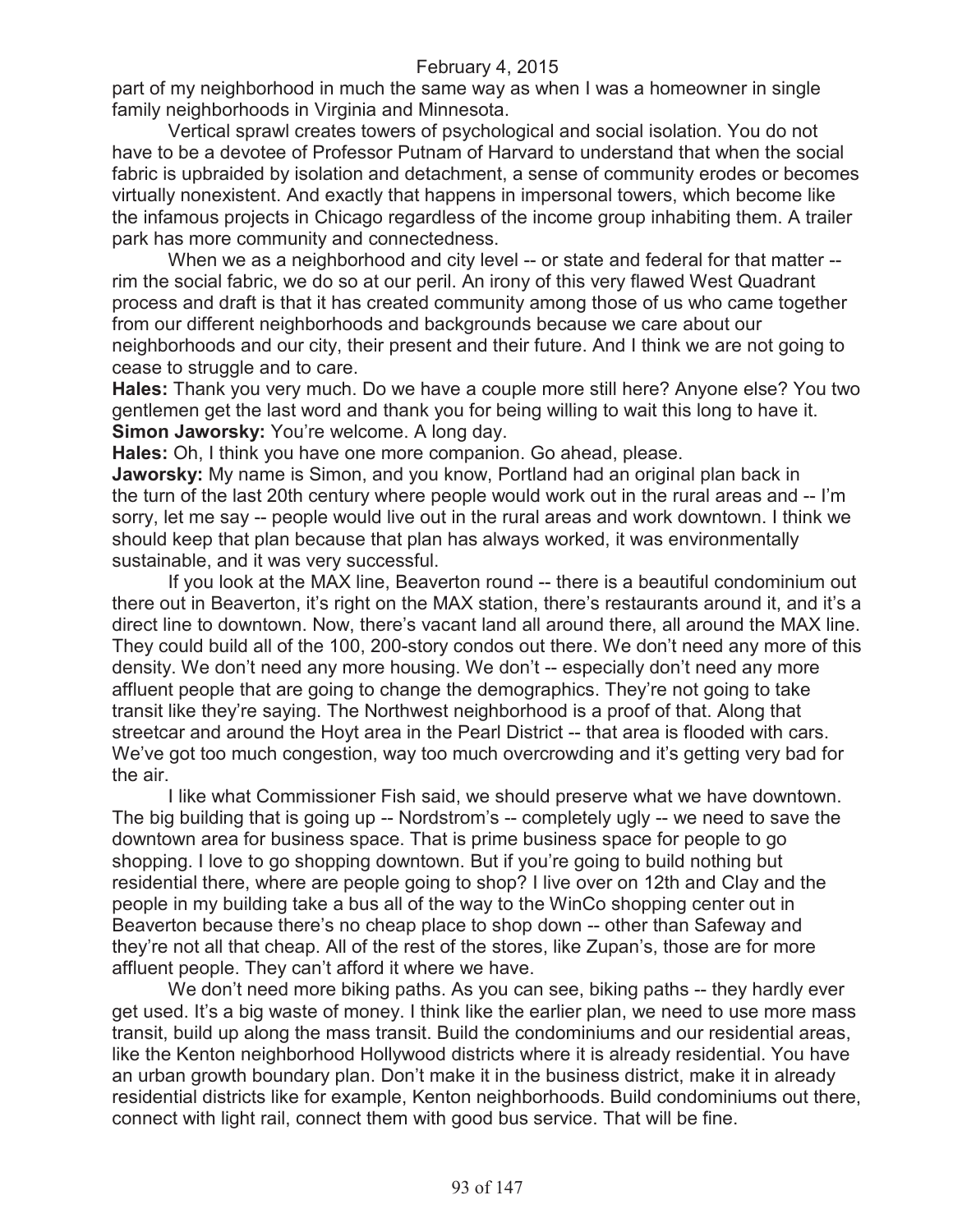I know what [indistinguishable] says about increasing the campus, you know, the Oregon Health Sciences in Portland. PCC is a good example of that. They took out a much-needed grocery store in Northeast Portland and built their campus all over it and there's no place for people to shop or buy groceries or anything and destroyed the neighborhood.

**Hales:** Thank you very much. I want you to wrap up because we're --

**Jaworsky:** OK, I'm just saying there is really no proof that this density really helps economic growth very much. The only thing that really seems to help the growth is mass transit because it helped build the store downtown Macy's, and, you know, the only way to help mass transit is by increased service.

**Hales:** Thank you so much. OK, sir. Good evening.

**Timothy Moore:** Yes, good evening. My name is timothy Moore, and I am a Goose Hollow resident. I'm also a middle income homeowner and really happy to be part of the community, and I am an avid bicyclist and drive less than 1000 miles a year because I live in a central Portland place where I have the benefit of being able to walk to things I really appreciate. So, I love it here.

I want to acknowledge just a couple things that have been said along the way and then move on to other points. I want to acknowledge the comments from a lot of people. I think that while there's a lot of controversy around the whole question of building heights and things like that, I'm glad that people are raising the issues. I'm glad that they're speaking up about it. I particularly appreciate what was said by Steve Pinger and Michael Mehaffy from the Urban Land Institute -- the evidence-based design approach. I think you guys really have your work cut out for you.

A little bit more background on me. I was involved in the U.S. Green Building Council since its inception, since 2001 and was a part of creating the LEED green building rating system. I have been involved with the neighborhood, I've been involved with the vision realization committee for three and a half years now, and am currently on the Goose Hollow Foothills League board, although I don't pretend to be speaking for the board at this time -- my comments are my own comments. I've been on the board for a year now.

From my experience, I felt like the vision realization committee was a very wellconducted committee and we came up with a lot of great things. I'm really excited about - you know, even though I think you guys really have your work cut out for you and I'm glad that people are raising the building height issues and I think you're going to have to figure out how to balance questions about density -- which are important -- climate issues, and on the other hand, all of the issues that have been raised by the concerns about building height.

I think there are lot of examples in the world of how density can be achieved with lower building heights. We all -- anybody who has been to Copenhagen, Denmark loves the place, and there's hardly a building over seven stories. Granted, we have different challenges today we have to balance with. That's not the reality that we're faced with today.

But I want to make some other points that I think are really important and salient -- **Hales:** Make them quickly, if you can.

**Moore:** Yes, I will. And that is that we created -- the vision realization committee spent more than two and a half years creating our principles document, and I'm glad to see that a lot of what the good work that we did 00 including many residents on that committee 00 did find its way into the West Quadrant Plan. And just to highlight a couple of things that I think are important that you guys asked about.

One of them is Jefferson Street as a main street. I think that's a naturally evolving thing, much more than 18th, and the planning of the City really needs to not only let that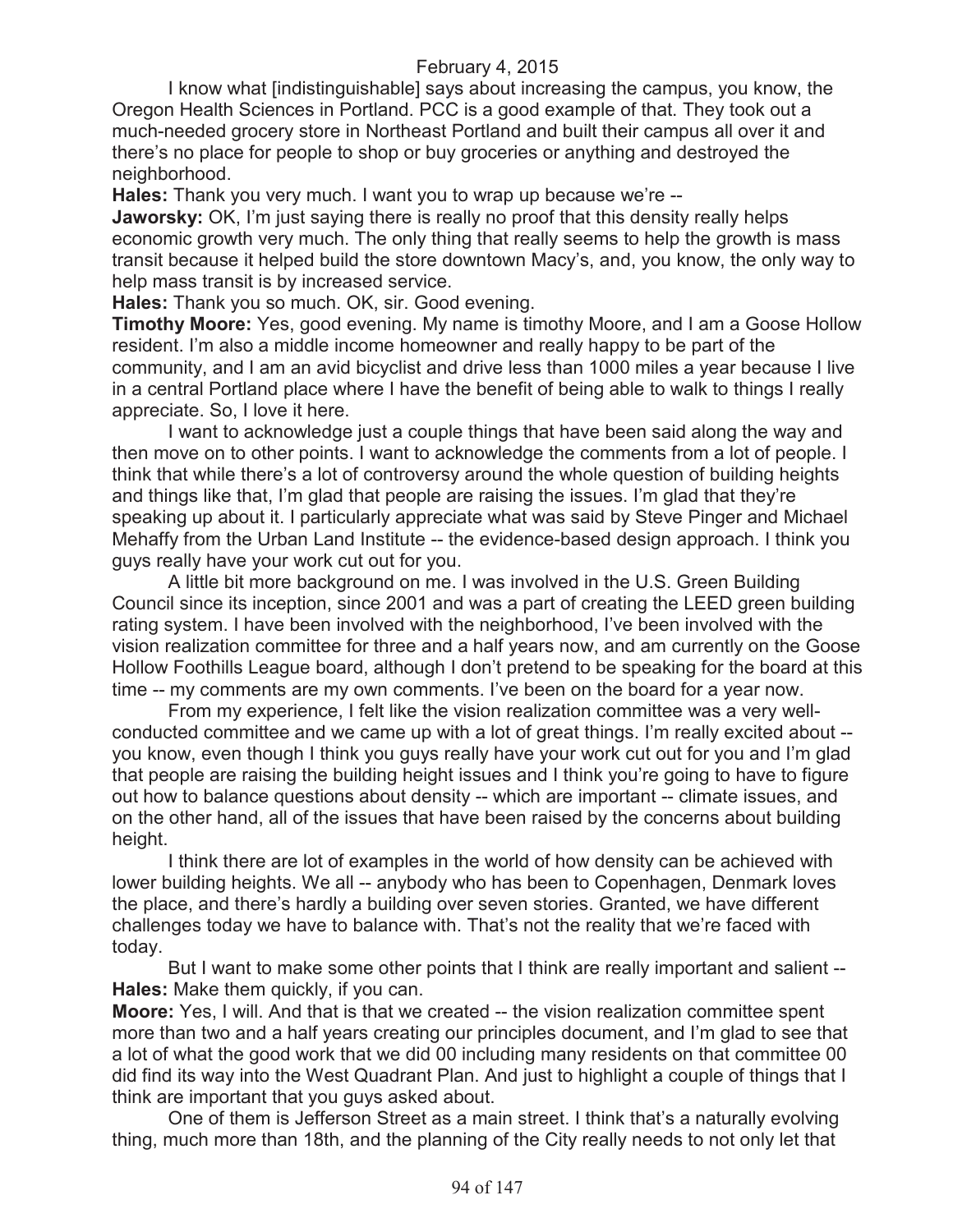happen but re-enforce it. It's too easy for that to be treated by people with automobiles as a glorified ramp to Highway 26. I think that the things that Mary Valeant brought up about Burnside and improving the crossings at Burnside and not letting West Burnside be forgotten -- those are really important and I don't think the really is -- it's a timid address of that as well.

The last one is that I think you guys asked about the cap on 405 and the reconnection of downtown with the neighborhoods to the west I think is a huge deal. And probably it's inappropriate and too expensive to try to cap the whole thing, but doing some strategic caps around Lincoln High School and the light rail and things like that may be really valuable, and I don't think that the City has to tote the entire thing -- the entire bill for that, but I also don't think it makes sense to just wait and see if private development comes up with something. I think there's a role for the City and encouraging that and making it happen. That's all I have to say.

**Hales:** Thank you very much. Good evening.

**Reza Farhoodi:** Good evening Mr. Mayor and Commissioners, my name is Reza Farhoodi. I am a resident of the Pearl District and like this gentlemen I also really enjoy living in the Central city. I want to reiterate a few points that were mentioned earlier in today's testimony. You know, the people who are predisposed to supporting this plan are not represented well in this process, probably because they have day jobs. You know, I tried to get here as soon as I could after work to be able to speak to you tonight.

The generational divide from today's testimony is very clear. Millennials have shown a clear preference to living in dense, vibrant, urban cores with a number of amenities that are in convenient walking or biking distance, which you may call a 20-minute neighborhood. It's incredibly convenient for people who already live here to want things to stay the same. It takes strong leadership and a bold vision to fight for the future generations who want to live here, and it's up to us to ensure that the housing supply and affordability allows them to move here -- here, as in the central city and not on the fringes of our urban sprawl. And therefore, I urge you to pass the West Quadrant Plan as proposed by City staff and the stakeholder advisory committee. Thank you. **Hales:** Thank you very much.

**Jaworsky:** I say please don't support the West Quadrant plan.

**Hales:** Gotcha. Thank you very much. OK. We have staff available but we also have had a long hearing. So, my suggestion is we get staff back up here briefly. Did we leave somebody else out? I'm sorry.

**\*\*\*\*\*:** Thanks for sticking around to hear us.

**Hales:** Thank you for sticking around yourself. Appreciate it. Sorry, I didn't mean to knock you off the bottom of the list.

**Tina Wyszynski:** Somebody had to leave for their work. So, I'm not Tim Block, I'm Tina, but I'm going to speak on behalf of Tim Block. He asked me to read a letter that he wrote from the Hotel deLuxe.

Good evening, I'm Tim Block, general manager of the Hotel deLuxe, which is home to Gracie's restaurant and the Driftwood Room. We are located SW 15th avenue and SW Yamhill, the area often referred to in Goose Hollow as the Flats. Our owner, the owner of the Hotel deLuxe, recently purchased the vacant lot across the street from the hotel on SW 15th with the intention of developing it under the zoning and property rights as they currently exist. I was a member of the Goose Hollow Foothills League vision committee for several years and regularly attended the monthly meetings. We hosted the monthly meetings of the VRC at the Hotel deLuxe from September 2012 to February 2014, and we also hosted all of the Goose Hollow neighborhood charrettes in December of 2012. Those gatherings were well-attended by Goose Hollow residents, business owners, and property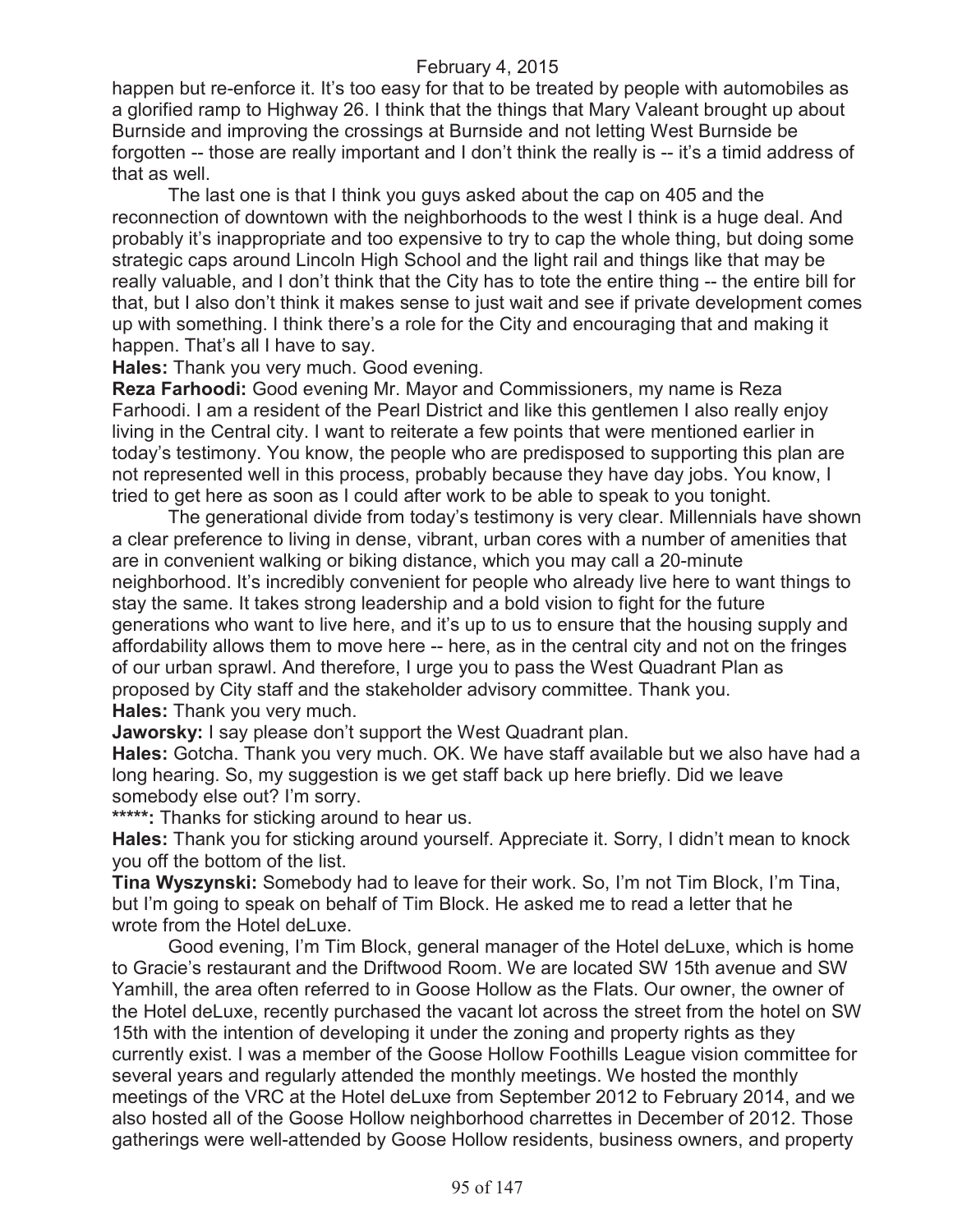owners. I fully stand by the open and inclusive nature of the process in both of the meetings and the results it yielded.

There currently is a lack of a robust business community in the Goose Hollow area, particularly on weekends. The hope is that the new plan will encourage the building of new residences in the area immediately surrounding the hotel but really throughout all of Goose Hollow, leading to a better business environment, additional businesses, amenities, maybe some parking, and other things which our guests and our residents may enjoy. I urge you to adopt the West Quadrant Plan as proposed. Thank you very much.

**Hales:** Thank you. OK. Susan and Karl, why don't you come up? I know Joe will be back in a minute. My suggestion is this. One, that we set some dates here. My recommendation is we keep the record open until the 13th to allow people to continue to send in information and perspectives, and that we set a date of the 25th for the council to have Council deliberations and further response from staff on requests that we're going to make in the meantime. The meantime could start now, but doesn't need to end now.

So, if there are things that Councilmembers want to put on your to-do list at the moment, we can do that, but we can also follow-up by a memorandum from each other and to you after today if we're too tired to remember everything that we want to ask. But for those that are still ready to do so, I want to open the opportunity for that.

**Fritz:** Well, I will have a list to give you and to have to discuss with you. And you have been very responsive to my requests for different kinds of maps and larger maps. I'm still struggling with what's changing. So, if I could have some 11-by-17s to show the base zone heights across the district and then one that just shows proposed changes, that would be helpful.

**Susan Anderson, Director, Bureau of Planning and Sustainability:** Yep.

**Hales:** Distribute those to all of us.

**Fritz:** That will inform my suggestions request discussion.

**Anderson:** And we're happy to come any time that you want.

**Fritz:** It's a phenomenal amount of staff work and also community engagement, and thanks to everybody for all of it. The Mayor said when he appointed me to the Planning Commission that he expects things to come to Council 90% done. I think this is a great example of something that I'm really glad I didn't have to do 90% of the work because there is a lot of it in here. [laughter]

**Hales:** OK. Commissioner Novick anything for the moment?

**Novick:** No, except that I kind of feel compelled to complain about the idea that all anybody seems to care about is height. [laughter]

**Hales:** Thank you, Steve. I think we needed that. So, anything that you need to put on the table for us other than again, I want to make sure that not only the three of us but our two colleagues have a chance in the next few days to lob requests to you. My request is that we sure we copy one another on the requests so that we know what's being asked for and that you distribute responses to all five members of the council so we can keep this thread going of this discussion this evening.

**Fritz:** Actually Mayor, we got scolded by the City Attorney that we're not supposed to copy each other on internal emails. Staff can sent it [speaking simultaneously] to all of us, but we're not allowed to send it to all of us --

**Hales:** I don't want to violate the open meeting law. Do --

**Fritz:** -- try to keep public records [speaking simultaneously] -- so, we'll send the requests to you and you can send the replies to everybody.

**Anderson:** I'd suggest two things. One -- if it's OK, and then we'll send a note out to Commissioner Saltzman and Commissioner Fish -- within a week to get your requests in -- **Hales:** Yes --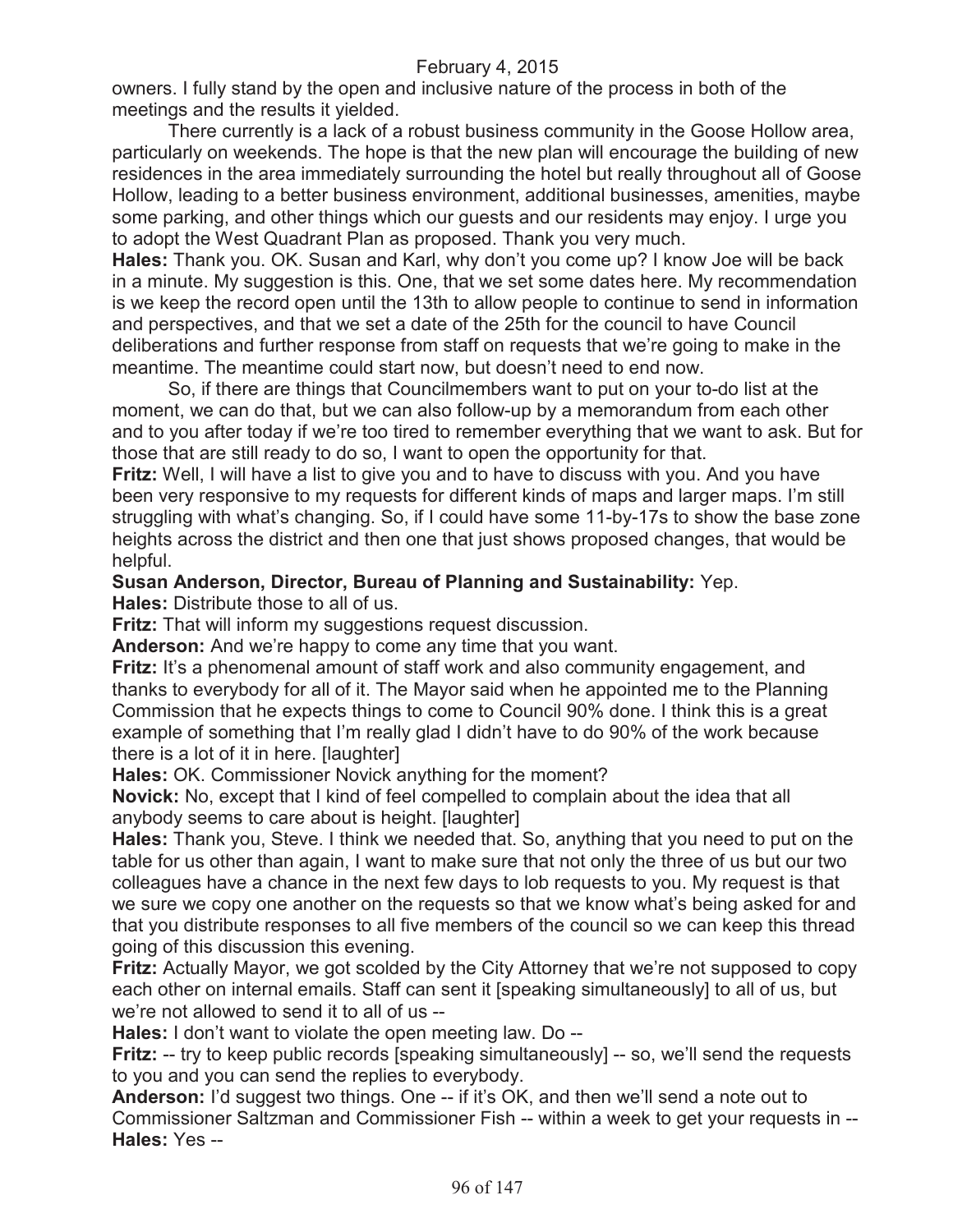**Anderson:** So that we can make sure that we're doing this -- obviously if you have another question after that we'll be responsive -- but just to keep it moving. The other is picking a date for a final vote because there's many, many interested parties. And I would suggest potentially the 25th of February.

**Hales:** Correct. That's what I said -- let's take the 13th for closing the record, requests to you in a week, and the 25th for Council deliberations.

**Fritz:** Except there will be amendments --

**Hales:** There will be amendments -- 25th and the following --

**Anderson:** And the following week, OK.

**Fritz:** So, we'll have another public hearing on just the amendments on the 25th of February, and vote on it the first week of March.

**Anderson:** OK.

**Hales:** Alright. Does that work for everybody?

**Anderson:** Yes.

**Fritz:** Thank you.

**Hales:** We'll set those dates. Thank you all for your attendance this evening. The hearing is closed, and we are recessed until tomorrow at 5:00 p.m.

At 6:45 p.m., Council recessed.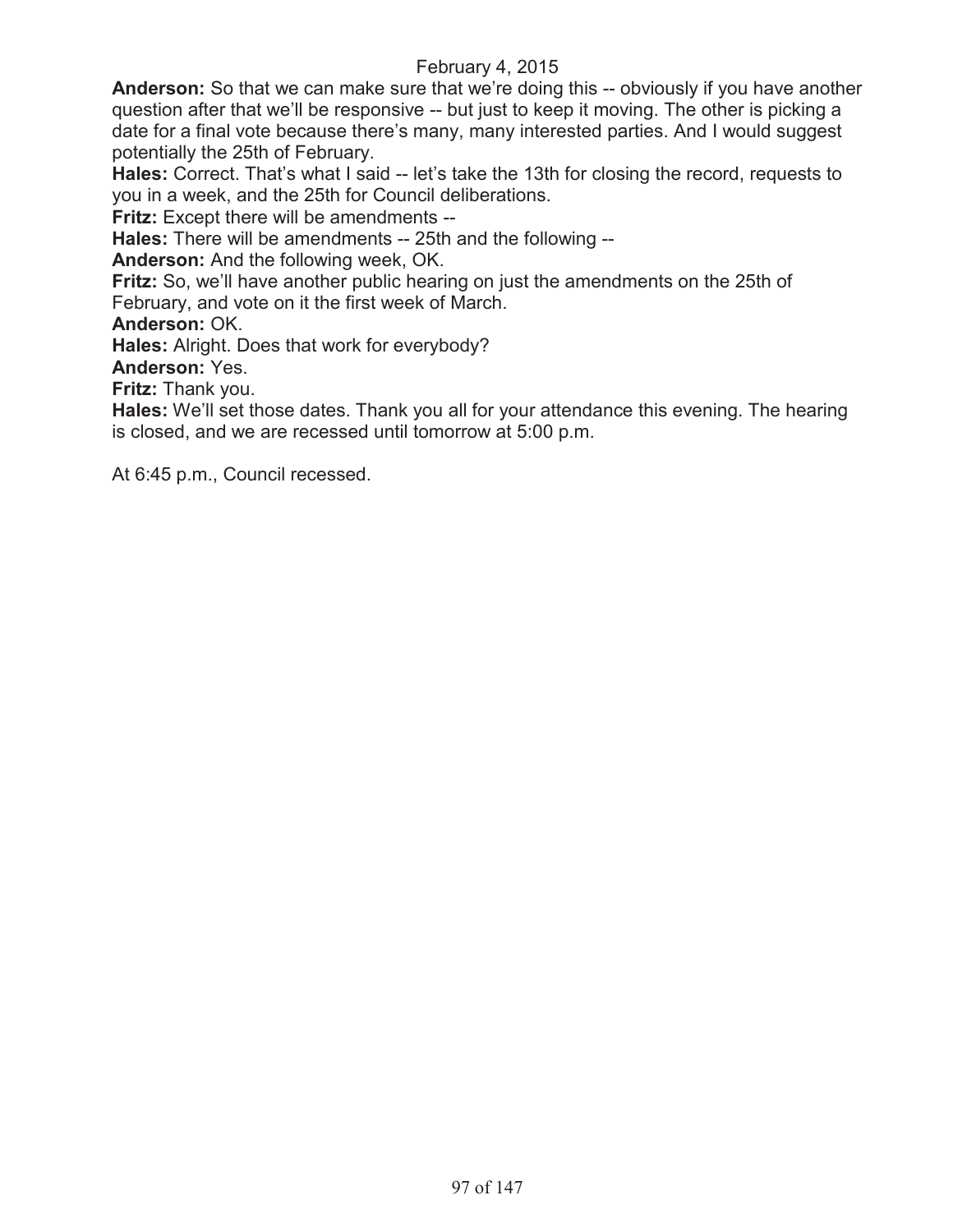# February 5, 2015 **Closed Caption File of Portland City Council Meeting**

This file was produced through the closed captioning process for the televised City Council broadcast and should not be considered a verbatim transcript. Key: **\*\*\*\*\*** means unidentified speaker.

# **FEBRUARY 5, 2015 5:00 PM**

**Hales:** Good evening, everyone. Welcome to the February 5th meeting of the Portland City Council. Would you please call the roll, Karla?

**Fritz:** Here. **Fish:** Here. **Novick:** Here. **Hales:** Here.

**Hales:** Welcome, everyone. We appreciate your attendance tonight. This is going to be a hearing in which we're taking up one subject, but we're taking it up with two alternatives - a little bit of an unusual way for us to proceed into an issue. One of the reasons why we're doing that is this is an issue where there are very strong arguments and very strong feelings on both sides, and the purpose of this hearing is to get the staff to present the issue to us and then to hear from people that have those strong feelings and strong opinions. And we're going to do that in this way.

We're going to call up a panel of city employees first of all, then we're going call up a panel that are here to speak in favor of the Portland's participation in the Joint Terrorism Task Force, and then we're going to call up a panel of folks who believe that is not the right way to proceed. And then, we'll open it up to public testimony. So, we have invited testimony up front and public testimony to follow that.

As always in this chamber, but particularly on an issue with strong feelings, we want to respect our fellow citizens' point of view. If you agree with someone and want to demonstrate support, feel free to give them a thumbs up or waves of the hand but we ask that we not make vocal demonstrations in favor or against our fellow citizens' opinions, because this should be a chamber where all opinions get heard. We have two different versions of this tonight. I'll ask Karla to read those and then I'll call up the first panel. **Item 146.**

# **Item 147.**

**Hales:** Thank you. I want to first call up Dave Woboril from the City Attorney's Office; Deanna Wesson-Mitchell from my staff; and our Chief of Police, Larry O'Dea for a staff presentation. And we'll take it from there.

**Deanna Wesson-Mitchell, Office of Mayor Charlie Hales:** Hello, Commissioners. I'm Deanna Wesson-Mitchell, and I'm a policy director for Mayor Hales. What I'm doing today is just going to provide a summary of what the two resolutions are that are going to be before you. They're both based off of the existing policy, which was done in 2011 with a lot of community involvement, months of community input and government work together to figure out how to do a partial case-by-case relationship with the Joint Terrorism Task Force with the Portland Police Bureau involved only on a case-by-case basis. After a significant and well-documented community collaborative effort, this compromise -- the 2011 current resolution -- was achieved.

Some of the issues that the compromise addressed were community and governmental concerns about access to terrorist threat investigations and detailed information that could be received only by joining the JTTF; increasing the capacity of the JTTF through support of PPB officers; investigative procedures and policies under federal laws and policies, which were also a concern. The resolution addressed concerns that PPB officers -- if we entered into a memorandum of understanding -- would be outside of the standard chain of command on day-to-day operational matters. There was also a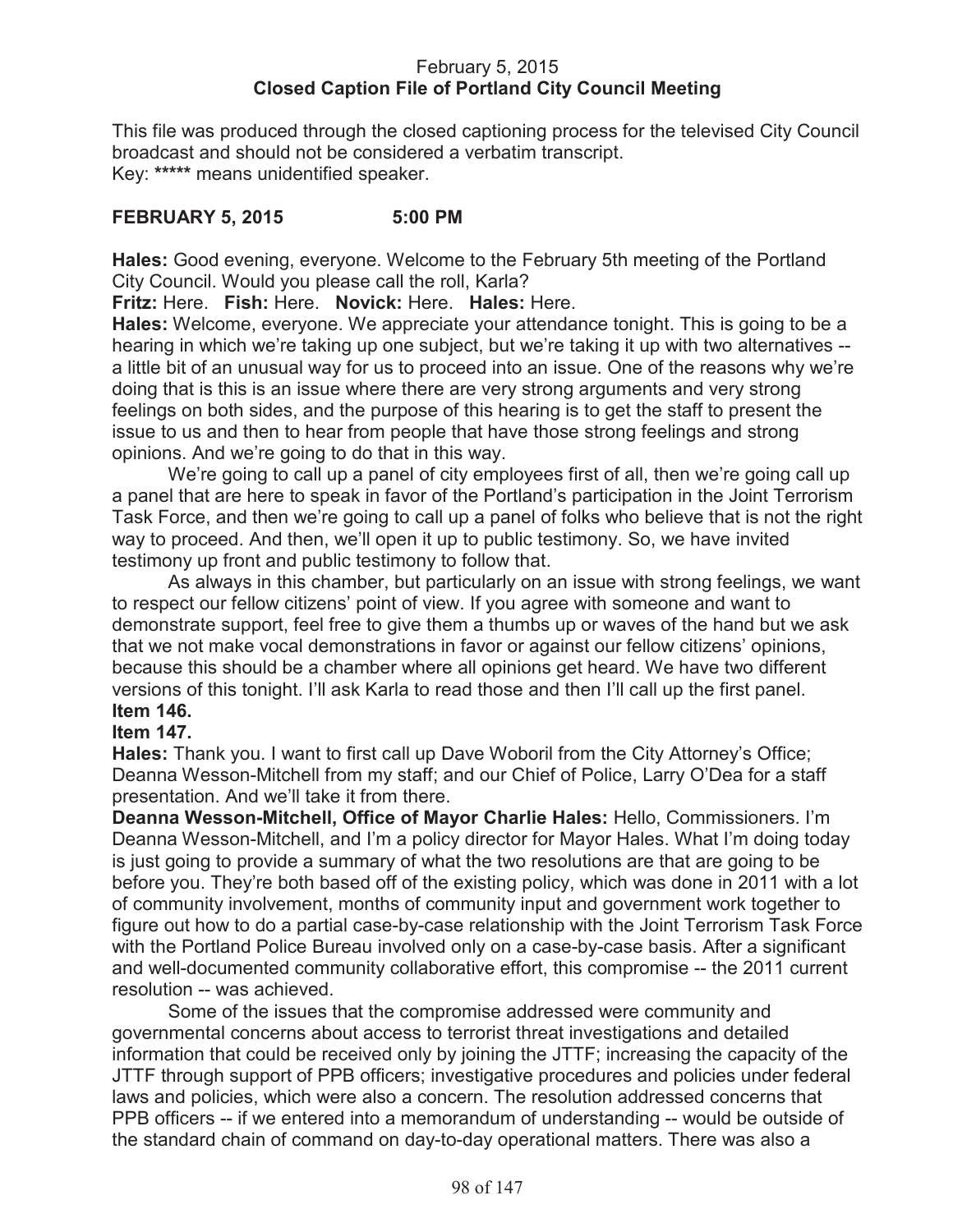concern about the level of access to information regarding the activity of the Police Bureau officers who were assigned to the JTTF, and then differences in the interpretation specifically of ORS 181.575 and 181.850, which address how the Oregon law regarding government's involvement in people's immigration status or investigations of immigration status and also the ability to collect information on people in Oregon. So, those are the Oregon laws -- specific Oregon laws -- that were of great concern.

Implementing the case-by-case membership relationship with JTTF has not proved possible with the current -- with the way JTTF is structured. Our current participation level - - these two resolutions -- if the council decides to go with the resolution that does not enter into a memorandum of understanding, it will pretty much maintain the current status and participation level of the Police Bureau with JTTF. So right now, the policy says that the Police Bureau can be involved on an as-needed basis, but that hasn't worked out so the Police Bureau is currently not a member of the JTTF and does not assign officers on a fulltime basis.

When the resolution was developed in 2011, there was a hope that officers could be assigned possibly for multiple months at a time, but that has not worked out to be possible. We do have a lot of -- five other specific coordinated efforts with the FBI that are working successfully. Those include the Innocent Images, Bank Robbery Task Force, the Metro Gang Task Force We want to highlight that we have -- the Police Bureau has successful partnerships with the FBI.

Currently, the situation is if the FBI -- they will notify the Portland Police Bureau should a JTTF investigation lead to knowledge of an immediate threat here in Portland. That is currently the situation that we're in. Also, the Police Chief is required under the current policy to gain FBI secret service clearance so they can participate in the JTTF executive board, and that would continue with the resolution to not enter into a memorandum of understanding.

The other current members of the executive board include police chiefs and sheriffs from Beaverton, Clackamas, Gladstone, Hillsboro, Milwaukie, Multnomah County, and Tigard. So, participation in that executive board will continue, and they meet periodically to go over with the terrorist threats to the region and updates for leaders of local police agencies.

Another thing that will continue under the resolution you have before you today to remain out of the JTTF would be that the Police Commissioner and the Chief will continue to receive biannual briefings from the FBI Special Agent in Charge. These cover updates on activities that the FBI and Portland Police Bureau are -- currently have task force together including the Metro Gang Task Force and the others listed earlier. They will also include summaries or general updates regarding current issues around terrorist activity nationally, internationally, and regionally, but it won't deal with specifics regarding what's going on in Portland.

The difference with the resolution to stay out of the MOU -- it would discontinue the requirement for the Police Commissioner to seek a secret level FBI clearance because that is currently not the general policy for the FBI to issue that to an elected official who is also not a sworn law enforcement officer; and it would discontinue the public reports which have been highly unsatisfactory to people because of their vagueness and lack of information in those reports.

So, that's kind of the basics of what is in the resolution that would say that we're not going to join the MOU to join the JTTF. It basically maintains and clearly states what the current situation is as far as the relationship that we have. So then the other resolution before you is also based off of the 2011 resolution very closely. We really wanted to honor all of the time and effort that went into developing that resolution. So if this is the resolution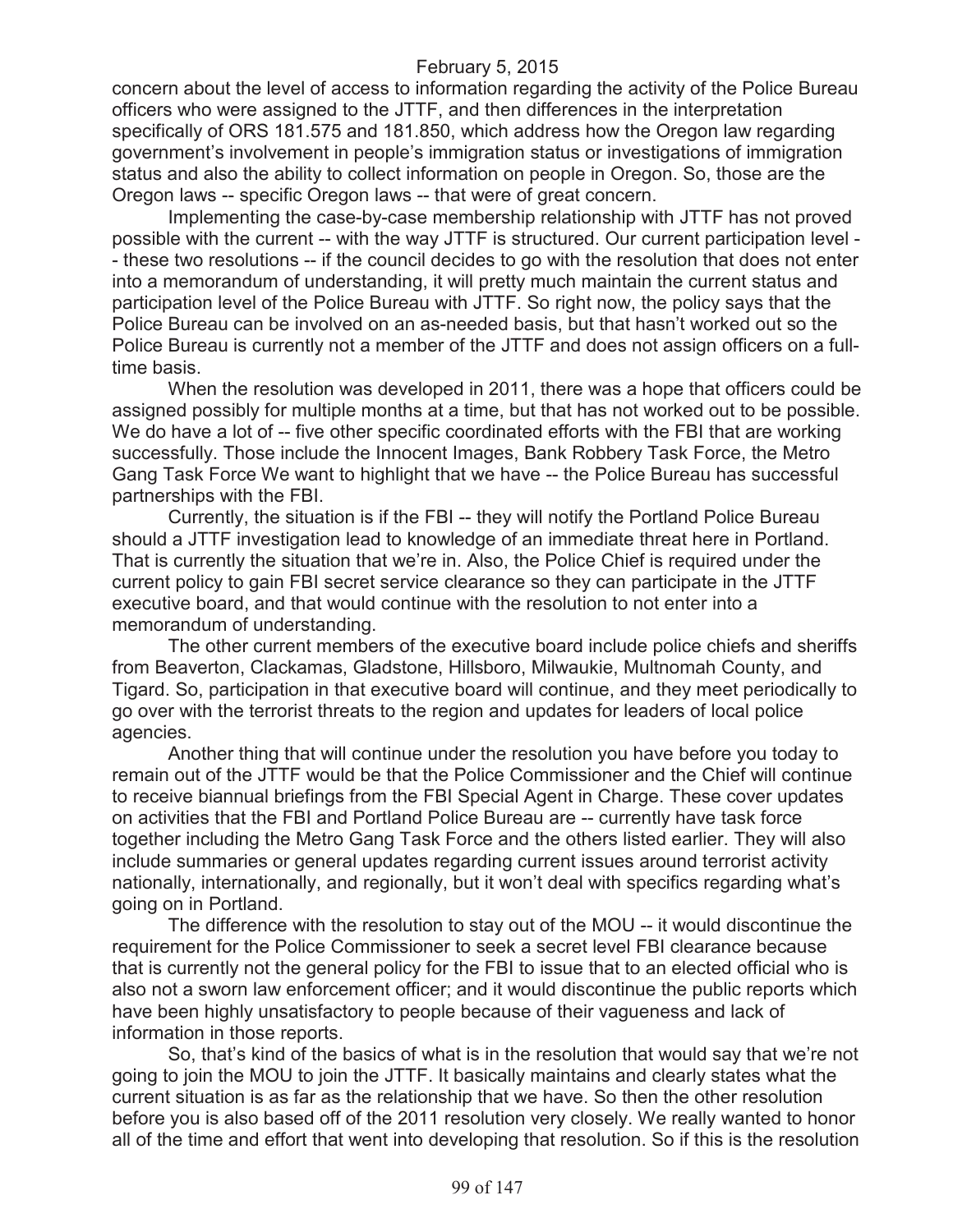the council decides to go with, then it will allow Portland Police Bureau to become full-time members with the three other current local agencies: the Oregon state police, Port of Portland police and Washington County Sheriff's Office are currently full-time members of the JTTF.

This resolution has several additional safeguards that were established in 2011, including the Portland Police Bureau assigned officers' responsibilities. We would assign two officers to the JTTF full-time. There will be under the day-to-day operational chain of command of the JTTF as they would be located in the FBI offices, however, they would still be responsible to uphold the same Oregon and local laws, regulations, and policies that are applicable to all Portland police officers. Chief O'Dea is going to give more details on what that structure would look like.

The other Portland Police Bureau -- Portland officer responsibilities in the resolution require them to participate in an annual training with the city attorneys to make sure they fully understand and are able to comply with current state and federal laws. If they are ever asked to do something while they are over doing work with the JTTF that is outside of Oregon or local laws, they would be required to notify the Special Agent in Charge and the Police Chief, especially concerning ORS laws 181.175 and ORS 181.850. If an officer who is assigned to the JTTF ever has a question regarding how to apply an Oregon law, they would be required to seek the legal advice from the City Attorney's Office. And the City Attorney's Office responsibilities in this resolution would be required to consult with the officers if they ever have concerns, obtain a nondisclosure agreement with the FBI if they needed to obtain classified information in order to provide accurate advice to the officers, and they would also be required to notify the Police Commissioner and Chief if they could not obtain enough information to provide accurate advice to the police officers who came to them with questions. Then, it would be leadership's responsibility to seek resolution with the FBI regarding that matter.

So, the city attorneys would also be responsible to provide annual training to the officers and confer annually with the Oregon Attorney General regarding any possible changes to laws or policies which would preclude PPB officers from legally working with the JTTF. That would be an annual written statement they would do. And then the Police Chief's responsibilities would be to adopt publicly available administrative policies and procedures consistent with the resolution, continue their participation in the JTTF executive board, obtain top secret clearance to allow them to receive regular briefings from PPB staff, and immediately notify the Police Commissioner of any report from officers assigned to the JTTF that they had been asked to -- or something they were doing was in violation of law.

The Police Chief would also be responsible to participate in the quarterly classified FBI briefings with the Police Commissioner. And this is a new one that is in this current resolution that will hopefully address some of the concerns if the council decides to enter into a memorandum of understanding. The FBI has agreed to enter into a nondisclosure agreement with the Police Commissioner -- the mayor -- and provide quarterly classified briefings regarding activities of the Portland Police Bureau officers who are assigned to the JTTF. This would replace the request for secret clearance which wasn't going to actually happen.

The other change in addition to no longer asking for secret clearance, there would not be an annual public report if we entered into a memorandum of understanding because the reports would -- there is a difference in the federal public records laws, and reports would be property of the FBI. So, if we were doing an annual report, it would continue to be very unsatisfactory to people by the amount of information that was able to be shared publicly, so that is where the nondisclosure agreement with the Police Commissioner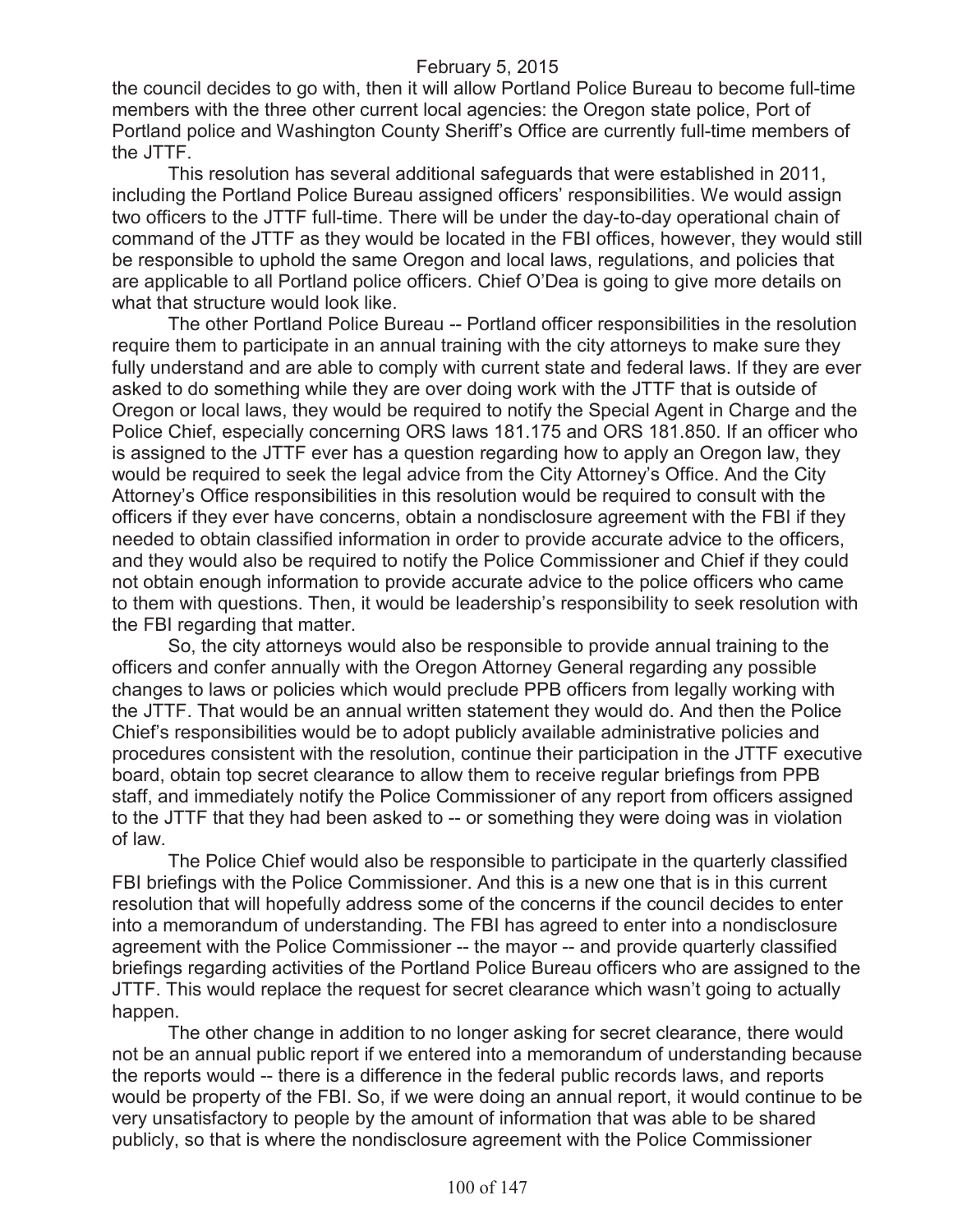would enable the Police Commissioner to have those classified briefings, and if ever they found they were not able to have enough information from the FBI about what the officers were involved in, there is the ability for the Police Commissioner to withdraw officers from the JTTF and City Council could move to terminate the MOU with 60-day notice. That's standard in the MOU.

That's a summary of the two resolutions. Again, they are both closely based offer the 2011 resolution that was developed with a lot of input, but they could -- both of those would be able to be fully operationalized by the Police Bureau and City Attorney's Office to make them an actuality.

**Hales:** Thank you, Deanna. Questions for Deanna before Dave takes the next segment? OK.

**David Woboril, City Attorney's Office:** Good evening, Mayor, Commissioners. David Woboril with the City Attorney's Office. Let me take a minute and get a little PowerPoint up here. I can help you with three things this evening. I have been asked to -- well, I can help you with the history, how we've managed the relationship, the various configurations of resolution and MOU we've over the years if you have particular questions about that. That can be very detailed, I won't go into it at first. I'm also the person that's monitored some of our criminal intelligence unit activities, and I'm familiar with dealing with sensitive information -- legal review of sensitive information. I would likely be the person charged with taking questions from officers should you pass that resolution.

First of all, though, I am going to present the MOU itself. You needed a lawyer to go through the MOU and lay out what it does and doesn't do. It's 16, 17 pages long, so I've organized by three issue areas that I see perennially when this is discussed. The characteristics of this thing that are at issue -- the purpose of the investigations. There's often a question about who determines the purpose of the investigations and if are they doing that with interests of Portlanders at heart. Secondly, use of investigative tools. Are our officers contributed to JTTF given access to investigative tools not available under the Oregon constitution and Oregon case law? And then finally, this issue of access to information from management. I've used these three issue areas to kind of pull apart the MOU, and I'm going to show you some of the particulars in the MOU that address these things.

There's a general statement on page one about the purpose announced by the federal government for the JTTF. And of course, after 9/11, there was considerable concern of lack of coordination between various law enforcement agencies, and the stated goal by the federal government is to facilitate information sharing between the locals and all people involved in anti-terrorism activities. And at the bottom underlined, you see there's an acknowledgment that this must be done in a manner that preserves constitutional rights and civil liberties. Again, mission statement on page one.

Information sharing, again, emphasized by the MOU. The MOU doesn't say exactly what the rules are, but it lists many, many documents and sources of regulation that the federal government applies to these kinds of investigations. It's an extensive list. There's two pages here. I'll give you some time to absorb it.

The federal investigators are rule-bound. They have many, many layers of oversight. I'm sure people will talk about whether that's effective or not, but they have way more oversight than we can imagine here in Portland. Layers and parallel responsibilities. And here are some more of those controlling documents to which the people the people of the JTTF would be subject -- our people as well as federal people.

To burrow into what gets talked about almost every time this comes up, I've got here for you the Oregon statute that addresses criminal intelligence gathering and prohibits essentially spying on the social activities and associational activities of the public.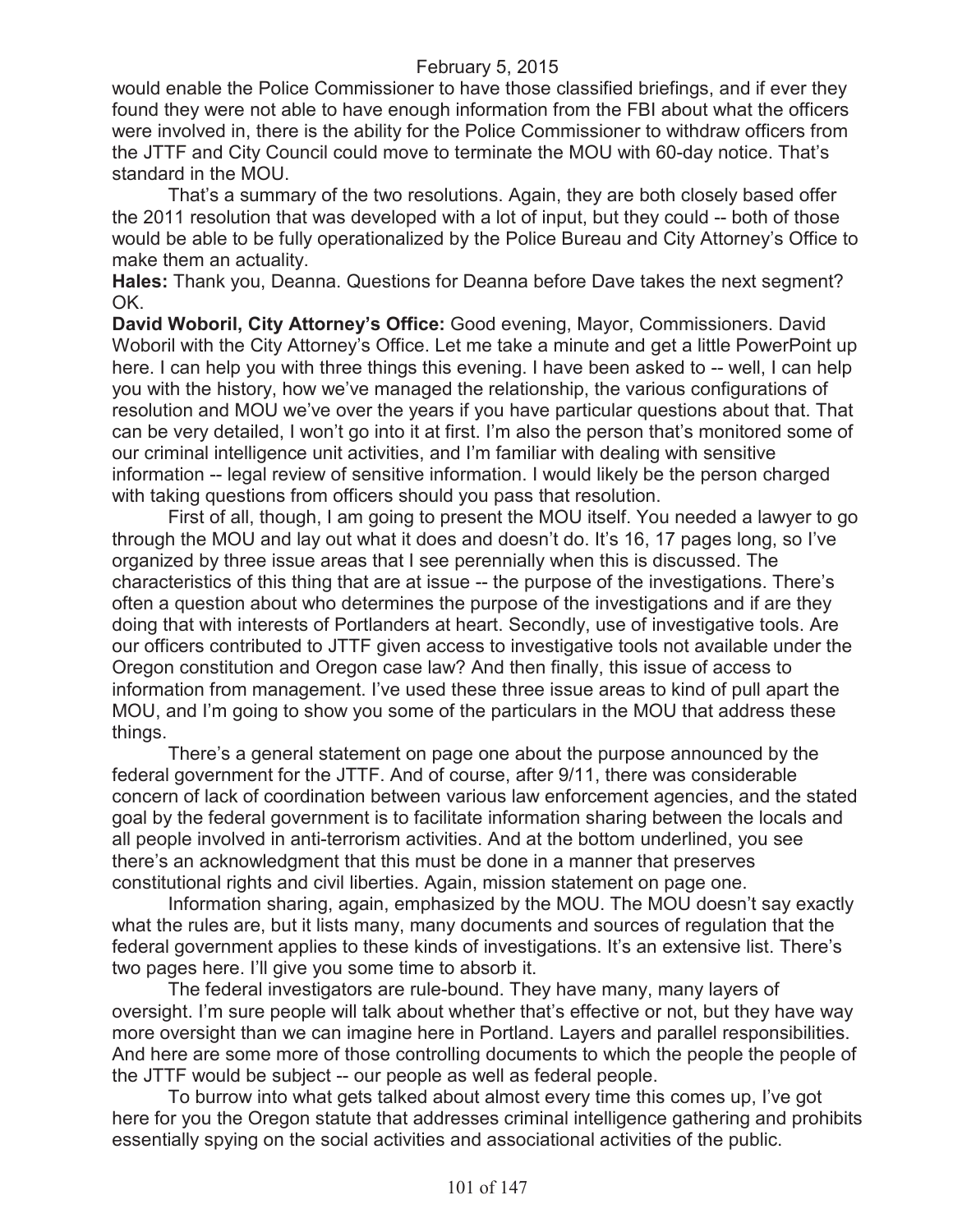ORS 181.575 was enacted back in the '80s in response to abuses by criminal intelligence units in the state, and prohibits law enforcement agencies from collecting or maintaining information without -- and I'll shorten this up -- without a criminal predicate. I apply this to information I receive from officers regularly. Criminal predicate is essential in Oregon to apply any investigative tools when there may be associations at issue. The federal language -- it's more extensive. And the reasons I showed you the documents is that the rules are kind of spread through all sorts of regulatory tools. But this is what the federal government has provided us in the past as a statement of their principle in drawing the line between investigations that pursue a criminal problem and investigations that may be interested only in associational activities, political beliefs, religious beliefs. So the Attorney General guidelines are federal government. The privacy act is a federal government document. It is clear from this language in the MOU that the JTTF is controlled by the federal government.

The overall commander of each individual JTTF will be the Special Agent in Charge. The chain of command is quite clear and laid out in the MOU. FBI policy runs the JTTF. And there is a provision in the last sentence there for -- last paragraph for resolving conflicts that arise between operational units in the field. It's expected of course, every once in a while, you're going to have questions and perhaps get different answers from the chain of command, and there's a resolution mechanism. Now, this is -- I believe this is change that happened somewhere around 2007, 2008, and 2009 -- somewhere in there. The federal government recognized that people contributed by local agencies to a JTTF would be bound by their personnel rules, laws, and policies. And the second paragraph there talks about what will happen if there is a conflict. So, while the chain of command is quite clearly defined as federal, the personnel rules and policies of the local agency do play a role in managing the activities of the contributing employees.

**Fish:** Do we know when that was added?

**Woboril:** I can't say with specificity. I can find out.

**Fish:** Was it in the MOU that we took up two years ago?

**Woboril:** Yes. This has been in place since then, yes. Alright. So, who directs the JTTF? Well, the federal government does. There's accommodation for policy control over people that contribute and extensive overlay and oversight.

Use of investigative tools used to be for me a tough issue. It involved a lot of case law having to do with particular tools, and there were differences between Oregon search and seizure rules handed down by the courts -- it's an interpretation of article one section nine of our constitution -- and the fourth amendment rulings by the federal courts. That gap has narrowed considerably over the years, and there's not much left of it. In fact, it might have actually flipped the other way.

The principal tool that I can think of in the past available to the federal investigators not available to Oregon investigators was the ability to place a vehicle tracker in a car without a warrant. Pretty powerful tool, it was available to the federal investigators, not to our people unless they were deputized and acting in a federal capacity. We had a case a few years ago that ended that for the federal government. The federal government -- their employees, their investigators, and JTTF people are required to get warrants in order to place trackers.

One difference I can think of now I spotted the other day has to do with mere conversation where the federal rule of consensual or mere conversation context between investigators and people on the street is actually more generous to law enforcement in the federal system -- I'm sorry, in Oregon than in the federal system. So, we have something of a reversal. From my point of view as the lawyer watching this for years, this issue shouldn't be as much in play. There's not much difference any longer.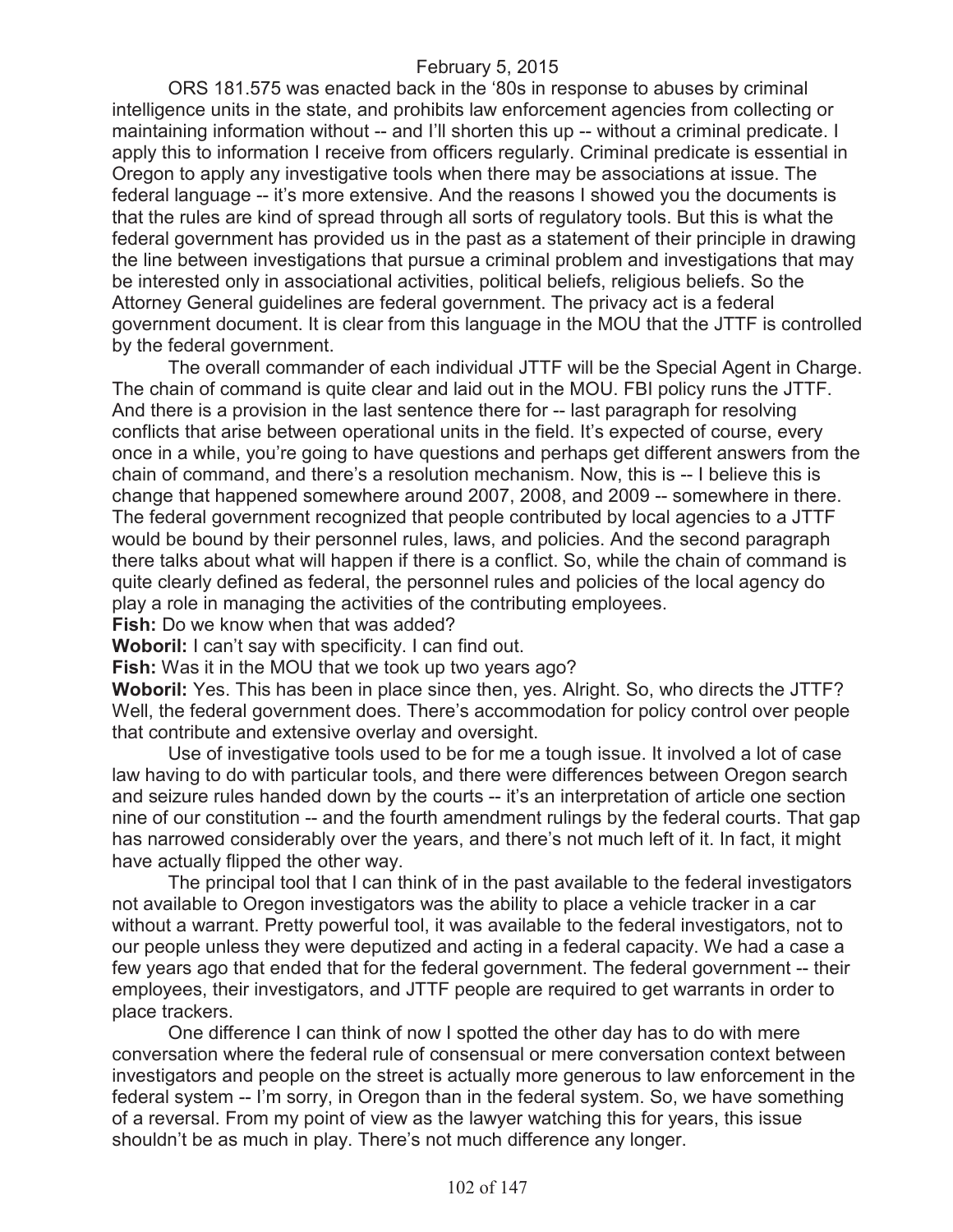Access to information from management is of course of great concern. The JTTF MOU requires that the people that you contribute apply for and receive top secret sensitive compartmented information security clearance from the FBI. And of course, participants in the JTTF are strictly forbidden from releasing information except in conformance with federal regulations.

An important part of the conversation that we don't explore fully every time is need to know. You have to have appropriate security clearance plus need to know to receive information. This seems Draconian to some, but in any law enforcement activity -- and I'll refer to this again in couple of slides -- for instance, a homicide case, these are typical rules. Need to know is a dominant guide in management of information in criminal investigations, whether they are JTTF, Portland Police Bureau's fraud division, homicide division, whatever. It's pretty typical for law enforcement to manifest here in this language.

The records of the activities of JTTF belong to JTTF and not to the City. They'll be maintained by the FBI. The FBI will regulate disclosure. Again, this seems -- there's strong language here. The FBI has taken control, as do we -- for instance, if we have a joint homicide investigation with Beaverton, we will maintain those records and require Beaverton to turn to us if there's a request for the records, and Portland makes the decision on release. That's what I have for you.

**Hales:** Thank you. Questions for David? OK. Then let's turn to you, Chief. Thank you for being here tonight.

**Larry O'Dea, Chief, Portland Police Bureau:** You bet. Thank you for your thoughtful consideration regarding city participation in the Joint Terrorism Task Force. A decision like this requires robust and thoughtful discussion as we balance our responsibility that we both share regarding maintaining a safe city and maintaining trust in our government and our police. I appreciate the thoughtfulness you're giving in making this important decision and in preserving both of these principles.

I'm not here to pound on the table and tell you that Portland will be in grave danger if we have no involvement in the Joint Terrorism Task Force, because that's not what I believe and that's not what I think will occur.

If we're not part of the Joint Terrorism Task Force, the FBI is going to continue doing its investigations without any of our involvement, any of our information, or any of our influence. We'll be notified of an impending event or action, but it's going to likely be minutes or hours before that event is supposed to occur and we will have had no ability to influence or impact the investigation and will have to live with and manage with whatever or however they have decided to best proceed without our assistance.

If Portland is part of the Joint Terrorism Task Force, we'll be aware of what investigations are going on in our community and be able to infuse Portland values, assistance, and influence into these investigations. I believe our influence can help not only provide an increased amount of trust, but also provide for more timely, accurate, and thoughtful outcomes. For example, the Portland Police Bureau robustly works with our Behavioral Health Unit when we're making determinations in investigations where there's threats involved. That allows us to much more appropriately determine if a criminal investigation and prosecution is appropriate, or maybe something else. It may be that simply that connecting somebody who may be mentally ill and acting out with the appropriate services achieves the best and just outcomes appropriate for our community. Also, by working together and sharing information between agencies, we are much more efficient and knowledgeable. We have the ability to connect a lot of dots working together, and our situational awareness is much greater. This is especially important during increasingly concerning times.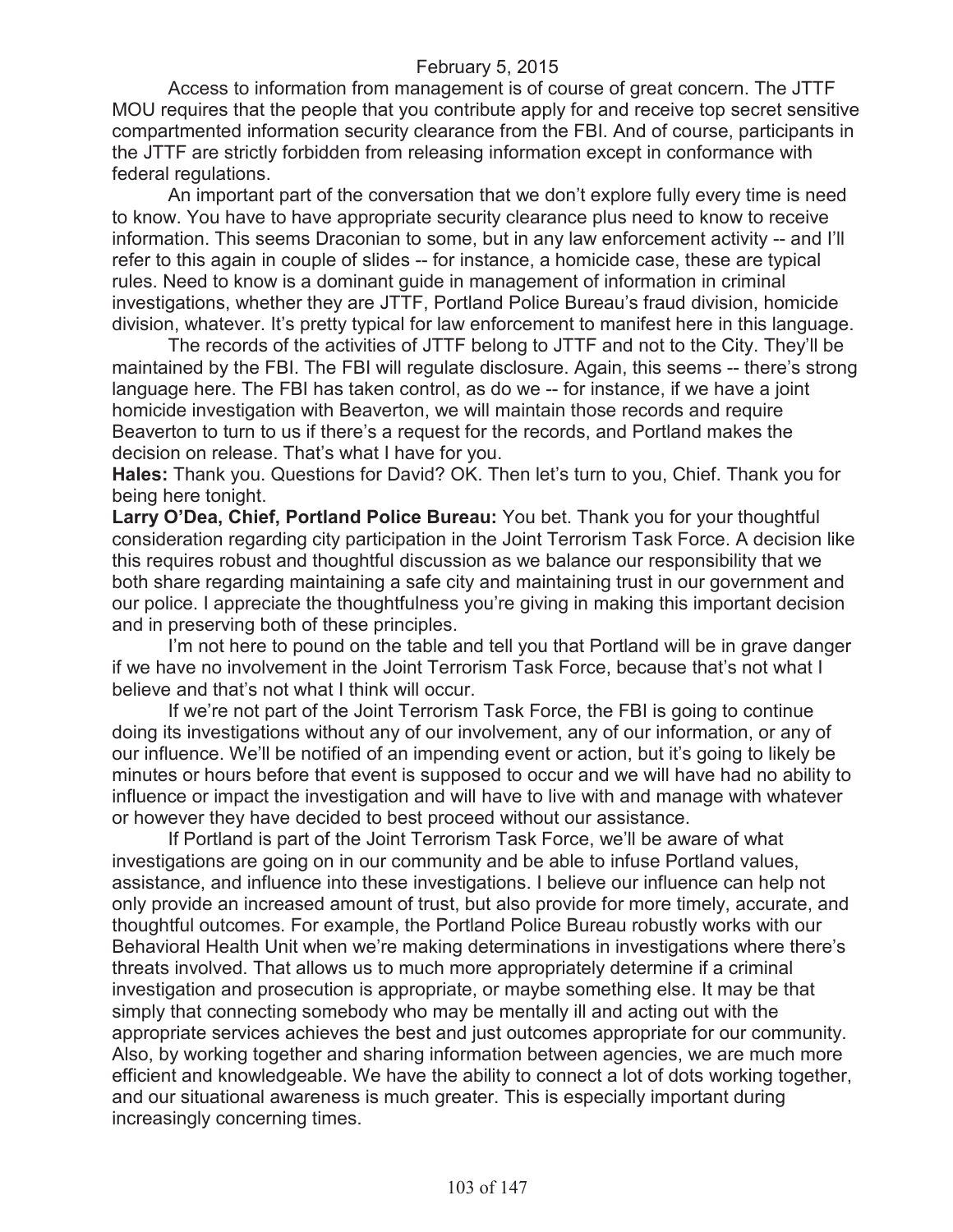We already currently and effectively partner with the FBI in the regional computer forensic lab, Metro Gang Task Force, the Bank Robbery Task Force, and the Child Exploitation Task Force. If you do decide Portland is to participate, I'm very confident in the level of oversight, influence, control, and access that I and the mayor would have to protect our interests and fully comply with Oregon law.

You never want to make decisions like this based on personalities either, but know that Special Agent in Charge Greg Bretzing is a very different Special Agent in Charge. He's been very transparent, opened his door to me, answered every question that I have had, and he's the first Special Agent in Charge that I've talked to who wants to prioritize community outreach and relationship-building for the FBI.

Thank you for your thoughtful consideration as you balance our shared priorities of keeping our community safe and ensuring trust in its government and its police. Know that I and the Police Bureau are here to fully support whichever direction you ultimately choose to the very best of our abilities.

**Hales:** Thanks, Chief. Let me pose a couple of questions at the outset here of this panel. To you particularly, Chief. Deanna and Dave just went through this requirement that if we were to participate in the JTTF, our officers would be required to disclose to you and to me if they had concerns about violation of law or policy. Given a situation like this, where they were in effect under another chain of command, what incentive would they have, what reassurance would they have -- those officers -- that they would follow? What incentive to go ahead and say, hey, Chief, I've got a problem here, as opposed to keeping silent about it?

**O'Dea:** I think the approach to take with that -- I've given a lot of thought to who and how I would assign and that's why you're hearing the number two. Not one officer. I'm not going to send one officer over there to disappear in a task force. I'm going to send two officers who will have the right personalities; the right training from the City Attorney; very clear directions, expectations and support from me. By having two over there, they can talk to each other. The lieutenant that oversees them they will be a part of the chain of command for investigations that the FBI is in charge of. They will have regular weekly contact with their lieutenant, who also has the same clearance. I meet with that lieutenant once a week. **Hales:** Alright, that's helpful. Then another question -- sort of broader scope -- what other benefits do you see accruing to the Portland Police Bureau or to us as a community of participating, aside from the fact that we may be more effective at actually dealing with real potential terrorist threats. Do you see any other potential benefits?

**O'Dea:** I do. I see that just by having the ability to share information, it's going to increase the body of knowledge that we have. I think it's also going to increase the ability and access to various training when you're partnered with many of the federal agencies, such as the ones I talked about earlier. That also gets you access to additional training opportunities to better improve your work force as well.

**Hales:** OK, great. Thank you. Other questions?

**Fish:** Thank you, Mayor. Chief, if we are, quote, all in, you'll have to make a decision about staffing and budget.

**O'Dea:** Yes, sir.

**Fish:** You said your preference is two officers -- a sergeant in the configuration. And so, could you give us a sense of what burdens that places on you and the organization to dedicate those three individuals both in terms of other kinds of things that you couldn't do and any budget impact?

**O'Dea:** Yeah, I would be looking at doing this with no additional cost. What I would be doing is doing this out of existing resources that I have and repurposing part of the time two people who also will retain some duties within the bureau. That's another piece going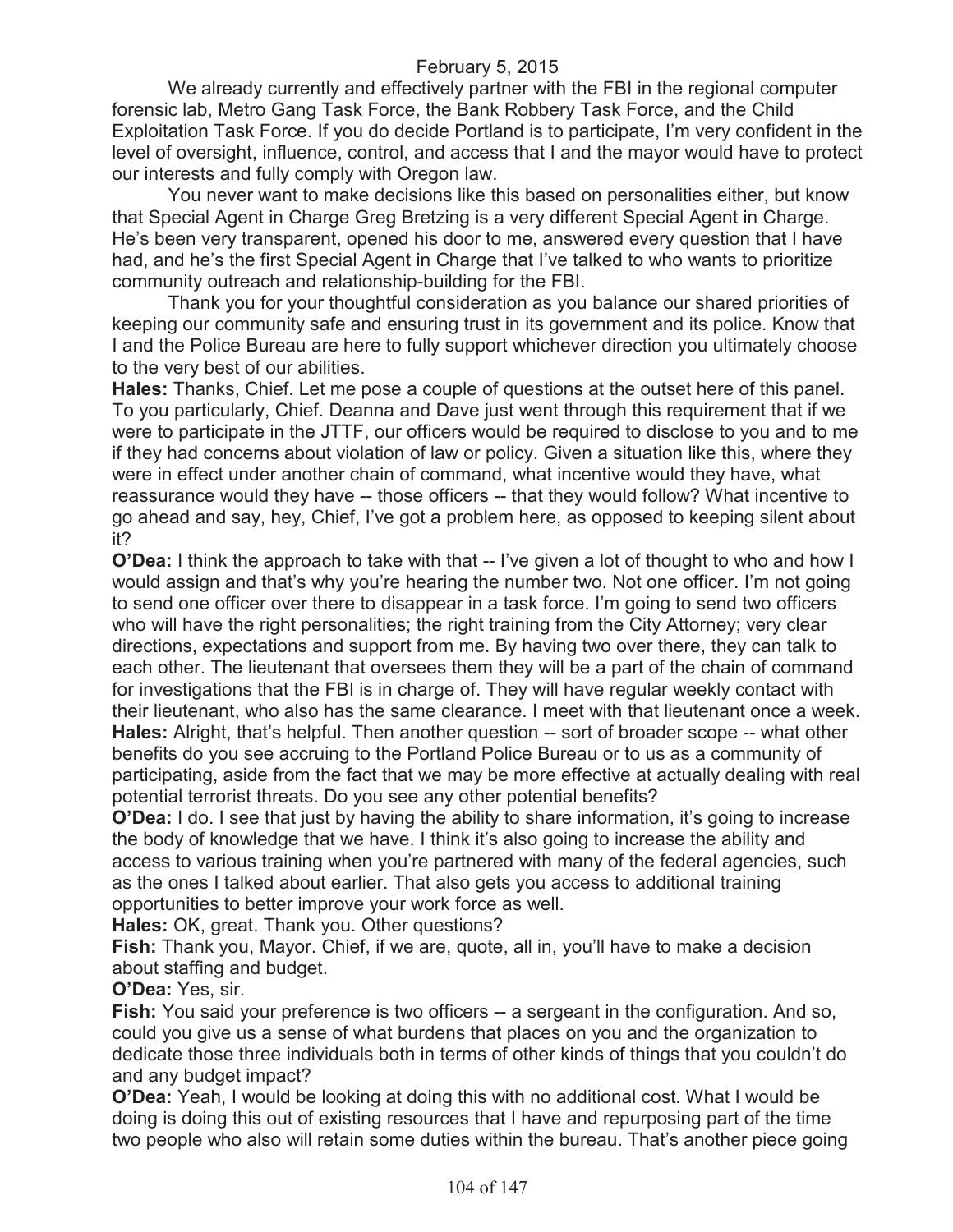back to not just having people disappear forever. But two people working a lot of time there, some of their time with us. We would keep them housed with us. They're working under the FBI supervision on those investigations and reporting to a current lieutenant that we already have, so there would be no additional lieutenant as a part of that. **Fish:** And my understanding, sir, is that you currently have the requisite security clearance.

**O'Dea:** Yes, sir.

**Fish:** And that is?

**O'Dea:** Secret clearance.

**Fish:** Thank you.

**Fritz:** How does that proposed level of staffing compare with the staffing you've been dedicating to the task force over the last year?

**O'Dea:** We've had two people that we -- whenever we would do things, we would look at using those folks.

**Fritz:** So we've had two officers participating the past year?

**O'Dea:** We've had two officers working under the current arrangement.

**Hales:** Available to participate.

**O'Dea:** Yeah.

**Fritz:** Can you tell me how much they have participated over the last year?

**O'Dea:** That's the subject of the report we have been discussing at length that have caused us so many problems.

**Fritz:** The answer is no, you can't tell me.

**Hales:** I think it's permissible to say very little. [laughter]

**Fritz:** It's a secret.

**Hales:** I think it's safe for me to say very little.

**\*\*\*\*\*:** That's the problem.

**Fritz:** So, what would the -- we're not having additional officers. I know how much overtime you currently are facing, and that you are not -- you don't have a high number of officers per number of citizens anyway, so what would these officers -- where would they be pulled from?

**O'Dea:** They would be repurposed from duties that we already have.

**Fritz:** Right, so that means they would not be doing traffic duty or not be doing -- what kinds of things would they not do because they were participating full-time in the task force?

**O'Dea:** They would be doing different investigative type of work that they might otherwise be doing. This isn't going to be pulling a blue suit patrol officer off of the street.

**Fritz:** So other investigation would be shorter of manpower, womanpower, because these officers would be full-time.

**O'Dea:** Certainly.

**Hales:** Commissioner Novick?

**Novick:** This is probably a question for Dave -- although Chief, I would be interested in your take, too. One of the features of the Attorney General's guidelines that the ACLU points to is, quote, these guidelines do not authorize investigating or collecting or maintaining information on United States persons solely for the purpose of monitoring activities protected by the first amendment or lawful exercise of other rights secured by the constitution or laws of the United States. And the ACLU points to the word solely, and says, does that mean you can investigate or maintain information on United States persons where 95% of the reason is to exercise their first amendment rights? What's the significance of that word "solely" to you?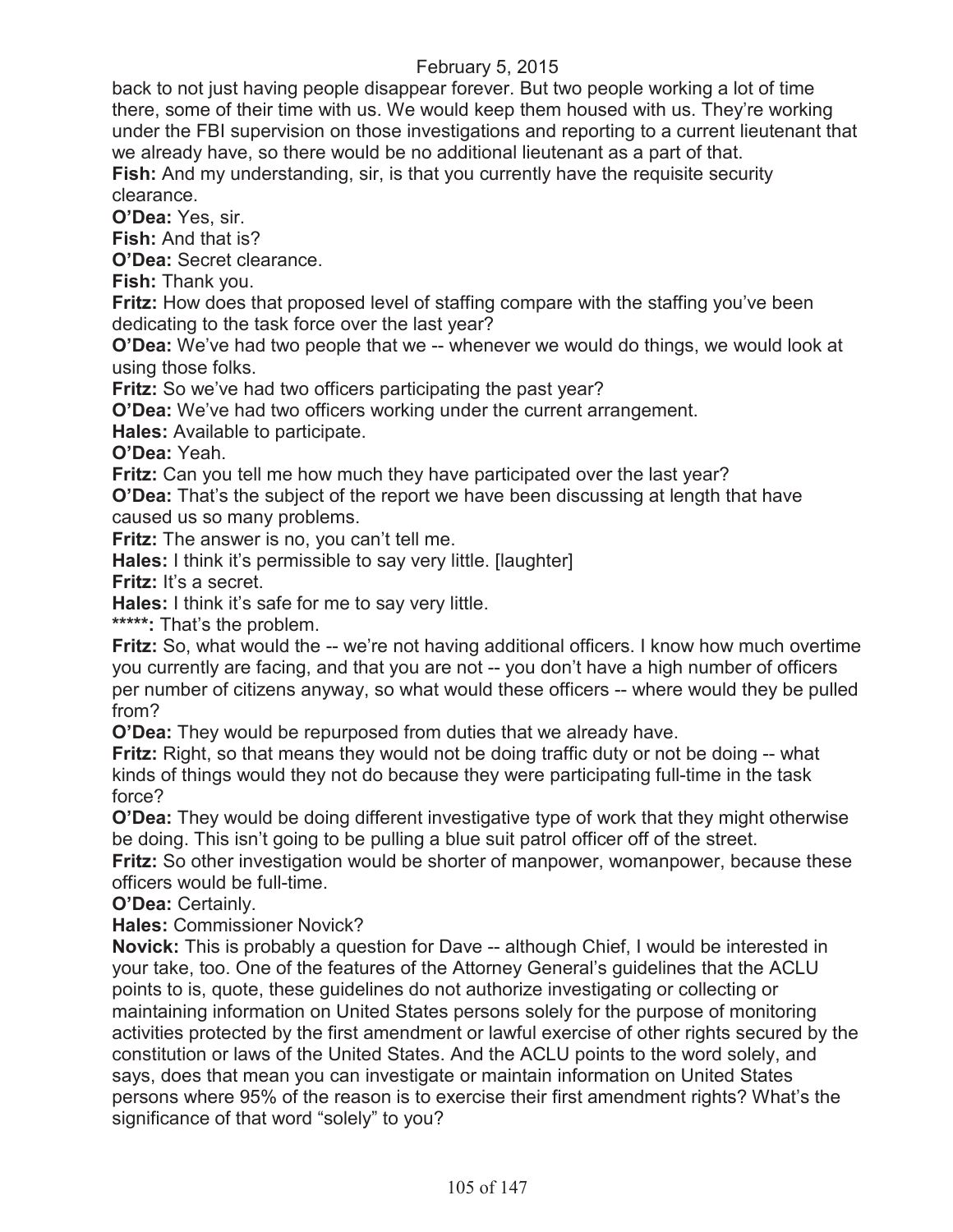**Woboril:** You need to read that word in context of the whole regulatory scheme. The federal government has an extensive system of categorizing investigations by their intrusiveness, by how long they've continued, by how strong the interest, law enforcement interest -- in other words, the criminal predicate. And there are some that start with very low threat information but indications -- it's required that there be indications that investigators are actually pursuing criminal activity that has or will occur. Then that balance is continually measured by their oversight system. Cases do not survive -- if the system works as it should -- do not survive unless the criminal investigatory interests or terrorism interests, which are quite similar are increasingly substantial. And certainly intrusive.

There's a whole set of rules for when the investigators can apply more intrusive investigative techniques. I mean, for instance, at a low level of criminal predicate -- open source the front page of the paper, for instance -- open source internet information can be gathered by investigators -- it's not very intrusive. To start using warrants, going to homes, wiretaps, that sort of thing require a concurrence of prosecutors, judges, and evaluation that the case is worth the intrusion. So, it varies. It can start again with very low level of concern. The example that I've heard about for years -- it seems to kind of bring these issues together -- is observations by, say, a marine owner in Portland of someone taking cameras out and shooting photographs of our bridges. Is that -- ? That could be terrible. It could be nothing. And the rules are set up in the federal system to allow some level of investigation, low level intrusiveness.

So, it's a delicate balance at each stage, and the regulatory overlay recognizes that. So, solely can be -- you can end up with some pretty criminal predicate. The question is, as a policy matter, what do you apply as an investigative technique given the small criminal predicate?

## **\*\*\*\*\*:** Can we get that in English?

**Fritz:** My husband used to take pictures of bridges quite a lot, and he sometimes was stopped and asked why he was taking pictures of bridges with a very long photo lens. So, that's an example of an activity which many people would not think might have a criminal nexus but potentially could. Is that a good translation?

**Woboril:** Yes. Thank you.

**Novick:** A similar question -- this again from the ACLU quoting the 2010 inspector general's report where they say, the purpose test for attending public events under part six of the 2002 Attorney General guidelines did not require any demonstration of articulable suspicion to attend the event. It simply required that the agent ordering the activity have an anti-terrorism purpose in mind. End quote. So, some people feel that even if they're at a public event, if somebody's there to, quote, spy on them, they still feel they are spied on even though it's a public event. This sort of seems like the FBI can attend any public event just because they think they're fighting terrorism. Does that -- I mean, how would you read that language?

**Woboril:** I've seen that presentation by the ACLU, and it's one of the slides they presented in the past. We might see it today. On its face, yes, the ACLU asserts that that is not strict enough, it isn't a very firm or strict line. I can't speak with authority to the whole federal structure. I have a general sense of it. But if you had an officer who wanted to attend a rally and went to a supervisor in the federal system for approval, I don't know what that process would look like -- that approval process. That's too deep into it for me with my kind of sophomoric knowledge reading through the Attorney General's guidelines.

**Hales:** Other questions for our team here from the City? Thank you all very much, appreciate that. Now, we're going to call on a panel on one side of the issue that is the panel that believes we should proceed to join the Joint Terrorism Task Force. And that panel consists of our U.S. Attorney, Amanda Marshall; Bill Williams from the U.S.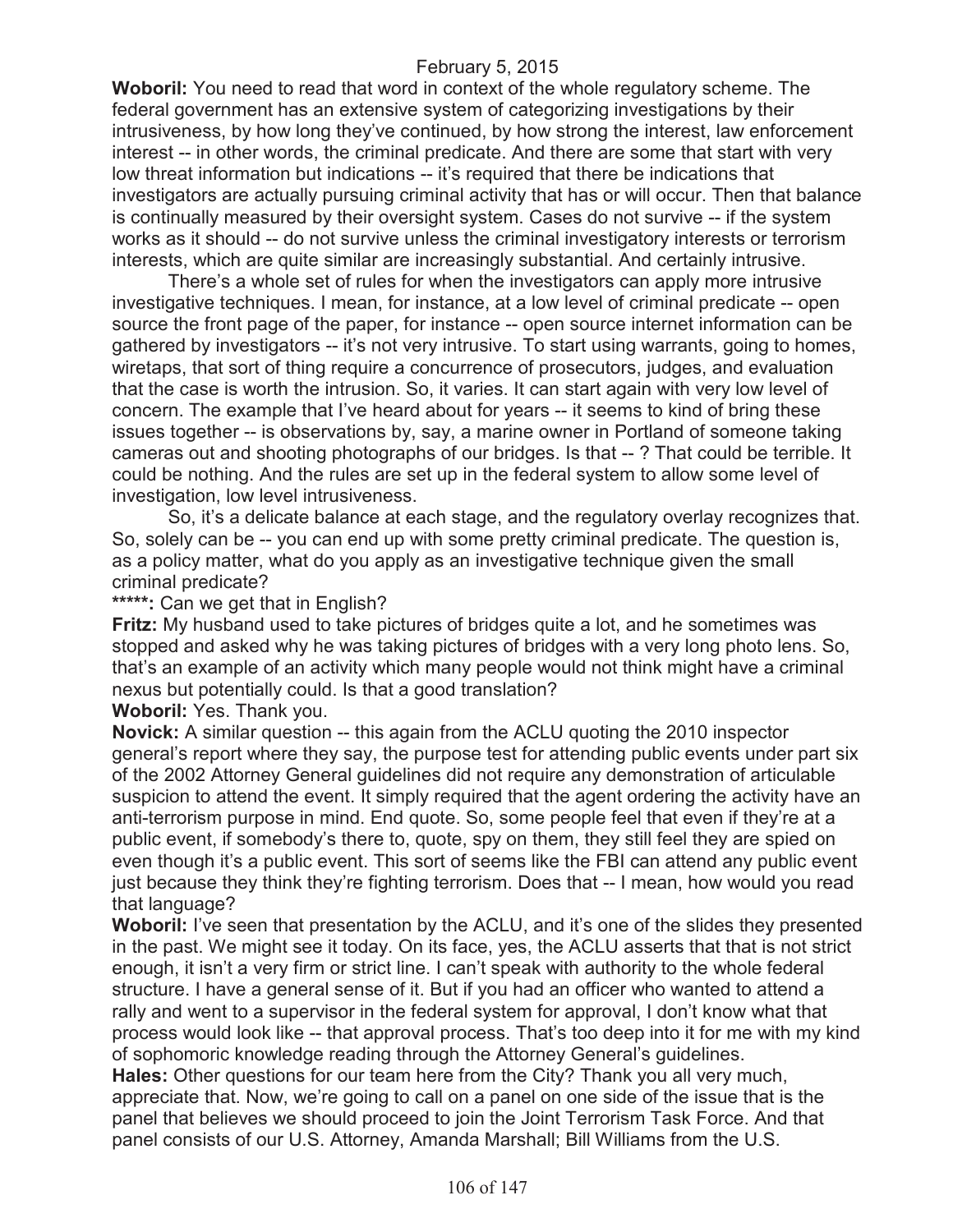Attorney's Office; and Bill Barr from the Citizens Crime Commission. Please come up, and thank you very much for being with us this evening. Good evening.

**Amanda Marshall:** Good evening, Mr. Mayor, members of Council. I want to start by just thanking all of you for the opportunity to address you today. I know you've been working really hard on this issue individually and doing your homework, because we've been providing you any information you've asked for and I really appreciate the thoughtfulness with which you have been approaching this problem.

It was a difficult decision for me to decide to come, because I'm not an elected official or a politician, but I'm a representative of a federal law enforcement. So, one of my real concerns is not to politicize this issue or make it about personalities, but simply to be able to publicly provide the facts that I think would support this decision to join the JTTF moving forward to protect the citizens of Portland.

I've been asked to address a few issues, so I framed my remarks around those in the interests of providing the commission with the information you requested. I actually grouped the first three, because I think the answer covers really three of your questions, and those are: how will this support the JTTF mission? How will it enhance Portland Police Bureau generally? And what are the drawbacks of the current system not being involved on a day-to-day basis?

I do want to start with the third, though, to just clarify that from the position of the Federal Bureau of Investigation in the U.S. Attorney's Office, there is no half in and half out. There is in or out. And to be in, you have to be a signatory to the FBI MOU. So, the resolution that was passed in 2011 -- which some have referred to as part way in -- isn't binding on the FBI or federal government of course as a city resolution but was really more a framework as we view it for the city to forward in how the City manages Portland Police Bureau's participation in terrorism investigations, since they were not members of the JTTF. So, that's just sort of a rhetorical framing, but I think it's significant. So, the answer - to group those questions really go through the answers how it makes the JTTF better, how it makes Portland police better, and how it will take away drawbacks from the current system.

Initially, because counterterrorism is the FBI's number one priority, every field office in the country has a Joint Terrorism Task Force made up of federal agents and local law enforcement officers. Portland is the only major metropolitan city in the United States whose city's police force has opted out of that partnership. And it shouldn't be anyone's part-time job -- not in Portland or anywhere -- to make sure our city is safe from terrorist threats.

The first sign of a terrorist threat in Portland -- as it has been in the past -- likely will not be spotted by an FBI agent or related to the FBI's gathering of intelligence. It will more likely be a local police officer or sheriff's deputy who will be in a position to observe and respond to a citizen complaint. The relationship through full-time active participation in the task force is vital to connecting those dots. Face-to-face daily contact with an embedded task force officer gives them real time constant access to intelligence and investigations. It helps to connect thousands of dots between Portland Police Bureau's thousands of street and citizen contacts and the FBI's thousands of intel contacts.

We know that in all spheres, modern day law enforcement is about partnerships and relationships. And you heard Chief O'Dea talk about some of those partnerships and relationships that exist and thrive between the city of Portland and the FBI, including the Metro Gangs Task Force, the Bank Robbery Task Force, and the Child Exploitation Task Force. Those are all FBI task forces, and Portland police has acknowledged and benefited from the relationships in all of those cases to keep our community safe. Portland loses out on day-to-day investigative steps if they're not in the task force, and they also lose out on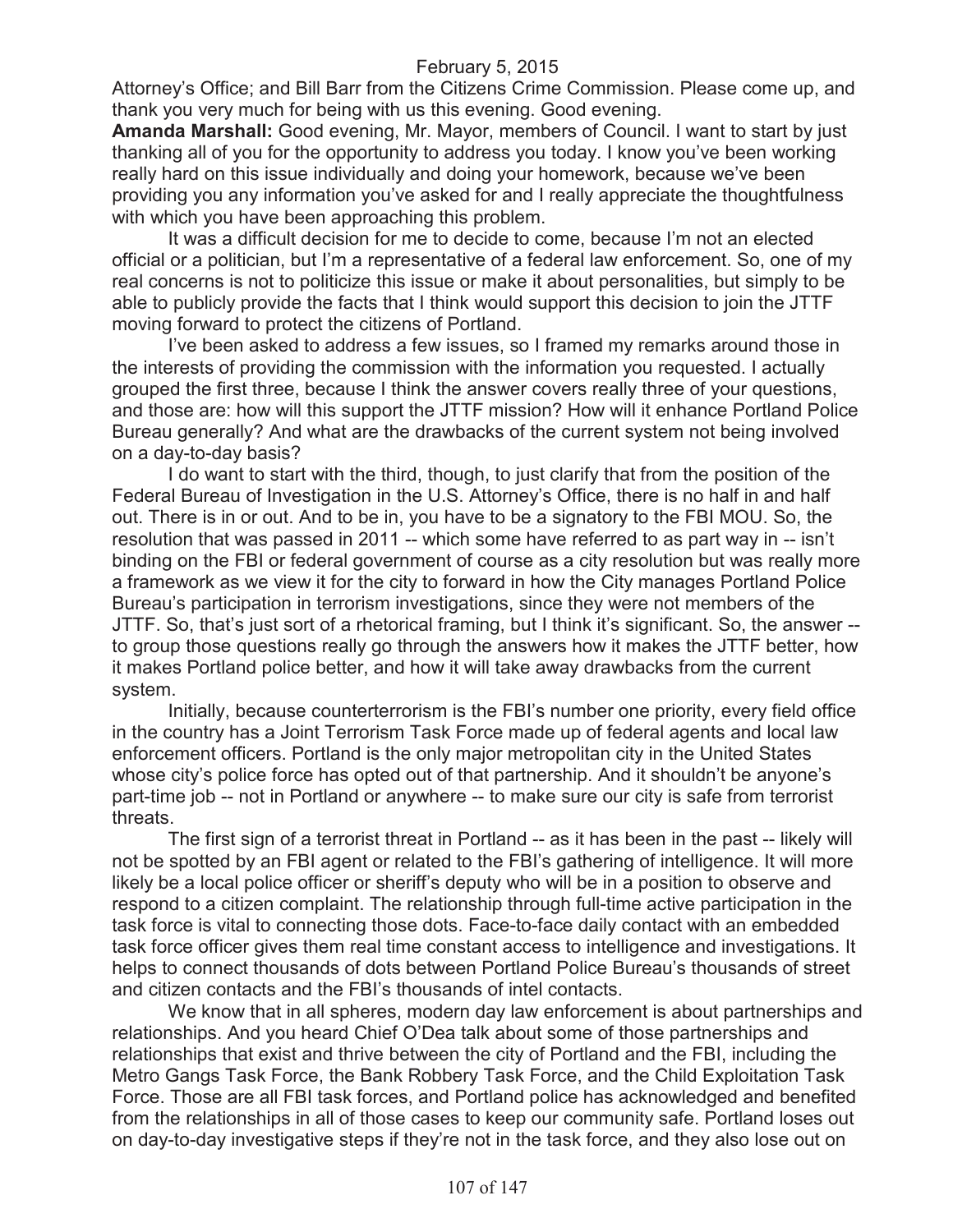one more layer of oversight and enhanced transparency between what federal law enforcement and local law enforcement are doing.

At the time of the 9/11 attacks on this nation, the City of New York was the primary JTTF in the country. The City of New York PD has been embedded with the FBI for some time. After 9/11, with the acknowledgment that intelligence information had been siloed between federal and state and local law enforcement and the risk that that posed to our nation and our communities -- the JTTFs were ordered to be put in place in every field office of the FBI across the nation for the purpose of not creating more walls and silos but for opening up that information to people like the City of Portland in order to better connect your communities. So, it's really more of an openness and transparency. It not only gives more oversight to the Portland police officers in terms of the layers and layers and layers of oversight that your city attorney discussed and that are contained in literally thousands of pages of documents located throughout the federal government and different policies, but also gives the Portland police oversight into what the FBI is doing directly through your TFOs, your task force officers, who will be reporting straight up your chain of command all the way to the Police Commissioner that you know what it is the FBI is doing in your city in a way you would not know were you not members of the JTTF.

The JTTF is not just about detecting and managing threats. It's also about prevention, response, and apprehension, and one need look no further than the terrible tragedy that happened at the Boston Marathon to see how well these relationships work in a time of crisis. Yes, that attack was not prevented, but the outcome of the investigation would not and could not have been successful without the strong partnership between the Boston police department and the FBI's JTTF.

Carmen Ortiz was here -- the U.S. Attorney from Boston -- recently and I know, Mayor, you had a chance to meet with her with some of your staff and some of your staff attended a briefing she did for my anti-terrorism council. And she really highlighted how because of the relationship and embedded-ness of the police with the JTTF, they were able to gather intelligence information, lock down the city, keep people safe, determine who the suspects were, and bring them into custody in a more expeditious way, a safer way, and a more effective way than ever would have been done without that relationship. An example of that is that the Boston police officers were aware of every single pole camera in the city that the FBI had and so they knew exactly how to access that information and utilize it in their investigation in real time right at the time of the bombing. That's just an example of the type of intel and investigative partnership and technique that allowed them to coordinate in order to apprehend those suspects.

I was asked what current threat is now compared to in previous years. The FBI and collaboration between state and local and federal law enforcement goes back in time way before Portland even had a JTTF. Many years ago, there were -- that type of task force and collaboration led to apprehension of the suspect and successful prosecution of somebody who lit a Portland abortion clinic on fire. So, you can go back to times like that. That would be an example of a type of investigation that even today if it were to occur in Portland they would be able to work together on.

We've always had here in Oregon a large presence of folks who refer to themselves as sovereign citizens. Those are other types of investigations that are still going on. We have threats here in Oregon to this day. That's been a pretty consistent threat in terms of domestic security -- white supremacist groups and others as well. But in the last -- and we all know about 9/11 and the threat of Al Qaeda, but in the last five to 10 years, it has changed from just al Qaeda. We have people acting alone and getting radicalized on the internet. We have home-grown extremists, lone wolves, and we have people from Oregon who are traveling overseas to Syria and other parts of the Middle East to fight with ISIS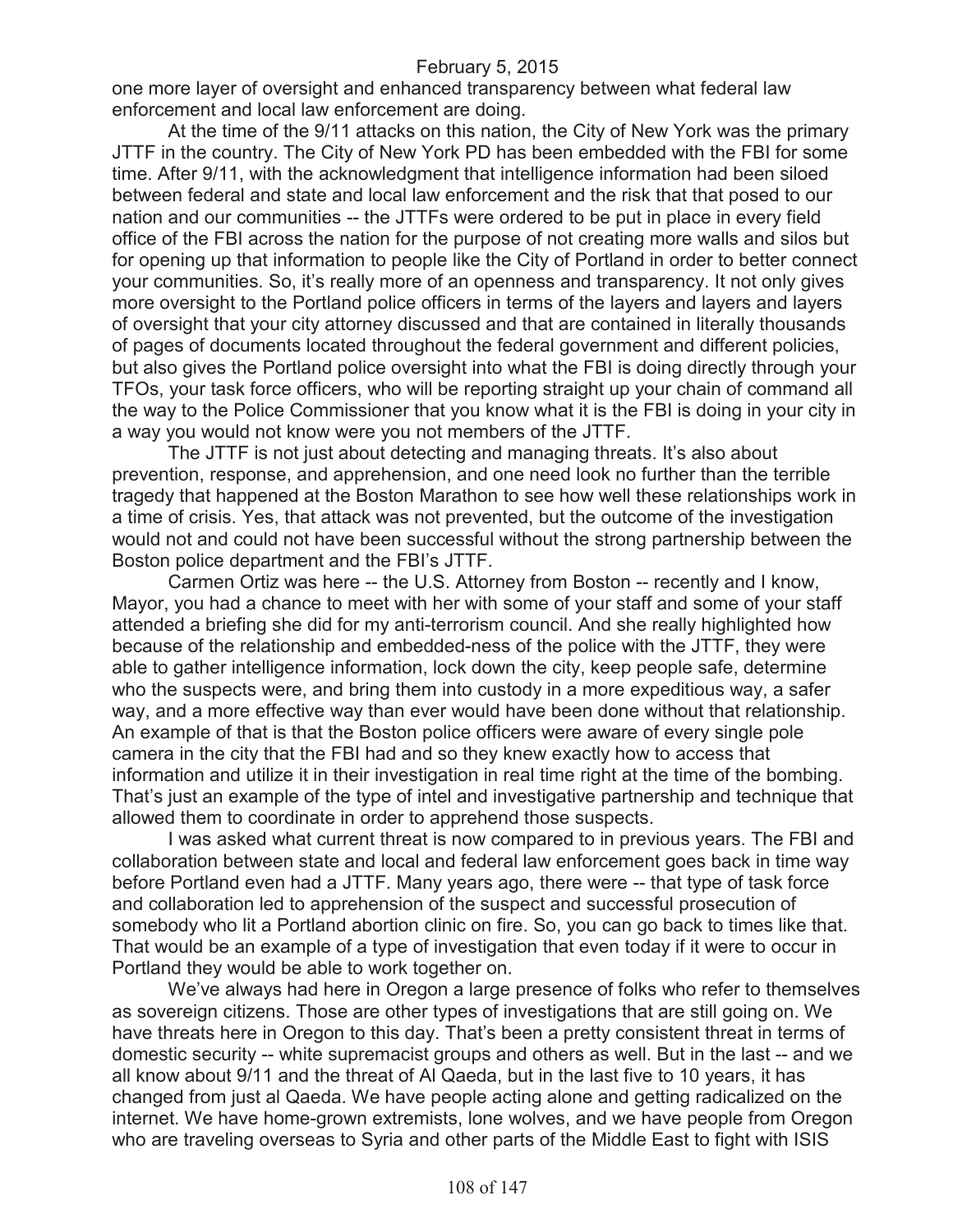and ISIL. And the scary thing is what happens when they come back. After France, the nature of the attacks are smaller, they're easier to organize, and they're harder to detect and disrupt. The Willamette Week published cartoons a few weeks ago that Charlie Hebdo was attacked for publishing. So, it's not just Paris.

Those types of threats exist in our city as well. We have people in Portland who are troubled and lost, they're looking for meaning and direction, and they're vulnerable. And the challenge we face in law enforcement is that they may be getting exposed to radicalization and calls to violence on the internet. After prolonged exposure to that sort of poison, they may get up from the computer and kill people, which is the call of ISIL -- just kill somebody. There are open cases looking into individuals who may be related to ISIL or ISIS in every state in this country with the exception of Alaska.

I was also asked to highlight the process by which the JTTF opens new cases, and your city attorney addressed some of that, so I hope this isn't too repetitive. I do want to tell you that there is a manual that is utilized by the FBI that covers a lot of this. And it's thousands of pages and there's also lots of other policy and it's embedded in a lot of other sections of the law depending on the nature of the investigation and the techniques that are used, but generally, just to summarize it, there are three stages.

The first is threat assessment. When something comes in, there's a threshold question. At that stage, you can't do much. So, Commissioner Fritz, you know, if your husband's taking pictures of Portland's beautiful bridges -- which I'm sure many people do and why wouldn't they -- then the FBI or JTTF or task force officer doesn't have a right to tap his phone. They may have the right to say, hey, why are you taking those pictures? So, that's the type of low level contact that is allowed under the first phase of the investigation, which is a threat assessment. Is there anything wrong? And in the vast majority of these cases, the answer is, no. They say, nice to see you, have a nice day, and enjoy your photos.

But as that threat escalates, then the investigation and the techniques that can be used can escalate. But while it's designated as only a threat assessment, there's very little that law enforcement can do at that stage. Open source data, conversation, things of that nature. The second stage -- and again, this is only after intensive review by lawyers, by people within the FBI following their own procedures about when it can be escalated from a threat assessment to a preliminary investigation is the preliminary investigation. This is where additional investigative techniques are available, such as grand jury subpoenas.

So again, now you've got oversight of the U.S. Attorney's Office and grand jury is another threat on a case that's moved into this level of investigation that would allow these techniques to be used. This is also the stage at which they may be authorized to interview people in a more formal setting. These cases -- once designated as preliminary investigations --are reviewed every 90 days to determine if the case should move forward or closed. And they're supposed to be -- if they haven't moved forward, then the rule says they're closed in six months unless there's another review and they determine it should be extended as if it was a new investigation.

I want to give you an example of the way that this works in real practice with the JTTF and investigations that I've been personally aware of in Portland. Most of these cases, again, are going to be closed. These are the cases where they see the guy with the camera, and they engage in mere conversation with him or look at open source documents to determine whether there's anything that would indicate there's some threat -- maybe they call over to Chief O'Dea and he checks with the Behavioral Health Unit to find out if this is maybe an individual with mental health issues that they're addressing in another way, which would be helpful to know in terms of what follow-up should take place. And in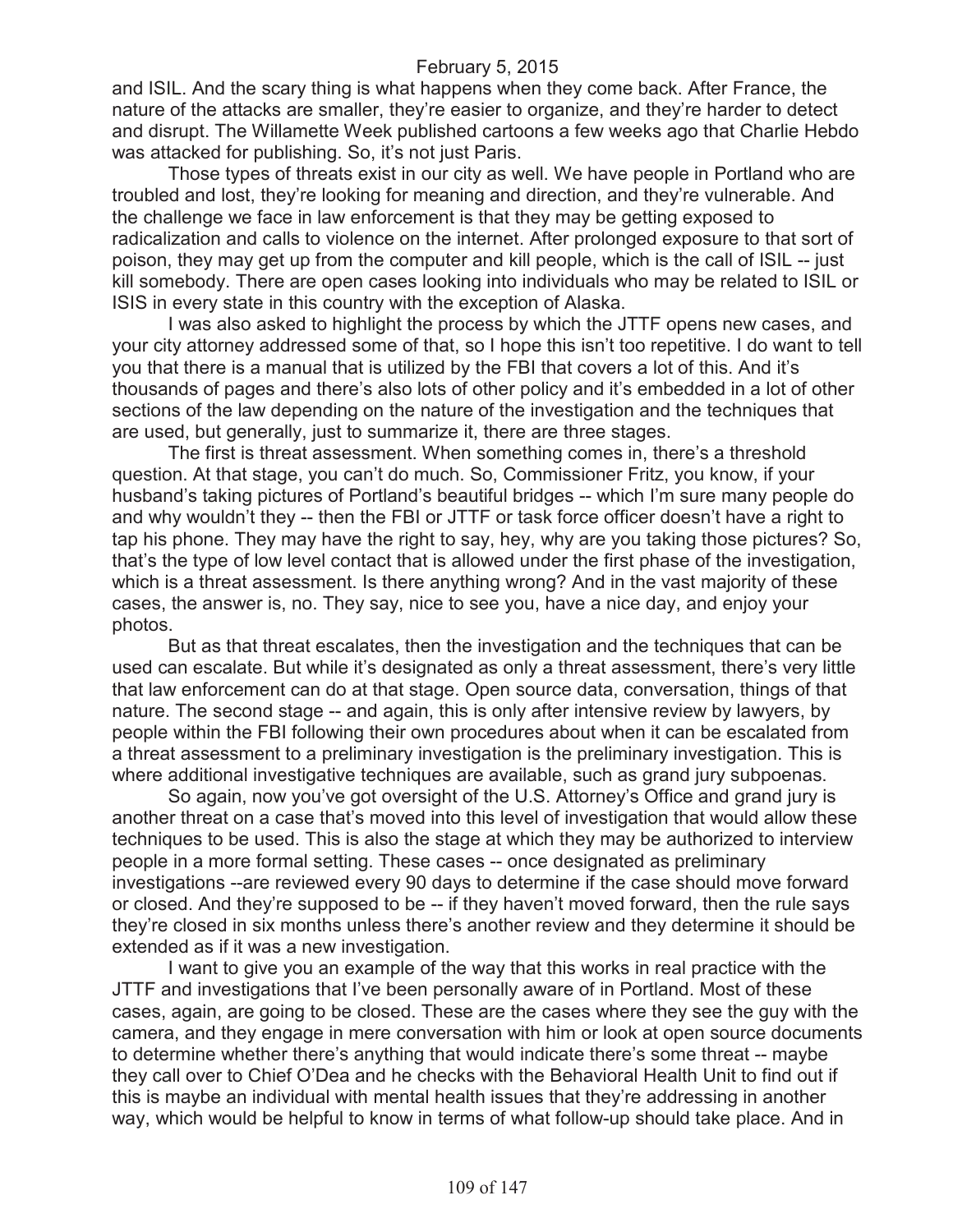some of the cases I've seen -- in many of the cases I've seen -- people are diverted and the case is closed.

But the FBI engages in citizen engagement to try to turn people around when they can. That's always the first point of action. They don't need cases -- they don't need more to do. They don't need to make somebody a terrorist who's not, but if somebody is on that borderline, the vulnerable people we talk about who could be radicalized, they try to get them turned them in the right direction. And that includes such things as FBI terrorism agents reaching out to universities to help a kid get back in school because he's lost his way, and they know if they can just get him connected back with his community and back on the right track, maybe he can turn it around.

Because there's nothing illegal about looking at radicalizing propaganda on the internet. That is protected by the first amendment. And mere speech alone does not justify a criminal investigation or prosecution. So, they are very careful to dry to disrupt and dissuade whenever possible, even if it means doing things that you might not think about FBI agents doing, like going to talk to school administrators, or talking to somebody's employer, or reaching out to community support, mental health support, contacting up with the BHU to try to find out what resource these have, local mental help to try to steer somebody off of the path of terrorism. That happens a lot in this phase two.

Phase three is a full blown active investigation. Very few of these are opened. Additional techniques can be used, for example, search warrants or tracker devices like your city attorney discussed. But at each level with each additional technique, there's more intrusive review and more oversight. For example, obviously, if you wanted to tap somebody's phone, that has to go to a federal judge and you have to get a warrant which requires an application about this big to support, and then judicial oversight in addition to the oversight by the U.S. Attorney's Office, by the criminal division of justice back in Washington D.C. and by several others. So, with each technique, there's additional oversight, additional requirements, and I think that's important to highlight. Now, the next question was how are civil rights protected --

**Fritz:** Before you move on, could you just explain that oversight by the Department of Justice, the U.S. Attorney's Office, the oversight of the FBI -- what's your role and do your staff participate in the JTTF?

**Marshall:** Absolutely. Yes, we do participate in the JTTF. I do have clearance, as do many people in my office. Mr. Williams, who's here with me, who until today was my criminal chief is now my first assistant -- he has clearance and participates in the JTTF. We have a unit in my office that's the anti-terrorism unit, national security unit, and all of the prosecutors in that unit have clearance and participate in the JTTF. But particularly, my national security prosecutors -- of which we have four and a half -- they go to the FBI. They spend time at the FBI field office. They review investigations. The Department of Justice.

So, anything that the FBI wants to do or JTTF officers need to do that would require any type of technique that the constitution or federal law requires judicial involvement or grand jury, we have to sign off on and review and be briefed on. So, any grand jury subpoena, any title three wire, any tracker device, anything like that is going to be reviewed and signed off on by a prosecutor. And in some of those matters, a federal judge will be involved as well. In addition, the -- so, my terrorism folks are working in conjunction with the JTTF on a regular basis on all of their cases.

**Fritz:** And they're watching to make sure the participants in the JTTF are doing their job the way that the law is required?

**Marshall:** Absolutely. I would say recently that oversight involvement has actually substantially increased. And that's a result of policy directive issued by Attorney General Eric Holder to all U.S. Attorneys, directing us to create a risk assessment tool and to work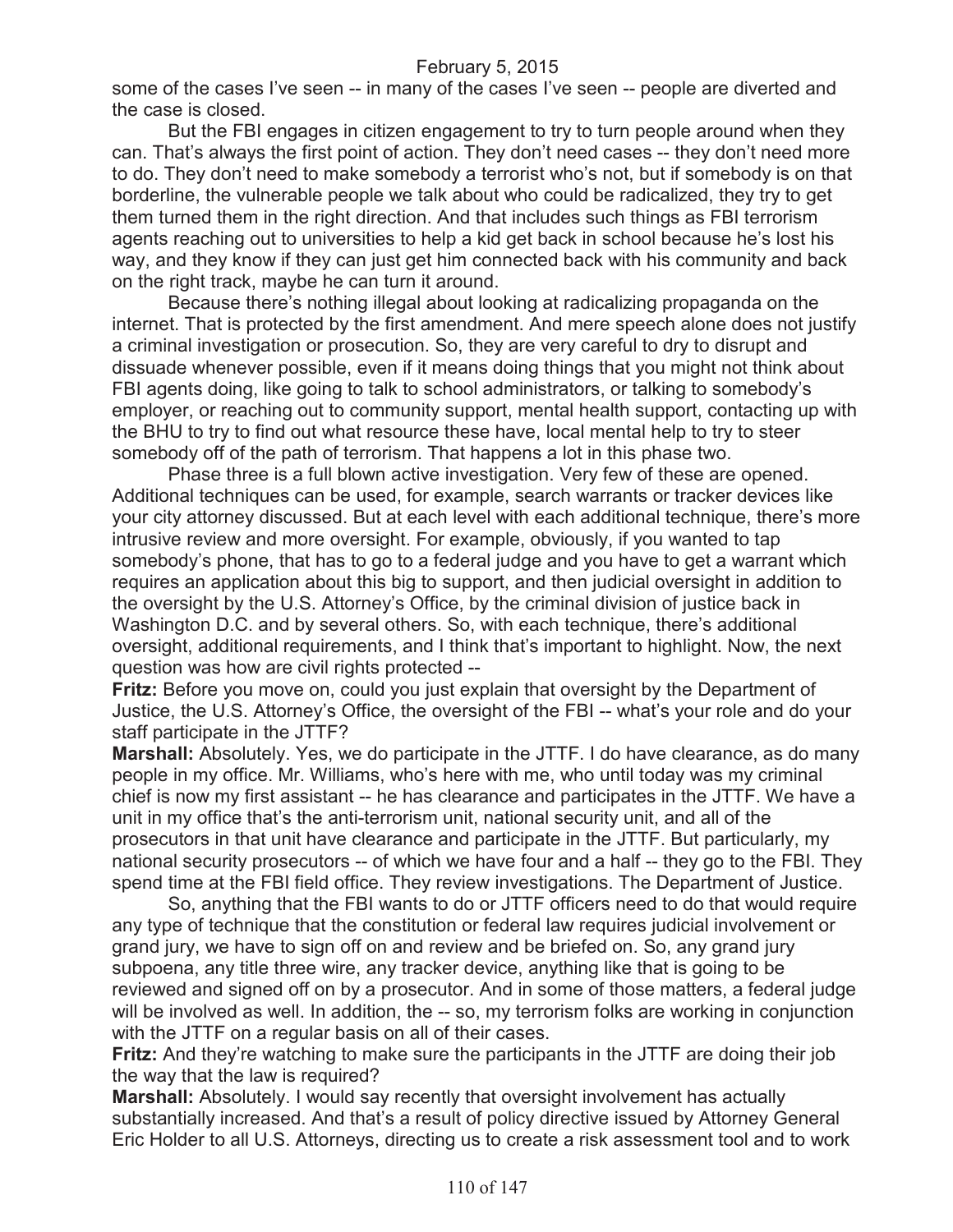with our Special Agents in Charge and Assistant Special Agents in Charge of all federal law enforcement partners so we early identify any case that involves sensitive investigation or a sensitive technique. So, a sensitive technique would be something like the use of an undercover. Obviously, the use of any type of heightened surveillance activity. We have to be briefed on those regularly, and we have to be in concurrence with those decisions.

As an additional layer of oversight -- over the fact that FBI themselves have their own -- as you have City Council, they have their own in-house council that is also ensuring that all of their activities and techniques are compliant with federal law.

**Fritz:** And who are the judges who are not in the Joint Terrorism Task Force who are then -- the officers then apply for the wiretapping or whatever the authority that they're seeking or the search warrant?

**Marshall:** They're district court judges in Oregon.

**Fritz:** So, they're just randomly assigned -- there is no particular judge who does this? **Marshall:** No. Any article three judge in the district of Oregon would be -- is cleared by their own background and Senate confirmation process. And any article three judge in the district of Oregon would be qualified to review, say, a wiretap application or other types of techniques that would require that type of oversight and review up to -- if you get into matters of foreign intelligence collecting, then that would not be a judge in the district of Oregon, although we have one in the court, but it would be the FISA Court in Washington, D.C.

If you're asking about collection of foreign intelligence, it would be covered under the Foreign Intelligence Surveillance Act, then those cases go to the FISA Court in Washington, D.C. But there's about a hundred steps and hoops you have to go through of approval both through FBI and the Department of Justice, national security division, in order to get concurrence to even seek anything under the FISA Court. And that's not something we deal with very often.

**Fritz:** Part of the Department of Justice and your attorneys' participation in the task force is to remind the FBI agents you have to go get a warrant for this wiretapping, if they -- **Marshall:** Oh, yeah -- and believe me, you don't have to remind an FBI agent they need a warrant to get a tap. They do that all the time, and they certainly understand that. **Fritz:** But that is part of the role of the Department of Justice in being involved in the task force.

**Marshall:** Yes, to make sure the cases are legally sufficient moving forward, that the law is being complied with, that the constitution is being complied with, to weigh in from our independent perch as U.S. Attorney's Office not part of the FBI as another voice. Also because we -- when we use the attorney's -- when the U.S. Attorney's Office is involved, our terrorism prosecutors, our national security prosecutors are looking with a mind towards having a case in criminal court. We aren't general counsel to the FBI. We're looking to build a case that would be able to stand up under scrutiny of a jury and a judge and review -- an appellate review by the 9th Circuit.

So, we need to make sure that regardless of what the FBI concludes is legally sufficient that we are able to have evidence that we can produce and use in court that will be available for that level of scrutiny including up on appeal through the 9th Circuit and Supreme Court.

**Fritz:** Thank you, that's very helpful.

**Fish:** May I ask one follow-up question? Chief O'Dea testified to the chain of command within the Police Bureau, culminating in the mayor. And if the city -- if the mayor is the Police Commissioner -- after getting a briefing pursuant to a confidentiality agreement - determined that there's a problem with an investigation, it contemplates a number of things. There's a 60-day opt out if they feel it cannot be resolved. But there's also a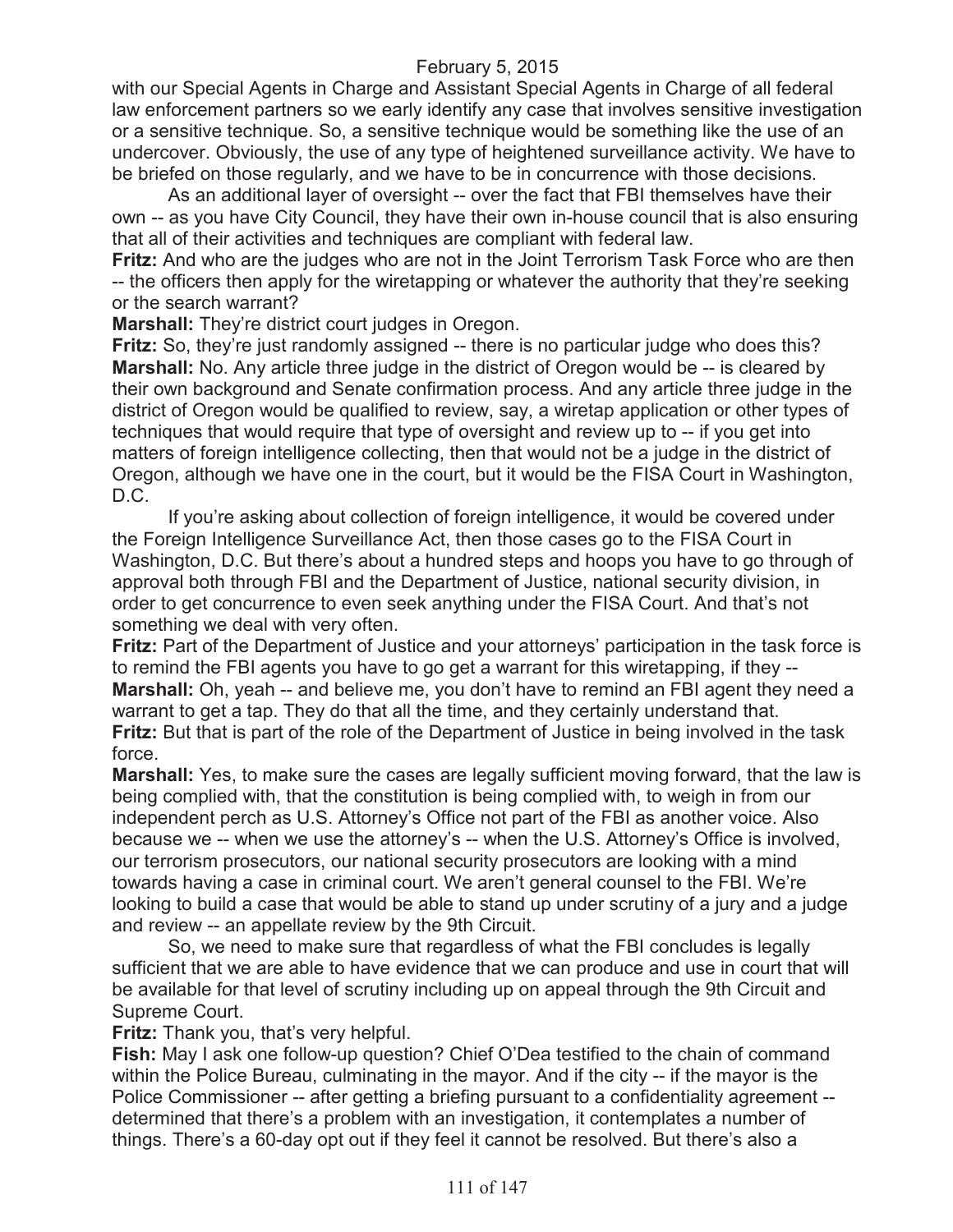contemplation that the mayor or Police Chief would pick up the phone and call you. So, if you are contacted by the mayor or the Police Chief who raises a concern about a violation of constitutional rights, Oregon state law, or whatever, do you have the authority to resolve that issue at the level of the U.S. Attorney?

**Marshall:** Well, let me answer that question this way, and that is that in reality, there will be questions, and potentially the perception of a conflict. And there have been. And when that has happened in the past -- and I'm not just talking about Portland, but I'm talking about any JTTF or, say, Washington County Sheriff's Office right now -- the way that those have been resolved in every case that I'm aware of is that the -- say the Sheriff of Washington County has picked up the phone and called the SAC, the Special Agent in Charge of the FBI, and said, here's my concern. Or called the supervisor who's in charge of the JTTF on the more day-to-day basis. Because normally, it wouldn't even need to go up to the SAC level. He would call Jessica and say, I'm concerned, or my officer has a concern, or my county council has a concern about this legal issue or this technique or this investigation. And the FBI would say, come right over, we'll show you everything. Here is everything that's been done. Here is the whole file. It's complete transparency, because that person is cleared -- as Chief O'Dea is -- and so Chief O'Dea would go to the FBI and meet with their JTTF supervisors, find out, see everything he wanted to see, know everything he was doing, and in every instance that's the level at which those conflicts have been resolved.

Now, what I perceived to be the very unlikely event that it couldn't get resolved at that level and the SAC, and say, the Chief of Police end up to have a true conflict in terms of how a Portland Police Bureau task force officer was being used, then absolutely I would come and walk into the room with them and try to participate in resolving that conflict. And I think our office is well-situated to do that both as the U.S. Attorney's Office with our relationship the City of Portland Police Bureau, which of course is right across the street from my office, and we communicate with them every day several times a day, whereas the FBI is actually out by the airport, and I'm out there a lot less than I am by PPB. So, we would have that ability to settle those things.

But also as lawyers in Oregon and with people in our office with expertise in Oregon law and Oregon law enforcement, and a good portion of my staff having been stolen, you might say, from Multnomah County DA's Office and other district attorneys' offices around the state, we are in a very good position to help mediate those disputes. But I don't -- I guess my main point is I don't anticipate it getting to my level. It never has before. I think if you speak with the Port of Portland, Washington County Sheriff's Office, other agencies that are embedded with the task force, they would tell you that the FBI's completely open and transparent to that chain of command because ultimately, the Portland police officer answers to his lieutenant, and his lieutenant answers to the chief, and the chief answers to the mayor. And that's his chain of command. If there's a legal question, they consult with the City Attorney's Office on that question, and none of that changes because they become a task force officer.

So, how are civil rights protected? You know, as we've talked about, there are literally thousands of pages of policy and extensive oversight and review by the FBI, Portland Police Bureau's own chain of command, my office, the anti-terrorism advisory council, and in many options, the court. I would just point out that the FBI besides -- I mentioned their number one priority is national security, always on their top three priority lists is enforcement of civil rights. So, they are also the agency that is generally enforcing civil rights violations in the state of Oregon, including against state actors in Oregon who violate federal standards of civil rights protections. And I myself and my office also have our civil rights enforcement as a key priority, as you know, since we sued the Portland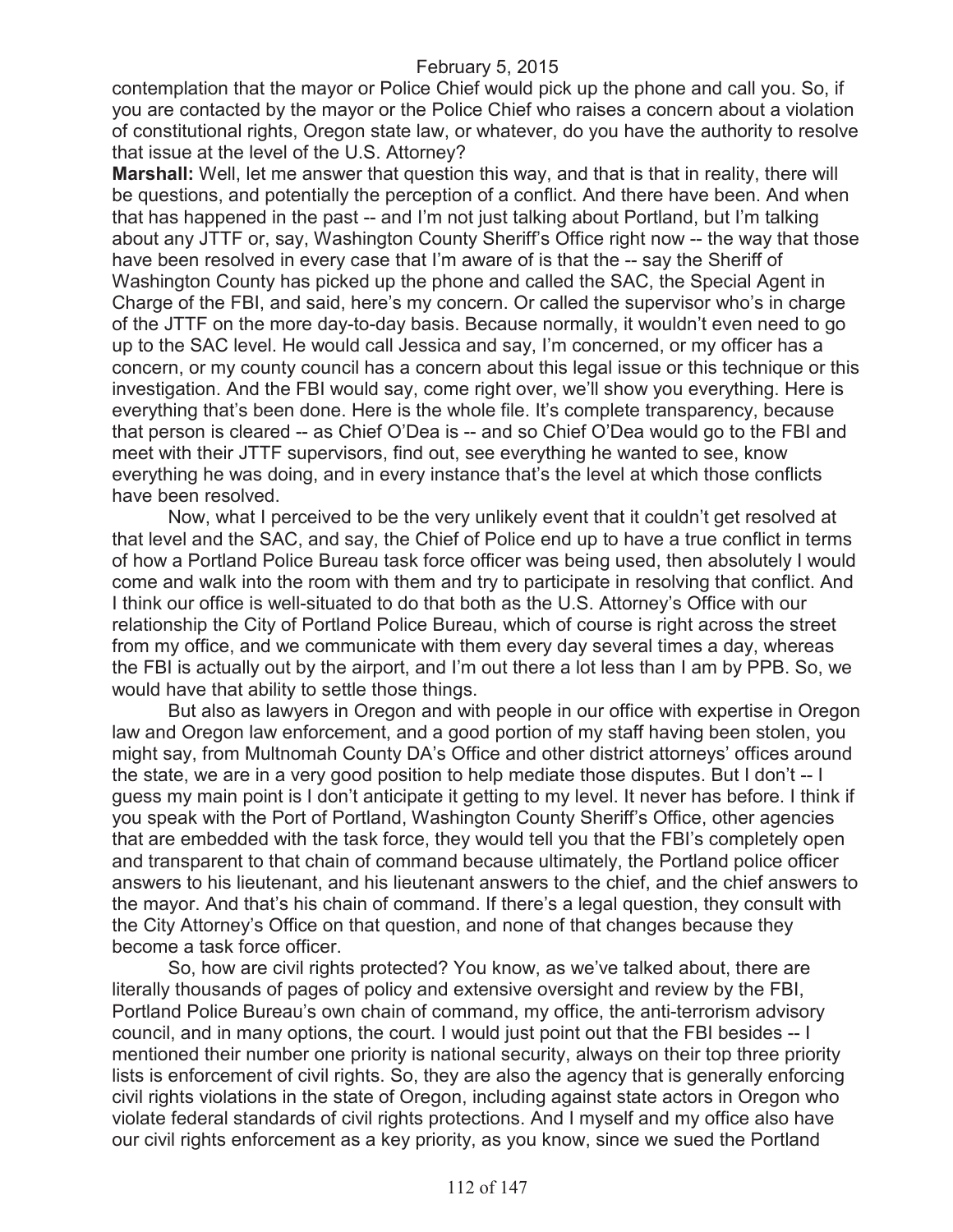Police Bureau over their violation of civil rights in excessive use of force case. So, we absolutely see that as a responsibility.

Additionally, just looking back in history the FBI has done in many cases on the forefront of enforcing federal civil rights laws across this country. I would also note -- as I think your city attorney did -- that there is the Portland Police Bureau officers who participate in this task force will find themselves under much greater scrutiny and oversight than Portland Police Bureau officers do in any other role that they play on any other investigation. I can tell you having been a state prosecutor myself that I find the bureaucracy and oversight working within the national security apparatus to be at times stifling. But like Jim Comey, the director of the FBI, said in my office earlier this year, he would have it no other way. And neither would we. Because we're all committed to the rule of law, and ultimately, this Council's decision about voting into the JTTF or not hopefully will be based on a belief and trust in the rule of law, in our constitutional system, in the checks and balances and oversight of the federal courts, and that's the reason why you should be confident to vote in. And that would be my hope. That's all I have. **Hales:** Thank you very much. Mr. Williams?

**Bill Williams:** Thank you, Mr. Mayor and Commissioners. I'm not sure I have a lot to add to what Amanda has said, but I can tell you there's a clear understanding that reasonable minds can differ on whether or not Portland should be in or out. Good arguments on both sides. That's one of the things that's unique about Portland. That's one of the things that we've all discovered, for instance, in the case involving the Police Bureau that Amanda mentioned that I've been a part of as well from its inception. There's something incredibly valuable about having this debate.

I've been a prosecutor for 25 years now, and handled just about every kind of case you can imagine. In the last four and a half years, I've been supervising up until two days ago the criminal division, which includes the terrorism cases, the terrorism unit, and our personnel who are extremely experienced, well-seasoned prosecutors who take the responsibilities very seriously. The level of oversight cannot be overstated in terms of the level of scrutiny that's applied by the assistant United States attorneys in their working with the JTTF. The line of supervision that's within our office, that's within the main justice, the national security division that Amanda has outlined -- it is significant. It's supervised by magistrates, judges, by Congress. The FBI has oversight report responsibilities to Congress. So do we. So, there's a tremendous amount of oversight that frankly I just think the general public has no idea that it exists, but it's significant.

We do engage in a lot of community outreach, in particular, with Muslim communities that Amanda and I have been involved with for some time critical to our mission on behalf of the United States Department of Justice. So, I think our message is we're dedicated to civil rights, to understanding there's a difference of opinion. We're supervised by all manner and level of oversight possible, and ultimately, at the end of the day, if we make a mistake as a matter of law, the 9th Circuit Court of Appeals and the U.S. Supreme Court is the ultimate oversight.

So, there are people -- I don't believe in scare tactics, either. Unfortunately, you can turn on CNN twenty four hours a day and realize there are actually people who don't like westerners, who are being trained, and who are traveling. I'm going to a symposium next Monday on foreign fighters and the significant risk that's not just posed in rhetoric, it's the reality of which we're tasked with dealing with. So, we're going to do our job. I think we do it well, and we're hoping that Portland is a part of our team that does it because at the end of the day, what this is about is not the politics of it, it's about public safety. That's why we're encouraging you to consider all of the arguments. And at the end of the day, the people of Portland need to be safe and this is one way to do it. Thank you.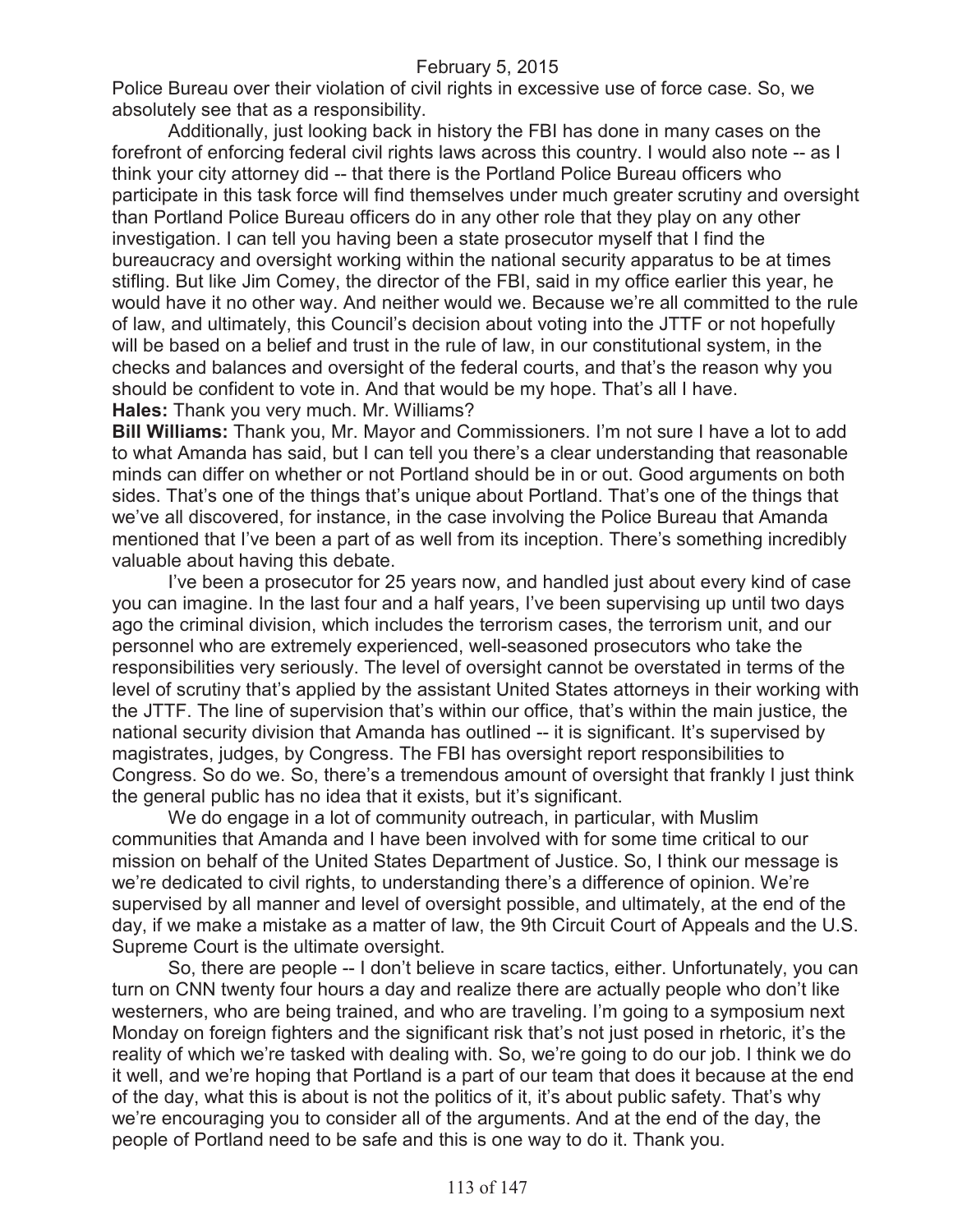**Hales:** Thank you. Mr. Barr, welcome.

**Bill Barr:** Thank you. Good evening Mayor Hales and Commissioners, I'm Bill Barr, a chair of the Portland Citizen Crime Commission. Thank you for the opportunity to share our view about the city's role and responsibility in combating terrorism. I'm testifying today on behalf of the Citizens Crime Commission and the Portland Business Alliance. Several members of both organizations are here tonight as well. We support the city having two Portland police officers assigned to the local Joint Terrorism Task Force as prescribed in resolutions 147 and 148, and urge you to vote yes. We do not support resolution 146 preventing the city from entering into a memorandum of understanding with the FBI and preventing Portland Police Bureau officers from being part of the JTTF, and urge you to vote no.

All of us have a vested interest in combating terrorism. Acts of terrorism threaten our security and our liberty. Several events in recent years, including the attempted bombing of the Christmas tree lighting ceremony in Pioneer Courthouse Square, demonstrate that Oregon and Portland are not immune. We need only mention Boston and Paris to instantly recall the terror experienced recently in those cities. Members of the Citizens Crime Commission and Portland Business Alliance are concerned. Both boards have examined this issue and taking a position supporting full participation in the Joint Terrorism Task Force. Companies including Greenbrier, Northwest National, fleer [spelling?], and the Portland Trail Blazers to name a few have a vested interest in safety and security for their product distribution, their employees, and the public. Acts of terrorism threaten that safety and threaten the foundation of our community. That's why they support collaborative law enforcement teams who share information on potential threats to community safety, and leverage resources to respond to those threats. We have taken time to speak with leaders in several cities in our region and around the country about their experience in working with the Joint Terrorism Task Force. Uniformly, they have spoken to the value created, the time saved, and the increased security experienced in working together uniformly.

Joint Terrorism Task Forces are part of our national security. Local, federal, and state law enforcement agencies share information, leverage their relationships, and coordinate their efforts on the focused goal of detecting, deterring, and responding to terrorist threats. The FBI and Portland police have separate unique strengths and advantages when it comes to counterterrorism. The FBI has greater resources and access to secret or classified information necessary to investigate national and international terrorist networks. The importance of local police to this collaboration cannot be overstated. More than 900 Portland police officers with close to 400,000 contacts -- have more than 400,000 contacts with community members every year. They know the community and the community values they are entrusted to protect and serve. Local officers bring that network of expertise and knowledge often not possessed by federal JTTF partners. That knowledge of the local community and a greater awareness of local sensitivities and values are critical to enlist the community's help in combating terrorism.

Community security and protection of civil liberties are not mutually exclusive. We are confident law enforcement working together with the community is in fact the best way to accomplish these objectives. We are safer when Portland police have more information about threats in our community. Having Portland Police Bureau officers on the task force makes the task force stronger and ensures Portland values are represented and protected. We are the only city of our size not a part of this national security effort. We should join other cities in our state and across the nation united against terrorism with the goal of doing everything possible to increase the safety of our community. Thank you for inviting the testimony. We appreciate being a part of the work and discussion tonight. **Hales:** Thank you all. Any further questions for this panel?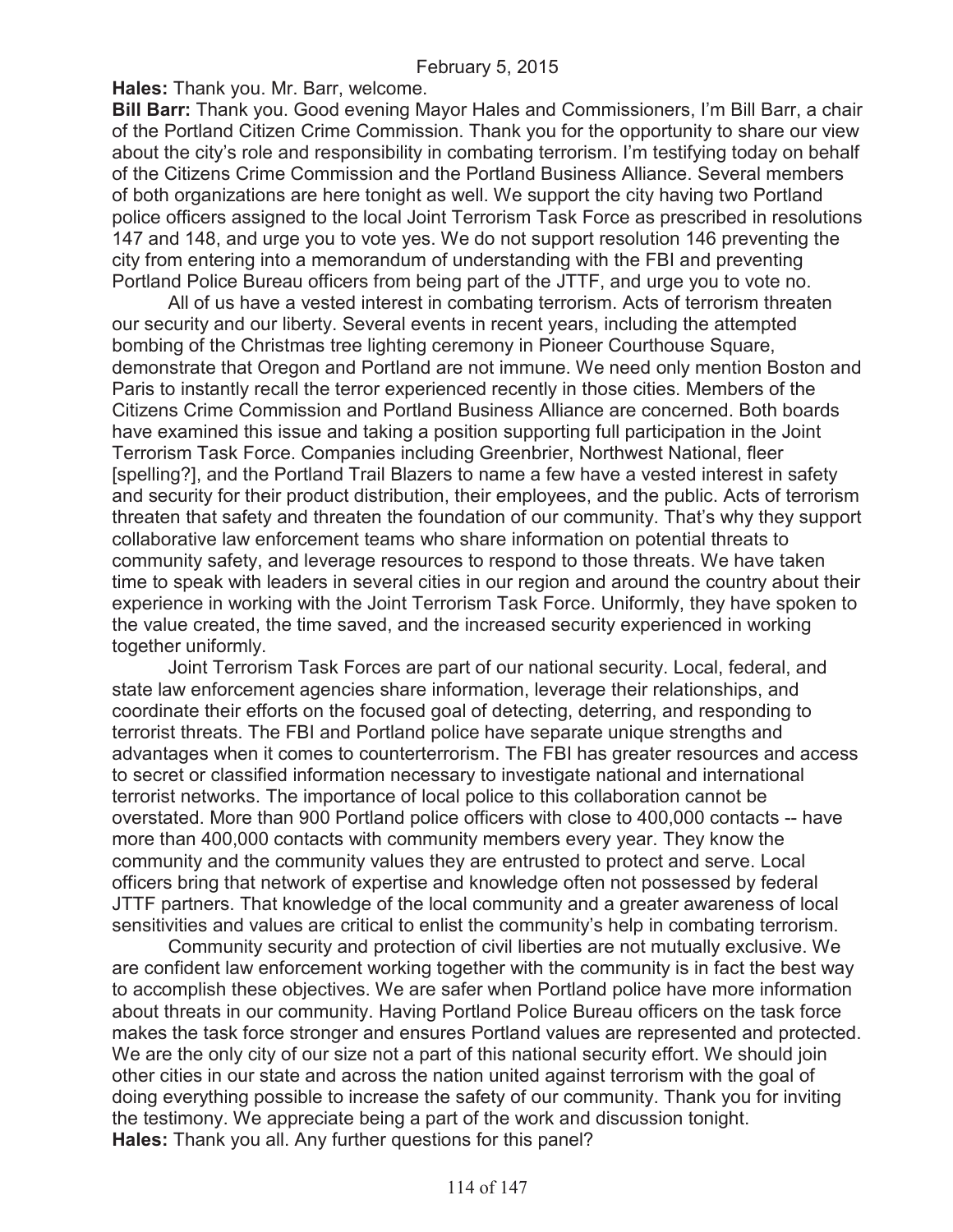**Novick:** U.S. Attorney Marshall, Mr. Williams, I'd like for you to talk more about your outreach to the Muslim community. Because I've had people tell me that the Muslim community is -- a lot of people are scared of the FBI, and if we were all in that would give people the impression they couldn't trust the Portland police; it would damage the relationship. So, that's what I've heard. I would like to hear -- obviously, no community is uniform, but I would like to hear more about the outreach you have done and your gauge of the effectiveness of it.

**Marshall:** Thank you so much, Commissioner Novick, for that question. I think it is a very important piece of this. I want to talk specifically about some of our outreach efforts both at the FBI in Portland and the U.S. Attorney's Office since I've been there, but I also want to make it clear that these efforts are not just because I'm the U.S. Attorney or because Mr. Bretzing is the Special Agent in Charge. They really aren't personality-driven, they are a shift in the way that the Department of Justice is approaching violent extremism and community engagement and balancing with civil rights to make sure that people's interests are protected and that they are -- that we are inclusive and not exclusive in our efforts moving forward. And this is taking place at the Attorney General level, at the Congressional level, it's being embedded into policy.

We have -- on the Department of Justice website, the internet, we have link to outreach tool kits for different communities and it's very much part of the civil rights agenda as well as the combating violent extremism agenda on a national and policy level. But here in Oregon, those efforts have been running strong through several administrations. I know that U.S. Attorney Karin Immergut had been actively involved in outreach specific to Muslim communities during her tenure. Dwight Holton, when he was the interim U.S. Attorney, carried that effort on and spent a lot of time engaging with Muslim communities across state of Oregon.

When I came in, not only did I continue those individual efforts, I also took steps to institutionalize those efforts within the framework of the U.S. Attorney's Office so that regardless of who is sitting in the corner office, those efforts will continue. We have created a team, we've got outreach contacts, we've got email list serves, we go out and meet all over the state. We've gone to -- Billy Williams and I and other members -- who's also a member of my outreach engagement team -- have visited community groups and mosques in Eugene, Corvallis, Portland. We've involved ourselves in the inner faith community with a lot of those outreach events. We've spent time in people's homes sharing meals and learning about each other and culture in both informal and formal ways.

Recently, on the anniversary of the fire-bombing of the mosque in Corvallis -- which is allegedly in the indictment of retaliatory events that took place after Mohamed Mohamud's attempt on the Pioneer Courthouse Square -- we held an outreach event at the mosque in Corvallis which was very well-attended by state and federal law enforcement alike and community leaders, members from the Muslim -- many diverse Muslim communities across Oregon, including Eugene and Portland, attended that event in solidarity with the community in terms of -- not just in terms of investigations that people might think are directed in some way because somebody is more likely to be a suspect because of their faith, but because we realize that oftentimes, people are more likely to be victimized because of their faith. In a lot of these outreach events we talk about people's civil rights.

I spent a lot of time at the Somali American Council of Oregon -- and I think Mr. Novick, I've seen you there at one of their events -- I have a picture -- and engaging with that community, because they are particularly at risk of hate crimes, housing discrimination. We've gone out and done seminars about fair housing. Because I have a background in child welfare, I helped negotiate some of their issues around cultural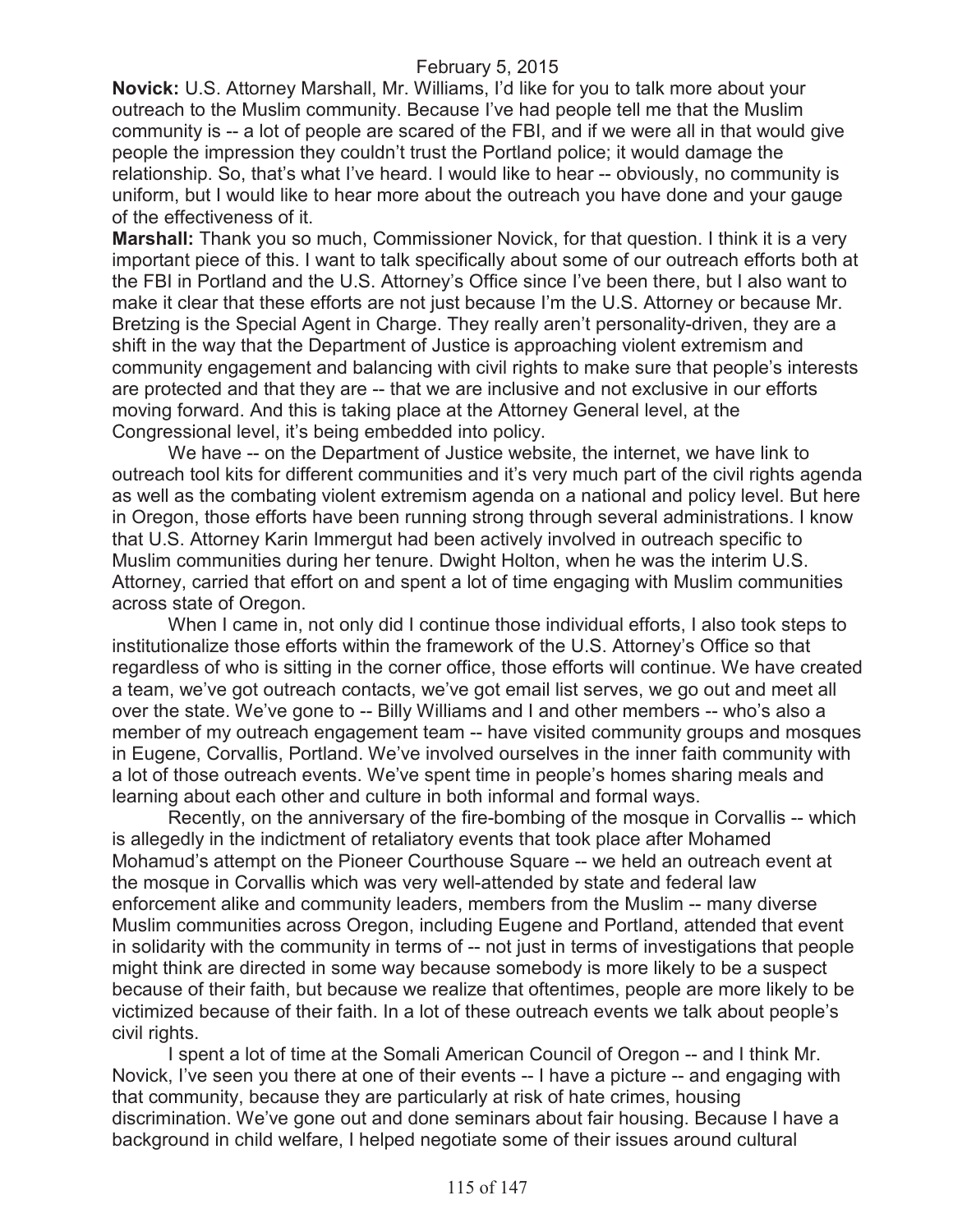competency with Department of Human Services child welfare in the state of Oregon in terms of Muslim kids being placed in foster care and needing particular dietary and prayer framework so they can practice their religion in a way that makes them safe and healthy individuals as children.

And so, our outreach has been multi-layered. In fact, I'm going to be flying to Washington, D.C. later this month -- and was invited as one of four United States Attorneys in the country to attend a White House summit, international White House summit on efforts to combat violent extremism in the United States through outreach and engagement.

So, it's very much embedded in the framework of everything we do. But the most important tenet of that outreach is creating relationships between state and federal, local law enforcement, and all different factions of the community, but particularly those that are most impacted to make sure that they feel -- and they know, not just feel like -- they actually experience that they are a part of our solution. Most of our tips on cases that are opened in the JTTF -- they often come from inside of those communities. And so, we need to make sure that people have the tools and the trust to be able to know what to do because most -- again -- terrorism plots and threats come from a citizen who is concerned and calls their local police bureau. So we try to connect up all of those dots. **Hales:** Thank you. Anything else?

**Williams:** Just to follow up on that, I think it's very clear -- radicalization and the terror that's brought on around the world for that matter will never change without community involvement of engaging members of communities that perhaps are new to western diplomacy of engagement cannot change. And that includes here in the district of Oregon. So, community outreach is a fundamental tenet of the department's approach to -- for lack of better terms -- addressing the war on terror. It's sort of like the argument of changing the dynamics with understanding -- you can't build so many jails, jail your way out of prison - or out of crime. It just doesn't work that way. So, it is about engagement and having mutual understandings within communities with governments and how they work and where the interest lies. So, it's a critical part of what we do. Yes, we investigate cases, prosecute where appropriate. But that's clearly not all that's part of our efforts in this endeavor. **Hales:** Thank you all very much. Appreciate your informing this important choice for us. Thank you. Next, I want to call Dave Fidanque from the American Civil Liberties Union of Oregon, and Kayse Jama from the Center for Intercultural Organizing.

**David Fidanque:** David Fidanque, Executive Director of the ACLU of Oregon. I wanted to let you know we have a petition we've circulated by email and on our website that started last week. We already have 675 signatories on that of people who live, work, or regularly visit Portland. And I have a hard copy for you.

**Hales:** Great, thank you.

**Fidanque:** I appreciate the council's deliberation again on this issue. It's obviously not the first time we've been through this. The ACLU did support adoption of the current resolution and ordinance. And at this time, we are asking the council to make it crystal clear that the city will get out of the Joint Terrorism Task Force and stay out.

We believe that this is not a question of whether the city wants to prevent acts of terror. We all want that. The question is, how can the city of Portland best do its job to prevent acts of terrorism? And we believe that is by staying out of the JTTF.

You had a presentation from the Deputy City Attorney Dave Woboril and your staff which mentioned ORS 181.575. And that law, I think you all know, was adopted because of past abuses in the early '80s. And it's still in place and the city has been very sensitive about the enforcement of that statute. We have some disagreements about details, but it does require -- for lack of a better term -- a criminal nexus before members of the Portland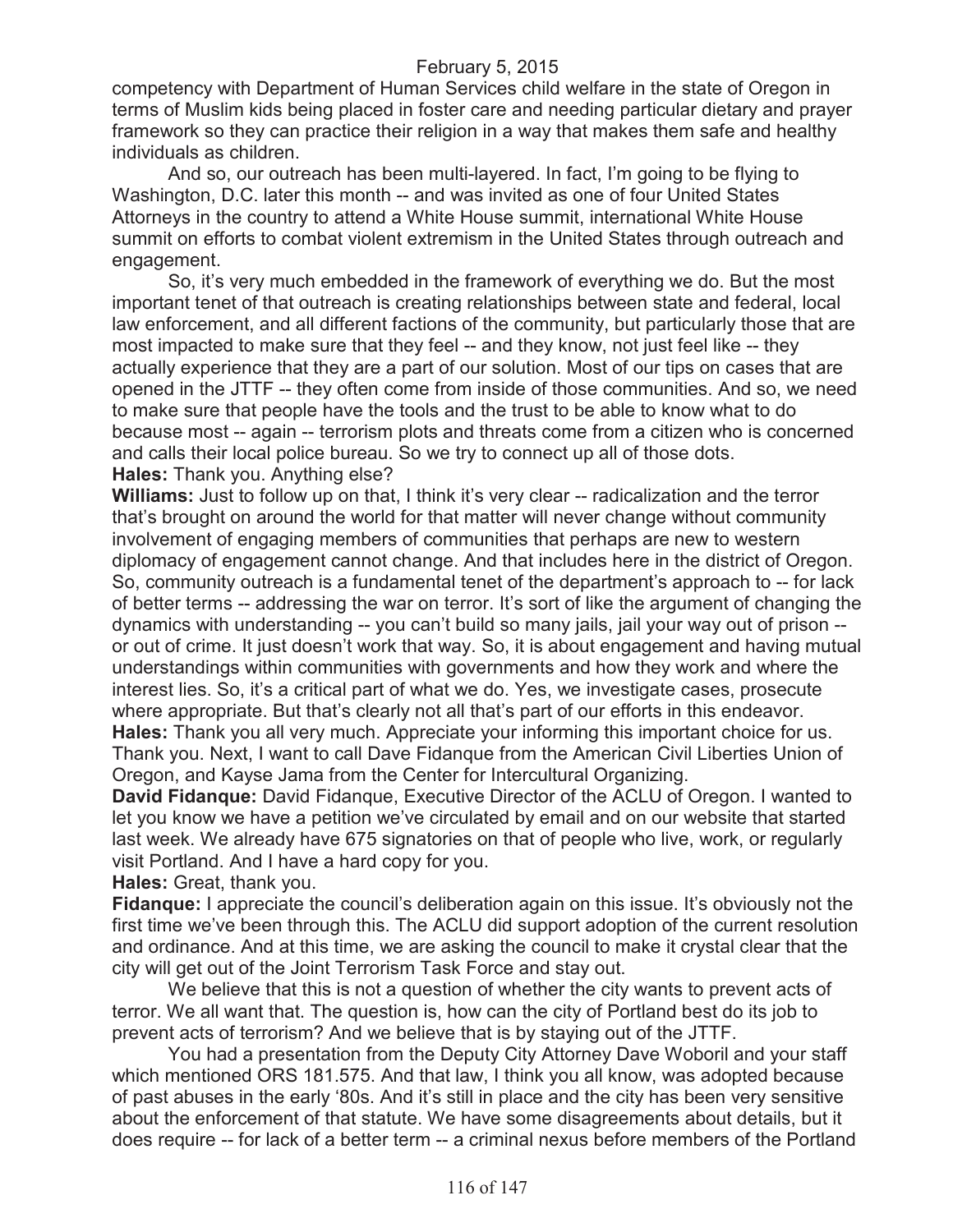Police Bureau can collect or maintain information about the political, religious, or social views and associations or activities of any individual or group unless that information directly relates to an investigation of criminal activities and there are reasonable grounds to suspect the subject is or may be involved in criminal conduct. That remains today a very different standard than the standard that the FBI and the Joint Terrorism Task Force operate under.

You've heard again today how the mission of the FBI has changed dramatically since September of 2001. The emphasis now is more on intelligence gathering and analysis rather than law enforcement. There is much less effort on actually solving crimes that have been committed, and more and more effort and resources going into greatly expanding the surveillance without a criminal nexus of those against whom information is being collected.

We're all very familiar with the revelations that came out -- thanks to Edward Snowden -- of activities that had been authorized and some not authorized, but now that have been authorized retroactively and going forward by the Foreign Intelligence Surveillance Court to gather the records of telephone calls made to and from all Americans in the United States, information about people's email traffic, the to and from and subject lines of all emails of all Americans, regardless of whether they are communicating within the borders of the United States or externally. The FBI now routinely uses not only government databases but also commercial and private databases that they can get hold of.

Trying to prevent an act of terror is like trying to find a needle in a haystack. But since 9/11, what the federal government has been doing -- rather than focusing on where there is evidence -- is to make that haystack bigger. That does not help in finding the needle that may be inside that haystack.

So, how big is the haystack? Well, we don't know exactly. You know, in the old days -- and once again, I've brought the FBI file that was gathered on the ACLU over a course of 35 years that we were able to get access to under the Freedom of Information Act in the 1970s. This is all technology; it's a few hundred pages. What the FBI and other federal agencies are doing now is collecting massive amounts of information about millions of Americans -- Americans who are under no suspicion of having done anything wrong -- just so that in case they might ever come under suspicion, the FBI and other intelligence agencies can quickly find out everything about each of our lives, where we've been, who we talk to, how often we talk to them, and by inference, what we might be thinking and saying in those communications.

By 2007, the FBI had amassed 1.5 billion records relating to individuals. By 2012, that estimate had grown to 6 billion records. We have no idea how large those databases are today, how many records are in them, and how many Americans' information is contained in those records. Staffing to track and gather these massive amounts of information has also been greatly expanded. The FBI's foreign terrorist tracking task force -- the last report I saw had 360 staff members. Those are not here in Oregon, that's nationwide, and they're involved in 40 different projects.

So, of course one of the major implications of these databases is the amassing of the terrorist watch lists. There is not one, there are numerous terrorist watch lists. The one that is most well-known is the no-fly list. And we know because again, of Freedom of Information Act requests that the no-fly list itself, which is the smallest of the lists, have increased by more than 1000% since 2009. The ACLU filed a federal lawsuit here in Portland on past of clients from all over the country. And that litigation is ongoing, but two of our clients I think will give you a sense of what the FBI is doing, how they are using these watch lists, and what they are doing to people who are on them.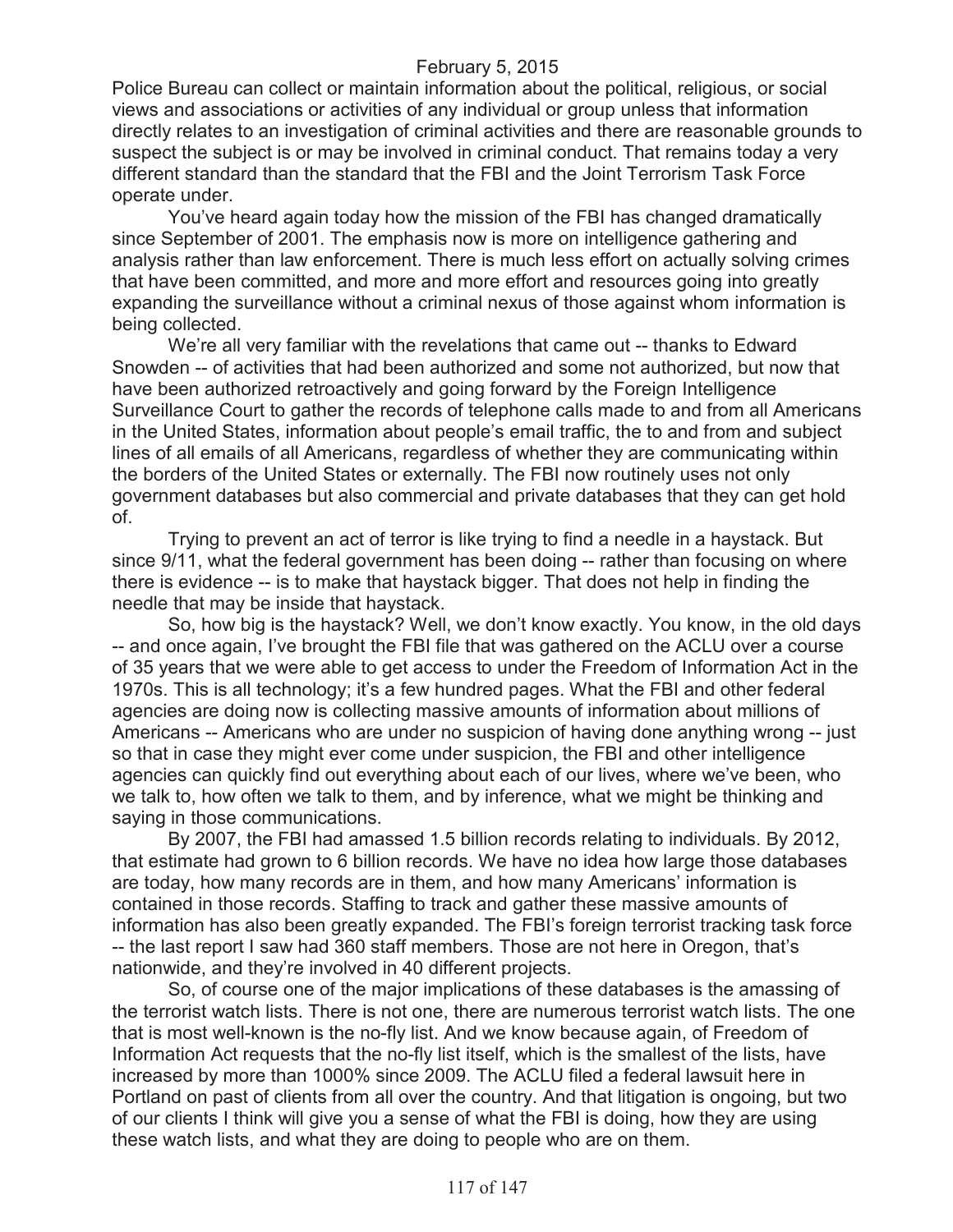In 2010, Ave Mashal, a U.S. Citizen, was denied boarding at Chicago's Midway Airport where he was surrounded by TSA employees and FBI agents and questioned at length about his religious beliefs and practices. The agents told Mr. Mashal that if he would agree to be an informant for the FBI, his name would be removed from the no-fly list immediately and he would be paid by the FBI as an informant. When he refused, the FBI promptly ended the meeting and not until the ACLU filed suit and won a ruling from U.S. District Judge here in Portland did the FBI finally remove his name from the no-fly list. In the interest of time, I won't go into the second story right now.

You heard earlier testimony about the limits and restrictions on the FBI's activities, and you heard reference to the Attorney General's guidelines. Those guidelines have been weakened substantially since 9/11. First, by Attorney General Ashcroft in 2002, and then by Attorney General Michael Mukasey in the waning hours of the George W. Bush administration in late 2008. In addition, one of the other documents the FBI is subject to is Domestic Investigations and Operations Guide.

I'm holding one-third of that document -- and you can see it's rather thick -- that was declassified and posted on the FBI website from 2011. There are significant redactions in this document, but the relevant portions relating to the Attorney General guidelines and restrictions on surveillance of first amendment activity were not redacted. This document, however, has been updated twice since then -- in 2012 and 2013 -- and those have not been declassified, so I can't tell you whether the provisions I'm going to cite to you have been modified, but I don't think they have because the Attorney General guidelines have not been changed.

You heard reference to assessments. Assessments were created for the first time in the Attorney General guidelines adopted by John Ashcroft in 2002. They weakened and expanded the ability of the FBI -- they weakened protections of first amendment protected activity and expanded ability of the FBI and cooperating agencies to engage in surveillance. The Attorney General guidelines themselves note that in order to open an assessment, there is not required any particular factual predicate. And that language is reflected in the domestic investigations and operations guide of 2011.

Between 2009 and 2011, the FBI opened more than 82,000 assessments -- and that's based on data that they turned over to the senate judiciary committee. Of those 82,000 assessments, fewer than 3500 discovered information that justified further investigation. I would submit that's a lot of wasted effort.

So, what is the next step? The next step is a preliminary investigation. And I want to point out to you that a preliminary -- it doesn't take much to get to that next level. You still don't have to have direct evidence pointing to an individual. It may be initiated on the basis of information or an allegation indicating that a federal crime or threat to national security has or may have occurred, is or may be occurring, or will or may occur, and the investigation may obtain information relating to that activity.

The inspector general of the Department of Justice who reviewed practices carried out by the FBI concluded that the current policies -- and these were the policies in place as of 2008, but as I pointed out they have not changed in any meaningful way -- like prior policies and guidelines allowed the FBIs to open preliminary and even full investigations through standards that are easily met. That's the inspector general talking, not the ACLU.

One of the expansions of the ability of the FBI to engage in surveillance of first amendment protected activity merely requires that the agent or the supervising activity has a law enforcement purpose for someone to attend a public event. Now, this can be an FBI agent, it can be an informant or undercover operative under the FBI's control. Does not require -- again, this is the inspector general -- does not require any demonstration of an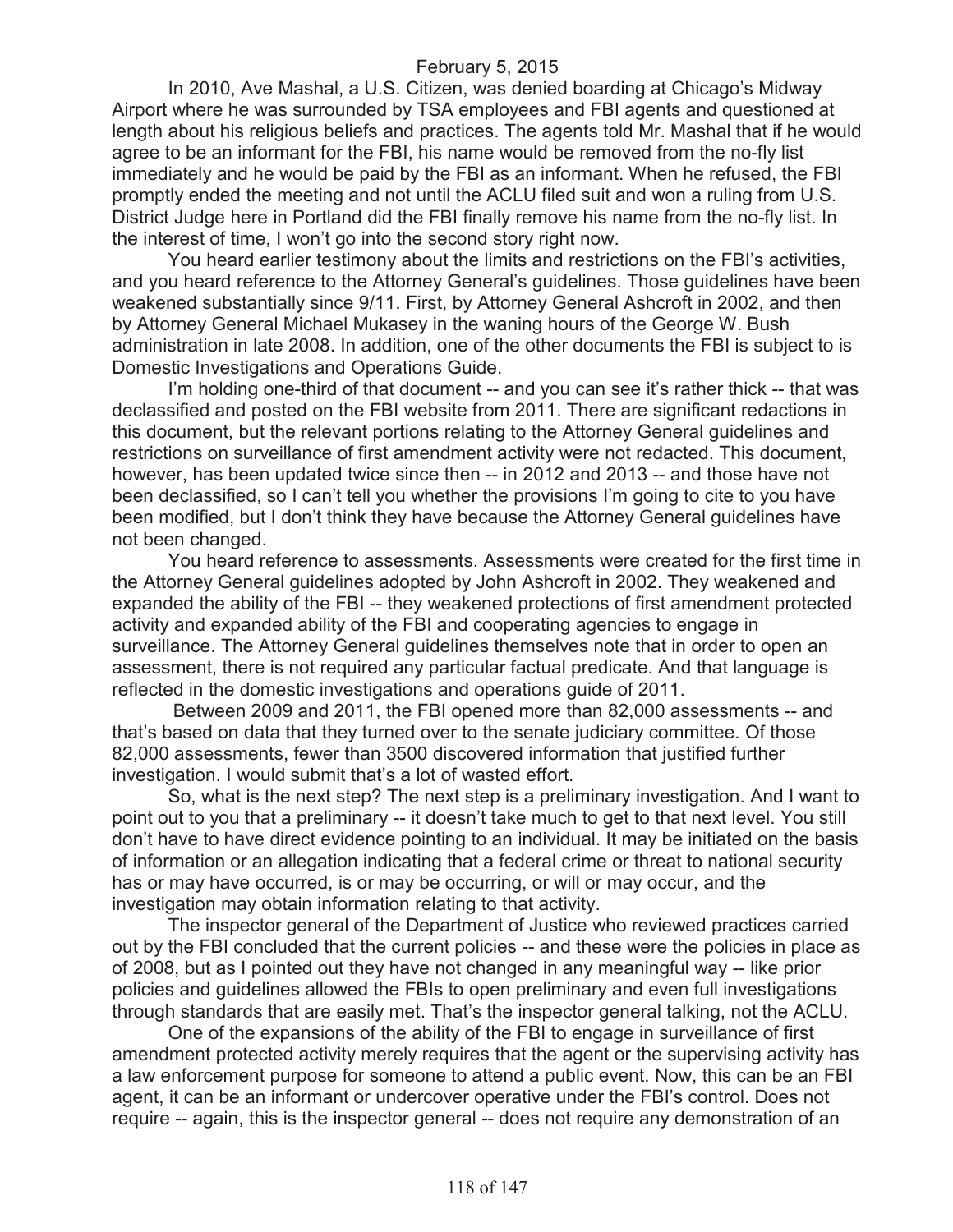articulable suspicion in order to justify attendance at the event, it simply requires the agent or the activity have an anti-terrorism purpose in mind.

Again, the inspector general's conclusion -- the 2008 guidelines which are still in effect loosened the limitations on the FBI retention of information collected in connection with attendance at public events. It no longer needs to relate to potential criminal or terrorist activity in order to be retained.

Now, this is where you have the most direct conflict. Even if a Portland police officer -- you could somehow justify them under 181.575 investigating or collecting material about someone's political, religious, or social activities; once it becomes clear that they are not involved in any criminal activity -- present or future -- Oregon law requires the city to purge that material. Under the rules of the Joint Terrorism Task Force, your officers would be creating FBI records, not Portland police records, and those records would be subject to the retention rules of the FBI.

Again, the domestic investigations and operations guide lays out the retention requirements. They are exceedingly loose. And I can give you the page citation for that if you want it. That material can be retained indefinitely by the FBI. You heard earlier and saw this language that I have up on the screen currently that the Attorney General guidelines and the MOU and the domestic investigations and operations guide all repeat this language -- that investigations, collecting and maintaining information cannot be based solely for the purpose of monitoring activities protected by the first amendment or the lawful exercise of other rights secured by the constitution or the laws of the United States. But there is nothing in the guidelines, there is nothing in the domestic investigations and operations guide that prevents collecting and maintaining that material primarily because of someone's protected first amendment activity.

Let's talk about racial, ethnic, and religious profiling. The domestic investigations and operation guide specifically permits the FBI to identify locations of concentrated ethnic communities in every field office's domain if these locations will reasonably aid the analysis of potential threats and vulnerabilities. Reasonably aid. That again is a very soft standard. Well, Attorney General Holder just last year issued new guidelines restricting racial and ethnic profiling by federal agencies. However, he specifically authorized this racial, ethnic, and religious mapping to continue in local FBI field offices. There were other exemptions as well, covering customs and border patrol, and the Attorney General's guidelines also permit recruitment of innocent individuals based solely on their race, ethnicity, or religion. So, the Attorney General has continued to give a green light to the kind of intimidation and bullying tactics that the FBI has been engaging in to try to force people to spy on their neighbors and members of their place of worship.

You've been assured by the U.S. Attorney that Portland would be able to carry out and follow both the City's policies and Oregon law. The memorandum of understanding that was circulated -- the unsigned and not finalized memorandum of understanding that as a Council you're being asked to authorize the City to enter into -- has language that we believe says otherwise. As I mentioned earlier, the MOU provides that all investigations carried out by the JTTF will be documented on FBI forms in accordance with FBI rules and regulations, not local or state rules and regulations.

You talked about with the U.S. Attorney what happens when there's a conflict between those things that is brought to the attention of supervisors of your officers if they were to rejoin the JTTF. The standard in the MOU which the City would be agreeing to if it signs this document is that those conflicts will be resolved in a way that provides the greatest organizational protection or benefit. And I think you should insert in that phrase to the FBI -- and if you want to try to insert something else, good luck, that's what Mayor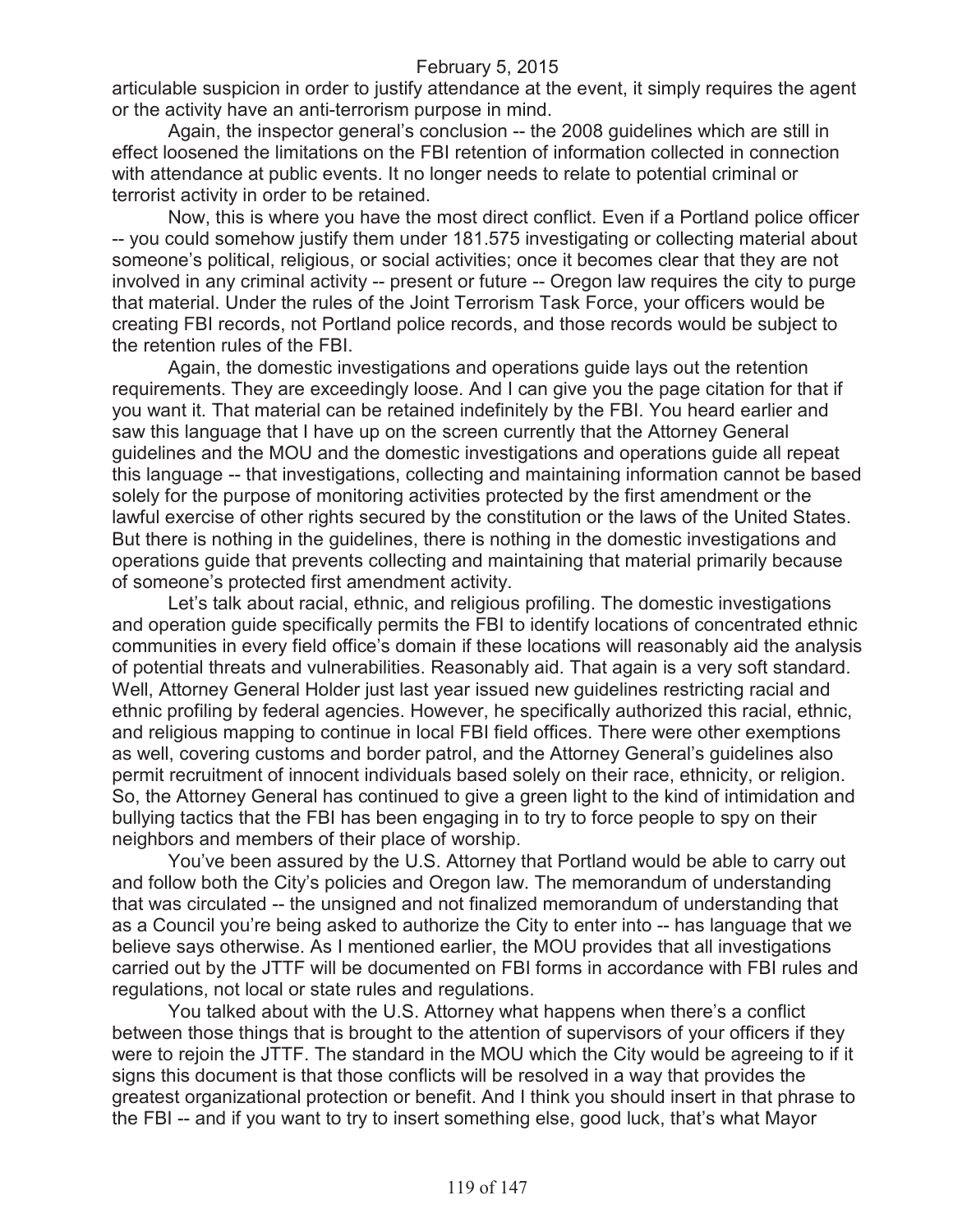Adams tried to do back in 2011, and the Department of Justice in Washington D.C. vetoed all of those suggestions.

On page six of the model MOU is language that specifically prohibits JTTF personnel from discussing any JTTF business with supervisors who are not members of the JTTF unless the supervisor possesses the appropriate security clearance. You already know that the mayor, who is at the top of that chain of command, is not going to have that security clearance. On page seven is a provision that provides that non-federal members of the JTTF will be federally deputized while being detailed to the JTTF. We would submit to you that is in conflict with the assurance that your officers can be properly supervised by their superiors in the Police Bureau.

On page eight, despite the language that was cited by Deputy City Attorney Woboril about participating agencies being able to follow their own policies and laws, it provides all non-FBI members of the JTTF must adhere to the same rules and regulations as FBI employees while conducting JTTF business. How do those provisions get reconciled? There should be specific language about that. There isn't -- at least not that would protect the city.

On page nine, again, another provision that provides all JTTF materials and investigative records -- including any memorandum of understanding, like the one you're being asked to sign --would originate with, belong to, and be maintained by the FBI. In San Francisco and Oakland, the FBI has refused to release and declassify the memoranda of understanding with those jurisdictions so that those documents could be made public.

In summary, the FBI JTTF operates in total secrecy under the FBI's rules. It's categorically different from every other task force that the city participates in. Everything the JTTF does is classified, everything it has access to is classified. If the City rejoins the JTTF, Police Bureau personnel we believe will be shielded from the chain of command, would create FBI records subject to FBI rules and retention policies not Oregon law, would be tainted by the FBI's suspicion-less surveillance tactics and practices, and the Police Bureau we believe would be further alienated from the community rather than trying to rebuild relationships of trust that have been deeply strained.

Again, we believe the best way for the city to have its ears to the ground and eyes and other senses acutely aware of activity in this city and to have the positive relationships with members of the community that would be most likely to hear about plans to commit these kinds of criminal acts is to stay out of the Joint Terrorism Task Force, and to distance yourselves as much as possible from the federal government and its tactics and policies and practices. Thank you.

**Hales:** Thank you very much. I meant to mention earlier -- but I assume it's OK with you since you presented this -- but we want to have the PowerPoint presentations that we receive this evening in the record, actually get those duplicated for Council members. Because -- by the way, we are going to conduct this hearing tonight and bring these resolutions back for a decision by the council in two weeks. So, we want time for people to be able to send in additional written testimony after this evening, and also for the council to be able to deliberate on what we have heard. I think these presentations have been so good. Thank you, Dave. I would really like to have that document in front of me as I continue to look at these issues.

**Fidanque:** Thank you, Mr. Mayor. And I did circulate hard copies to each of you, and the clerk has an electronic copy.

**Hales:** Great, thank you very much. Mr. Jama, welcome.

**Kayse Jama:** Thank you, Mayor Hales and members of the commission. My name is Kayse Jama, I'm the Executive Director of the Center for Intercultural Organizing. We are social justice based immigrant and refugee rights organization in the city of Portland. I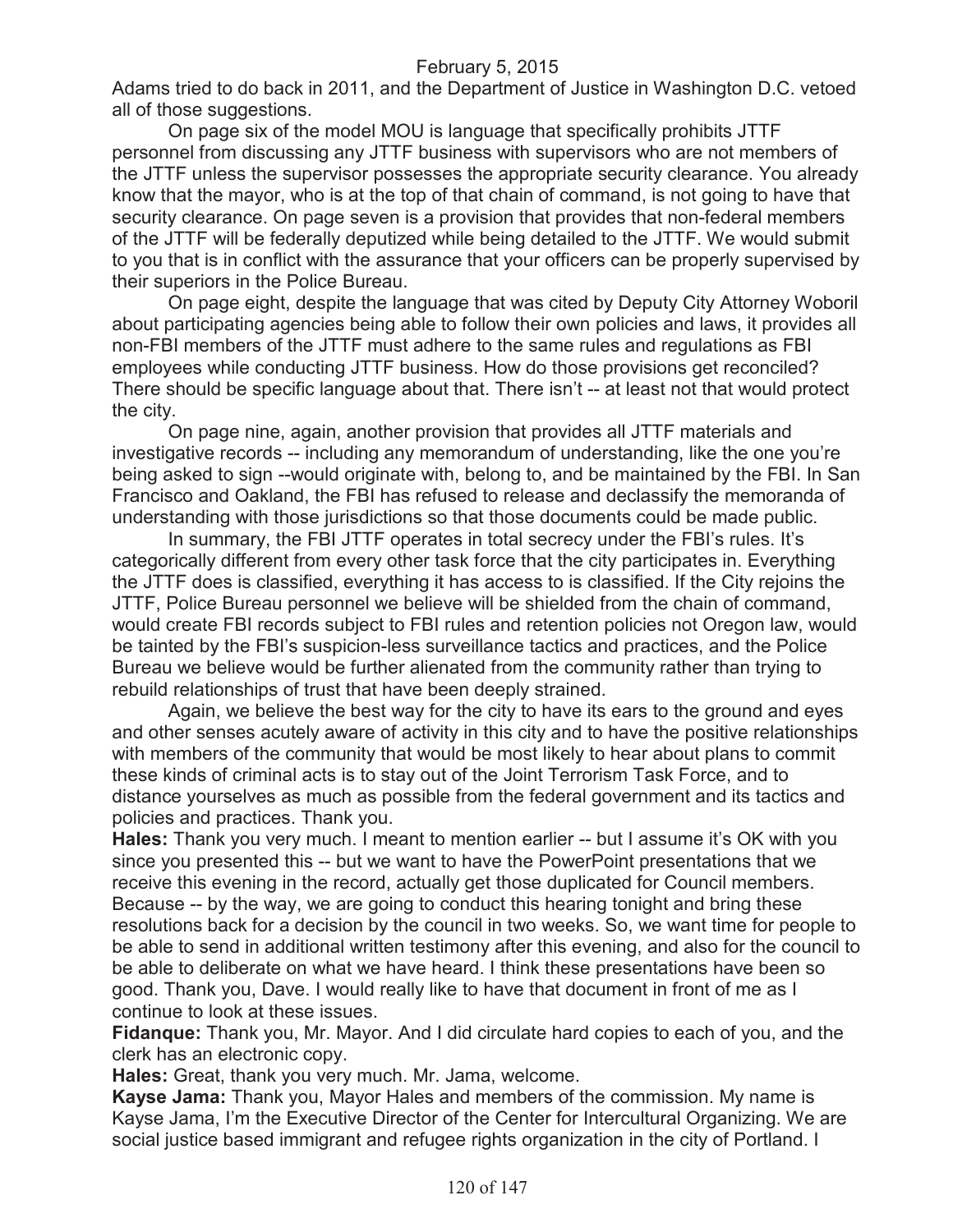don't think I'm going to add much; I think my colleague David actually covered most of the legal framing around this issue. But I want to talk to you a little bit about the community perspective.

I will start on a lighter note. I refused to remain silent and anything I say cannot be used against me. [laughter] I have been around this issue since 9/11, and I have testified many times on this collaboration between the City and the JTTF. I think with the community -- we're really at a place where the community is used as a resource. So, when they've been challenged or they have an issue, they come to us, they call us, and we find a resource, whether we call the ACLU or other resources we have to connect them to the legal assistance they need. But this case -- there's one, actually, right now, he's just driving from Seattle, and he's one of the cases that we're working with him closely and he really wanted to come testify today and I'm hoping he will be joining us later. But if not, I will be happy to help you to connect with him so he can share with you his own personal experience on this issue.

I think overall, both the FBI as well as the U.S. Attorney kind of created a twopicture scenario. One is that we are in imminent threat and there's a dangerous dooms day scenario, and the other picture they created for us was that we are working with the community and we have a better relationship with the Muslim community and we are trying our best to outreach to them.

I think in my experience in the community, first of all, there's actually fear of the FBI in the community. And I think there's a lot of circles that when we talking with community members, they actually even hesitate to say the FBI word. They coin a phrase, they usually say, "the three-letter agency." That's really how frightened they are even to say FBI. So, that shows the level of mistrust the community has with the agency.

Also, as Dave has said, I think for us, the ethnic and racial profiling is a real issue. So, we believe that continuing with the JTTF will lead to more profiling, surveillance, and intimidation of many innocent community members and violates the basic civil liberties and civil rights for our community members.

We also believe the City of Portland claims to strive as an urban and inclusive community, and we should be able to strive and achieve that by ensuring the most vulnerable members of our community -- that we care about their safety, we care about their concerns, and we will not be working and joining with the JTTF.

We also believe that the outreach that has been said -- the outreach to the community -- many community members also believe that the outreach itself is actually a mechanism of spying. There is an article that is just published recently by the Star Tribune in Minneapolis that actually shows the FBI director assigned to Minneapolis and five other cities in 2009 to use community outreach with Somali groups as a covert intelligencegathering on terrorist-recruiting efforts and individuals who were likely to be vulnerable to being politicized, according to a newly-release memo that outlined the secretive operations. So, even the outreach itself -- the community knows that there's actually a potentiality of surveillance cases.

So overall, I think for us as an agency -- I think you will hear members of the Center for Intercultural Organizing -- our bottom line, what we are asking you to do is -- we tried to do it case by case, we tried fully joining the JTTF. What we're asking you to do today is to completely stay out of it. Do not join the JTTF, period. That's where we are and that's what we're asking as members of this community. Thank you very much.

**Hales:** Thank you both. Questions?

**Fish:** Thank you. I have two questions, David, for you. The first is in your PowerPoint, you state that if we were full participants in the JTTF, Police Bureau personnel would be shielded from the chain of command. And I take it that that's based on the notion that the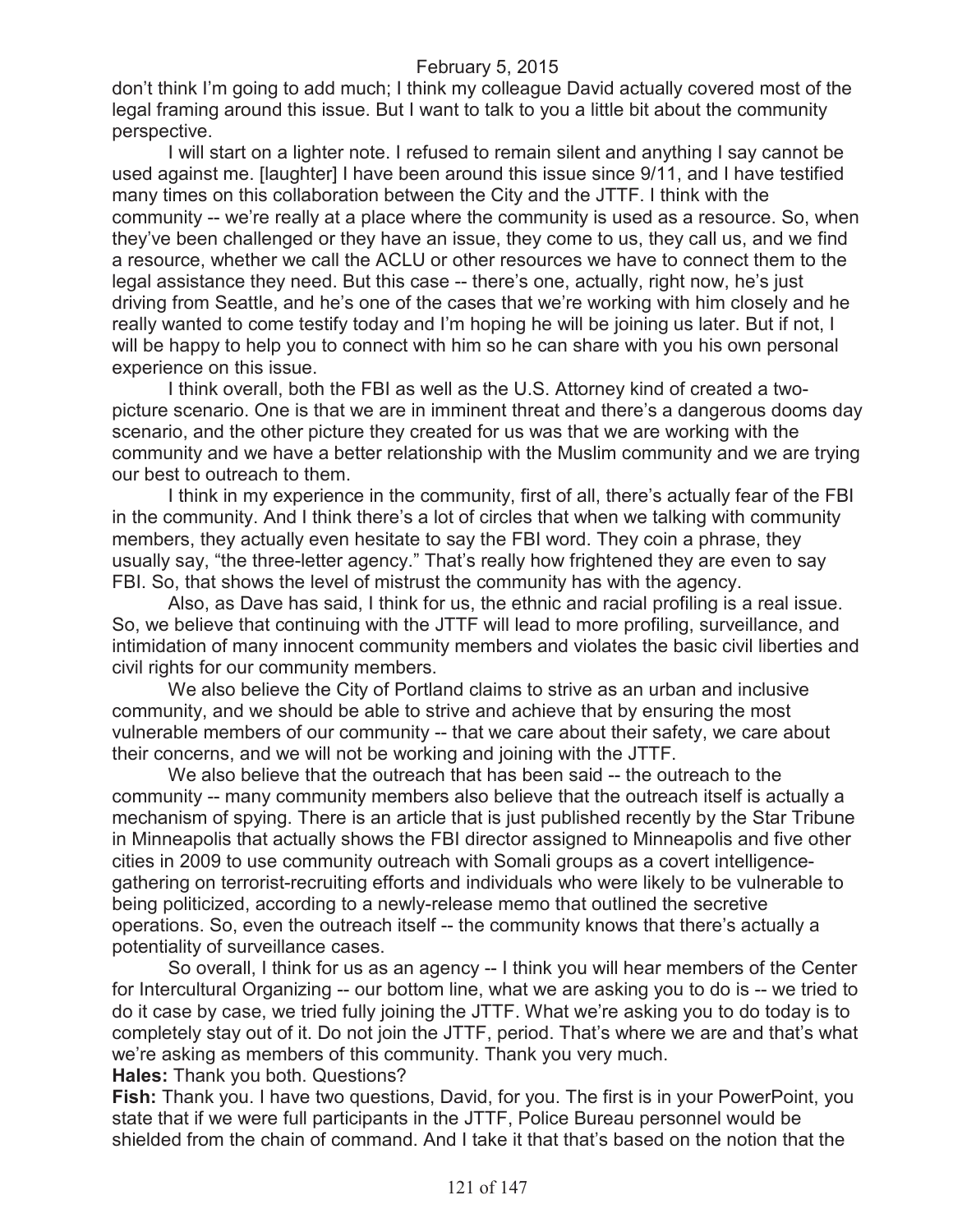mayor would not as the Police Commissioner be exercising some sort of supervisory authority, is that correct?

**Fidanque:** I think in the first instance, Commissioner Fish, you have to rely on the wisdom of who this chief or the next chief or the chief after that assigns to the JTTF. **Fish:** Alright.

**Fidanque:** Because if those officers don't report everything to their supervisors -- the sergeant, the lieutenant -- then that chain of command is broken. And in addition to that, because of the way the MOU is written, we believe that the City would essentially be saying -- one interpretation of the MOU, despite what you're being told today -- and remember that the personalities can change, you know, next week tomorrow. We've had several different special agents in charge of the FBI field office here since 9/11. We've had several different U.S. Attorneys. Who knows who's going to be elected president in 2016? The MOU provides that its term is indefinite.

So, I think you need to ask yourselves how can you assure that you are going to have the information you feel you need to know that anything untoward is happening? It's all classified under the terms of FBI rules. It can be withheld. And I think it's unlikely that the City would ever exercise its option to get out, unless you have a mayor who looks at all of this material and concludes the way that Mayor Potter did that this is just flat inconsistent with the chain of command and the proper way to operate a law enforcement agency in Oregon.

**Fish:** Thank you. May I ask a related question? What in your view is the difference between the mayor exercising oversight under a nondisclosure or confidentiality agreement, and the mayor exercising oversight with secret clearance?

**Fidanque:** In both instances, there probably isn't a huge difference if you take as a given that what the Special Agent in Charge and other personnel are going to tell the mayor will be the same thing. That's both the good and the bad.

**Fish:** I forget all the other law enforcement agencies that were listed on an earlier slide, but I seem to recall Multnomah County Sheriff, state police, Port of Portland, there were some other law enforcement agencies that are --

**Hales:** Those are the ones that are on the working group below the level of the JTTF itself. It's the Washington County Sheriff's Office, the Oregon state police that are actually full members.

**Fish:** So -- thank you, Mayor. So, let's take the Oregon state police and the Washington County Sheriff's Office. Now, there's no dispute in this room that they are fully covered by Oregon law. They are obliged to follow, including 181.575. Do we have any evidence since they've been a participant that this statute has been violated?

**Fidanque:** Commissioner Fish and Mr. Mayor and members of the council, we don't have any evidence at all of anything that the JTTF has been doing.

**Fish:** Right -- no, I understand that, but there are lawsuits going on around the country. The last time we took this up, the ACLU supported the "as needed" and was prepared to support putting police officers into this arrangement on an as-needed basis. One of the important things we talked about was litigation around the country, evidence of

wrongdoing. We assessed it and we did a balancing test. And that's how you ended up -- I understand -- concluding that "as needed" reduce the risk of some long-term violation of law, among other things. I'm just asking, do we have any specific evidence through complaints or court cases or anything that their participation has led to a violation of this statute?

**Fidanque:** I think the major point I would make, Commissioner Fish, is that we have no way of knowing one way or the other whether there have been violations by the FBI or cooperating agencies like the state police. I would hope not, but the point is we have no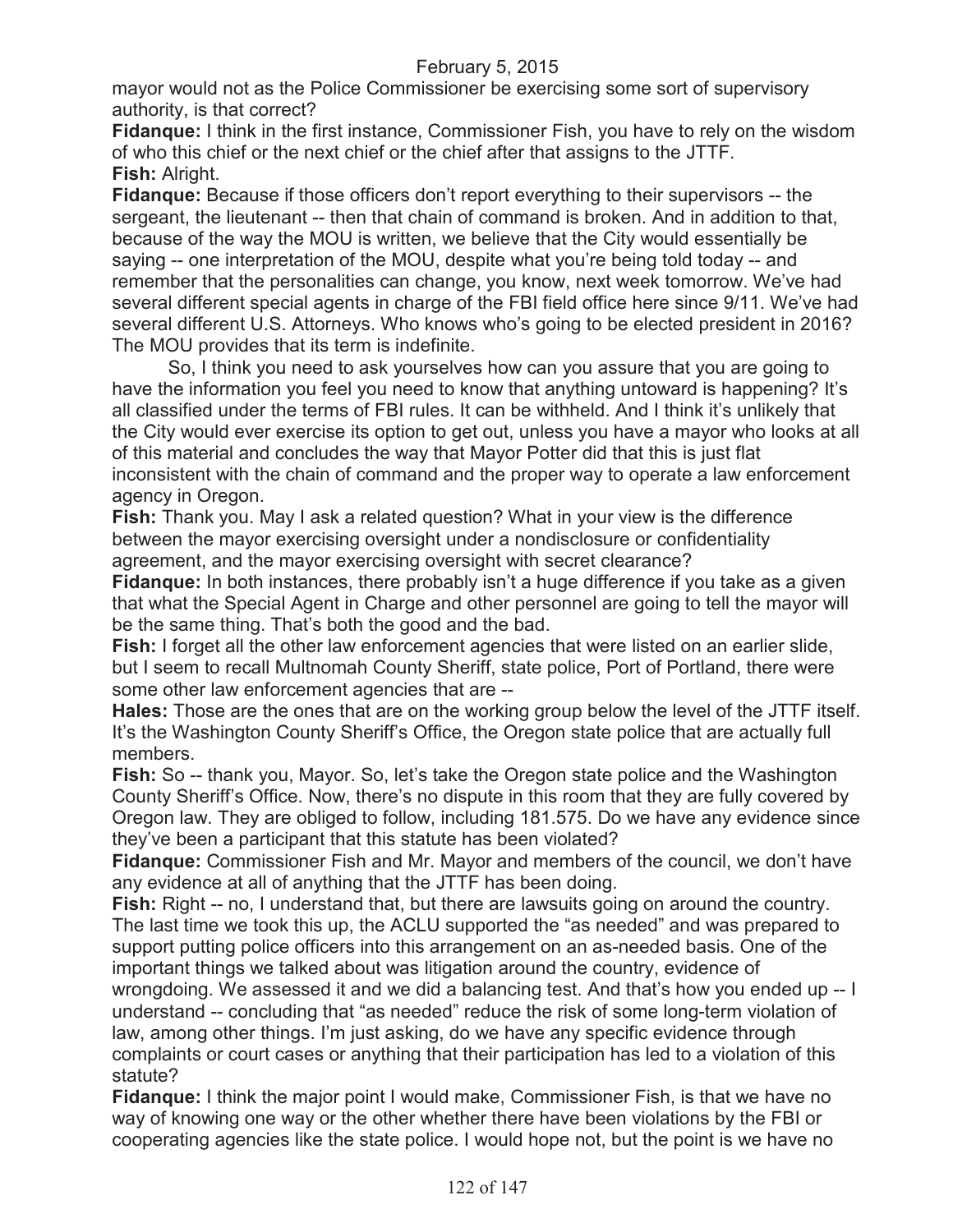way of knowing because those agencies are subject to the FBI's rules, and the FBI's rules keep everything secret, and their rules trump everything else. **Fish:** Thank you.

**Jama:** I think I can add one example -- and I don't want to detail the issue because of confidentiality. There was a case that my agency was involved in -- I don't know whether it's being seen as a violation of the agreement or law, but it was a case in Washington County where I got a call from a client. And after I investigated and visited the client, I learned that actually FBI agencies went to the schools of some of the family members' kids were attending the schools in that area, and the kids were interviewed. They were very much pulled from the classroom and then being interviewed. And when I looked at cards that folks left for the family, definitely the state police was one of the folks who were involved in that case. So, that's as much as I can share but, you know.

**Fish:** David, I'm sorry, one last point going back to some point in an earlier panel. I just was curious to get your view. We had someone earlier argue that if Portland police officers subject to a chain of command at the City were participating in the JTTF, in fact, they could serve effectively as watchdogs in that role.

**\*\*\*\*\*:** [inaudible]

**Fish:** Please -- someone else raised the point, and let's show respect to people's points of view. And the argument that we heard from an early panelist was that, in fact, we'd have more influence by having participation and bringing Oregon values into the equation than if we didn't. I wanted to get your reaction to that.

**Fidanque:** Again, Commissioner Fish -- I don't want to minimize the positive actions that the Portland Police Bureau has taken in the past. You know, when Attorney General Ashcroft put out the call for dragnet interviews shortly after 9/11 of individuals who were in this country on visas based on the country of origin and their faith or their presumed faith who were to be questioned about their political and religious views, the Portland Police Bureau refused to participate in that although they were requested and the city was part of the JTTF.

So, that's an instance where the city did step up. And I'm not telling you that would never happen, or that the Police Bureau couldn't have some positive impact behind the scenes. The problem is the community is unlikely to ever find out about it absent that kind of a dramatic situation. And I believe that our community would be safer if the Police Bureau distances itself, if it's still available to work with the FBI on a case-by-case basis as the bureau would be under proposed Resolution 146. So, it can actually have positive relationships based on trust with members of communities of color and minority religious faiths in this community that are not tainted by the FBI's bullying tactics and intimidation that is well known in those communities and has undermined its ability to ever develop relationships of trust.

**Hales:** So, let me actually follow that and maybe get you both to come at the big question that's in my mind here from a slightly higher altitude. We've gotten into some important questions of law and policy. Let me try to state it this way. Dave, you in particular have really done an incisive job of critiquing the FBI's approach and their practices and the AG's guidelines. I followed that, again, I appreciated the presentations very much. And therefore, the potential danger of associating Portland police officers with those policies and practices and guidelines.

So, setting aside the question of whether Portland police officers' values could even influence an organization the size of the FBI -- there are, after all, only two of them. Let's set that aside. Some people might think they could, some people might think they can't. If you can set all that aside, there's still a danger. I would think we would all submit that there's some danger -- well, maybe not everyone will admit that. I believe there's a danger,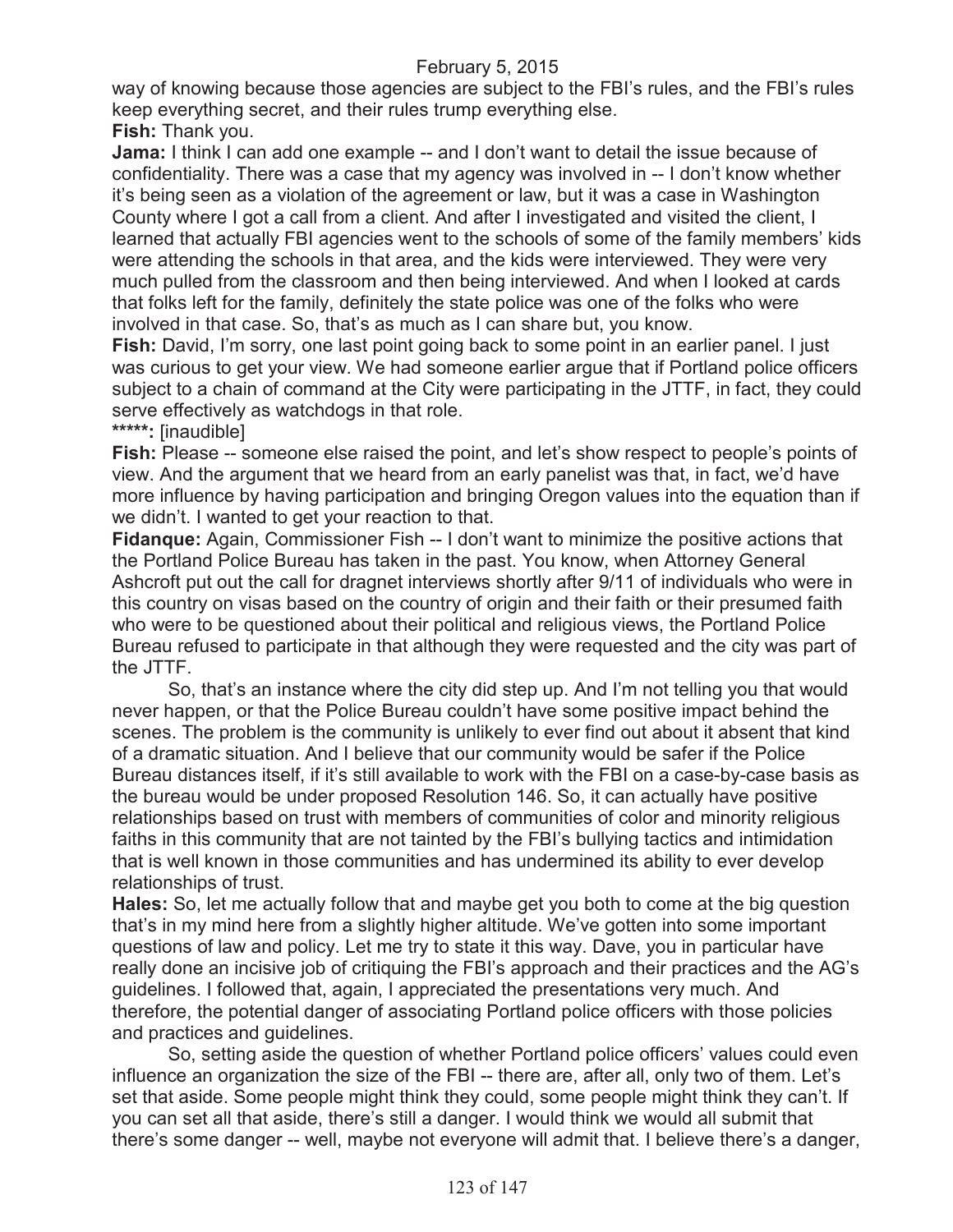there's some things that keep me awake as Police Commissioner and as mayor and one of them is that something like what happened in Paris or Boston can happen here. And so, do you see no legally defensible operational advantage -- I'm going to ask you the same question, Kayse -- do you see no legally defensible under our laws here in Oregon and here in Portland -- do you see no legally defensible operational advantage to the Portland Police Bureau in keeping us safe in cooperating with the FBI at all or under this arrangement? Does that make sense?

**Fidanque:** It makes perfect sense, Mr. Mayor, and I sympathize with your sleepless nights, believe me. I believe that since -- and let me say, as you know, I'm not a lawyer. I have talked about these issues with the national ACLU attorneys who are experts in these matters and they have assured me that the material I've given you today is accurate as far as they know, to the extent that anyone could know it that is outside of the federal government. But I think, you know, again, going back to the 50,000-foot level.

The fundamental question is: what you believe will make this community as safe as it can be? Do you want to align yourself with an agency that has been treating everyone as a suspect, including millions of law-abiding Americans; that is amassing huge amounts of data on all of us; that was not able to prevent the Boston attack; and do you think those are the tactics that are going to make this country as safe as it can be? Or do you believe there should be someone out there that adopts a different strategy and tries to increase the amount of safety we might have?

Up to now, Portland has been that jurisdiction that has said, no, there is a better way. We want our community to continue to be safe and we're going to do it consistent with the constitution and the laws of Oregon. I regret that Portland is alone in taking that stand, but I sincerely believe it is the best direction -- that this city took the right move in 2005, that it did everything it could in 2011 to have a symbiotic relationship with the FBI, and the FBI's essentially said to the city, that's all well and good, but as far as we're concerned, you're either in or you're out, and you're out.

So, let's recognize that now and make it crystal clear to the citizens and residents and visitors and those who work in Portland that the city has taken a different path, and it is every bit as committed to this community's safety as the FBI and the Joint Terrorism Task Force, but it is pursuing a different strategy -- one that relies on the community, not one that suspects the community.

#### **Hales:** Thank you.

**Jama:** Mr. Mayor, thank you very much, I think it's a very important and valid question. I am a father of two children, and consider myself as Oregonian, I consider myself a proud Portlander. We all want safety. We want to be a safe community -- all of us. And the question will be, are we able to prevent what's happened in Paris or what happened in Boston? I don't know -- that's a hard question. I think the question we have to ask ourselves is what David said about the different strategy: what strategy should we take as a city, as a community? One is that do we work with the FBI and hope for the best, even if legally we're OK and we're covered. What is that going to do to us, our most vulnerable populations who are being targeted by the FBI investigations? And if the strategy is -- if that alignment will create exclusion or create members of our community who are lawabiding Oregonians who believe that they are being targeted and they are fearful of their safety and they are part of this community -- if that collaboration creates that fear in that community, I think we should think about it.

I think the other strategy is that do we opt out and say no, we're not going to collaborate and work with our law enforcement. There's nothing that prevents the FBI to pick up the phone and call you or call our Police Chief if there's an issue that needs to be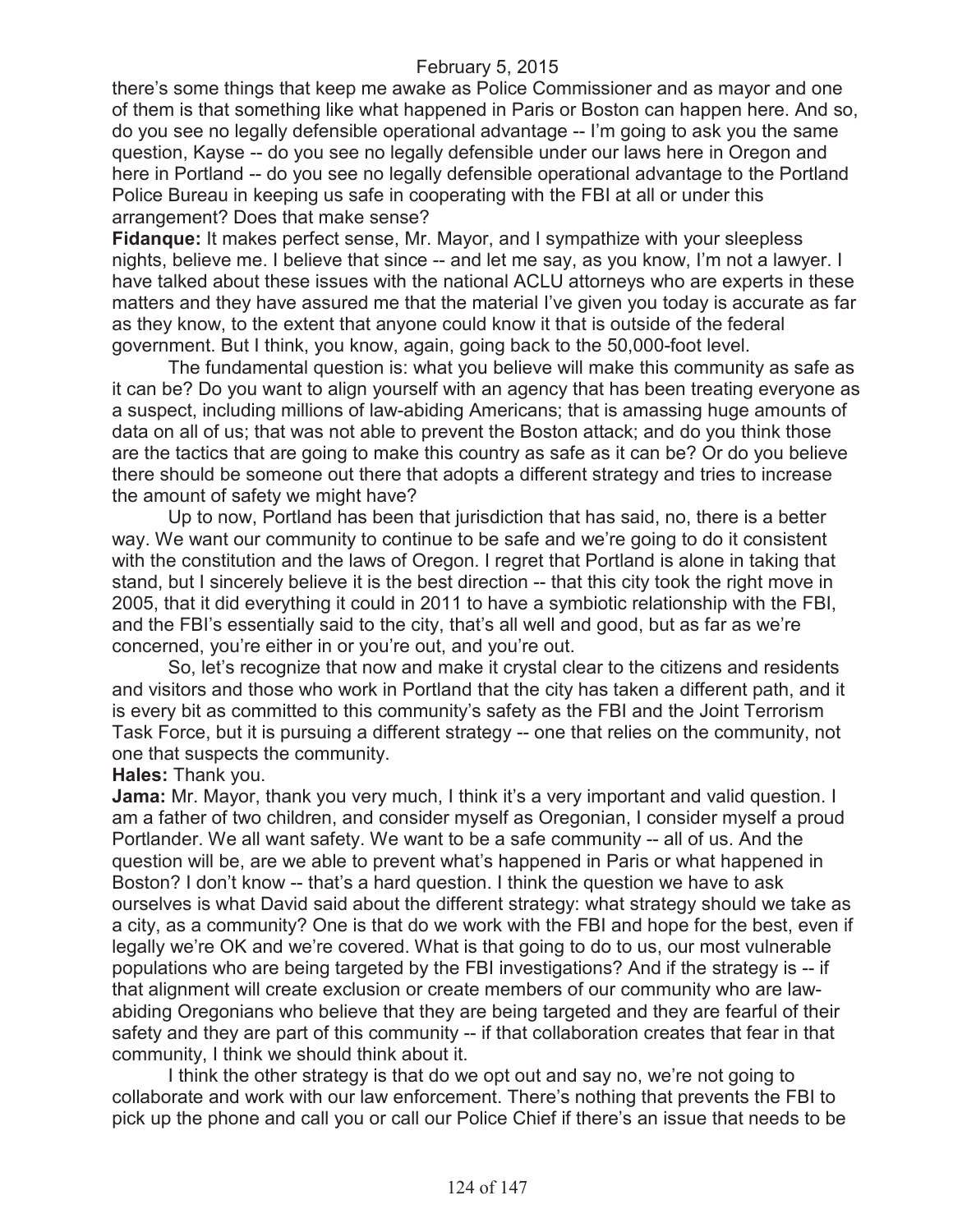discussed and solved. They can do that without a JTTF memorandum of understanding if there's an issue. Law enforcement will always collaborate.

But for me, the question -- the fundamental question -- is strategy. So, the strategy that we are pursuing is important to members of the community that I work with. That is, we as a city will ensure that we are inclusive for all, and that is the type of security and safety that we are all seeking for us as members of this community. And for us, the strategy will put us in a state of assuming that just sheer luck if we collaborate with the FBI, even if we're illegally profiled, we might be preventing potentially unknown terrorist attacks.

I think for me that's the wrong strategy and that's the wrong thinking. I think what we need to do is what David outlined, what we've been outlining since the beginning since 9/11 happened is that fear does not prevent terrorism. We are fighting the hearts of the minds of our youth, particularly the Somali community that I work with. The fight that we are fighting is winning their hearts and their minds. And for us, the way to win their hearts and minds -- it's not targeting them and making them labeled to be a suspect. The way we can win their hearts and minds is creating an opportunity for them to feel they are part of the fabric of our community. That is the type of inclusiveness that I really want us to strive for. So, for that reason, I think that's a better strategy.

**Hales:** Thank you both very much.

**Novick:** Mr. Jama, you heard U.S. Attorney Marshall and Mr. Williams talk about the importance of the outreach they've done and wanting to develop good relationships with the community. You said that there's other people that see the outreach itself as a form of spying. Is there anything that the FBI could do to develop a good relationship, particularly with the Muslim community? Is there something they could do over the course of the next months or years that could win people's trust?

**Jama:** I am a firm believer that we can work together as a community. I practice conflict resolution, so I think the answer is yes. I think, first of all, number one is stop spying on the community. [applause] I think that's the first step that they have to do. Number two is that they have to be genuinely wanting to have a better relationship with the community. And I think you have to admit that our U.S. Attorney mentioned the case Mohamed Mohamud case -- that case did not help at all in terms of building a better relationship with our community.

So for us, we can always start at the blank page, and we're open to that. I am open to that. I think many members of the Muslim community want to have a better relationship with not only the FBI, we want to have a better relationship with our local law enforcement agencies. We want to have a better relationship with our elected officials. We are part of this community. We want to be seen as not "others." We don't want to be seen as the one who's being protected from others. We want to be protected and have it extended to us as part of this community. And so for me, your answer Commissioner Novick is yes, but we have to talk about really what that means to us.

**Hales:** I think we may have no more questions for you. Thank you very much. Appreciate your presentations. So, thank you all for your patience -- [applause] -- I hope you appreciated this very good discussion. So, we're going to ask Karla to do one detail I forgot, which is to read the ordinance that accompanies the second resolution because we have to read it before we take testimony on it.

#### **Item 148.**

**Hales:** Thank you. I know we have a number of people signed up. We would like to extend some courtesies, because I know there are some parents of young children here in the room and there's also probably some parents of young children who need to get home and put them to bed. So, if there's some folks that have childcare needs that would like to come first, we want to extend that courtesy, and then to anyone who's disabled as well.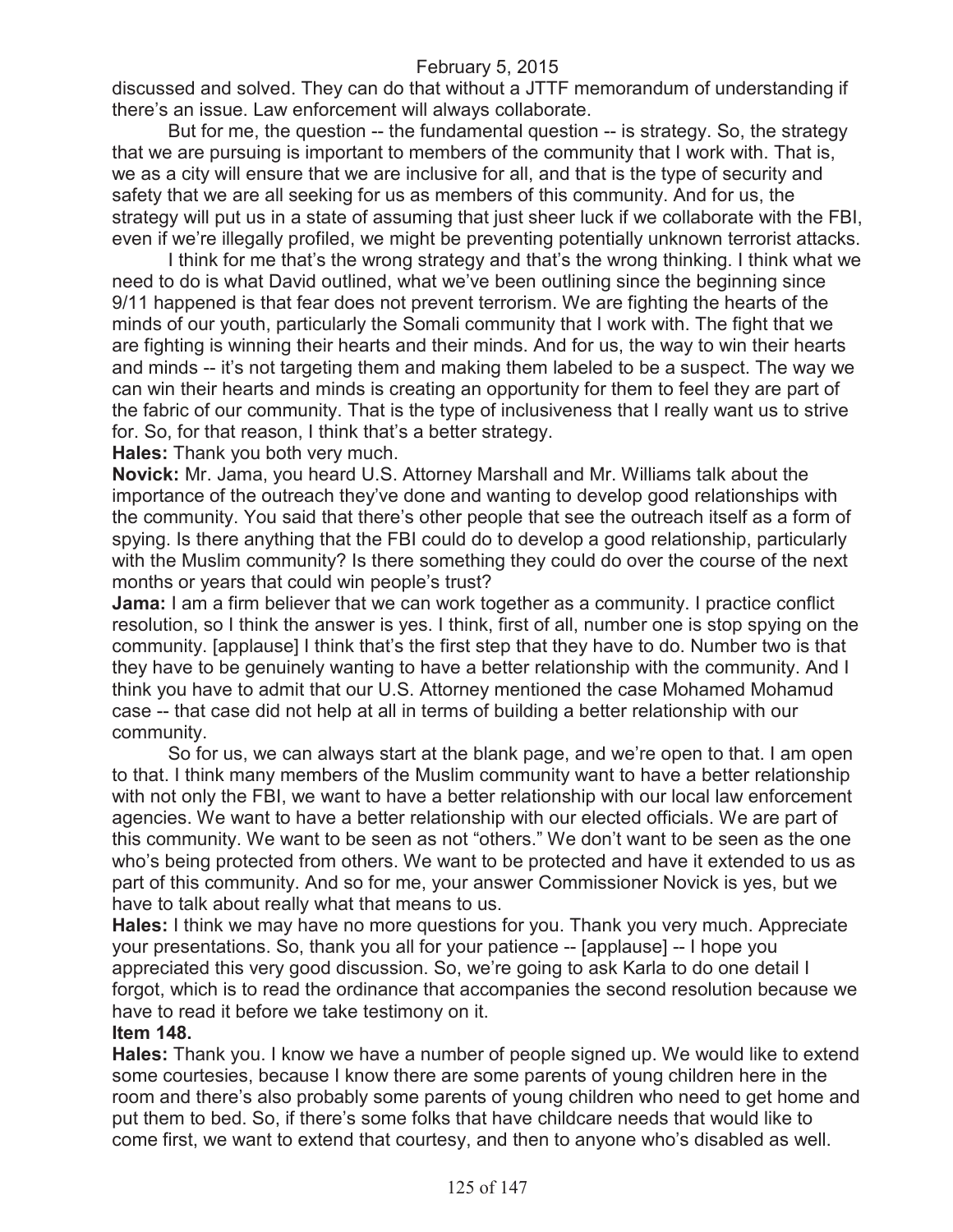So, if you have special needs, come on forward now before we start the general roll call off the sign-up sheet and we'll show you those courtesies.

**Joe Walsh:** My name is Joe Walsh, I represent individuals for justice. I wish I could say something brilliant to you right now that would change your mind if you're leaning to rejoining the JTTF. But I can't, I -- the ACLU has just given you a great presentation. There is almost no way that I could build on that.

However, there's a couple of things that I learned today just reading. I didn't know that the JTTF was also working with ICE. I didn't know that. I may be the only activist in the room that doesn't know that. But Boston was brought up -- they brag that they handle 1300 cases between the JTTF and ICE. Now, this community has come out very strongly for immigrants. And I don't know if you know that, but if you did, OK. But I didn't know it. So, I was kind of taken aback by that one. I don't like ICE. I don't like the FBI because you can't trust them, because they work in secret. Our police department here -- as much as we battle and fight and argue -- there is an openness to it. We know Chief O'Dea, we know Chief Reese, we knew the personalities. FBI, shhh, it's a secret. We all laughed when I said that, but it's true. It is a secret.

Think about this -- Senator Feinstein, of the most powerful women in the Senate, one of the richest women in the Senate, could not speak about the intelligence community even though she had a secret clearance. She could not open her mouth, because it violates federal law. She would go to prison. It's not a rule, it's a law. If you violate confidentiality or you violate classified information, you're going to jail. And what we're asking our officers to do is to think out the FBI. What's the chances of that? That's the only input we get from the officers, thinking out the FBI people that they're working with every day. Never going to happen. So that's why we're in the dark, shhh, it's a secret. Thank you.

**Hales:** Thank you. So, anyone else that would like to come up early, please come on up. **Shantena Leeth [spelling?]:** This is my daughter Shy India Alexander, and she's going to read something for us tonight. She's a very good reader, she's a little shy. She has a big voice and she's a big girl.

**Hales:** OK. Shy, we'd love to hear you.

Leeth: Read from the top to the bottom.

**Shy India Alexander:** Following the civil war, Congress submitted to the state three amendments as part of its reconstruction program to guarantee equal civil and legal rights to Black citizens. The major provision of the 14th Amendment was to grant citizenship to all persons born or naturalized in the United States, thereby granting citizenship to former slaves. Another equally important provision was the statement that nor shall any state deprive any person of life, liberty, or property without due process of law, nor deny to any person within its jurisdiction the equal protection of the laws, the right due process of law and equal protection of the law now applied to both the federal or state governments on June 16th, 1866. The House joint resolution proposing the 14th amendment to the constitution was submitted to the states. The 14th Amendment was declared in a certificate of the Secretary of State ratified by the 37 states and became part of the supreme law of the land. Congressman John A. Bingham of Ohio, the primary officer of the first section of the 14th Amendment intended that the amendment also nationalize the federal bill of rights by making it binding upon the state. Jacob Howard of Michigan introducing the amendment specifically stated that the privileges and immunities clause would extend to the state.

The personal rights guaranteed and secured by the first eight amendments. Historians disagree on how widely their views were shared at the time in the Congress or across the country in general. No one in congress explicitly contradicted their view of the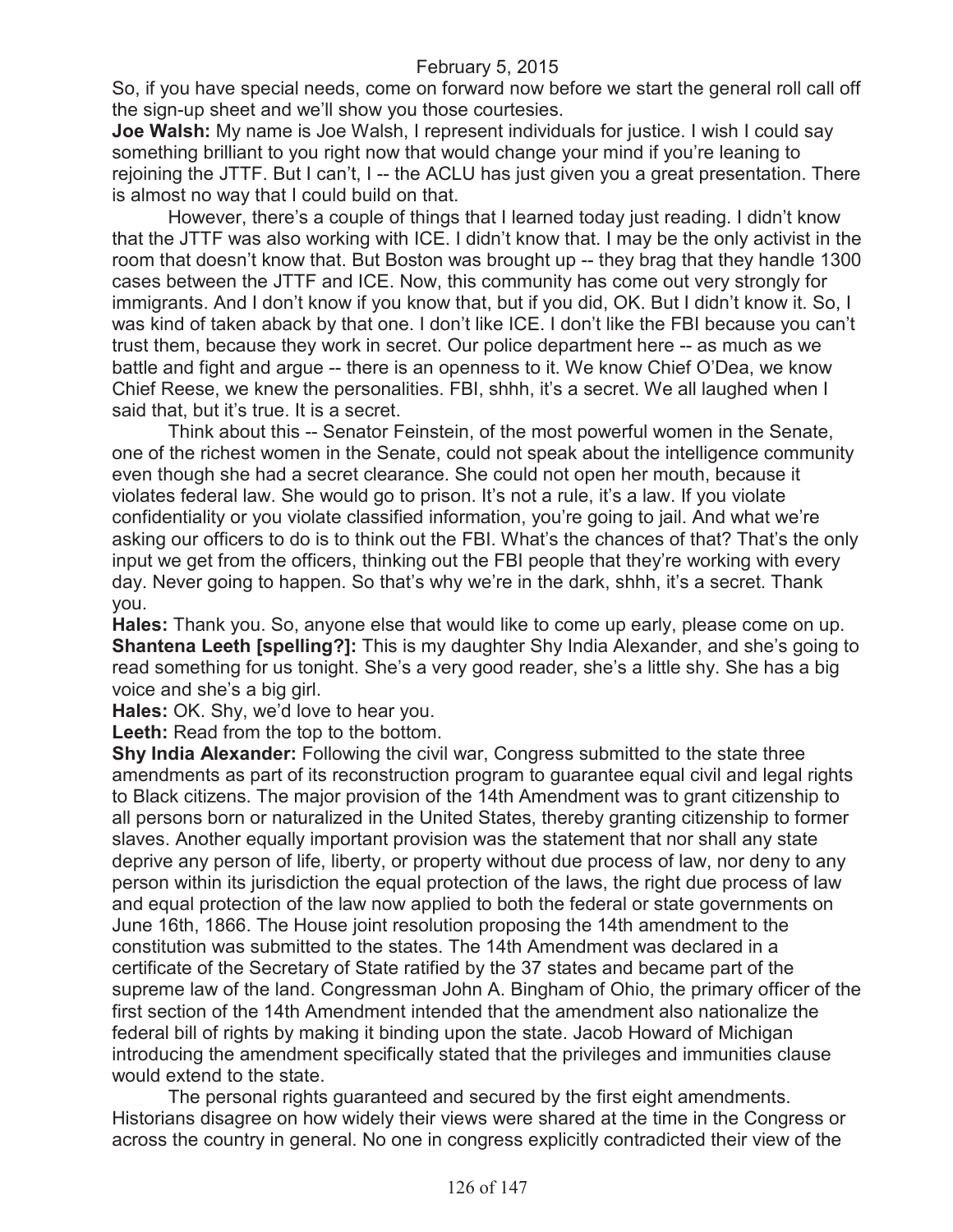amendment but only a few members said anything at all about its meaning for this issue. For many years, the Supreme Court ruled that the amendment did not extend the bill of rights to the states. Not only did the 14th Amendment fail to extend the bill of rights to the states, it also failed to protect the rights of black citizens.

One legacy of Reconstruction was the determined struggle of black and white citizens to make the promise of the 14th Amendment a reality. Citizens petitioned and initiated court cases. Congress enacted legislation in the executive branch to enforce measures that would guard all citizen rights. While these citizens did not succeed in empowering the 14th Amendment during the Reconstruction, they effectively articulated arguments and offered dissenting opinions that would be the basis for change in the 20th century.

**Hales:** Thank you. Thanks very much.

**Leeth:** What she read was just the 14th Amendment of our rights.

**Hales:** Yep, very important. Thank you very much.

**Leeth:** That involved slaves.

**Hales:** Thank you for reminding us of that history. Thank you. Would you like to speak as well? Tell us your name.

**Janess Walker:** Janess Walker.

**Hales:** Thanks for coming tonight, Janess. Anything opportunity to add?

**Walker:** I don't like police officers because they treat Black people like we are criminals. They ride around our neighborhoods and ask us questions and make us feel unsafe. **Hales:** Thank you very much. Thank you all for coming, appreciate you being here. [applause] Right, it's OK to clap for kids. [applause] Thank you very much. Let's move to the sign-up sheet then, please.

**Moore-Love:** We have about 28 people left. The first three, please come on up. **Hales:** Mr. Partridge, welcome.

**Jamie Partridge:** Hi, thank you, Commissioners, Mr. Mayor. I'm here representing the Portland Jobs with Justice, which is a coalition of 95 organizations -- unions, community groups, faith-based organizations. Portland Jobs with Justice thinks that the city should not participate in the Joint Terrorism Task Force at all. We think that the legal regime created by the U.S. Patriot Act and the anti-terrorism and effective death penalty act of 1996 is unconstitutional and creates the apparatus for a police state even if it's not yet been fully applied.

These laws potentially treat nonviolent organizations that coordinate or mobilize dissent as terrorist conspiracies. The subject nonviolent groups to surveillance on the basis of secret listing by administrative agencies that cannot be appealed. And they define terrorism in unusual non-common sense ways that could potentially affect legitimate means of social action. For example, strikes if judged to be, quote, "economic coercion with a political motive" and other forms of legitimate and necessary resistance to oppression. If the city chooses to participate, it should continue to do so only on a limited case-by-case basis.

Any participation should be subject to strong public reporting requirements. There should be security clearance for the Police Commissioner as well as the Chief of Police so that the Commissioner can exercise proper oversight of the Police Bureau's activities in the JTTF. The Portland Jobs with Justice objects to the fact that both versions of the draft ordinances under consideration contain no publicly accessible reporting requirements. We are concerned that officers participating in the JTTF could become a rogue entity in a similar way to the former red squads.

FBI practices in JTTFs around the country, including Portland, create serious problems of religious and ethnic and racial profiling. The profiling is often aimed at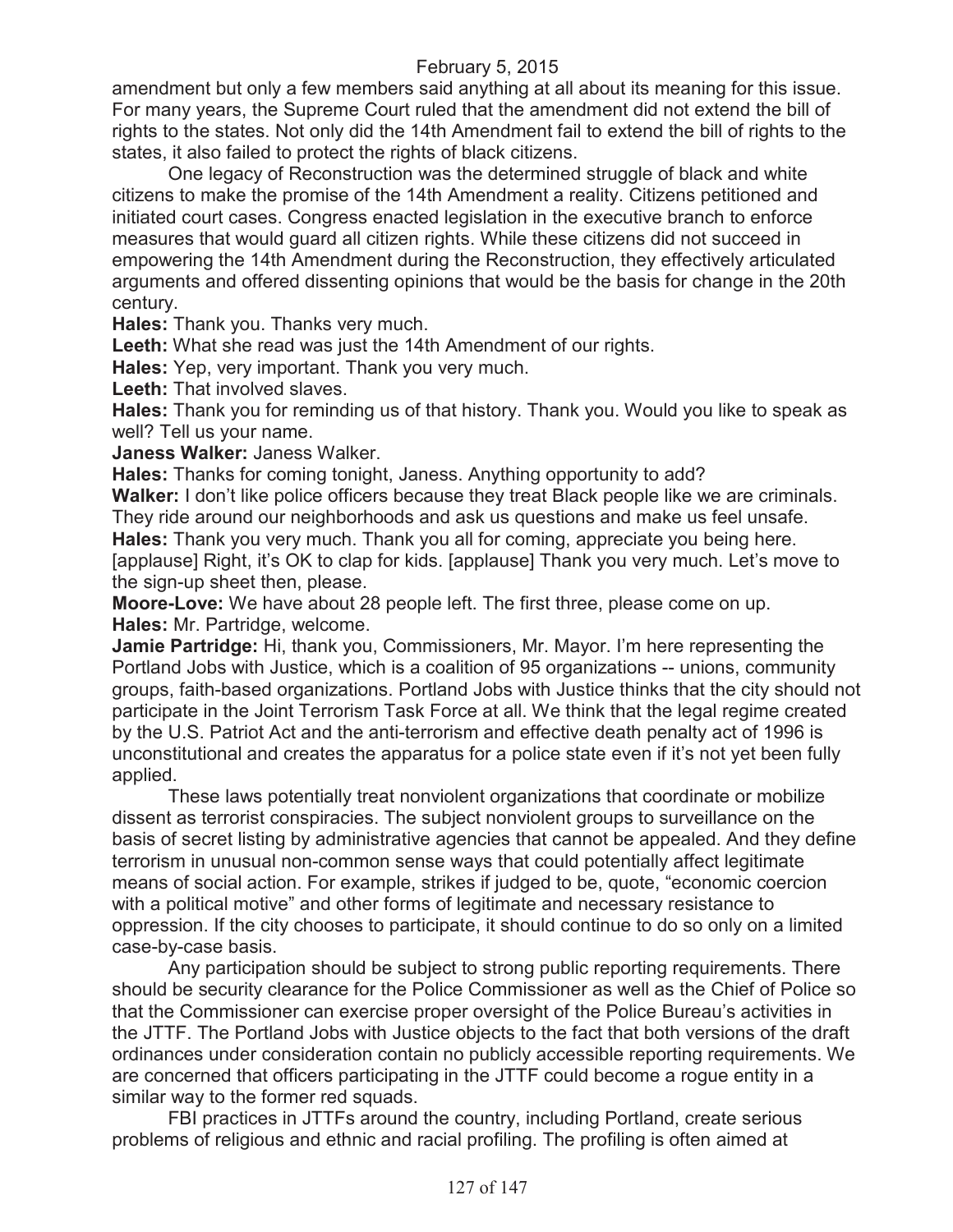vulnerable immigrant communities. This tends to deepen the Portland Police Bureau's continuing problems with racial profiling. Portland Jobs with Justice urges the city not to spend money and energy on the JTTF participation and instead turn those resources to create racial profiling by the police and create robust police accountability and community oversight. Thank you very much.

**Hales:** Thank you very much. Good evening.

**Michael Meo:** My name is Meo, and I am addressing you for the first time as the officially designated liaison of the Oregon Pacific Green Party, which has 8000 members and which typically runs third to the Republicans and Democrats in contested electoral seats where other minor parties participate. In my district, for example, I ran third out of six. We are here tonight to discuss the Green Party's attitude toward the JTTF of Portland's participation. We want to talk about in the Green Party that the FBI was founded as a political police. In the calmer days of 1919, it was the FBI that was there to lead the charge.

The FBI has an entire century of being a secret political police. We can ask Martin Luther King if we want anybody to tell us how the FBI treats political dissenters in the United States. And after the JTTF is founded and acts within the jurisdiction of this city, what do we get? We get a 19-year-old Somali immigrant whose father brought him to the attention of the federal government. We get that guy railroaded into life imprisonment and his family broken into smithereens. That's what we get from the JTTF in this city.

Now, we have that to look forward to, ladies and gentlemen -- or should I say, optimists. I have no intention of going into any great detail here, but I do want to tell you how horrified I am that the Attorney General -- excuse me, the U.S. Attorney tells us that there is going to be some help from the Muslim community after they are horrified that some father who tried to help his adopted country had his son stolen from him and railroaded into prison for life. That is horrible. And it is on a level with that same speaker addressing this group and telling us that the appeal of ISIL is, just kill somebody.

In fact, the Pacific Green Party of Oregon does not want you not to join the JTTF because there's some better way to prevent terrorism. The Green Party wants to point out to you and to everybody listening that we are an imperial power and there is opposition to the imperialism of the United States, and that is what we are doing, we are enforcing in a domestic area as well as in a foreign area, we are enforcing by violence our hegemony. Now, in order to stop that, the Green Party asks that we oppose the politics of fear. We do -- as Mr. Jama spoke -- we welcome all the members of our community and trust them to work in a cooperative manner. We point out to those assembled here there are no terrorist problems in Canada.

**Hales:** Mr. Meo, thank you. Next, please. [applause]

**Jean Yamamoto:** Mayor Hales and Commissioners, my name is Jean Yamamoto, and I am a board member of the Portland Japanese Americans Citizens League, the Portland JACL, which is a chapter of the national organization. We are one of the oldest Asian civil rights organization in the United States, and I am testifying on behalf of the Portland JACL in opposition to Portland joining the JTTF.

Over 70 years ago in the midst of wartime hysteria and racism, men, women, and children of Japanese ancestry -- many of whom were American citizens -- were subjected to curfews, searches, restrictions, and finally, incarceration in the name of national security. Our chapter president, Kirk Tambara, was not able to come this evening, but he would like to share his story.

His grandfather, Asakichi Tambara, immigrated from Japan to work on the railroads. Leading up to World War II, he owned a restaurant called Nikou [spelling?] and other businesses in Portland's Japantown and was very involved with the Buddhist church. The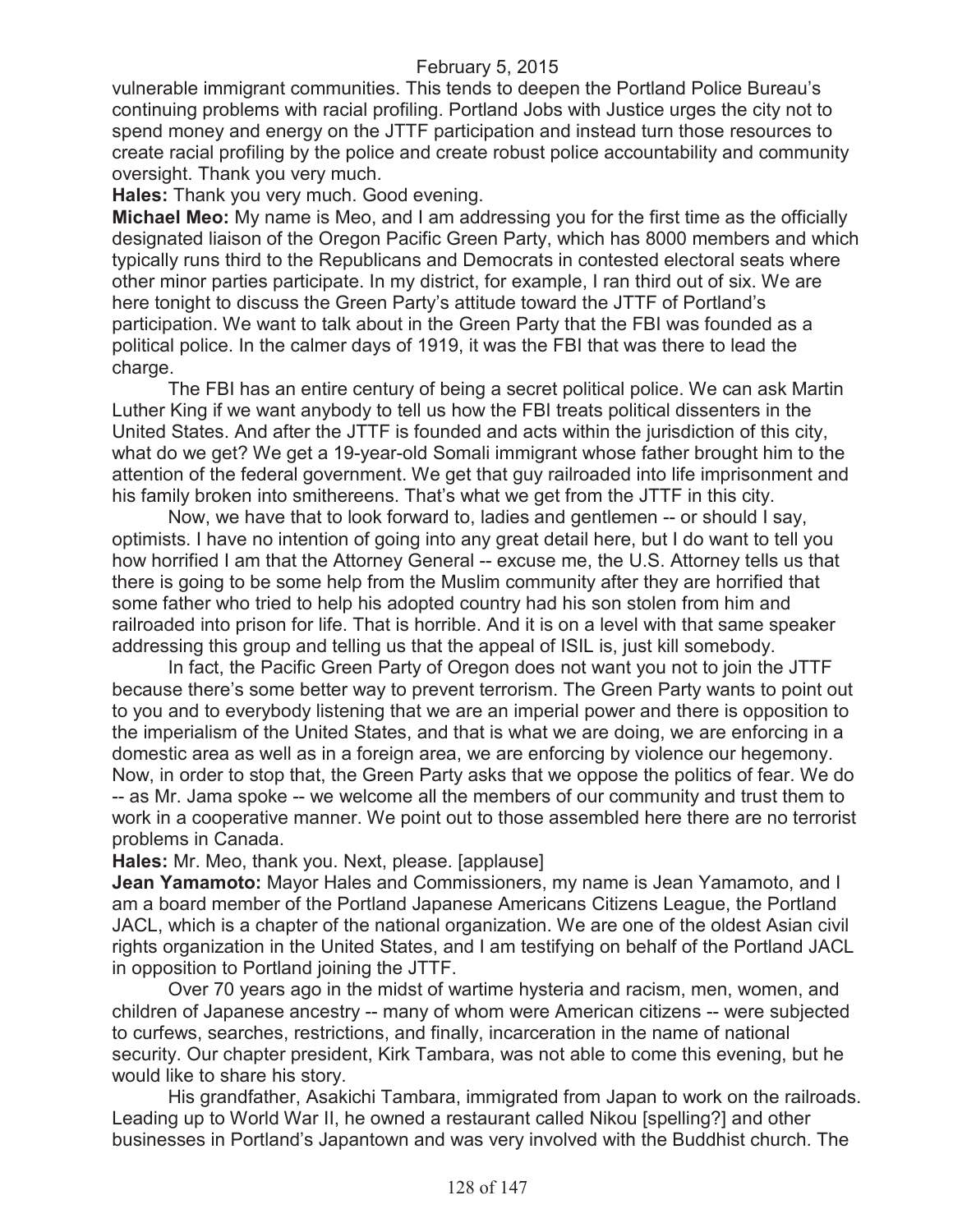day after Pearl Harbor was bombed, he was arrested by the FBI, never having committed a crime. He was taken from his family and community for the entirety of the war, and was sent to a detention camp in Santa Fe, New Mexico. A few months later, the rest of the family was sent to the Portland stockyards and then to Minidoka, where they were incarcerated until the end of the war.

After the war ended, the family came back to Portland. They had lost their businesses and had to start all over again, as did many other Japanese Americans. And each year, the Portland JACL hosts a day of remembrance around February 19th, the date the executive order 9066 was signed in 1942 authorizing the forced removal of all Japanese from the west coast. We remember this to honor those who suffered grievously, but also to bear witness to a terrible time when a vulnerable community's constitutional rights were trampled and very few were there to speak up for them.

We are at a crossroads today, where fear of terrorism is creating hysteria and justifying the sacrifice of some of our civil liberties, especially if it affects the others. Seventy years ago, people who looked like me and the Tambara families were the "others." Portland's better than this and must be held accountable to all our residents. The Portland police are here to protect and serve, and not engage in secret surveillance and other tactics that are against our values. It took 40 years of advocacy by the Japanese American community before the U.S. Congress and the President acknowledged and apologized for the unlawful violations of the civil rights of Japanese Americans during World War II. Let's not repeat the sad, regrettable history. We ask that the Portland City Council vote to keep Portland out of the JTTF. Thank you very much. **Hales:** Thank you. Next three. Dr. Haynes, I believe you're on first.

**LeRoy Haynes, Jr.:** Yes. Thank you, sir. I'm the Reverend Dr. LeRoy Haynes, Jr., chairperson of the Albina Ministerial Alliance Coalition for Justice and Police Reform. To the esteemed Mayor Hales and distinguished members of the city council, as chairperson of the Albina Ministerial Alliance Coalition for Justice and Police Reform, I came today concerned about the direction of the city in contemplating rejoining the Joint Terrorism Task Force.

As a civil rights advocate for several decades, I've seen with my own eyes and experienced the abuse of power and authority by federal law enforcement; in particular, the FBI and other state and local entities. When it comes to stopping the civil rights movement and the post-civil rights movement as well as the peace movement in our nation, indisputable evidence has been presented by congressional investigations as well as documents from the Freedom of Information Act, whether it was from the FBI bugging of Dr. Martin Luther King and civil rights workers and character assassination, domestic counterinsurgency by J. Edgar Hoover against citizens exercising their constitutional rights and civil liberties, or the systematic attack on the groups like the Black Panther Party through their COINTEL Program of the FBI.

Our government does not have a good track record when it comes to balancing security and constitutional rights. Let us heed the warnings of our eminent senator from Oregon, Ron Wyden, to not be driven by fear as a nation, to not so easily give up our constitutional rights and civil liberties for the promise of absolute security, but to find a proper and appropriate balance that will not degrade the American constitution nor our state constitution. If the option of your vote today does not include accountability, I would say and the AMA would say vote against joining the Joint Terrorism Task Force. **Hales:** Thank you very much. Good evening.

**Brandon Mayfield:** Good evening. I want to thank the former and current Council members and the former Mayors and Mayor for their courage to withdraw and consider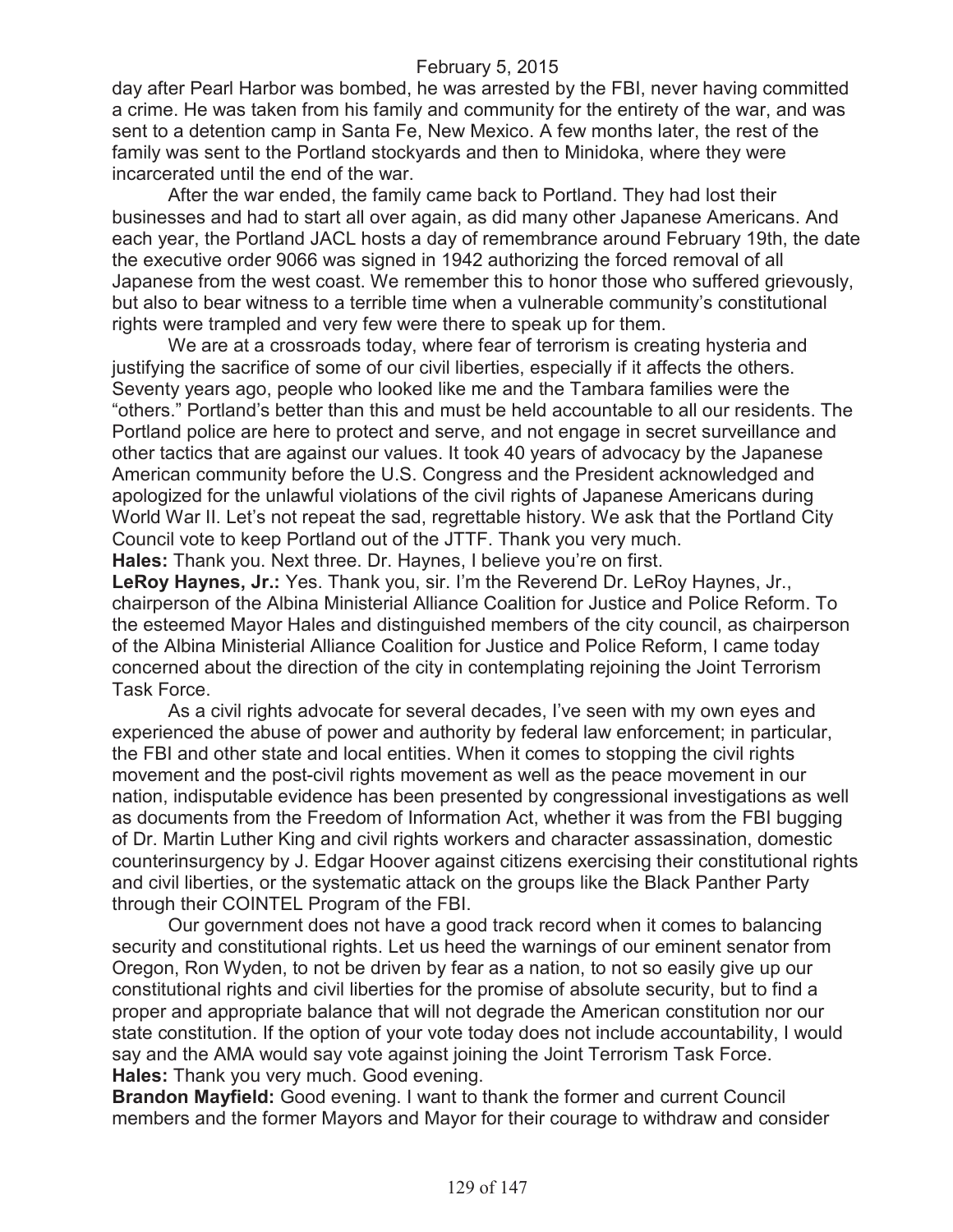participating in the JTTF on what I'll call a trial basis with attempts at full transparency and safeguards.

Since I first came to Portland -- I first started practicing in Lincoln County, when I first came here after the events of September 11th, 2001, I can attest that the local FBI have been routinely questioning Muslims at home and at work; intimidating them to answer questions without counsel; have threatened to put Oregon Muslims on the no-fly list, have put them on the no-fly list if they didn't become informants, as Mr. Fidanque had said; have facilitated torture oversea, of at least one Portland Muslim who's a former and current client of mine; luring at-risk youth into sting operations when such youth had no predisposition towards violence; allow splashy headlines of said sting operations, then immediately and strategically asking to reconsider Portland rejoining the JTTF; keeping illegally-obtained information called derivative materials, and then distributing said information to other agencies here and around the world; raiding members of the Somali community; as Mr. Kayse Jama had pointed out, federal agents have questioned Somali children at school without parents and again without counsel; and the U.S. Attorney's Office has been telling you that the FBI would never gather information about one's religion or keep track of such information because it's against the law, wrong, and unconstitutional.

And as some of you may remember, I was arrested on May 6th, 2004 in connection with the Madrid bombing on the basis of a faulty fingerprint identification, one in which the FBI and U.S. Attorney's Office withheld from Portland Federal Judge Jones that the Spanish police had concluded my fingerprint was not a match as early as April 13th, 2004 - - just a couple of weeks before I was arrested. Every justification for that arrest, besides the fingerprint, had to do with me being Muslim or associating with Muslims or representing Muslims.

So put quite simply, I was arrested, surveilled for being Muslim and associations with Muslims; and the FBI, U.S. Attorney's Office, Portland JTTF procured information about Muslims that they otherwise legally could not have.

And it's important -- there's something I want to share with you. Keep in mind that I was arrested on May 6th. On May 5th, 2004, the day before I was arrested, an e-mail was sent by Beth Anne Steele, spokespersons for the Portland FBI, admitting that they did not have probable cause that I had committed a crime and that they would arrest me as a material witness if I was outed by the media.

There's something else I want to share with you that I haven't had an opportunity to share with you before. It comes from a formally classified document that was released to me long after the government and the Portland JTTF's blunder in my case. It's an entry from a physical surveillance log detailing surveillance conducted on March 21st, 2004. And on that log, it shows that 1:03 p.m., the Special Agent in front of my house reports me leaving in my maroon Chevrolet and documents me going to a gas station, going to a Big Five sporting goods store, placing an item in my trunk, then removing said suspicious items at my house with my co-conspirator, who was my son Shane.

So, what was the suspicious and potentially dangerous item being removed from my trunk? A basketball and a basketball hoop. That's not the important part. The important part is that the same Special Agent who was at my house reports me departing from my house at 3:19 p.m., and at 3:40 p.m. the task force Agent -- we're talking about JTTF -- the task force agents report subject, me, standing in front of the Bilal mosque, which is in Beaverton. The FBI admitted that they had no evidence I had committed a crime, and yet the FBI and task force proceeded to collect information about my religious activities and associations. Portland task force members were violating Oregon law which prohibits such activity, which I think addresses some of the questions you were asking for. Is there an instance? Here's an instance.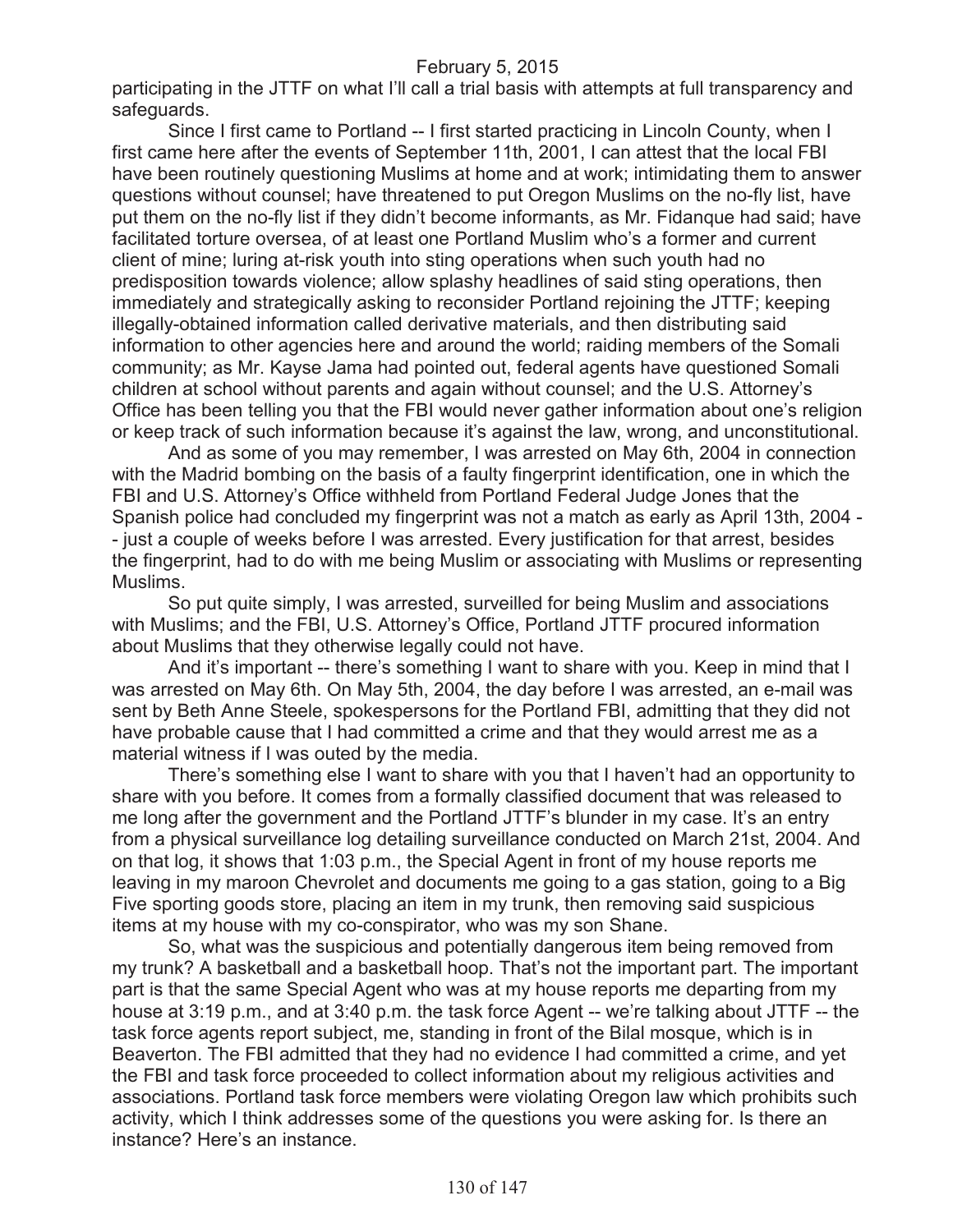**Hales:** I want you to wrap up soon. This is really important information, but we're running way over time.

**Mayfield:** So to sum up, to remain in the JTTF will arguably always be unconstitutional, since it's currently used primarily by federal agents to target Muslims and Muslim associations. And when that is no longer fashionable or profitable, they will use it to target the next unsuspecting Japanese, African American, Communist, Green Party, Copwatch, antiwar protester group or some other anti-American labeled associations. And for that reason, I respectfully ask that you consider not being a part of the JTTF, and we can still remain safe and strong. Thank you.

**Hales:** Thank you. Good evening.

**Malcom Chaddock:** Good evening. The name's Malcolm Chaddock. I'm a member of Veterans for Peace and individuals for justice and Don't Shoot Portland. And 13 years ago, before I moved to Portland, I was a member of Peace Fresno. It was infiltrated by the Joint Terrorism Task Force of Fresno County, utilizing the services of one of the sheriff's deputies there. And the only way we found out that was happening at all is because he got in a car wreck and died, and they identified him who he really was instead of the name we had known him by for six months.

Thirteen years ago this October will be the first time that I walked into these chambers. I'd been in Portland for about 48 hours and I was testifying to this very issue. Thirteen years later, we're still at the same place we were back then, which was everybody telling you guys that you can't trust these people -- and 13 years later we're here to finally close this out and say, this is it. That's what I'm hopefully here for is to watch this end, this process to finally go to a close.

Today, I sent you all an e-mail that was kind of mixed in with an article -- I hope the color differences made it comprehensible. But in the article, there was an FBI senior agent who was talking about the fact that they have to ratchet up the fear in order to keep the budget flowing. OK, that's your culture that you're dealing with. That's the culture you're dealing with. You're not dealing with people who want to keep us safe. You're dealing with people who want to keep their budgets flowing. I got off the phone just a little while ago with two of my old friends from Peace Fresno. After all that went down, the AG of California issued another letter that said, hey, you guys really got to follow the rules. But nobody much got in any trouble, except for the sheriff who had detailed that guy. He got in some other scandal in between Peace Fresno's -- inappropriate surveillance and some other shenanigans he was up to. His career ended.

The only thing the JTTF ever brought Fresno that I'm aware of was liability. And I think that what they would bring Portland and have brought Portland in the past is just liability. Thank you.

**Moore-Love:** The next three, please come on up.

**Hales:** Good evening. Debbie first? OK. Try to do it in two minutes. I know you can do that. **Fritz:** Nobody else has, though, so --

**Debbie Aiona:** Oh thank you -- because I don't think I can think that fast and downsize it by minutes. I'm Debbie Aiona representing the League of Women Voters of Portland. Over its 95-year history, the League has developed a set of fundamental principles on which we act. Two of those principles directly relate to the city's relationship to the JTTF.

The League promotes an open governmental system that is representative, accountable, and responsive, and that protects individual liberties established by the constitution. Furthermore, it promotes political responsibility through informed and active participation in government. The League cannot support rejoining the JTTF. If the city assigns its officers to the Task Force, Portland residents will have no guarantee that the protections offered us by Oregon law will be honored.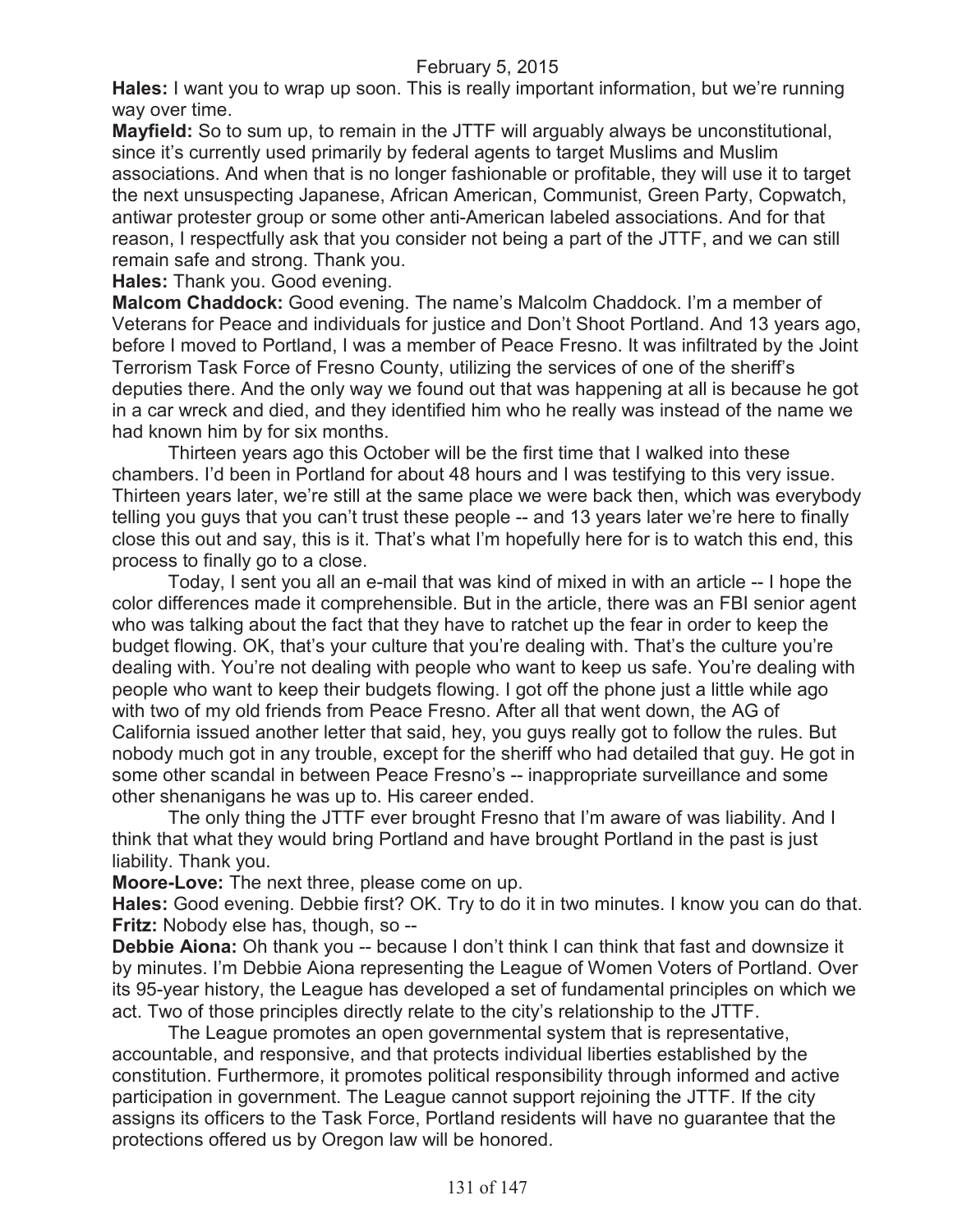As an organization that promotes political involvement, we value prohibitions on the collection and unlimited retention of files on those engaging in political and other first amendment activities. Without local oversight of our police officers, it is impossible to know if we are benefiting from those protections. The FBI is not responsible for ensuring our officers comply with state law, and asking our officers to monitor their own behavior is impractical and lacks accountability.

By deputizing our police as federal agents, the city will give up the right to scrutinize their day-to-day activities and record-keeping practices. This lack of oversight only invites potential abuse. Furthermore, our officers would be placed in an untenable position. Furthermore, our officers would be placed in an untenable positon; they would be expected to follow Oregon law, yet must work side by side with agents governed by less stringent rules.

The League also advocates for governmental transparency. If Council should decide to adopt the proposal for a more limited role in the JTTF or rejoin, we recommend rigorous oversight and regular public reporting. This should include periodic review of all critical incident and intelligence-related files by the City Attorney and the IPR Director for cases in which local officers participate. These reviews should be summarized in written reports presented to City Council and available to the public.

The League believes that our democracy is strengthened and sustained by active participation in government -- that participation can take many forms from casting a ballot to delivering testimony or joining in a peaceful demonstration. Involvement of that nature is threatened when individuals feel they have to look over their shoulder because they fear they are targets of government surveillance and file keeping. Again, we do not support rejoining the JTTF and any involvement of our officers with the task force should be carefully reviewed and reported to the public. Thank you.

**Hales:** Thank you. Dan, go ahead.

**Dan Handelman:** Good evening, Mayor and Commissioners. I'm Dan Handelman with Portland Copwatch. At last year's reading of the weak annual report, Commissioners Fish, Novick, and Fritz indicated they would back the mayor for pulling out of the Joint Terrorism Task Force if he were not given security clearance. Now, it seems the council may be OK with the mayor merely receiving briefings from the FBI.

The issue with the JTTF has always been that our mayor is Police Commissioner, and it's his responsibility to make sure the officers are conducting themselves consistent with the U.S. Constitution, Oregon law, and local policies. If he cannot review the daily work of these officers, we can't hold them accountable.

Having more insight is not the same as having more oversight. Resolution one calls to repeal the existing resolution but retains the requirement for the Chief to have security clearance and allows participation when there's specific knowledge of an immediate threat. This is really the same as the case-by-case basis established in the old resolution. The mayor continues to have at least two briefings a year from the FBI. The resolution doesn't call to remove the officers' security clearance who are already available to work with the FBI, but it does remove the annual reporting requirement.

Resolution two calls for Portland to assign two full-time officers to be part of the JTTF. The mayor will get quarterly or more frequent debriefs from the FBI, and again, there's no reporting requirement.

It's a mistake to assume that the FBI's terrorism task forces are designed to make the community safer when the FBI has created as many or more fake terrorism scenarios than the suspects they are tracking and often entrapping. Their investigations lead to mistrust in the communities so that even if people would be willing to come forward with information about a specific activity, now, they likely are afraid of the consequences.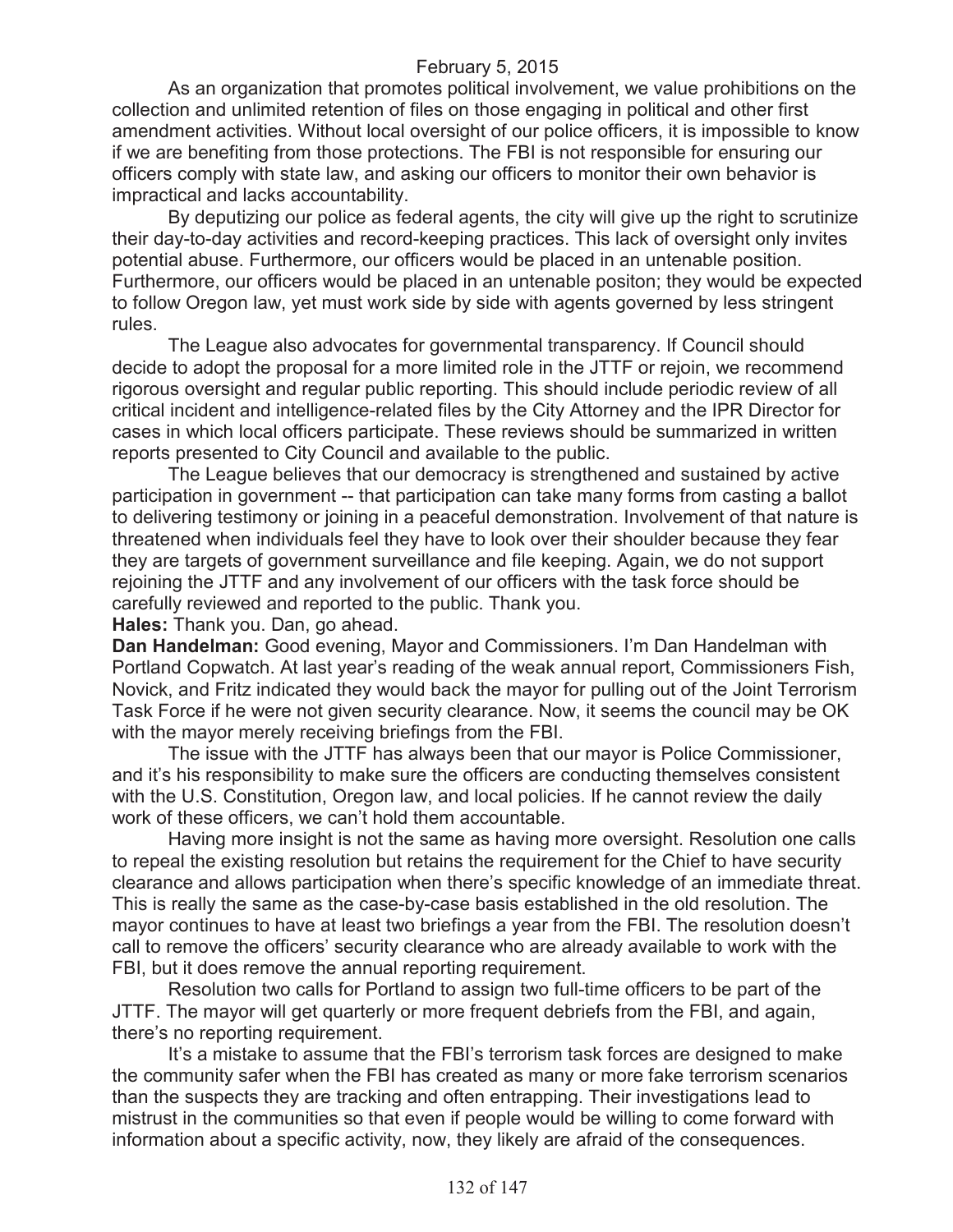You already heard this before, but the prime example is Mohamed Mohamud's father calling the FBI for his help and his 20-something son end up being set up and convicted for a fake plot created and funded by the FBI, and he's now facing 30 years in prison.

Portland needs to keep being the leader on this. When Portland Copwatch first brought the JTTF to Council's attention in 2000, then-Commissioner Hales remarked that the task force's mission sounded like something out of the Nixon era. The next year -- also as you heard before -- under Mark Kroeker, the most militaristic Chief we've seen, the Portland police refused to participate in broad interrogations of our Arab and Muslim communities.

In 2005, Mayor Potter, the former police chief took Portland out of the JTTF because he could not supervise the officers without security clearance. That situation has not changed despite the proposed contract stating -- as Mr. Fidanque read -- appropriate supervisory personnel responsible for the police officers must apply for and receive topsecret security clearance.

There seems to be a trend going on at City Hall: when there's a controversy, don't raise the bridge, lower the river. When we have too few affordable housing units in South Waterfront, the solution is to lower the goal rather than increase the number of units. When the annual reports on the Terrorism Task Force are inadequate, don't demand more information, just get rid of the reports. We've always said that if there's a real threat to public safety that's not manufactured by the FBI, the police obviously should work with the FBI to investigate and prevent harm, but there's no real mechanism to ensure that it'll work together.

Unless there's fundamental reform on the federal level, including an end to restrictions on saying, for instance, how many times they've opened up investigations, there's no way Portland can be an active part of the JTTF.

And from the point of view from our parent group, Peace and Justice Works, if the U.S. were to end its foreign policy that generates militant violence against the U.S. and its allies, we would not even be having this conversation.

**Hales:** Thank you. JoAnn, welcome.

**JoAnn Hardesty:** Thank you, Mayor, City Council members. For the record, I'm JoAnn Hardesty, I'm here today in my role as President of the NAACP Portland Chapter to oppose further involvement with the Joint Terrorism Task Force.

As you may know, the mission of the NAACP is to ensure the political, educational, social, and economic equality and rights of all persons and to eliminate racial hatred and discrimination. We expect the city mayor would obtain top secret clearance in order that the office would oversee city employees -- including Portland police officers -- when they act in our community on behalf of federal agencies. This has never happened. We were promised the chief would make annual reports to the city council. We've watched you accept over and over again an empty report from a Police Bureau supposedly under your authority. We have grave concerns that civilian authority cannot exert itself over Portland police's role in the JTTF. We assert the electorate cannot offer consent of the governed when we are kept in the dark as to secret matters.

We are finding our 100-year history of the NAACP Portland Chapter includes FBI infiltration, disinformation, instigators, and other government-sponsored terrorist activities. They have impeded our anti-war post-civil rights efforts. We know too little about JTTF collaboration against Occupy Portland, and currently against the Black Lives Matter efforts. Here and across the country, recent events indicate these practices continue, and like COINTELPRO and the torture of uncharged prisoners, history will prove this also.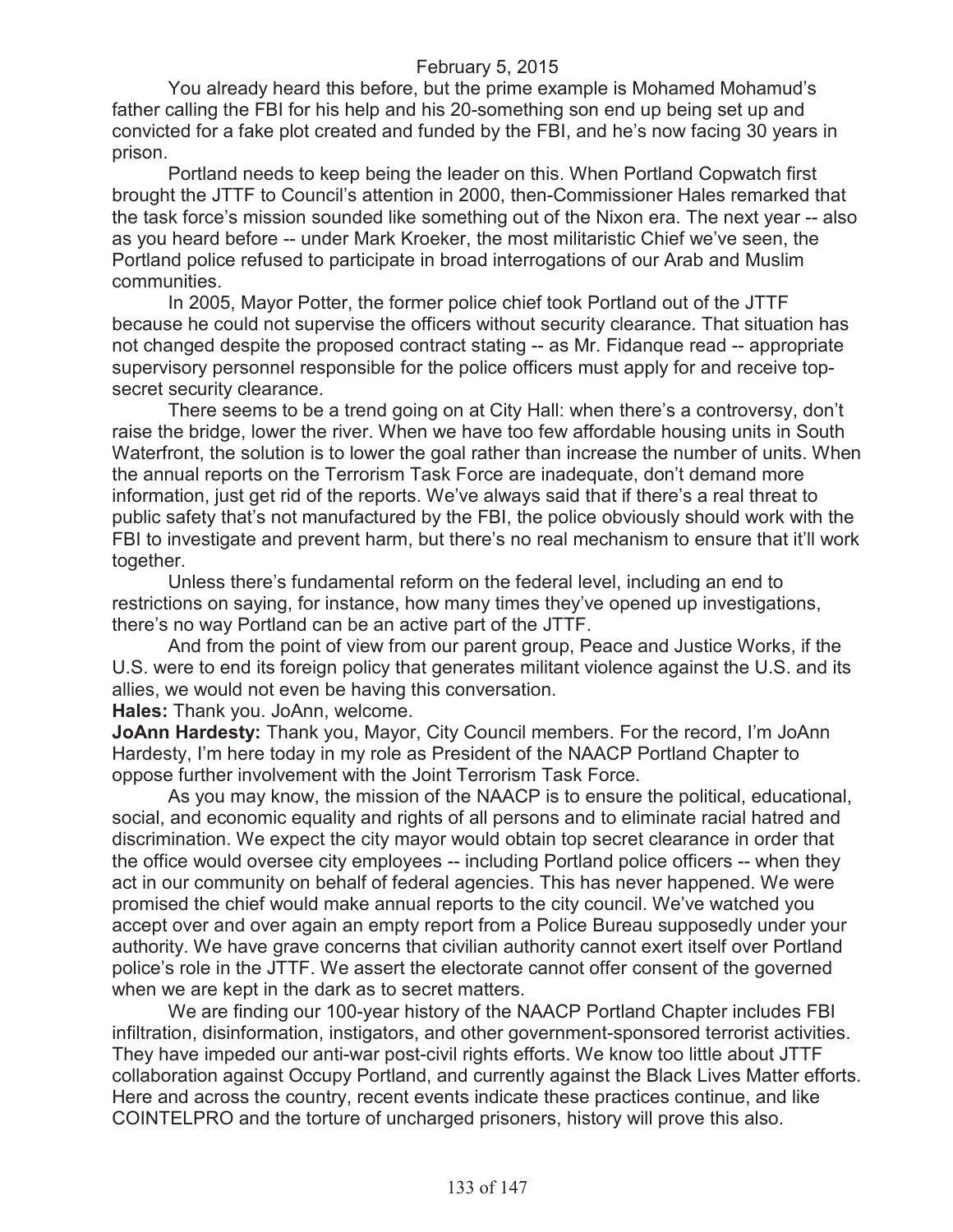We have entered a surveillance society. Our local police force grows increasingly militarized. We have no reason to believe a partnership with federal agencies who help provide the city with these intrusive resources will give us any protection. Your failure to provide oversight, your complicity and secrecy has us suspecting we're not giving up our rights to be free from warrantless search, that we're inviting secret police into our organizations.

If you do not withdraw Portland from federal collusion, you are asking the NAACP to continue to labor under conditions which have hampered our struggles for so long. We draw your attention to the federal role in fabricating a terrorist plot here in Portland. We believe that as well as falsely targeting Brandon Mayfield as a terrorist are indications that federal agents are surveilling and then targeting our Muslim community. Our analysis is that you are not engaged in protecting our community, you are threatening us.

The JTTF has found a foothold in Portland's racist culture. We ask you to take this target off our backs. Rather than inspiring a culture of fear, how about helping Portlanders adopt a culture of care? Rather than signing off on secrecy, why not stand for values of transparency and accountability? Give up this failed Bush policy. Say no to the JTTF. [applause]

#### **Hales:** Thank you very much.

**Hardesty:** And if I might, I have 30 seconds more, you asked a question of the Police Chief -- and I'm paraphrasing -- the mayor's question about what is the incentive for Portland Police Bureau to report unconstitutional practices of the JTTF? I have two names for you: James Chasse and Keaton Otis. Portland police officers stood around and watched Portland police officers stomp James Chasse to death. If they can't control people within their own bureau, why would be believe they be able to control FBI agents? [applause]

The second question -- the Attorney General says we should trust her because she sued the Portland Police Bureau. As City Council knows, the AMA Coalition for Justice and Police Reform -- because we could not get justice at this city council with the Police Commissioner with the Police Chiefs -- went to the federal government in D.C. and asked the civil rights division to come and investigate Portland Police. So, when an official misrepresents who did what and then wants us to just trust her? Thank you.

**Fritz:** I have a question for the three of you. Mr. Handelman, I really appreciate you bringing my attention the wording in the resolution, which is titled, not enter into a memorandum of understanding. It however does say, be it further resolved, the City of Portland will continue its current practice of not participating in the JTTF investigations - which our current practice is to kind of. So, I'm wondering if the three of you -- while we hear more testimony -- could work on some amended language for this resolution to make it more clear? I mean, it seems that we should have the Police Chief have some kind of secret clearance so that when something comes up -- otherwise the FBI doesn't get to talk to them ever -- I --

**Handelman:** Commissioner Fritz, are you suggesting that if something ever happened like happened in Paris or Boston or New York, that the FBI would come to the Chief of Police here, and say, sorry we're not going to involve you in this investigation because you don't have the appropriate clearance? Do you think that's what's going to happen? Because I think that would be really petty and ridiculous. So, I don't think we should keep the secret security clearance.

# **Fritz:** OK.

**Handelman:** I think it allows him and encourages him in the resolution as it's written to sit in on the FBI task force meetings every month or quarterly or however often they are -- we don't really know -- there's no reason for it.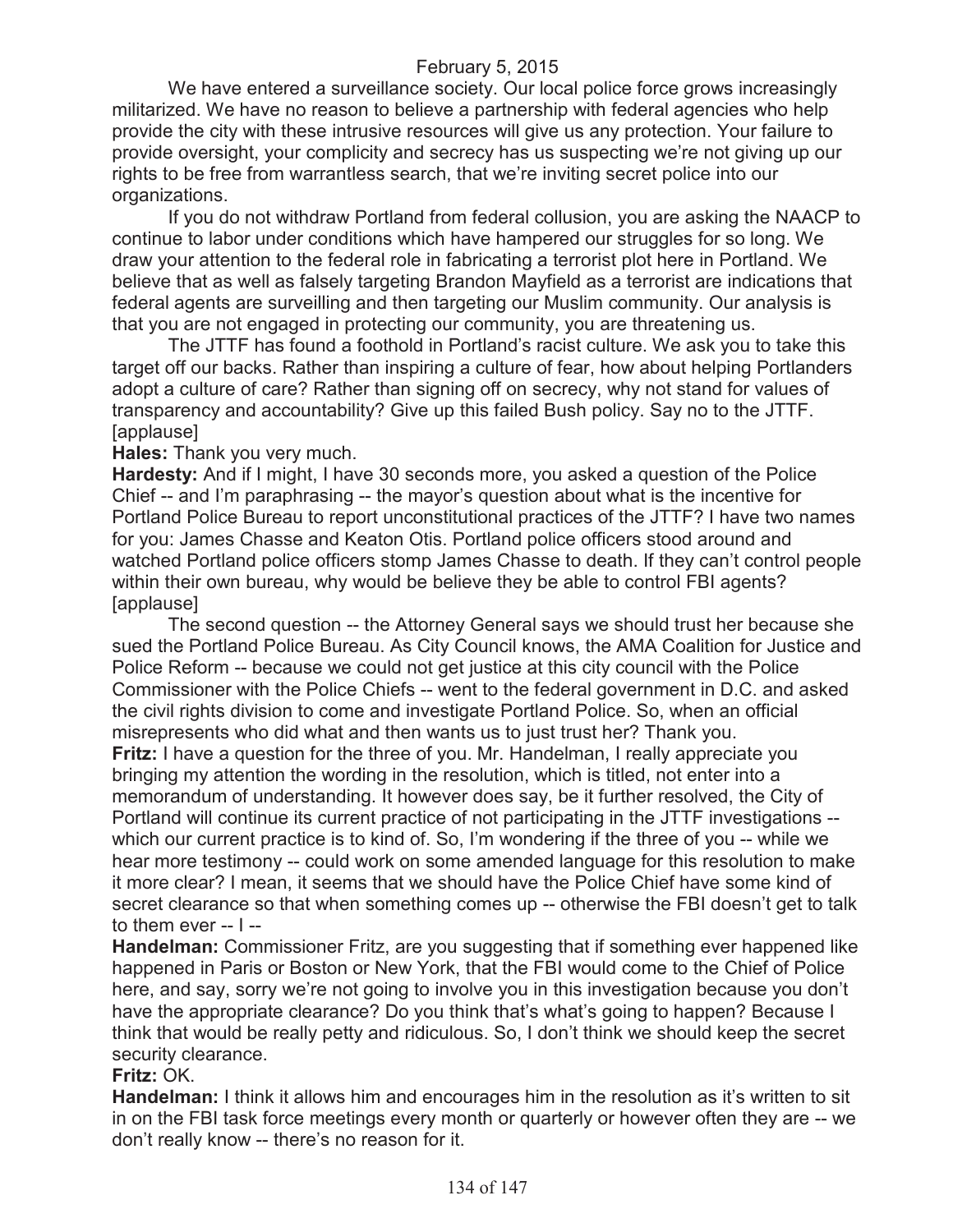**Fritz:** So, if the three of you would like to look at that resolution and as I continue to hear testimony, pass me a strikeout amended version of it, I would be happy to consider introducing that as a proposed amendment.

**Hardesty:** Mr. Mayor, Commissioner Fritz, my best recommendation is just to say no to the JTTF.

**Fritz:** Yes, but we have to have language saying that.

**Hardesty:** I would be happy to give you just say no. [laughs] I will work on it for you, Commissioner.

**Hales:** What we tried to with these two recommendations is make each option clear and decisive. Because as Dan recounted, I'm not -- and I think none of us is -- fully satisfied, most of us are not satisfied at all with the current sort of halfway relationship. We tried to set this whole proceeding up with both clarity of wording in each option and clarity of presentation by those who have the two different views. So, I think we're doing that. But -- **Fritz:** But I'm not convinced --

**Hales:** We may have not gotten the words yet --

**Fritz:** And then have the City Attorney take a look at what you're proposing, I would like to get to something on the table that we could again take more testimony on tonight. **Hardesty:** Thank you. And I just want to say I appreciate that, but what you heard from the attorney general was that you either are all in or you're out, and so there is no wiggle room with language.

**Fritz:** Right, but --

**Hales:** No, no, we're not looking for wiggle room --

**Fritz:** We currently have the relationship that we have. So, we need to figure out the language which ends that and is very clear: no, we're not participating. That's what I'm asking you.

**Hardesty:** If I may recommend, I think David Fidanque knows this law much better than us, and with the information he provided for you tonight, I think -- you would get much better information if you talked to the ACLU about what that language should be. I would be very uncomfortable trying to suggest some language because what I heard from the U.S. Attorney is you're either all in or all out, and I believe her on that. Thank you.

**Handelman:** We'll touch base with each other and get back to you.

**Hales:** OK, thank you.

**David Hess:** Good evening, thank you. I'm David Hess. Greg Kafoury couldn't be here tonight, so he asked that I just read a statement on his behalf.

Should the City of Portland continue its relationship with the FBI? This is at its core a symbolic vote. The FBI does what it wants. Should one city say, "no"? In the mid-1960s after the tyrannical purges of the McCarthy era, J. Edgar Hoover felt it was his prerogative to select America's great Black leader. First, he had to take out the formidable and indigenous Black leadership. His efforts to destroy the lives of Martin and Malcolm are well-known. After that, he turned local police units into virtual death squads, targeting Black Panther Party headquarters from coast to coast until the mayor of Seattle disclosed the FBI's role in these attacks.

We all know these headline stories, but let's consider the small stories. In 1970, I was in a graduate school class at the University of Oregon where we sought to discover what had happened to those U of O kids who had gone to the south as civil rights workers in 1964's Mississippi Summer. I found a young woman at the end of the earth teaching at a job corps center in Astoria. She told me that she had had a number of jobs since college, but that each time the FBI would visit her boss and she would be fired.

In 1977, under President Carter, I was able to get my FBI file. The first item was a letter saying that it was nice that two Whitman College students were going to the south to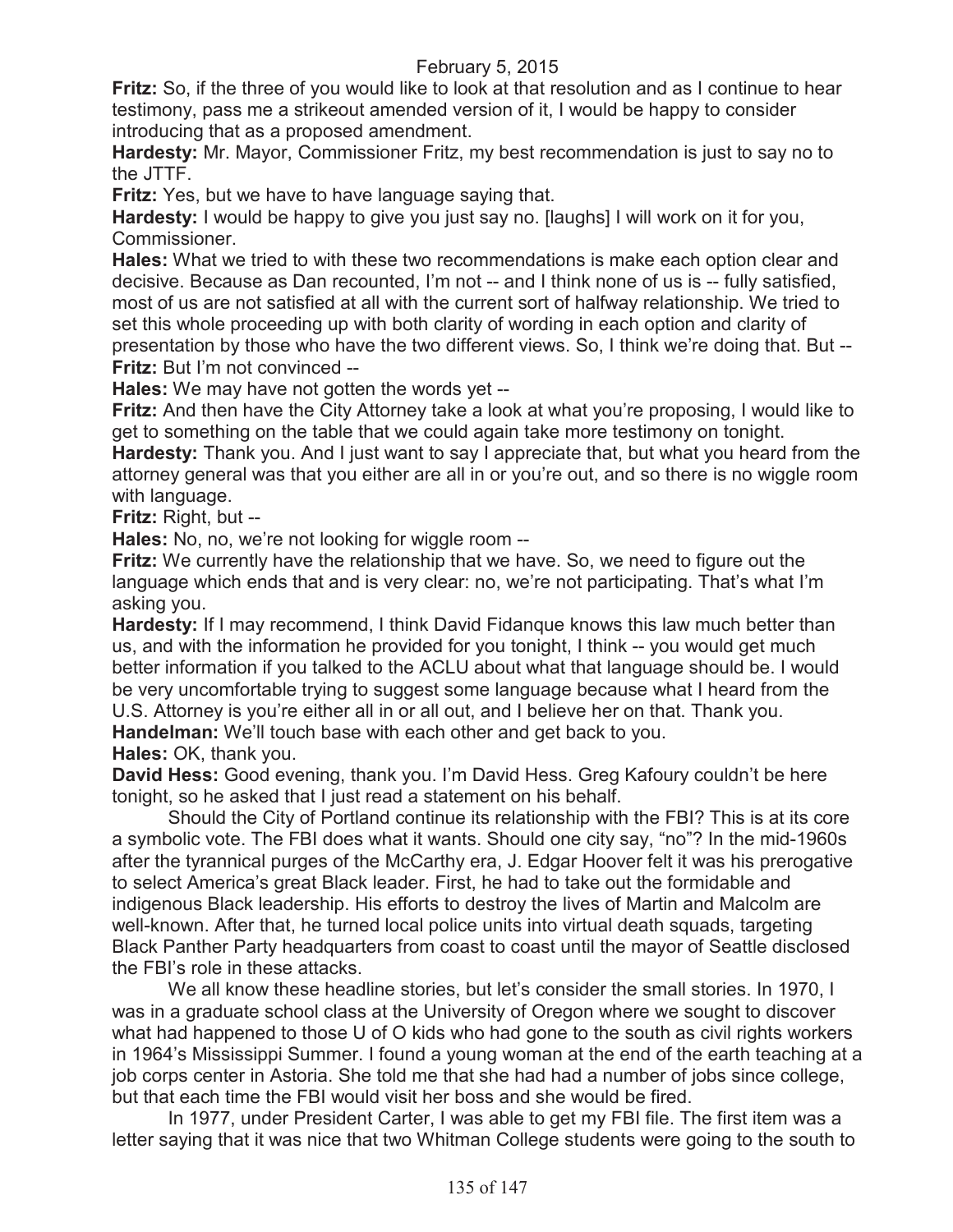register Negroes to vote. I was named. That letter was published in the spring of 1965 in the Walla Walla Union Bulletin. This was not in the age of computers, but the age of scissors.

Beyond the headlines, the daily work of the FBI has gone on and goes on. One commentator suggests that we think of the FBI as a domestic political secret police with its law enforcement functions serving largely as a front. Over time, the political targets have evolved from civil rights workers, Black activists, Vietnam War opponents, anti-nuclear groups, to peace activists and environmental activists. Now, it is the Muslims' turn as their mosques are infiltrated and their children solicited by skilled agents provocateur.

Looking back, how successful was Hoover's plan to supplant the many strong Black leaders? Do you recall who President Obama sent to Ferguson? It was not a modern Martin or Malcolm or Brother Stokely. It was Al Sharpton, the FBI informant. Not to resist is to collaborate. Someone, some city should say no. And I would also like to add that historically, secret police do not make communities safe. You just ask the citizens of Chile, El Salvador, Guatemala, or Germany. We don't need secret police, not even two, because if two are OK, what about five? What about 10? Maybe 20. Two is the beginning, but where is the end? Thank you.

**Hales:** Thank you, good evening.

**Jason Kafoury:** I'm Jason Kafoury, and I'm speaking today on behalf of the Oregon Progressive Party. Our party has been at the forefront against this effort for years. We've led demonstrations, we've gone into various City Hall offices with petitions. I'm happy to see that it looks like throughout this debate we're starting to coalesce around it's either all in or all out, because I think that really has to be the answer and I would like to have a clear vote, and I hope over the next two weeks while we await this vote that everybody is on the same page that it's either all in or all out, because I think that's critical for our city.

Next, I asked a couple of years ago when we were having the same debate: what is the benefit to our community of being in? And that was the question that you asked, Mayor, and I think that the burden for the benefit shouldn't be on us, it should be on those that want us to be a part of it. And what I just heard today was, well, we may get some information faster and we may be able to train some people -- and then there's this ephemeral idea that Portland police officers are going to somehow make the FBI better by putting Portland values in there? Come on. Let's be realistic about this. The FBI's going to do what the FBI wants to do. The only question before us is, are we going to be the only city -- only major city -- in America that's going to take a stand? And do you know how many other cities around the country are probably watching what this vote means? A lot of people around the country are watching what this city means and we have a serious responsibility to maintain this position of not joining the Terrorism Task Force.

I think the most critical question is -- that has not been addressed now -- from the time we've been out of the JTTF over the years, what harm happened? What did we as Portlanders not get? What information was missed? And the answer I've never been presented and I don't know if you have any answer to that, but that's something to think about. What did we miss out and lose when we weren't part of the JTTF? We've all heard these examples, we heard from Attorney Mayfield about what happened with his personal experience.

I want to just give you a sense of what the FBI has done for the last 30 years. Let's look at the Washington Post from this summer. For the last three decades, the FBI has been sending into courtrooms people to testify, forensic experts, and there is now an inquiry into 2600 convictions, 45 death row cases about whether the scientific evidence of hair matches that happened at the FBI was completely unscientific and shouldn't have happened. And this is three decades later this inquiry is being done. I mean, these are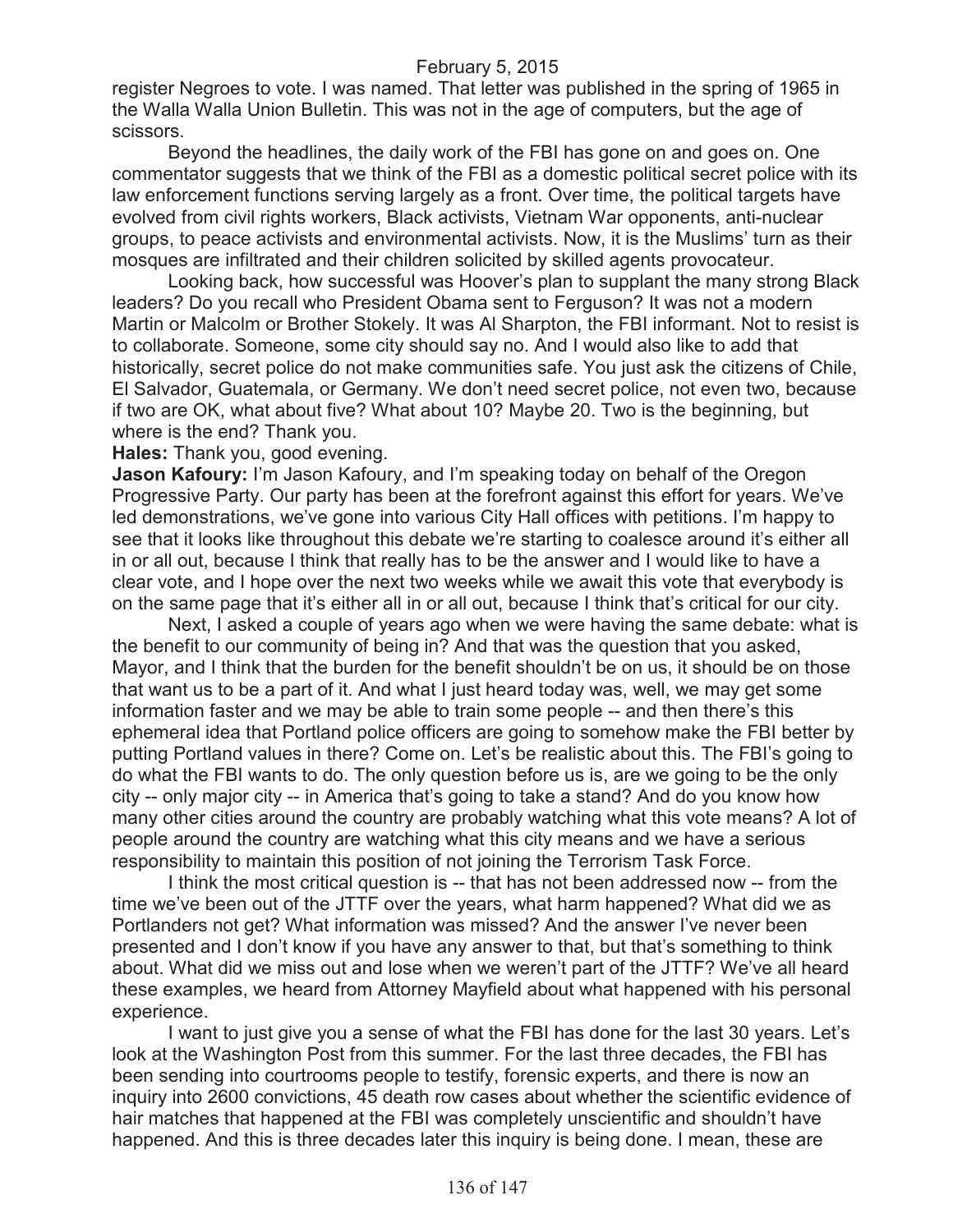people who are now spending their lives behind bars who were sent to their death because the FBI maintained a system of sending forensic experts in and matching hair samples without any further evidence.

When you come down to what the FBI wants to do, the FBI is going to do what it wants, not what Portland wants. And we need to be the city to take a stand and stay out, and all out. Thank you.

**Hales:** Thank you. Good evening.

**Thomas Nelson:** Good evening, I'm Thomas Nelson. I'm an attorney, and I'm representing the National Lawyers Guild Portland Chapter and also, a young man by the name of Yonas Fikre who's been referred -- not by name -- by Mr. Mayfield. I have made a formal filing that I've handed into the clerk, and I'm not going to get into that because I wanted to respond to some of the issues as they've been coming up tonight.

I think you should look around the room and ask yourself, where are the immigrant Muslims? They are the ones who are most directly affected by what you're talking about, and there's very few here -- one of them is my wife. They're not here because they're afraid. They think -- and I would say they probably know -- that if they show up at something like this that is critical of the FBI, they're going to wear a target. They're going to be gone after.

How do I know this? Well, I'm kind of the go-to guy when an FBI agent calls somebody associated with a mosque, or calls them at home, and I get these calls because I've been handling these kinds of cases. Very briefly without telling you the whole story here, Yonas Fikre was interrogated without a lawyer in Sudan, he was told he was on the no-fly list, after that, he was imprisoned and tortured in the UAE for 106 days and because he's on the no-fly list he couldn't go home. Therefore, he goes to Sweden where he is right now. We're trying to bring him home.

My point is, Mr. Fikre was targeted by the FBI. He was not convicted of anything. He was released without charge by the UAE, but he's still in Sweden. And the Muslim community in Portland knows his story. And they know the story of Mohamed Mohamud. They know these things. As I said, get a number of calls from the community, "how do I deal with this?" And I try to tell them, for god's sake, don't talk to the FBI unless you have a lawyer present. And when I get involved to that extent, I call the FBI and say, I understand you want to talk to somebody. I'll be happy to show up, they say that's OK, you don't need to. You don't want to.

Going back to the bigger issue, I heard the chief of police talk tonight about trust in Portland. I was a charter member of something that we used to call the American Muslim public affairs group, something that met with the Portland Police Bureau once a month or so. And that was an exceptionally good group, because we could sit around and we could share sometimes confidential concerns.

**Hales:** Because of the hour, I want you to wrap up.

**Nelson:** Right, really quickly. We could share confidential concerns. But in 2011, when the JTTF came forward again we dropped it. I dropped it. I dropped out because I figured I'm going to be a conduit to the FBI and we don't want that. The Muslim community in Portland needs police help. And they need to trust the police, but they will not trust the police if the JTTF is involved. Finally, in this submission, there's a reference to former Police Chief Rosanne Sizer and her involvement in Yonas Fikre's case. I suggest you read it. Thank you.

**Hales:** We will. Thank you very much.

**Maxine Fookson:** Hi, thank you. Thank you very much for allowing us to testify. My name is Maxine Fookson and I'm here representing the group Jewish Voice for Peace Portland Chapter. I'm here to speak in favor of the City of Portland not participating at all in the Joint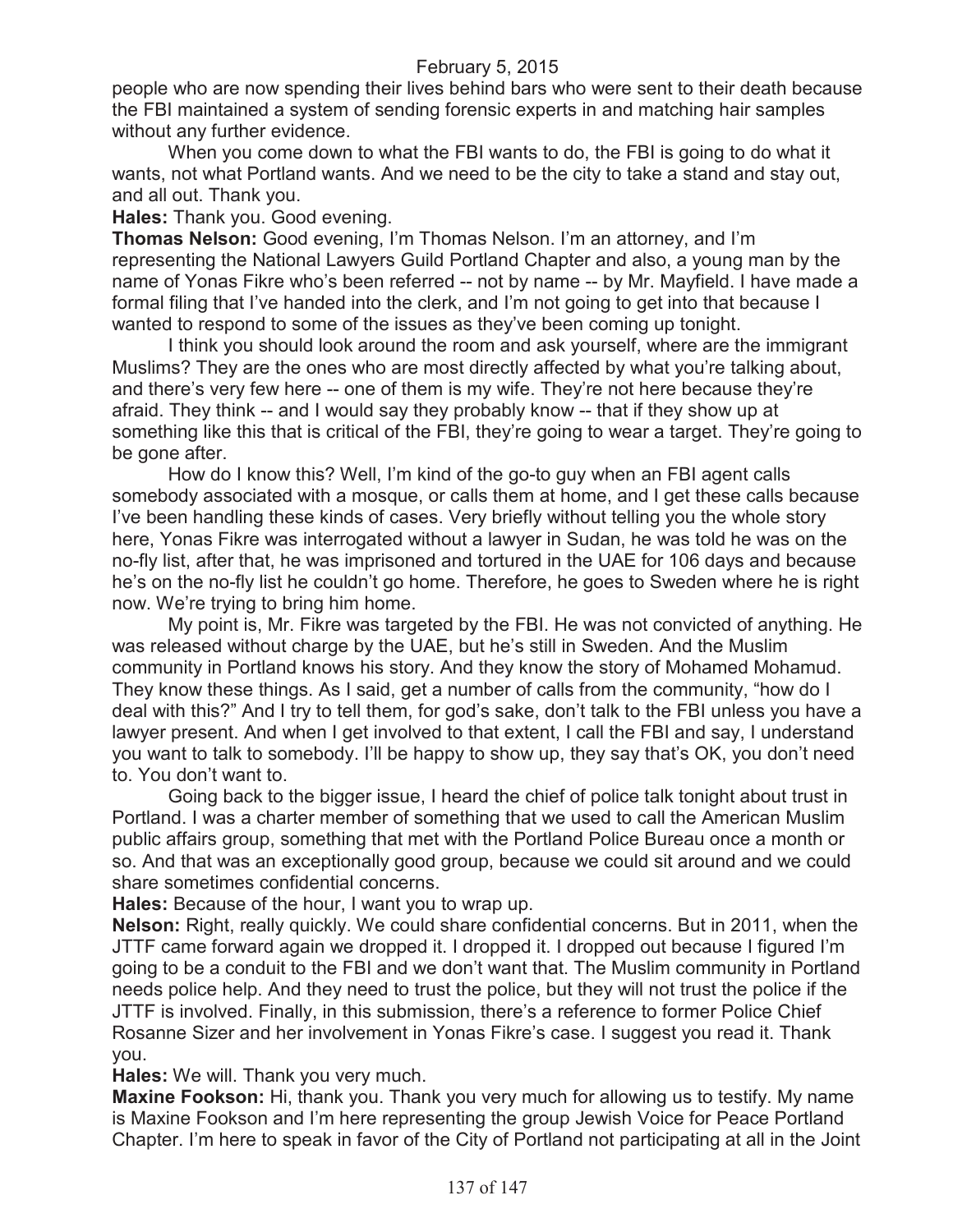Terrorism Task Force, not even on a case-by-case basis. And since it appears at this point that that position is not represented in either of the resolutions being presented, we would recommend that it be stipulated that any mayoral review of Portland's participation in the JTTF on a case-by-case basis be transparent so that the public is informed of the city's role and can be assured that city liberties and Oregon law are being respected.

It's been well documented that in the aftermath of 9/11, the FBI engaged in massive surveillance of Muslim communities across the country with no probable cause other than their religion. We at Jewish Voice for Peace are particularly sensitive to the persecution based on religious beliefs or minority status. Historically, we Jews have been persecuted and discriminated against for these reasons, particularly in Europe, but also here in the United States.

After 9/11 however, a wave of hysteria and suspicion targeted our Muslim brothers and sisters, and instead of anti-Semitism we witnessed Islamophobia, which is aided and abetted by those in power who seek to promote their own agendas. As you've heard tonight, Portland is not at all exempt from this Islamophobia, and that's why we're particularly concerned about the city's participation.

We all heard from Brandon Mayfield about the horrible and flimsy and inaccurate information that was used that led to his arrest. That proved to be a major embarrassment for the FBI.

The systemic intimidation of the Muslim community in Portland is well-known and also not well-known. We all have heard of families, friends of ours within the Muslim community who find the FBI at their door, had to endure questioning about friends and other acquaintances, had their computers confiscated and searched for no probable cause other than their religion and immigrant status. Can you appreciate how intimidating and fear-inducing this is?

We in Portland need to stand against participation in any police surveillance that violates our civil liberties or puts any community under suspicion and fear. We at Jewish Voice for Peace know all too well what can result when governments target a religious minority, and we speak out against that happening here. Thank you. **Hales:** Thank you. Welcome.

**Martin Slapikas:** Mayor Hales, Commissioners. My name is Marty Slapikas, I currently live in Northeast Portland. Referencing a report issued in the year 2000 by the U.S. Commission on National Security for the 21st Century, co-chaired by Senators Rudman and Hart, I submitted more detailed remarks earlier this week stating reasons why the city's involvement should be all in.

The report outlined threats and recommendations to counteract those threats to the U.S. It listed six threat areas, seven strategic functions, four levels of involvement -- federal state local and private involvement. Each level of government involvement must satisfy 42 distinct mission areas, primarily gathering current and accurate information. I listed seven of my concerns in that detail.

They are -- should City Council vote on an all-out policy of the Joint Terrorism Task Force participation? Upon what definition of terrorism will that definition be based? If Portland is no longer to participate in its share of national security, does the city have the resources to protect its citizens from threats listed in the commission's report? Will Portland no longer share its information with the federal government? Four, does the city of Portland have the capacity and financing to perform the requirements of the strategic functions listed in the commission's report under an all-out policy? Number five, if not, what is the role of the city to be in protecting its citizens? Six, if Portland is no longer to participate in a terrorism task force, what strategic role is to be expected of Portland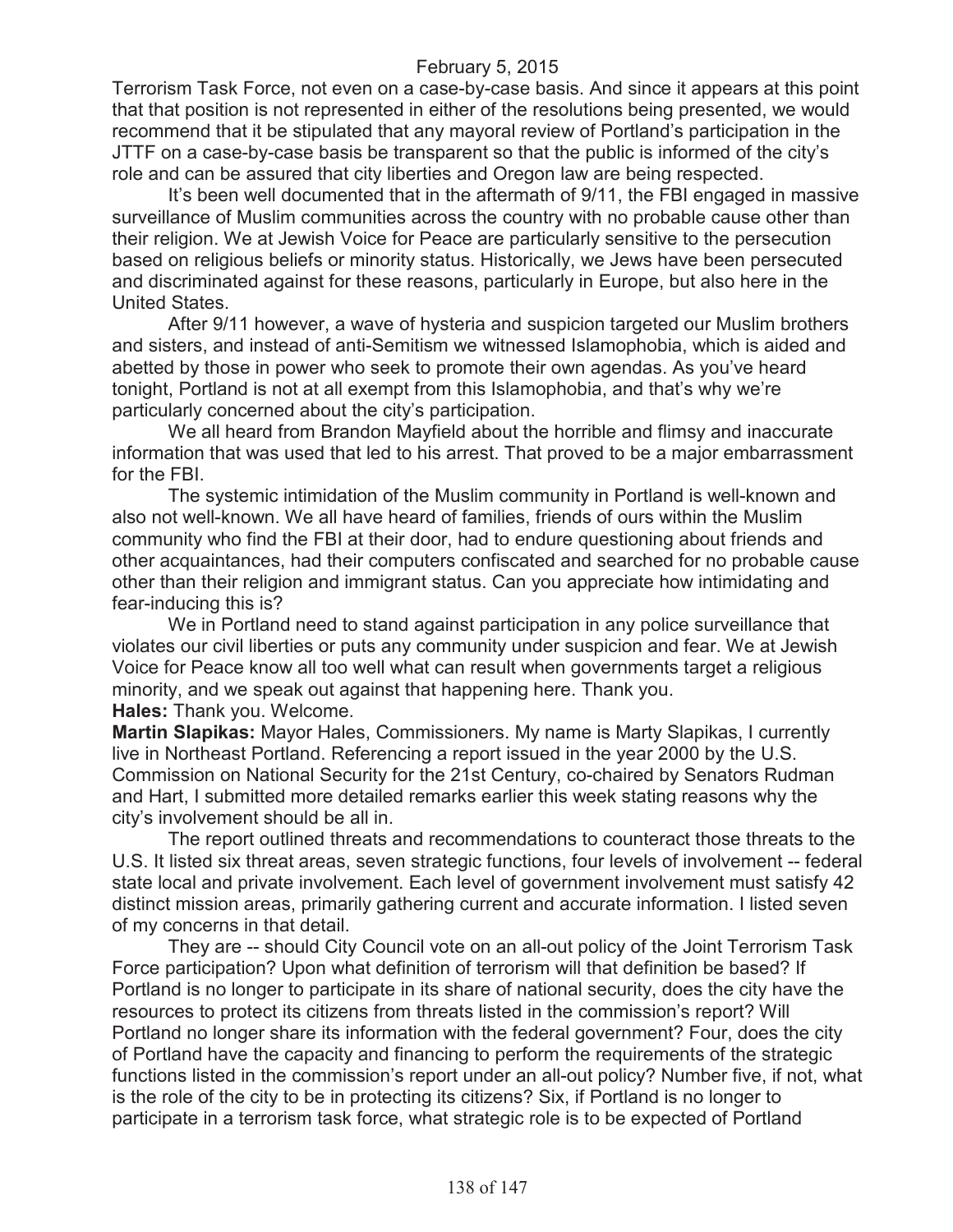residents at the private involvement level? And seven, would an all-out policy create a double standard of crime investigation?

City leaders desire Portland's participation in the global economy. Like it or not, Portland is on a global two-way street. Participating in a global economy should alert city leaders -- and frankly, residents -- to take notice of the obvious threat of global terrorism to our local citizens, institutions and economy. Certainly Portland neighborhoods already experienced the potential coal and oil train disasters either natural or man-made. The city is currently negotiating to locate propane storage tanks on terminal six at the Port of Portland. There's a risk to the citizens of this city when it permits such endeavors.

Like it or not, the city of Portland is and should be involved in the fight against terrorism. The issue is not one of Portland no longer controlling our own intelligent resources, but rather joining and sharing our resources for the benefit of the whole nation. Violence against unarmed civilians, such as when we experienced as a nation in New York City, D.C, Oklahoma, Boston, and the potential of our very own Portland Christmas bomber is very possible once those who wish to do so realize how unprotected, how unprepared Portland and America truly is.

In my view, Portland's continued participation in the Portland Joint Terrorism Task Force is a major concern of each neighborhood association, business, and citizen in the city of Portland and even the state of Oregon. City Council is considering a binding city policy on this issue. It impacts our safety and will have reverberations to our city economy around the nation. In January 20th of 2015 --

**Hales:** Marty -- try to wrap up.

**Slapkias:** I've got another quarter of a page. January 20th, 2015 issue of the Portland Tribune, the legislative director of the ACLU is quoted as believing the city should fully withdraw from the JTTF. She states, the FBI has a well-documented history of abusing the rights of law-abiding citizens.

I would suggest there are those who successfully attacked us who continue to threaten us who have already demonstrated a history of not only abusing the rights of lawabiding citizens but also abusing our right to live, and they are doing this on a global basis. No one can enjoy the freedom to worship or the freedom of their property or enjoy freedom of speech or freedom of the press or even a protection of civil liberties unless we first enjoy that freedom, the freedom to live.

What I ask of this Council today is how the city of Portland will use its resources to protect the society that is tolerant of violence by a society of the intolerant, particularly when that violence is delivered by folks who have no consideration as to whether they live or die. Do not put us in a position of no longer participating in the Portland Joint Terrorism Task Force. The city's involvement should be all-in. Thank you.

**Hales:** Thank you. Good evening.

**Bill Michtom:** Hi, I'm Bill Michtom. I live downtown. I thought the ACLU covered the facts quite well and I'll be talking a little bit more emotionally. Though still, unlike the U.S. Attorney's testimony, I'm going to be factual.

The U.S. Attorney's testimony was rife with fear mongering and propaganda. She left out national security letters which not only go into people's personal lives but then gag them from even talking about it. She didn't talk about Brandon Mayfield, who fortunately was here to speak for himself. She talked about all the training that they're receiving to do good work, but based on her testimony, that training is mostly in propaganda and fear mongering.

One of the things that I was stunned by was calling the Marathon bombing a success of the Joint Terrorism Task Force. I mean, I thought the idea of this thing was to prevent terrorist acts. The FBI -- speaking of not preventing terrorist acts -- was informed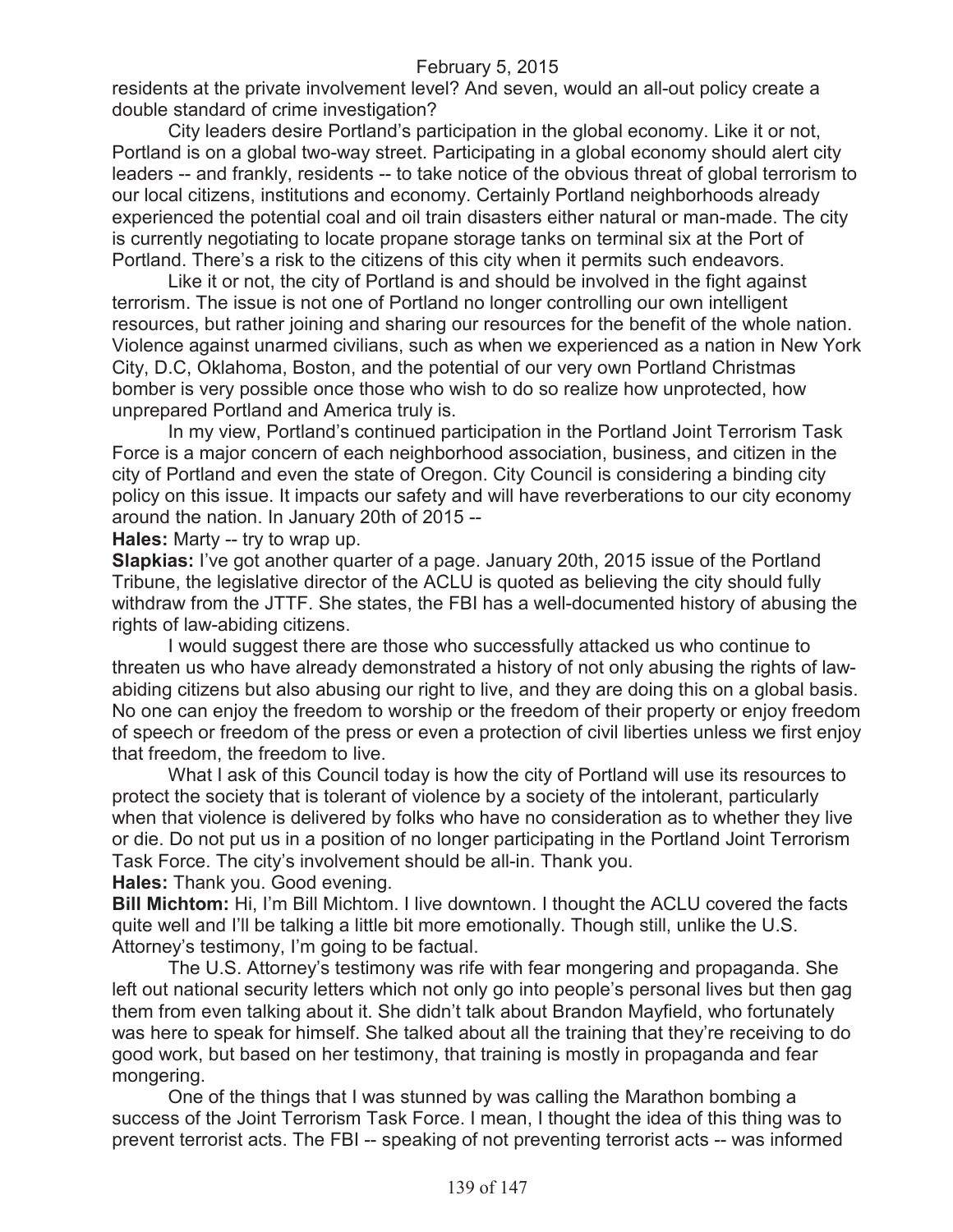before abortion provider George Tiller was assassinated that the very person who did the assassination had vandalized a clinic right there where he lived. And their response was nothing.

Also, earlier people mentioned the idea of the Police Chief considering having two Police Bureau officers working with the JTTF is safer than having one who might disappear into the JTTF culture. And as an earlier person said, two won't disappear?

You know, another thing that the U.S. Attorney said was that the FBI helps lost loners. And then she didn't refer to Mohamed Mohamud as one of those loners they were helping. She didn't refer to Christopher Cornell who was just busted for being set up by the FBI. This is a 20-year-old unemployed, living at home, spending most of his time playing video games in the bedroom and still calling his mother "mommy." A person who considers his cat his best friend. He posted radical things on the internet and then was roped into an FBI-created plot.

I also bring to mind Brandonburg vs. Ohio, where that kind of speech is completely protected. That was a case that involved a Ku Klux Klan member calling for radical violent behavior. That was protected. [indistinguishable] was murdered for the same kind of speech.

This is what we want? Stay out of the Joint Terrorism Task Force. And I might say - not to be too rude, just rude enough -- do not listen to this man who just preceded me. [laughter]

**Hales:** That was just rude enough. Thank you all. Good evening, welcome.

**Teressa Raiford:** Hello. For the record, my name is Teressa Raiford, I'm a representative of the city of Portland. I'm a fourth generation Oregonian. I'm also representing Don't Shoot Portland and the Black Lives Matter.

In regards to this, first of all, I would say vote no on JTTF. You don't need it. You're not responsible enough to handle it. First of all, I don't fully trust our local police department. Second of all, I don't believe this city leadership has public safety as a high priority, not as high as the property of appearing to be the best city in America. I also have an issue with the PR for the JTTF and other policing here in my city.

For example, I learned about the JTTF pilot program at a meeting in the Donald E. Long center which included members of Multnomah County, Portland Public Schools, and several other agencies like the Oregon Youth Authority that deal with our youth. In this meeting in the presentation, I was advised that this opportunity would help Oregonians - the gang task force and the FBI, I guess -- identify and red flag terrorists in our community. The terrorists on the paper that they showed us was basically a head circled around with a line to a school, a line to a neighborhood, a line to a family member, and a line to the society in which they were raised. And they said based on those characteristics around that head that there was a likelihood that that person would turn into a gang member. Shortly after that, I heard Senator Wyden after a gang task force meeting over there on 449 NE Emerson stating that this was a generational problem and that we need to continue the funding into our police force so that we could offset the issues that we had to deal with these terrorists or these gang members in our community.

At that point, I felt like he was a terrorist because he was in my community calling people that look like me ages 15 to 25 years old terrorists, and saying that we needed this money and the support in order to investigate them to keep our communities safe. From the time that the Portland police union -- back in 1983 and in '81 -- decided to pull terrorizing tactics against our citizenship, we have not been safe in this community. If you do this, we're not going to be safe in this community. Those children that told you how they feel about the police -- that's how I feel about the police. We're not going to get along with you if you continue to terrorize us in our community.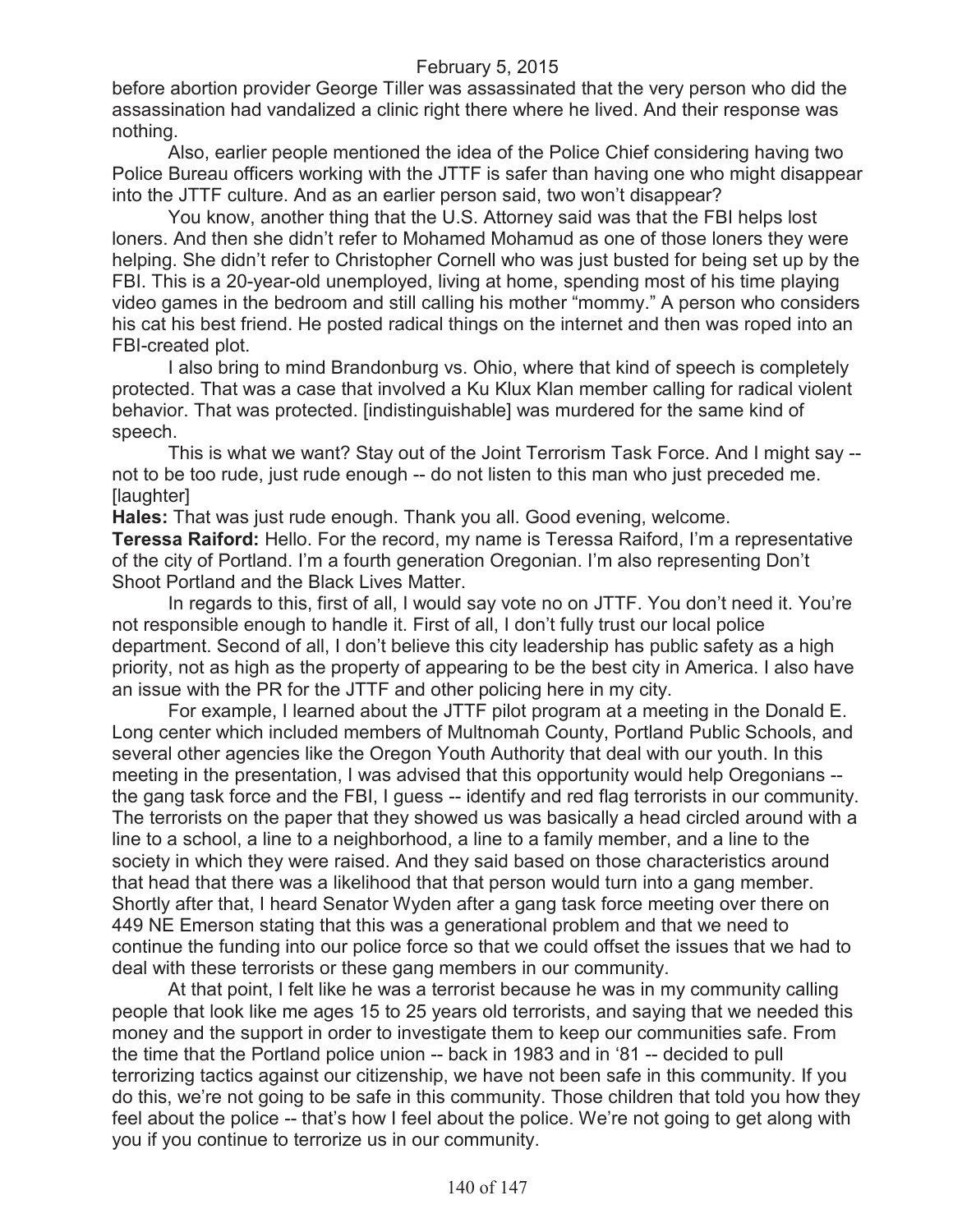**Hales:** Thank you. Good evening.

**Lightning:** Good evening. Some great speakers earlier. I'll try to make my points. **Hales:** Just put your name in the record, Lightning.

**Lightning:** Yes, Sir. My name is Lightning, I represent Lightning Watchdog. Unnecessary secrecy breeds suspicion. That's what the FBI represents, that's their culture. The FBI is going to make decisions to withhold information in favor of pursuing a prosecution investigation rather than empowering local officials to protect public safety. They've denied you security clearance. You're an elected official. They can make that change if they wanted to -- to allow you to have that clearance as an elected official. They will not do that.

We have to understand that we need to like people have stated be in or out and there's no being in this situation. Everything that you're going to sign with the FBI will be a one-sided agreement. They will control everything, all the information. There is no agreement that you can submit and sign to that will not be in favor of the FBI.

Now, you've stated that you want to have some limitations or add some other verbiage into these agreements. I don't think you're going to be able to do anything. And the best thing to do is to stay completely out and understand that they are going to control the information, they're going to control what you do, and is that necessary for the public safety? I don't see why you've ever been in an agreement with JTTF to begin with. It does not make any sense and you have to have some type of control on what you're doing.

If the Portland police want to work for the FBI, just go work for the FBI. We don't need an agreement here. We don't need an agreement. And they can still provide and we can still have collaboration with the FBI, but there is no reason to have people within the FBI signed under these types of agreements. It does not make any sense for the public safety. Thank you.

**Hales:** Thank you. Good evening.

**Sharon Maxwell:** Good evening, Mr. Mayor and Commissioners. I'm Sharon Maxwell, I'm a citizen of the United States of America and a citizen of Portland Oregon. In 1980, we were told that there were three gang members from the Crips gang out of Los Angeles that brought crack cocaine into the community. What I've given you is a document that was written by Peter Dale Scott, the North Iran Contra and Doomsday Project, an original Congressional cover-up of continuity of government planning. What I will like to do is read a few of the excerpts but before I do that, I would like to ask that you do not, do not, do not, do not participate in the Joint Terrorism Task Force because it was the Joint Terrorism Task Force that brought crack cocaine into our community and destroyed the African American community that also created the school to prison pipeline.

**Hales:** Let me ask you to not read from this but just give us your thoughts because we can read this later.

**Maxwell:** Well, I want the people that are here as part of my testimony.

**Hales:** OK, take some excerpts then.

**Maxwell:** Thank you -- that's what I said. Assembled in this documentation, continuity of government planning. Part of this planning on Doomsday project and documents of the U.S. terrorism as a pretext to justify it and the abuse of constitutional government. Part of this was to declare a proxy war against Nicaragua in defiance of Congressional opposition, plans for a massive warrantless detention, create special networks for developing policies at odds with the White House policies, use public generated funds to defeat opponents of the Contra and proxy war in Congress, use publicly generated fund to propagandize the American people, use publicly-generated funds to interfere with the witnesses with Contra terrorism which is also part of the Joint Terrorism Task Force, falsely claim that the witnesses themselves were terrorists, cover up drug trafficking that thwarted Senator Kerry's investigation of this, the practice was uncomfortably close to the U.S. government,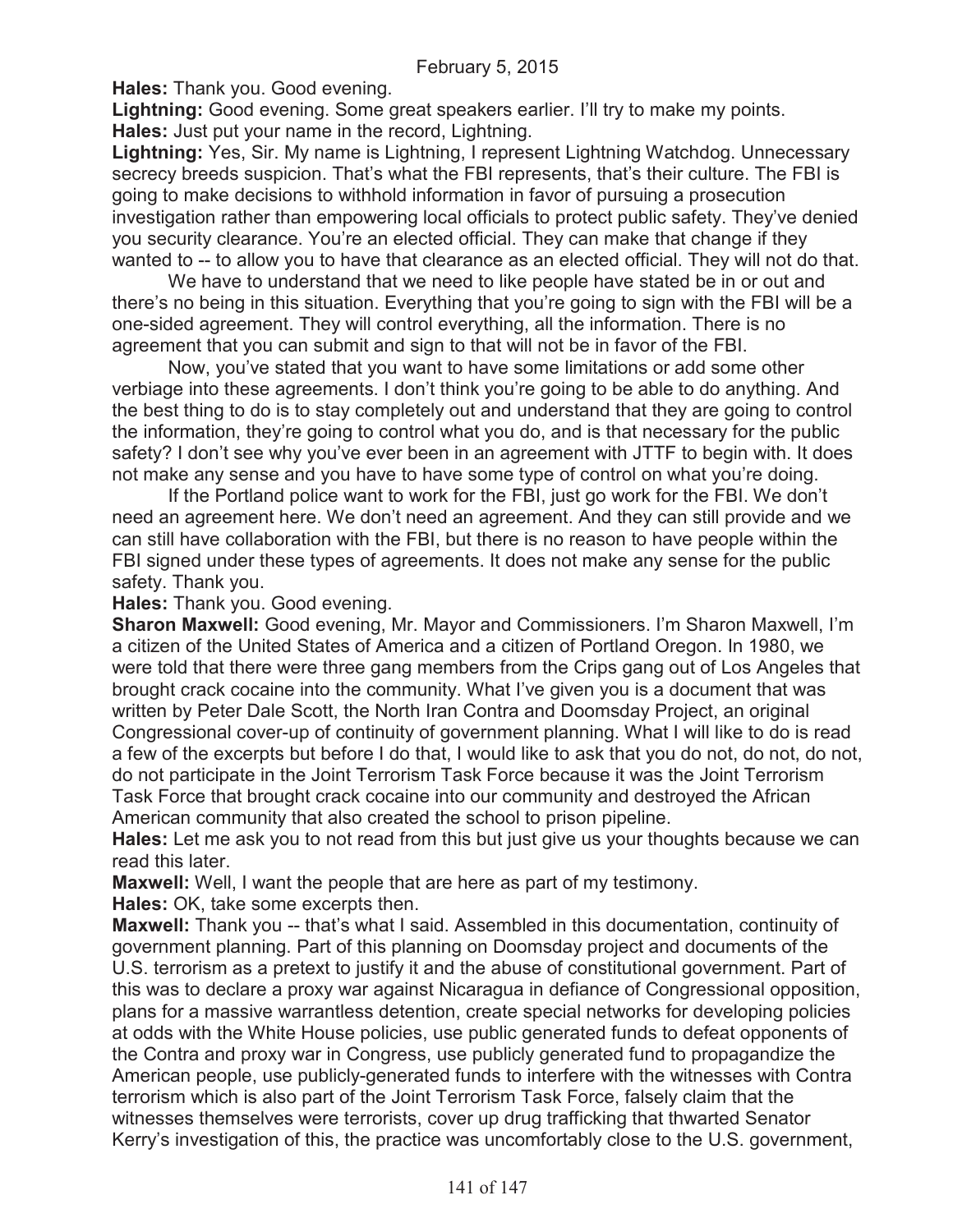these funds which were used to bring crack cocaine into the United States of America and into the urban African American communities that destroyed them by creating a counterterrorism network with its own secured system of intelligence, communication channels were created from which bureaucrats with opposing viewpoints could exclude the counterterrorism network even at its own special worldwide anti-terrorism computer network code named flash board, which members could communicate exclusively with each other without collaborators abroad knowing. This was done through midlevel operatives. They were called the cable, the counterterrorism.

**Hales:** Thank you very much. I want you to stop there, because we're running out of time. **Maxwell:** Well, no, I want my full time, thank you.

**Hales:** You actually have had it.

**Maxwell:** No, it's 41 seconds.

**Hales:** It's going up because you're over time.

**Maxwell:** OK. Anyway, I am filing a Department of Justice complaint that African Americans' first amendment rights, the fifth and the fourteenth amendment rights have been violated, we've been discriminated against, you have killed 1058 people from 1980 to 2013 because of the war on drugs and therefore, we need to make sure that restitution of economic loss and life of our community is restored. As a part of this, Joint Terrorism Task Force that it has done this destruction right here on American soil to American people. **Hales:** Thank you.

**Raiford:** Your informants are still in our city, we need them gone. They're causing way too much gang violence and you need to stop blaming it on us when you guys know you're the ones who hired them.

**Hales:** Good evening.

**Zackaria Mohamad:** Hello. My name is Zackaria Mohamad, and I want to thank you Mayor Hales and City Commissioners on letting me testify why Portland should pull out on joining the JTTF.

I want to start off by saying I am a Muslim, I'm Black, I'm African, I'm a Somali, I'm a refugee, and bilingual. To most, this would seem a list of something to not be proud of, but I take full pride in all the identities I hold.

I know what it is to feel profiled. Since 9/11, having the last name Mohamad raises an eyebrow, and still to this day. One story I can share is walking to a bus stop with my mother at 11 years old. We were targeted and called terrorists because she wears a hijab.

We are almost into the sixth day of Black History Month. I want to highlight the names of MLK, Malcolm X, W.E.B. DuBois, Marcus Garvey, Angela Davis, Assata Shakur. What all of these amazing people have in common is that FBI or COINTELPRO has targeted them and marked them terrorists. Mohamed Mohamud is a name that has been said throughout this hearing. He was a resident of Beaverton. His mother, Miriam Barre - her life is ruined because her son has been sentenced to 30 years in prison. Osman Barre, the father, has lost his son to the prison system.

The police are supposed to protect and serve its community. Let's have them do that. The JTTF profiles and intimidates people. We do not need that.

I am a community organizer for the Center for Intercultural Organizing. Prior to this hearing, I have called many of my Muslim friends to testify against this. But as Kayse said earlier, the FBI is a word that is a taboo in Muslim culture. This is a triggering topic, it's similar to Voldemort – "he who must not be named" in the Harry Potter book series. My friends are ones I feel are very versed in politics and have interesting conversations with. But getting them to testify was hard because they feel they are better off in being silent and not in the horizon or anger the FBI to be intimidated and be put in a box.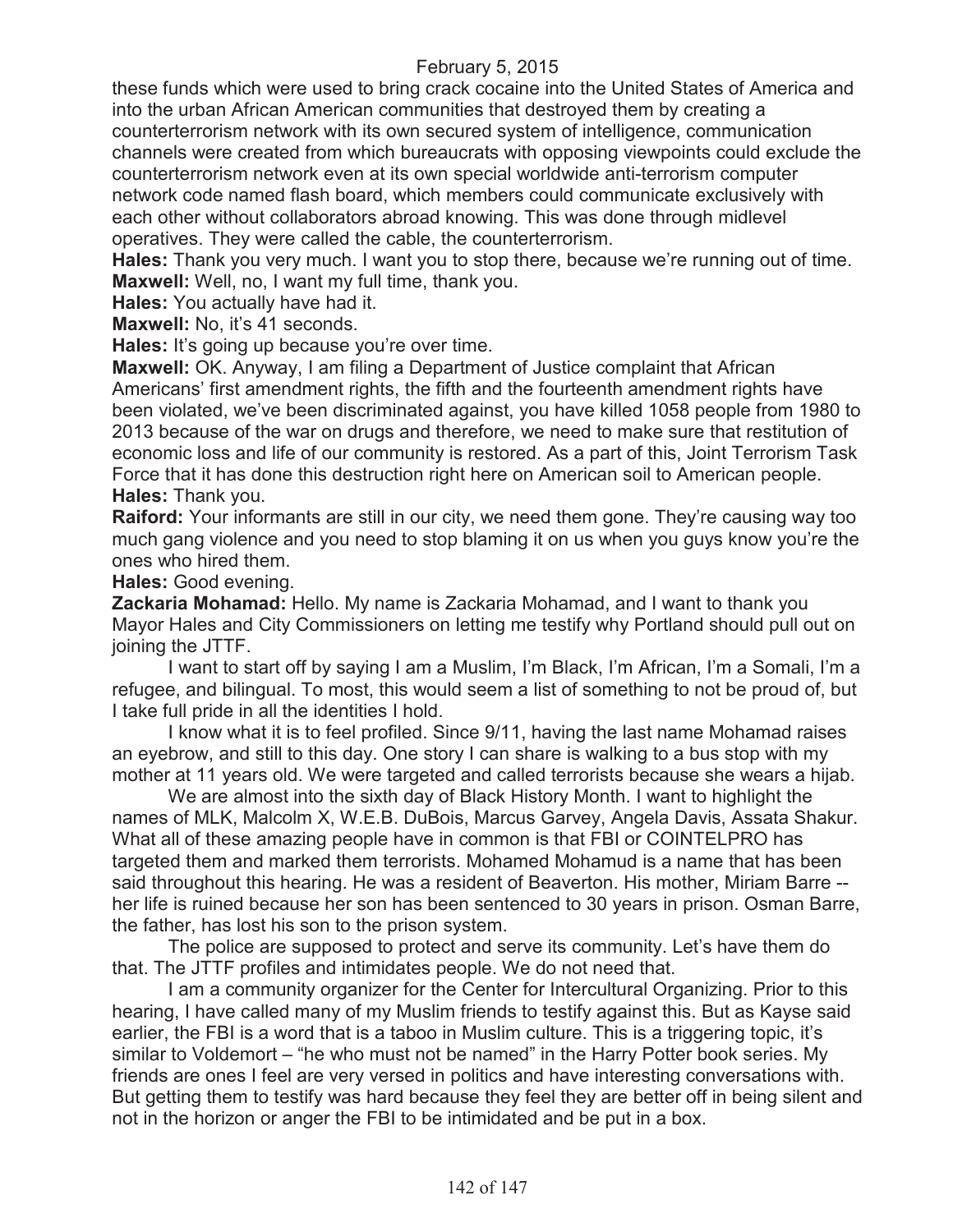One thing I want to conclude is I want everyone to remember Tom Potter was the previous Portland Chief and also former Mayor and was against this. Joining the FBI JTTF only complicates accountable law enforcement. Thank you for allowing me to testify. **Hales:** Thank you for testifying. Good evening.

**Charles Johnson:** For the record, my name is Charles Johnson, and all these people, even Marty, are here to testify about peace. And peace is not what we're going to get with further cooperation with the JTTF. It just doesn't work that way. The FBI was not trying to bring peace in the days of Martin Luther King and the FBI is not trying to bring peace now. They've been a tool in a ridiculously corrupt drug war that has hurt this nation more than it's helped this nation.

The only thing that perhaps ever came good out of the Republican Party is Nancy Reagan said three words: Just say no. That is the correct response both to overusing narcotic substances and to the JTTF. It's absolutely insane that you think we need a bunch of memorandums and documents for sworn law enforcement officers to protect us. They should just do it because they're good people. And then when they go overboard and they spy on people, they should be punished. But the FBI never punishes excessive law enforces, so we can't trust them to do the JTTF, either.

Just say no, we'll be just as safe -- actually safer -- than every other city in America. So don't think that we need to take two people out of the Portland police department and make them special JTTF liaisons and come up with nine positions to put body cameras on people so we can have more surveillance. No. Let the citizens train and interact with the police, stay out of the JTTF. That's all that you need to do, write a very short memorandum that says the city of Portland is confident that the FBI sort of wants to protect people and doesn't need some fancy memorandums of understanding to do that, and they will share information that actually relates to real threats without a bunch of stupid paperwork. Thank you.

**Hales:** Thank you. Good evening, Trudy.

**Trudy Cooper:** Hello, Commissioners and Mayor. My name is Trudy Cooper. I think it's clear from everything we've heard tonight that there's a basic contradiction between the culture of the JTTF and the FBI and local law enforcement and this city, and I think that people have testified a lot to the secrecy.

There's two other characteristics that we were hearing full bore from the U.S. Attorney and that's duplicity and propaganda. People have mentioned the case of Mohamed Mohamud several times. I would like to point out one other thing. His father not only didn't get what he wanted when he asked for help, he also got the entrapment of his son based on his son's thoughts, not on his son's actions. There was no criminal action that led to that investigation.

Yet, what we heard that U.S. Attorney say this evening was three things: we don't need to make someone a terrorist who is not -- she was talking glowingly of their outreach efforts and their style of investigation. Second thing she said was, we help steer someone off the path in the course of the investigation. The third thing she said was, and mere speech alone does not justify an investigation. It doesn't build trust for a partnership for this kind of propaganda and misrepresentation to be coming to a community where we were there, we saw this. She also represented it as the guy who tried to bomb thousands of people in the Square without mentioning that it was a sting. She also assured us the chain of command in the Portland Police Bureau would be intact, that the two officers would report to be answerable to the lieutenant, the lieutenant to the Chief, the Chief to the Mayor. But we know that due to the top secret clearance that that's the not the case.

The problem all along with the JTTF is that the mayor has no oversight and that the police act independently in relation to the JTTF. What we're asking you today to decide is,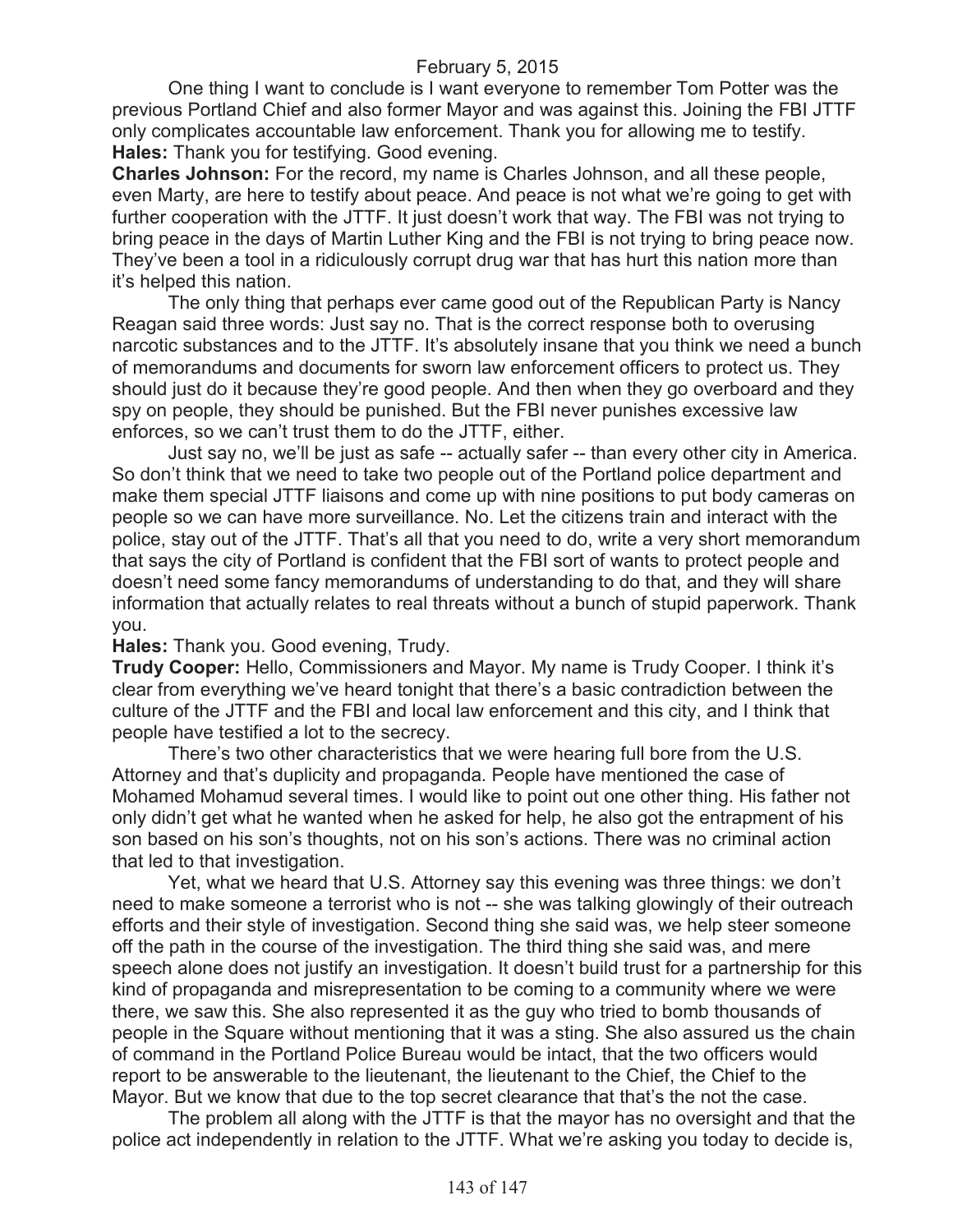is this acceptable to continue a situation in which police act independently of the entity that employs them? It's a simple question of "who's the boss?" If we agree that it's the JTTF, then we're agreeing that the FBI is the boss. I want our city to continue to be the boss of itself in relation to these issues of community and safety. Thank you.

**Hales:** Thank you. Thank you all. Good evening.

**Nancy Newell:** Good evening. I'm Nancy Newell. I'm here today to say that I am quite popular with the FBI. Everything that that fella that mentioned that sat here previously, I was listed as participatory in and followed by the FBI throughout my life. I'm very proud of my accomplishments, and I've saved a lot of people's lives, created a better quality of life.

What I would like to point out to you is definitely no on the JTTF. I think that's an easy thing for this Council to do. And there is terrorism happening in Portland right now. And it's our own government that is spraying the skies with chem trails and it has been covered up since I did a TV show here in Portland 15 years ago. Now, the government of Italy -- because NATO also sprays -- aerosol spraying from airplanes -- the chemicals that are in it, nanotechnologies, it's horrible. They revealed the whole thing, they've sued NATO, and I think this Council should pay attention to that form of terrorism and clear the skies like certain sections of Hawaii has succeeded in doing. I asked the county to do so, they said it's not their authority to do that. But I think we could do it and I think it would stop this activity because it causes Alzheimer's, it causes cancer, it causes destruction of soils, it's endless. So anyway, I wanted to bring that to your attention.

**Hales:** Thank you. Good evening.

**Judith Boothby:** Hi, my name is Judith Boothby. Thank you for this hearing. I think it's very important. I've been to many of these hearings since the start of them. I'm just a citizen. I'm a healthcare provider and I wanted to talk about basic neurology. Any time you have an issue that somebody's afraid of or they are in pain over, you never try to address the issue directly. That just makes the pain brain bigger. And thinking that the FBI is going to solve this problem -- it doesn't even talk to why we even have the problem to begin with. We need to learn to share. You know, if you have people that are disenfranchised -- why would anyone do these acts, unless they had nothing to lose? So, as a culture, if we say oh, gosh, you're scared, let's solve your scared problem by making this very expensive thing -- that will make people dumber. And every person needs to learn to be brave. That's the only thing that will make our culture stronger. Thank you.

**Hales:** Thank you. Mr. Withey, I think you get the last word.

**Michael Withey:** I get the last word -- that's pretty unusual. So really, this is a pretty easy one. It's pretty simple. It doesn't seem like many people at all that I've spoken with in the city really feel comfortable about an arrangement with the federal government. We think that you, as our elected Police Commissioner, should have at least the clearance to know exactly what they're up to. And if our elected official, the mayor, who is in charge of our entire police department -- the safety of our city -- is being left out of the loop, none of us are comfortable with that. It's a no and a no on both of these proposals. If you want to redo the proposal and just say, no thanks, I think that's the proposal that you should vote in.

Now, that one statement from whichever of the three that were up here originally - the pro-JTTF guys -- which I just found pretty preposterous throughout their whole testimonies, I couldn't really know where they picked up or left off what was true or not, but one thing stuck out in my mind. Yes, we are the only major city without a good coalition with a Joint Terrorism Task Force. But we're also the only major city without poison in our water, and it's for a reason. It's because we don't like poison in our water and we don't want poison in our police department. We have enough of that. That's it. **Hales:** Thank you. Thanks very much. OK. I think we're going to -- [applause] -- we're going to close the hearing, but I think we're going to stay in session for a moment because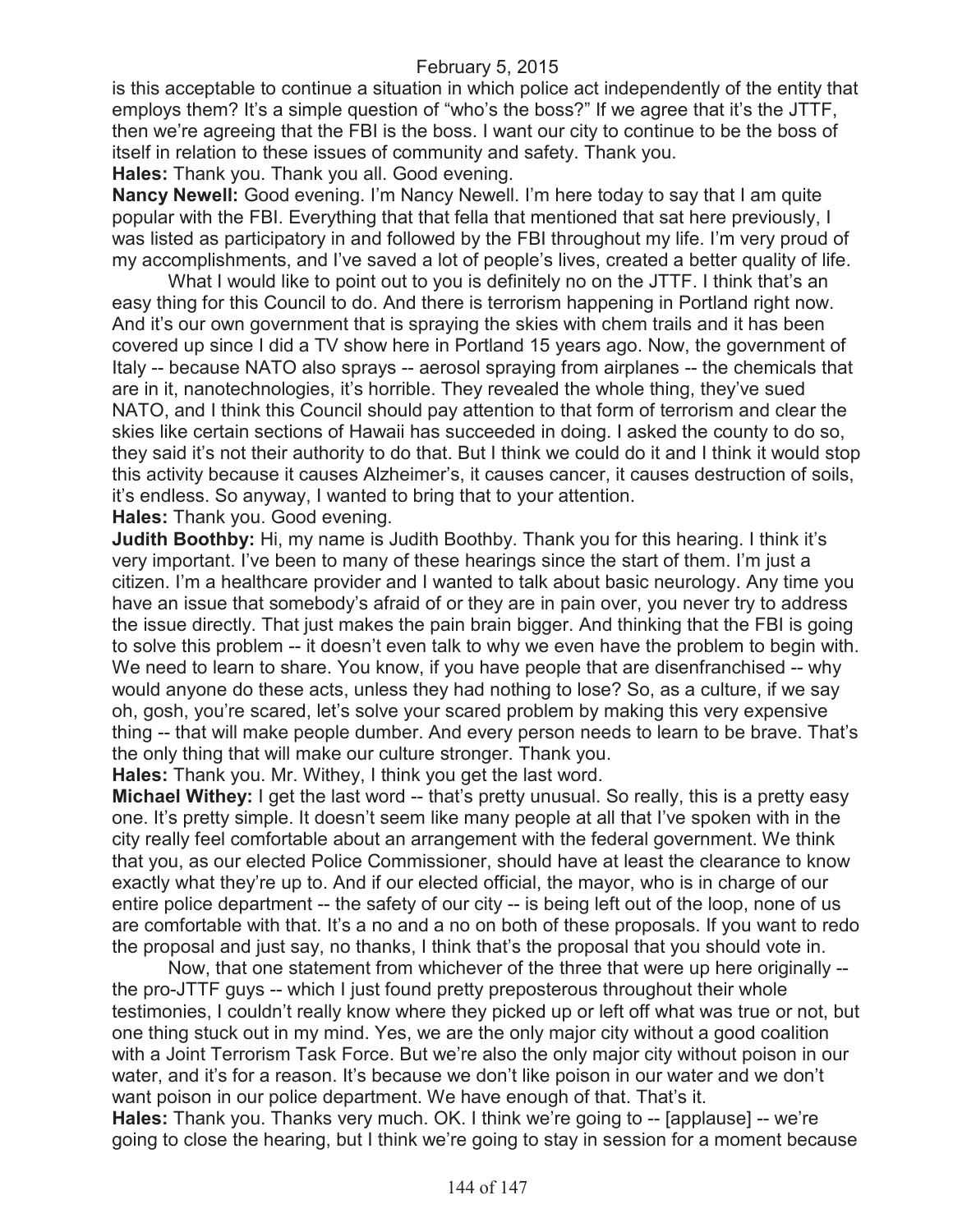### February 5, 2015

we've got some ideas about amendments, and I think we want to get those on the table now because we are going to leave the record open for a couple of weeks for people to be able to write in. So, I think the goal here is to further clarify the resolution number 146, which is saying we are not going to participate. So, Commissioner Fritz, I think we do have some language and I think you're right, we do have some language and we don't need to keep the remnant of that one "whereas." Why don't you articulate that. We'll see if there's a second, and maybe we can put that into the draft as of tonight.

**Fritz:** As the mayor has said, we're leaving the record open, we said that we would do that. We want more public comment. When we come back to vote on the resolutions, we need to be very clear -- we need to have the resolution before us that we want to vote on. If we want to amend it at the next hearing, then we would have to have another hearing.

This has been a wonderful nearly four-hour hearing. We very thoroughly aired the issues during what was almost a work session for the first two hours, and then we've had some terrific testimony. So, in response to this testimony I'm going to propose -- I move the following changes to agenda item 146, which is the city of Portland shall not enter into a memorandum of understanding with the FBI and JTTF.

The current language starts with, be it resolved that it is the policy of the city simultaneously to help prevent and investigate criminal acts of terrorism, protect civil rights and civil liberties under United States and Oregon law, and promote Portland as an open and inclusive community. So, that would stay, and then it would say, and be it further resolved that the city of Portland shall not participate in the Joint Terrorism Task Force. And then we would strike -- [applause] -- this is -- I'm proposing language, and we don't know whether the support on the council for in or out, but this is the proposed new language. We would strike the next four Be it Resolved about the police chief seeking clearance, strike the Be it Resolved about the regular briefings, strike the Be it Resolved that the city will continue its current practice of not participating, because I think what I've just proposed is much clearer, then leave in: be it further resolved the provisions of this resolutions are binding city policy and no element can be changed without an open public hearing and ratification by City Council. And leave in, be it further resolved that resolution number 36859 is here repealed.

**Hales:** Is there a second for that language?

**Novick:** Second.

**Hales:** And further discussion about adopting the amendments?

**Fish:** I guess my question to the sponsor is just the rationale for eliminating the resolved. **Fritz:** Which resolved?

**Fish:** The ones you've eliminated.

**Fritz:** Well, we want to be clear that we're not participating. That's what we've heard from public testimony and this is the clearest way to do it. The police chief doesn't need authority from the city council to seek clearance on whether they get secret clearance. I would say that we don't need a Council resolution. I think what this is trying to do -- as Mr. Handelman testified -- is to carve out something like it but without the annual reporting, and that's not --

**Hales:** That wasn't our intent.

**Fritz:** The intent is we're not participating. So, we just say we shall not participate in the Joint Terrorism Task Force. We don't need to go into all those other details about the extent to which we're not participating, we're just not participating.

**Hales:** Right -- no, I think it's really frankly remnant language from the current ordinance that shouldn't have been in this version in the first place. And I want to clarify the point you just made and that is we don't have to pass a resolution for the Police Chief to seek a security clearance. And he has sought a security clearance and he has one, and I think he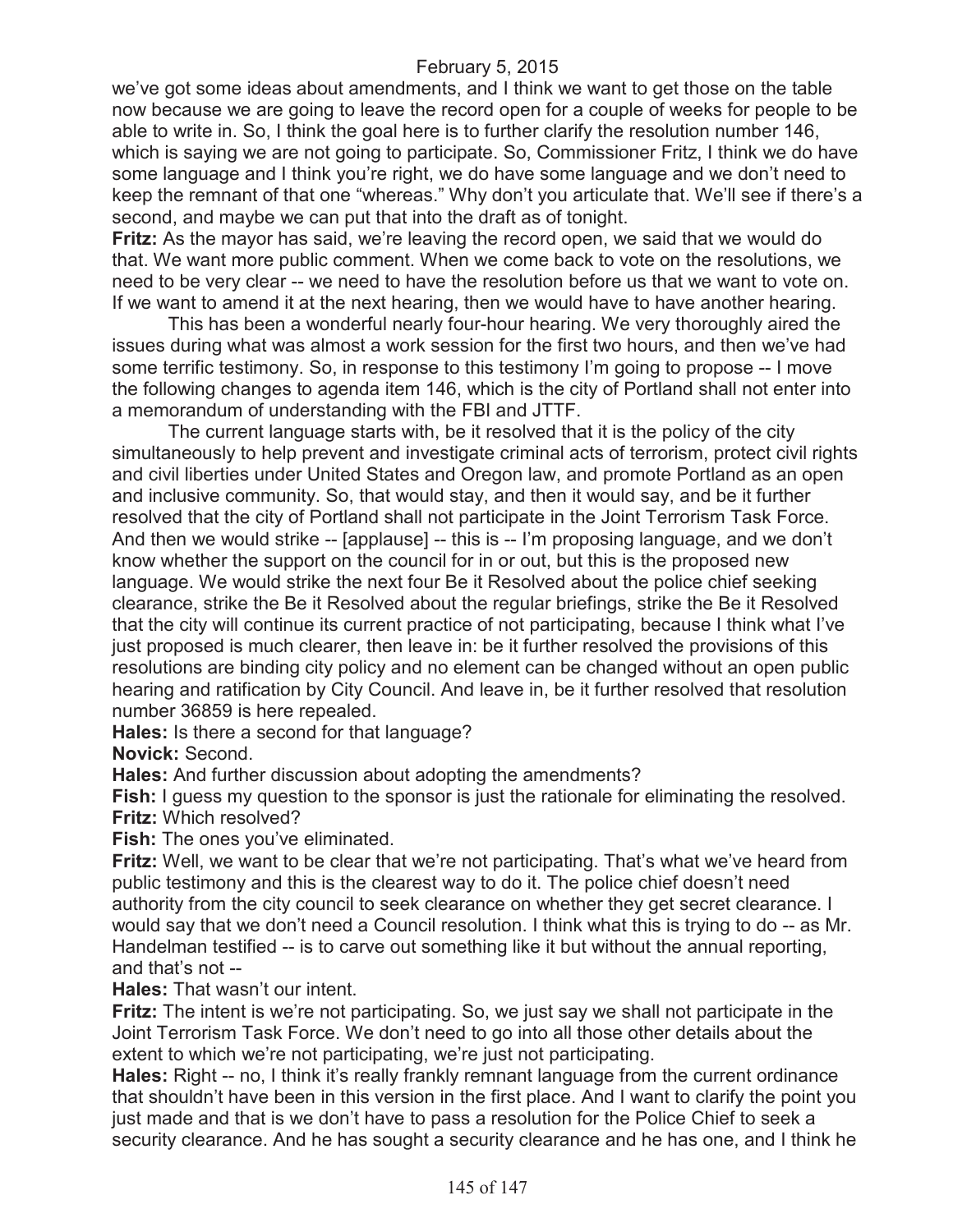# February 5, 2015

should, because there are going to be times when federal authorities need to give the Police Chief classified information and I wish I could get a security clearance but they told me that I can't. So, I would at least like for him to be able to receive that kind of information when it's proffered by the federal government, and I believe that that's appropriate and that he has the authority already to seek and obtain such a clearance and he's got one. So, I don't think we have to speak to that in this resolution. But fortunately, one of our city attorneys is still here and she can tell us whether this stands to reason.

**Ellen Osoinach, City Attorney's Office:** Yeah, I think you're correct. The Police Chief in seeking secret level clearance -- you don't need to authorize that. But that first provision also authorizes the chief to participate in the JTTF executive committee. So --

**Hales:** I think this version of the resolution is stating that we would not be expecting him to participate in that.

**Osoinach:** Well -- and is the intent to prohibit him from going to those?

**Hales:** No. But again, I think if we're trying to be -- my personal feeling, we're trying to be clear in this resolution. If we pass this resolution, we're not participating in the Joint Terrorism Task Force. Period. And therefore, there aren't any implementing actions of not participating, right? But the Police Chief is free -- as he does every day -- to be in contact with the Federal Bureau of Investigation -- and he is often, because we're working together all the time. And I'm not saying that the man can't go to a meeting, but we're not instructing him to participate in any way.

**Fish:** Mayor, you're the original author of the resolution. Is the amendment consistent with your intent in providing the two alternatives to the council? **Hales:** Yes.

**Fish:** OK. There's a first in. Do we have a second to the amendment? I call the vote. **Hales:** Is there any further discussion? Let's take a roll call on that amendment, unless Deanna or the city attorney says, "wait."

### **Roll on proposed amendments.**

**Fritz:** Again, thank you to the community and particularly, Mr. Handelman, whose attention to detail is better than mine. Aye.

### **Fish:** Aye.

**Novick:** Mr. Handelman, being told that your attention to detail is better than Commissioner Fritz's is the highest compliment I've ever heard in this chamber. Aye. [laughter]

**Hales:** True enough. Well, I want to thank the council. We've had a couple of very long hearings this week, very good ones in both cases, and this was a very important one tonight. What we wanted to do -- and I think succeeded in doing -- was really queue this question up for the community and the council very clearly. Should we participate or should we not? We have attempted an approach over the past few years which people did with good hearts and intentions of: try to get a security clearance, Mayor, let's try to make this arrangement work. In my opinion -- and in many people's -- it hasn't. So, what we really wanted to do is call the question. And I think we've gotten really excellent testimony and really well-informed presentations from both points of view tonight. This is what I hoped for in setting up this alternative approach to considering a resolution of the city council. So, thank you all for your engagement in that. We will schedule this for a vote on the 19th.

**Moore-Love:** And we should probably dispose of 147.

**Hales:** And we'll send 147 back to my office.

**Moore-Love:** And pass 146 to second reading -- I'm sorry, 148?

**Hales:** No, keep the ordinance with the resolution. All three pass to second reading on the 19th.